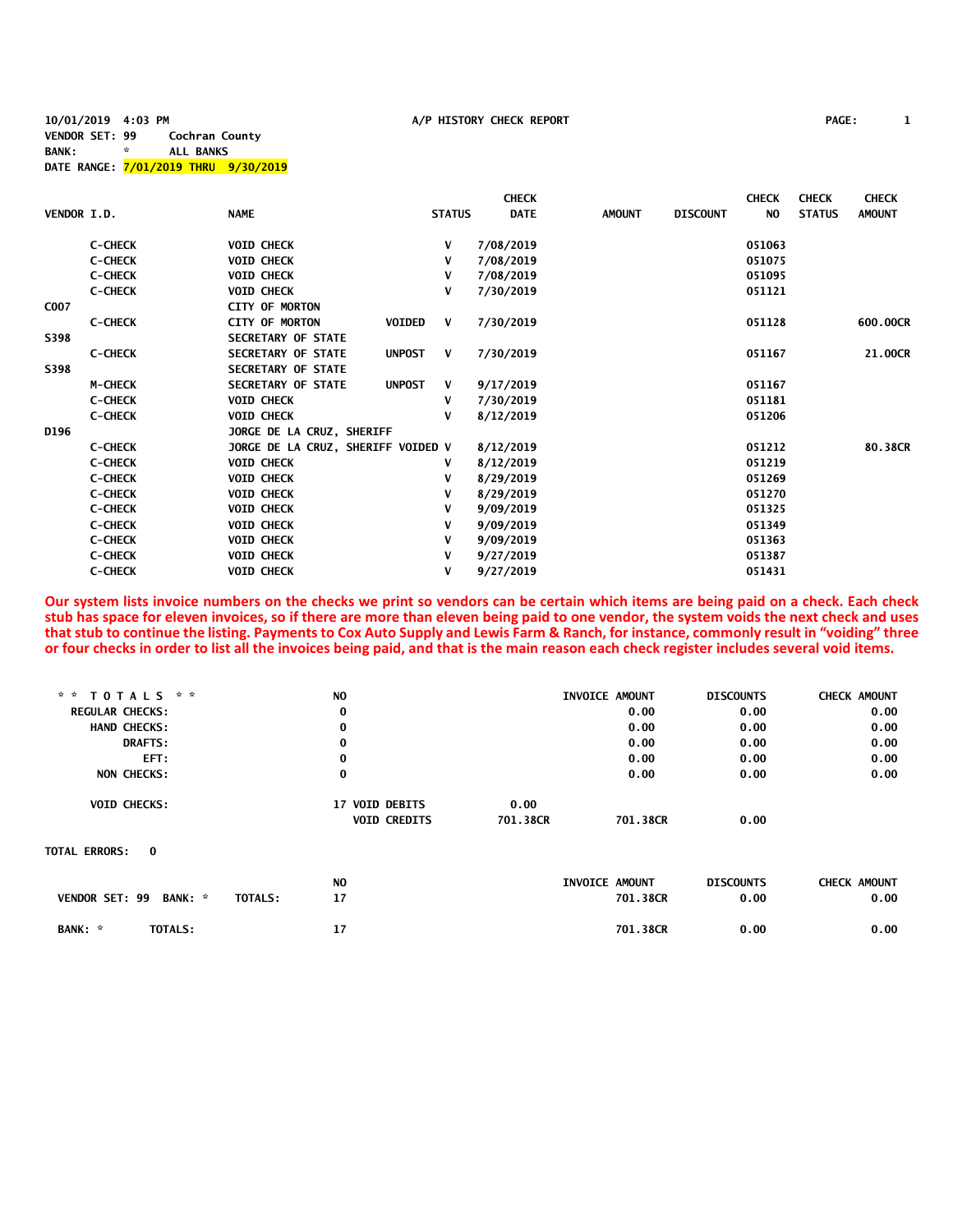**10/01/2019 4:03 PM A/P HISTORY CHECK REPORT PAGE: 2 VENDOR SET: 99 Cochran County BANK: CC REGULAR NON-P/R PAYABLES DATE RANGE: 7/01/2019 THRU 9/30/2019**

|                    |                         |                                 |                       | <b>CHECK</b>         |               |                 | <b>CHECK</b> | <b>CHECK</b>  | <b>CHECK</b>  |
|--------------------|-------------------------|---------------------------------|-----------------------|----------------------|---------------|-----------------|--------------|---------------|---------------|
| <b>VENDOR I.D.</b> |                         | <b>NAME</b>                     | <b>STATUS</b>         | <b>DATE</b>          | <b>AMOUNT</b> | <b>DISCOUNT</b> | NO.          | <b>STATUS</b> | <b>AMOUNT</b> |
| W164               |                         | <b>WARREN CAT</b>               |                       |                      |               |                 |              |               |               |
|                    | C-CR PS020376834        | PREC 2                          | N                     | 9/27/2019            |               |                 | 000000       |               |               |
|                    | 15 622-5451             | <b>REPAIRS</b>                  |                       | CR SUPPLIES/PERSONAL | 622.56CR      |                 |              |               |               |
|                    | I-PS020376834           | PREC 2                          | N                     | 9/27/2019            |               |                 | 000000       |               |               |
|                    | 15 622-5451             | <b>REPAIRS</b>                  | <b>SLEEVE</b>         |                      | 35.86         |                 |              |               |               |
|                    | 15 622-5451             | <b>REPAIRS</b>                  | <b>BEARING</b>        |                      | 35.33         |                 |              |               |               |
|                    | 15 622-5451             | <b>REPAIRS</b>                  | <b>BEARING</b>        |                      | 38.50         |                 |              |               |               |
|                    | 15 622-5451             | <b>REPAIRS</b>                  | <b>WASHER</b>         |                      | 0.34          |                 |              |               |               |
|                    | 15 622-5451             | <b>REPAIRS</b>                  | SEAL O-RING           |                      | 2.19          |                 |              |               |               |
|                    | 15 622-5451             | <b>REPAIRS</b>                  | <b>CAP SCREW</b>      |                      | 0.33          |                 |              |               |               |
|                    | 15 622-5451             | <b>REPAIRS</b>                  | <b>TUBE AS</b>        |                      | 117.66        |                 |              |               |               |
|                    | 15 622-5451             | <b>REPAIRS</b>                  | <b>PLUG</b>           |                      | 21.45         |                 |              |               |               |
|                    | 15 622-5451             | <b>REPAIRS</b>                  | <b>HARNESS AS-W</b>   |                      | 370.90        |                 |              |               |               |
| B277               |                         | <b>BRENT BUTLER</b>             |                       |                      |               |                 |              |               |               |
|                    | <b>I-GR JURY 070219</b> | DISTRICT COURT                  | R                     | 7/03/2019            |               |                 | 051036       |               |               |
|                    | 10 435-5491             | <b>GRAND JURY</b>               | <b>GRAND JURY SVC</b> |                      | 40.00         |                 |              |               | 40.00         |
| <b>B306</b>        |                         | WAYMAN "CHIP" BILBREY           |                       |                      |               |                 |              |               |               |
|                    | <b>I-GR JURY 070219</b> | <b>DISTRICT COURT</b>           | R                     | 7/03/2019            |               |                 | 051037       |               |               |
|                    | 10 435-5491             | <b>GRAND JURY</b>               | <b>GRAND JURY SVC</b> |                      | 40.00         |                 |              |               | 40.00         |
| C051               |                         | <b>COCHRAN COUNTY CHILDRENS</b> |                       |                      |               |                 |              |               |               |
|                    | I-GR JURY 070219        | <b>DISTRICT COURT</b>           | R                     | 7/03/2019            |               |                 | 051038       |               |               |
|                    | 10 435-5491             | <b>GRAND JURY</b>               |                       | DONATION/LARRY TURNE | 40.00         |                 |              |               |               |
|                    | 10 435-5491             | <b>GRAND JURY</b>               |                       | DONATION/CODY ROGERS | 40.00         |                 |              |               | 80.00         |
| DO81               |                         | <b>RICKY DAVIDSON</b>           |                       |                      |               |                 |              |               |               |
|                    | I-GR JURY 070219        | <b>DISTRICT COURT</b>           | R                     | 7/03/2019            |               |                 | 051039       |               |               |
|                    | 10 435-5491             | <b>GRAND JURY</b>               | <b>GRAND JURY SVC</b> |                      | 40.00         |                 |              |               | 40.00         |
| D124               |                         | JOANN DOBSON                    |                       |                      |               |                 |              |               |               |
|                    | <b>I-GR JURY 070219</b> | DISTRICT COURT                  | R                     | 7/03/2019            |               |                 | 051040       |               |               |
|                    | 10 435-5491             | <b>GRAND JURY</b>               | <b>GRAND JURY SVC</b> |                      | 40.00         |                 |              |               | 40.00         |
| G157               |                         | <b>JOANN GONZALES</b>           |                       |                      |               |                 |              |               |               |
|                    | I-GR JURY 070219        | <b>DISTRICT COURT</b>           | R                     | 7/03/2019            |               |                 | 051041       |               |               |
|                    | 10 435-5491             | <b>GRAND JURY</b>               | <b>GRAND JURY SVC</b> |                      | 40.00         |                 |              |               | 40.00         |
| G258               |                         | DOMINIQUE A GONZALES            |                       |                      |               |                 |              |               |               |
|                    | <b>I-GR JURY 070219</b> | <b>DISTRICT COURT</b>           | R                     | 7/03/2019            |               |                 | 051042       |               |               |
|                    | 10 435-5491             | <b>GRAND JURY</b>               | <b>GRAND JURY SVC</b> |                      | 40.00         |                 |              |               | 40.00         |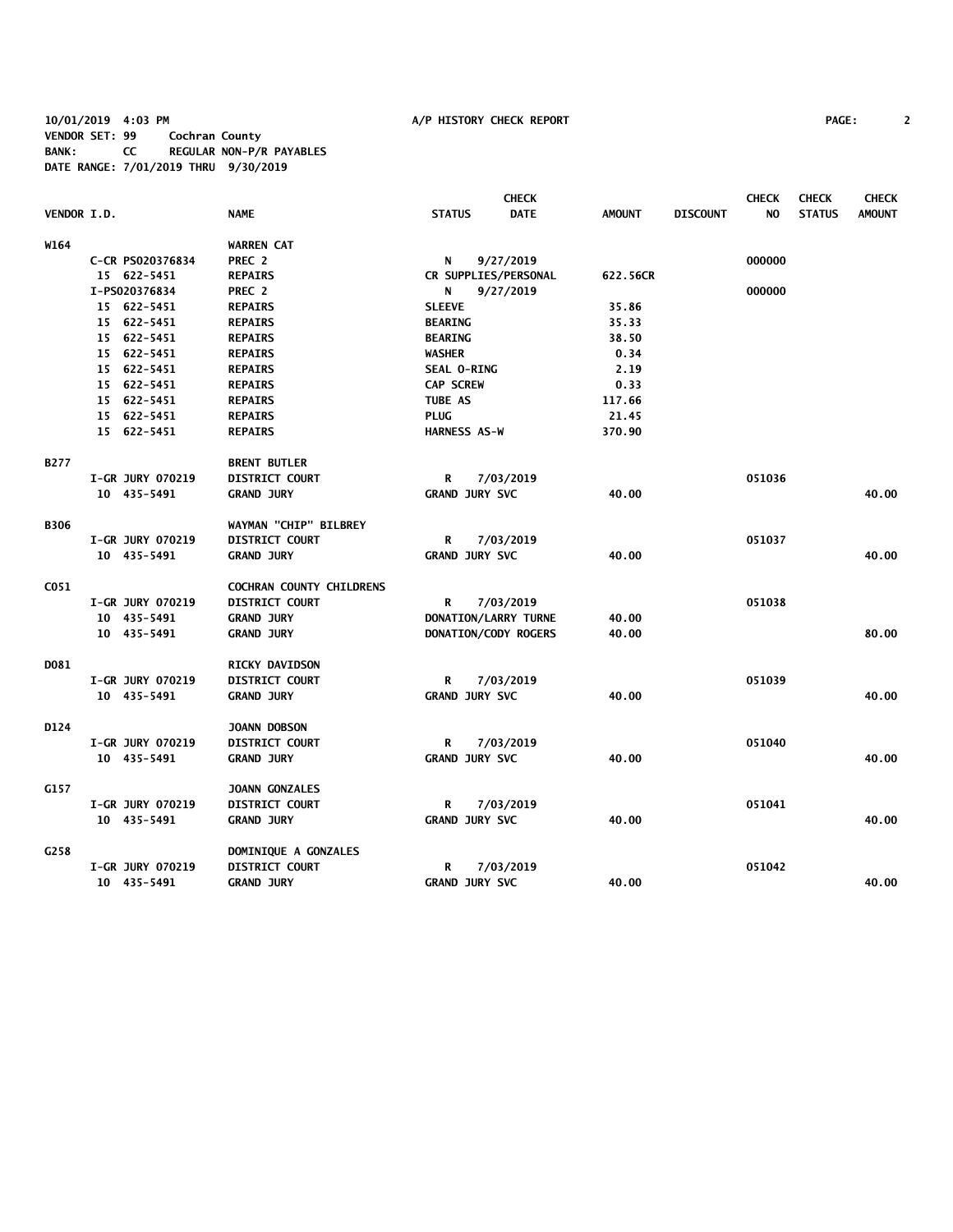**10/01/2019 4:03 PM A/P HISTORY CHECK REPORT PAGE: 3 VENDOR SET: 99 Cochran County BANK: CC REGULAR NON-P/R PAYABLES DATE RANGE: 7/01/2019 THRU 9/30/2019**

|                  |                         |                          |               |                       | <b>CHECK</b> |               |                 | <b>CHECK</b> | <b>CHECK</b>  | <b>CHECK</b>  |
|------------------|-------------------------|--------------------------|---------------|-----------------------|--------------|---------------|-----------------|--------------|---------------|---------------|
| VENDOR I.D.      |                         | <b>NAME</b>              | <b>STATUS</b> |                       | <b>DATE</b>  | <b>AMOUNT</b> | <b>DISCOUNT</b> | NO.          | <b>STATUS</b> | <b>AMOUNT</b> |
| G268             |                         | <b>CINDY GOMEZ</b>       |               |                       |              |               |                 |              |               |               |
|                  | <b>I-GR JURY 070219</b> | <b>DISTRICT COURT</b>    | R             |                       | 7/03/2019    |               |                 | 051043       |               |               |
|                  | 10 435-5491             | <b>GRAND JURY</b>        |               | <b>GRAND JURY SVC</b> |              | 40.00         |                 |              |               | 40.00         |
| G272             |                         | <b>MARCO GUERRERO</b>    |               |                       |              |               |                 |              |               |               |
|                  | <b>I-GR JURY 070219</b> | <b>DISTRICT COURT</b>    | R             |                       | 7/03/2019    |               |                 | 051044       |               |               |
|                  | 10 435-5491             | <b>GRAND JURY</b>        |               | <b>GRAND JURY SVC</b> |              | 15.00         |                 |              |               | 15.00         |
| H <sub>264</sub> |                         | <b>PAT HENRY</b>         |               |                       |              |               |                 |              |               |               |
|                  | I-GR JURY 070219        | <b>DISTRICT COURT</b>    | R             |                       | 7/03/2019    |               |                 | 051045       |               |               |
|                  | 10 435-5491             | <b>GRAND JURY</b>        |               | <b>GRAND JURY SVC</b> |              | 40.00         |                 |              |               | 40.00         |
| L086             |                         | <b>BETTY LYON</b>        |               |                       |              |               |                 |              |               |               |
|                  | <b>I-GR JURY 070219</b> | <b>DISTRICT COURT</b>    | R             |                       | 7/03/2019    |               |                 | 051046       |               |               |
|                  | 10 435-5491             | <b>GRAND JURY</b>        |               | <b>GRAND JURY SVC</b> |              | 40.00         |                 |              |               | 40.00         |
| M294             |                         | <b>ELIZABETH MCROREY</b> |               |                       |              |               |                 |              |               |               |
|                  | <b>I-GR JURY 070219</b> | <b>DISTRICT COURT</b>    | R             |                       | 7/03/2019    |               |                 | 051047       |               |               |
|                  | 10 435-5491             | <b>GRAND JURY</b>        |               | <b>GRAND JURY SVC</b> |              | 40.00         |                 |              |               | 40.00         |
| M349             |                         | DANIEL MCWHIRTER         |               |                       |              |               |                 |              |               |               |
|                  | <b>I-GR JURY 070219</b> | <b>DISTRICT COURT</b>    | R             |                       | 7/03/2019    |               |                 | 051048       |               |               |
|                  | 10 435-5491             | <b>GRAND JURY</b>        |               | <b>GRAND JURY SVC</b> |              | 40.00         |                 |              |               | 40.00         |
| P258             |                         | <b>STEVEN PEREZ</b>      |               |                       |              |               |                 |              |               |               |
|                  | I-GR JURY 070219        | <b>DISTRICT COURT</b>    | R             |                       | 7/03/2019    |               |                 | 051049       |               |               |
|                  | 10 435-5491             | <b>GRAND JURY</b>        |               | <b>GRAND JURY SVC</b> |              | 15.00         |                 |              |               | 15.00         |
| R223             |                         | <b>CAROLYN RICE</b>      |               |                       |              |               |                 |              |               |               |
|                  | <b>I-GR JURY 070219</b> | <b>DISTRICT COURT</b>    | R             |                       | 7/03/2019    |               |                 | 051050       |               |               |
|                  | 10 435-5491             | <b>GRAND JURY</b>        |               | <b>GRAND JURY SVC</b> |              | 40.00         |                 |              |               | 40.00         |
| R294             |                         | CHRISTINA LEAL RODRIGUEZ |               |                       |              |               |                 |              |               |               |
|                  | <b>I-GR JURY 070219</b> | <b>DISTRICT COURT</b>    | R             |                       | 7/03/2019    |               |                 | 051051       |               |               |
|                  | 10 435-5491             | <b>GRAND JURY</b>        |               | <b>GRAND JURY SVC</b> |              | 15.00         |                 |              |               | 15.00         |
| <b>R305</b>      |                         | <b>JESSICA RODRIGUEZ</b> |               |                       |              |               |                 |              |               |               |
|                  | <b>I-GR JURY 070219</b> | <b>DISTRICT COURT</b>    | R             |                       | 7/03/2019    |               |                 | 051052       |               |               |
|                  | 10 435-5491             | <b>GRAND JURY</b>        |               | <b>GRAND JURY SVC</b> |              | 15.00         |                 |              |               | 15.00         |
| S294             |                         | SHIRLEY SEARS            |               |                       |              |               |                 |              |               |               |
|                  | I-GR JURY 070219        | <b>DISTRICT COURT</b>    | R             |                       | 7/03/2019    |               |                 | 051053       |               |               |
|                  | 10 435-5491             | <b>GRAND JURY</b>        |               | <b>GRAND JURY SVC</b> |              | 40.00         |                 |              |               | 40.00         |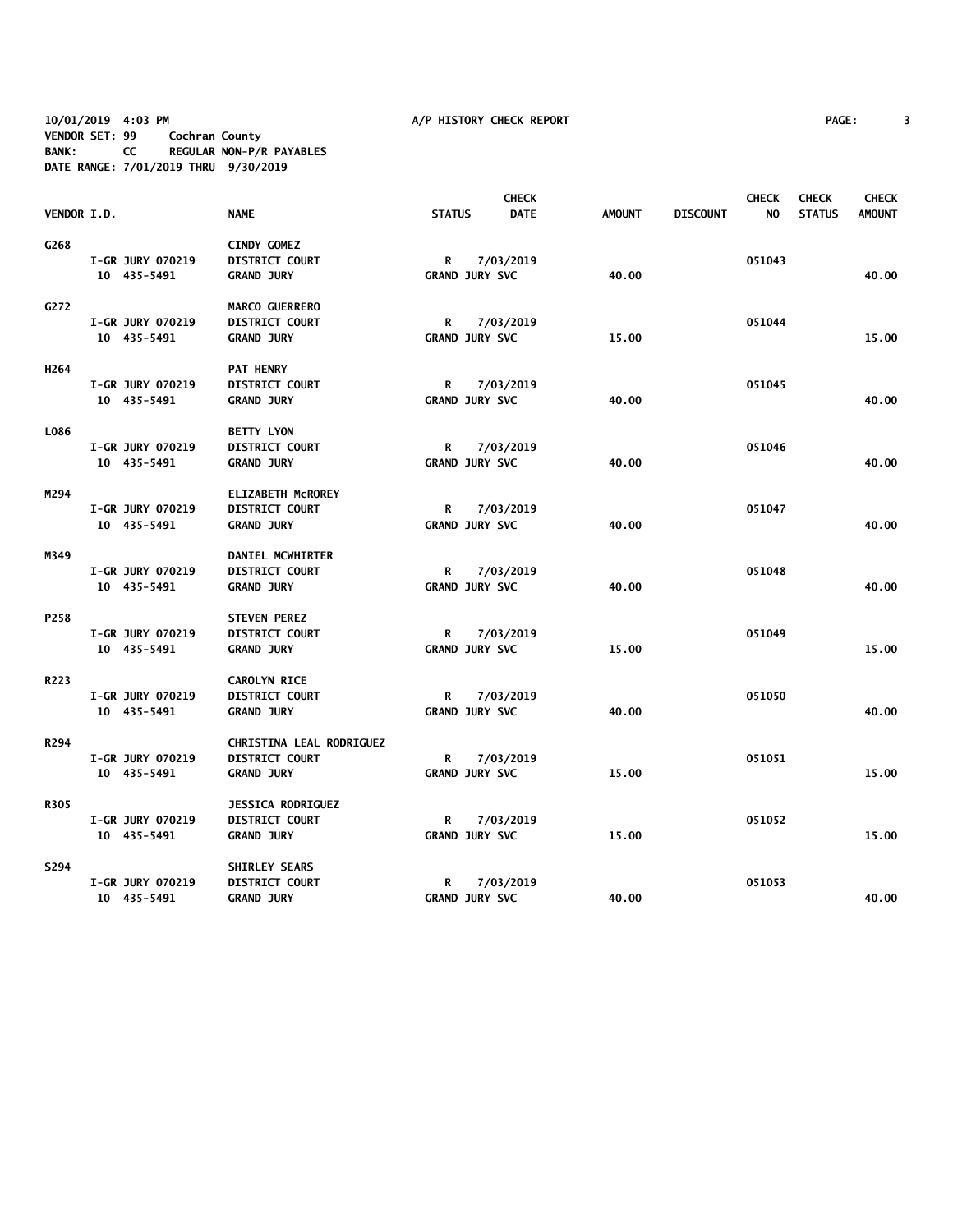**10/01/2019 4:03 PM A/P HISTORY CHECK REPORT PAGE: 4 VENDOR SET: 99 Cochran County BANK: CC REGULAR NON-P/R PAYABLES DATE RANGE: 7/01/2019 THRU 9/30/2019**

|                    |                            |                                                        |                                                            | <b>CHECK</b> |                |                 | <b>CHECK</b> | <b>CHECK</b>  | <b>CHECK</b>  |
|--------------------|----------------------------|--------------------------------------------------------|------------------------------------------------------------|--------------|----------------|-----------------|--------------|---------------|---------------|
| <b>VENDOR I.D.</b> |                            | <b>NAME</b>                                            | <b>STATUS</b>                                              | <b>DATE</b>  | <b>AMOUNT</b>  | <b>DISCOUNT</b> | NO           | <b>STATUS</b> | <b>AMOUNT</b> |
| S316               |                            | <b>BRYANT SEARS</b>                                    |                                                            |              |                |                 |              |               |               |
|                    | I-GR JURY 070219           | DISTRICT COURT                                         | R                                                          | 7/03/2019    |                |                 | 051054       |               |               |
|                    | 10 435-5491                | <b>GRAND JURY</b>                                      | <b>GRAND JURY SVC</b>                                      |              | 15.00          |                 |              |               | 15.00         |
| S441               |                            | ALLISON SANCHEZ                                        |                                                            |              |                |                 |              |               |               |
|                    | <b>I-GR JURY 070219</b>    | <b>DISTRICT COURT</b>                                  | R                                                          | 7/03/2019    |                |                 | 051055       |               |               |
|                    | 10 435-5491                | <b>GRAND JURY</b>                                      | <b>GRAND JURY SVC</b>                                      |              | 40.00          |                 |              |               | 40.00         |
| Z111               |                            | MELISSA ZAPATA                                         |                                                            |              |                |                 |              |               |               |
|                    | I-GR JURY 070219           | <b>DISTRICT COURT</b>                                  | R                                                          | 7/03/2019    |                |                 | 051056       |               |               |
|                    | 10 435-5491                | <b>GRAND JURY</b>                                      | <b>GRAND JURY SVC</b>                                      |              | 15.00          |                 |              |               | 15.00         |
| B001               |                            | BAILEY CO. ELECTRIC COOP                               |                                                            |              |                |                 |              |               |               |
|                    | I-431776                   | PREC 4                                                 | R                                                          | 7/08/2019    |                |                 | 051057       |               |               |
|                    | 15 624-5440                | UTILITIES                                              | 530KWH 5/21-6/21                                           |              | 78.27          |                 |              |               |               |
|                    | 15 624-5440                | UTILITIES                                              | <b>AREA LIGHT</b>                                          |              | 11.65          |                 |              |               |               |
|                    | I-431777                   | PREC <sub>3</sub>                                      | R                                                          | 7/08/2019    |                |                 | 051057       |               |               |
|                    | 15 623-5440                | UTILITIES                                              | 117KWH 5/16-6/18                                           |              | 36.76          |                 |              |               |               |
|                    | 15 623-5440                | UTILITIES                                              | <b>2 AREA LIGHTS</b>                                       |              | 24.10          |                 |              |               |               |
|                    | I-431778                   | <b>NON-DEPT'L/SHERIFF POSSE</b>                        | R                                                          | 7/08/2019    |                |                 | 051057       |               |               |
|                    | 10 409-5440                | <b>UTILITIES</b>                                       | ELEC SVC 5/6-6/6                                           |              | 32.50          |                 |              |               | 183.28        |
| <b>B198</b>        |                            | <b>BLAINE INDUSTRIAL SUPPLY</b>                        |                                                            |              |                |                 |              |               |               |
|                    | I-S4662762.001             | <b>ACTIVITY BLDG</b>                                   | R                                                          | 7/08/2019    |                |                 | 051058       |               |               |
|                    | 10 662-5332                | <b>CUSTODIAL SUPPLIES</b>                              | 2CS NON-PERF TOWEL 8                                       |              | 170.78         |                 |              |               |               |
|                    | I-S4710336.001             | <b>COURTHOUSE</b>                                      | R                                                          | 7/08/2019    |                |                 | 051058       |               |               |
|                    | 10 510-5332                | <b>CUSTODIAL SUPPLIES</b>                              | <b>1CS SCOTT PAPER TOWE</b>                                |              | 28.89          |                 |              |               |               |
|                    | 10 510-5332                | <b>CUSTODIAL SUPPLIES</b>                              | <b>1CS LYSOL SPRAY</b>                                     |              | 97.72          |                 |              |               |               |
|                    | 10 510-5332                | <b>CUSTODIAL SUPPLIES</b>                              | <b>1CS ENZYME, D GAL, BI</b>                               |              | 56.65          |                 |              |               |               |
|                    | 10 510-5332                | <b>CUSTODIAL SUPPLIES</b>                              | 2EA 409 CLEANER, 32                                        |              | 11.93          |                 |              |               |               |
|                    | 10 510-5332                | <b>CUSTODIAL SUPPLIES</b>                              | 2CT ORANGE PLEDGE 12                                       |              | 124.01         |                 |              |               |               |
|                    | I-S4710431.001             | <b>COURTHOUSE/PARK</b>                                 | R                                                          | 7/08/2019    |                |                 | 051058       |               |               |
|                    | 10 660-5332                | <b>CUSTODIAL SUPPLIES</b>                              | <b>ICS KLEENEX TOWEL</b>                                   |              | 61.29          |                 |              |               |               |
|                    | 10 660-5332                | <b>CUSTODIAL SUPPLIES</b>                              | <b>ICS SCOTT TISSUE</b>                                    |              | 53.43          |                 |              |               |               |
|                    | 10 510-5332                | <b>CUSTODIAL SUPPLIES</b>                              | 1CS ENZYME, D GAL, B                                       |              | 56.65          |                 |              |               |               |
|                    | 10 510-5332                | <b>CUSTODIAL SUPPLIES</b>                              | 1CS 58" CAN LINER, B                                       |              | 54.14          |                 |              |               |               |
|                    | I-S4710528.001             | <b>ACTIVITY BLDG</b>                                   | R                                                          | 7/08/2019    |                |                 | 051058       |               |               |
|                    | 10 662-5332                | <b>CUSTODIAL SUPPLIES</b>                              | 2CS FOAM SOAP 6/1000                                       |              | 108.57         |                 |              |               |               |
|                    | 10 662-5332                | <b>CUSTODIAL SUPPLIES</b>                              | 2CS 20" RED SPRAY BU                                       |              | 74.83          |                 |              |               |               |
|                    | I-S4728640.01              | <b>COURTHOUSE</b>                                      | R                                                          | 7/08/2019    |                |                 | 051058       |               |               |
|                    | 10 510-5332                | <b>CUSTODIAL SUPPLIES</b>                              | 2EA DIAL LIQ SOAP, F                                       |              | 39.09          |                 |              |               |               |
|                    | 10 510-5332                | <b>CUSTODIAL SUPPLIES</b>                              | <b>1CT ORANGE PLEDGE, 1</b>                                |              | 62.00          |                 |              |               |               |
|                    | 10 510-5332                | <b>CUSTODIAL SUPPLIES</b>                              | 1CS 58" CAN LINER 1.                                       |              | 54.14          |                 |              |               |               |
|                    | 10 510-5332                | <b>CUSTODIAL SUPPLIES</b>                              | 2CS CAN LINER .59 MI                                       |              | 84.88          |                 |              |               |               |
|                    | I-S4728641.001             | <b>ACTIVITY BLDG</b>                                   | R                                                          | 7/08/2019    |                |                 | 051058       |               |               |
|                    | 10 662-5332<br>10 662-5332 | <b>CUSTODIAL SUPPLIES</b><br><b>CUSTODIAL SUPPLIES</b> | <b>ICS NON-PERF TOWEL 8</b><br><b>ICS PLEASCENT DISINF</b> |              | 85.39<br>69.50 |                 |              |               | 1,293.89      |
|                    |                            |                                                        |                                                            |              |                |                 |              |               |               |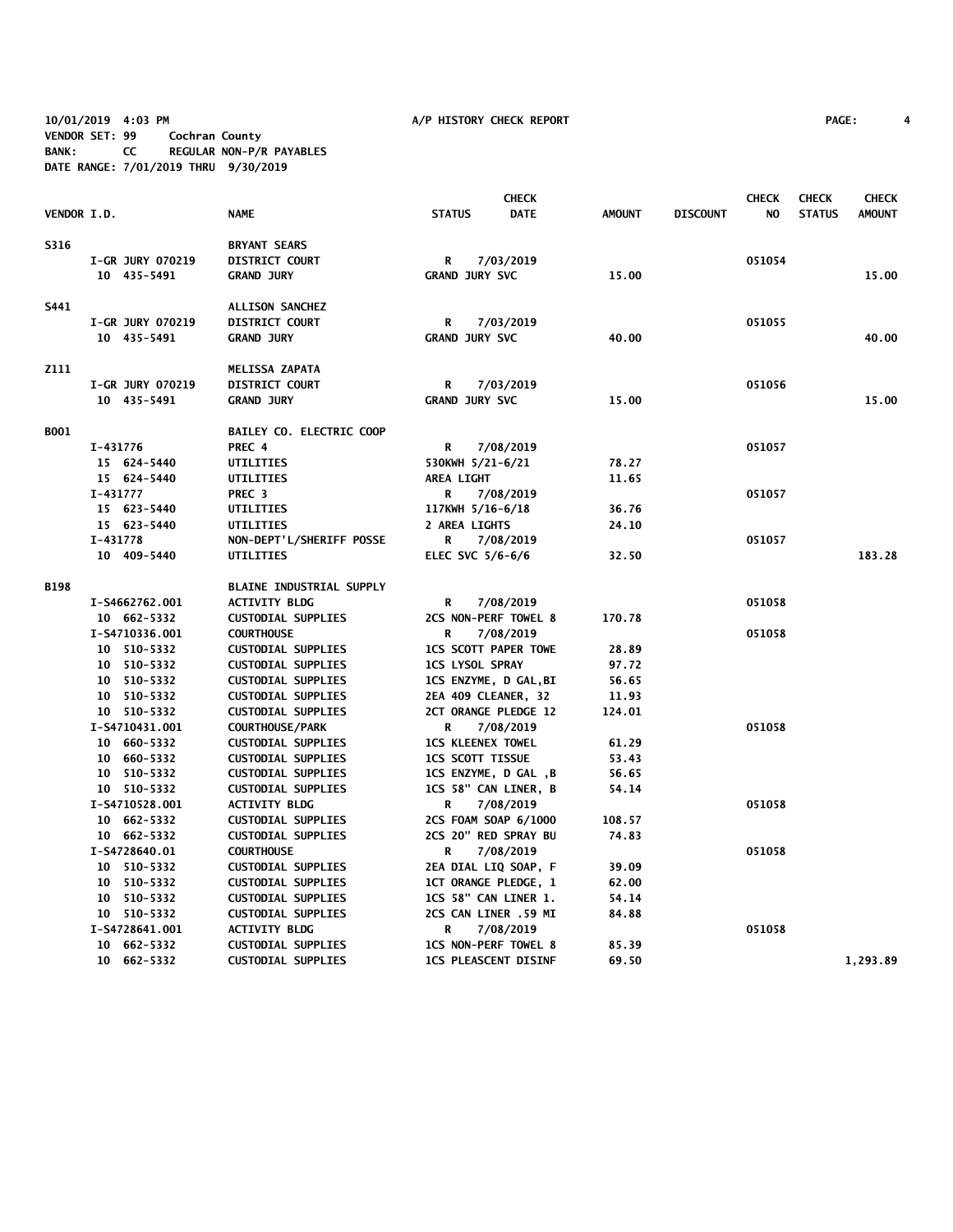**10/01/2019 4:03 PM A/P HISTORY CHECK REPORT PAGE: 5 VENDOR SET: 99 Cochran County BANK: CC REGULAR NON-P/R PAYABLES DATE RANGE: 7/01/2019 THRU 9/30/2019**

|                    |                   |                                  |                          | <b>CHECK</b>         |               |                 | <b>CHECK</b> | <b>CHECK</b>  | <b>CHECK</b>  |
|--------------------|-------------------|----------------------------------|--------------------------|----------------------|---------------|-----------------|--------------|---------------|---------------|
| <b>VENDOR I.D.</b> |                   | <b>NAME</b>                      | <b>STATUS</b>            | <b>DATE</b>          | <b>AMOUNT</b> | <b>DISCOUNT</b> | NO.          | <b>STATUS</b> | <b>AMOUNT</b> |
| B303               |                   | <b>BALCO SYSTEM</b>              |                          |                      |               |                 |              |               |               |
|                    | I-19014           | <b>JAIL</b>                      | R                        | 7/08/2019            |               |                 | 051059       |               |               |
|                    | 10 512-5451       | <b>REPAIR</b>                    |                          | 2HRS/INTERCOM NT WRK | 190.00        |                 |              |               | 190.00        |
| C007               |                   | <b>CITY OF MORTON</b>            |                          |                      |               |                 |              |               |               |
|                    | I-062819          | LIB/MUS/ACT BLDG/CRTHSE/PREC 1 R |                          | 7/08/2019            |               |                 | 051060       |               |               |
|                    | 10 650-5440       | <b>UTILITIES</b>                 | <b>LIBRARY GAS</b>       |                      | 19.00         |                 |              |               |               |
|                    | 10 650-5440       | UTILITIES                        | <b>LIBRARY WATER</b>     |                      | 28.00         |                 |              |               |               |
|                    | 10 650-5440       | UTILITIES                        | <b>LIBRARY GARBAGE</b>   |                      | 51.50         |                 |              |               |               |
|                    | 10 650-5440       | UTILITIES                        | <b>LIBRARY SEWER</b>     |                      | 18.00         |                 |              |               |               |
|                    | 10 652-5440       | UTILITIES                        | <b>MUSEUM GAS</b>        |                      | 19.00         |                 |              |               |               |
|                    | 10 652-5440       | UTILITIES                        | <b>MUSEUM WATER</b>      |                      | 28.00         |                 |              |               |               |
|                    | 10 652-5440       | UTILITIES                        | <b>MUSEUM GARBAGE</b>    |                      | 28.00         |                 |              |               |               |
|                    | 10 652-5440       | UTILITIES                        | <b>MUSEUM SEWER</b>      |                      | 16.00         |                 |              |               |               |
|                    | 10 662-5440       | UTILITIES                        | <b>ACTIVITY BLDG GAS</b> |                      | 44.50         |                 |              |               |               |
|                    | 10 662-5440       | UTILITIES                        | <b>ACT. BLDG WATER</b>   |                      | 28.00         |                 |              |               |               |
|                    | 10 662-5440       | UTILITIES                        | ACT. BLDG GARBAGE        |                      | 77.00         |                 |              |               |               |
|                    | 10 662-5440       | UTILITIES                        | <b>ACT. BLDG SEWER</b>   |                      | 48.00         |                 |              |               |               |
|                    | 10 510-5440       | <b>UTILITIES</b>                 | <b>COURTHOUSE GAS</b>    |                      | 36.00         |                 |              |               |               |
|                    | 10 510-5440       | UTILITIES                        | <b>COURTHOUSE WATER</b>  |                      | 357.50        |                 |              |               |               |
|                    | 10 510-5440       | UTILITIES                        | <b>CRTHSE GARBAGE</b>    |                      | 334.50        |                 |              |               |               |
|                    | 10 510-5440       | UTILITIES                        | <b>COURTHOUSE SEWER</b>  |                      | 54.00         |                 |              |               |               |
|                    | 15 621-5440       | UTILITIES                        | PREC 1 GAS               |                      | 19.00         |                 |              |               |               |
|                    | 15 621-5440       | UTILITIES                        | PREC 1 WATER             |                      | 31.25         |                 |              |               |               |
|                    | 15 621-5440       | UTILITIES                        | PREC 1 GARBAGE           |                      | 51.50         |                 |              |               | 1,288.75      |
| C015               |                   | <b>COCHRAN COUNTY SENIOR</b>     |                          |                      |               |                 |              |               |               |
|                    | I-JULY'19 INSTLMT | SENIOR CITIZENS                  | R                        | 7/08/2019            |               |                 | 051061       |               |               |
|                    | 10 663-5418       | SENIOR CITIZENS CONTRACT         | <b>JULY 2019</b>         |                      | 6,250.00      |                 |              |               | 6,250.00      |
| CO35               |                   | COX AUTO SUPPLY CO               |                          |                      |               |                 |              |               |               |
|                    | I-419302          | <b>COURTHOUSE</b>                | R                        | 7/08/2019            |               |                 | 051062       |               |               |
|                    | 10 510-5332       | <b>CUSTODIAL SUPPLIES</b>        | <b>FAN</b>               |                      | 44.99         |                 |              |               |               |
|                    | I-419307          | <b>SHERIFF</b>                   | R                        | 7/08/2019            |               |                 | 051062       |               |               |
|                    | 10 560-5334       | OTHER SUPPLIES                   | <b>QUICK DETAILER</b>    |                      | 7.49          |                 |              |               |               |
|                    | 10 560-5334       | <b>OTHER SUPPLIES</b>            | <b>WAX</b>               |                      | 9.99          |                 |              |               |               |
|                    | I-419414          | PREC 2                           | R                        | 7/08/2019            |               |                 | 051062       |               |               |
|                    | 15 622-5356       | ROAD MATERIALS & SUPPLIES        | 4/BUG WASH               |                      | 15.96         |                 |              |               |               |
|                    | 15 622-5356       | ROAD MATERIALS & SUPPLIES        | 2/AIR FRESHENER          |                      | 11.50         |                 |              |               |               |
|                    | 15 622-5356       | ROAD MATERIALS & SUPPLIES        | <b>SQUEEGEE</b>          |                      | 14.99         |                 |              |               |               |
|                    | 15 622-5356       | ROAD MATERIALS & SUPPLIES        | 2/LITTLE TREES           |                      | 7.58          |                 |              |               |               |
|                    | I-419592          | PREC 2                           | R                        | 7/08/2019            |               |                 | 051062       |               |               |
|                    | 15 622-5451       | <b>REPAIRS</b>                   | <b>DELCO BATTERY</b>     |                      | 125.89        |                 |              |               |               |
|                    | 15 622-5451       | <b>REPAIRS</b>                   | STATE BATT FEE           |                      | 3.00          |                 |              |               |               |
|                    | I-419677          | PREC 2                           | R                        | 7/08/2019            |               |                 | 051062       |               |               |
|                    | 15 622-5356       | ROAD MATERIALS & SUPPLIES        | SPRAY NOZZLE             |                      | 10.89         |                 |              |               |               |
|                    | I-419774          | <b>SHERIFF</b>                   | R                        | 7/08/2019            |               |                 | 051062       |               |               |

 **10 560-5451 MACHINERY-NON-OFFICE REPAIR 6/FULL SYNTHETIC 50.94**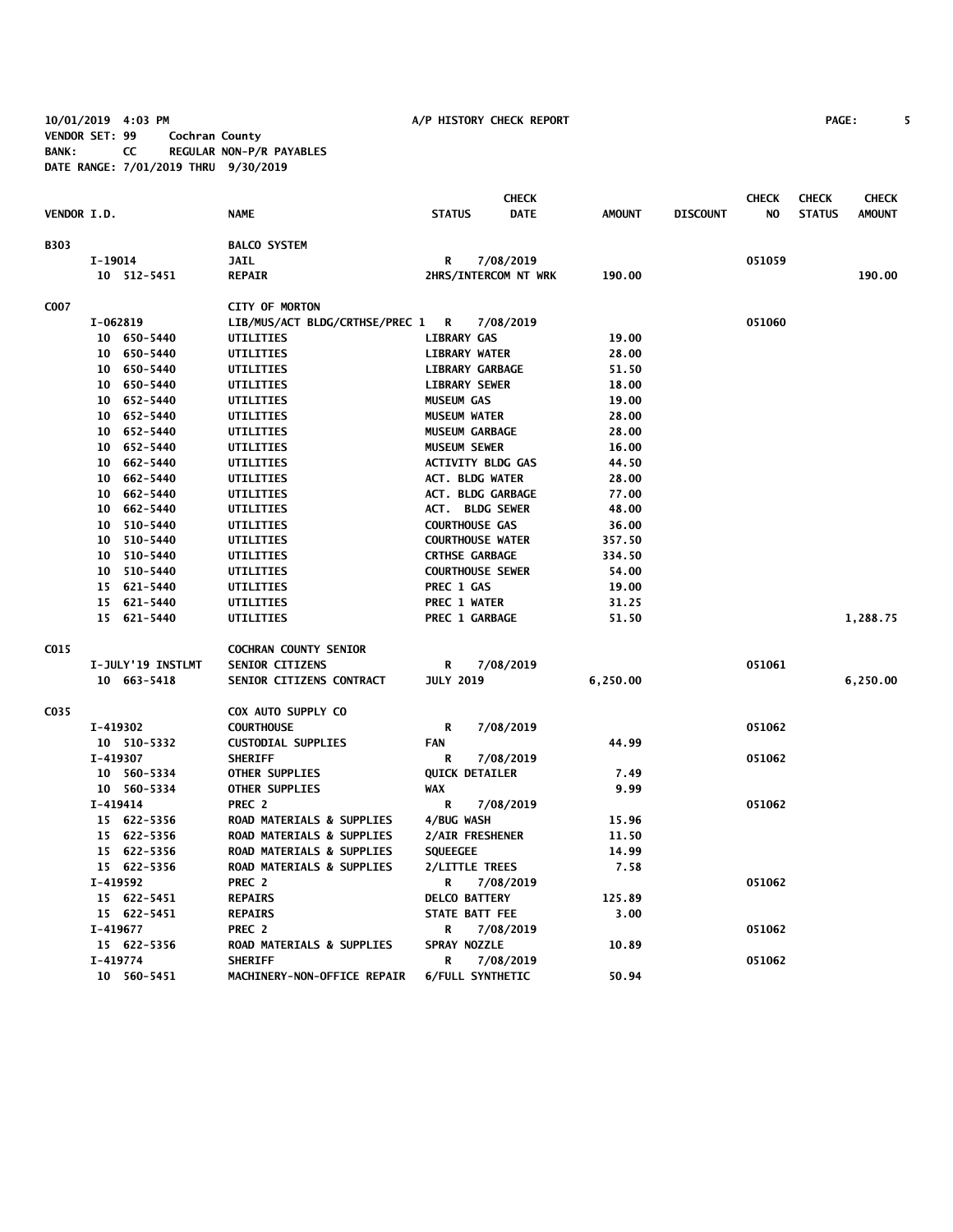|                    |             |                                                    |                          | <b>CHECK</b>         |               |                 | <b>CHECK</b> | <b>CHECK</b>  | <b>CHECK</b>  |
|--------------------|-------------|----------------------------------------------------|--------------------------|----------------------|---------------|-----------------|--------------|---------------|---------------|
| <b>VENDOR I.D.</b> |             | <b>NAME</b>                                        | <b>STATUS</b>            | <b>DATE</b>          | <b>AMOUNT</b> | <b>DISCOUNT</b> | NO.          | <b>STATUS</b> | <b>AMOUNT</b> |
| C035               |             | COX AUTO SUPPLY CO<br>*CONTINUED*                  |                          |                      |               |                 |              |               |               |
|                    | I-419774    | <b>SHERIFF</b>                                     | R                        | 7/08/2019            |               |                 | 051062       |               |               |
|                    | 10 560-5451 | MACHINERY-NON-OFFICE REPAIR                        | <b>WASHER FLUID</b>      |                      | 3.99          |                 |              |               |               |
|                    | 10 560-5451 | MACHINERY-NON-OFFICE REPAIR                        | <b>AIR FILTER</b>        |                      | 17.99         |                 |              |               |               |
|                    | 10 560-5451 | MACHINERY-NON-OFFICE REPAIR                        | OIL FILTER               |                      | 6.99          |                 |              |               |               |
|                    | I-419827    | <b>SHERIFF</b>                                     | R                        | 7/08/2019            |               |                 | 051062       |               |               |
|                    | 10 560-5451 | MACHINERY-NON-OFFICE REPAIR                        | 2/TURN ROTOR             |                      | 50.00         |                 |              |               |               |
|                    | I-419867    | <b>CEMETERY</b>                                    | R                        | 7/08/2019            |               |                 | 051062       |               |               |
|                    | 10 516-5451 | <b>REPAIR</b>                                      | 30AMP FUSE               |                      | 10.99         |                 |              |               |               |
|                    | I-420000    | COMM'R CT/PICKUP                                   | R                        | 7/08/2019            |               |                 | 051062       |               |               |
|                    | 15 610-5456 | <b>REPAIR-COUNTY CAR</b>                           |                          | 1QT/MOBIL1 5/20;CO P | 9.99          |                 |              |               |               |
|                    | I-420102    | PREC 1                                             | R                        | 7/08/2019            |               |                 | 051062       |               |               |
|                    | 15 621-5356 | <b>ROAD MATERIALS &amp; SUPPLIES</b>               | RATCHET TIE DOWNS        |                      | 14.99         |                 |              |               |               |
|                    | I-420265    | PREC 2                                             | R                        | 7/08/2019            |               |                 | 051062       |               |               |
|                    | 15 622-5451 | <b>REPAIRS</b>                                     | <b>CONDUIT CONNECTOR</b> |                      | 1.99          |                 |              |               |               |
|                    | I-420282    | PREC <sub>2</sub>                                  | R                        | 7/08/2019            |               |                 | 051062       |               |               |
|                    | 15 622-5356 | ROAD MATERIALS & SUPPLIES                          | LIQUID WAXY SUDS         |                      | 9.99          |                 |              |               |               |
|                    | I-420888    | <b>COUNTY COURT</b>                                | R                        | 7/08/2019            |               |                 | 051062       |               |               |
|                    | 10 426-5310 | <b>OFFICE SUPPLIES</b>                             | <b>KEY/SAVANNAH</b>      |                      | 1.00          |                 |              |               |               |
|                    | I-420921    | <b>SHERIFF</b>                                     | R                        | 7/08/2019            |               |                 | 051062       |               |               |
|                    | 10 560-5451 | MACHINERY-NON-OFFICE REPAIR                        | 4/FENDER WASHERS         |                      | 0.52          |                 |              |               |               |
|                    | I-421173    | PREC <sub>3</sub>                                  | R                        | 7/08/2019            |               |                 | 051062       |               |               |
|                    | 15 623-5356 | ROAD MATERIALS & SUPPLIES                          | 2/CUTTER                 |                      | 8.98          |                 |              |               |               |
|                    | 15 623-5356 | ROAD MATERIALS & SUPPLIES                          | <b>INSECT REPELLANT</b>  |                      | 9.99          |                 |              |               |               |
|                    | I-421375    | <b>SHERIFF</b>                                     | R                        | 7/08/2019            |               |                 | 051062       |               |               |
|                    | 10 560-5451 | MACHINERY-NON-OFFICE REPAIR                        | 7/AMSOIL                 |                      | 97.93         |                 |              |               |               |
|                    | 10 560-5451 | MACHINERY-NON-OFFICE REPAIR                        | OIL FILTER               |                      | 7.99          |                 |              |               |               |
|                    | 10 560-5451 | MACHINERY-NON-OFFICE REPAIR                        | <b>AIR FILTER</b>        |                      | 34.89         |                 |              |               |               |
|                    | 10 560-5451 | MACHINERY-NON-OFFICE REPAIR                        | WASHER FLUID             |                      | 3.99          |                 |              |               |               |
|                    | I-421455    | <b>SHERIFF</b>                                     | R                        | 7/08/2019            |               |                 | 051062       |               |               |
|                    | 10 560-5451 | MACHINERY-NON-OFFICE REPAIR                        | 4/TURN ROTORS            |                      | 100.00        |                 |              |               |               |
|                    | I-421468    | PREC 4                                             | R                        | 7/08/2019            |               |                 | 051062       |               |               |
|                    | 15 624-5451 | <b>REPAIRS</b>                                     | <b>AIR FILTER</b>        |                      | 17.99         |                 |              |               |               |
|                    | I-421499    | PREC <sub>3</sub>                                  | R                        | 7/08/2019            |               |                 | 051062       |               |               |
|                    | 15 623-5451 | <b>REPAIRS</b>                                     | <b>FILL VALVE</b>        |                      | 15.98         |                 |              |               |               |
|                    | 15 623-5330 | FUEL AND OIL                                       | <b>22/DEF</b>            |                      | 241.78        |                 |              |               | 971.18        |
| C367               |             | COMPUTER TRANSITION SERVICES,                      |                          |                      |               |                 |              |               |               |
|                    | I-177082    | <b>CNTY CLERK RM&amp;P</b>                         | R                        | 7/08/2019            |               |                 | 051064       |               |               |
|                    | 22 403-5499 | CNTY CLERK R.M. & P LGC118.05 SSL CERT/NETDATA SRV |                          |                      | 45.00         |                 |              |               |               |
|                    | 22 403-5499 | CNTY CLERK R.M. & P LGC118.05 SSL CERT/NETDATA SRV |                          |                      | 45.00         |                 |              |               |               |
|                    | I-177421    | NON-DEPT'L                                         | R                        | 7/08/2019            |               |                 | 051064       |               |               |
|                    | 10 409-5420 | <b>TELECOMMUNICATIONS</b>                          | 27 TREND MICRO JULY      |                      | 43.20         |                 |              |               |               |
|                    | I-177635HD  | <b>COURTHOUSE</b>                                  | R                        | 7/08/2019            |               |                 | 051064       |               |               |
|                    | 10 510-5411 | MAINTENANCE CONTRACTS                              | HELP DESK JULY 2019      |                      | 692.04        |                 |              |               |               |
|                    | I-177780    | CNTY CLERK RM&P                                    | R                        | 7/08/2019            |               |                 | 051064       |               |               |
|                    | 22 403-5499 | CNTY CLERK R.M. & P LGC118.05 DEFRAG SVR/NETDATA D |                          |                      | 45.00         |                 |              |               |               |
|                    | 22 403-5499 | CNTY CLERK R.M. & P LGC118.05 SPOKE WITH NORI/RPL  |                          |                      | 45.00         |                 |              |               | 915.24        |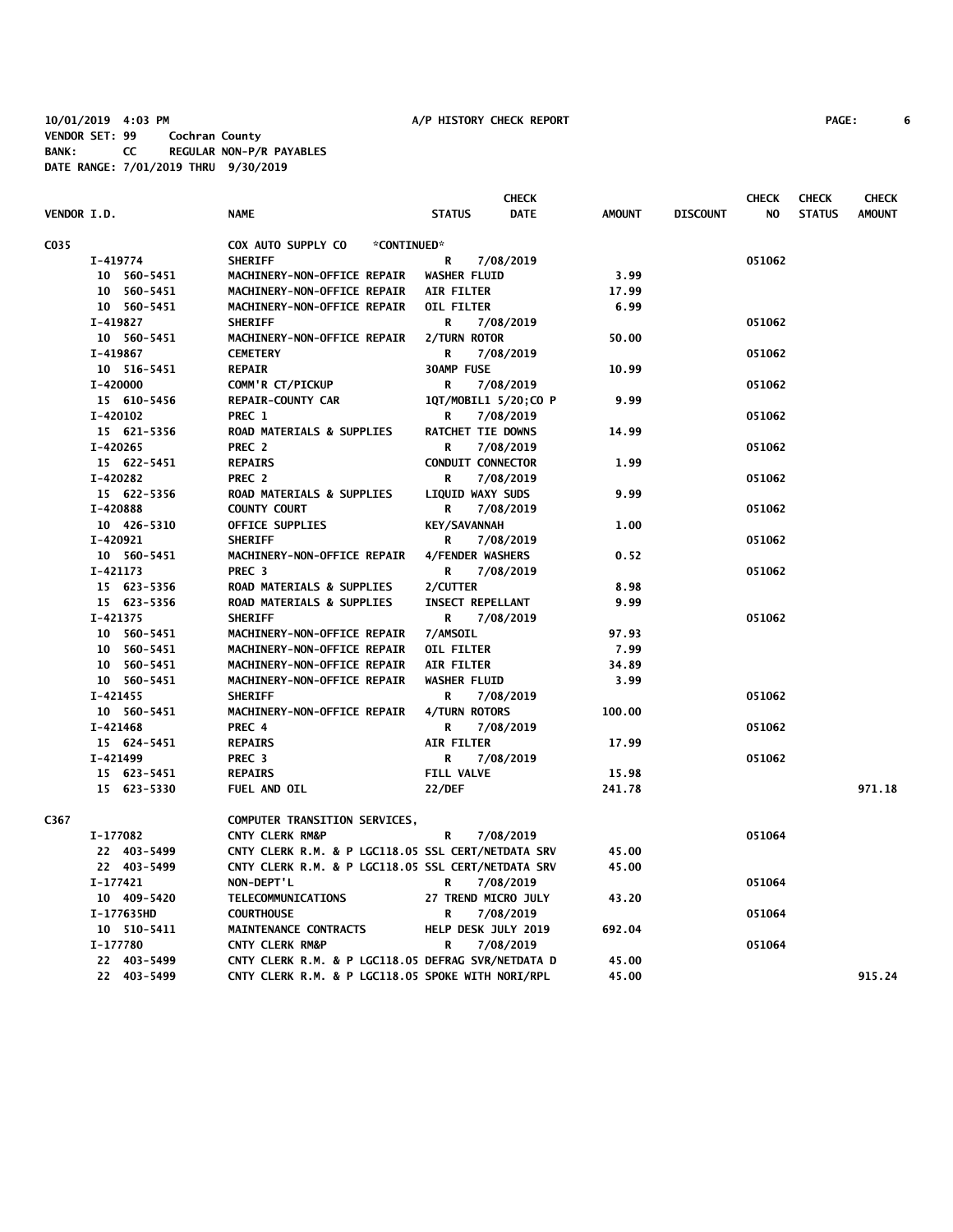**10/01/2019 4:03 PM A/P HISTORY CHECK REPORT PAGE: 7 VENDOR SET: 99 Cochran County BANK: CC REGULAR NON-P/R PAYABLES DATE RANGE: 7/01/2019 THRU 9/30/2019**

|                    |    |                    |                               |                      | <b>CHECK</b>          |               |                 | <b>CHECK</b> | <b>CHECK</b>  | <b>CHECK</b>  |
|--------------------|----|--------------------|-------------------------------|----------------------|-----------------------|---------------|-----------------|--------------|---------------|---------------|
| <b>VENDOR I.D.</b> |    |                    | <b>NAME</b>                   | <b>STATUS</b>        | <b>DATE</b>           | <b>AMOUNT</b> | <b>DISCOUNT</b> | NO.          | <b>STATUS</b> | <b>AMOUNT</b> |
| C414               |    |                    | <b>CARDMEMBER SERVICES</b>    |                      |                       |               |                 |              |               |               |
|                    |    | I-FURN/060319      | NON-DEPT'L                    | R                    | 7/08/2019             |               |                 | 051065       |               |               |
|                    |    | 10 409-5499        | MISCELLANEOUS                 |                      | 20.749GL/UNL STERLIN  | 56.00         |                 |              |               |               |
|                    |    | I-JPCA CONF'19     | <b>JUSTICE OF PEACE</b>       | R                    | 7/08/2019             |               |                 | 051065       |               |               |
|                    |    | 10 455-5427        | <b>CONTINUING EDUCATION</b>   | MEALS 6/25-27/19     |                       | 14.17         |                 |              |               |               |
|                    |    | 10 455-5427        | CONTINUING EDUCATION          |                      | 4 NITES 6/24-27 SOUT  | 468.00        |                 |              |               |               |
|                    |    | 10 455-5427        | <b>CONTINUING EDUCATION</b>   | LODGING TAX          |                       | 79.60         |                 |              |               |               |
|                    |    | I-K9 TRNG/060519   | SHERIFF/K9                    | R                    | 7/08/2019             |               |                 | 051065       |               |               |
|                    |    | 10 560-5427        | <b>CONTINUING EDUCATION</b>   |                      | 5 NITES/CEDAR HILL 5  | 345.00        |                 |              |               |               |
|                    |    | 10 560-5427        | <b>CONTINUING EDUCATION</b>   |                      | LODGING TAX/THEO GAL  | 44.85         |                 |              |               |               |
|                    |    | I-TRNG/061919      | <b>SHERIFF</b>                | R                    | 7/08/2019             |               |                 | 051065       |               |               |
|                    |    | 10 560-5427        | <b>CONTINUING EDUCATION</b>   |                      | 2 NITES/AMARILLO 6/1  | 119.70        |                 |              |               |               |
|                    |    | 10 560-5427        | <b>CONTINUING EDUCATION</b>   |                      | LODGING TAX/RUBEN JA  | 17.96         |                 |              |               | 1,145.28      |
| E075               |    |                    | <b>WEX BANK</b>               |                      |                       |               |                 |              |               |               |
|                    |    | I-60032658         | JAIL/SHERIFF/CONS/NON-DEP/JUV | R                    | 7/08/2019             |               |                 | 051066       |               |               |
|                    |    | 10 512-5499        | <b>MISCELLANEOUS</b>          |                      | 12.417GL/UNL BIG SPR  | 30.50         |                 |              |               |               |
|                    |    | 10 512-5499        | MISCELLANEOUS                 |                      | 8.43GL/UNL+ BIG SPR;  | 23.25         |                 |              |               |               |
|                    |    | 10 560-5427        | CONTINUING EDUCATION          |                      | 14.005GL/UNL RANGER   | 35.24         |                 |              |               |               |
|                    |    | 10 512-5499        | <b>MISCELLANEOUS</b>          |                      | 11.029GL/UNL MTDR; PR | 26.20         |                 |              |               |               |
|                    |    | 10 512-5499        | MISCELLANEOUS                 |                      | 15.413GL/UNL MTDR; PR | 36.62         |                 |              |               |               |
|                    |    | 10 512-5499        | <b>MISCELLANEOUS</b>          |                      | 25.02GL/UNL ALBNY; HE | 64.22         |                 |              |               |               |
|                    |    | 10 512-5499        | MISCELLANEOUS                 |                      | 12.226GL/UNL HONDO N  | 30.76         |                 |              |               |               |
|                    |    | 10 512-5499        | <b>MISCELLANEOUS</b>          |                      | 10.084GL/UNL 6/20 RO  | 23.35         |                 |              |               |               |
|                    |    | 10 550-5330        | <b>FUEL &amp; OIL</b>         |                      | 12.777GL/ETH MORTON   | 30.87         |                 |              |               |               |
|                    | 10 | 560-5427           | <b>CONTINUING EDUCATION</b>   |                      | 16GL/UNL DUNCNVL 6/1  | 35.45         |                 |              |               |               |
|                    | 10 | 409-5499           | <b>MISCELLANEOUS</b>          |                      | 27.457GL/UNL SAN ANG  | 63.60         |                 |              |               |               |
|                    |    | 10 409-5499        | MISCELLANEOUS                 |                      | 16.901GL/UNL LLANO 6  | 40.16         |                 |              |               |               |
|                    |    | 10 409-5499        | MISCELLANEOUS                 |                      | 15.631GL/UNL LLANO 6  | 37.14         |                 |              |               |               |
|                    |    | 10 560-5427        | <b>CONTINUING EDUCATION</b>   |                      | 10.003GL/UNL FERRIS   | 23.77         |                 |              |               |               |
|                    |    | 10 512-5499        | <b>MISCELLANEOUS</b>          |                      | 16.548GL/UNL WTR VAL  | 40.97         |                 |              |               |               |
|                    | 10 | 560-5427           | <b>CONTINUING EDUCATION</b>   |                      | 8.512GL/UNL DNCVILLE  | 18.86         |                 |              |               |               |
|                    | 10 | 512-5499           | MISCELLANEOUS                 |                      | 10.903GL/UNL ROSWELL  | 25.90         |                 |              |               |               |
|                    | 10 | 560-5427           | <b>CONTINUING EDUCATION</b>   |                      | 16.3GL/UNL SANTO 6/5  | 41.02         |                 |              |               |               |
|                    |    | 10 512-5499        | <b>MISCELLANEOUS</b>          |                      | 14.56GL/UNL AMARILLO  | 30.23         |                 |              |               |               |
|                    |    | 17 573-5427        | TRAVEL & TRAINING             |                      | 15.001GL/UNL RUIDOSO  | 38.19         |                 |              |               |               |
|                    | 10 | 000-4380.200       | OTHER [MISCELLANEOUS]         | <b>REBATE</b>        |                       | 1.23CR        |                 |              |               | 695.07        |
| F010               |    |                    | FIVE-AREA TELEPHONE CO-OP     |                      |                       |               |                 |              |               |               |
|                    |    | I-927-5510 JULY 19 | PREC 4                        | R                    | 7/08/2019             |               |                 | 051067       |               |               |
|                    |    | 15 624-5420        | TELECOMMUNICATIONS            | <b>BASIC SVC</b>     |                       | 32.25         |                 |              |               |               |
|                    |    | 15 624-5420        | TELECOMMUNICATIONS            | <b>FEES</b>          |                       | 11.76         |                 |              |               |               |
|                    |    | 15 624-5420        | TELECOMMUNICATIONS            | <b>LONG DISTANCE</b> |                       | 1.16          |                 |              |               | 45.17         |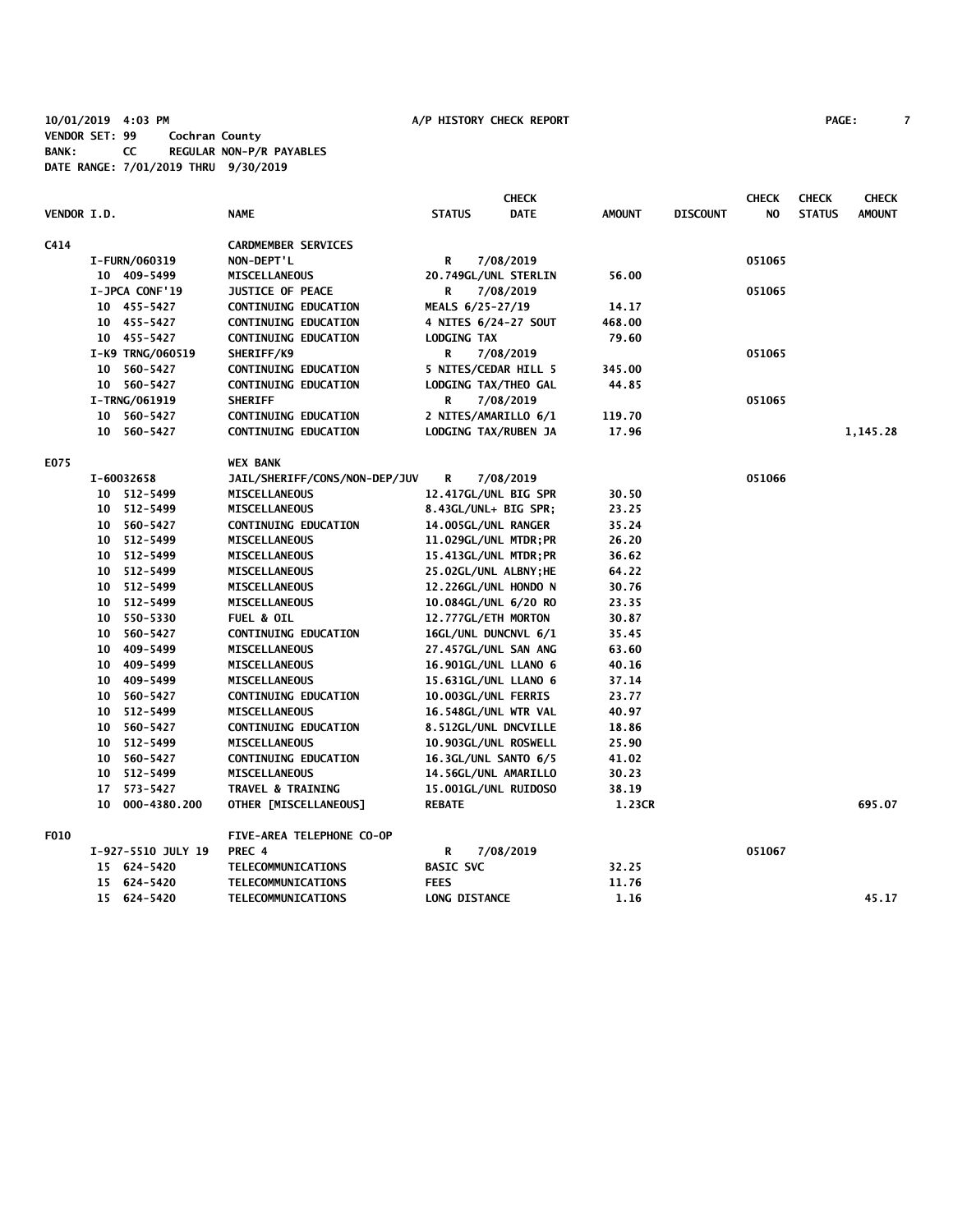**10/01/2019 4:03 PM A/P HISTORY CHECK REPORT PAGE: 8 VENDOR SET: 99 Cochran County BANK: CC REGULAR NON-P/R PAYABLES DATE RANGE: 7/01/2019 THRU 9/30/2019**

|                    |                    |                                                    |                            | <b>CHECK</b>         |               |                 | <b>CHECK</b> | <b>CHECK</b>  | <b>CHECK</b>  |
|--------------------|--------------------|----------------------------------------------------|----------------------------|----------------------|---------------|-----------------|--------------|---------------|---------------|
| <b>VENDOR I.D.</b> |                    | <b>NAME</b>                                        | <b>STATUS</b>              | <b>DATE</b>          | <b>AMOUNT</b> | <b>DISCOUNT</b> | NO.          | <b>STATUS</b> | <b>AMOUNT</b> |
| F073               |                    | FRONTIER VALLEY INC.                               |                            |                      |               |                 |              |               |               |
|                    | I-383187           | <b>CEMETERY</b>                                    | R                          | 7/08/2019            |               |                 | 051068       |               |               |
|                    | 10 516-5451        | <b>REPAIR</b>                                      | RPL PANEL/SW WELL          |                      | 125.00        |                 |              |               |               |
|                    | 10 516-5451        | <b>REPAIR</b>                                      | SZ1 PANEL SQUARE D         |                      | 564.22        |                 |              |               |               |
|                    | 10<br>516–5451     | <b>REPAIR</b>                                      |                            | HUB SQ D 1-1/4" B125 | 12.72         |                 |              |               |               |
|                    | 10 516-5451        | <b>REPAIR</b>                                      | 1-1/4"xCLOSE NIPPLE        |                      | 1.37          |                 |              |               |               |
|                    | 10 516-5451        | <b>REPAIR</b>                                      | 2 1-1/4" LOCKRING          |                      | 0.89          |                 |              |               |               |
|                    | I-383192           | <b>CEMETERY</b>                                    | R                          | 7/08/2019            |               |                 | 051068       |               |               |
|                    | 10 516-5451        | <b>REPAIR</b>                                      |                            | CK SW WELL/NEED TO R | 125.00        |                 |              |               |               |
|                    | I-383240           | <b>CEMETERY</b>                                    | R                          | 7/08/2019            |               |                 | 051068       |               |               |
|                    | 10 516-5451        | <b>REPAIR</b>                                      | PULL 10HP, RPL MTR, 6      |                      | 743.70        |                 |              |               |               |
|                    | 516-5451<br>10     | <b>REPAIR</b>                                      | <b>BAIL WELL FR 200 TO</b> |                      |               |                 |              |               |               |
|                    | 10 516-5451        | <b>REPAIR</b>                                      |                            | 10-460V-3PH (6") MOT | 1,800.00      |                 |              |               |               |
|                    | 10 516-5451        | <b>REPAIR</b>                                      | SPLICE KIT                 |                      | 15.95         |                 |              |               |               |
|                    | 10<br>516–5451     | <b>REPAIR</b>                                      |                            | 126FT 2" PIPE BLK T/ | 520.38        |                 |              |               |               |
|                    | 516-5451<br>10     | <b>REPAIR</b>                                      | 3x2 BELL REDUCER           |                      | 16.66         |                 |              |               |               |
|                    | 10<br>516-5451     | <b>REPAIR</b>                                      |                            | 100PSI PRESSURE GAUG | 23.99         |                 |              |               | 3,949.88      |
| G005               |                    | <b>GENERAL FUND</b>                                |                            |                      |               |                 |              |               |               |
|                    | I-2ND QTR 19 CIVIL | STATE CIVIL FEES                                   | R                          | 7/08/2019            |               |                 | 051069       |               |               |
|                    | 90 000-2363.004    | Co Filing Fee Ind Lgl Serv.                        | 2ND QTR CIVIL FEES         |                      | 2.10          |                 |              |               |               |
|                    | 90 000-2363.004    | Co Filing Fee Ind Lgl Serv.                        | 2ND QTR CIVIL FEES         |                      | 2.58          |                 |              |               |               |
|                    | 90 000-2363.001    | Divorce & Family Gov't 133.1512ND QTR CIVIL FEES   |                            |                      | 1.00          |                 |              |               |               |
|                    | 90 000-2363.002    | Other Than Divorce/Family 10B 2ND QTR CIVIL FEES   |                            |                      | 4.50          |                 |              |               |               |
|                    | 90 000-2363.004    | Co Filing Fee Ind Lgl Serv.                        | 2ND QTR CIVIL FEES         |                      | 5.75          |                 |              |               |               |
|                    | I-2ND QTR 19 CRIM  | STATE CRIM SVC FEES                                | R                          | 7/08/2019            |               |                 | 051069       |               |               |
|                    | 90 000-2358.001    | State CCC Date 010104 Forward 2ND QTR CRIMINAL FEE |                            |                      | 247.16        |                 |              |               |               |
|                    | 000-2368<br>90     | BB Bond Fee (Gov CD 41.258)                        |                            | 2ND QTR CRIMINAL FEE | 34.50         |                 |              |               |               |
|                    | 000-2370<br>90     | DNA Test Gov CD 411.147                            |                            | 2ND QTR CRIMINAL FEE | 2.10          |                 |              |               |               |
|                    | 000-2369<br>90     | EMS Trauma Sec49.02 SB1131                         |                            | 2ND QTR CRIMINAL FEE | 1.94          |                 |              |               |               |
|                    | 000-2378<br>90     | JRF Jury Reimb Fee CCP102.00452ND QTR CRIMINAL FEE |                            |                      | 23.44         |                 |              |               |               |
|                    | 000-2363.004<br>90 | Co Filing Fee Ind Lgl Serv.                        |                            | 2ND QTR CRIMINAL FEE | 2.07          |                 |              |               |               |
|                    | 000-2363.003<br>90 | Indigent Defense Fee                               |                            | 2ND QTR CRIMINAL FEE | 11.64         |                 |              |               |               |
|                    | 90<br>000-2355     | MVF CCP 102.002                                    |                            | 2ND QTR CRIMINAL FEE | 0.33          |                 |              |               |               |
|                    | 000-2367<br>90     | STF-Sub 95% C(Trans CD542.40                       |                            | 2ND QTR CRIMINAL FEE | 49.30         |                 |              |               |               |
|                    | I-2ND QTR 19 SPEC  | SPECIALTY CT SVC FEES                              | R                          | 7/08/2019            |               |                 | 051069       |               |               |
|                    | 90 000-2379.001    | Drug Court Fee CCP102.0178                         |                            | 2ND QTR SPECIALTY CT | 1.88          |                 |              |               | 390.29        |
| G074               |                    | GRAVES, HUMPHRIES, STAHL, LTD                      |                            |                      |               |                 |              |               |               |
|                    | I-FEES JUNE19      | <b>JUSTICE OF PEACE</b>                            | R                          | 7/08/2019            |               |                 | 051070       |               |               |
|                    | 10 000-2206.002    | <b>COLLECTION AGENCY FEES</b>                      | <b>COLLECTION FEES JUN</b> |                      | 484.71        |                 |              |               | 484.71        |
| H152               |                    | HARRIS LOCAL GOVERNMENT                            |                            |                      |               |                 |              |               |               |
|                    | I-CT003422         | TAX A/C                                            | R                          | 7/08/2019            |               |                 | 051071       |               |               |
|                    | 10 499-5408        | TAX ROLL                                           |                            | '19 TRUTH IN TAXATIO | 515.00        |                 |              |               |               |
|                    | 10 499-5408        | <b>TAX ROLL</b>                                    | <b>DISC</b>                |                      | 128.75CR      |                 |              |               | 386.25        |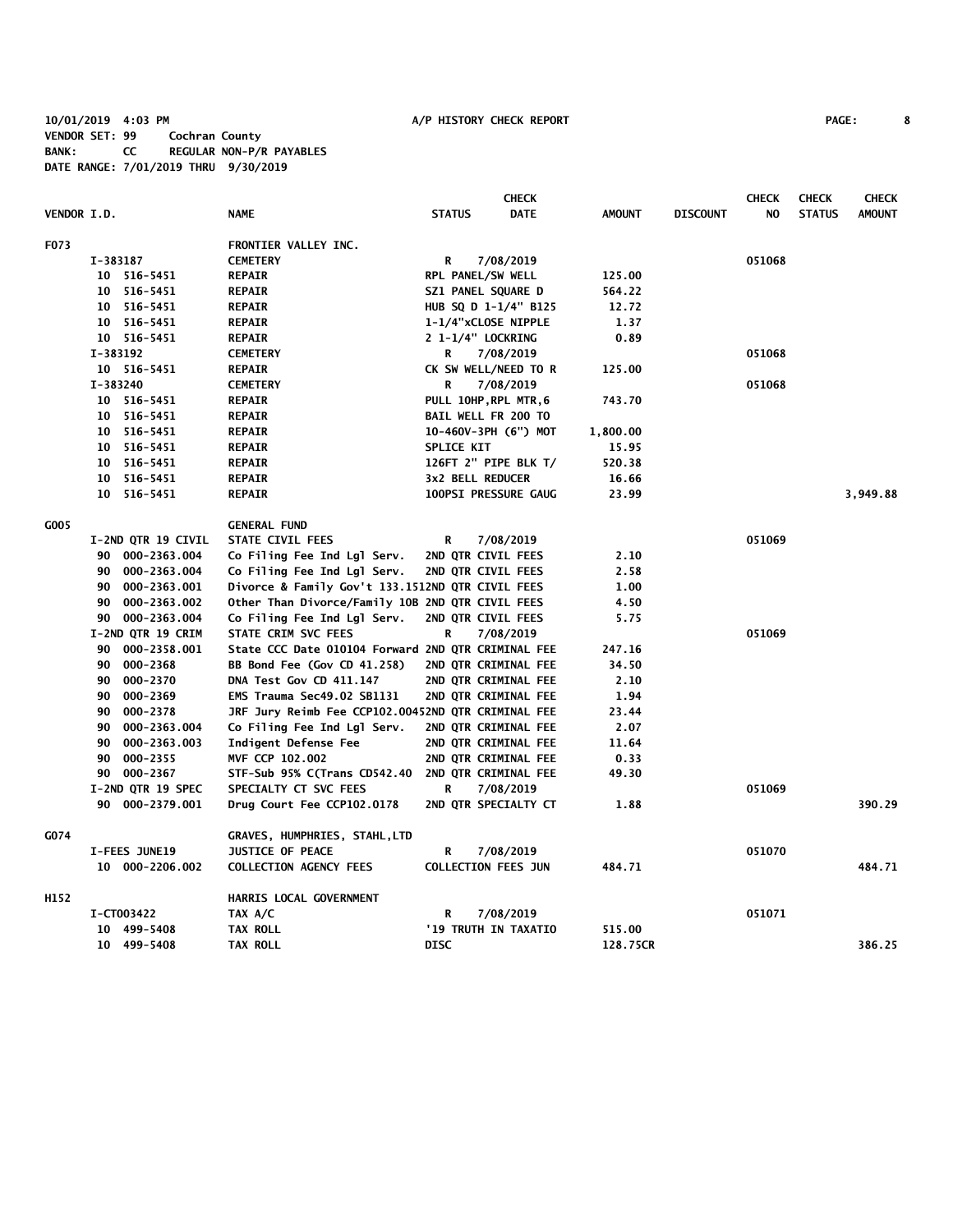**10/01/2019 4:03 PM A/P HISTORY CHECK REPORT PAGE: 9 VENDOR SET: 99 Cochran County BANK: CC REGULAR NON-P/R PAYABLES DATE RANGE: 7/01/2019 THRU 9/30/2019**

|                    |                    |                                                  |                        | <b>CHECK</b>         |               |                 | <b>CHECK</b> | <b>CHECK</b>  | <b>CHECK</b>  |
|--------------------|--------------------|--------------------------------------------------|------------------------|----------------------|---------------|-----------------|--------------|---------------|---------------|
| <b>VENDOR I.D.</b> |                    | <b>NAME</b>                                      | <b>STATUS</b>          | <b>DATE</b>          | <b>AMOUNT</b> | <b>DISCOUNT</b> | NO           | <b>STATUS</b> | <b>AMOUNT</b> |
| J049               |                    | JUVENILE PROBATION FUND                          |                        |                      |               |                 |              |               |               |
|                    | I-LOCAL MATCH 7/19 | <b>JUVENILE PROBATION</b>                        | R                      | 7/08/2019            |               |                 | 051072       |               |               |
|                    | 10 571-5472        | LOCAL SUPPORT-JUV BOARD                          |                        | LOCAL FUNDS MATCH JU | 4,166.00      |                 |              |               | 4,166.00      |
| K084               |                    | <b>KASEY KUEHLER</b>                             |                        |                      |               |                 |              |               |               |
|                    | $I-1338$ $5/13/18$ | <b>JUVENILE PROBATION</b>                        | R                      | 7/08/2019            |               |                 | 051073       |               |               |
|                    | 17 573-5413.002    | Mental Health External ContracCOUNSELING/JUV#857 |                        |                      | 70.00         |                 |              |               | 70.00         |
|                    |                    |                                                  |                        |                      |               |                 |              |               |               |
| <b>LO10</b>        |                    | LEWIS FARM & RANCH STORE INC                     |                        |                      |               |                 |              |               |               |
|                    | I-093162           | <b>PARK</b>                                      | R                      | 7/08/2019            |               |                 | 051074       |               |               |
|                    | 10 660-5332        | <b>CUSTODIAL SUPPLIES</b>                        |                        | 1GL/UPCYDE/AERIAL SP | 64.00         |                 |              |               |               |
|                    | 10 660-5332        | <b>CUSTODIAL SUPPLIES</b>                        | <b>1GL/UPCYDE</b>      |                      | 64.00         |                 |              |               |               |
|                    | I-093236           | <b>COURTHOUSE</b>                                | R                      | 7/08/2019            |               |                 | 051074       |               |               |
|                    | 10 510-5332        | <b>CUSTODIAL SUPPLIES</b>                        | <b>5/PUMICE STONES</b> |                      | 17.95         |                 |              |               |               |
|                    | 10 510-5332        | <b>CUSTODIAL SUPPLIES</b>                        | <b>SCOUR BRICK</b>     |                      | 8.59          |                 |              |               |               |
|                    | 10 510-5332        | <b>CUSTODIAL SUPPLIES</b>                        | <b>DISC</b>            |                      | 2.65CR        |                 |              |               |               |
|                    | I-093323           | PREC 4                                           | R                      | 7/08/2019            |               |                 | 051074       |               |               |
|                    | 15 624-5356        | ROAD MATERIALS & SUPPLIES                        | 2/AIR FRESH            |                      | 13.98         |                 |              |               |               |
|                    | 15 624-5356        | ROAD MATERIALS & SUPPLIES                        | 2/SPRAYWAY             |                      | 3.98          |                 |              |               |               |
|                    | 15 624-5356        | ROAD MATERIALS & SUPPLIES                        | <b>DISC</b>            |                      | 1.80CR        |                 |              |               |               |
|                    | I-093409           | PREC 1                                           | R                      | 7/08/2019            |               |                 | 051074       |               |               |
|                    | 15 621-5451        | <b>REPAIRS</b>                                   | <b>BOLTS&amp;NUTS</b>  |                      | 1.16          |                 |              |               |               |
|                    | 15 621-5451        | <b>REPAIRS</b>                                   | <b>DISC</b>            |                      | 0.12CR        |                 |              |               |               |
|                    | I-093477           | PREC 4                                           | R                      | 7/08/2019            |               |                 | 051074       |               |               |
|                    | 15 624-5356        | <b>ROAD MATERIALS &amp; SUPPLIES</b>             | <b>TRASH BAGS</b>      |                      | 19.99         |                 |              |               |               |
|                    | 15 624-5356        | ROAD MATERIALS & SUPPLIES                        | <b>AIR FRESH</b>       |                      | 3.59          |                 |              |               |               |
|                    | 15 624-5356        | ROAD MATERIALS & SUPPLIES                        | <b>BATTERIES</b>       |                      | 12.99         |                 |              |               |               |
|                    | 15 624-5356        | ROAD MATERIALS & SUPPLIES                        | <b>DISC</b>            |                      | 3.66CR        |                 |              |               |               |
|                    | I-093489           | <b>PARK</b>                                      | R                      | 7/08/2019            |               |                 | 051074       |               |               |
|                    | 10 660-5451        | <b>REPAIR</b>                                    | 2/BALL VALVE, HB       |                      | 5.57          |                 |              |               |               |
|                    | 10 660-5451        | <b>REPAIR</b>                                    | <b>DISC</b>            |                      | 0.55CR        |                 |              |               |               |
|                    | I-093550           | <b>AIRPORT</b>                                   | R                      | 7/08/2019            |               |                 | 051074       |               |               |
|                    | 30 518-5451        | <b>REPAIR</b>                                    |                        | 4/HYVAR XL/SOIL STER | 440.00        |                 |              |               |               |
|                    | I-093655           | <b>SHERIFF</b>                                   | R                      | 7/08/2019            |               |                 | 051074       |               |               |
|                    | 10 560-5451        | MACHINERY-NON-OFFICE REPAIR                      | 8/ANCHOR BOLTS         |                      | 5.36          |                 |              |               |               |
|                    | 10 560-5451        | MACHINERY-NON-OFFICE REPAIR                      | <b>DISC</b>            |                      | 0.54CR        |                 |              |               |               |
|                    | I-093768           | <b>COURTHOUSE</b>                                | R                      | 7/08/2019            |               |                 | 051074       |               |               |
|                    | 10 510-5332        | <b>CUSTODIAL SUPPLIES</b>                        | 2/ORANGE GLO           |                      | 11.18         |                 |              |               |               |
|                    | 10 510-5332        | <b>CUSTODIAL SUPPLIES</b>                        | <b>DISC</b>            |                      | 1.12CR        |                 |              |               |               |
|                    | I-093809           | PREC <sub>3</sub>                                | R                      | 7/08/2019            |               |                 | 051074       |               |               |
|                    | 15 623-5451        | <b>REPAIRS</b>                                   | 2/PLYWOOD              |                      | 43.90         |                 |              |               |               |
|                    | 15 623-5451        | <b>REPAIRS</b>                                   | <b>WHITE PAINT</b>     |                      | 26.99         |                 |              |               |               |
|                    | 15 623-5451        | <b>REPAIRS</b>                                   | DRYWALL SCREWS         |                      | 1.75          |                 |              |               |               |
|                    | 15 623-5451        | <b>REPAIRS</b>                                   | <b>DISC</b>            |                      | 7.09CR        |                 |              |               |               |
|                    | I-093846           | <b>ACTIVITY BLDG</b>                             | R                      | 7/08/2019            |               |                 | 051074       |               |               |
|                    | 10 662-5332        | <b>CUSTODIAL SUPPLIES</b>                        | <b>CUPS</b>            |                      | 2.99          |                 |              |               |               |
|                    | 10 662-5332        | <b>CUSTODIAL SUPPLIES</b>                        | 2/DISH SOAP            |                      | 3.98          |                 |              |               |               |
|                    | 10 662-5332        | <b>CUSTODIAL SUPPLIES</b>                        | <b>DISC</b>            |                      | 0.70CR        |                 |              |               |               |
|                    | I-094237           | <b>JAIL</b>                                      | R                      | 7/08/2019            |               |                 | 051074       |               |               |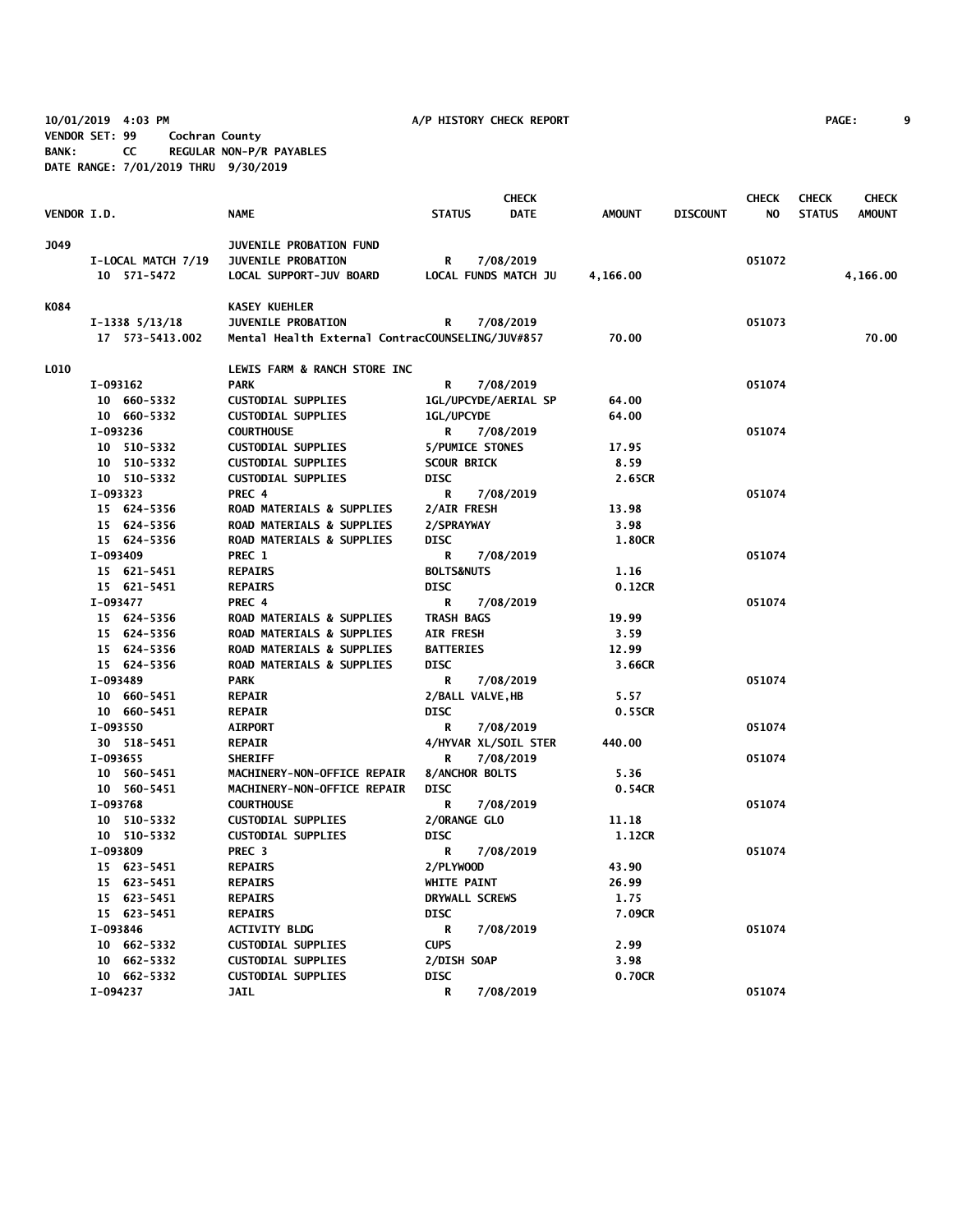**10/01/2019 4:03 PM A/P HISTORY CHECK REPORT PAGE: 10 VENDOR SET: 99 Cochran County BANK: CC REGULAR NON-P/R PAYABLES DATE RANGE: 7/01/2019 THRU 9/30/2019**

| <b>PAGE:</b> |  | 10 |
|--------------|--|----|
|--------------|--|----|

|                    |           |                     |                                      |                     | <b>CHECK</b>                |               |                 | <b>CHECK</b> | <b>CHECK</b>  | <b>CHECK</b>  |
|--------------------|-----------|---------------------|--------------------------------------|---------------------|-----------------------------|---------------|-----------------|--------------|---------------|---------------|
| <b>VENDOR I.D.</b> |           |                     | <b>NAME</b>                          | <b>STATUS</b>       | <b>DATE</b>                 | <b>AMOUNT</b> | <b>DISCOUNT</b> | NO.          | <b>STATUS</b> | <b>AMOUNT</b> |
| L010               |           |                     | LEWIS FARM & RANCH STORE *CONTINUED* |                     |                             |               |                 |              |               |               |
|                    | I-094237  |                     | <b>JAIL</b>                          | R                   | 7/08/2019                   |               |                 | 051074       |               |               |
|                    |           | 10 512-5392         | MISCELLANEOUS SUPPLIES               | 16/BLEACH           |                             | 47.84         |                 |              |               |               |
|                    |           | 10 512-5392         | MISCELLANEOUS SUPPLIES               | 4/0FF               |                             | 27.96         |                 |              |               |               |
|                    |           | 10 512-5392         | MISCELLANEOUS SUPPLIES               | <b>ULTRATHON</b>    |                             | 5.99          |                 |              |               |               |
|                    |           | 10 512-5392         | MISCELLANEOUS SUPPLIES               | 2/DAWN              |                             | 9.18          |                 |              |               |               |
|                    |           | 10 512-5392         | MISCELLANEOUS SUPPLIES               | <b>PINESOL</b>      |                             | 11.59         |                 |              |               |               |
|                    |           | 10 512-5392         | MISCELLANEOUS SUPPLIES               | DISC                |                             | 10.26CR       |                 |              |               |               |
|                    | I-92625   |                     | <b>PARK</b>                          | R                   | 7/08/2019                   |               |                 | 051074       |               |               |
|                    |           | 10 660-5451         | <b>REPAIR</b>                        |                     | <b>COMPRESSION CONTROLL</b> | 5.59          |                 |              |               |               |
|                    |           | 10 660-5451         | <b>REPAIR</b>                        | <b>NIPPLE</b>       |                             | 2.49          |                 |              |               |               |
|                    |           | 10 660-5451         | <b>REPAIR</b>                        | <b>DISC</b>         |                             | 0.81CR        |                 |              |               |               |
|                    | $I-92716$ |                     | PREC 2                               | R                   | 7/08/2019                   |               |                 | 051074       |               |               |
|                    |           | 15 622-5356         | ROAD MATERIALS & SUPPLIES            | 3/TOWELS            |                             | 14.37         |                 |              |               |               |
|                    |           | 15 622-5356         | <b>ROAD MATERIALS &amp; SUPPLIES</b> | 3/TOWELS            |                             | 8.97          |                 |              |               |               |
|                    |           | 15 622-5356         | ROAD MATERIALS & SUPPLIES            | <b>6/GLASS CLNR</b> |                             | 17.94         |                 |              |               |               |
|                    |           | 15 622-5356         | ROAD MATERIALS & SUPPLIES            | <b>PLUNGER</b>      |                             | 3.99          |                 |              |               |               |
|                    |           | 15 622-5356         | ROAD MATERIALS & SUPPLIES            | <b>DISC</b>         |                             | 4.53CR        |                 |              |               |               |
|                    | I-92729   |                     | PREC 4                               | R                   | 7/08/2019                   |               |                 | 051074       |               |               |
|                    |           | 15 624-5356         | ROAD MATERIALS & SUPPLIES            | <b>COFFEE</b>       |                             | 13.95         |                 |              |               |               |
|                    |           | 15 624-5356         | ROAD MATERIALS & SUPPLIES            | <b>FILTERS</b>      |                             | 2.79          |                 |              |               |               |
|                    |           | 15 624-5356         | ROAD MATERIALS & SUPPLIES            | 2/CUPS              |                             | 2.18          |                 |              |               |               |
|                    |           | 15 624-5356         | ROAD MATERIALS & SUPPLIES            | DISC                |                             | 1.89CR        |                 |              |               |               |
|                    | I-92935   |                     | <b>JAIL</b>                          | R                   | 7/08/2019                   |               |                 | 051074       |               |               |
|                    |           | 10 512-5451         | <b>REPAIR</b>                        | 16/NUTS             |                             | 20.00         |                 |              |               |               |
|                    |           | 10 512-5451         | <b>REPAIR</b>                        | <b>DISC</b>         |                             | 2.00CR        |                 |              |               |               |
|                    | I-93000   |                     | <b>ACTIVITY BLDG</b>                 | R                   | 7/08/2019                   |               |                 | 051074       |               |               |
|                    |           | 10 662-5332         | <b>CUSTODIAL SUPPLIES</b>            | <b>DEEPWOODS</b>    |                             | 6.99          |                 |              |               |               |
|                    |           | 10 662-5332         | <b>CUSTODIAL SUPPLIES</b>            | <b>DISC</b>         |                             | 0.70CR        |                 |              |               | 915.35        |
|                    |           |                     |                                      |                     |                             |               |                 |              |               |               |
| MO11               |           |                     | MCWHORTER'S LTD                      |                     |                             |               |                 |              |               |               |
|                    |           | I-4025824           | PREC <sub>3</sub>                    | R                   | 7/08/2019                   |               |                 | 051076       |               |               |
|                    |           | 15 623-5454         | <b>TIRES</b>                         | RPR FLAT/L BIHL     |                             | 16.65         |                 |              |               | 16.65         |
| N082               |           |                     | <b>NETDATA</b>                       |                     |                             |               |                 |              |               |               |
|                    |           | I-iTICKET JUNE19    | <b>JUSTICE OF PEACE</b>              | R                   | 7/08/2019                   |               |                 | 051077       |               |               |
|                    |           | 10 455-5499         | <b>MISCELLANEOUS</b>                 | <b>JUNE 2019</b>    |                             | 16.00         |                 |              |               | 16.00         |
| 0013               |           |                     | OLD REPUBLIC SURETY COMPA            |                     |                             |               |                 |              |               |               |
|                    |           | I-W150350306/LISA19 | <b>ATTORNEY</b>                      | R                   | 7/08/2019                   |               |                 | 051078       |               |               |
|                    |           | 10 475-5480         | <b>BONDS &amp; NOTARY FEES</b>       |                     | NOTARY BOND/19 LISA         | 50.00         |                 |              |               | 50.00         |
|                    |           |                     |                                      |                     |                             |               |                 |              |               |               |
| P216               |           |                     | PLAINS MOTOR SUPPLY                  |                     |                             |               |                 | 051079       |               |               |
|                    | I-429576  |                     | PREC 2                               | R                   | 7/08/2019                   |               |                 |              |               |               |
|                    |           | 15 622-5451         | <b>REPAIRS</b>                       |                     | LEECE NEVILLE ALT, 1        | 436.39        |                 |              |               | 436.39        |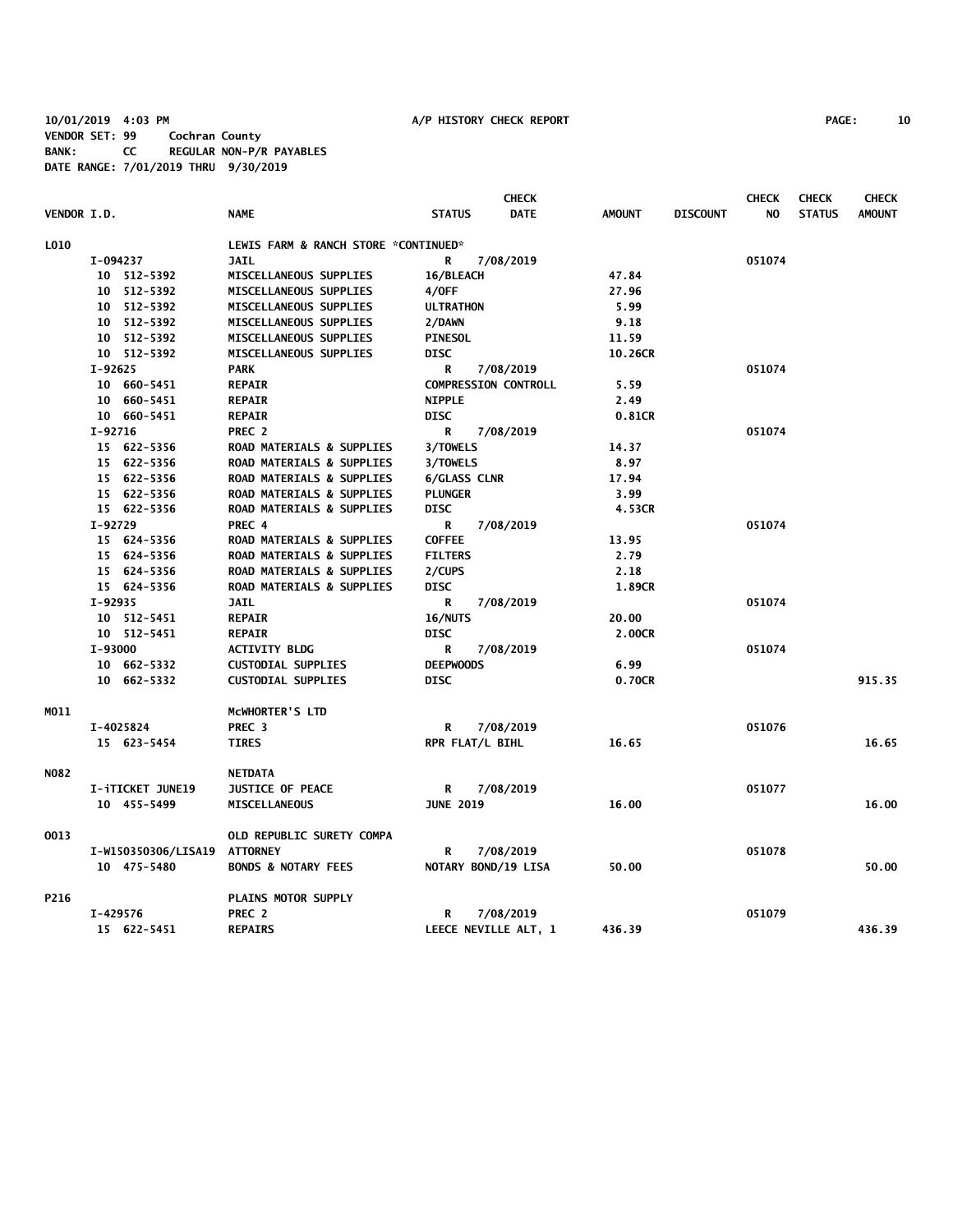**10/01/2019 4:03 PM A/P HISTORY CHECK REPORT PAGE: 11 VENDOR SET: 99 Cochran County BANK: CC REGULAR NON-P/R PAYABLES DATE RANGE: 7/01/2019 THRU 9/30/2019**

|             |                    |                                                   |                             | <b>CHECK</b> |               |                 | <b>CHECK</b> | <b>CHECK</b>  | <b>CHECK</b>  |
|-------------|--------------------|---------------------------------------------------|-----------------------------|--------------|---------------|-----------------|--------------|---------------|---------------|
| VENDOR I.D. |                    | <b>NAME</b>                                       | <b>STATUS</b>               | <b>DATE</b>  | <b>AMOUNT</b> | <b>DISCOUNT</b> | NO.          | <b>STATUS</b> | <b>AMOUNT</b> |
| Q001        |                    | <b>QUILL CORPORATION</b>                          |                             |              |               |                 |              |               |               |
|             | I-8187935          | LIBRARY/ACTIVITY BLDG                             | R                           | 7/08/2019    |               |                 | 051080       |               |               |
|             | 10 662-5332        | <b>CUSTODIAL SUPPLIES</b>                         | 2CS/PAPER TOWELS            |              | 41.64         |                 |              |               |               |
|             | 10 650-5310        | OFFICE SUPPLIES                                   | <b>TAPE DISPENSER</b>       |              | 69.71         |                 |              |               |               |
|             | 10 650-5310        | OFFICE SUPPLIES                                   | <b>TAPE</b>                 |              | 20.91         |                 |              |               |               |
|             | I-8201448          | <b>ACTIVITY BLDG</b>                              | R                           | 7/08/2019    |               |                 | 051080       |               |               |
|             | 10 662-5332        | <b>CUSTODIAL SUPPLIES</b>                         | 3/DOOR STOPS                |              | 26.25         |                 |              |               | 158.51        |
| <b>S005</b> |                    | DORIS SEALY, COUNTY TREAS                         |                             |              |               |                 |              |               |               |
|             | I-941 2ND QTR 2019 | <b>TREASURER</b>                                  | R                           | 7/08/2019    |               |                 | 051081       |               |               |
|             | 10 497-5311        | POSTAL EXPENSES                                   | CERT MAIL, 941 FORM 6       |              | 6.85          |                 |              |               | 6.85          |
| S071        |                    | SCRIPT OFFICE PRODUCTS, INC.                      |                             |              |               |                 |              |               |               |
|             | I-56969            | ATTORNEY                                          | R                           | 7/08/2019    |               |                 | 051082       |               |               |
|             | 10 475-5310        | OFFICE SUPPLIES                                   | <b>LABEL MAKER</b>          |              | 79.45         |                 |              |               |               |
|             | 10 475-5310        | <b>OFFICE SUPPLIES</b>                            | <b>B/W LABELS</b>           |              | 22.95         |                 |              |               |               |
|             | I-56973            | <b>CLERK</b>                                      | R                           | 7/08/2019    |               |                 | 051082       |               |               |
|             | 10 403-5310        | OFFICE SUPPLIES                                   | <b>STAPLES</b>              |              | 3.95          |                 |              |               |               |
|             | 10 403-5310        | <b>OFFICE SUPPLIES</b>                            | 2/INK ROLLERS               |              | 9.90          |                 |              |               |               |
|             | $I - 57008$        | <b>CLERK</b>                                      | R                           | 7/08/2019    |               |                 | 051082       |               |               |
|             | 10 403-5310        | <b>OFFICE SUPPLIES</b>                            | <b>DESK CALENDAR</b>        |              | 5.95          |                 |              |               |               |
|             | I-57025            | <b>AUDITOR</b>                                    | R                           | 7/08/2019    |               |                 | 051082       |               |               |
|             | 10 495-5310        | OFFICE SUPPLIES                                   | 1BX/HANGING FOLDERS         |              | 45.95         |                 |              |               |               |
|             | 10 495-5310        | OFFICE SUPPLIES                                   | <b>1BX/HANGING FOLDERS</b>  |              | 37.95         |                 |              |               |               |
|             | I-57035            | TAX A/C                                           | R                           | 7/08/2019    |               |                 | 051082       |               |               |
|             | 10 499-5310        | OFFICE SUPPLIES                                   | 2BX/COPY PAPER              |              | 83.00         |                 |              |               |               |
|             | I-57037            | <b>JUVENILE PROBATION</b>                         | R                           | 7/08/2019    |               |                 | 051082       |               |               |
|             | 17 573-5499        | <b>OPERATING EXPENSES</b>                         | APPT BOOK                   |              | 21.95         |                 |              |               |               |
|             | $I-57051$          | <b>ELECTIONS</b>                                  | R                           | 7/08/2019    |               |                 | 051082       |               |               |
|             | 10 490-5310        | <b>OFFICE SUPPLIES</b>                            | 2PK HP952 INK               |              | 125.90        |                 |              |               |               |
|             | 10 490-5310        | <b>OFFICE SUPPLIES</b>                            | 2RM COPY PAPER, LTR         |              | 11.90         |                 |              |               |               |
|             | 10 490-5310        | <b>OFFICE SUPPLIES</b>                            | 2RM COPY PAPER, LGL         |              | 23.90         |                 |              |               |               |
|             | 10 490-5335        | <b>ELECTION SUPPLIES</b>                          | <b>IDEAL STAMP/ELECTION</b> |              | 37.46         |                 |              |               |               |
|             | I-57082            | TAX A/C                                           | R                           | 7/08/2019    |               |                 | 051082       |               |               |
|             | 10 499-5310        | <b>OFFICE SUPPLIES</b>                            | <b>3EA ENERGEL PEN REFI</b> |              | 3.87          |                 |              |               |               |
|             | 10 499-5310        | OFFICE SUPPLIES                                   | <b>3EA ENERGEL PEN REFI</b> |              | 3.87          |                 |              |               |               |
|             | 10 499-5310        | <b>OFFICE SUPPLIES</b>                            | 2EA HP TONER 55A            |              | 327.90        |                 |              |               | 845.85        |
| S210        |                    | SHAMBURGER AUTO & FARM SUPPLY                     |                             |              |               |                 |              |               |               |
|             | I-373043           | PREC 2                                            | R                           | 7/08/2019    |               |                 | 051083       |               |               |
|             | 15 622-5451        | <b>REPAIRS</b>                                    | 2 GASKETS/DUMP TRK          |              | 8.58          |                 |              |               | 8.58          |
| S217        |                    | STATE COMPTROLLER                                 |                             |              |               |                 |              |               |               |
|             | I-2ND QTR 19 CIVIL | STATE CIVIL FEES                                  | R                           | 7/08/2019    |               |                 | 051084       |               |               |
|             | 90 000-2372        | Birth Cert. Gov118.015                            | 2ND QTR REMITTANCE F        |              | 49.00         |                 |              |               |               |
|             | 90 000-2373        | Marriage License Gov 118.011 2ND QTR REMITTANCE F |                             |              | 120.00        |                 |              |               |               |
|             | 000-2363.004<br>90 | Co Filing Fee Ind Lgl Serv.                       | 2ND QTR REMITTANCE F        |              | 39.90         |                 |              |               |               |
|             | 90<br>000-2363.004 | Co Filing Fee Ind Lgl Serv.                       | 2ND QTR REMITTANCE F        |              | 48.94         |                 |              |               |               |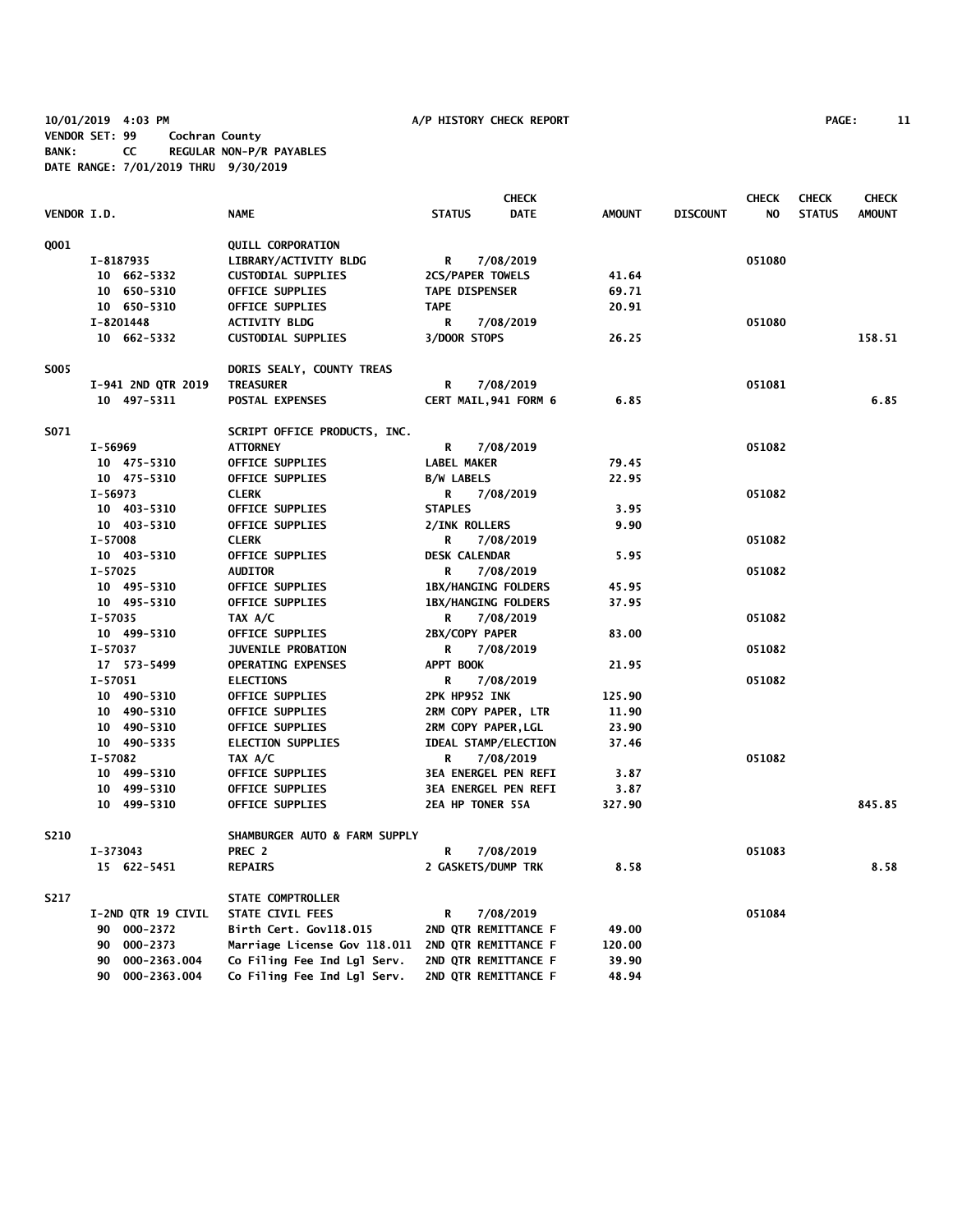**10/01/2019 4:03 PM A/P HISTORY CHECK REPORT PAGE: 12 VENDOR SET: 99 Cochran County BANK: CC REGULAR NON-P/R PAYABLES DATE RANGE: 7/01/2019 THRU 9/30/2019**

|                    |    |                    |                                                    |                       | <b>CHECK</b>           |               |                 | <b>CHECK</b> | <b>CHECK</b>  | <b>CHECK</b>  |
|--------------------|----|--------------------|----------------------------------------------------|-----------------------|------------------------|---------------|-----------------|--------------|---------------|---------------|
| <b>VENDOR I.D.</b> |    |                    | <b>NAME</b>                                        | <b>STATUS</b>         | <b>DATE</b>            | <b>AMOUNT</b> | <b>DISCOUNT</b> | NO           | <b>STATUS</b> | <b>AMOUNT</b> |
| S217               |    |                    | STATE COMPTROLLER<br>*CONTINUED*                   |                       |                        |               |                 |              |               |               |
|                    |    | I-2ND QTR 19 CIVIL | STATE CIVIL FEES                                   | R                     | 7/08/2019              |               |                 | 051084       |               |               |
|                    |    | 90 000-2363.001    | Divorce & Family Gov't 133.1512ND QTR REMITTANCE F |                       |                        | 134.00        |                 |              |               |               |
|                    | 90 | 000-2363.002       | Other Than Divorce/Family 10B 2ND QTR REMITTANCE F |                       |                        | 515.50        |                 |              |               |               |
|                    | 90 | 000-2363.004       | Co Filing Fee Ind Lgl Serv.                        |                       | 2ND QTR REMITTANCE F   | 109.25        |                 |              |               |               |
|                    | 90 | 000-2379           | Judicial Support Fee/L133.105 2ND QTR REMITTANCE F |                       |                        | 692.00        |                 |              |               |               |
|                    | 90 | 000-2380.001       | CJCPT PERSONAL TRAINGSEC51.9712ND QTR REMITTANCE F |                       |                        | 130.00        |                 |              |               | 1,838.59      |
| S217               |    |                    | <b>STATE COMPTROLLER</b>                           |                       |                        |               |                 |              |               |               |
|                    |    | I-2ND QTR 19 CRIM  | STATE CRIMINAL FEES                                | R                     | 7/08/2019              |               |                 | 051085       |               |               |
|                    | 90 | 000-2358.001       | State CCC Date 010104 Forward 2ND QTR REMITTANCE F |                       |                        | 2,224.40      |                 |              |               |               |
|                    | 90 | 000-2368           | BB Bond Fee (Gov CD 41.258)                        |                       | 2ND QTR REMITTANCE F   | 310.50        |                 |              |               |               |
|                    | 90 | 000-2370           | DNA Test Gov CD 411.147                            |                       | 2ND QTR REMITTANCE F   | 18.90         |                 |              |               |               |
|                    | 90 | 000-2369           | EMS Trauma Sec49.02 SB1131                         |                       | 2ND QTR REMITTANCE F   | 17.41         |                 |              |               |               |
|                    | 90 | 000-2378           | JRF Jury Reimb Fee CCP102.00452ND QTR REMITTANCE F |                       |                        | 210.99        |                 |              |               |               |
|                    | 90 | 000-2363.004       | Co Filing Fee Ind Lgl Serv.                        |                       | 2ND QTR REMITTANCE F   | 18.67         |                 |              |               |               |
|                    | 90 | 000-2363.003       | Indigent Defense Fee                               |                       | 2ND QTR REMITTANCE F   | 104.72        |                 |              |               |               |
|                    | 90 | 000-2355           | MVF CCP 102.002                                    |                       | 2ND QTR REMITTANCE F   | 2.95          |                 |              |               |               |
|                    | 90 | 000-2367           | STF-Sub 95% C(Trans CD542.40                       |                       | 2ND QTR REMITTANCE F   | 936.60        |                 |              |               |               |
|                    | 90 | 000-2342           | Arrest Fees - State Officers                       |                       | 2ND QTR REMITTANCE F   | 14.86         |                 |              |               |               |
|                    | 90 | 000-2342.001       | Omni FTA                                           |                       | 2ND QTR REMITTANCE F   | 260.00        |                 |              |               |               |
|                    | 90 | 000-2376           | Co. CrtCriminal Judicial Fund 2ND QTR REMITTANCE F |                       |                        | 200.00        |                 |              |               |               |
|                    | 90 | 000-2357           | 50% Overweight Fine                                |                       | 2ND QTR REMITTANCE F   | 1,535.00      |                 |              |               |               |
|                    | 90 | 000-2361           | 50% of Time Payment to State 2ND QTR REMITTANCE F  |                       |                        | 127.64        |                 |              |               |               |
|                    | 90 | 000-2379           | Judicial Support Fee/L133.105 2ND QTR REMITTANCE F |                       |                        | 319.19        |                 |              |               |               |
|                    | 90 | 000-2347.001       | Truancy Prvtn & Diver. 102.0152ND QTR REMITTANCE F |                       |                        | 110.74        |                 |              |               | 6,412.57      |
| S217               |    |                    | STATE COMPTROLLER                                  |                       |                        |               |                 |              |               |               |
|                    |    |                    | I-2ND QTR 19 E-FILE STATE E-FILE FEES              | R                     | 7/08/2019              |               |                 | 051086       |               |               |
|                    |    | 90 000-2363.005    | ELE. FILING FEE DIS CLK                            |                       | 2ND QTR REMITTANCE F   | 500.00        |                 |              |               |               |
|                    | 90 | 000-2363.006       | ELE FILING FEE COUNTY CLERK                        |                       | 2ND QTR REMITTANCE F   | 150.00        |                 |              |               |               |
|                    | 90 | 000-2363.007       | ELE FILING FEE JP                                  |                       | 2ND QTR REMITTANCE F   | 70.00         |                 |              |               |               |
|                    | 90 | 000-2376.001       | CRIM ELECTRONIC EFF DIS CLK                        |                       | 2ND QTR REMITTANCE F   | 3.08          |                 |              |               |               |
|                    | 90 | 000-2376.002       | CRIMINAL ELECTRONIC EFF CO.                        |                       | 2ND QTR REMITTANCE F   | 24.54         |                 |              |               | 747.62        |
| S217               |    |                    | STATE COMPTROLLER                                  |                       |                        |               |                 |              |               |               |
|                    |    |                    | I-2ND QTR 19 SPEC CT SPECIALTY COURT COSTS         | R                     | 7/08/2019              |               |                 | 051087       |               |               |
|                    |    | 90 000-2379.001    | Drug Court Fee CCP102.0178                         |                       | 2ND QTR REMITTANCE F   | 16.88         |                 |              |               | 16.88         |
| S316               |    |                    | <b>BRYANT SEARS</b>                                |                       |                        |               |                 |              |               |               |
|                    |    | I-RUIDOSO, NM 2019 | <b>JUVENILE PROBATION</b>                          | R                     | 7/08/2019              |               |                 | 051088       |               |               |
|                    |    | 17 573-5427        | <b>TRAVEL &amp; TRAINING</b>                       |                       | W TX CHIEFS MTG/MEAL   | 13.58         |                 |              |               |               |
|                    | 17 | 573-5427           | <b>TRAVEL &amp; TRAINING</b>                       |                       | 3 NITES, MCM, 6/23-26/ | 327.00        |                 |              |               |               |
|                    | 17 | 573-5427           | <b>TRAVEL &amp; TRAINING</b>                       | <b>RESORT FEES x3</b> |                        | 16.35         |                 |              |               |               |
|                    |    | 17 573-5427        | <b>TRAVEL &amp; TRAINING</b>                       | LODGING TAX           |                        | 45.33         |                 |              |               | 402.26        |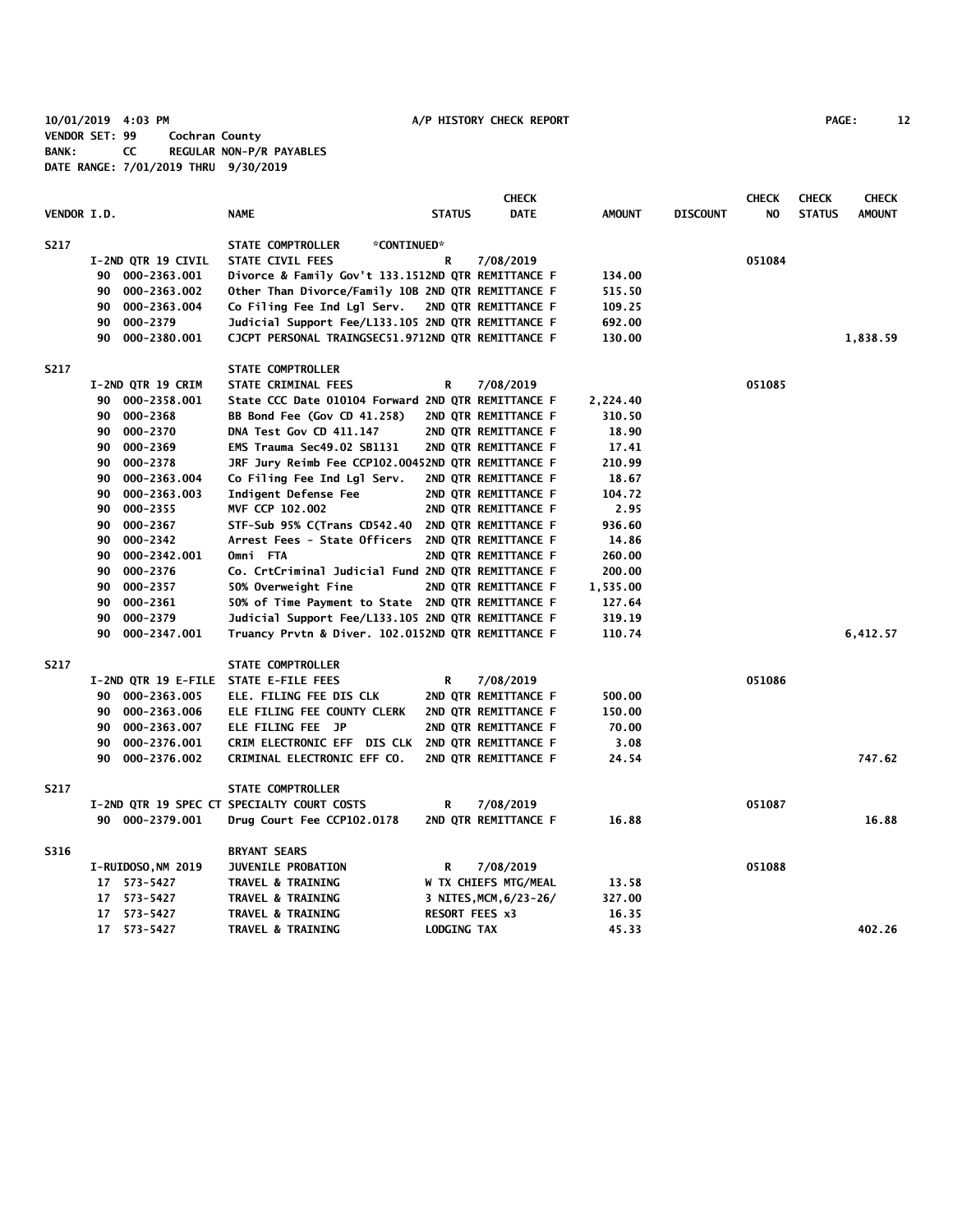**10/01/2019 4:03 PM A/P HISTORY CHECK REPORT PAGE: 13 VENDOR SET: 99 Cochran County BANK: CC REGULAR NON-P/R PAYABLES DATE RANGE: 7/01/2019 THRU 9/30/2019**

|             |                            |                                |                              | <b>CHECK</b> |               |                 | <b>CHECK</b> | <b>CHECK</b>  | <b>CHECK</b>  |
|-------------|----------------------------|--------------------------------|------------------------------|--------------|---------------|-----------------|--------------|---------------|---------------|
| VENDOR I.D. |                            | <b>NAME</b>                    | <b>STATUS</b>                | <b>DATE</b>  | <b>AMOUNT</b> | <b>DISCOUNT</b> | NO.          | <b>STATUS</b> | <b>AMOUNT</b> |
| S325        |                            | <b>DONNA SCHMIDT</b>           |                              |              |               |                 |              |               |               |
|             | $I-JPCA CONF 06/19$        | <b>JUSTICE OF PEACE</b>        | R                            | 7/08/2019    |               |                 | 051089       |               |               |
|             | 10 455-5427                | <b>CONTINUING EDUCATION</b>    | 120 MI TO/FR LBK AIR         |              | 69.60         |                 |              |               |               |
|             | 10 455-5427                | <b>CONTINUING EDUCATION</b>    | FLIGHT TO/FR BRNSVIL         |              | 442.01        |                 |              |               |               |
|             | 10 455-5427                | <b>CONTINUING EDUCATION</b>    | <b>RENTAL CAR 4 0\$39.86</b> |              | 159.44        |                 |              |               |               |
|             | 10 455-5427                | <b>CONTINUING EDUCATION</b>    | <b>FEES</b>                  |              | 56.10         |                 |              |               |               |
|             | 10 455-5427                | CONTINUING EDUCATION           | 5.83GL/RENTAL CAR 6/         |              | 13.40         |                 |              |               | 740.55        |
| S398        |                            | SECRETARY OF STATE             |                              |              |               |                 |              |               |               |
|             | I-NOTR FEE/LRICE19         | <b>ATTORNEY</b>                | R                            | 7/08/2019    |               |                 | 051090       |               |               |
|             | 10 475-5480                | <b>BONDS &amp; NOTARY FEES</b> | FILING FEE/LISA RICE         |              | 21.00         |                 |              |               | 21.00         |
| T067        |                            | TREE LOVING CARE               |                              |              |               |                 |              |               |               |
|             | I-52350a                   | <b>COURTHOUSE</b>              | R                            | 7/08/2019    |               |                 | 051091       |               |               |
|             | 10 510-5451                | <b>REPAIR</b>                  | RMV TREE/GRIND STUMP         |              | 2,400.00      |                 |              |               |               |
|             | 10 510-5451                | <b>REPAIR</b>                  | DEBRIS PROCESSING 2          |              | 55.00         |                 |              |               |               |
|             | 10 510-5451                | <b>REPAIR</b>                  | 180MI TO/FR SITE@\$1.        |              | 270.00        |                 |              |               | 2,725.00      |
| T184        |                            | THYSSENKRUPP ELEVATOR COR      |                              |              |               |                 |              |               |               |
|             | I-3004673357               | <b>COURTHOUSE</b>              | R                            | 7/08/2019    |               |                 | 051092       |               |               |
|             | 10 510-5411                | MAINTENANCE CONTRACTS          | ELEVATOR MAINT 3RD Q         |              | 2,147.01      |                 |              |               | 2,147.01      |
| WO10        |                            | WEST TEXAS GAS INC             |                              |              |               |                 |              |               |               |
|             | I-020036001501 7/19        | <b>PARK/SHOP</b>               | R                            | 7/08/2019    |               |                 | 051093       |               |               |
|             | 10 660-5440                | UTILITIES & IRRIGATION         | GAS SVC 5/29-6/26/19         |              | 9.54          |                 |              |               |               |
|             | 10 660-5440                | UTILITIES & IRRIGATION         | <b>GRIP CHG</b>              |              | 4.61          |                 |              |               |               |
|             | I-020036002501 7/19        | <b>PARK/SHOWBARN</b>           | R                            | 7/08/2019    |               |                 | 051093       |               |               |
|             | 10 660-5440                | UTILITIES & IRRIGATION         | GAS SVC 5/29-6/26/19         |              | 13.06         |                 |              |               |               |
|             | 10 660-5440                | UTILITIES & IRRIGATION         | <b>GRIP CHG</b>              |              | 11.84         |                 |              |               |               |
|             | I-020049022001 7/19 PREC 3 |                                | R                            | 7/08/2019    |               |                 | 051093       |               |               |
|             | 15 623-5440                | UTILITIES                      | GAS SVC 5/29-6/26/19         |              | 13.06         |                 |              |               |               |
|             | 15 623-5440                | UTILITIES                      | <b>GRIP CHG</b>              |              | 11.84         |                 |              |               | 63.95         |
| W055        |                            | WINDSTREAM COMMUNICATIONS SW   |                              |              |               |                 |              |               |               |
|             | $I-266-0638$ 6/19          | <b>MUSEUM</b>                  | R                            | 7/08/2019    |               |                 | 051094       |               |               |
|             | 10 652-5420                | TELECOMMUNICATIONS             | <b>SERVICES</b>              |              | 162.29        |                 |              |               |               |
|             | 10 652-5420                | TELECOMMUNICATIONS             | <b>BUNDLE DISC</b>           |              | 25.00CR       |                 |              |               |               |
|             | 10 652-5420                | TELECOMMUNICATIONS             | <b>FEES</b>                  |              | 43.40         |                 |              |               |               |
|             | 10 652-5420                | TELECOMMUNICATIONS             | <b>DEDICATED INTERNET</b>    |              | 566.43        |                 |              |               |               |
|             | 10 652-5420                | TELECOMMUNICATIONS             | <b>PICC CHG</b>              |              | 1.16          |                 |              |               |               |
|             | 10 652-5420                | TELECOMMUNICATIONS             | LONG DISTANCE SVC            |              | 7.91          |                 |              |               |               |
|             | 10 652-5420                | TELECOMMUNICATIONS             | CR/INTERNET SVC OVER         |              | 600.00CR      |                 |              |               |               |
|             | $I-266-50517/19$           | LIBRARY                        | R                            | 7/08/2019    |               |                 | 051094       |               |               |
|             | 10 650-5420                | TELECOMMUNICATIONS             | SERVICES/2 LINES             |              | 126.12        |                 |              |               |               |
|             | 10 650-5420                | TELECOMMUNICATIONS             | <b>FEES</b>                  |              | 39.17         |                 |              |               |               |
|             | 10 650-5420                | TELECOMMUNICATIONS             | LONG DISTANCE SVC            |              | 0.97          |                 |              |               |               |
|             | $I-266-5074$ 6/19          | <b>ADULT PROBATION</b>         | R                            | 7/08/2019    |               |                 | 051094       |               |               |
|             | 10 570-5420                | TELECOMMUNICATIONS             | <b>SERVICES</b>              |              | 49.25         |                 |              |               |               |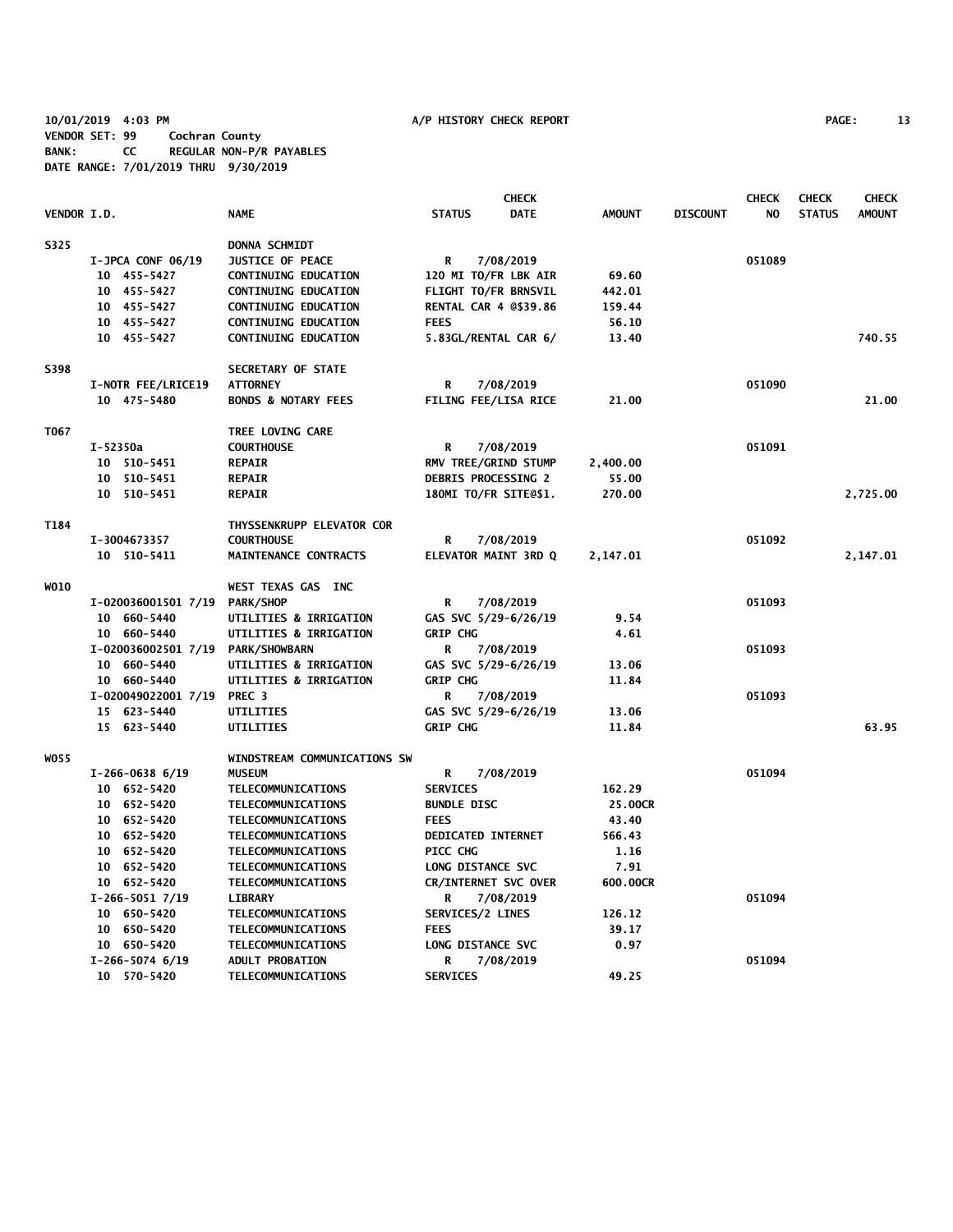|                    |                   |                                          |                   | <b>CHECK</b> |               |                 | <b>CHECK</b> | <b>CHECK</b>  | <b>CHECK</b>  |
|--------------------|-------------------|------------------------------------------|-------------------|--------------|---------------|-----------------|--------------|---------------|---------------|
| <b>VENDOR I.D.</b> |                   | <b>NAME</b>                              | <b>STATUS</b>     | <b>DATE</b>  | <b>AMOUNT</b> | <b>DISCOUNT</b> | NO           | <b>STATUS</b> | <b>AMOUNT</b> |
| WO 55              |                   | WINDSTREAM COMMUNICATIONS                | *CONTINUED*       |              |               |                 |              |               |               |
|                    | $I-266-5074$ 6/19 | <b>ADULT PROBATION</b>                   | R                 | 7/08/2019    |               |                 | 051094       |               |               |
|                    | 10 570-5420       | TELECOMMUNICATIONS                       | <b>FEES</b>       |              | 17.24         |                 |              |               |               |
|                    | $I-266-51616/19$  | <b>TREASURER</b>                         | R                 | 7/08/2019    |               |                 | 051094       |               |               |
|                    | 10 497-5420       | TELECOMMUNICATIONS                       | <b>SERVICES</b>   |              | 37.30         |                 |              |               |               |
|                    | 10 497-5420       | TELECOMMUNICATIONS                       | <b>FEES</b>       |              | 17.22         |                 |              |               |               |
|                    | 10 497-5420       | TELECOMMUNICATIONS                       | LONG DISTANCE SVC |              | 0.19          |                 |              |               |               |
|                    | $I-266-51716/19$  | TAX A/C                                  | R                 | 7/08/2019    |               |                 | 051094       |               |               |
|                    | 10 499-5420       | TELECOMMUNICATIONS                       | SERVICES/3 LINES  |              | 246.58        |                 |              |               |               |
|                    | 10 499-5420       | TELECOMMUNICATIONS                       | <b>FEES</b>       |              | 64.89         |                 |              |               |               |
|                    | 10 499-5420       | TELECOMMUNICATIONS                       | LONG DISTANCE SVC |              | 8.48          |                 |              |               |               |
|                    | $I-266-51816/19$  | <b>ELECTIONS</b>                         | R                 | 7/08/2019    |               |                 | 051094       |               |               |
|                    | 10 490-5420       | TELECOMMUNICATIONS                       | <b>SERVICES</b>   |              | 30.30         |                 |              |               |               |
|                    | 10 490-5420       | TELECOMMUNICATIONS                       | <b>FEES</b>       |              | 20.78         |                 |              |               |               |
|                    | 10 490-5420       | TELECOMMUNICATIONS                       | LONG DISTANCE SVC |              | 7.74          |                 |              |               |               |
|                    | $I-266-52116/19$  | <b>SHERIFF</b>                           | R                 | 7/08/2019    |               |                 | 051094       |               |               |
|                    | 10 560-5420       | TELECOMMUNICATIONS                       | SERVICES/3 LINES  |              | 127.95        |                 |              |               |               |
|                    | 10 560-5420       | TELECOMMUNICATIONS                       | <b>FEES</b>       |              | 58.78         |                 |              |               |               |
|                    | 10 560-5420       | TELECOMMUNICATIONS                       | LONG DISTANCE SVC |              | 15.37         |                 |              |               |               |
|                    | $I-266-5215$ 6/19 | <b>EXTENSION SVC</b>                     | R                 | 7/08/2019    |               |                 | 051094       |               |               |
|                    | 10 665-5420       | TELECOMMUNICATIONS                       | SERVICES/3 LINES  |              | 143.38        |                 |              |               |               |
|                    | 10 665-5420       | TELECOMMUNICATIONS                       | <b>FEES</b>       |              | 58.74         |                 |              |               |               |
|                    | 10 665-5420       | TELECOMMUNICATIONS                       | LONG DISTANCE SVC |              | 0.29          |                 |              |               |               |
|                    | $I-266-5302$ 6/19 | <b>JUSTICE OF PEACE</b>                  | R                 | 7/08/2019    |               |                 | 051094       |               |               |
|                    | 10 455-5420       | TELECOMMUNICATIONS                       | <b>SERVICES</b>   |              | 31.83         |                 |              |               |               |
|                    | 10 455-5420       | TELECOMMUNICATIONS                       | <b>FEES</b>       |              | 17.20         |                 |              |               |               |
|                    | 10 455-5420       | TELECOMMUNICATIONS                       | LONG DISTANCE SVC |              | 3.30          |                 |              |               |               |
|                    | $I-266-54116/19$  | <b>JUVENILE PROBATION</b>                | R                 | 7/08/2019    |               |                 | 051094       |               |               |
|                    | 17 573-5499       | <b>OPERATING EXPENSES</b>                | <b>SERVICES</b>   |              | 31.83         |                 |              |               |               |
|                    | 17 573-5499       | <b>OPERATING EXPENSES</b>                | <b>FEES</b>       |              | 17.21         |                 |              |               |               |
|                    | 17 573-5499       | <b>OPERATING EXPENSES</b>                | LONG DISTANCE SVC |              | 0.02          |                 |              |               |               |
|                    | $I-266-5412$ 6/19 | DIST CT/NON-DEPT'L/CONSTABLE             | R                 | 7/08/2019    |               |                 | 051094       |               |               |
|                    | 10 435-5420       | TELECOMMUNICATIONS                       | <b>SERVICE</b>    |              | 20.89         |                 |              |               |               |
|                    | 10 435-5420       | TELECOMMUNICATIONS                       | <b>FEES</b>       |              | 15.75         |                 |              |               |               |
|                    | 10 435-5420       | TELECOMMUNICATIONS                       | <b>INTERNET</b>   |              | 130.00        |                 |              |               |               |
|                    | 10 435-5420       | TELECOMMUNICATIONS                       | PICC CHARGE       |              | 1.16          |                 |              |               |               |
|                    | 10 409-5420       | TELECOMMUNICATIONS                       | <b>INTERNET</b>   |              | 130.00        |                 |              |               |               |
|                    | 10 409-5420       | TELECOMMUNICATIONS                       | <b>FEES</b>       |              | 11.81         |                 |              |               |               |
|                    | 10 550-5420       | TELECOMMUNICATIONS                       | <b>SERVICES</b>   |              | 20.89         |                 |              |               |               |
|                    | 10 550-5420       | TELECOMMUNICATIONS                       | <b>FEES</b>       |              | 11.82         |                 |              |               |               |
|                    | $I-266-54506/19$  | <b>CLERK</b>                             | R                 | 7/08/2019    |               |                 | 051094       |               |               |
|                    | 10 403-5420       | TELECOMMUNICATIONS                       | SERVICES/3 LINES  |              | 113.00        |                 |              |               |               |
|                    | 10 403-5420       | TELECOMMUNICATIONS                       | <b>FEES</b>       |              | 65.90         |                 |              |               |               |
|                    | 10 403-5420       | TELECOMMUNICATIONS                       | LONG DISTANCE SVC |              | 13.54         |                 |              |               |               |
|                    | $I-266-5508$ 6/19 | CO JUDGE/COMM'R CT                       | R                 | 7/08/2019    |               |                 | 051094       |               |               |
|                    | 15 610-5420       |                                          | SERVICES/2 LINES  |              | 64.76         |                 |              |               |               |
|                    | 15 610-5420       | TELECOMMUNICATIONS<br>TELECOMMUNICATIONS | <b>FEES</b>       |              | 54.59         |                 |              |               |               |
|                    | 15 610-5420       | TELECOMMUNICATIONS                       | LONG DISTANCE SVC |              | 2.74          |                 |              |               |               |
|                    | $I-266-5700$ 6/19 | <b>SHERIFF</b>                           | R                 | 7/08/2019    |               |                 | 051094       |               |               |
|                    |                   |                                          |                   |              |               |                 |              |               |               |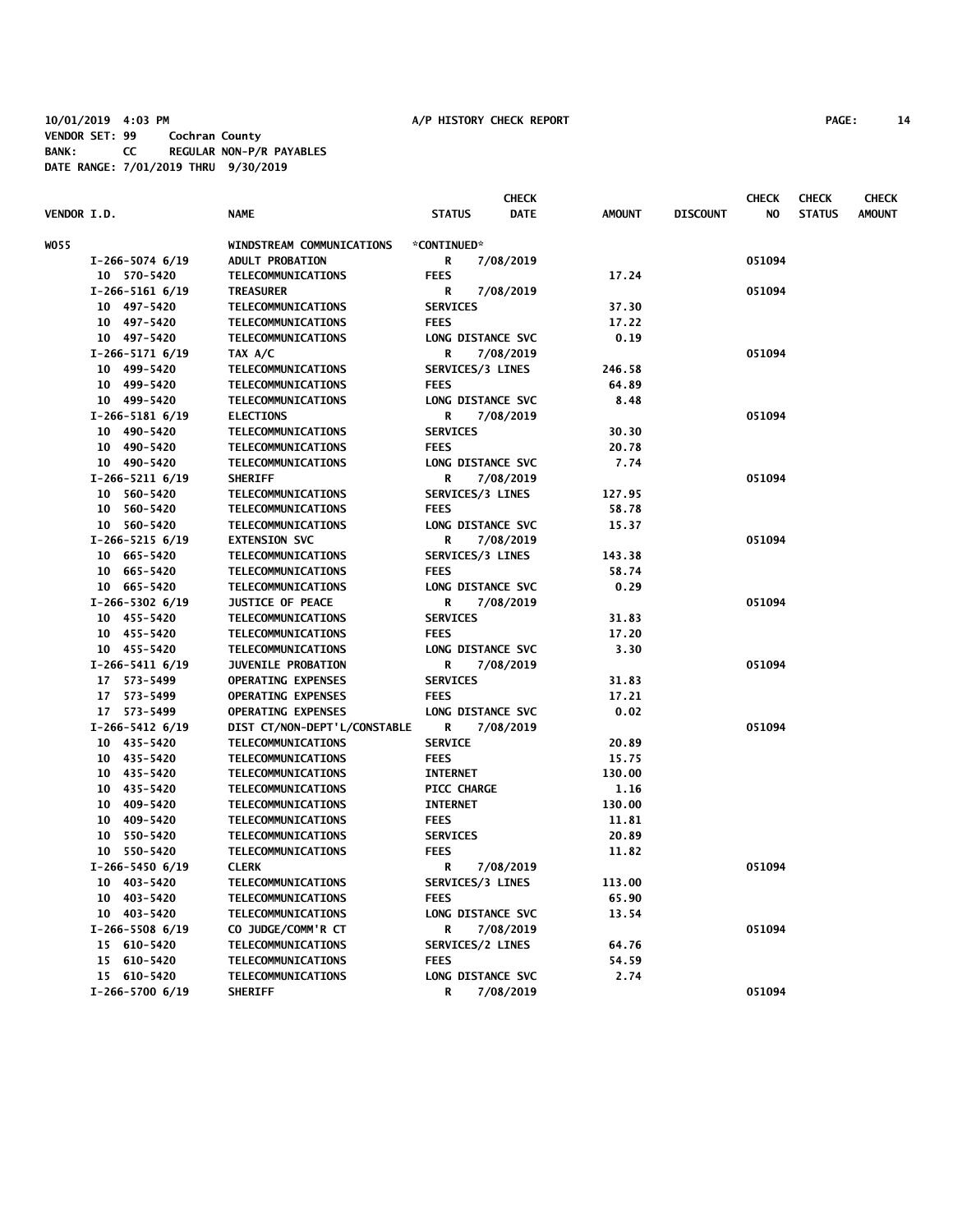# **10/01/2019 4:03 PM A/P HISTORY CHECK REPORT PAGE: 15 VENDOR SET: 99 Cochran County BANK: CC REGULAR NON-P/R PAYABLES DATE RANGE: 7/01/2019 THRU 9/30/2019**

| <b>VENDOR I.D.</b> |                   | <b>NAME</b>               | <b>STATUS</b>              | <b>CHECK</b><br><b>DATE</b> | <b>AMOUNT</b> | <b>DISCOUNT</b> | <b>CHECK</b><br>NO. | <b>CHECK</b><br><b>STATUS</b> | <b>CHECK</b><br><b>AMOUNT</b> |
|--------------------|-------------------|---------------------------|----------------------------|-----------------------------|---------------|-----------------|---------------------|-------------------------------|-------------------------------|
|                    |                   |                           |                            |                             |               |                 |                     |                               |                               |
| WO55               |                   | WINDSTREAM COMMUNICATIONS | *CONTINUED*                |                             |               |                 |                     |                               |                               |
|                    | $I-266-5700$ 6/19 | <b>SHERIFF</b>            | R<br>7/08/2019             |                             |               |                 | 051094              |                               |                               |
|                    | 10 560-5420       | TELECOMMUNICATIONS        | <b>SERVICES</b>            |                             | 43.38         |                 |                     |                               |                               |
|                    | 10<br>560-5420    | TELECOMMUNICATIONS        | <b>FEES</b>                |                             | 13.97         |                 |                     |                               |                               |
|                    | 10 560-5420       | TELECOMMUNICATIONS        | LONG DISTANCE SVC          |                             | 0.85          |                 |                     |                               |                               |
|                    | $I-266-5822$ 6/19 | AUDITOR/NON-DEPT'L        | R<br>7/08/2019             |                             |               |                 | 051094              |                               |                               |
|                    | 10 409-5420       | TELECOMMUNICATIONS        | FAX LINE SVCS 266-56       |                             | 20.89         |                 |                     |                               |                               |
|                    | 10 409-5420       | TELECOMMUNICATIONS        | <b>FEES</b>                |                             | 19.82         |                 |                     |                               |                               |
|                    | 10 409-5420       | TELECOMMUNICATIONS        | <b>COURTHOUSE INTERNET</b> |                             | 130.00        |                 |                     |                               |                               |
|                    | 10 409-5420       | TELECOMMUNICATIONS        | <b>PICC CHARGE</b>         |                             | 1.16          |                 |                     |                               |                               |
|                    | 10 409-5420       | TELECOMMUNICATIONS        | STATIC IP                  |                             | 15.00         |                 |                     |                               |                               |
|                    | 10 495-5420       | TELECOMMUNICATIONS        | <b>SERVICES</b>            |                             | 20.89         |                 |                     |                               |                               |
|                    | 10 495-5420       | TELECOMMUNICATIONS        | <b>FEES</b>                |                             | 19.83         |                 |                     |                               |                               |
|                    | 10 495-5420       | TELECOMMUNICATIONS        | <b>INTERNET</b>            |                             | 130.00        |                 |                     |                               |                               |
|                    | 10 495-5420       | TELECOMMUNICATIONS        | LONG DISTANCE SVC          |                             | 3.08          |                 |                     |                               |                               |
|                    | 10 495-5420       | TELECOMMUNICATIONS        | PICC CHARGE                |                             | 1.16          |                 |                     |                               |                               |
|                    | $I-266-8661$ 6/19 | <b>ATTORNEY</b>           | R<br>7/08/2019             |                             |               |                 | 051094              |                               |                               |
|                    | 10 475-5420       | TELECOMMUNICATIONS        | SERVICES/2 LINES           |                             | 75.21         |                 |                     |                               |                               |
|                    | 10 475-5420       | TELECOMMUNICATIONS        | <b>FEES</b>                |                             | 39.17         |                 |                     |                               |                               |
|                    | $I-266-88886/19$  | <b>SHERIFF</b>            | R<br>7/08/2019             |                             |               |                 | 051094              |                               |                               |
|                    | 10 560-5420       | TELECOMMUNICATIONS        | SERVICES/FAX LINE          |                             | 32.38         |                 |                     |                               |                               |
|                    | 560-5420<br>10    | TELECOMMUNICATIONS        | <b>FEES</b>                |                             | 13.95         |                 |                     |                               |                               |
|                    | 10<br>560-5420    | TELECOMMUNICATIONS        | LONG DISTANCE SVC          |                             | 1.35          |                 |                     |                               | 2,567.26                      |
| WO70               |                   | R D WALLACE OIL CO INC    |                            |                             |               |                 |                     |                               |                               |
|                    | I-12520010 JUNE19 | <b>CEMETERY</b>           | R<br>7/08/2019             |                             |               |                 | 051096              |                               |                               |
|                    | 10 516-5451       | <b>REPAIR</b>             | ST INSP/'10 FORD #79       |                             | 7.00          |                 |                     |                               |                               |
|                    | 10 516-5451       | <b>REPAIR</b>             | PAPER FORM 6/25            |                             | 3.00          |                 |                     |                               |                               |
|                    | 10 516-5330       | <b>FUEL &amp; OIL</b>     | 25.01GL/UNL 6/3            |                             | 57.85         |                 |                     |                               |                               |
|                    | 10 516-5330       | <b>FUEL &amp; OIL</b>     | 26.02GL/UNL 6/11           |                             | 57.58         |                 |                     |                               |                               |
|                    | 10 516-5330       | <b>FUEL &amp; OIL</b>     | 25GL/UNL 6/19              |                             | 55.33         |                 |                     |                               |                               |
|                    | I-12520019 JUNE19 | <b>PARK/AIRPORT</b>       | R<br>7/08/2019             |                             |               |                 | 051096              |                               |                               |
|                    | 30 518-5330       | FUEL & OIL                | 27.01GL/UNL 6/27           |                             | 62.48         |                 |                     |                               |                               |
|                    | I-12520021 JUNE19 | PREC <sub>3</sub>         | 7/08/2019<br>R             |                             |               |                 | 051096              |                               |                               |
|                    | 15 623-5330       | FUEL AND OIL              | 25.6GL/REG ETH 6/20        |                             | 85.97         |                 |                     |                               |                               |
|                    | I-12520030 JUNE19 | PREC 1                    | R<br>7/08/2019             |                             |               |                 | 051096              |                               |                               |
|                    | 15 621-5330       | <b>FUEL &amp; OIL</b>     | 680GL/DYED DIESEL 6/       |                             | 1,530.00      |                 |                     |                               |                               |
|                    | 15 621-5330       | <b>FUEL &amp; OIL</b>     | 4/POWER SVC                |                             | 47.80         |                 |                     |                               |                               |
|                    | 15 621-5330       | <b>FUEL &amp; OIL</b>     | 12/DEF                     |                             | 129.00        |                 |                     |                               |                               |
|                    | 15 621-5330       | <b>FUEL &amp; OIL</b>     | 515.9GL/DYED DIESEL        |                             | 1,222.68      |                 |                     |                               |                               |
|                    | 15 621-5330       | FUEL & OIL                | 2/POWER SVC                |                             | 23.90         |                 |                     |                               |                               |
|                    | 15 621-5330       | <b>FUEL &amp; OIL</b>     | 12GL/UNL 6/6               |                             | 27.76         |                 |                     |                               |                               |
|                    | 15 621-5330       | <b>FUEL &amp; OIL</b>     | 27.72GL/UNL 6/13           |                             | 61.35         |                 |                     |                               |                               |
|                    | 15 621-5330       | <b>FUEL &amp; OIL</b>     | 27.70GL/UNL 6/24           |                             | 64.07         |                 |                     |                               |                               |
|                    | I-12520032 JUNE19 | PREC 2                    | R<br>7/08/2019             |                             |               |                 | 051096              |                               |                               |
|                    | 15 622-5330       | FUEL AND OIL              | 139.3GL/CLEAR DIESEL       |                             | 341.98        |                 |                     |                               |                               |
|                    | 15 622-5330       | FUEL AND OIL              | 768.2GL/DYED DIESEL        |                             | 1,690.04      |                 |                     |                               |                               |
|                    | 15 622-5330       | FUEL AND OIL              | 1000.1GL/CLEAR DIESE       |                             | 2,455.25      |                 |                     |                               |                               |
|                    |                   |                           |                            |                             |               |                 |                     |                               |                               |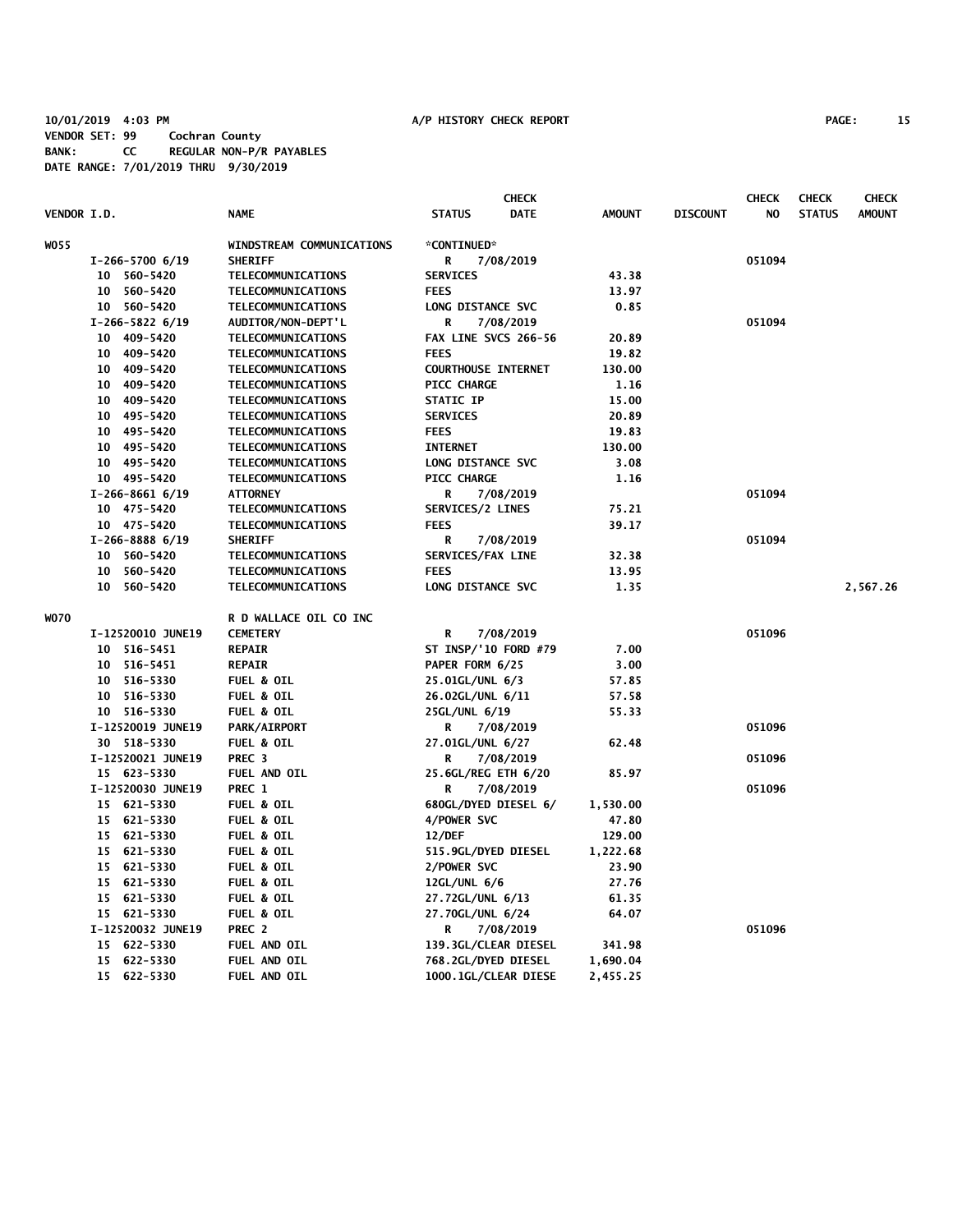# **10/01/2019 4:03 PM A/P HISTORY CHECK REPORT PAGE: 16 VENDOR SET: 99 Cochran County BANK: CC REGULAR NON-P/R PAYABLES DATE RANGE: 7/01/2019 THRU 9/30/2019**

| <b>CHECK</b> |    |                     |                             |                       |             |               | <b>CHECK</b>    | <b>CHECK</b> | <b>CHECK</b>  |               |
|--------------|----|---------------------|-----------------------------|-----------------------|-------------|---------------|-----------------|--------------|---------------|---------------|
| VENDOR I.D.  |    |                     | <b>NAME</b>                 | <b>STATUS</b>         | <b>DATE</b> | <b>AMOUNT</b> | <b>DISCOUNT</b> | NO           | <b>STATUS</b> | <b>AMOUNT</b> |
| <b>WO70</b>  |    |                     | R D WALLACE OIL CO INC      | *CONTINUED*           |             |               |                 |              |               |               |
|              |    | I-12520032 JUNE19   | PREC <sub>2</sub>           | R                     | 7/08/2019   |               |                 | 051096       |               |               |
|              |    | 15 622-5330         | FUEL AND OIL                | 6/POWER SVC           |             | 71.70         |                 |              |               |               |
|              |    | 15 622-5330         | FUEL AND OIL                | 780.2GL/DYED DIESEL   |             | 1,849.07      |                 |              |               |               |
|              |    | 15 622-5330         | FUEL AND OIL                | 3/POWER SVC           |             | 35.85         |                 |              |               |               |
|              |    | 15 622-5330         | FUEL AND OIL                | POWER SVC             |             | 6.35          |                 |              |               |               |
|              |    | 15 622-5330         | FUEL AND OIL                | 30GL/UNL 6/11         |             | 66.40         |                 |              |               |               |
|              |    | 15 622-5330         | FUEL AND OIL                | 21.55GL/UNL 6/17      |             | 47.69         |                 |              |               |               |
|              |    | I-12520041 JUNE19   | PREC <sub>4</sub>           | R                     | 7/08/2019   |               |                 | 051096       |               |               |
|              |    | 15 624-5330         | FUEL AND OIL                | 799.3GL/DYED DIESEL   |             | 1,838.39      |                 |              |               |               |
|              |    | 15 624-5330         | FUEL AND OIL                | 3/POWER SVC           |             | 35.85         |                 |              |               |               |
|              |    | 15 624-5451         | <b>REPAIRS</b>              | OIL FILTER 6/28       |             | 6.95          |                 |              |               |               |
|              |    | 15 624-5451         | <b>REPAIRS</b>              | 12/0W20 OIL           |             | 70.20         |                 |              |               |               |
|              |    | 15 624-5330         | FUEL AND OIL                | 26.85GL/UNL 6/28      |             | 62.10         |                 |              |               |               |
|              |    | I-12520043 JUNE19   | <b>SHERIFF</b>              | R                     | 7/08/2019   |               |                 | 051096       |               |               |
|              |    | 10 560-5330         | FUEL AND OIL                | 981.284GL/UNL JUNE 2  |             | 2,349.61      |                 |              |               |               |
|              |    | I-12520239 JUNE19   | TREASURER/TAX A/C           | R                     | 7/08/2019   |               |                 | 051096       |               |               |
|              |    | 10 497-5427         | <b>CONTINUING EDUCATION</b> | 17.77GL/UNL 6/5;DORI  |             | 41.10         |                 |              |               |               |
|              |    | 10 499-5427         | <b>CONTINUING EDUCATION</b> | 8.4GL/UNL 6/14; TREVA |             | 18.59         |                 |              |               |               |
|              |    | 10 499-5427         | <b>CONTINUING EDUCATION</b> | 9.01GL/UNL 6/27; TREV |             | 20.84         |                 |              |               |               |
|              |    | I-12520261 JUNE19   | <b>VETERANS SVC</b>         | R                     | 7/08/2019   |               |                 | 051096       |               |               |
|              |    | 10 405-5330         | FUEL AND OIL                | 25.5GL/UNL 6/21       |             | 56.43         |                 |              |               | 14,500.16     |
| W164         |    |                     | <b>WARREN CAT</b>           |                       |             |               |                 |              |               |               |
|              |    | I-PS020373189       | PREC <sub>3</sub>           | R                     | 7/08/2019   |               |                 | 051097       |               |               |
|              |    | 15 623-5451         | <b>REPAIRS</b>              | 6 OIL FILTER #500-04  |             | 168.12        |                 |              |               |               |
|              |    | 15 623-5451         | <b>REPAIRS</b>              | 3 ELEMENT AS #328-36  |             | 220.17        |                 |              |               |               |
|              |    | 15 623-5451         | <b>REPAIRS</b>              | 3 ELEMENT AS #338-35  |             | 275.28        |                 |              |               |               |
|              |    | 15 623-5451         | <b>REPAIRS</b>              | 20GL 15W40            |             | 291.60        |                 |              |               |               |
|              |    | 15 623-5451         | <b>REPAIRS</b>              | CAP & PROBE           |             | 16.90         |                 |              |               | 972.07        |
| X001         |    |                     | <b>XCEL ENERGY</b>          |                       |             |               |                 |              |               |               |
|              |    | I-54-1324315-7 6/19 | ALMOST ALL DEPTS            | R                     | 7/08/2019   |               |                 | 051098       |               |               |
|              | 30 | 518-5440            | UTILITIES                   | 300210167 RUNWAY LIG  |             | 63.67         |                 |              |               |               |
|              |    | 10 510-5440         | UTILITIES                   | 300240736 COURTHOUSE  |             | 1,884.71      |                 |              |               |               |
|              | 10 | 660-5440            | UTILITIES & IRRIGATION      | 300265059 SOFTBALL P  |             | 11.30         |                 |              |               |               |
|              | 10 | 580-5440            | UTILITIES [TOWER]           | 300282806 TOWER       |             | 77.63         |                 |              |               |               |
|              |    | 15 621-5440         | UTILITIES                   | 300294119 PREC 1 SHO  |             | 69.85         |                 |              |               |               |
|              | 10 | 650-5440            | UTILITIES                   | 300338546 LIBRARY     |             | 212.54        |                 |              |               |               |
|              |    | 10 652-5440         | UTILITIES                   | 300342232 MUSEUM      |             | 27.14         |                 |              |               |               |
|              | 10 | 662-5440            | UTILITIES                   | 300390484 ACTIVITY B  |             | 570.55        |                 |              |               |               |
|              | 10 | 660-5440            | UTILITIES & IRRIGATION      | 300410370 PARK        |             | 521.28        |                 |              |               |               |
|              | 10 | 660-5440            | UTILITIES & IRRIGATION      | 300457515 PARK/SHOP   |             | 26.31         |                 |              |               |               |
|              | 10 | 516-5440            | UTILITIES                   | 300555198 CEMETERY    |             | 278.02        |                 |              |               |               |
|              | 10 | 660-5440            | UTILITIES & IRRIGATION      | 300587052 SHOWBARN    |             | 215.90        |                 |              |               |               |
|              | 10 | 660-5440            | UTILITIES & IRRIGATION      | 300587753 RODEO GROU  |             | 47.83         |                 |              |               |               |
|              | 10 | 409-5440            | UTILITIES                   | 300588989 ANNEX       |             | 37.65         |                 |              |               |               |
|              |    | 10 516-5440         | UTILITIES                   | 300603417 CEMETERY    |             | 120.46        |                 |              |               |               |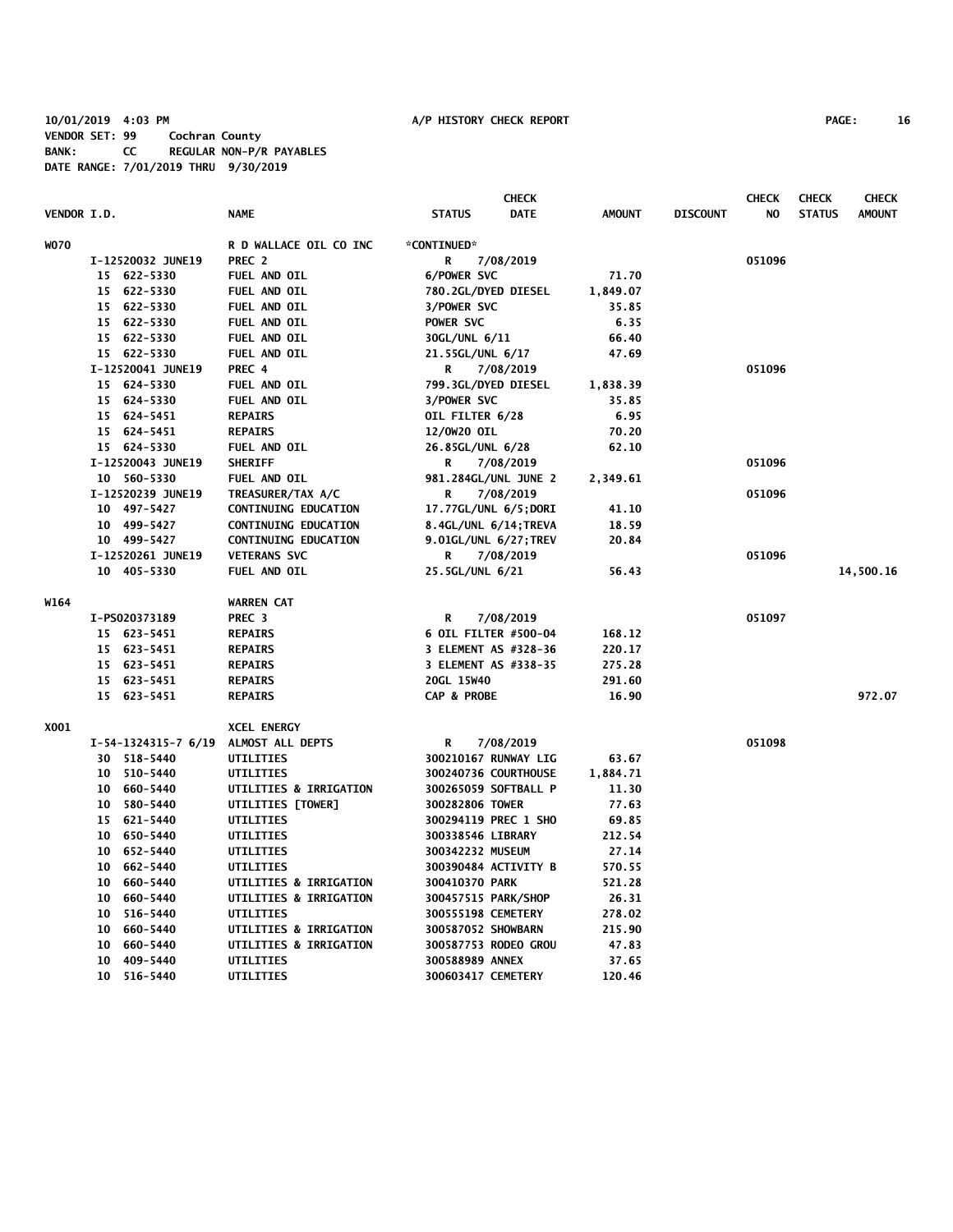**10/01/2019 4:03 PM A/P HISTORY CHECK REPORT PAGE: 17 VENDOR SET: 99 Cochran County BANK: CC REGULAR NON-P/R PAYABLES DATE RANGE: 7/01/2019 THRU 9/30/2019**

|                    |                     |                                |                           | <b>CHECK</b> |               |                 | <b>CHECK</b> | <b>CHECK</b>  | <b>CHECK</b>  |
|--------------------|---------------------|--------------------------------|---------------------------|--------------|---------------|-----------------|--------------|---------------|---------------|
| <b>VENDOR I.D.</b> |                     | <b>NAME</b>                    | <b>STATUS</b>             | <b>DATE</b>  | <b>AMOUNT</b> | <b>DISCOUNT</b> | NO.          | <b>STATUS</b> | <b>AMOUNT</b> |
| X001               |                     | <b>XCEL ENERGY</b>             | *CONTINUED*               |              |               |                 |              |               |               |
|                    | I-54-1324315-7 6/19 | ALMOST ALL DEPTS               | R                         | 7/08/2019    |               |                 | 051098       |               |               |
|                    | 10 516-5440         | UTILITIES                      | 300637038 CEMETERY S      |              | 349.75        |                 |              |               | 4,514.59      |
| Y001               |                     | YELLOWHOUSE MACHINERY CO.      |                           |              |               |                 |              |               |               |
|                    | I-442265            | PREC 4                         | R                         | 7/08/2019    |               |                 | 051099       |               |               |
|                    | 15 624-5451         | <b>REPAIRS</b>                 | 10/DURA-MAX CUTTING       |              | 770.80        |                 |              |               | 770.80        |
| A178               |                     | <b>AMAZON</b>                  |                           |              |               |                 |              |               |               |
|                    | I-444835964443      | <b>CLERK</b>                   | R                         | 7/30/2019    |               |                 | 051120       |               |               |
|                    | 10 403-5310         | <b>OFFICE SUPPLIES</b>         | SCOTCH POP-UP TAPE R      |              | 16.99         |                 |              |               |               |
|                    | I-454446359568      | <b>JAIL</b>                    | R                         | 7/30/2019    |               |                 | 051120       |               |               |
|                    | 10 512-5499         | <b>MISCELLANEOUS</b>           | 2/SUNBLOCK SHADE/REC      |              | 71.94         |                 |              |               |               |
|                    | 10 512-5499         | <b>MISCELLANEOUS</b>           | <b>SHIPPING</b>           |              | 10.43         |                 |              |               |               |
|                    | I-457898597893      | <b>LIBRARY</b>                 | R                         | 7/30/2019    |               |                 | 051120       |               |               |
|                    | 10 650-5499         | <b>MISCELLANEOUS</b>           | <b>ELMER'S GLUE/SLIME</b> |              | 17.88         |                 |              |               |               |
|                    | 10 650-5590         | <b>BOOKS</b>                   | THE MISADVENTURES OF      |              | 8.00          |                 |              |               |               |
|                    | 10 650-5590         | <b>BOOKS</b>                   | <b>RETURN TO ZERO</b>     |              | 13.39         |                 |              |               |               |
|                    | 10 650-5590         | <b>BOOKS</b>                   | <b>MOST DEAD THINGS</b>   |              | 20.28         |                 |              |               |               |
|                    | I-465787847338      | <b>JAIL</b>                    | R                         | 7/30/2019    |               |                 | 051120       |               |               |
|                    | 10 512-5392         | MISCELLANEOUS SUPPLIES         | <b>ELECTRIC SKILLET</b>   |              | 42.50         |                 |              |               |               |
|                    | I-468346369657      | <b>LIBRARY</b>                 | R                         | 7/30/2019    |               |                 | 051120       |               |               |
|                    | 10 650-5499         | MISCELLANEOUS                  | 12.5LBS POPCORN           |              | 24.70         |                 |              |               |               |
|                    | 10 650-5499         | MISCELLANEOUS                  | <b>SHIPPING</b>           |              | 5.99          |                 |              |               |               |
|                    | I-494734665595      | <b>LIBRARY</b>                 | R                         | 7/30/2019    |               |                 | 051120       |               |               |
|                    | 10 650-5590         | <b>BOOKS</b>                   | <b>RECURSION</b>          |              | 15.99         |                 |              |               |               |
|                    | 10 650-5590         | <b>BOOKS</b>                   | <b>CHAIN LINKED</b>       |              | 15.19         |                 |              |               |               |
|                    | 10 650-5590         | <b>BOOKS</b>                   | <b>CITY OF GIRLS</b>      |              | 16.80         |                 |              |               |               |
|                    | 10 650-5590         | <b>BOOKS</b>                   | <b>MRS.EVERYTHING</b>     |              | 16.80         |                 |              |               |               |
|                    | 10 650-5590         | <b>BOOKS</b>                   | THE UNHONEYMOONERS        |              | 12.80         |                 |              |               |               |
|                    | 10 650-5590         | <b>BOOKS</b>                   | <b>UNSOLVED</b>           |              | 15.98         |                 |              |               |               |
|                    | 10 650-5590         | <b>BOOKS</b>                   | CONFESSIONS: THE PRIV     |              | 12.00         |                 |              |               |               |
|                    | 10 650-5590         | <b>BOOKS</b>                   | <b>BREATHLESS</b>         |              | 19.28         |                 |              |               |               |
|                    | I-494889464645      | <b>AUDITOR</b>                 | R                         | 7/30/2019    |               |                 | 051120       |               |               |
|                    | 10 495-5310         | <b>OFFICE SUPPLIES</b>         | 2/HEAVY DUTY STAPLES      |              | 26.50         |                 |              |               |               |
|                    | I-683975986543      | <b>JAIL</b>                    | R                         | 7/30/2019    |               |                 | 051120       |               |               |
|                    | 10 512-5392         | MISCELLANEOUS SUPPLIES         | <b>LARGE SKILLET</b>      |              | 21.48         |                 |              |               |               |
|                    | 10 512-5392         | MISCELLANEOUS SUPPLIES         | XL CROCKPOT               |              | 59.99         |                 |              |               | 464.91        |
| A271               |                     | AVENU ENTERPRISE SOLUTIONS, LL |                           |              |               |                 |              |               |               |
|                    | I-INVB-004137       | <b>CLERK</b>                   | R                         | 7/30/2019    |               |                 | 051122       |               |               |
|                    | 10 403-5416         | <b>FILMING &amp; INDEXING</b>  | 20/20 PERFECT VISION      |              | 1,250.00      |                 |              |               | 1,250.00      |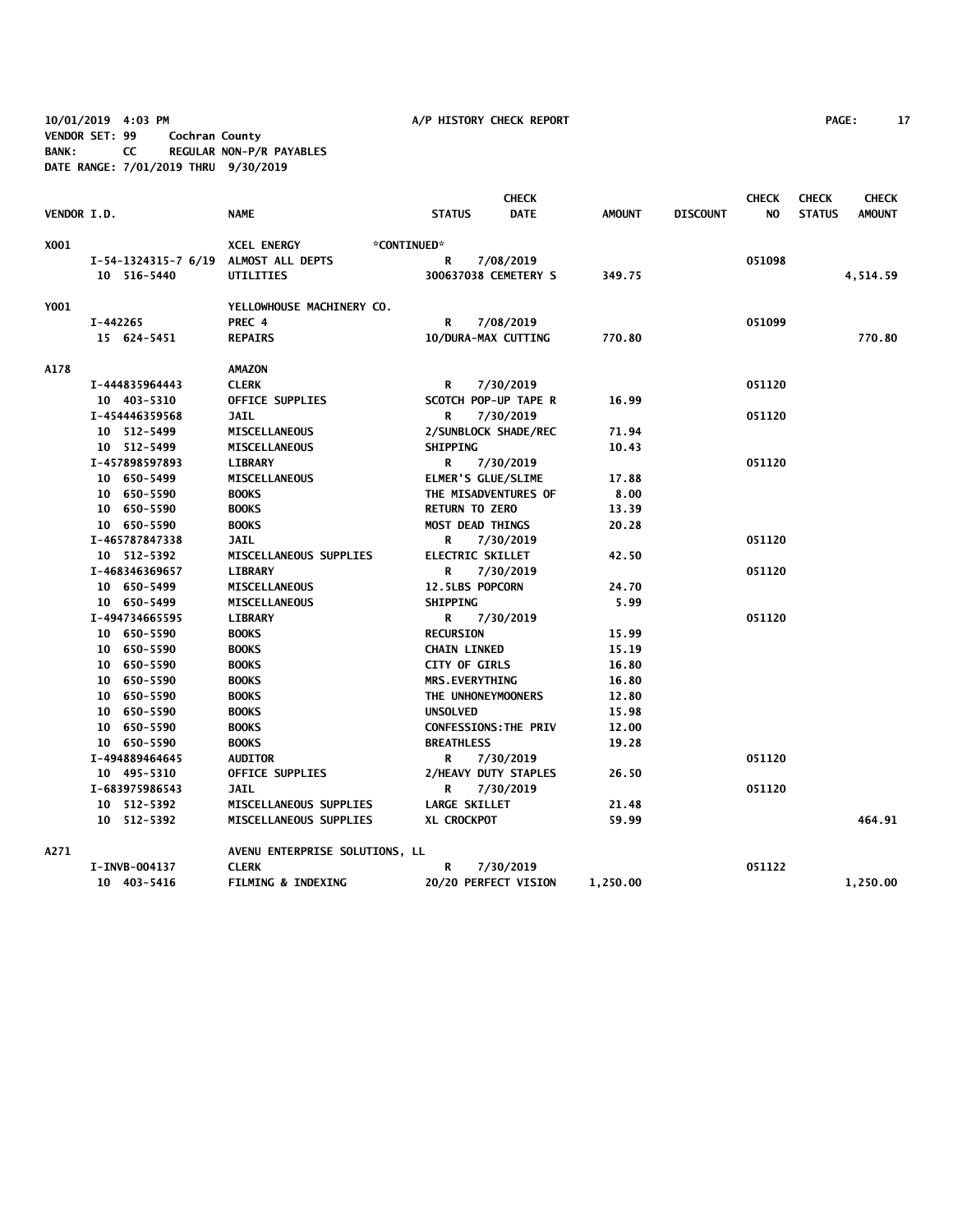**10/01/2019 4:03 PM A/P HISTORY CHECK REPORT PAGE: 18 VENDOR SET: 99 Cochran County BANK: CC REGULAR NON-P/R PAYABLES DATE RANGE: 7/01/2019 THRU 9/30/2019**

|             |                                       | <b>CHECK</b>                           |                              | <b>CHECK</b>  | <b>CHECK</b>    | <b>CHECK</b> |               |               |
|-------------|---------------------------------------|----------------------------------------|------------------------------|---------------|-----------------|--------------|---------------|---------------|
| VENDOR I.D. |                                       | <b>NAME</b>                            | <b>STATUS</b><br><b>DATE</b> | <b>AMOUNT</b> | <b>DISCOUNT</b> | NO.          | <b>STATUS</b> | <b>AMOUNT</b> |
| A272        |                                       | <b>ADVANCE ELEVATOR</b>                |                              |               |                 |              |               |               |
|             | I-155851                              | <b>COURTHOUSE</b>                      | 7/30/2019<br>R               |               |                 | 051123       |               |               |
|             | 10 510-5451                           | <b>REPAIR</b>                          | INSTL DOOR RESTRICTO         | 3,225.00      |                 |              |               | 3,225.00      |
| <b>BO26</b> |                                       | <b>BLEDSOE WATER SUPPLY CORP</b>       |                              |               |                 |              |               |               |
|             | $I-3004$ $7/19$                       | PREC <sub>3</sub>                      | R<br>7/30/2019               |               |                 | 051124       |               |               |
|             | 15 623-5440                           | <b>UTILITIES</b>                       | 3100GL WATER JUN 201         | 23.75         |                 |              |               |               |
|             | 15 623-5440                           | UTILITIES                              | ASSESSMENT FEE               | 0.12          |                 |              |               | 23.87         |
| <b>B196</b> |                                       | <b>BUTTERFLY KISSES</b>                |                              |               |                 |              |               |               |
|             | $I - 2005$                            | NON-DEPT'L/HEALTHY COUNTY              | R<br>7/30/2019               |               |                 | 051125       |               |               |
|             | 10 000-4380.200                       | OTHER [MISCELLANEOUS]                  | 50/VINYL ON WATER BO         | 100.00        |                 |              |               | 100.00        |
| <b>B248</b> |                                       | <b>BAILEY COUNTY SHERIFF'S OFFICE</b>  |                              |               |                 |              |               |               |
|             | I-JUN 2019                            | <b>JAIL</b>                            | R<br>7/30/2019               |               |                 | 051126       |               |               |
|             | 10 512-5499                           | <b>MISCELLANEOUS</b>                   | 9 DAYS/MIKEAL RICHAR         | 495.00        |                 |              |               |               |
|             | <b>I-XPRTS 2019</b>                   | <b>JAIL/MEDICAL</b>                    | 7/30/2019<br>R               |               |                 | 051126       |               |               |
|             | 10 512-5391                           | MEDICAL CARE-PRISONERS                 | XPRT 1/8/19; 1HR/MB          | 30.00         |                 |              |               |               |
|             | 10 512-5391                           | MEDICAL CARE-PRISONERS                 | XPRT 1/8/19; 1 MI 05         | 0.58          |                 |              |               |               |
|             | 10 512-5391                           | MEDICAL CARE-PRISONERS                 | XPRT 3/19/19; .45HRS         | 13.50         |                 |              |               |               |
|             | 10 512-5391                           | MEDICAL CARE-PRISONERS                 | XPRT 3/19/19; 1 MI @         | 0.58          |                 |              |               |               |
|             | 10 512-5391                           | MEDICAL CARE-PRISONERS                 | XPRT 4/10/19; .11HRS         | 3.30          |                 |              |               |               |
|             | 10 512-5391                           | MEDICAL CARE-PRISONERS                 | XPRT 4/10/19; 1 MI @         | 0.58          |                 |              |               | 543.54        |
| <b>B307</b> |                                       | BUILT FOR DREAMS, INC                  |                              |               |                 |              |               |               |
|             | I-20190311                            | <b>ELECTIONS</b>                       | R<br>7/30/2019               |               |                 | 051127       |               |               |
|             | 10 490-5310                           | <b>OFFICE SUPPLIES</b>                 | TWO-DRAWER WOOD FILE         | 60.00         |                 |              |               |               |
|             | 10 490-5310                           | <b>OFFICE SUPPLIES</b>                 | 2/BOOK SHELF FILING          | 450.00        |                 |              |               |               |
|             | 10 490-5310                           | <b>OFFICE SUPPLIES</b>                 | SINGLE PED DESK&RETU         | 265.00        |                 |              |               | 775.00        |
| C007        |                                       | <b>CITY OF MORTON</b>                  |                              |               |                 |              |               |               |
|             | I-072519                              | <b>CEMETERY</b>                        | $\mathsf{V}$<br>7/30/2019    |               |                 | 051128       |               | 600.00        |
| C007        |                                       | <b>CITY OF MORTON</b>                  |                              |               |                 |              |               |               |
|             | M-CHECK                               | <b>VOIDED</b><br><b>CITY OF MORTON</b> | V<br>7/30/2019               |               |                 | 051128       |               | 600.00CR      |
| C064        |                                       | CITY OF MORTON F D                     |                              |               |                 |              |               |               |
|             | <b>I-JUNE 2019</b>                    | PUBLIC SAFETY*OTHER                    | R<br>7/30/2019               |               |                 | 051129       |               |               |
|             | 10 580-5414                           | FIRE PROTECTION CONTRACTS              | SH114&FM2195 WRECK 6         | 350.00        |                 |              |               |               |
|             | 10 580-5414                           | FIRE PROTECTION CONTRACTS              | FM1780 W/CNTRY CLB;G         | 350.00        |                 |              |               |               |
|             | 10 580-5414                           | FIRE PROTECTION CONTRACTS              | CR107&FM1585GRASS 6          | 350.00        |                 |              |               |               |
|             | 10 580-5414                           | <b>FIRE PROTECTION CONTRACTS</b>       | FM1584&1780 7MI W;GR         | 350.00        |                 |              |               |               |
|             | 10 580-5414                           | <b>FIRE PROTECTION CONTRACTS</b>       | FM1780 W/CNTRY CLB;G         | 350.00        |                 |              |               |               |
|             | 580-5414<br>10                        | FIRE PROTECTION CONTRACTS              | FM1780 W/CNTRY CLB;G         | 350.00        |                 |              |               |               |
|             | 580-5414<br>10                        | FIRE PROTECTION CONTRACTS              | FM1585&FM1780GRASS           | 350.00        |                 |              |               |               |
|             | 580-5414<br>10                        | FIRE PROTECTION CONTRACTS              | FM1169/N SW GIN; GRAS        |               |                 |              |               |               |
|             | 10<br>580-5414<br>$10-10$<br>580-5414 | FIRE PROTECTION CONTRACTS              | SH125&CR127 VEH FIRE         | 350.00        |                 |              |               | 3,150.00      |
|             |                                       | <b>FIRE PROTECTION CONTRACTS</b>       |                              | 350.00        |                 |              |               |               |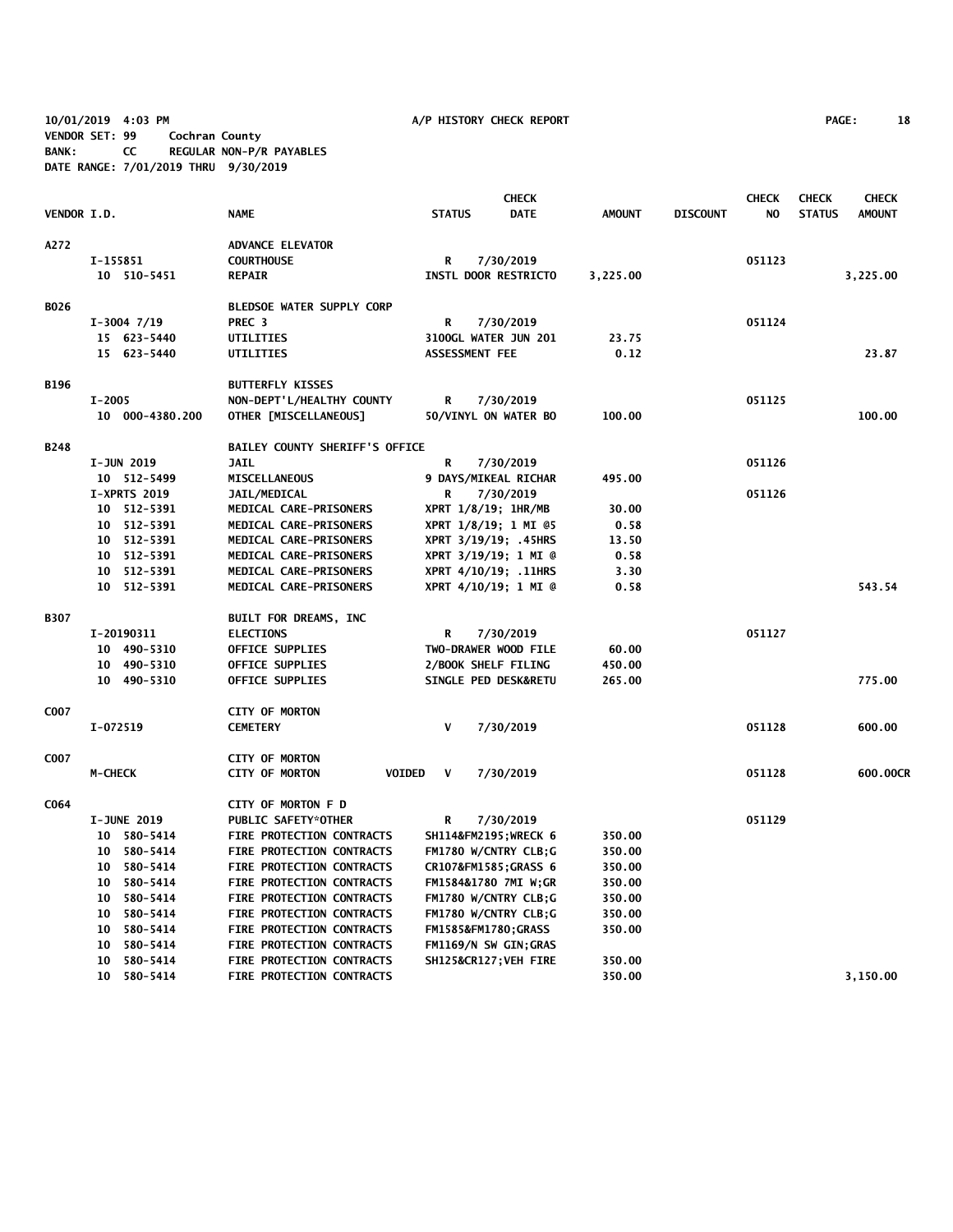**10/01/2019 4:03 PM A/P HISTORY CHECK REPORT PAGE: 19 VENDOR SET: 99 Cochran County BANK: CC REGULAR NON-P/R PAYABLES DATE RANGE: 7/01/2019 THRU 9/30/2019**

|                    |            |                             |                                              |                             | <b>CHECK</b> |               |                 | <b>CHECK</b> | <b>CHECK</b>  | <b>CHECK</b>  |
|--------------------|------------|-----------------------------|----------------------------------------------|-----------------------------|--------------|---------------|-----------------|--------------|---------------|---------------|
| <b>VENDOR I.D.</b> |            |                             | <b>NAME</b>                                  | <b>STATUS</b>               | <b>DATE</b>  | <b>AMOUNT</b> | <b>DISCOUNT</b> | NO.          | <b>STATUS</b> | <b>AMOUNT</b> |
| C065               |            |                             | CITY OF WHITEFACE F D                        |                             |              |               |                 |              |               |               |
|                    |            | I-JUNE 2019                 | PUBLIC SAFETY*OTHER                          | R                           | 7/30/2019    |               |                 | 051130       |               |               |
|                    |            | 10 580-5414                 | FIRE PROTECTION CONTRACTS                    | SH114&FM2195 WRECK 6        |              | 350.00        |                 |              |               |               |
|                    |            | 10 580-5414                 | FIRE PROTECTION CONTRACTS                    | FM1780 W/CNTRY CLB;G        |              | 350.00        |                 |              |               |               |
|                    |            | 10 580-5414                 | FIRE PROTECTION CONTRACTS                    | FM1585&CR107GRASS 6         |              | 350.00        |                 |              |               |               |
|                    |            | 10 580-5414                 | FIRE PROTECTION CONTRACTS                    | 1585&107; GRASS 6/11        |              |               |                 |              |               |               |
|                    |            | 10 580-5414                 | FIRE PROTECTION CONTRACTS                    | FM1780&FM1585 GRASS         |              | 350.00        |                 |              |               |               |
|                    |            | 10 580-5414                 | FIRE PROTECTION CONTRACTS                    | FM1780 W/CNTRY CLB;G        |              | 350.00        |                 |              |               |               |
|                    |            | 10 580-5414                 | FIRE PROTECTION CONTRACTS                    | FM1585&FM1780GRASS          |              | 350.00        |                 |              |               |               |
|                    |            | 10 580-5414                 | FIRE PROTECTION CONTRACTS                    | FM3304, N/SW GIN; GRAS      |              | 350.00        |                 |              |               |               |
|                    |            | 10 580-5414                 | FIRE PROTECTION CONTRACTS                    | SH125&CR127 VEH FIRE        |              | 350.00        |                 |              |               | 2,800.00      |
| C084               |            |                             | CLERK, SEVENTH COURT OF APPEAL               |                             |              |               |                 |              |               |               |
|                    | $I-JUN$ 19 |                             | <b>STATE FEES</b>                            | R                           | 7/30/2019    |               |                 | 051131       |               |               |
|                    |            | 90 000-2379.002             | 7th Crt of Appeal Gov't22.2081COUNTY COURT   |                             |              | 10.00         |                 |              |               |               |
|                    |            | 90 000-2379.002             | 7th Crt of Appeal Gov't22.2081DISTRICT COURT |                             |              | 5.00          |                 |              |               | 15.00         |
| C290               |            |                             | <b>CENTER POINT LARGE PRINT</b>              |                             |              |               |                 |              |               |               |
|                    |            | I-1703730                   | <b>LIBRARY</b>                               | R                           | 7/30/2019    |               |                 | 051132       |               |               |
|                    |            | 10 650-5590                 | <b>BOOKS</b>                                 | <b>MISTRESS OF THE RITZ</b> |              | 23.37         |                 |              |               |               |
|                    |            | 10 650-5590                 | <b>BOOKS</b>                                 | <b>MRS.EVERYTHING</b>       |              | 23.37         |                 |              |               |               |
|                    |            | 10 650-5590                 | <b>BOOKS</b>                                 | FOOL ME ONCE                |              | 23.37         |                 |              |               |               |
|                    |            | 10 650-5590                 | <b>BOOKS</b>                                 | THE CHARMER IN CHAPS        |              | 23.37         |                 |              |               |               |
|                    |            | 10 650-5590                 | <b>BOOKS</b>                                 | <b>OPEN CARRY</b>           |              | 23.37         |                 |              |               |               |
|                    |            | 10 650-5590                 | <b>BOOKS</b>                                 | THE KILLER COLLECTIV        |              | 23.37         |                 |              |               | 140.22        |
| C321               |            |                             | CLEAR- VU                                    |                             |              |               |                 |              |               |               |
|                    | I-128733   |                             | <b>SHERIFF</b>                               | R                           | 7/30/2019    |               |                 | 051133       |               |               |
|                    |            | 10 560-5451                 | MACHINERY-NON-OFFICE REPAIR                  | W/S '17 CHEVY #7808         |              | 129.99        |                 |              |               |               |
|                    |            | 10 560-5451                 | MACHINERY-NON-OFFICE REPAIR                  | <b>LABOR</b>                |              | 100.00        |                 |              |               |               |
|                    |            | 10 560-5451                 | MACHINERY-NON-OFFICE REPAIR                  | SHOP EXPENSE                |              | 8.00          |                 |              |               | 237.99        |
| C340               |            |                             | COUNTY INFORMATION RESOURCE AG               |                             |              |               |                 |              |               |               |
|                    |            | I-S0P011023                 | NON-DEPT'L                                   | R                           | 7/30/2019    |               |                 | 051134       |               |               |
|                    |            | 10 409-5420                 | TELECOMMUNICATIONS                           | 32 EMAIL ACCOUNTS JU        |              | 64.00         |                 |              |               | 64.00         |
| C <sub>353</sub>   |            |                             | <b>BRANDY S CRISWELL</b>                     |                             |              |               |                 |              |               |               |
|                    |            | $I$ -#4556 070219(F)        | <b>DISTRICT COURT</b>                        | R                           | 7/30/2019    |               |                 | 051135       |               |               |
|                    |            | 10 435-5400                 | ATTORNEY AD LITEM                            | PERM HRNG/CPS(PF)           |              | 300.00        |                 |              |               |               |
|                    |            | I-#4558 070219              | <b>DISTRICT COURT</b>                        | R                           | 7/30/2019    |               |                 | 051135       |               |               |
|                    |            | 10 435-5400                 | ATTORNEY AD LITEM                            | PERM HRNG/CPS(PM)           |              | 300.00        |                 |              |               | 600.00        |
| C371               |            |                             | COCHRAN COUNTY TAX A/C                       |                             |              |               |                 |              |               |               |
|                    |            | I-'11 FORD#8624 2019 PREC 4 |                                              | R                           | 7/30/2019    |               |                 | 051136       |               |               |
|                    |            | 15 624-5451                 | <b>REPAIRS</b>                               | ST INSP FEE/11 FORD         |              | 7.50          |                 |              |               | 7.50          |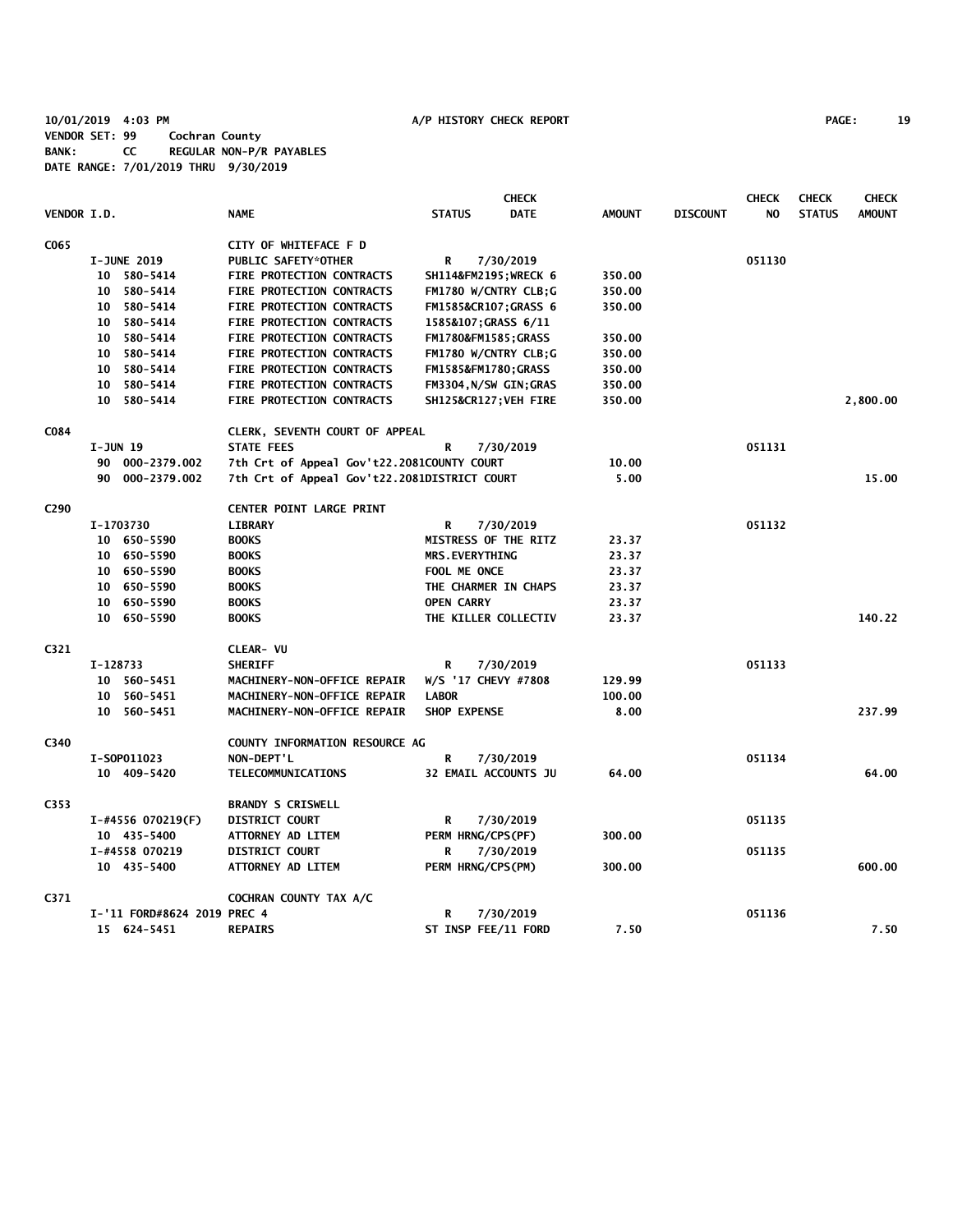**10/01/2019 4:03 PM A/P HISTORY CHECK REPORT PAGE: 20 VENDOR SET: 99 Cochran County BANK: CC REGULAR NON-P/R PAYABLES DATE RANGE: 7/01/2019 THRU 9/30/2019**

|                    |            |                              |                             |                  | <b>CHECK</b>          |               |                 | <b>CHECK</b> | <b>CHECK</b>  | <b>CHECK</b>  |
|--------------------|------------|------------------------------|-----------------------------|------------------|-----------------------|---------------|-----------------|--------------|---------------|---------------|
| <b>VENDOR I.D.</b> |            |                              | <b>NAME</b>                 | <b>STATUS</b>    | <b>DATE</b>           | <b>AMOUNT</b> | <b>DISCOUNT</b> | NO.          | <b>STATUS</b> | <b>AMOUNT</b> |
| C384               |            |                              | <b>CHEMAQUA</b>             |                  |                       |               |                 |              |               |               |
|                    | I-3612544  |                              | <b>COURTHOUSE</b>           | R                | 7/30/2019             |               |                 | 051137       |               |               |
|                    |            | 10 510-5411                  | MAINTENANCE CONTRACTS       |                  | WATER TREATMENT JULY  | 125.00        |                 |              |               | 125.00        |
| C414               |            |                              | <b>CARDMEMBER SERVICES</b>  |                  |                       |               |                 |              |               |               |
|                    |            | <b>I-TDCAA'19/OVERMAN</b>    | <b>ATTORNEY</b>             | R                | 7/30/2019             |               |                 | 051138       |               |               |
|                    |            | 10 475-5427                  | <b>CONTINUING EDUCATION</b> |                  | 2019 PROSECUTOR TRIA  | 175.00        |                 |              |               |               |
|                    |            | 10 475-5427                  | <b>CONTINUING EDUCATION</b> | 7/14-7/19 AUSTIN |                       |               |                 |              |               | 175.00        |
| D048               |            |                              | DATA-LINE OFFICE SYSTEMS    |                  |                       |               |                 |              |               |               |
|                    | I-IN102761 |                              | <b>LIBRARY</b>              | R                | 7/30/2019             |               |                 | 051139       |               |               |
|                    |            | 10 650-5411                  | MAINTENANCE CONTRACTS       |                  | COPIER MAINT 7/21-8/  | 37.50         |                 |              |               |               |
|                    |            | 10 650-5411                  | MAINTENANCE CONTRACTS       |                  | 11,368 COLOR COPIES   | 19.70         |                 |              |               | 57.20         |
| D196               |            |                              | JORGE DE LA CRUZ, SHERIFF   |                  |                       |               |                 |              |               |               |
|                    | I-072219   |                              | <b>JAIL</b>                 | R                | 7/30/2019             |               |                 | 051140       |               |               |
|                    |            | 10 512-5333                  | <b>FOOD-PRISONERS</b>       |                  | LETTUCE/ALLSUPS 6/30  | 1.59          |                 |              |               |               |
|                    |            | 10 512-5333                  | <b>FOOD-PRISONERS</b>       | <b>ONIONS</b>    |                       | 0.99          |                 |              |               |               |
|                    |            | 10 512-5333                  | <b>FOOD-PRISONERS</b>       | <b>TOMATOES</b>  |                       | 1.39          |                 |              |               |               |
|                    |            | 10 512-5333                  | <b>FOOD-PRISONERS</b>       |                  | LETTUCE/ALLSUPS 7/2   | 1.59          |                 |              |               |               |
|                    |            | 10 512-5333                  | <b>FOOD-PRISONERS</b>       | <b>TOMATOES</b>  |                       | 1.39          |                 |              |               |               |
|                    |            | 10 512-5333                  | <b>FOOD-PRISONERS</b>       |                  | 5/EGGS/ALLSUPS 7/4    | 8.95          |                 |              |               |               |
|                    |            | I-TRNG/HESTER 0719           | <b>SHERIFF</b>              | R                | 7/30/2019             |               |                 | 051140       |               |               |
|                    |            | 10 560-5427                  | <b>CONTINUING EDUCATION</b> |                  | MEALS/HESTER 7/15-17  | 60.00         |                 |              |               |               |
|                    |            | I-TRNG/RYAN 07/16-18 SHERIFF |                             | R                | 7/30/2019             |               |                 | 051140       |               |               |
|                    |            | 10 560-5427                  | <b>CONTINUING EDUCATION</b> |                  | MEALS/RYAN 7/16-18;   | 34.36         |                 |              |               |               |
|                    |            | I-XPRT/070919                | <b>JAIL</b>                 | R                | 7/30/2019             |               |                 | 051140       |               |               |
|                    |            | 10 512-5499                  | <b>MISCELLANEOUS</b>        |                  | XPRT MARIBEL/SCOTT, R | 20.11         |                 |              |               | 130.37        |
| D <sub>200</sub>   |            |                              | AMY DUDLEY                  |                  |                       |               |                 |              |               |               |
|                    |            | <b>I-OTRAT 07/19</b>         | <b>AUDITOR</b>              | R                | 7/30/2019             |               |                 | 051141       |               |               |
|                    |            | 10 495-5427                  | <b>CONTINUING EDUCATION</b> |                  | 262 MI TO/FR CANYON   | 151.96        |                 |              |               |               |
|                    |            | 10 495-5427                  | <b>CONTINUING EDUCATION</b> | <b>MEALS</b>     |                       | 30.37         |                 |              |               |               |
|                    |            | I-R/B SLIME KIT/LIB          | <b>LIBRARY</b>              | R                | 7/30/2019             |               |                 | 051141       |               |               |
|                    |            | 10 650-5499                  | <b>MISCELLANEOUS</b>        | SLIME KIT/AMAZON |                       | 24.99         |                 |              |               |               |
|                    |            | 10 650-5499                  | <b>MISCELLANEOUS</b>        | R/B SALES TAX    |                       | 2.06          |                 |              |               | 209.38        |
| F010               |            |                              | FIVE-AREA TELEPHONE CO-OP   |                  |                       |               |                 |              |               |               |
|                    |            | I-927-5510 AUG 19            | PREC 4                      | R                | 7/30/2019             |               |                 | 051142       |               |               |
|                    |            | 15 624-5420                  | TELECOMMUNICATIONS          | <b>BASIC SVC</b> |                       | 32.25         |                 |              |               |               |
|                    |            | 15 624-5420                  | TELECOMMUNICATIONS          | <b>FEES</b>      |                       | 11.76         |                 |              |               | 44.01         |
| G031               |            |                              | <b>GRAINGER</b>             |                  |                       |               |                 |              |               |               |
|                    |            | I-9244241429                 | <b>PARK</b>                 | R                | 7/30/2019             |               |                 | 051143       |               |               |
|                    |            | 10 660-5332                  | <b>CUSTODIAL SUPPLIES</b>   |                  | 12/DEEP WOODS OFF     | 44.04         |                 |              |               | 44.04         |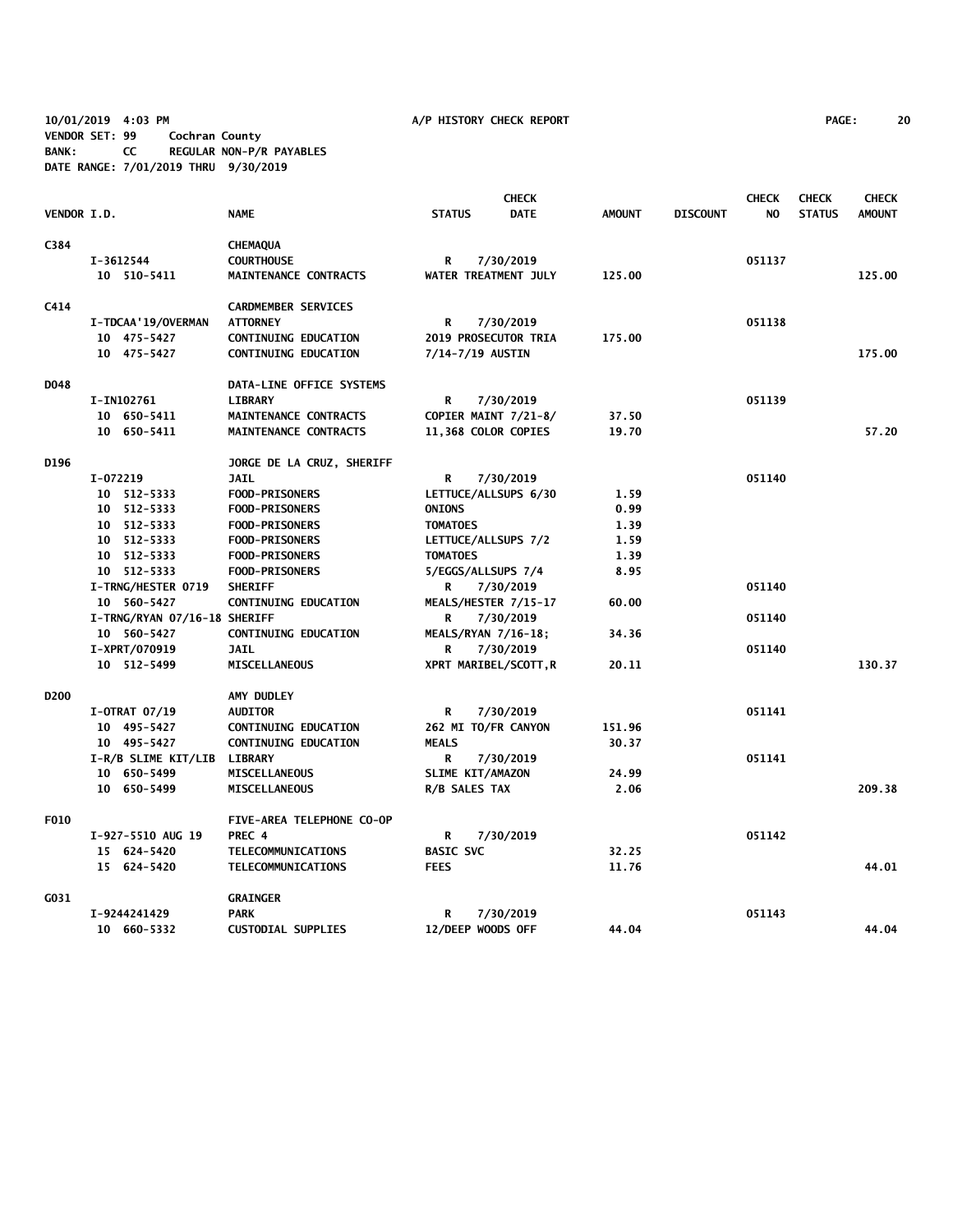**10/01/2019 4:03 PM A/P HISTORY CHECK REPORT PAGE: 21 VENDOR SET: 99 Cochran County BANK: CC REGULAR NON-P/R PAYABLES DATE RANGE: 7/01/2019 THRU 9/30/2019**

|                  |                           |                                      |                          | <b>CHECK</b> |               |                 | <b>CHECK</b> | <b>CHECK</b>  | <b>CHECK</b>  |
|------------------|---------------------------|--------------------------------------|--------------------------|--------------|---------------|-----------------|--------------|---------------|---------------|
| VENDOR I.D.      |                           | <b>NAME</b>                          | <b>STATUS</b>            | <b>DATE</b>  | <b>AMOUNT</b> | <b>DISCOUNT</b> | NO.          | <b>STATUS</b> | <b>AMOUNT</b> |
| G198             |                           | <b>GREY HOUSE PUBLISHING</b>         |                          |              |               |                 |              |               |               |
|                  | I-954744                  | <b>LIBRARY</b>                       | R                        | 7/30/2019    |               |                 | 051144       |               |               |
|                  | 10 650-5590               | <b>BOOKS</b>                         | OPINIONS SOCIAL MEDI     |              | 195.00        |                 |              |               |               |
|                  | 10 650-5590               | <b>BOOKS</b>                         | THIS IS WHO WE WERE:     |              | 160.00        |                 |              |               |               |
|                  | 10 650-5590               | <b>BOOKS</b>                         | <b>DISC</b>              |              | 19.50CR       |                 |              |               |               |
|                  | 10 650-5590               | <b>BOOKS</b>                         | <b>SHIPPING</b>          |              | 18.50         |                 |              |               | 354.00        |
| G257             |                           | <b>CRYSTAL GALVAN</b>                |                          |              |               |                 |              |               |               |
|                  | <b>I-SUMMER READING19</b> | <b>LIBRARY</b>                       | R                        | 7/30/2019    |               |                 | 051145       |               |               |
|                  | 10 650-5499               | <b>MISCELLANEOUS</b>                 | ICE CREAM INGRD/WALM     |              | 30.06         |                 |              |               |               |
|                  | 10 650-5499               | <b>MISCELLANEOUS</b>                 | R/B SALES TAX            |              | 1.53          |                 |              |               |               |
|                  | 10 650-5499               | MISCELLANEOUS                        | ICE CREAM INGR/COSTC     |              | 31.94         |                 |              |               |               |
|                  | 10 650-5499               | <b>MISCELLANEOUS</b>                 | SLIME KIT/AMAZON         |              | 24.99         |                 |              |               |               |
|                  | 10 650-5499               | MISCELLANEOUS                        | R/B SALES TAX            |              | 2.06          |                 |              |               | 90.58         |
| G266             |                           | <b>ELIAS GARCIA</b>                  |                          |              |               |                 |              |               |               |
|                  | I-#1523/LAMB              | <b>DISTRICT COURT</b>                | R                        | 7/30/2019    |               |                 | 051146       |               |               |
|                  | 10 435-5400               | <b>ATTORNEY AD LITEM</b>             | MTR(F)/JOE LAMB          |              | 375.00        |                 |              |               |               |
|                  | I-#1584/RENTERIA          | <b>DISTRICT COURT</b>                | R                        | 7/30/2019    |               |                 | 051146       |               |               |
|                  | 10 435-5400               | ATTORNEY AD LITEM                    | PLEA HRNG(F)REFUGIO      |              | 375.00        |                 |              |               |               |
|                  | I-CPS#4558 070219         | <b>DISTRICT COURT</b>                | R                        | 7/30/2019    |               |                 | 051146       |               |               |
|                  | 10 435-5400               | <b>ATTORNEY AD LITEM</b>             | <b>HRNG(PF)/CPS#4558</b> |              | 300.00        |                 |              |               | 1,050.00      |
| H <sub>242</sub> |                           | <b>DANA HEFLIN</b>                   |                          |              |               |                 |              |               |               |
|                  | $I-A/V$ RENEW 2019        | <b>LIBRARY</b>                       | R                        | 7/30/2019    |               |                 | 051147       |               |               |
|                  | 10 650-5310               | <b>OFFICE SUPPLIES</b>               | 5/FARONICS DEEP FREE     |              | 38.00         |                 |              |               |               |
|                  | 10 650-5310               | <b>OFFICE SUPPLIES</b>               | R/B SALES TAX            |              | 2.38          |                 |              |               |               |
|                  | I-R/B SLIME KIT 19        | <b>LIBRARY</b>                       | R                        | 7/30/2019    |               |                 | 051147       |               |               |
|                  | 10 650-5499               | MISCELLANEOUS                        | SLIME KIT/AMAZON         |              | 24.99         |                 |              |               |               |
|                  | 10 650-5499               | MISCELLANEOUS                        | R/B SALES TAX            |              | 2.06          |                 |              |               | 67.43         |
| <b>J005</b>      |                           | J & B TRAILERS & EQUIPMENT, IN       |                          |              |               |                 |              |               |               |
|                  | I-IN003623                | PREC <sub>2</sub>                    | R                        | 7/30/2019    |               |                 | 051148       |               |               |
|                  | 15 622-5451               | <b>REPAIRS</b>                       | 7x20 MESH W/SPLINE W     |              | 137.75        |                 |              |               | 137.75        |
| J082             |                           | JOHN DEERE FINANCIAL                 |                          |              |               |                 |              |               |               |
|                  | $C-760095$                | PREC <sub>2</sub>                    | R                        | 7/30/2019    |               |                 | 051149       |               |               |
|                  | 15 622-5356               | <b>ROAD MATERIALS &amp; SUPPLIES</b> | <b>RET KEY</b>           |              | 7.92CR        |                 |              |               |               |
|                  | I-759377                  | PREC <sub>2</sub>                    | R                        | 7/30/2019    |               |                 | 051149       |               |               |
|                  | 15 622-5356               | ROAD MATERIALS & SUPPLIES            | <b>KEY</b>               |              | 5.60          |                 |              |               |               |
|                  | 15 622-5356               | ROAD MATERIALS & SUPPLIES            | <b>KEY</b>               |              | 7.92          |                 |              |               |               |
|                  | I-777133                  | PREC 4                               | R                        | 7/30/2019    |               |                 | 051149       |               |               |
|                  | 15 624-5451               | <b>REPAIRS</b>                       | LABOR RMV/RPL RADIAT     |              | 563.50        |                 |              |               |               |
|                  | 15 624-5451               | <b>REPAIRS</b>                       | <b>CAP SCREW</b>         |              | 3.49          |                 |              |               |               |
|                  | 15 624-5451               | <b>REPAIRS</b>                       | <b>SHIM</b>              |              | 0.41          |                 |              |               |               |
|                  | 15 624-5451               | <b>REPAIRS</b>                       | 0-RING                   |              | 2.09          |                 |              |               |               |
|                  | 15 624-5451               | <b>REPAIRS</b>                       | <b>O-RING</b>            |              | 1.18          |                 |              |               |               |
|                  | 15 624-5451               | <b>REPAIRS</b>                       | <b>RADIATOR</b>          |              | 442.73        |                 |              |               |               |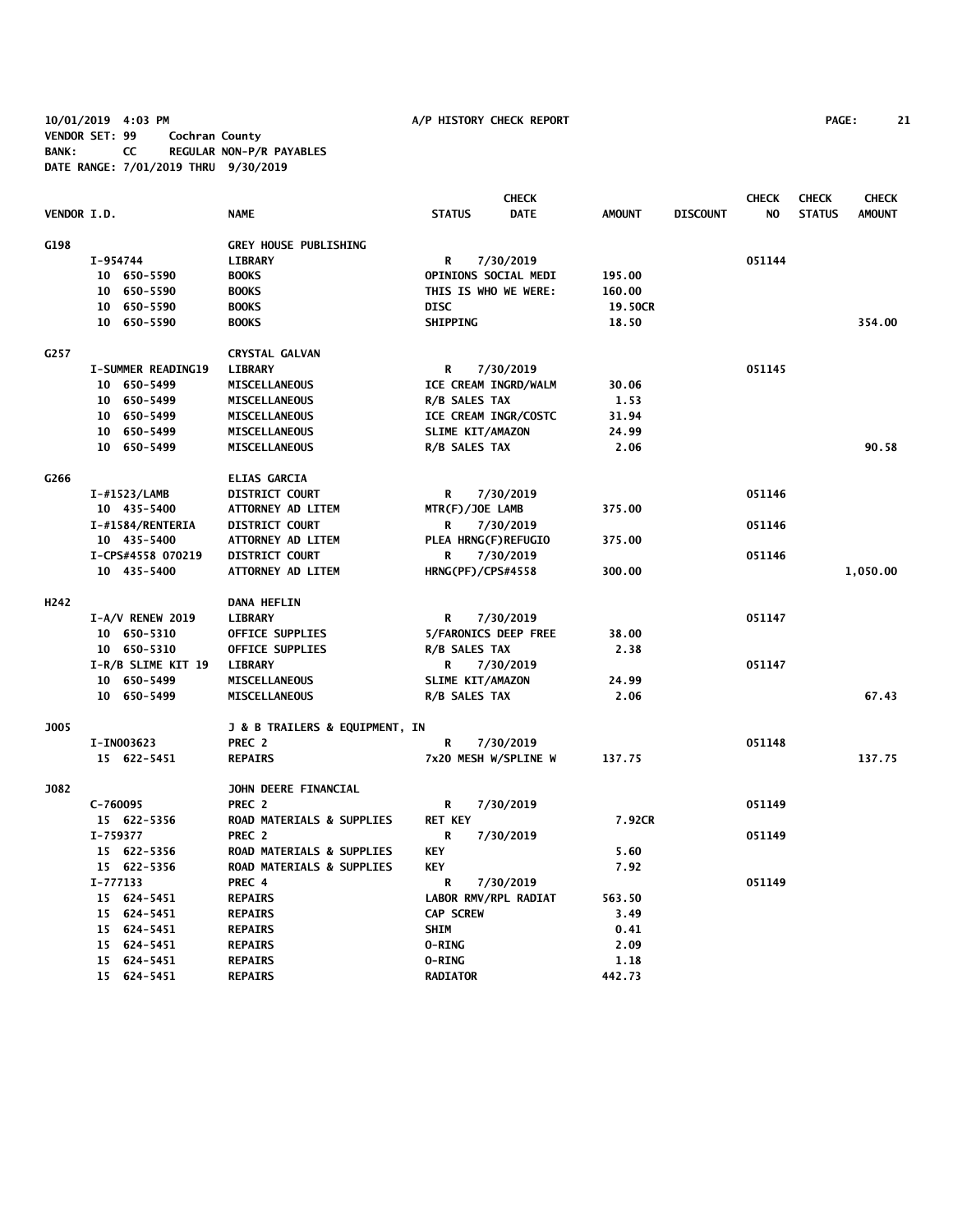**10/01/2019 4:03 PM A/P HISTORY CHECK REPORT PAGE: 22 VENDOR SET: 99 Cochran County BANK: CC REGULAR NON-P/R PAYABLES DATE RANGE: 7/01/2019 THRU 9/30/2019**

|      | VENDOR I.D.        | <b>NAME</b>                                           | <b>CHECK</b><br><b>DATE</b><br><b>STATUS</b> | <b>AMOUNT</b> | <b>DISCOUNT</b> | <b>CHECK</b><br>NO. | <b>CHECK</b><br><b>STATUS</b> | <b>CHECK</b><br><b>AMOUNT</b> |
|------|--------------------|-------------------------------------------------------|----------------------------------------------|---------------|-----------------|---------------------|-------------------------------|-------------------------------|
| J082 |                    |                                                       |                                              |               |                 |                     |                               |                               |
|      | I-777133           | JOHN DEERE FINANCIAL *CONTINUED*<br>PREC <sub>4</sub> | R                                            |               |                 | 051149              |                               |                               |
|      | 15 624-5451        | <b>REPAIRS</b>                                        | 7/30/2019<br><b>TANK</b>                     | 138.13        |                 |                     |                               |                               |
|      | 15 624-5451        | <b>REPAIRS</b>                                        | 3/CLAMPS                                     | 3.00          |                 |                     |                               |                               |
|      | 15 624-5451        | <b>REPAIRS</b>                                        | 2/COOL-GARD                                  | 68.38         |                 |                     |                               |                               |
|      | 15 624-5451        | <b>REPAIRS</b>                                        | <b>FREIGHT</b>                               | 102.17        |                 |                     |                               |                               |
|      | 15 624-5451        | <b>REPAIRS</b>                                        | HAULING/TRUCKING OF                          | 374.99        |                 |                     |                               |                               |
|      | 15 624-5451        | <b>REPAIRS</b>                                        | MILEAGE/SEMI TRUCK                           | 167.50        |                 |                     |                               |                               |
|      | 15 624-5451        | <b>REPAIRS</b>                                        | <b>LABOR RPL BELT TENSI</b>                  | 137.91        |                 |                     |                               |                               |
|      | 15 624-5451        | <b>REPAIRS</b>                                        | <b>V-BELT</b>                                | 57.21         |                 |                     |                               |                               |
|      | 15 624-5451        | <b>REPAIRS</b>                                        | <b>BELT TENSIONER</b>                        | 132.23        |                 |                     |                               |                               |
|      | 15 624-5451        | <b>REPAIRS</b>                                        | LABOR OIL/FILTER CHG                         | 429.07        |                 |                     |                               |                               |
|      | 15 624-5451        | <b>REPAIRS</b>                                        | <b>AIR FILTER</b>                            | 21.17         |                 |                     |                               |                               |
|      | 15 624-5451        | <b>REPAIRS</b>                                        | <b>AIR FILTER</b>                            | 36.24         |                 |                     |                               |                               |
|      | 15 624-5451        | <b>REPAIRS</b>                                        | 2/AIR FILTER                                 | 30.38         |                 |                     |                               |                               |
|      | 15 624-5451        | <b>REPAIRS</b>                                        | <b>FILTER ELEMENT</b>                        | 74.49         |                 |                     |                               |                               |
|      | 15 624-5451        | <b>REPAIRS</b>                                        | 2/AIR FILTERS                                | 36.48         |                 |                     |                               |                               |
|      | 15 624-5451        | <b>REPAIRS</b>                                        | <b>STRAINER</b>                              | 13.85         |                 |                     |                               |                               |
|      | 15 624-5451        | <b>REPAIRS</b>                                        | OIL FILTER                                   | 15.60         |                 |                     |                               |                               |
|      | 15 624-5451        | <b>REPAIRS</b>                                        | <b>FLTER ELEMENT</b>                         | 21.75         |                 |                     |                               |                               |
|      | 15 624-5451        | <b>REPAIRS</b>                                        | 2/PLUS-50II                                  | 37.72         |                 |                     |                               |                               |
|      | 15 624-5451        | <b>REPAIRS</b>                                        | 15W40 CJ4/SN                                 | 4.74          |                 |                     |                               |                               |
|      | 15 624-5451        | <b>REPAIRS</b>                                        | MISC CHG                                     | 66.80         |                 |                     |                               | 2,988.81                      |
| K086 |                    | <b>HERMAN KLASSEN</b>                                 |                                              |               |                 |                     |                               |                               |
|      | I-ANNEX DOORS 2019 | <b>COURTHOUSE/ANNEX</b>                               | R<br>7/30/2019                               |               |                 | 051150              |                               |                               |
|      | 10 510-5451        | <b>REPAIR</b>                                         | 2 DOORS/PARTITION BL                         | 300.00        |                 |                     |                               |                               |
|      | 510-5451<br>10     | <b>REPAIR</b>                                         | <b>MATERIALS</b>                             | 120.00        |                 |                     |                               |                               |
|      | 10 510-5451        | <b>REPAIR</b>                                         | LABOR 7/12/19                                | 380.00        |                 |                     |                               | 800.00                        |
| L189 |                    | HOCKLEY COUNTY PUBLISHING CO.I                        |                                              |               |                 |                     |                               |                               |
|      | I-1YR/EXT SVC 2019 | <b>EXTENSION SVC</b>                                  | R<br>7/30/2019                               |               |                 | 051151              |                               |                               |
|      | 10 665-5310        | OFFICE SUPPLIES                                       | 1 YR SUBSCRIPTION                            | 45.00         |                 |                     |                               | 45.00                         |
| M011 |                    | MCWHORTER'S LTD                                       |                                              |               |                 |                     |                               |                               |
|      | I-4026932          | NON-DEPT'L/COUNTY PICKUP                              | R<br>7/30/2019                               |               |                 | 051152              |                               |                               |
|      | 15 610-5456        | <b>REPAIR-COUNTY CAR</b>                              | 4/255/65R17 FORTITUD                         | 540.28        |                 |                     |                               |                               |
|      | 15 610-5456        | <b>REPAIR-COUNTY CAR</b>                              | 4/TIRE DISP FEE                              | 10.00         |                 |                     |                               |                               |
|      | 15 610-5456        | <b>REPAIR-COUNTY CAR</b>                              | <b>4/WHEEL WEIGHTS</b>                       | 4.00          |                 |                     |                               |                               |
|      | I-4027029          | <b>SHERIFF</b>                                        | 7/30/2019<br>R                               |               |                 | 051152              |                               |                               |
|      | 10 560-5454        | <b>TIRES</b>                                          | FLAT/18 CHEVY #5996                          | 16.65         |                 |                     |                               |                               |
|      | I-4027096          | <b>SHERIFF</b>                                        | 7/30/2019<br>R                               |               |                 | 051152              |                               |                               |
|      | 10 560-5454        | <b>TIRES</b>                                          | FLAT/'15 CHARGER #16                         | 16.65         |                 |                     |                               | 587.58                        |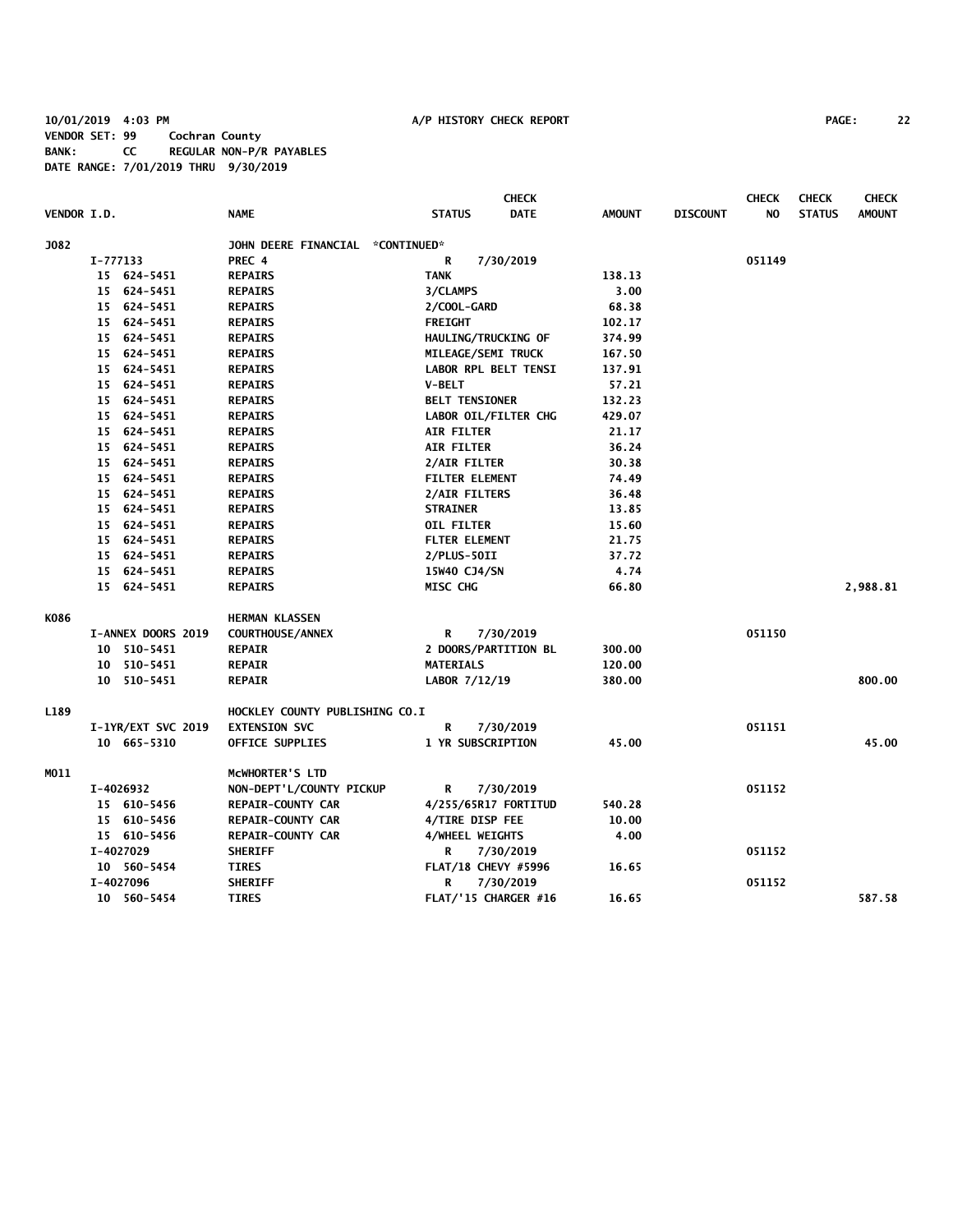**10/01/2019 4:03 PM A/P HISTORY CHECK REPORT PAGE: 23 VENDOR SET: 99 Cochran County BANK: CC REGULAR NON-P/R PAYABLES DATE RANGE: 7/01/2019 THRU 9/30/2019**

|             |                    |                                | <b>CHECK</b>                 |               |                 | <b>CHECK</b> | <b>CHECK</b>  | <b>CHECK</b>  |
|-------------|--------------------|--------------------------------|------------------------------|---------------|-----------------|--------------|---------------|---------------|
| VENDOR I.D. |                    | <b>NAME</b>                    | <b>STATUS</b><br><b>DATE</b> | <b>AMOUNT</b> | <b>DISCOUNT</b> | NO.          | <b>STATUS</b> | <b>AMOUNT</b> |
| M289        |                    | MARCELO RODRIGUEZ dba          |                              |               |                 |              |               |               |
|             | I-905914           | PREC <sub>2</sub>              | R<br>7/30/2019               |               |                 | 051153       |               |               |
|             | 15 622-5451        | <b>REPAIRS</b>                 | RPR EXH LEAK/2 HRS, M        | 190.00        |                 |              |               |               |
|             | 15 622-5451        | <b>REPAIRS</b>                 | INSTL FLEX TUBING, CL        | 285.00        |                 |              |               |               |
|             | I-905934           | PREC <sub>3</sub>              | 7/30/2019<br>R               |               |                 | 051153       |               |               |
|             | 15 623-5451        | <b>REPAIRS</b>                 | TBLSHOOT LOSS OF POW         |               |                 |              |               |               |
|             | 15 623-5451        | <b>REPAIRS</b>                 | RPL FL LNS, SENSORS, F       | 114.18        |                 |              |               |               |
|             | 15 623-5451        | <b>REPAIRS</b>                 | <b>GHRS LABOR</b>            | 570.00        |                 |              |               | 1,159.18      |
| M316        |                    | <b>MAIL FINANCE</b>            |                              |               |                 |              |               |               |
|             | I-N7814057         | NON-DEPT'L                     | R<br>7/30/2019               |               |                 | 051154       |               |               |
|             | 10 409-5311        | POSTAL EXPENSES                | POSTG MCH LEASE 8/8-         | 737.91        |                 |              |               | 737.91        |
| M322        |                    | MARY HELEN MCKNIGHT            |                              |               |                 |              |               |               |
|             | I-ICE CREAM 081019 | MUSEUM/HISTORICAL COMMISSION   | R<br>7/30/2019               |               |                 | 051155       |               |               |
|             | 31 652-5499        | <b>MISCELLANEOUS</b>           | ICE CREAM SOCIAL/FUN         | 400.00        |                 |              |               | 400.00        |
| M347        |                    | MATT K MORROW,                 |                              |               |                 |              |               |               |
|             | I-#1601/HERNANDEZ  | <b>DISTRICT COURT</b>          | R<br>7/30/2019               |               |                 | 051156       |               |               |
|             | 10 435-5400        | ATTORNEY AD LITEM              | PLEA(F)/GUADALUPE HE         | 375.00        |                 |              |               | 375.00        |
| M348        |                    | JENNIFER MIRLL, PLLC           |                              |               |                 |              |               |               |
|             | $I$ -#4558 7/2/19  | <b>DISTRICT COURT</b>          | R<br>7/30/2019               |               |                 | 051157       |               |               |
|             | 10 435-5400        | ATTORNEY AD LITEM              | ADV HRNG(C)/CPS#4558         | 300.00        |                 |              |               |               |
|             | $I$ -#4581 7/2/19  | <b>DISTRICT COURT</b>          | R<br>7/30/2019               |               |                 | 051157       |               |               |
|             | 10 435-5400        | <b>ATTORNEY AD LITEM</b>       | ADV HRNG(C)/CPS#4581         | 300.00        |                 |              |               | 600.00        |
| N103        |                    | NETPROTECT LLC                 |                              |               |                 |              |               |               |
|             | $I-1277$           | <b>JUSTICE OF PEACE</b>        | R<br>7/30/2019               |               |                 | 051158       |               |               |
|             | 10 455-5411        | MAINTENANCE CONTRACTS          | VIDEO MAGIST 7/30-8/         | 249.00        |                 |              |               | 249.00        |
| N105        |                    | RICHARD DEE NATIONS dba        |                              |               |                 |              |               |               |
|             | I-0485452          | PREC 2                         | R<br>7/30/2019               |               |                 | 051159       |               |               |
|             | 15 622-5451        | <b>REPAIRS</b>                 | RPL CLTCH, BRNG, BRK; F      | 1,450.00      |                 |              |               |               |
|             | 15 622-5451        | <b>REPAIRS</b>                 | CLUTCH ASSY/05 MACK          | 873.54        |                 |              |               |               |
|             | 15 622-5451        | <b>REPAIRS</b>                 | PILOT BEARING                | 59.76         |                 |              |               |               |
|             | 15 622-5451        | <b>REPAIRS</b>                 | <b>STOP BRAKE</b>            | 45.66         |                 |              |               |               |
|             | 15 622-5451        | <b>REPAIRS</b>                 | AIR FITTING                  | 9.50          |                 |              |               |               |
|             | 15 622-5451        | <b>REPAIRS</b>                 | <b>GEAR OIL/50W SYN</b>      | 48.84         |                 |              |               | 2,487.30      |
| 0013        |                    | OLD REPUBLIC SURETY COMPA      |                              |               |                 |              |               |               |
|             | I-9580/OVERMAN 19  | <b>COUNTY ATTORNEY</b>         | 7/30/2019<br>R               |               |                 | 051160       |               |               |
|             | 10 475-5480        | <b>BONDS &amp; NOTARY FEES</b> | PUBL OFF'L BOND/ANGE         | 50.00         |                 |              |               |               |
|             | I-W150351667       | CO JUDGE/COMM'R CT             | 7/30/2019<br>R               |               |                 | 051160       |               |               |
|             | 15 610-5480        | <b>BONDS &amp; NOTARY FEES</b> | NOTARY BOND/SAVANNAH         | 50.00         |                 |              |               | 100.00        |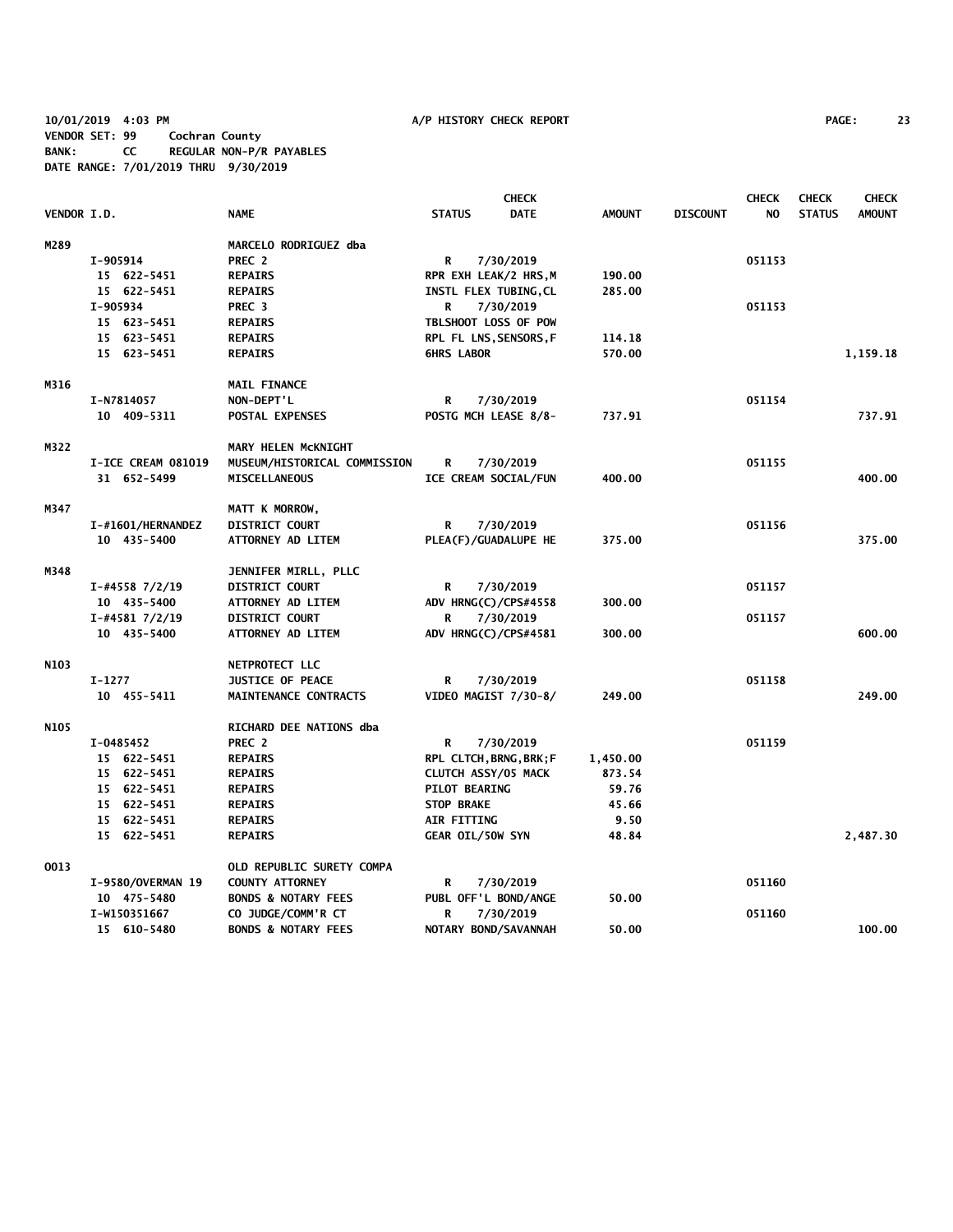**10/01/2019 4:03 PM A/P HISTORY CHECK REPORT PAGE: 24 VENDOR SET: 99 Cochran County BANK: CC REGULAR NON-P/R PAYABLES DATE RANGE: 7/01/2019 THRU 9/30/2019**

|                    |                                     |                                     |                        | <b>CHECK</b>                |               |                 | <b>CHECK</b> | <b>CHECK</b>  | <b>CHECK</b>  |
|--------------------|-------------------------------------|-------------------------------------|------------------------|-----------------------------|---------------|-----------------|--------------|---------------|---------------|
| <b>VENDOR I.D.</b> |                                     | <b>NAME</b>                         | <b>STATUS</b>          | <b>DATE</b>                 | <b>AMOUNT</b> | <b>DISCOUNT</b> | NO.          | <b>STATUS</b> | <b>AMOUNT</b> |
| 0041               |                                     | OMNIBASE SERVICES OF TEXAS, LP      |                        |                             |               |                 |              |               |               |
|                    | I-2ND QTR FEES 19                   | <b>FTA FEES</b>                     | R                      | 7/30/2019                   |               |                 | 051161       |               |               |
|                    | 10 000-2206.003                     | Omni Collection Fee                 | 2ND QTR FEES 2019      |                             | 66.00         |                 |              |               | 66.00         |
| 0122               |                                     | ANGELA OVERMAN, CO ATTY             |                        |                             |               |                 |              |               |               |
|                    | I-TDCAA'19                          | <b>ATTORNEY</b>                     | R                      | 7/30/2019                   |               |                 | 051162       |               |               |
|                    | 10 475-5427                         | <b>CONTINUING EDUCATION</b>         | MEALS 7/14-18/19       |                             | 49.43         |                 |              |               |               |
|                    | 10 475-5427                         | <b>CONTINUING EDUCATION</b>         |                        | 802MI TO/FR AUSTIN @        | 465.16        |                 |              |               | 514.59        |
| Q001               |                                     | <b>QUILL CORPORATION</b>            |                        |                             |               |                 |              |               |               |
|                    | I-8450027                           | <b>LIBRARY</b>                      | R                      | 7/30/2019                   |               |                 | 051163       |               |               |
|                    | 10 650-5310                         | OFFICE SUPPLIES                     | <b>GLUE</b>            |                             | 13.84         |                 |              |               |               |
|                    | 10 650-5499                         | <b>MISCELLANEOUS</b>                | 8CS/WATER              |                             | 47.92         |                 |              |               |               |
|                    | 10 650-5332                         | <b>CUSTODIAL SUPPLIES</b>           | <b>13GL TRASH BAGS</b> |                             | 12.99         |                 |              |               |               |
|                    | 10 650-5499                         | <b>MISCELLANEOUS</b>                |                        | FREE GIFT/WATER BOTT        |               |                 |              |               |               |
|                    | I-8456614                           | <b>LIBRARY</b>                      | R                      | 7/30/2019                   |               |                 | 051163       |               |               |
|                    | 10 650-5310                         | OFFICE SUPPLIES                     | <b>RED TRASH CAN</b>   |                             | 47.59         |                 |              |               |               |
|                    | I-8459915                           | <b>LIBRARY</b>                      | R                      | 7/30/2019                   |               |                 | 051163       |               |               |
|                    | 10 650-5310                         | <b>OFFICE SUPPLIES</b>              | 3PK/6FT HDMI CABLE     |                             | 11.03         |                 |              |               | 133.37        |
| R272               |                                     | RICKER LAW FIRM, PC                 |                        |                             |               |                 |              |               |               |
|                    | I-#1481/CPS(M)7/2/19 DISTRICT COURT |                                     | R                      | 7/30/2019                   |               |                 | 051164       |               |               |
|                    | 10 435-5400                         | ATTORNEY AD LITEM                   |                        | ADV HRNG(PM)/CPS#148        | 300.00        |                 |              |               | 300.00        |
| S281               |                                     | <b>STAPLES</b>                      |                        |                             |               |                 |              |               |               |
|                    | C-2314077561                        | <b>SHERIFF</b>                      | R                      | 7/30/2019                   |               |                 | 051165       |               |               |
|                    | 10 560-5310                         | <b>OFFICE SUPPLIES</b>              |                        | <b>REF SHIPPING/BLUE SH</b> | 9.95CR        |                 |              |               |               |
|                    | I-2310167281                        | <b>AUDITOR</b>                      | R                      | 7/30/2019                   |               |                 | 051165       |               |               |
|                    | 10 495-5310                         | OFFICE SUPPLIES                     | 2/POST-IT FLAGS        |                             | 13.98         |                 |              |               |               |
|                    | 10 495-5310                         | <b>OFFICE SUPPLIES</b>              | <b>COUPON</b>          |                             | 11.04CR       |                 |              |               |               |
|                    | I-2310499861                        | <b>AUDITOR</b>                      | R                      | 7/30/2019                   |               |                 | 051165       |               |               |
|                    | 10 495-5310                         | <b>OFFICE SUPPLIES</b>              | PENDAFLEX PORTAFILE    |                             | 19.79         |                 |              |               |               |
|                    | 10 495-5310                         | OFFICE SUPPLIES                     | <b>COUPON</b>          |                             | 15.64CR       |                 |              |               |               |
|                    | I-2310633421                        | <b>COURTHOUSE</b>                   | R                      | 7/30/2019                   |               |                 | 051165       |               |               |
|                    | 10 510-5332                         | <b>CUSTODIAL SUPPLIES</b>           | COMMERCIAL ZONE ASH    |                             | 42.19         |                 |              |               |               |
|                    | 10 510-5332                         | <b>CUSTODIAL SUPPLIES</b>           | <b>COUPON</b>          |                             | 33.32CR       |                 |              |               |               |
|                    | I-2312642181                        | <b>SHERIFF</b>                      | R                      | 7/30/2019                   |               |                 | 051165       |               |               |
|                    | 10 560-5310                         | <b>OFFICE SUPPLIES</b>              |                        | <b>BLUE SHARPIE MARKERS</b> | 12.39         |                 |              |               |               |
|                    | 10 560-5310                         | OFFICE SUPPLIES                     | <b>COUPON</b>          |                             | 2.99CR        |                 |              |               |               |
|                    | 10 560-5310                         | <b>OFFICE SUPPLIES</b>              | <b>SHIPPING</b>        |                             | 9.95          |                 |              |               |               |
|                    | I-2316952411                        | <b>JAIL</b>                         | R                      | 7/30/2019                   |               |                 | 051165       |               |               |
|                    | 10 512-5310                         | OFFICE SUPPLIES                     |                        | 2/BANKERS STORAGE BO        | 152.80        |                 |              |               |               |
|                    | 10 512-5310                         | <b>OFFICE SUPPLIES</b>              | <b>COUPONS</b>         |                             | 36.62CR       |                 |              |               |               |
|                    | I-2319603501                        | <b>AUDITOR</b>                      | R                      | 7/30/2019                   |               |                 | 051165       |               |               |
|                    | 10 495-5310                         | OFFICE SUPPLIES                     | OFFICE CHAIR/AMY       |                             | 167.99        |                 |              |               |               |
|                    | 10 495-5310<br>I-2319953331         | OFFICE SUPPLIES<br><b>ELECTIONS</b> | <b>COUPON</b><br>R     | 7/30/2019                   | 6.16CR        |                 | 051165       |               |               |
|                    | 10 490-5310                         | <b>OFFICE SUPPLIES</b>              |                        | HP 800 G4 DESKTOP IN        | 1,200.99      |                 |              |               |               |
|                    |                                     |                                     |                        |                             |               |                 |              |               |               |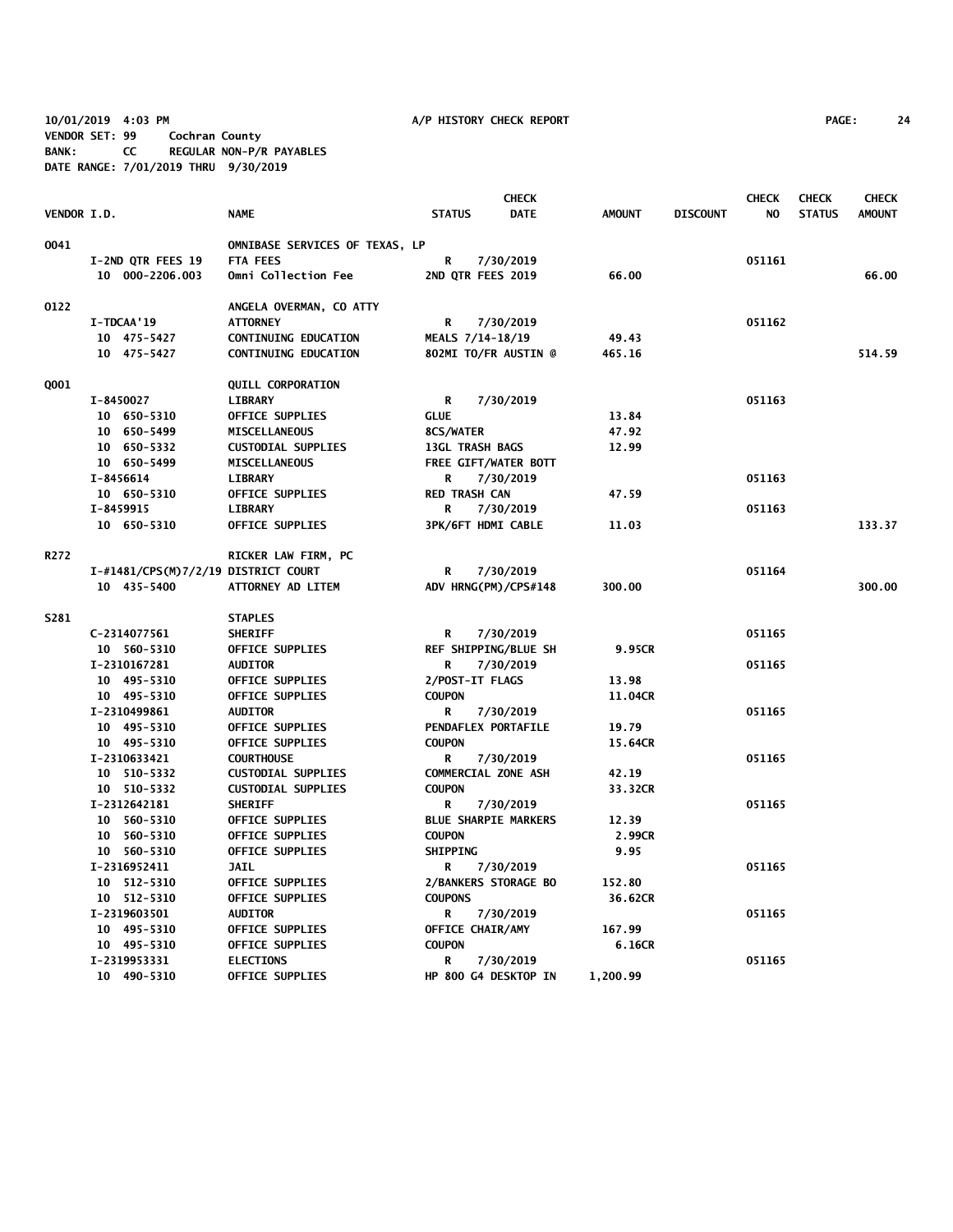**10/01/2019 4:03 PM A/P HISTORY CHECK REPORT PAGE: 25 VENDOR SET: 99 Cochran County BANK: CC REGULAR NON-P/R PAYABLES DATE RANGE: 7/01/2019 THRU 9/30/2019**

|             |                                        |                                 |                    | <b>CHECK</b>                |               |                 | <b>CHECK</b> | <b>CHECK</b>  | <b>CHECK</b>  |
|-------------|----------------------------------------|---------------------------------|--------------------|-----------------------------|---------------|-----------------|--------------|---------------|---------------|
| VENDOR I.D. |                                        | <b>NAME</b>                     | <b>STATUS</b>      | <b>DATE</b>                 | <b>AMOUNT</b> | <b>DISCOUNT</b> | NO.          | <b>STATUS</b> | <b>AMOUNT</b> |
| S281        |                                        | <b>STAPLES</b>                  | *CONTINUED*        |                             |               |                 |              |               |               |
|             | I-2319953331                           | <b>ELECTIONS</b>                | R                  | 7/30/2019                   |               |                 | 051165       |               |               |
|             | 10 490-5310                            | <b>OFFICE SUPPLIES</b>          | <b>COUPON</b>      |                             | 44.10CR       |                 |              |               |               |
|             | I-2319960371                           | <b>ELECTIONS</b>                | R                  | 7/30/2019                   |               |                 | 051165       |               |               |
|             | 10 490-5310                            | <b>OFFICE SUPPLIES</b>          |                    | MS OFFICE 365 BUSINE        | 154.99        |                 |              |               |               |
|             | 10 490-5310                            | <b>OFFICE SUPPLIES</b>          | <b>COUPON</b>      |                             | 5.70CR        |                 |              |               |               |
|             | I-2320455931                           | <b>ELECTIONS</b>                | R                  | 7/30/2019                   |               |                 | 051165       |               |               |
|             | 10 490-5310                            | OFFICE SUPPLIES                 |                    | HP 23.8" LED MONITOR        | 129.99        |                 |              |               |               |
|             | 10 490-5310                            | <b>OFFICE SUPPLIES</b>          | <b>COUPON</b>      |                             | 24.04CR       |                 |              |               | 1,715.50      |
| S347        |                                        | SOUTHERN TIRE MART, LLC         |                    |                             |               |                 |              |               |               |
|             | I-4900008933                           | PREC 1                          | R                  | 7/30/2019                   |               |                 | 051166       |               |               |
|             | 15 621-5454                            | <b>TIRES</b>                    |                    | 2/17.5R25 V-STL ULTR        | 2,346.12      |                 |              |               |               |
|             | 15 621-5454                            | <b>TIRES</b>                    | 2/25" 0-RINGS      |                             | 30.00         |                 |              |               | 2,376.12      |
| S398        |                                        | SECRETARY OF STATE              |                    |                             |               |                 |              |               |               |
|             | I-NTRY FEE/SAVANNAH CO JUDGE/COMM'R CT |                                 | $\mathbf v$        | 7/30/2019                   |               |                 | 051167       |               | 21.00         |
| S398        |                                        | SECRETARY OF STATE              |                    |                             |               |                 |              |               |               |
|             | <b>M-CHECK</b>                         | SECRETARY OF STATE              | <b>UNPOST</b><br>V | 9/17/2019                   |               |                 | 051167       |               | 21.00CR       |
| S416        |                                        | SOS WASTE DISPOSAL, INC         |                    |                             |               |                 |              |               |               |
|             | I-66304                                | PREC 3/PREC 4                   | R                  | 7/30/2019                   |               |                 | 051168       |               |               |
|             | 15 623-5440                            | UTILITIES                       |                    | DUMPSTER SVC JULY 19        | 57.25         |                 |              |               |               |
|             | 15 624-5440                            | UTILITIES                       |                    | <b>DUMPSTER SVC JULY 19</b> | 55.25         |                 |              |               | 112.50        |
| S432        |                                        | ISAIAS J SOLORZANO              |                    |                             |               |                 |              |               |               |
|             | I-#1613/CERVANTEZ                      | <b>DISTRICT COURT</b>           | R                  | 7/30/2019                   |               |                 | 051169       |               |               |
|             | 10 435-5400                            | ATTORNEY AD LITEM               |                    | DISM(F)/ALVINO CERVA        | 375.00        |                 |              |               | 375.00        |
| T009        |                                        | TEXAS ASSOCIATION OF COUNTIES   |                    |                             |               |                 |              |               |               |
|             | I-CLERK DUES 7/19-20 CO/DIST CLERK     |                                 | R                  | 7/30/2019                   |               |                 | 051170       |               |               |
|             | 10 403-5481                            | <b>DUES AND REGISTRATION</b>    |                    | 19-20 DUES/SHANNA DE        | 125.00        |                 |              |               | 125.00        |
| T047        |                                        | <b>TEXAS AGRILIFE EXTENSION</b> |                    |                             |               |                 |              |               |               |
|             | I-E902631                              | <b>EXTENSION SVC</b>            | R                  | 7/30/2019                   |               |                 | 051171       |               |               |
|             | 10 665-5310                            | <b>OFFICE SUPPLIES</b>          |                    | HP ELITEDESK705 G4/C        | 375.00        |                 |              |               |               |
|             | 10 665-5310                            | <b>OFFICE SUPPLIES</b>          |                    | 21" MONITOR/COSTSHAR        | 160.00        |                 |              |               | 535.00        |
| T083        |                                        | TYLER TECHNOLOGIES, INC         |                    |                             |               |                 |              |               |               |
|             | I-025-264939                           | NON-DEPT'L                      | R                  | 7/30/2019                   |               |                 | 051172       |               |               |
|             | 10 409-5411                            | MAINTENANCE CONTRACTS           |                    | MONTHLY NETWORK MAIN        | 220.50        |                 |              |               |               |
|             | I-025-267130                           | NON-DEPT'L                      | R                  | 7/30/2019                   |               |                 | 051172       |               |               |
|             | 10 409-5411                            | MAINTENANCE CONTRACTS           |                    | MONTHLY NETWORK MAIN        | 220.50        |                 |              |               | 441.00        |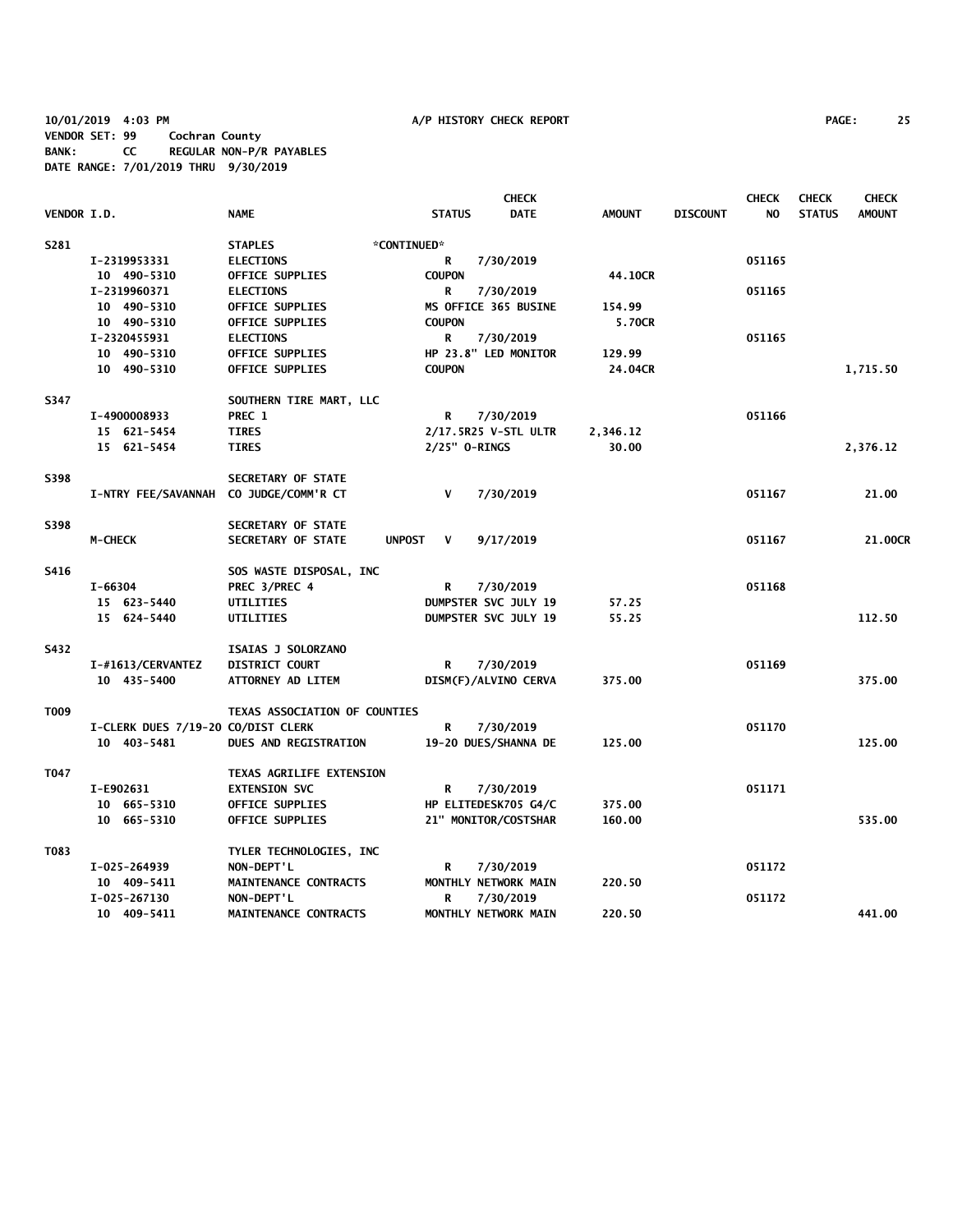**10/01/2019 4:03 PM A/P HISTORY CHECK REPORT PAGE: 26 VENDOR SET: 99 Cochran County BANK: CC REGULAR NON-P/R PAYABLES DATE RANGE: 7/01/2019 THRU 9/30/2019**

|                    |          |                   |                                   |                           | <b>CHECK</b>          |               |                 | <b>CHECK</b> | <b>CHECK</b>  | <b>CHECK</b>  |
|--------------------|----------|-------------------|-----------------------------------|---------------------------|-----------------------|---------------|-----------------|--------------|---------------|---------------|
| <b>VENDOR I.D.</b> |          |                   | <b>NAME</b>                       | <b>STATUS</b>             | <b>DATE</b>           | <b>AMOUNT</b> | <b>DISCOUNT</b> | NO           | <b>STATUS</b> | <b>AMOUNT</b> |
| T087               |          |                   | TEXAS DEPARTMENT OF HEALTH        |                           |                       |               |                 |              |               |               |
|                    |          | I-2008736         | <b>CLERK</b>                      | R                         | 7/30/2019             |               |                 | 051173       |               |               |
|                    |          | 10 403-5310       | <b>OFFICE SUPPLIES</b>            |                           | 8/REMOTE BIRTH ACCES  | 14.64         |                 |              |               | 14.64         |
| T174               |          |                   | TEXAS DIST COURT ALLIANCE         |                           |                       |               |                 |              |               |               |
|                    |          | I-19TH ANN W/S'19 | CO/DIST CLERK                     | R                         | 7/30/2019             |               |                 | 051174       |               |               |
|                    |          | 10 403-5427       | <b>CONTINUING EDUCATION</b>       |                           | ANNUAL W/S; KERRVILLE | 100.00        |                 |              |               | 100.00        |
| T297               |          |                   | TRACTOR SUPPLY CO.                |                           |                       |               |                 |              |               |               |
|                    | I-108007 |                   | SHERIFF/K9                        | R                         | 7/30/2019             |               |                 | 051175       |               |               |
|                    |          | 10 560-5335       | <b>CANINE CARE &amp; SUPPLIES</b> |                           | SPMX 40LB CAN/DOG FO  | 36.99         |                 |              |               | 36.99         |
| UO19               |          |                   | UNITED SUPERMARKETS, INC.         |                           |                       |               |                 |              |               |               |
|                    |          | I-0800 071519     | <b>JAIL</b>                       | R                         | 7/30/2019             |               |                 | 051176       |               |               |
|                    |          | 10 512-5333       | FOOD-PRISONERS                    | <b>BISQUICK</b>           |                       | 5.49          |                 |              |               |               |
|                    |          | 10 512-5333       | <b>FOOD-PRISONERS</b>             | 8/BREAD                   |                       | 11.92         |                 |              |               |               |
|                    |          | 10 512-5333       | <b>FOOD-PRISONERS</b>             | <b>PINTO BEANS</b>        |                       | 12.49         |                 |              |               |               |
|                    |          | 10 512-5333       | FOOD-PRISONERS                    | 2/MACADAMIAS              |                       | 5.58          |                 |              |               |               |
|                    |          | 10 512-5333       | <b>FOOD-PRISONERS</b>             | <b>SPICE</b>              |                       | 2.19          |                 |              |               |               |
|                    |          | 10 512-5333       | <b>FOOD-PRISONERS</b>             | 4/CHIPS                   |                       | 12.00         |                 |              |               |               |
|                    |          | 10 512-5333       | <b>FOOD-PRISONERS</b>             | <b>GRAHAM CRACKERS</b>    |                       | 3.00          |                 |              |               |               |
|                    |          | 10 512-5333       | <b>FOOD-PRISONERS</b>             | 2/CHOC PUDDING            |                       | 12.98         |                 |              |               |               |
|                    |          | 10 512-5333       | <b>FOOD-PRISONERS</b>             | 2/CHOC CHIPS              |                       | 7.38          |                 |              |               |               |
|                    |          | 10 512-5333       | <b>FOOD-PRISONERS</b>             | <b>FLOUR</b>              |                       | 13.99         |                 |              |               |               |
|                    |          | 10 512-5333       | <b>FOOD-PRISONERS</b>             | 2/MACARONI                |                       | 3.98          |                 |              |               |               |
|                    |          | 10 512-5333       | <b>FOOD-PRISONERS</b>             | 3/POTATOES                |                       | 5.37          |                 |              |               |               |
|                    |          | 10 512-5333       | <b>FOOD-PRISONERS</b>             | 2/SALT                    |                       | 1.58          |                 |              |               |               |
|                    |          | 10 512-5333       | <b>FOOD-PRISONERS</b>             | <b>SUGAR</b>              |                       | 13.99         |                 |              |               |               |
|                    |          | 10 512-5333       | <b>FOOD-PRISONERS</b>             | 2/POTATOES                |                       | 5.98          |                 |              |               |               |
|                    |          | 10 512-5333       | <b>FOOD-PRISONERS</b>             | 2/SALAD                   |                       | 7.98          |                 |              |               |               |
|                    |          | 10 512-5333       | <b>FOOD-PRISONERS</b>             | 2/SHREDDED LETTUCE        |                       | 5.98          |                 |              |               |               |
|                    |          | 10 512-5333       | <b>FOOD-PRISONERS</b>             | <b>JALAPENO PEPPERS</b>   |                       | 2.79          |                 |              |               |               |
|                    |          | 10 512-5333       | <b>FOOD-PRISONERS</b>             | <b>ONIONS</b>             |                       | 3.49          |                 |              |               |               |
|                    |          | 10 512-5333       | <b>FOOD-PRISONERS</b>             | <b>TOMATOES</b>           |                       | 2.95          |                 |              |               |               |
|                    |          | 10 512-5333       | <b>FOOD-PRISONERS</b>             | <b>10/BEEF FRANKS</b>     |                       | 9.90          |                 |              |               |               |
|                    |          | 10 512-5333       | <b>FOOD-PRISONERS</b>             | <b>BRISKET</b>            |                       | 29.09         |                 |              |               |               |
|                    |          | 10 512-5333       | <b>FOOD-PRISONERS</b>             | <b>6/FAM PACK SAUSAGE</b> |                       | 50.94         |                 |              |               |               |
|                    |          | 10 512-5333       | <b>FOOD-PRISONERS</b>             | 2/CORN TORTILLAS          |                       | 7.38          |                 |              |               |               |
|                    |          | 10 512-5333       | <b>FOOD-PRISONERS</b>             | <b>CHEESE SLICES</b>      |                       | 12.99         |                 |              |               |               |
|                    |          | 10 512-5333       | <b>FOOD-PRISONERS</b>             | 2/CHDR CHEESE             |                       | 17.98         |                 |              |               |               |
|                    |          | 10 512-5333       | <b>FOOD-PRISONERS</b>             | 2/FLOUR TORTILLAS         |                       | 7.98          |                 |              |               |               |
|                    |          | 10 512-5333       | <b>FOOD-PRISONERS</b>             | 3/HAM/CHEESE              |                       | 10.47         |                 |              |               |               |
|                    |          | 10 512-5333       | <b>FOOD-PRISONERS</b>             | <b>ROAST</b>              |                       | 23.66         |                 |              |               |               |
|                    |          | 10 512-5333       | <b>FOOD-PRISONERS</b>             | 2/CHICKEN BREAST          |                       | 15.98         |                 |              |               |               |
|                    |          | 10 512-5333       | <b>FOOD-PRISONERS</b>             | 2/CHICKEN THIGHS          |                       | 13.98         |                 |              |               |               |
|                    | 10       | 512-5333          | <b>FOOD-PRISONERS</b>             | PORK CHOPS                |                       | 154.92        |                 |              |               |               |
|                    | 10       | 512-5333          | <b>FOOD-PRISONERS</b>             | <b>BOGO/PORK CHOPS</b>    |                       | 76.08CR       |                 |              |               |               |
|                    | 10       | 512-5333          | <b>FOOD-PRISONERS</b>             | 2/MIX VEG                 |                       | 2.00          |                 |              |               |               |
|                    |          |                   |                                   |                           |                       |               |                 |              |               |               |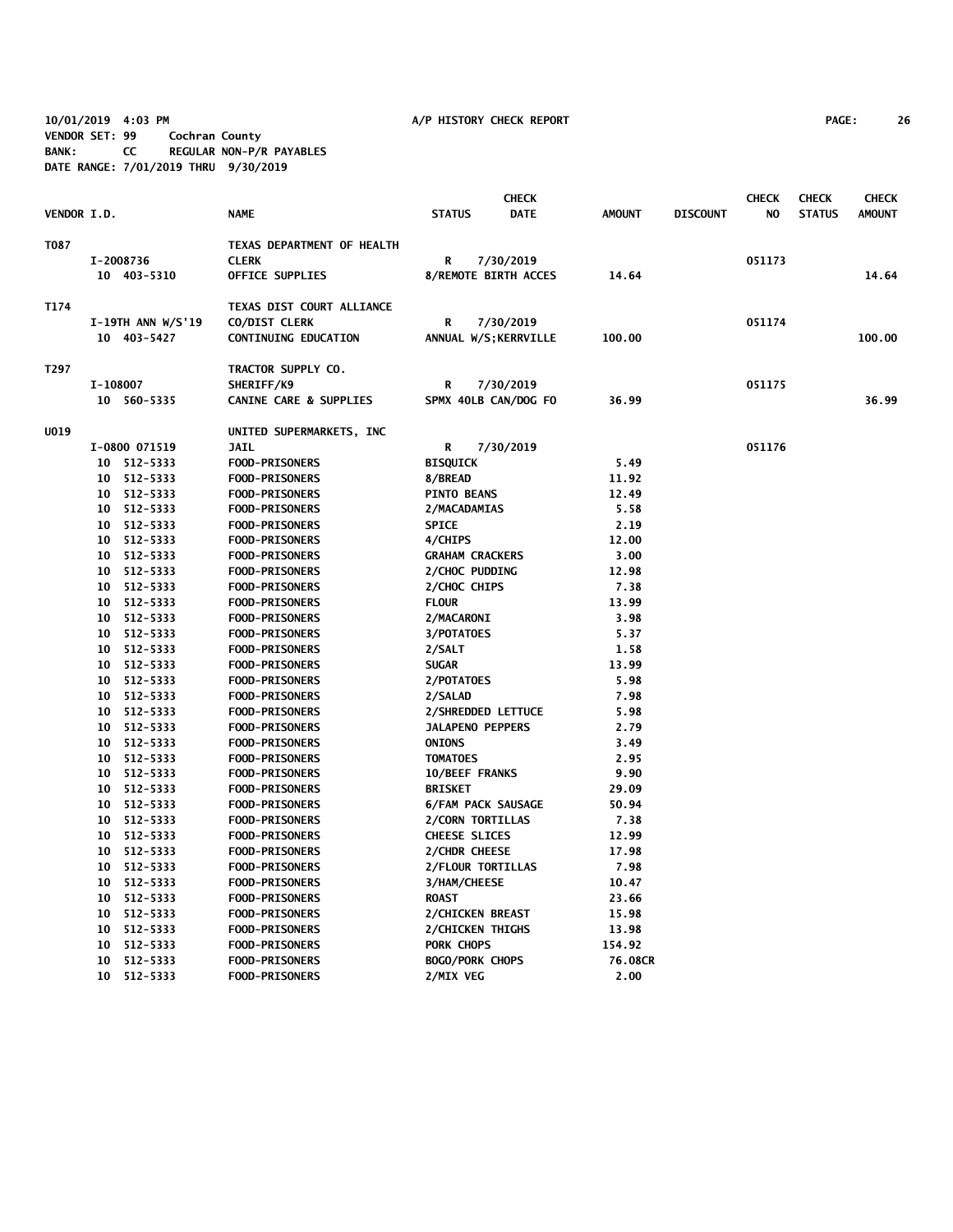# **10/01/2019 4:03 PM A/P HISTORY CHECK REPORT PAGE: 27 VENDOR SET: 99 Cochran County BANK: CC REGULAR NON-P/R PAYABLES DATE RANGE: 7/01/2019 THRU 9/30/2019**

| <b>VENDOR I.D.</b>         | <b>NAME</b>               | <b>CHECK</b><br><b>STATUS</b><br><b>DATE</b> | <b>AMOUNT</b> | <b>DISCOUNT</b> | <b>CHECK</b><br>NO | <b>CHECK</b><br><b>STATUS</b> | <b>CHECK</b><br><b>AMOUNT</b> |
|----------------------------|---------------------------|----------------------------------------------|---------------|-----------------|--------------------|-------------------------------|-------------------------------|
|                            |                           |                                              |               |                 |                    |                               |                               |
| <b>U019</b>                | UNITED SUPERMARKETS, INC. | *CONTINUED*                                  |               |                 |                    |                               |                               |
| I-0800 071519              | <b>JAIL</b>               | 7/30/2019<br>R                               |               |                 | 051176             |                               |                               |
| 10 512-5333                | <b>FOOD-PRISONERS</b>     | <b>5/PIE CRUSTS</b>                          | 12.45         |                 |                    |                               |                               |
| 10 512-5333                | <b>FOOD-PRISONERS</b>     | <b>TATER TOTS</b>                            | 5.99<br>4.78  |                 |                    |                               |                               |
| 10 512-5333<br>10 512-5333 | <b>FOOD-PRISONERS</b>     | 2/WHIPPED TOPPING                            | 25.98         |                 |                    |                               |                               |
|                            | <b>FOOD-PRISONERS</b>     | 2/BANANA PUDDING                             |               |                 |                    |                               |                               |
| 10 512-5333                | <b>FOOD-PRISONERS</b>     | 2/COUNTRY CROCK                              | 7.98          |                 |                    |                               |                               |
| 10 512-5333                | FOOD-PRISONERS            | 4/MILK                                       | 12.36         |                 |                    |                               |                               |
| 10 512-5333                | <b>FOOD-PRISONERS</b>     | 4/EGGS                                       | 11.96         |                 |                    |                               |                               |
| 10 512-5333                | <b>FOOD-PRISONERS</b>     | 2/MARG TUB                                   | 5.78          |                 |                    |                               |                               |
| 10 512-5333                | <b>FOOD-PRISONERS</b>     | <b>DISC</b>                                  | 50.96CR       |                 |                    |                               |                               |
| I-6248 070519              | <b>JAIL</b>               | R<br>7/30/2019                               |               |                 | 051176             |                               |                               |
| 10 512-5333                | <b>FOOD-PRISONERS</b>     | 2/LEMONADE                                   | 4.00          |                 |                    |                               |                               |
| 10 512-5333                | <b>FOOD-PRISONERS</b>     | <b>SALAD</b>                                 | 3.99          |                 |                    |                               |                               |
| 10 512-5333                | <b>FOOD-PRISONERS</b>     | 2/SHREDDED LETTUCE                           | 3.00          |                 |                    |                               |                               |
| 10 512-5333                | <b>FOOD-PRISONERS</b>     | <b>TOMATOES</b>                              | 4.00          |                 |                    |                               |                               |
| 10 512-5333                | <b>FOOD-PRISONERS</b>     | <b>CHEESE</b>                                | 6.99          |                 |                    |                               |                               |
| 512-5333<br>10             | <b>FOOD-PRISONERS</b>     | <b>3/FLOUR TORTILLAS</b>                     | 11.37         |                 |                    |                               |                               |
| 10 512-5333                | FOOD-PRISONERS            | <b>3/PIE CRUST</b>                           | 7.47          |                 |                    |                               |                               |
| 10 512-5333                | <b>FOOD-PRISONERS</b>     | WHIPPED TOPPING                              | 2.39          |                 |                    |                               |                               |
| 10 512-5333                | <b>FOOD-PRISONERS</b>     | 2/MILK                                       | 6.18          |                 |                    |                               |                               |
| 512-5333<br>10             | <b>FOOD-PRISONERS</b>     | 2/EGGS                                       | 5.00          |                 |                    |                               |                               |
| 10 512-5333                | <b>FOOD-PRISONERS</b>     | 2/TROPICANA ORANGE                           | 12.98         |                 |                    |                               | 525.99                        |
| U036                       | UNIFIRST HOLDINGS, INC.   |                                              |               |                 |                    |                               |                               |
| I-831 2436149              | <b>JAIL</b>               | R<br>7/30/2019                               |               |                 | 051177             |                               |                               |
| 10 512-5392                | MISCELLANEOUS SUPPLIES    | 3x5 MAT                                      | 4.40          |                 |                    |                               |                               |
| 10 512-5392                | MISCELLANEOUS SUPPLIES    | 3x5 ANTI-FATIGUE MAT                         | 5.75          |                 |                    |                               |                               |
| 10 512-5392                | MISCELLANEOUS SUPPLIES    | 200/MICROFIBER TOWEL                         | 38.00         |                 |                    |                               |                               |
| 10 512-5392                | MISCELLANEOUS SUPPLIES    | <b>DEFE CHARGE</b>                           | 13.10         |                 |                    |                               |                               |
| 10 512-5392                | MISCELLANEOUS SUPPLIES    | <b>MIN CHG</b>                               | 3.30          |                 |                    |                               |                               |
| I-831 2438772              | <b>JAIL</b>               | R<br>7/30/2019                               |               |                 | 051177             |                               |                               |
| 10 512-5392                | MISCELLANEOUS SUPPLIES    | 3x5 MAT                                      | 4.40          |                 |                    |                               |                               |
| 10 512-5392                | MISCELLANEOUS SUPPLIES    | 3x5 ANTI-FATIGUE MAT                         | 5.75          |                 |                    |                               |                               |
| 10 512-5392                | MISCELLANEOUS SUPPLIES    | 200/MICROFIBER TOWEL                         | 38.00         |                 |                    |                               |                               |
| 10 512-5392                | MISCELLANEOUS SUPPLIES    | <b>DEFE CHARGE</b>                           | 13.10         |                 |                    |                               |                               |
| 10 512-5392                | MISCELLANEOUS SUPPLIES    | <b>MIN CHG</b>                               | 3.30          |                 |                    |                               |                               |
| I-831 2441387              | <b>JAIL</b>               | R<br>7/30/2019                               |               |                 | 051177             |                               |                               |
| 10 512-5392                | MISCELLANEOUS SUPPLIES    | 3x5 MAT                                      | 4.40          |                 |                    |                               |                               |
| 10 512-5392                | MISCELLANEOUS SUPPLIES    | 3x5 ANTI-FATIGUE MAT                         | 5.75          |                 |                    |                               |                               |
| 512-5392<br>10             | MISCELLANEOUS SUPPLIES    | 200/MICROFIBER TOWEL                         | 38.00         |                 |                    |                               |                               |
| 512-5392<br>10             | MISCELLANEOUS SUPPLIES    | <b>DEFE CHARGE</b>                           | 13.10         |                 |                    |                               |                               |
| 10 512-5392                | MISCELLANEOUS SUPPLIES    | <b>MIN CHG</b>                               | 3.30          |                 |                    |                               | 193.65                        |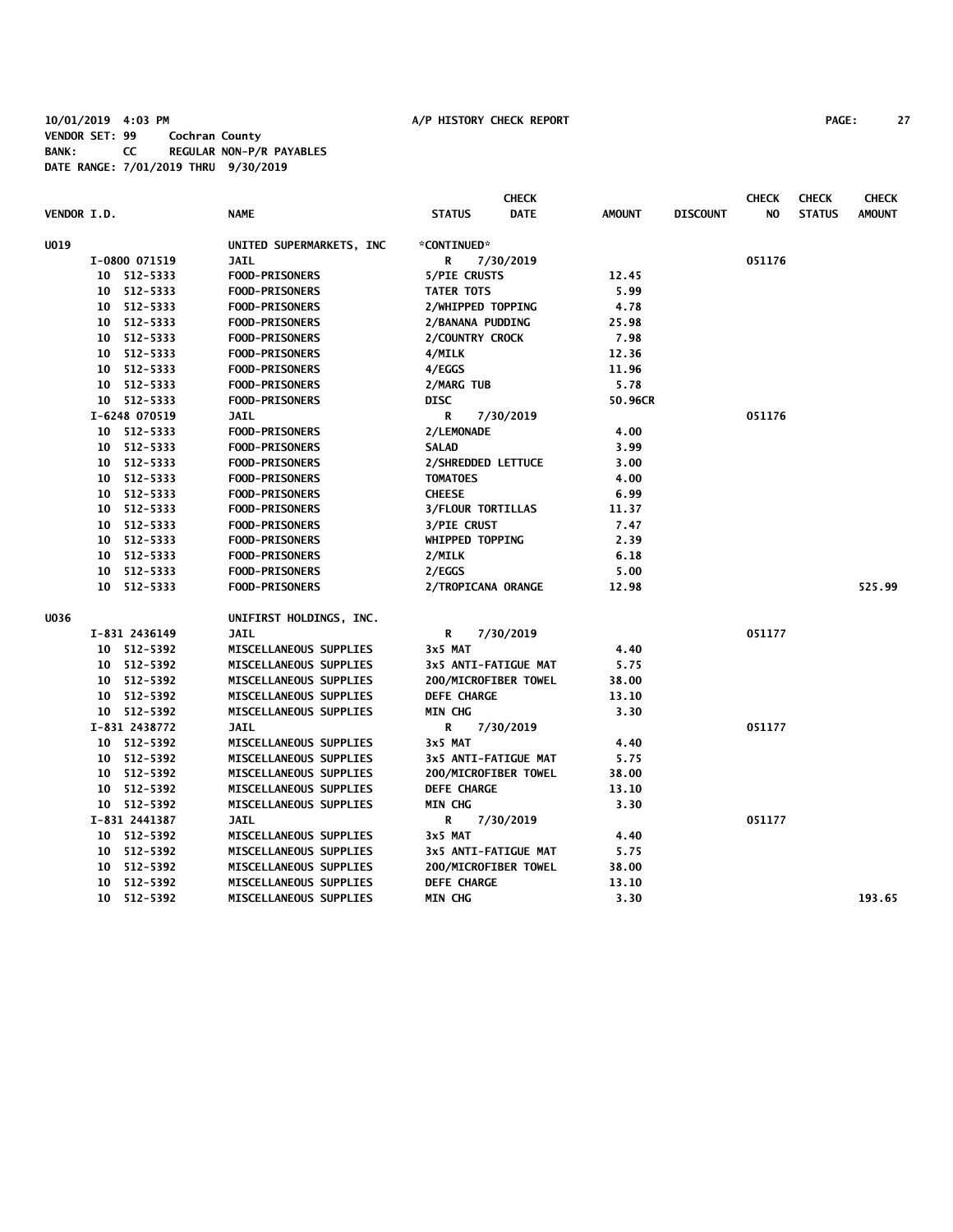**10/01/2019 4:03 PM A/P HISTORY CHECK REPORT PAGE: 28 VENDOR SET: 99 Cochran County BANK: CC REGULAR NON-P/R PAYABLES DATE RANGE: 7/01/2019 THRU 9/30/2019**

|             |                     |                                |                           | <b>CHECK</b>         |               |                 | <b>CHECK</b> | <b>CHECK</b>  | <b>CHECK</b>  |
|-------------|---------------------|--------------------------------|---------------------------|----------------------|---------------|-----------------|--------------|---------------|---------------|
| VENDOR I.D. |                     | <b>NAME</b>                    | <b>STATUS</b>             | <b>DATE</b>          | <b>AMOUNT</b> | <b>DISCOUNT</b> | NO           | <b>STATUS</b> | <b>AMOUNT</b> |
| <b>U040</b> |                     | US FOODS INC                   |                           |                      |               |                 |              |               |               |
|             | I-4992415           | NON-DEPT'L                     | R                         | 7/30/2019            |               |                 | 051178       |               |               |
|             | 10 409-5300         | COUNTY-WIDE SUPPLIES           | 3CS/TEA                   |                      | 54.54         |                 |              |               |               |
|             | 409-5300<br>10      | <b>COUNTY-WIDE SUPPLIES</b>    | 5CS/COFFEE                |                      | 183.45        |                 |              |               | 237.99        |
| WOO7        |                     | THOMSON REUTERS-WEST PAYMENT C |                           |                      |               |                 |              |               |               |
|             | I-840530354         | ATTORNEY/LAW LIBRARY           | R                         | 7/30/2019            |               |                 | 051179       |               |               |
|             | 10 475-5590         | LAW LIBRARY MTRLS/UPDATES      |                           | DATABASE CHG JUNE 20 | 330.75        |                 |              |               |               |
|             | I-840616941         | ATTORNEY/LAW LIBRARY           | R                         | 7/30/2019            |               |                 | 051179       |               |               |
|             | 10 475-5590         | LAW LIBRARY MTRLS/UPDATES      |                           | BOOKS&BOUND VOL JULY | 605.93        |                 |              |               |               |
|             | I-840626037         | <b>ATTORNEY</b>                | R                         | 7/30/2019            |               |                 | 051179       |               |               |
|             | 10 475-5590         | LAW LIBRARY MTRLS/UPDATES      |                           | BOOKS&BOUND VOL JULY | 121.05        |                 |              |               | 1,057.73      |
| WO 55       |                     | WINDSTREAM COMMUNICATIONS SW   |                           |                      |               |                 |              |               |               |
|             | $I-266-0638$ 7/19   | <b>MUSEUM</b>                  | R                         | 7/30/2019            |               |                 | 051180       |               |               |
|             | 10 652-5420         | <b>TELECOMMUNICATIONS</b>      | <b>SERVICES</b>           |                      | 162.29        |                 |              |               |               |
|             | 10 652-5420         | TELECOMMUNICATIONS             | <b>BUNDLE DISC</b>        |                      | 25.00CR       |                 |              |               |               |
|             | 10 652-5420         | <b>TELECOMMUNICATIONS</b>      | <b>FEES</b>               |                      | 64.50         |                 |              |               |               |
|             | 10 652-5420         | TELECOMMUNICATIONS             | <b>DEDICATED INTERNET</b> |                      | 566.43        |                 |              |               |               |
|             | 10 652-5420         | TELECOMMUNICATIONS             | PICC CHG                  |                      | 1.16          |                 |              |               |               |
|             | 10 652-5420         | <b>TELECOMMUNICATIONS</b>      | LONG DISTANCE SVC         |                      | 8.29          |                 |              |               |               |
|             | $I-266-5051$ 07/19  | <b>LIBRARY</b>                 | R                         | 7/30/2019            |               |                 | 051180       |               |               |
|             | 10 650-5420         | TELECOMMUNICATIONS             | SERVICES/2 LINES          |                      | 126.12        |                 |              |               |               |
|             | 10 650-5420         | TELECOMMUNICATIONS             | <b>FEES</b>               |                      | 40.69         |                 |              |               |               |
|             | 10 650-5420         | TELECOMMUNICATIONS             | LONG DISTANCE SVC         |                      | 1.54          |                 |              |               |               |
|             | $I-266-5074$ 7/19   | <b>ADULT PROBATION</b>         | R                         | 7/30/2019            |               |                 | 051180       |               |               |
|             | 10 570-5420         | TELECOMMUNICATIONS             | <b>SERVICES</b>           |                      | 49.25         |                 |              |               |               |
|             | 10 570-5420         | TELECOMMUNICATIONS             | <b>FEES</b>               |                      | 17.88         |                 |              |               |               |
|             | $I-266-51617/19$    | <b>TREASURER</b>               | R                         | 7/30/2019            |               |                 | 051180       |               |               |
|             | 10 497-5420         | TELECOMMUNICATIONS             | <b>SERVICES</b>           |                      | 37.30         |                 |              |               |               |
|             | 10 497-5420         | <b>TELECOMMUNICATIONS</b>      | <b>FEES</b>               |                      | 17.86         |                 |              |               |               |
|             | 10 497-5420         | TELECOMMUNICATIONS             | LONG DISTANCE SVC         |                      | 0.14          |                 |              |               |               |
|             | $I-266-51717/19$    | TAX A/C                        | R                         | 7/30/2019            |               |                 | 051180       |               |               |
|             | 10 499-5420         | TELECOMMUNICATIONS             | SERVICES/3 LINES          |                      | 246.58        |                 |              |               |               |
|             | 10 499-5420         | TELECOMMUNICATIONS             | <b>FEES</b>               |                      | 66.99         |                 |              |               |               |
|             | 10 499-5420         | TELECOMMUNICATIONS             | LONG DISTANCE SVC         |                      | 9.90          |                 |              |               |               |
|             | $I-266-51817/19$    | <b>ELECTIONS</b>               | R                         | 7/30/2019            |               |                 | 051180       |               |               |
|             | 10 490-5420         | TELECOMMUNICATIONS             | <b>SERVICES</b>           |                      | 30.30         |                 |              |               |               |
|             | 10 490-5420         | TELECOMMUNICATIONS             | <b>FEES</b>               |                      | 24.37         |                 |              |               |               |
|             | 10 490-5420         | TELECOMMUNICATIONS             | LONG DISTANCE SVC         |                      | 8.09          |                 |              |               |               |
|             | $I-266-5211$ $7/19$ | <b>SHERIFF</b>                 | R                         | 7/30/2019            |               |                 | 051180       |               |               |
|             | 10 560-5420         | TELECOMMUNICATIONS             | SERVICES/3 LINES          |                      | 127.95        |                 |              |               |               |
|             | 10 560-5420         | TELECOMMUNICATIONS             | <b>FEES</b>               |                      | 61.06         |                 |              |               |               |
|             | 10 560-5420         | TELECOMMUNICATIONS             | LONG DISTANCE SVC         |                      | 13.94         |                 |              |               |               |
|             | $I-266-5215$ 7/19   | <b>EXTENSION SVC</b>           | R                         | 7/30/2019            |               |                 | 051180       |               |               |
|             | 10 665-5420         | <b>TELECOMMUNICATIONS</b>      | SERVICES/3 LINES          |                      | 143.38        |                 |              |               |               |
|             | 10 665-5420         | TELECOMMUNICATIONS             | <b>FEES</b>               |                      | 61.02         |                 |              |               |               |
|             | 10 665-5420         | <b>TELECOMMUNICATIONS</b>      | LONG DISTANCE SVC         |                      | 1.35          |                 |              |               |               |
|             | $I-266-5302$ 7/19   | <b>JUSTICE OF PEACE</b>        | R                         | 7/30/2019            |               |                 | 051180       |               |               |
|             |                     |                                |                           |                      |               |                 |              |               |               |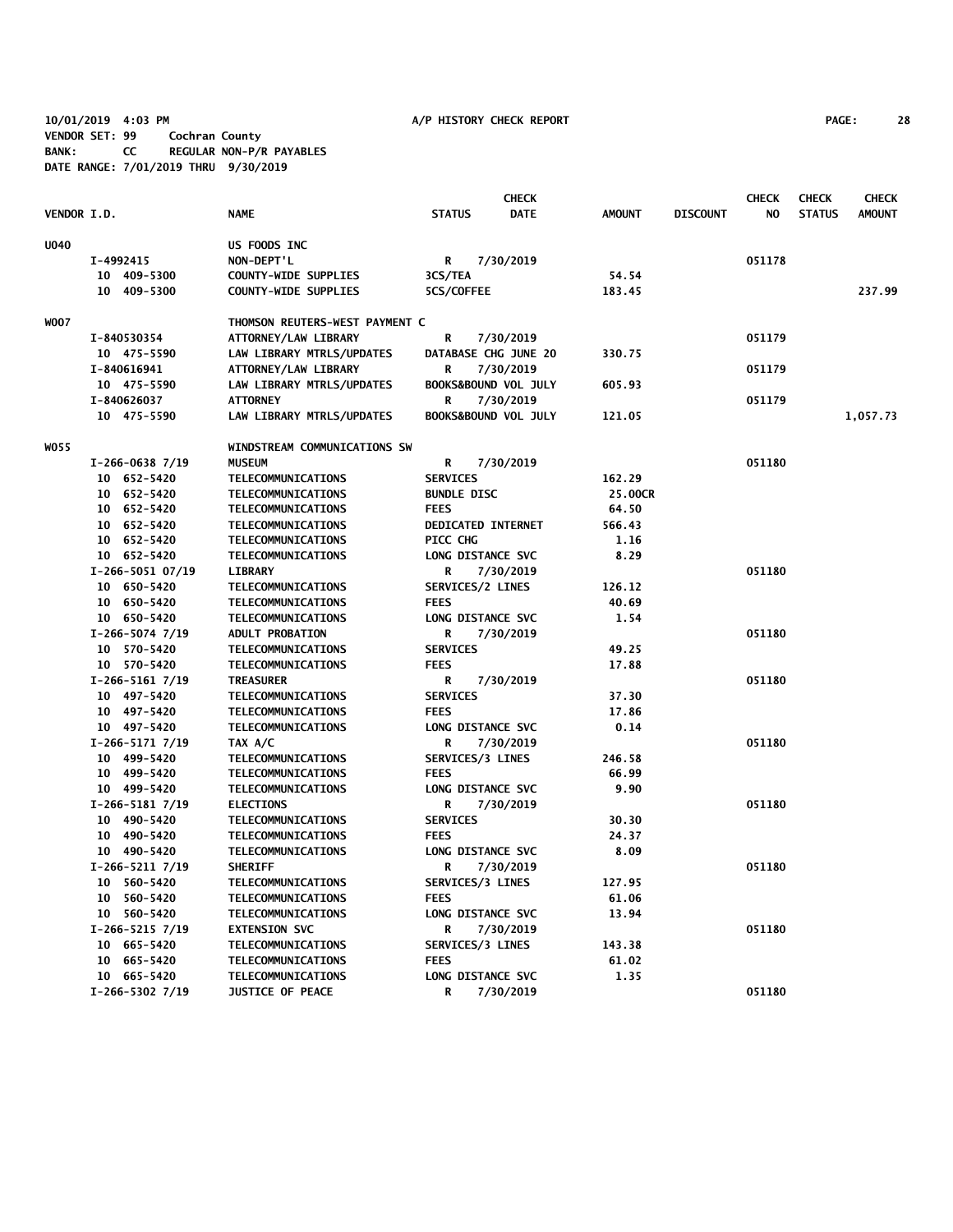# **10/01/2019 4:03 PM A/P HISTORY CHECK REPORT PAGE: 29 VENDOR SET: 99 Cochran County BANK: CC REGULAR NON-P/R PAYABLES DATE RANGE: 7/01/2019 THRU 9/30/2019**

|             |    |                   |                              |                      | <b>CHECK</b> |               |                 | <b>CHECK</b> | <b>CHECK</b>  | <b>CHECK</b>  |
|-------------|----|-------------------|------------------------------|----------------------|--------------|---------------|-----------------|--------------|---------------|---------------|
| VENDOR I.D. |    |                   | <b>NAME</b>                  | <b>STATUS</b>        | <b>DATE</b>  | <b>AMOUNT</b> | <b>DISCOUNT</b> | NO.          | <b>STATUS</b> | <b>AMOUNT</b> |
| <b>WO55</b> |    |                   | WINDSTREAM COMMUNICATIONS    | *CONTINUED*          |              |               |                 |              |               |               |
|             |    | $I-266-5302$ 7/19 | <b>JUSTICE OF PEACE</b>      | R                    | 7/30/2019    |               |                 | 051180       |               |               |
|             |    | 10 455-5420       | TELECOMMUNICATIONS           | <b>SERVICES</b>      |              | 31.83         |                 |              |               |               |
|             |    | 10 455-5420       | TELECOMMUNICATIONS           | <b>FEES</b>          |              | 17.84         |                 |              |               |               |
|             |    | 10 455-5420       | TELECOMMUNICATIONS           | LONG DISTANCE SVC    |              | 0.99          |                 |              |               |               |
|             |    | $I-266-5411$ 7/19 | <b>JUVENILE PROBATION</b>    | R                    | 7/30/2019    |               |                 | 051180       |               |               |
|             |    | 17 573-5499       | <b>OPERATING EXPENSES</b>    | <b>SERVICES</b>      |              | 31.83         |                 |              |               |               |
|             |    | 17 573-5499       | <b>OPERATING EXPENSES</b>    | <b>FEES</b>          |              | 17.85         |                 |              |               |               |
|             |    | 17 573-5499       | <b>OPERATING EXPENSES</b>    | LONG DISTANCE SVC    |              | 0.48          |                 |              |               |               |
|             |    | $I-266-5412$ 7/19 | DIST CT/NON-DEPT'L/CONSTABLE | R                    | 7/30/2019    |               |                 | 051180       |               |               |
|             |    | 10 435-5420       | TELECOMMUNICATIONS           | <b>SERVICES</b>      |              | 20.89         |                 |              |               |               |
|             |    | 10 435-5420       | TELECOMMUNICATIONS           | <b>FEES</b>          |              | 17.33         |                 |              |               |               |
|             |    | 10 435-5420       | TELECOMMUNICATIONS           | <b>INTERNET</b>      |              | 130.00        |                 |              |               |               |
|             |    | 10 435-5420       | TELECOMMUNICATIONS           | PICC CHG             |              | 1.16          |                 |              |               |               |
|             |    | 10 435-5420       | TELECOMMUNICATIONS           | <b>LMS</b>           |              | 0.10          |                 |              |               |               |
|             |    | 10 409-5420       | TELECOMMUNICATIONS           | <b>FEES</b>          |              | 11.82         |                 |              |               |               |
|             | 10 | 409-5420          | TELECOMMUNICATIONS           | <b>INTERNET</b>      |              | 130.00        |                 |              |               |               |
|             |    | 10 550-5420       | TELECOMMUNICATIONS           | <b>SERVICES</b>      |              | 20.89         |                 |              |               |               |
|             |    | 10 550-5420       | TELECOMMUNICATIONS           | <b>FEES</b>          |              | 11.81         |                 |              |               |               |
|             |    | $I-266-54507/19$  | <b>CLERK</b>                 | R                    | 7/30/2019    |               |                 | 051180       |               |               |
|             |    | 10 403-5420       | TELECOMMUNICATIONS           | SERVICES/3 LINES     |              | 113.00        |                 |              |               |               |
|             |    | 10 403-5420       | TELECOMMUNICATIONS           | <b>FEES</b>          |              | 68.37         |                 |              |               |               |
|             |    | 10 403-5420       | TELECOMMUNICATIONS           | LONG DISTANCE SVC    |              | 11.68         |                 |              |               |               |
|             |    | $I-266-5508$ 7/19 | CO JUDGE/COMM'R CT           | R                    | 7/30/2019    |               |                 | 051180       |               |               |
|             |    | 15 610-5420       | TELECOMMUNICATIONS           | SERVICES/2 LINES     |              | 64.76         |                 |              |               |               |
|             |    | 15 610-5420       | TELECOMMUNICATIONS           | <b>FEES</b>          |              | 56.85         |                 |              |               |               |
|             |    | 15 610-5420       | TELECOMMUNICATIONS           | LONG DISTANCE SVC    |              | 1.19          |                 |              |               |               |
|             |    | I-266-5700 7/19   | <b>SHERIFF</b>               | R                    | 7/30/2019    |               |                 | 051180       |               |               |
|             |    | 10 560-5420       | TELECOMMUNICATIONS           | <b>SERVICES</b>      |              | 43.38         |                 |              |               |               |
|             |    | 10 560-5420       | TELECOMMUNICATIONS           | <b>FEES</b>          |              | 14.45         |                 |              |               |               |
|             |    | 10 560-5420       | TELECOMMUNICATIONS           | LONG DISTANCE SVC    |              | 2.54          |                 |              |               |               |
|             |    | $I-266-5822$ 7/19 | AUDITOR/NON-DEPT'L           | R                    | 7/30/2019    |               |                 | 051180       |               |               |
|             |    | 10 495-5420       | TELECOMMUNICATIONS           | SERVICES/266-5822    |              | 20.89         |                 |              |               |               |
|             |    | 10 495-5420       | TELECOMMUNICATIONS           | <b>FEES</b>          |              | 20.65         |                 |              |               |               |
|             |    | 10 495-5420       | TELECOMMUNICATIONS           | <b>INTERNET</b>      |              | 130.00        |                 |              |               |               |
|             |    | 10 495-5420       | TELECOMMUNICATIONS           | PICC CHG             |              | 1.16          |                 |              |               |               |
|             |    | 10 495-5420       | TELECOMMUNICATIONS           | LONG DISTANCE SVC    |              | 0.64          |                 |              |               |               |
|             |    | 10 409-5420       | TELECOMMUNICATIONS           | FAX LINE SVCS 266-56 |              | 20.89         |                 |              |               |               |
|             |    | 10 409-5420       | TELECOMMUNICATIONS           | <b>FEES</b>          |              | 20.66         |                 |              |               |               |
|             |    | 10 409-5420       | TELECOMMUNICATIONS           | <b>INTERNET</b>      |              | 130.00        |                 |              |               |               |
|             | 10 | 409-5420          | TELECOMMUNICATIONS           | LONG DISTANCE SVC    |              | 0.24          |                 |              |               |               |
|             |    | 10 409-5420       | TELECOMMUNICATIONS           | PICC CHG             |              | 1.16          |                 |              |               |               |
|             |    | 10 409-5420       | TELECOMMUNICATIONS           | <b>STATIC IP</b>     |              | 15.00         |                 |              |               |               |
|             |    | $I-266-86617/19$  | <b>ATTORNEY</b>              | R                    | 7/30/2019    |               |                 | 051180       |               |               |
|             |    | 10 475-5420       | TELECOMMUNICATIONS           | SERVICES/2 LINES     |              | 75.21         |                 |              |               |               |
|             |    | 10 475-5420       | TELECOMMUNICATIONS           | <b>FEES</b>          |              | 40.69         |                 |              |               |               |
|             |    | 10 475-5420       | TELECOMMUNICATIONS           | LONG DISTANCE SVC    |              | 0.13          |                 |              |               |               |
|             |    | $I-266-88887/19$  | <b>SHERIFF</b>               | R                    | 7/30/2019    |               |                 | 051180       |               |               |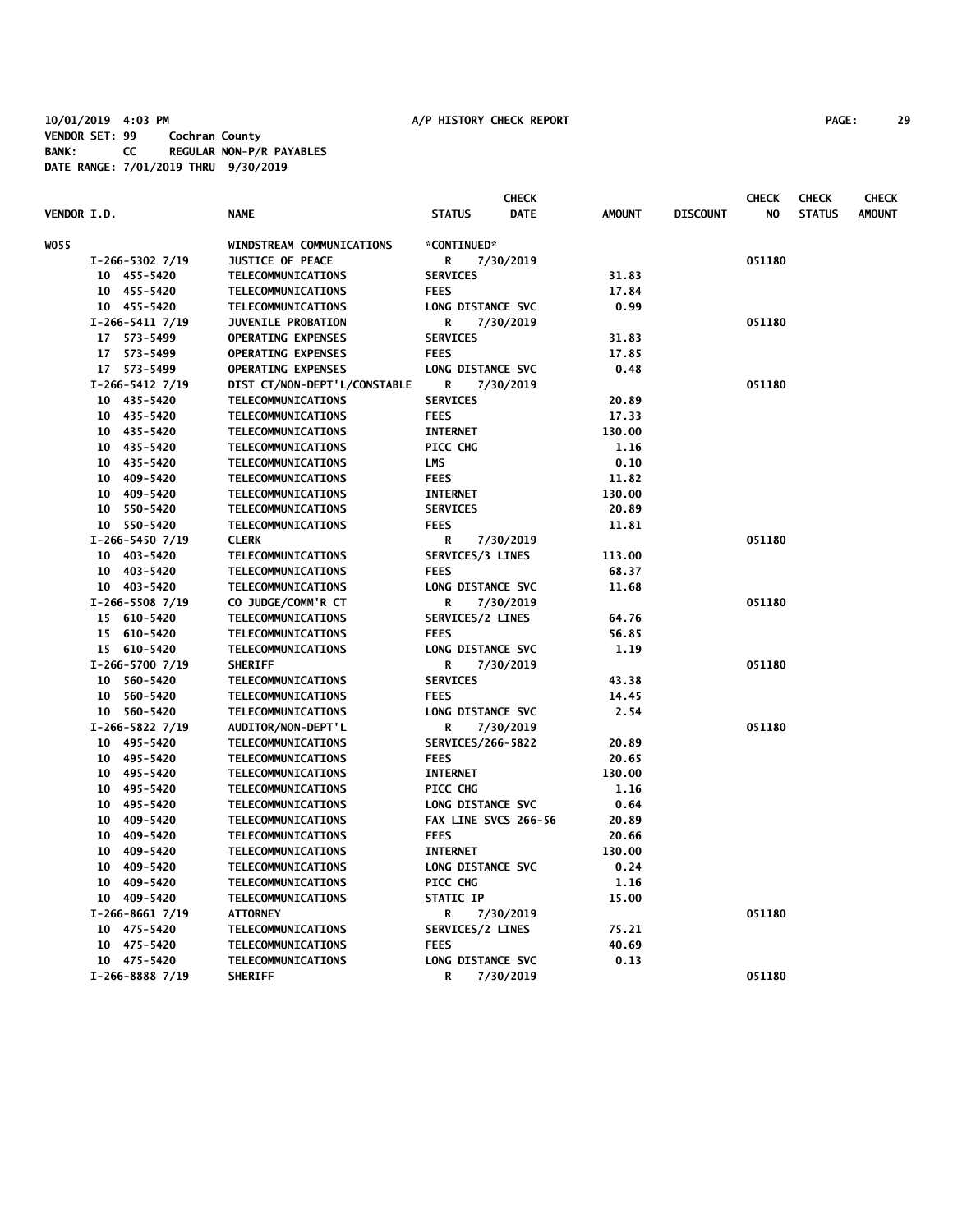**10/01/2019 4:03 PM A/P HISTORY CHECK REPORT PAGE: 30 VENDOR SET: 99 Cochran County BANK: CC REGULAR NON-P/R PAYABLES DATE RANGE: 7/01/2019 THRU 9/30/2019**

|             |                   |                                     |                          | <b>CHECK</b>                   |                 | <b>CHECK</b> | <b>CHECK</b>  | <b>CHECK</b>  |
|-------------|-------------------|-------------------------------------|--------------------------|--------------------------------|-----------------|--------------|---------------|---------------|
| VENDOR I.D. |                   | <b>NAME</b>                         | <b>STATUS</b>            | <b>DATE</b><br><b>AMOUNT</b>   | <b>DISCOUNT</b> | NO.          | <b>STATUS</b> | <b>AMOUNT</b> |
| W055        |                   | WINDSTREAM COMMUNICATIONS           | *CONTINUED*              |                                |                 |              |               |               |
|             | $I-266-88887/19$  | <b>SHERIFF</b>                      | R                        | 7/30/2019                      |                 | 051180       |               |               |
|             | 10 560-5420       | TELECOMMUNICATIONS                  | SERVICES/FAX LINE        | 32.38                          |                 |              |               |               |
|             | 10 560-5420       | TELECOMMUNICATIONS                  | <b>FEES</b>              | 14.43                          |                 |              |               |               |
|             | 10 560-5420       | TELECOMMUNICATIONS                  | LONG DISTANCE SVC        | 1.43                           |                 |              |               | 3,209.98      |
| W058        |                   | <b>BRIAN S WALSH</b>                |                          |                                |                 |              |               |               |
|             |                   | I-PRE IND/TARRANCE 1 DISTRICT COURT | R                        | 7/30/2019                      |                 | 051182       |               |               |
|             | 10 435-5400       | ATTORNEY AD LITEM                   |                          | REJ/CHARLOTTE TARRAN<br>100.00 |                 |              |               |               |
|             |                   | I-PRE IND/TARRANCE 2 DISTRICT COURT | R                        | 7/30/2019                      |                 | 051182       |               |               |
|             | 10 435-5400       | ATTORNEY AD LITEM                   |                          | REJ/CHARLOTTE TARRAN<br>100.00 |                 |              |               | 200.00        |
| W062        |                   | WAL-MART COMMUNITY                  |                          |                                |                 |              |               |               |
|             | I-6188 070519     | <b>JAIL</b>                         | R                        | 7/30/2019                      |                 | 051183       |               |               |
|             | 10 512-5392       | MISCELLANEOUS SUPPLIES              | <b>CAN OPENER</b>        | 11.97                          |                 |              |               |               |
|             | 10 512-5392       | MISCELLANEOUS SUPPLIES              | <b>CAST IRON GRIDDLE</b> | 14.88                          |                 |              |               |               |
|             | 10 512-5391       | MEDICAL CARE-PRISONERS              |                          | ONE TOUCH BLOOD GLUC<br>38.83  |                 |              |               |               |
|             | 10 512-5391       | MEDICAL CARE-PRISONERS              |                          | 122.00<br>ASCENSIA GLUCOSE TES |                 |              |               |               |
|             | 10 512-5391       | MEDICAL CARE-PRISONERS              | ALLERGY RELIEF           | 1.87                           |                 |              |               |               |
|             | 10 512-5391       | MEDICAL CARE-PRISONERS              | ALLERGY RELIEF           | 4.00                           |                 |              |               |               |
|             | 10 512-5392       | MISCELLANEOUS SUPPLIES              | 2/KITCHEN TOWELS         | 9.94                           |                 |              |               |               |
|             | 10 512-5392       | MISCELLANEOUS SUPPLIES              | <b>CLOTH SET</b>         | 3.48                           |                 |              |               | 206.97        |
| W193        |                   | WESTWARD AUTOMOTIVE REPAIR LLC      |                          |                                |                 |              |               |               |
|             | I-885             | <b>SHERIFF</b>                      | R                        | 7/30/2019                      |                 | 051184       |               |               |
|             | 10 560-5451       | MACHINERY-NON-OFFICE REPAIR         |                          | OIL CHG/15 CHRGR #16<br>20.00  |                 |              |               |               |
|             | 10 560-5451       | MACHINERY-NON-OFFICE REPAIR         |                          | RPL FRONT&REAR BRAKE<br>175.00 |                 |              |               |               |
|             | 10 560-5451       | MACHINERY-NON-OFFICE REPAIR         | <b>FRONT BRAKE PAD</b>   | 108.97                         |                 |              |               |               |
|             | 10 560-5451       | MACHINERY-NON-OFFICE REPAIR         | <b>REAR BRAKE PAD</b>    | 89.97                          |                 |              |               |               |
|             | I-886             | <b>SHERIFF</b>                      | R                        | 7/30/2019                      |                 | 051184       |               |               |
|             | 10 560-5451       | MACHINERY-NON-OFFICE REPAIR         |                          | OIL CHG/17 RAM #4119<br>20.00  |                 |              |               |               |
|             | $I - 896$         | <b>SHERIFF</b>                      | R                        | 7/30/2019                      |                 | 051184       |               |               |
|             | 10 560-5451       | <b>MACHINERY-NON-OFFICE REPAIR</b>  |                          | OIL CHG/19 CHEVY #59<br>20.00  |                 |              |               | 433.94        |
| W216        |                   | CHRISTINA WOODS DUFFY               |                          |                                |                 |              |               |               |
|             | I-#1509/RODRIGUEZ | <b>DISTRICT COURT</b>               | R                        | 7/30/2019                      |                 | 051185       |               |               |
|             | 10 435-5400       | ATTORNEY AD LITEM                   |                          | DISM(F)/GERALDO RODR<br>375.00 |                 |              |               |               |
|             | I-CPS#4556 070219 | <b>DISTRICT COURT</b>               | R                        | 7/30/2019                      |                 | 051185       |               |               |
|             | 10 435-5400       | <b>ATTORNEY AD LITEM</b>            | <b>HRNG(PM)/CPS#4556</b> | 300.00                         |                 |              |               | 675.00        |
| W235        |                   | VANDY NELSON dba                    |                          |                                |                 |              |               |               |
|             | I-2951            | CRTHSE/ACT BLDG/LIBRARY             | R                        | 7/30/2019                      |                 | 051186       |               |               |
|             | 10 510-5332       | <b>CUSTODIAL SUPPLIES</b>           | <b>SPRAY BUGS</b>        | 70.00                          |                 |              |               |               |
|             | 10 662-5332       | <b>CUSTODIAL SUPPLIES</b>           | <b>SPRAY BUGS</b>        | 45.00                          |                 |              |               |               |
|             | 10 650-5332       | <b>CUSTODIAL SUPPLIES</b>           | <b>SPRAY BUGS</b>        | 35.00                          |                 |              |               | 150.00        |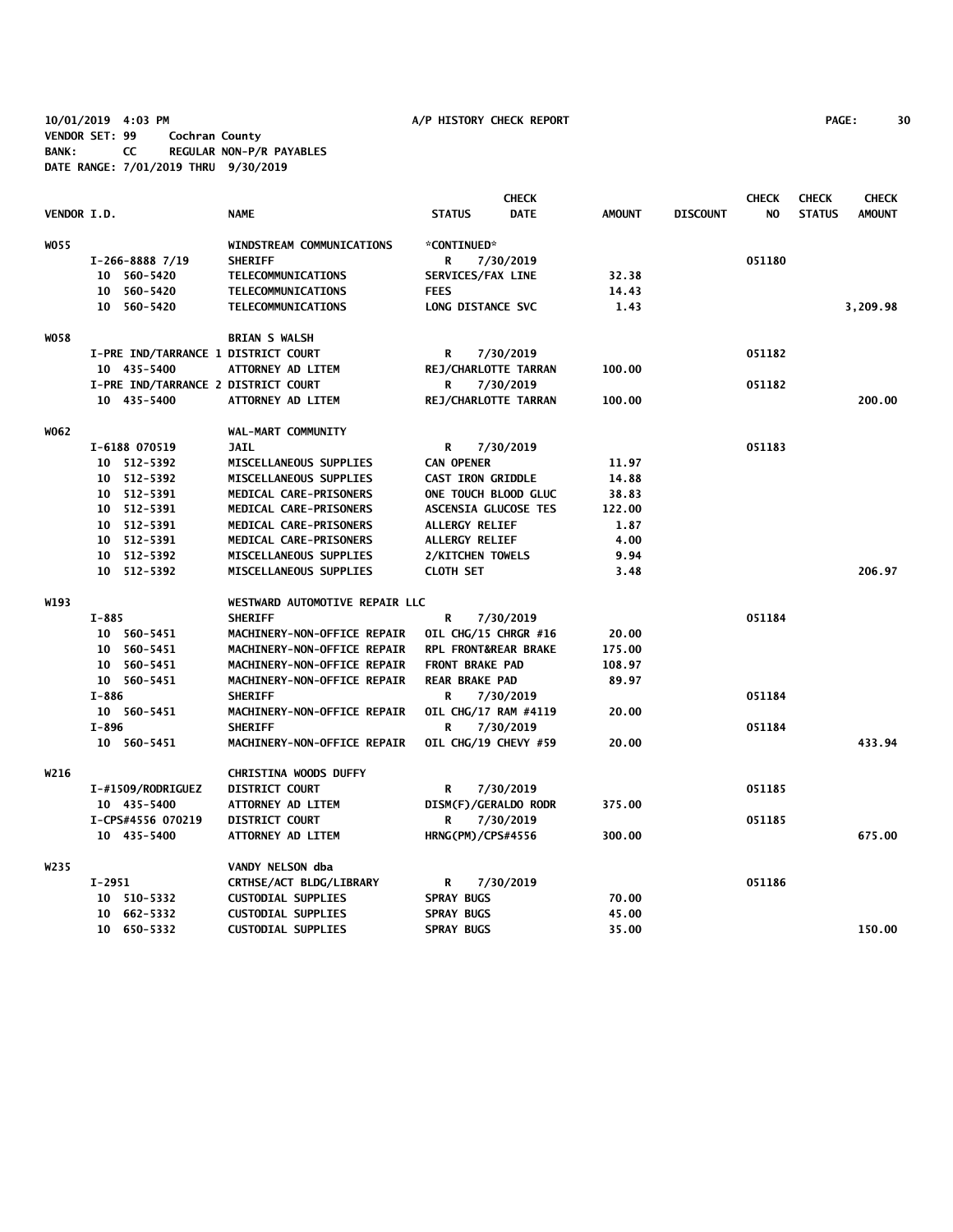**10/01/2019 4:03 PM A/P HISTORY CHECK REPORT PAGE: 31 VENDOR SET: 99 Cochran County BANK: CC REGULAR NON-P/R PAYABLES DATE RANGE: 7/01/2019 THRU 9/30/2019**

|             |         |                             | <b>CHECK</b>                      |                     |                            |               |                 | <b>CHECK</b> | <b>CHECK</b>  | <b>CHECK</b>  |
|-------------|---------|-----------------------------|-----------------------------------|---------------------|----------------------------|---------------|-----------------|--------------|---------------|---------------|
| VENDOR I.D. |         |                             | <b>NAME</b>                       | <b>STATUS</b>       | <b>DATE</b>                | <b>AMOUNT</b> | <b>DISCOUNT</b> | NO           | <b>STATUS</b> | <b>AMOUNT</b> |
| X001        |         |                             | <b>XCEL ENERGY</b>                |                     |                            |               |                 |              |               |               |
|             |         | I-54-1324315-7 7/19         | ALMOST ALL DEPTS                  | R                   | 7/30/2019                  |               |                 | 051187       |               |               |
|             |         | 30 518-5440                 | UTILITIES                         |                     | 300210167 RUNWAY LIG       | 62.11         |                 |              |               |               |
|             | 10      | 510-5440                    | UTILITIES                         |                     | 300240736 COURTHOUSE       | 1,725.72      |                 |              |               |               |
|             | $10-10$ | 660-5440                    | <b>UTILITIES &amp; IRRIGATION</b> |                     | 300265059 SOFTBALL P       | 11.30         |                 |              |               |               |
|             |         | 10 580-5440                 | UTILITIES [TOWER]                 | 300282806 TOWER     |                            | 84.76         |                 |              |               |               |
|             |         | 15 621-5440                 | UTILITIES                         |                     | 300294119 PREC 1 SHO       | 35.98         |                 |              |               |               |
|             |         | 10 650-5440                 | UTILITIES                         | 300338546 LIBRARY   |                            | 310.12        |                 |              |               |               |
|             | $10-10$ | 652-5440                    | UTILITIES                         | 300342232 MUSEUM    |                            | 59.41         |                 |              |               |               |
|             | 10      | 662-5440                    | UTILITIES                         |                     | 300390484 ACTIVITY B       | 618.72        |                 |              |               |               |
|             | 10      | 660-5440                    | <b>UTILITIES &amp; IRRIGATION</b> | 300410370 PARK      |                            | 388.89        |                 |              |               |               |
|             | 10      | 660-5440                    | <b>UTILITIES &amp; IRRIGATION</b> |                     | 300457515 PARK/SHOP        | 25.12         |                 |              |               |               |
|             | 10      | 516-5440                    | UTILITIES                         | 300555198 CEMETERY  |                            | 173.01        |                 |              |               |               |
|             | 10      | 660-5440                    | <b>UTILITIES &amp; IRRIGATION</b> | 300587052 SHOWBARN  |                            | 230.60        |                 |              |               |               |
|             | 10      | 660-5440                    | UTILITIES & IRRIGATION            |                     | 300587753 RODEO GROU       | 25.22CR       |                 |              |               |               |
|             | 10      | 409-5440                    | UTILITIES                         | 300588989 ANNEX     |                            | 61.08         |                 |              |               |               |
|             |         | 10 516-5440                 | UTILITIES                         | 300603417 CEMETERY  |                            | 58.26         |                 |              |               |               |
|             |         | 10 516-5440                 | UTILITIES                         |                     | 300637038 CEMETERY S       | 395.91        |                 |              |               | 4,215.77      |
| X001        |         |                             | <b>XCEL ENERGY</b>                |                     |                            |               |                 |              |               |               |
|             |         | I-54-1829977-7 JUL19 PREC 2 |                                   | R                   | 7/30/2019                  |               |                 | 051188       |               |               |
|             |         | 15 622-5440                 | UTILITIES                         | 195KWH 6/13-7/15    |                            | 29.13         |                 |              |               |               |
|             |         | 15 622-5440                 | UTILITIES                         |                     | AREA LIGHT 6/13-7/14       | 15.59         |                 |              |               | 44.72         |
| Y026        |         |                             | YOAKUM COUNTY SHERIFF'S OFFICE    |                     |                            |               |                 |              |               |               |
|             |         | <b>I-JUNE 2019</b>          | <b>JAIL</b>                       | R                   | 7/30/2019                  |               |                 | 051189       |               |               |
|             |         | 10 512-5499                 | <b>MISCELLANEOUS</b>              |                     | 13 DAYS@\$50/TREY KIM      | 650.00        |                 |              |               |               |
|             |         | 10 512-5499                 | <b>MISCELLANEOUS</b>              | 1 DAY@\$50/JOE LAMB |                            | 50.00         |                 |              |               |               |
|             |         | 10 512-5499                 | MISCELLANEOUS                     |                     | 13 DAYS@\$50/ESMOND L      | 650.00        |                 |              |               |               |
|             |         | 10 512-5499                 | <b>MISCELLANEOUS</b>              |                     | 25 DAYS@\$50/CORY MAN      | 1,250.00      |                 |              |               |               |
|             |         | 10 512-5499                 | <b>MISCELLANEOUS</b>              |                     | 19 DAYS@\$50/DAVID MO      | 950.00        |                 |              |               |               |
|             |         | 10 512-5499                 | MISCELLANEOUS                     |                     | 13 DAYS@\$50/MARTIN P      | 650.00        |                 |              |               |               |
|             |         | 10 512-5499                 | <b>MISCELLANEOUS</b>              |                     | 26 DAYS@\$50/JOSHUA P      | 1,300.00      |                 |              |               |               |
|             |         | 10 512-5499                 | MISCELLANEOUS                     |                     | 26 DAYS@\$50/REFUGIO       | 1,300.00      |                 |              |               |               |
|             |         | 10 512-5499                 | <b>MISCELLANEOUS</b>              |                     | 1 DAY@\$50/GABRIEL VI      | 50.00         |                 |              |               |               |
|             |         | 10 512-5391                 | MEDICAL CARE-PRISONERS            | RX#1 ROCKY MONTEZ   |                            | 54.00         |                 |              |               |               |
|             |         | 10 512-5391                 | MEDICAL CARE-PRISONERS            | RX#2 ROCKY MONTEZ   |                            | 8.00          |                 |              |               |               |
|             |         | 10 512-5391                 | MEDICAL CARE-PRISONERS            | RX#3 ROCKY MONTEZ   |                            | 22.78         |                 |              |               |               |
|             | 10      | 512-5391                    | MEDICAL CARE-PRISONERS            | RX#4 ROCKY MONTEZ   |                            | 20.00         |                 |              |               |               |
|             | 10      | 512-5391                    | <b>MEDICAL CARE-PRISONERS</b>     | RX#5 ROCKY MONTEZ   |                            | 32.12         |                 |              |               |               |
|             | 10      | 512-5391                    | <b>MEDICAL CARE-PRISONERS</b>     | RX#6 ROCKY MONTEZ   |                            | 43.99         |                 |              |               |               |
|             | 10      | 512-5391                    | MEDICAL CARE-PRISONERS            | RX#7 ROCKY MONTEZ   |                            | 10.00         |                 |              |               |               |
|             |         | 10 512-5391                 | MEDICAL CARE-PRISONERS            | RX#8 ROCKY MONTEZ   |                            | 20.00         |                 |              |               |               |
|             | 10      | 512-5391                    | <b>MEDICAL CARE-PRISONERS</b>     |                     | RX#1 MARTIN PACHECO        | 12.00         |                 |              |               |               |
|             | 10      | 512-5391                    | MEDICAL CARE-PRISONERS            |                     | RX#2 MARTIN PACHECO        | 11.92         |                 |              |               |               |
|             |         | 10 512-5391                 | <b>MEDICAL CARE-PRISONERS</b>     |                     | <b>RX#3 MARTIN PACHECO</b> | 45.68         |                 |              |               | 7,130.49      |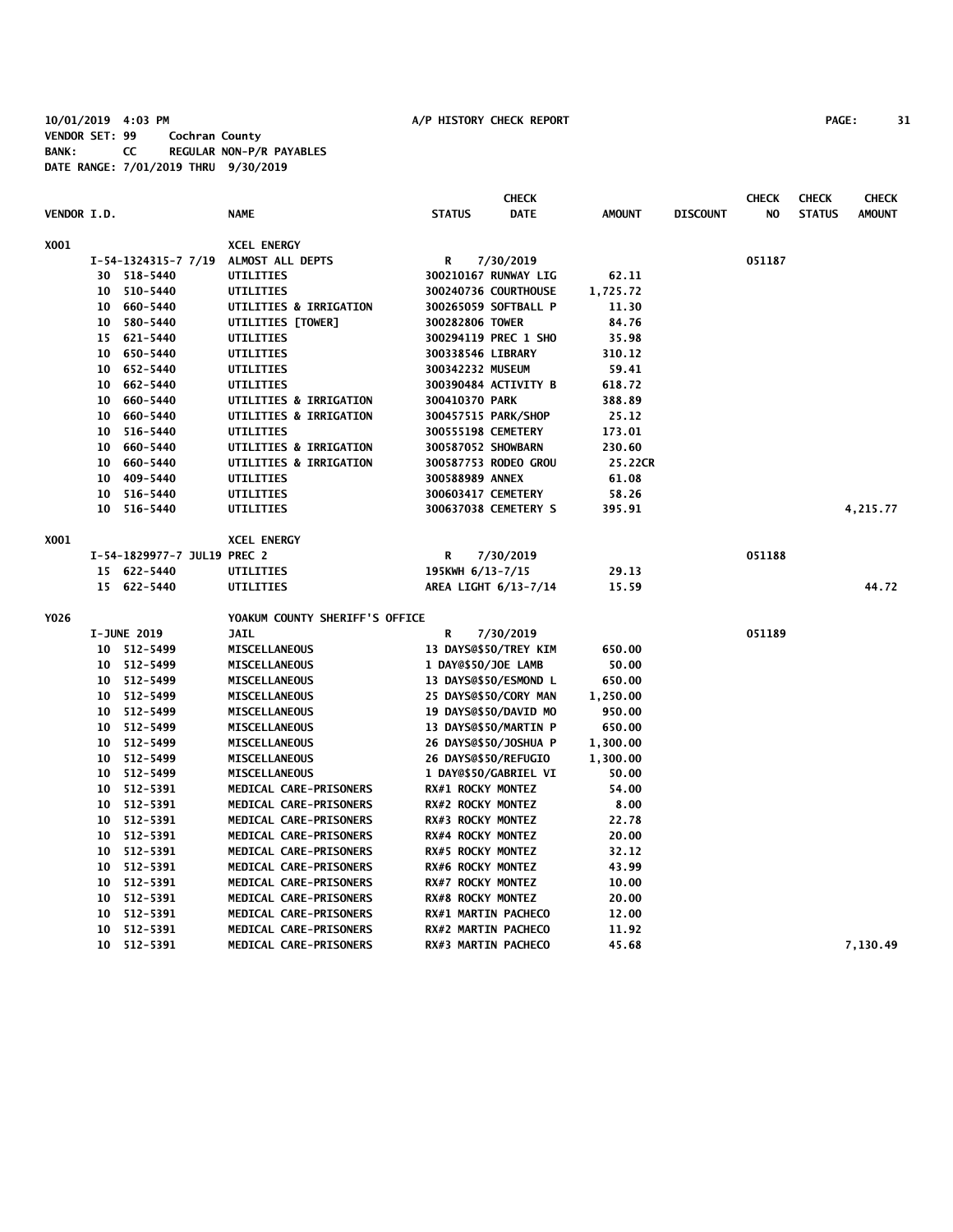**10/01/2019 4:03 PM A/P HISTORY CHECK REPORT PAGE: 32 VENDOR SET: 99 Cochran County BANK: CC REGULAR NON-P/R PAYABLES DATE RANGE: 7/01/2019 THRU 9/30/2019**

|                  |                 |                                |                             | <b>CHECK</b>                |               |                 | <b>CHECK</b> | <b>CHECK</b>  | <b>CHECK</b>  |
|------------------|-----------------|--------------------------------|-----------------------------|-----------------------------|---------------|-----------------|--------------|---------------|---------------|
| VENDOR I.D.      |                 | <b>NAME</b>                    | <b>STATUS</b>               | <b>DATE</b>                 | <b>AMOUNT</b> | <b>DISCOUNT</b> | NO.          | <b>STATUS</b> | <b>AMOUNT</b> |
| C <sub>165</sub> |                 | <b>CITY OF MORTON</b>          |                             |                             |               |                 |              |               |               |
|                  | I-072519        | <b>CEMETERY</b>                | R                           | 7/30/2019                   |               |                 | 051190       |               |               |
|                  | 10 516-5486     | CONTRACT LABOR-OPEN CLOSE      | MILLIE OLIVER 6/22/1        |                             | 300.00        |                 |              |               |               |
|                  | 10 516-5486     | CONTRACT LABOR-OPEN CLOSE      | PATSY DAVIS 6/29/19         |                             | 300.00        |                 |              |               | 600.00        |
| A007             |                 | ALBERT GONZALEZ, dba           |                             |                             |               |                 |              |               |               |
|                  | $I-30562$       | <b>PARK</b>                    | R                           | 8/12/2019                   |               |                 | 051191       |               |               |
|                  | 10 660-5454     | <b>TIRES</b>                   |                             | <b>FLAT/ST205-15 LR/TRA</b> | 10.00         |                 |              |               | 10.00         |
| A108             |                 | AT&T MOBILITY                  |                             |                             |               |                 |              |               |               |
|                  | I-#4144 071919  | <b>SHERIFF</b>                 | R                           | 8/12/2019                   |               |                 | 051192       |               |               |
|                  | 10 560-5420     | TELECOMMUNICATIONS             | 1ST NET 7/19/19             |                             | 158.15        |                 |              |               | 158.15        |
| A133             |                 | ALLIED COMPLIANCE SERVICE      |                             |                             |               |                 |              |               |               |
|                  | I-LB50950       | <b>COMMISSIONERS COURT</b>     | R                           | 8/12/2019                   |               |                 | 051193       |               |               |
|                  | 15 610-5499     | MISCELLANEOUS                  | DOT RANDOM ALCOHOL S        |                             | 33.00         |                 |              |               |               |
|                  | 15 610-5499     | MISCELLANEOUS                  | DOT RANDOM TEST-PRE         |                             |               |                 |              |               |               |
|                  | 15 610-5499     | MISCELLANEOUS                  | ON SITE FEE                 |                             | 70.00         |                 |              |               | 103.00        |
| A249             |                 | ANTELOPE TIRE & SUPPLY, INC    |                             |                             |               |                 |              |               |               |
|                  | I-7170          | PREC 2                         | R                           | 8/12/2019                   |               |                 | 051194       |               |               |
|                  | 15 622-5454     | <b>TIRES</b>                   | 2/FLATS FIXED/F250          |                             | 30.00         |                 |              |               |               |
|                  | 15 622-5454     | <b>TIRES</b>                   | PLUG BOOT                   |                             | 8.00          |                 |              |               |               |
|                  | $I - 7205$      | PREC 2                         | R                           | 8/12/2019                   |               |                 | 051194       |               |               |
|                  | 15 622-5454     | <b>TIRES</b>                   |                             | FIX FLAT/PREC 1 BELL        | 45.00         |                 |              |               |               |
|                  | $I - 7208$      | PREC 2                         | R                           | 8/12/2019                   |               |                 | 051194       |               |               |
|                  | 15 622-5454     | <b>TIRES</b>                   | 2/11R22.5 SAILUN 16P        |                             | 758.00        |                 |              |               |               |
|                  | 15 622-5454     | <b>TIRES</b>                   | 2/MOUNTS/MACK               |                             | 70.00         |                 |              |               |               |
|                  | 15 622-5454     | <b>TIRES</b>                   | 2/TIRE DISPOSAL             |                             | 19.00         |                 |              |               | 930.00        |
| A258             |                 | ADVANCED BUSINESS SOLUTIONS    |                             |                             |               |                 |              |               |               |
|                  | I-16789         | <b>CLERK</b>                   | R                           | 8/12/2019                   |               |                 | 051195       |               |               |
|                  | 10 403-5310     | <b>OFFICE SUPPLIES</b>         | <b>DOUBLE STRAP LABELS</b>  |                             | 29.95         |                 |              |               |               |
|                  | 10 403-5310     | OFFICE SUPPLIES                | <b>SHIPPING</b>             |                             | 9.98          |                 |              |               |               |
|                  | I-16906         | <b>CLERK</b>                   | R                           | 8/12/2019                   |               |                 | 051195       |               |               |
|                  | 10 403-5310     | <b>OFFICE SUPPLIES</b>         |                             | 2/ISIM 440-490 INK C        | 426.00        |                 |              |               |               |
|                  | 10 403-5310     | <b>OFFICE SUPPLIES</b>         | <b>SHIPPING</b>             |                             | 12.08         |                 |              |               | 478.01        |
| A265             |                 | LUZ ACEVEDO                    |                             |                             |               |                 |              |               |               |
|                  | I-DW#18525      | <b>ACTIVITY BLDG</b>           | R                           | 8/12/2019                   |               |                 | 051196       |               |               |
|                  | 10 000-4370.101 | <b>RENT-ACTIVITY BUILDING</b>  | <b>REF DEP FOR USE ON 7</b> |                             | 150.00        |                 |              |               | 150.00        |
| A271             |                 | AVENU ENTERPRISE SOLUTIONS, LL |                             |                             |               |                 |              |               |               |
|                  | I-INVB-005102   | <b>CLERK</b>                   | R                           | 8/12/2019                   |               |                 | 051197       |               |               |
|                  | 10 403-5416     | <b>FILMING &amp; INDEXING</b>  |                             | 4/ARCHIVAL PAPER, LGL       | 100.00        |                 |              |               |               |
|                  | 10 403-5416     | <b>FILMING &amp; INDEXING</b>  | <b>SHIPPING</b>             |                             | 40.75         |                 |              |               | 140.75        |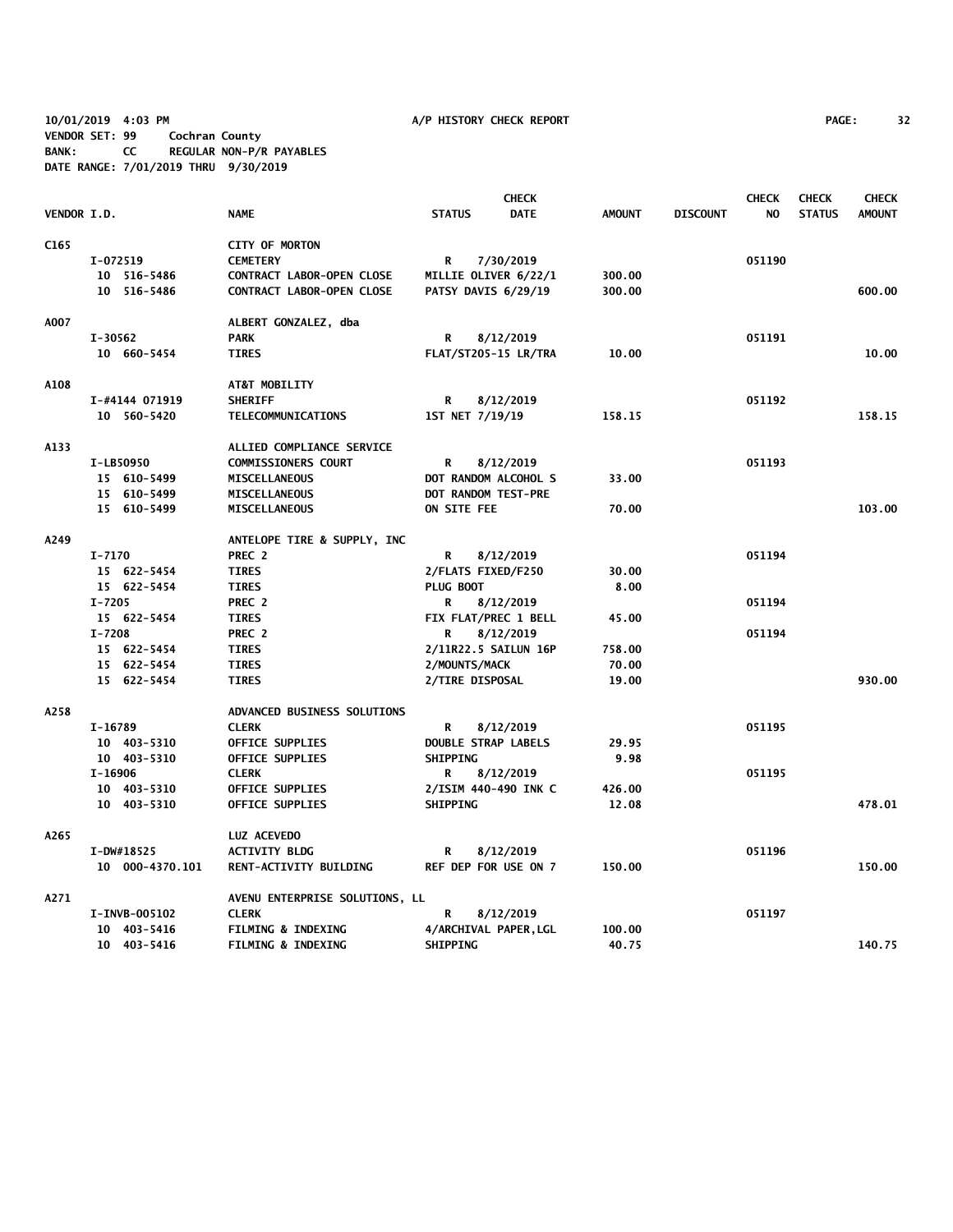**10/01/2019 4:03 PM A/P HISTORY CHECK REPORT PAGE: 33 VENDOR SET: 99 Cochran County BANK: CC REGULAR NON-P/R PAYABLES DATE RANGE: 7/01/2019 THRU 9/30/2019**

|             |          |                 |                                 |                                              | <b>CHECK</b>         |                |                 | <b>CHECK</b> | <b>CHECK</b>  | <b>CHECK</b>  |
|-------------|----------|-----------------|---------------------------------|----------------------------------------------|----------------------|----------------|-----------------|--------------|---------------|---------------|
| VENDOR I.D. |          |                 | <b>NAME</b>                     | <b>STATUS</b>                                | <b>DATE</b>          | <b>AMOUNT</b>  | <b>DISCOUNT</b> | NO.          | <b>STATUS</b> | <b>AMOUNT</b> |
| <b>B001</b> |          |                 | BAILEY CO. ELECTRIC COOP        |                                              |                      |                |                 |              |               |               |
|             | I-433775 |                 | PREC 4                          | R                                            | 8/12/2019            |                |                 | 051198       |               |               |
|             |          | 15 624-5440     | UTILITIES                       | 180KWH 6/21-7/24                             |                      | 43.09          |                 |              |               |               |
|             |          | 15 624-5440     | UTILITIES                       | <b>AREA LIGHT</b>                            |                      | 11.65          |                 |              |               |               |
|             | I-433776 |                 | PREC <sub>3</sub>               | R                                            | 8/12/2019            |                |                 | 051198       |               |               |
|             |          | 15 623-5440     | UTILITIES                       | 194KWH 6/18-7/18                             |                      | 44.50          |                 |              |               |               |
|             |          | 15 623-5440     | UTILITIES                       | 2 AREA LIGHTS                                |                      | 24.10          |                 |              |               |               |
|             | I-433777 |                 | NON-DEPT'L/SHERIFF POSSE        | R                                            | 8/12/2019            |                |                 | 051198       |               |               |
|             |          | 10 409-5440     | UTILITIES                       | ELEC SVC 6/6-7/8                             |                      | 32.50          |                 |              |               | 155.84        |
|             |          |                 |                                 |                                              |                      |                |                 |              |               |               |
| <b>B119</b> |          |                 | <b>CHERYL BUTLER</b>            |                                              |                      |                |                 |              |               |               |
|             |          | I-ELEC LAW 2019 | <b>ELECTIONS</b>                | R                                            | 8/12/2019            |                |                 | 051199       |               |               |
|             |          | 10 490-5427     | CONTINUING EDUCATION            | 840 MI TO/FR AUSTIN                          |                      | 487.20         |                 |              |               |               |
|             |          | 10 490-5427     | <b>CONTINUING EDUCATION</b>     | 3 NITES, 7/28-31/19                          |                      | 435.00         |                 |              |               |               |
|             |          | 10 490-5427     | CONTINUING EDUCATION            | <b>LODGING TAX</b>                           |                      | 67.89          |                 |              |               |               |
|             |          | 10 490-5427     | CONTINUING EDUCATION            | MEALS 7/28-31                                |                      | 104.48         |                 |              |               | 1,094.57      |
| <b>B198</b> |          |                 | <b>BLAINE INDUSTRIAL SUPPLY</b> |                                              |                      |                |                 |              |               |               |
|             |          | I-S4710336.001a | <b>COURTHOUSE</b>               | R                                            | 8/12/2019            |                |                 | 051200       |               |               |
|             |          | 10 510-5332     | <b>CUSTODIAL SUPPLIES</b>       | <b>1CS/CAN LINER WHITE</b>                   |                      | 42.44          |                 |              |               |               |
|             |          | I-S4710431.001a | <b>COURTHOUSE</b>               | R                                            | 8/12/2019            |                |                 | 051200       |               |               |
|             |          | 10 510-5332     | <b>CUSTODIAL SUPPLIES</b>       |                                              | 12/MANGOBAY RIM HANG | 27.08          |                 |              |               |               |
|             |          | I-S4762320.001  | <b>COURTHOUSE</b>               | R                                            | 8/12/2019            |                |                 | 051200       |               |               |
|             |          | 10 510-5332     | <b>CUSTODIAL SUPPLIES</b>       | <b>1CS/CLEAR CAN LINER</b>                   |                      | 71.25          |                 |              |               |               |
|             |          | 10 510-5332     | <b>CUSTODIAL SUPPLIES</b>       |                                              | 1CS/METERED SPRAY/LA | 64.48          |                 |              |               |               |
|             |          | 10 510-5332     | <b>CUSTODIAL SUPPLIES</b>       | <b>1CS/DIAL SOAP</b>                         |                      | 78.50          |                 |              |               |               |
|             |          | 10 510-5332     | <b>CUSTODIAL SUPPLIES</b>       | <b>1CS/PAPER TOWEL</b>                       |                      | 28.89          |                 |              |               |               |
|             |          | 10 510-5332     | <b>CUSTODIAL SUPPLIES</b>       | 1CS/SPRAYWAY                                 |                      | 34.91          |                 |              |               |               |
|             |          | 10 510-5332     | <b>CUSTODIAL SUPPLIES</b>       | 1CS/SSS GOLD CLNR                            |                      | 51.53          |                 |              |               |               |
|             |          | 10 510-5332     | <b>CUSTODIAL SUPPLIES</b>       | 1CS/1PLY TOWEL                               |                      | 56.56          |                 |              |               |               |
|             |          | 10 510-5332     | <b>CUSTODIAL SUPPLIES</b>       |                                              | 1CS/ENZYME BIG D MIN | 56.71          |                 |              |               |               |
|             |          | 10 510-5332     | CUSTODIAL SUPPLIES              | <b>1/409 CLNR</b>                            |                      | 5.96           |                 |              |               |               |
|             |          | 10 510-5332     | <b>CUSTODIAL SUPPLIES</b>       |                                              | 2/BLUE LGF BLENDED L | 15.37          |                 |              |               |               |
|             |          | 10 510-5332     | <b>CUSTODIAL SUPPLIES</b>       |                                              | 1/GREEN NYLON CAR WA | 17.61          |                 |              |               |               |
|             |          | 10 510-5332     | <b>CUSTODIAL SUPPLIES</b>       | <b>WOOD HANDLE</b>                           |                      | 5.11           |                 |              |               | 556.40        |
| C007        |          |                 | <b>CITY OF MORTON</b>           |                                              |                      |                |                 |              |               |               |
|             | I-073119 |                 | LIB/MUS/ACT BLDG/CRTHSE/PREC 1  | <b>R</b>                                     | 8/12/2019            |                |                 | 051201       |               |               |
|             |          | 10 650-5440     | UTILITIES                       | <b>LIBRARY GAS</b>                           |                      | 19.00          |                 |              |               |               |
|             |          | 10 650-5440     | UTILITIES                       | <b>LIBRARY WATER</b>                         |                      | 50.75          |                 |              |               |               |
|             |          | 10 650-5440     | UTILITIES                       | <b>LIBRARY GARBAGE</b>                       |                      | 51.50          |                 |              |               |               |
|             |          | 10 650-5440     | UTILITIES                       | <b>LIBRARY SEWER</b>                         |                      | 18.00          |                 |              |               |               |
|             |          | 10 652-5440     |                                 | <b>MUSEUM GAS</b>                            |                      |                |                 |              |               |               |
|             |          | 10 652-5440     | UTILITIES<br>UTILITIES          | <b>MUSEUM WATER</b>                          |                      | 19.00<br>28.00 |                 |              |               |               |
|             |          | 10 652-5440     |                                 |                                              |                      |                |                 |              |               |               |
|             |          | 10 652-5440     | UTILITIES                       | <b>MUSEUM GARBAGE</b><br><b>MUSEUM SEWER</b> |                      | 28.00          |                 |              |               |               |
|             |          | 10 662-5440     | UTILITIES                       | <b>ACTIVITY BLDG GAS</b>                     |                      | 16.00          |                 |              |               |               |
|             |          | 10 662-5440     | UTILITIES                       | <b>ACT. BLDG WATER</b>                       |                      | 44.50<br>28.00 |                 |              |               |               |
|             |          |                 | UTILITIES                       |                                              |                      |                |                 |              |               |               |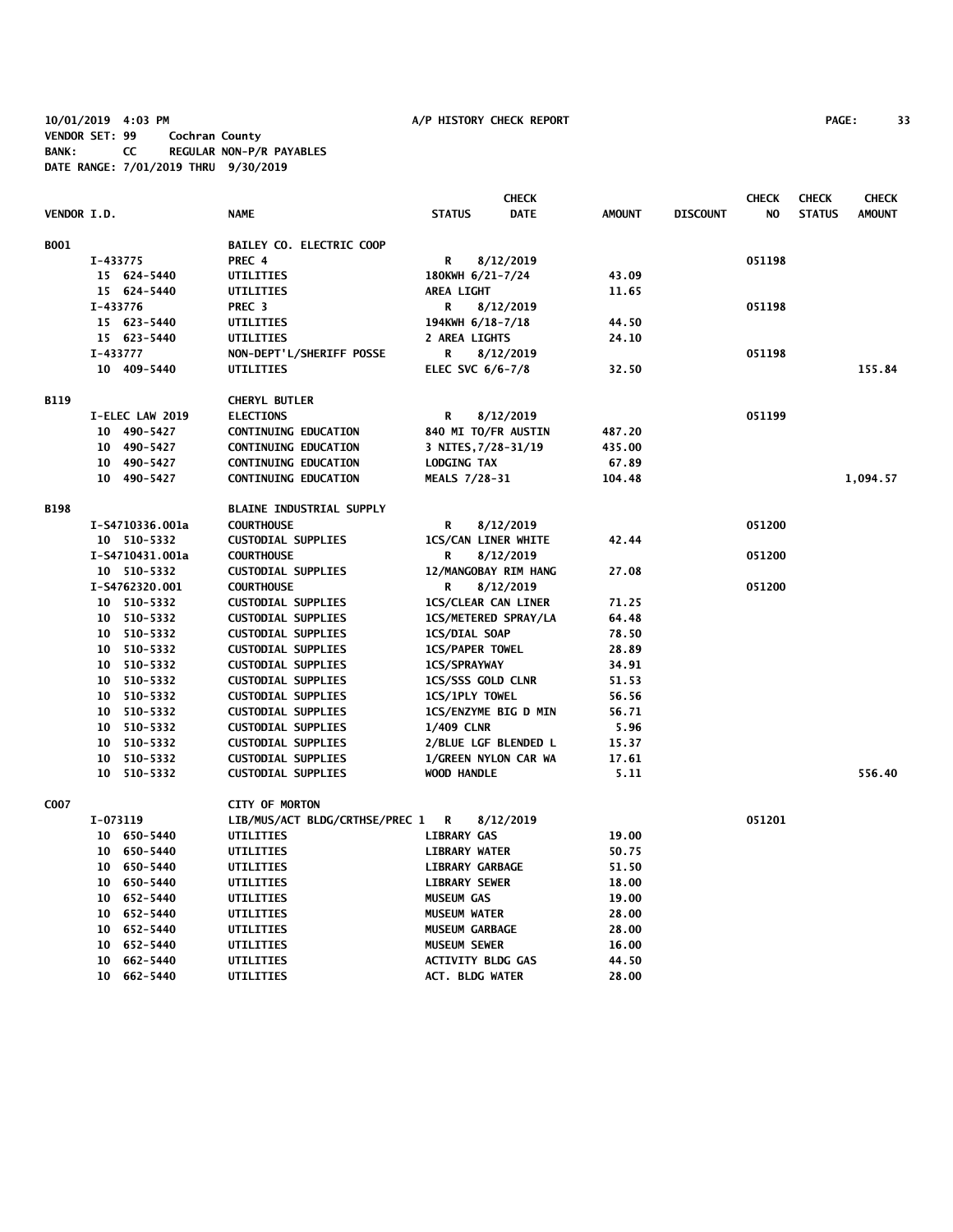**10/01/2019 4:03 PM A/P HISTORY CHECK REPORT PAGE: 34 VENDOR SET: 99 Cochran County BANK: CC REGULAR NON-P/R PAYABLES DATE RANGE: 7/01/2019 THRU 9/30/2019**

|             |          |                  |                                      |                          | <b>CHECK</b> |               |                 | <b>CHECK</b> | <b>CHECK</b>  | <b>CHECK</b>  |
|-------------|----------|------------------|--------------------------------------|--------------------------|--------------|---------------|-----------------|--------------|---------------|---------------|
| VENDOR I.D. |          |                  | <b>NAME</b>                          | <b>STATUS</b>            | <b>DATE</b>  | <b>AMOUNT</b> | <b>DISCOUNT</b> | NO.          | <b>STATUS</b> | <b>AMOUNT</b> |
| C007        |          |                  | <b>CITY OF MORTON</b><br>*CONTINUED* |                          |              |               |                 |              |               |               |
|             | I-073119 |                  | LIB/MUS/ACT BLDG/CRTHSE/PREC 1       | $\mathbf{R}$             | 8/12/2019    |               |                 | 051201       |               |               |
|             |          | 10 662-5440      | UTILITIES                            | <b>ACT. BLDG GARBAGE</b> |              | 77.00         |                 |              |               |               |
|             |          | 10 662-5440      | <b>UTILITIES</b>                     | <b>ACT. BLDG SEWER</b>   |              | 48.00         |                 |              |               |               |
|             |          | 10 510-5440      | UTILITIES                            | <b>COURTHOUSE GAS</b>    |              | 19.00         |                 |              |               |               |
|             |          | 10 510-5440      | <b>UTILITIES</b>                     | <b>COURTHOUSE WATER</b>  |              | 371.00        |                 |              |               |               |
|             |          | 10 510-5440      | UTILITIES                            | <b>CRTHSE GARBAGE</b>    |              | 334.50        |                 |              |               |               |
|             |          | 10 510-5440      | UTILITIES                            | <b>COURTHOUSE SEWER</b>  |              | 54.00         |                 |              |               |               |
|             |          | 15 621-5440      | UTILITIES                            | PREC 1 GAS               |              | 19.00         |                 |              |               |               |
|             |          | 15 621-5440      | UTILITIES                            | PREC 1 WATER             |              | 28.00         |                 |              |               |               |
|             |          | 15 621-5440      | UTILITIES                            | PREC 1 GARBAGE           |              | 51.50         |                 |              |               | 1,304.75      |
| C008        |          |                  | <b>CITY OF WHITEFACE</b>             |                          |              |               |                 |              |               |               |
|             |          | $I-409$ $7/19$   | PREC <sub>2</sub>                    | R                        | 8/12/2019    |               |                 | 051202       |               |               |
|             |          | 15 622-5440      | UTILITIES                            | GAS SVC 6/17-7/15        |              | 16.25         |                 |              |               |               |
|             |          | 15 622-5440      | UTILITIES                            | <b>WATER SVC</b>         |              | 26.00         |                 |              |               |               |
|             |          | 15 622-5440      | UTILITIES                            | <b>GARBAGE SVC</b>       |              | 54.37         |                 |              |               |               |
|             |          | 15 622-5440      | UTILITIES                            | SEWER SVC                |              | 22.50         |                 |              |               | 119.12        |
| C015        |          |                  | <b>COCHRAN COUNTY SENIOR</b>         |                          |              |               |                 |              |               |               |
|             |          | I-AUG'19 INSTLMT | <b>SENIOR CITIZENS</b>               | R                        | 8/12/2019    |               |                 | 051203       |               |               |
|             |          | 10 663-5418      | SENIOR CITIZENS CONTRACT             | AUGUST 2019              |              | 6,250.00      |                 |              |               | 6,250.00      |
| C033        |          |                  | COLLEGE AVE ANIMAL CLINIC            |                          |              |               |                 |              |               |               |
|             | I-175204 |                  | SHERIFF/K9                           | R                        | 8/12/2019    |               |                 | 051204       |               |               |
|             |          | 10 560-5335      | <b>CANINE CARE &amp; SUPPLIES</b>    | OFFICE VISIT/DUKE 8/     |              | 15.00         |                 |              |               |               |
|             |          | 10 560-5335      | <b>CANINE CARE &amp; SUPPLIES</b>    | HEARTWORM ANTIGEN/TI     |              | 42.00         |                 |              |               |               |
|             |          | 10 560-5335      | <b>CANINE CARE &amp; SUPPLIES</b>    | PROHEART 6 INJ 26-50     |              | 59.97         |                 |              |               |               |
|             |          | 10 560-5335      | <b>CANINE CARE &amp; SUPPLIES</b>    | BRAVECTO K9 44-88        |              | 54.88         |                 |              |               |               |
|             |          | 10 560-5335      | <b>CANINE CARE &amp; SUPPLIES</b>    | RABIES VACC-1 YR CAN     |              | 17.00         |                 |              |               |               |
|             |          | 10 560-5335      | <b>CANINE CARE &amp; SUPPLIES</b>    | <b>RABIES CERT INFO</b>  |              |               |                 |              |               |               |
|             |          | 10 560-5335      | <b>CANINE CARE &amp; SUPPLIES</b>    | <b>RABIES TAG</b>        |              | 2.00          |                 |              |               |               |
|             | 10       | 560-5335         | <b>CANINE CARE &amp; SUPPLIES</b>    | MEDICAL WASTE DISPOS     |              | 1.50          |                 |              |               |               |
|             |          | 10 560-5335      | <b>CANINE CARE &amp; SUPPLIES</b>    | READY TO GO/INVOICE      |              |               |                 |              |               | 192.35        |
| C035        |          |                  | COX AUTO SUPPLY CO                   |                          |              |               |                 |              |               |               |
|             | I-421617 |                  | PREC 2                               | R                        | 8/12/2019    |               |                 | 051205       |               |               |
|             |          | 15 622-5451      | <b>REPAIRS</b>                       | 3/QT PS FLUID/F250       |              | 11.97         |                 |              |               |               |
|             |          | 15 622-5451      | <b>REPAIRS</b>                       | 2/PT PS FLUID            |              | 4.44          |                 |              |               |               |
|             | I-421648 |                  | PREC <sub>2</sub>                    | R                        | 8/12/2019    |               |                 | 051205       |               |               |
|             |          | 15 622-5356      | ROAD MATERIALS & SUPPLIES            | DEEP IMPACT SET          |              | 34.99         |                 |              |               |               |
|             |          | 15 622-5356      | ROAD MATERIALS & SUPPLIES            | <b>IMPACT</b>            |              | 4.99          |                 |              |               |               |
|             | I-421751 |                  | <b>SHERIFF</b>                       | R                        | 8/12/2019    |               |                 | 051205       |               |               |
|             |          | 10 560-5451      | MACHINERY-NON-OFFICE REPAIR          | <b>MIRROR ADHESIVE</b>   |              | 1.99          |                 |              |               |               |
|             | I-421768 |                  | <b>SHERIFF</b>                       | R                        | 8/12/2019    |               |                 | 051205       |               |               |
|             |          | 10 560-5451      | MACHINERY-NON-OFFICE REPAIR          | OIL FILTER               |              | 6.98          |                 |              |               |               |
|             |          | 10 560-5451      | MACHINERY-NON-OFFICE REPAIR          | <b>AIR FILTER</b>        |              | 24.98         |                 |              |               |               |
|             |          | 10 560-5451      | MACHINERY-NON-OFFICE REPAIR          | <b>8/AMSOIL OW20</b>     |              | 111.92        |                 |              |               |               |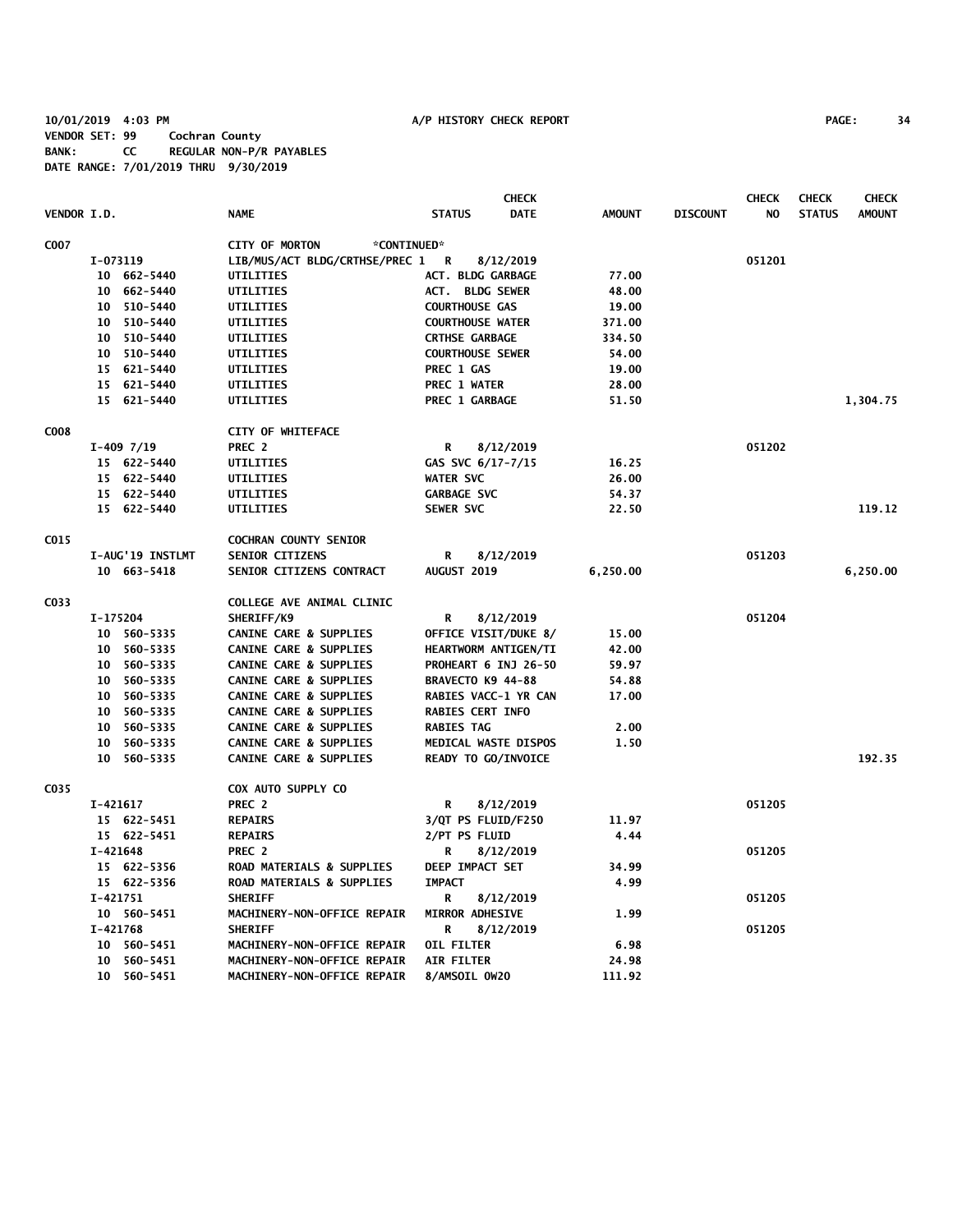**10/01/2019 4:03 PM A/P HISTORY CHECK REPORT PAGE: 35 VENDOR SET: 99 Cochran County BANK: CC REGULAR NON-P/R PAYABLES DATE RANGE: 7/01/2019 THRU 9/30/2019**

|                    |                         |                                              | <b>CHECK</b>                 |               | <b>CHECK</b>           | <b>CHECK</b>  | <b>CHECK</b>  |
|--------------------|-------------------------|----------------------------------------------|------------------------------|---------------|------------------------|---------------|---------------|
| <b>VENDOR I.D.</b> |                         | <b>NAME</b>                                  | <b>STATUS</b><br><b>DATE</b> | <b>AMOUNT</b> | <b>DISCOUNT</b><br>NO. | <b>STATUS</b> | <b>AMOUNT</b> |
| C035               |                         | COX AUTO SUPPLY CO<br>*CONTINUED*            |                              |               |                        |               |               |
|                    | I-421768                | <b>SHERIFF</b>                               | R<br>8/12/2019               |               | 051205                 |               |               |
|                    | 10 560-5451             | MACHINERY-NON-OFFICE REPAIR                  | <b>WASHER FLUID</b>          | 3.99          |                        |               |               |
|                    | I-421823                | PREC 1                                       | R<br>8/12/2019               |               | 051205                 |               |               |
|                    | 15 621-5454             | <b>TIRES</b>                                 | <b>TIRE PLUGS</b>            | 5.79          |                        |               |               |
|                    | I-421854                | <b>PARK</b>                                  | R<br>8/12/2019               |               | 051205                 |               |               |
|                    | 10 660-5332             | <b>CUSTODIAL SUPPLIES</b>                    | KEY                          | 1.00          |                        |               |               |
|                    | I-422420                | PREC 1                                       | R<br>8/12/2019               |               | 051205                 |               |               |
|                    | 15 621-5451             | <b>REPAIRS</b>                               | 12/FREON                     | 83.88         |                        |               |               |
|                    | I-422752                | <b>SHERIFF</b>                               | R<br>8/12/2019               |               | 051205                 |               |               |
|                    | 10 560-5451             | MACHINERY-NON-OFFICE REPAIR                  | <b>HEAD LAMP</b>             | 3.99          |                        |               |               |
|                    | I-422855                | <b>SHERIFF</b>                               | R<br>8/12/2019               |               | 051205                 |               |               |
|                    | 10 560-5334             | OTHER SUPPLIES                               | <b>GORILLA GLUE</b>          | 5.99          |                        |               |               |
|                    | I-422861                | <b>COURTHOUSE</b>                            | R<br>8/12/2019               |               | 051205                 |               |               |
|                    | 10 510-5332             | <b>CUSTODIAL SUPPLIES</b>                    | <b>FAN/LISA</b>              | 29.99         |                        |               |               |
|                    | I-422944                | <b>PARK/AIRPORT</b>                          | R<br>8/12/2019               |               | 051205                 |               |               |
|                    | 30 518-5451             | <b>REPAIR</b>                                | THERM GASKET FORDS           | 7.29          |                        |               |               |
|                    | 30 518-5451             | <b>REPAIR</b>                                | <b>SILICONE</b>              | 4.49          |                        |               |               |
|                    | 30 518-5451             | <b>REPAIR</b>                                | 2/HOSE CLAMPS                | 2.98          |                        |               |               |
|                    | 30 518-5451             | <b>REPAIR</b>                                | THERMOSTAT                   | 12.86         |                        |               |               |
|                    | 30 518-5451             | <b>REPAIR</b>                                | <b>WATER PUMP</b>            | 91.99         |                        |               |               |
|                    | 30 518-5451             | <b>REPAIR</b>                                | <b>RADIATOR HOSE</b>         | 39.99         |                        |               |               |
|                    | 30 518-5451             | <b>REPAIR</b>                                | 2/ANTIFREEZE                 | 27.98         |                        |               |               |
|                    | I-423029                | <b>SHERIFF</b>                               | R<br>8/12/2019               |               | 051205                 |               |               |
|                    | 10 560-5451             | MACHINERY-NON-OFFICE REPAIR                  | OIL FILTER                   | 6.98          |                        |               |               |
|                    | 10 560-5451             | MACHINERY-NON-OFFICE REPAIR                  | <b>AIR FILTER</b>            | 24.98         |                        |               |               |
|                    | 10 560-5451             | MACHINERY-NON-OFFICE REPAIR                  | 8/DEXOS 0W20                 | 47.92         |                        |               |               |
|                    | 10 560-5451             | MACHINERY-NON-OFFICE REPAIR                  | WASHER FLUID                 | 3.99          |                        |               |               |
|                    | I-423154                | <b>PARK</b>                                  | R<br>8/12/2019               | 14.99         | 051205                 |               |               |
|                    | 10 660-5451             | <b>REPAIR</b>                                | AMSOIL 2 STROKE MIX          |               |                        |               |               |
|                    | I-423511<br>10 560-5334 | <b>SHERIFF</b><br>OTHER SUPPLIES             | 8/12/2019<br>R<br>SHOP VAC   | 39.99         | 051205                 |               | 663.32        |
|                    |                         |                                              |                              |               |                        |               |               |
| C084               |                         | CLERK, SEVENTH COURT OF APPEAL               |                              |               |                        |               |               |
|                    | <b>I-JULY 19</b>        | <b>STATE FEES</b>                            | R<br>8/12/2019               |               | 051207                 |               |               |
|                    | 90 000-2379.002         | 7th Crt of Appeal Gov't22.2081COUNTY COURT   |                              | 5.00          |                        |               |               |
|                    | 90 000-2379.002         | 7th Crt of Appeal Gov't22.2081DISTRICT COURT |                              |               |                        |               | 15.00         |
| C260               |                         | <b>CITY BANK</b>                             |                              |               |                        |               |               |
|                    | $I-TAX A/C 5/29/19$     | TAX A/C                                      | 8/12/2019<br>R               |               | 051208                 |               |               |
|                    | 10 499-5310             | OFFICE SUPPLIES                              | DEPOSIT SLIPS/HWY AC         | 33.50         |                        |               |               |
|                    | $I-TAX A/C 6/25/19$     | TAX A/C                                      | 8/12/2019<br>R               |               | 051208                 |               |               |
|                    | 10 499-5310             | OFFICE SUPPLIES                              | CHECKS/HWY ACCT              | 412.56        |                        |               |               |
|                    | 10 499-5310             | OFFICE SUPPLIES                              | CHECKS/TAX ACCT              | 554.68        |                        |               | 1,000.74      |
|                    |                         |                                              |                              |               |                        |               |               |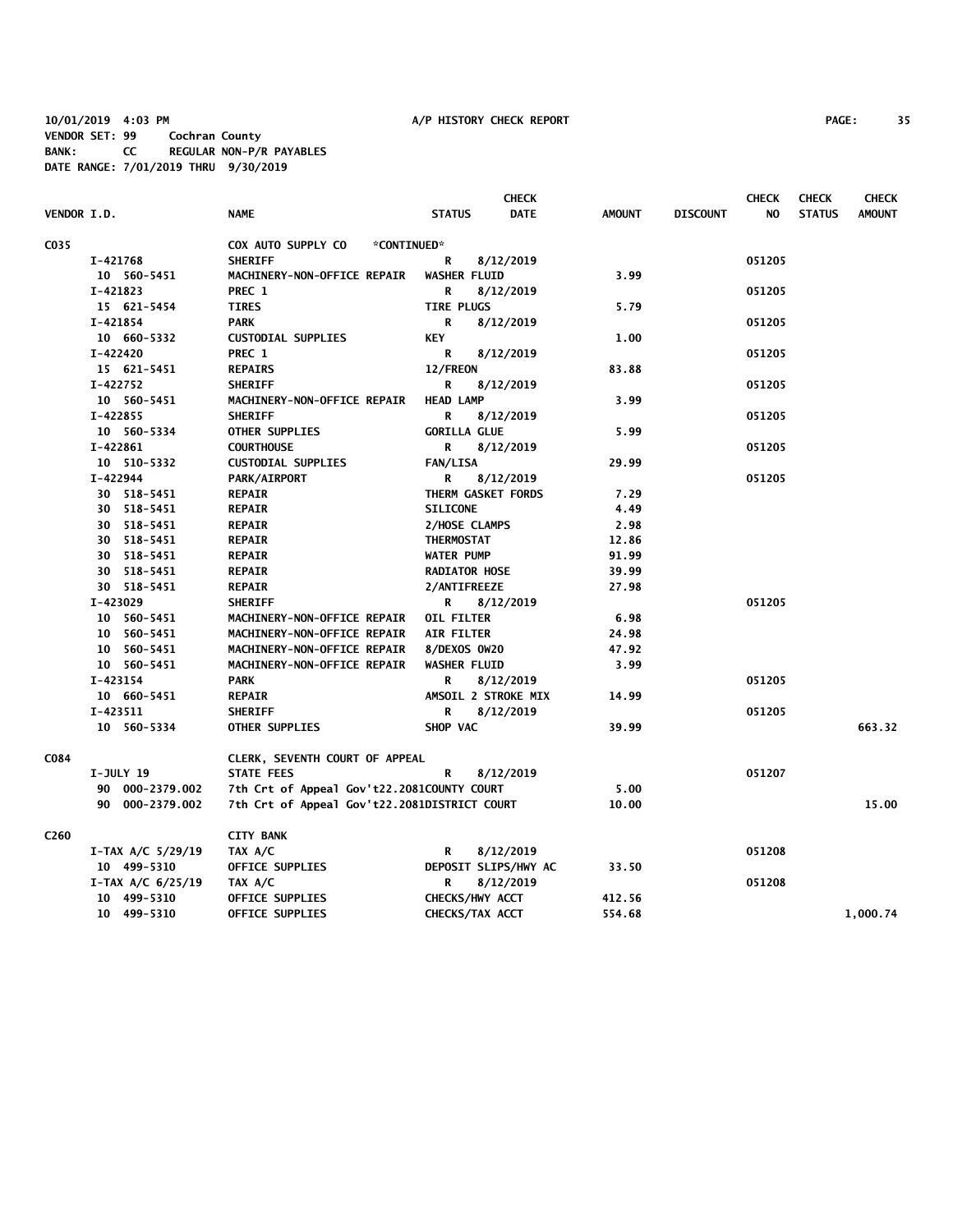**10/01/2019 4:03 PM A/P HISTORY CHECK REPORT PAGE: 36 VENDOR SET: 99 Cochran County BANK: CC REGULAR NON-P/R PAYABLES DATE RANGE: 7/01/2019 THRU 9/30/2019**

|             |                     |                                |                             | <b>CHECK</b> |               |                 | <b>CHECK</b> | <b>CHECK</b>  | <b>CHECK</b>  |
|-------------|---------------------|--------------------------------|-----------------------------|--------------|---------------|-----------------|--------------|---------------|---------------|
| VENDOR I.D. |                     | <b>NAME</b>                    | <b>STATUS</b>               | <b>DATE</b>  | <b>AMOUNT</b> | <b>DISCOUNT</b> | NO.          | <b>STATUS</b> | <b>AMOUNT</b> |
| C353        |                     | <b>BRANDY S CRISWELL</b>       |                             |              |               |                 |              |               |               |
|             | I-#4581 080119      | <b>DISTRICT COURT</b>          | R                           | 8/12/2019    |               |                 | 051209       |               |               |
|             | 10 435-5400         | ATTORNEY AD LITEM              | STATUS HRNG/CPS(PM)         |              | 300.00        |                 |              |               | 300.00        |
| C367        |                     | COMPUTER TRANSITION SERVICES,  |                             |              |               |                 |              |               |               |
|             | I-178293            | NON-DEPT'L                     | R                           | 8/12/2019    |               |                 | 051210       |               |               |
|             | 10 409-5420         | TELECOMMUNICATIONS             | 27 TREND MICRO AUG 1        |              | 43.20         |                 |              |               |               |
|             | I-178547HD          | <b>COURTHOUSE</b>              | R                           | 8/12/2019    |               |                 | 051210       |               |               |
|             | 10 510-5411         | MAINTENANCE CONTRACTS          | HELP DESK AUG 2019          |              | 692.04        |                 |              |               | 735.24        |
| C414        |                     | <b>CARDMEMBER SERVICES</b>     |                             |              |               |                 |              |               |               |
|             | I-EVIDENCE/HESTER19 | <b>SHERIFF</b>                 | R                           | 8/12/2019    |               |                 | 051211       |               |               |
|             | 10 560-5427         | CONTINUING EDUCATION           | 2 NITES/SEGUIN 7/15-        |              | 214.20        |                 |              |               |               |
|             | 10 560-5427         | <b>CONTINUING EDUCATION</b>    | LODGING TAX/EVIDENCE        |              | 27.86         |                 |              |               |               |
|             | I-TDCAA'19/ANGELA   | <b>ATTORNEY</b>                | R                           | 8/12/2019    |               |                 | 051211       |               |               |
|             | 10 475-5427         | CONTINUING EDUCATION           | MEALS 7/14-19/19            |              | 151.21        |                 |              |               |               |
|             | 10 475-5427         | <b>CONTINUING EDUCATION</b>    | 5 NITES/AUSTIN 7/14-        |              | 595.00        |                 |              |               |               |
|             | 10 475-5427         | CONTINUING EDUCATION           | LODGING TAX                 |              | 89.25         |                 |              |               | 1,077.52      |
| D196        |                     | JORGE DE LA CRUZ, SHERIFF      |                             |              |               |                 |              |               |               |
|             | I-SHERIFF CONF 2019 | <b>SHERIFF</b>                 | V                           | 8/12/2019    |               |                 | 051212       |               | 80.38         |
| D196        |                     | JORGE DE LA CRUZ, SHERIFF      |                             |              |               |                 |              |               |               |
|             | <b>M-CHECK</b>      | JORGE DE LA CRUZ, SHERIFVOIDED | V                           | 8/12/2019    |               |                 | 051212       |               | 80.38CR       |
| E075        |                     | <b>WEX BANK</b>                |                             |              |               |                 |              |               |               |
|             | I-60560388          | SHERIFF/JUV PROB/JAIL          | R                           | 8/12/2019    |               |                 | 051213       |               |               |
|             | 10 560-5427         | <b>CONTINUING EDUCATION</b>    | 18.574GL/UNL 7/15 BA        |              | 43.02         |                 |              |               |               |
|             | 10 560-5427         | CONTINUING EDUCATION           | 17.324GL/UNL 7/17 SE        |              | 40.13         |                 |              |               |               |
|             | 10 560-5427         | CONTINUING EDUCATION           | 17.051GL/UNL 7/17 SW        |              | 39.49         |                 |              |               |               |
|             | 17 573-5427         | <b>TRAVEL &amp; TRAINING</b>   | 14.501GL/UNL 7/24 LB        |              | 31.56         |                 |              |               |               |
|             | 10 512-5499         | MISCELLANEOUS                  | 12.056GL/UNL 7/9XPRT        |              | 29.12         |                 |              |               |               |
|             | 10 512-5499         | MISCELLANEOUS                  | 12.747GL/UNL 7/9XPRT        |              | 30.80         |                 |              |               |               |
|             | 10 512-5499         | <b>MISCELLANEOUS</b>           | 13.31GL/UNL 7/9 XPRT        |              | 33.51         |                 |              |               |               |
|             | 17 573-5427         | <b>TRAVEL &amp; TRAINING</b>   | 18.35GL/UNL 7/26 ABI        |              | 39.93         |                 |              |               |               |
|             | 10 560-5427         | <b>CONTINUING EDUCATION</b>    | 17.92GL/UNL 7/27 SAN        |              | 39.72         |                 |              |               |               |
|             | 17 573-5427         | <b>TRAVEL &amp; TRAINING</b>   | 20.655GL/UNL 7/29 AU        |              | 44.74         |                 |              |               | 372.02        |
| F073        |                     | FRONTIER VALLEY INC.           |                             |              |               |                 |              |               |               |
|             | I-383461            | <b>PARK</b>                    | R                           | 8/12/2019    |               |                 | 051214       |               |               |
|             | 10 660-5451         | <b>REPAIR</b>                  | 6/BRASS NOZZLE F/30'        |              | 8.22          |                 |              |               | 8.22          |
| G074        |                     | GRAVES, HUMPHRIES, STAHL, LTD  |                             |              |               |                 |              |               |               |
|             | I-FEES JULY19       | <b>JUSTICE OF PEACE</b>        | R                           | 8/12/2019    |               |                 | 051215       |               |               |
|             | 10 000-2206.002     | <b>COLLECTION AGENCY FEES</b>  | <b>COLLECTION FEES JULY</b> |              | 160.03        |                 |              |               | 160.03        |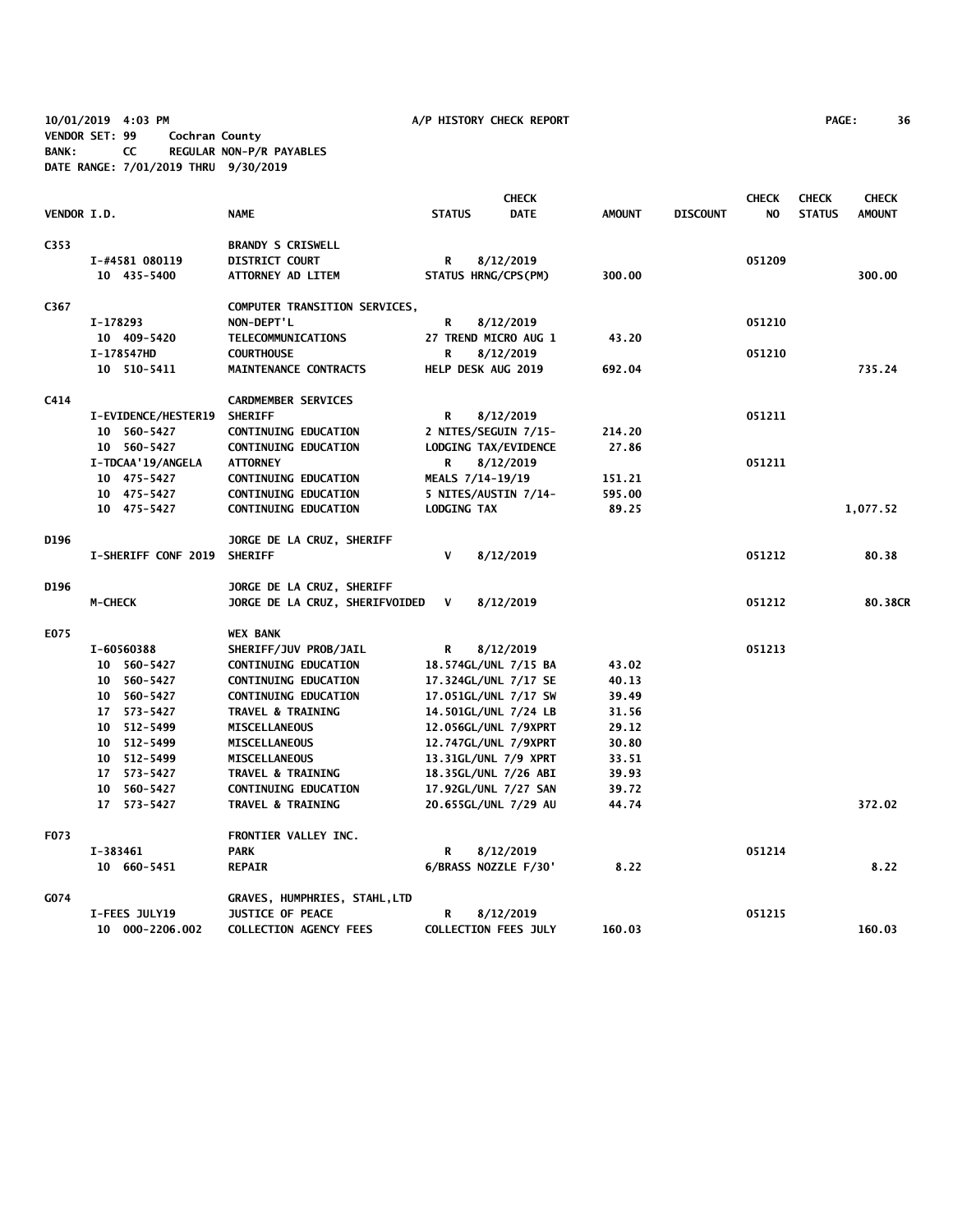**10/01/2019 4:03 PM A/P HISTORY CHECK REPORT PAGE: 37 VENDOR SET: 99 Cochran County BANK: CC REGULAR NON-P/R PAYABLES DATE RANGE: 7/01/2019 THRU 9/30/2019**

| <b>VENDOR I.D.</b> |                     | <b>NAME</b>                    | <b>STATUS</b>          | <b>CHECK</b><br><b>DATE</b> | <b>AMOUNT</b> | <b>DISCOUNT</b> | <b>CHECK</b><br>NO | <b>CHECK</b><br><b>STATUS</b> | <b>CHECK</b><br><b>AMOUNT</b> |
|--------------------|---------------------|--------------------------------|------------------------|-----------------------------|---------------|-----------------|--------------------|-------------------------------|-------------------------------|
| J074               |                     | TREVA JACKSON, TAX ASSESSOR/CO |                        |                             |               |                 |                    |                               |                               |
|                    | $I-R/B$ REGIS #9718 | NON-DEPT'L/COMMISSIONERS COURT | $\mathbf R$            | 8/12/2019                   |               |                 | 051216             |                               |                               |
|                    | 15 610-5456         | <b>REPAIR-COUNTY CAR</b>       |                        | REGIS FEE/COUNTY P/U        | 7.50          |                 |                    |                               | 7.50                          |
| J082               |                     | JOHN DEERE FINANCIAL           |                        |                             |               |                 |                    |                               |                               |
|                    | I-773390            | <b>PARK</b>                    | R                      | 8/12/2019                   |               |                 | 051217             |                               |                               |
|                    | 10 660-5451         | <b>REPAIR</b>                  | 2/OIL FILTERS          |                             | 16.88         |                 |                    |                               |                               |
|                    | I-777702            | PREC 1                         | R                      | 8/12/2019                   |               |                 | 051217             |                               |                               |
|                    | 15 621-5451         | <b>REPAIRS</b>                 | 2/AIR FILTERS          |                             | 36.48         |                 |                    |                               |                               |
|                    | I-782220            | PREC 4                         | R                      | 8/12/2019                   |               |                 | 051217             |                               |                               |
|                    | 15 624-5451         | <b>REPAIRS</b>                 | 6/SCREWS               |                             | 4.38          |                 |                    |                               |                               |
|                    | 15 624-5451         | <b>REPAIRS</b>                 | 6/WASHERS              |                             | 3.42          |                 |                    |                               | 61.16                         |
| <b>LO10</b>        |                     | LEWIS FARM & RANCH STORE INC   |                        |                             |               |                 |                    |                               |                               |
|                    | I-090592            | <b>ACTIVITY BLDG</b>           | R                      | 8/12/2019                   |               |                 | 051218             |                               |                               |
|                    | 10 662-5332         | <b>CUSTODIAL SUPPLIES</b>      | 2/AIR FRESH            |                             | 13.98         |                 |                    |                               |                               |
|                    | 10 662-5332         | <b>CUSTODIAL SUPPLIES</b>      | <b>TRASH BAGS</b>      |                             | 19.99         |                 |                    |                               |                               |
|                    | 10 662-5332         | <b>CUSTODIAL SUPPLIES</b>      | <b>DISC</b>            |                             | 3.40CR        |                 |                    |                               |                               |
|                    | I-094458            | <b>PARK</b>                    | R                      | 8/12/2019                   |               |                 | 051218             |                               |                               |
|                    | 10 660-5332         | <b>CUSTODIAL SUPPLIES</b>      | 2/REDI MIX             |                             | 10.50         |                 |                    |                               |                               |
|                    | 10 660-5332         | <b>CUSTODIAL SUPPLIES</b>      | TRIM LINE              |                             | 39.99         |                 |                    |                               |                               |
|                    | 10 660-5332         | <b>CUSTODIAL SUPPLIES</b>      | <b>DISC</b>            |                             | 5.05CR        |                 |                    |                               |                               |
|                    | I-094642            | <b>DISTRICT COURT</b>          | R                      | 8/12/2019                   |               |                 | 051218             |                               |                               |
|                    | 10 435-5499         | <b>MISCELLANEOUS</b>           | 1CS/WATER              |                             | 5.95          |                 |                    |                               |                               |
|                    | 10 435-5499         | <b>MISCELLANEOUS</b>           | 2CS/COKES              |                             | 21.00         |                 |                    |                               |                               |
|                    | 10 435-5499         | <b>MISCELLANEOUS</b>           | <b>DISC</b>            |                             | 2.70CR        |                 |                    |                               |                               |
|                    | I-094692            | PREC 4                         | R                      | 8/12/2019                   |               |                 | 051218             |                               |                               |
|                    | 15 624-5356         | ROAD MATERIALS & SUPPLIES      | OIL ABSORB             |                             | 11.99         |                 |                    |                               |                               |
|                    | 15 624-5356         | ROAD MATERIALS & SUPPLIES      | <b>DISC</b>            |                             | 1.20CR        |                 |                    |                               |                               |
|                    | I-094744            | <b>ACTIVITY BLDG</b>           | R                      | 8/12/2019                   |               |                 | 051218             |                               |                               |
|                    | 10 662-5332         | <b>CUSTODIAL SUPPLIES</b>      | 24 D AMINE             |                             | 14.95         |                 |                    |                               |                               |
|                    | 10 662-5332         | <b>CUSTODIAL SUPPLIES</b>      | <b>DISC</b>            |                             | 1.50CR        |                 |                    |                               |                               |
|                    | I-094857            | PREC <sub>3</sub>              | R                      | 8/12/2019                   |               |                 | 051218             |                               |                               |
|                    | 15 623-5451         | <b>REPAIRS</b>                 | <b>MOWER BATTERY</b>   |                             | 45.95         |                 |                    |                               |                               |
|                    | 15 623-5451         | <b>REPAIRS</b>                 | <b>DISC</b>            |                             | 6.00          |                 |                    |                               |                               |
|                    | I-094985            | PREC <sub>3</sub>              | R                      | 8/12/2019                   |               |                 | 051218             |                               |                               |
|                    | 15 623-5356         | ROAD MATERIALS & SUPPLIES      | WINDSHIELD COVER       |                             | 5.98          |                 |                    |                               |                               |
|                    | I-095140            | <b>JAIL</b>                    | R                      | 8/12/2019                   |               |                 | 051218             |                               |                               |
|                    | 10 512-5392         | MISCELLANEOUS SUPPLIES         | 2/DISH SOAP            |                             | 9.18          |                 |                    |                               |                               |
|                    | 10 512-5392         | MISCELLANEOUS SUPPLIES         | <b>DISC</b>            |                             | 0.92CR        |                 |                    |                               |                               |
|                    | I-095187            | <b>COURTHOUSE</b>              | R                      | 8/12/2019                   |               |                 | 051218             |                               |                               |
|                    | 10 510-5451         | <b>REPAIR</b>                  | <b>42"MOWER BLADES</b> |                             | 34.99         |                 |                    |                               |                               |
|                    | 10 510-5451         | <b>REPAIR</b>                  | <b>DISC</b>            |                             | 3.50CR        |                 |                    |                               |                               |
|                    | I-095269            | <b>PARK</b>                    | R                      | 8/12/2019                   |               |                 | 051218             |                               |                               |
|                    | 10 660-5332         | <b>CUSTODIAL SUPPLIES</b>      | <b>B12</b>             |                             | 3.95          |                 |                    |                               |                               |
|                    | 10 660-5332         | <b>CUSTODIAL SUPPLIES</b>      | <b>DISC</b>            |                             | 0.40CR        |                 |                    |                               |                               |
|                    | I-095618            | <b>ACTIVITY BLDG</b>           | R                      | 8/12/2019                   |               |                 | 051218             |                               |                               |
|                    | 10 662-5332         | <b>CUSTODIAL SUPPLIES</b>      | <b>CLEANER</b>         |                             | 14.95         |                 |                    |                               |                               |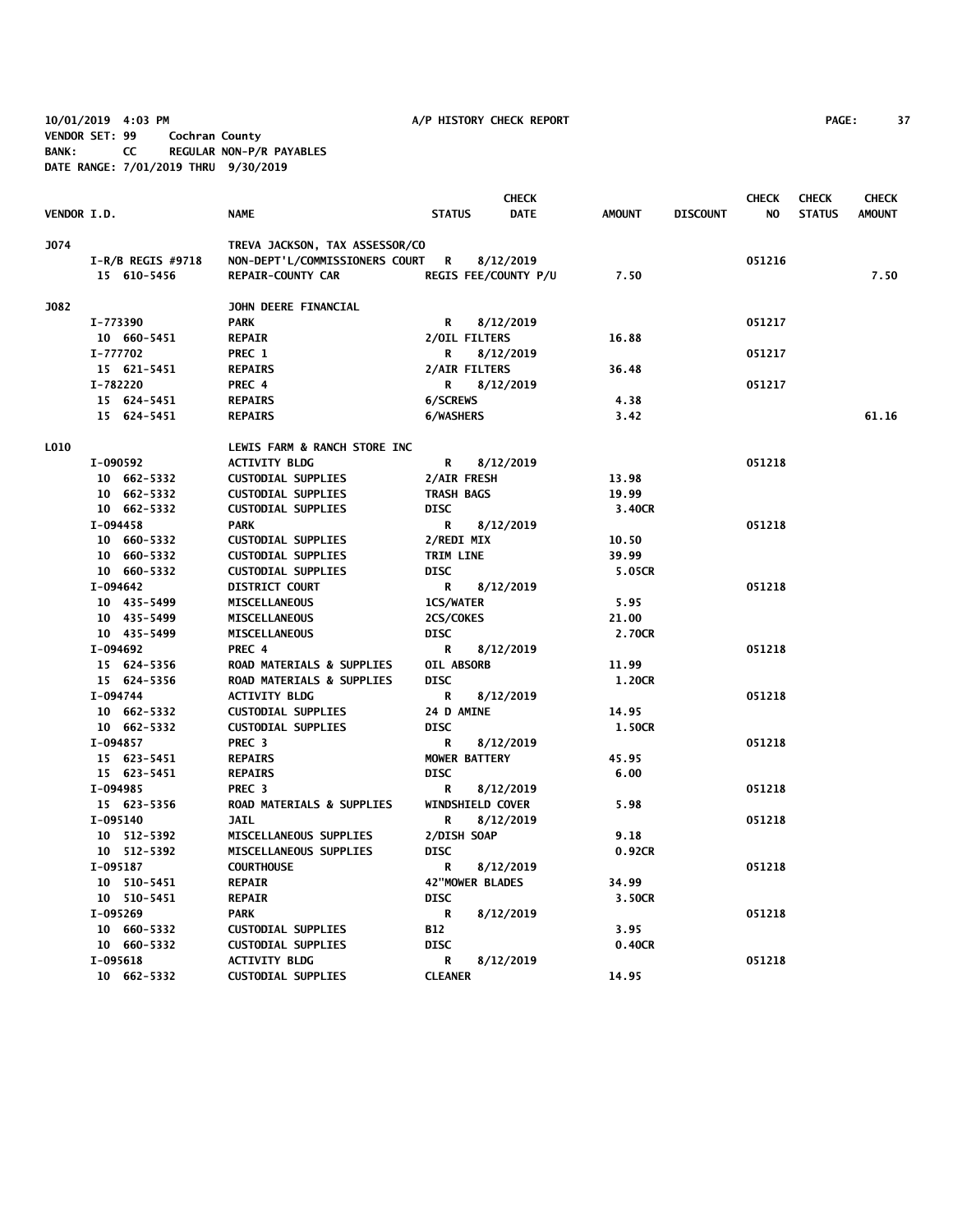**10/01/2019 4:03 PM A/P HISTORY CHECK REPORT PAGE: 38 VENDOR SET: 99 Cochran County BANK: CC REGULAR NON-P/R PAYABLES DATE RANGE: 7/01/2019 THRU 9/30/2019**

|                    |                    |                                      | <b>CHECK</b>                 |               |                 | <b>CHECK</b> | <b>CHECK</b>  | <b>CHECK</b>  |
|--------------------|--------------------|--------------------------------------|------------------------------|---------------|-----------------|--------------|---------------|---------------|
| <b>VENDOR I.D.</b> |                    | <b>NAME</b>                          | <b>DATE</b><br><b>STATUS</b> | <b>AMOUNT</b> | <b>DISCOUNT</b> | NO.          | <b>STATUS</b> | <b>AMOUNT</b> |
| L010               |                    | LEWIS FARM & RANCH STORE             | *CONTINUED*                  |               |                 |              |               |               |
|                    | I-095618           | <b>ACTIVITY BLDG</b>                 | 8/12/2019<br>R               |               |                 | 051218       |               |               |
|                    | 10 662-5332        | <b>CUSTODIAL SUPPLIES</b>            | <b>DISC</b>                  | 1.50CR        |                 |              |               |               |
|                    | I-095909           | PREC <sub>3</sub>                    | R<br>8/12/2019               |               |                 | 051218       |               |               |
|                    | 15 623-5356        | <b>ROAD MATERIALS &amp; SUPPLIES</b> | 2/WASHER FLUID               | 5.98          |                 |              |               |               |
|                    | 15 623-5356        | <b>ROAD MATERIALS &amp; SUPPLIES</b> | <b>DISC</b>                  | 0.60CR        |                 |              |               |               |
|                    | I-096028           | <b>PARK</b>                          | R<br>8/12/2019               |               |                 | 051218       |               |               |
|                    | 10 660-5332        | <b>CUSTODIAL SUPPLIES</b>            | <b>GAS CAN</b>               | 23.99         |                 |              |               |               |
|                    | 10 660-5332        | <b>CUSTODIAL SUPPLIES</b>            | <b>DISC</b>                  | 2.40CR        |                 |              |               |               |
|                    | I-096086           | PREC 2                               | 8/12/2019<br>R               |               |                 | 051218       |               |               |
|                    | 15 622-5451        | <b>REPAIRS</b>                       | 2x10x16 YELLOW PINE/         | 28.00         |                 |              |               |               |
|                    | 15 622-5451        | <b>REPAIRS</b>                       | <b>DISC</b>                  | 2.80CR        |                 |              |               |               |
|                    | I-096094           | PARK                                 | R<br>8/12/2019               |               |                 | 051218       |               |               |
|                    | 10 660-5332        | <b>CUSTODIAL SUPPLIES</b>            | <b>BLEACH</b>                | 3.99          |                 |              |               |               |
|                    | 10 660-5332        | <b>CUSTODIAL SUPPLIES</b>            | <b>DISC</b>                  | 0.40CR        |                 |              |               |               |
|                    | I-096202           | <b>PARK</b>                          | R<br>8/12/2019               |               |                 | 051218       |               |               |
|                    | 10 660-5451        | <b>REPAIR</b>                        | <b>OUTLET</b>                | 16.99         |                 |              |               |               |
|                    | 10 660-5451        | <b>REPAIR</b>                        | <b>DISC</b>                  | 1.69CR        |                 |              |               | 310.24        |
| L018               |                    | LUBBOCK GRADER BLADE, INC            |                              |               |                 |              |               |               |
|                    | I-67279            | PREC <sub>3</sub>                    | 8/12/2019<br>R               |               |                 | 051220       |               |               |
|                    | 15 623-5451        | <b>REPAIRS</b>                       | 10) 3/4x8x7ft HT GRA         | 1,396.50      |                 |              |               |               |
|                    | 15 623-5451        | <b>REPAIRS</b>                       | $3/4$ "x2-1/4"BOLT W/NU      | 41.40         |                 |              |               | 1,437.90      |
| L135               |                    | LOWE'S HOME CENTERS INC              |                              |               |                 |              |               |               |
|                    | I-915642           | <b>SHERIFF</b>                       | 8/12/2019<br>R               |               |                 | 051221       |               |               |
|                    | 10 560-5499        | <b>MISCELLANEOUS</b>                 | 48IN TABLE/SIMPSON D         | 102.60        |                 |              |               |               |
|                    | 10 560-5499        | <b>MISCELLANEOUS</b>                 | 4/BROWN STACK CHAIRS         | 68.32         |                 |              |               |               |
|                    | 10 560-5499        | MISCELLANEOUS                        | RED UMBRELLA/TABLE           | 41.05         |                 |              |               | 211.97        |
| L189               |                    | HOCKLEY COUNTY PUBLISHING CO.I       |                              |               |                 |              |               |               |
|                    | I-071019/QTRLY RPT | <b>COMMISSIONERS COURT</b>           | R<br>8/12/2019               |               |                 | 051222       |               |               |
|                    | 15 610-5430        | <b>LEGAL NOTICES</b>                 | TREAS QTRLY REPORT 7         | 207.90        |                 |              |               |               |
|                    | $I-12865$          | <b>COMMISSIONERS COURT</b>           | R<br>8/12/2019               |               |                 | 051222       |               |               |
|                    | 15 610-5430        | <b>LEGAL NOTICES</b>                 | PUB NOTICE-WAGE INCR         | 36.00         |                 |              |               |               |
|                    | I-ATTORNEY 2019    | <b>ATTORNEY</b>                      | R<br>8/12/2019               |               |                 | 051222       |               |               |
|                    | 10 475-5310        | OFFICE SUPPLIES                      | 1 YR SUBSCRIPT/NEWS          | 45.00         |                 |              |               | 288.90        |
| M182               |                    | BEVERLY MCCLELLAN                    |                              |               |                 |              |               |               |
|                    | I-R/B FUEL FURN    | NON-DEPT'L                           | 8/12/2019<br>R               |               |                 | 051223       |               |               |
|                    | 10 409-5499        | <b>MISCELLANEOUS</b>                 | 25GL/UNL 7/26 EXT P/         | 64.98         |                 |              |               | 64.98         |
| M350               |                    | <b>JUANITA MORA</b>                  |                              |               |                 |              |               |               |
|                    | I-CPS#4581/GALVAN  | <b>DISTRICT COURT</b>                | 8/12/2019<br>R               |               |                 | 051224       |               |               |
|                    | 10 435-5499        | <b>MISCELLANEOUS</b>                 | INTERP FEE/M.R.GALVA         | 125.00        |                 |              |               | 125.00        |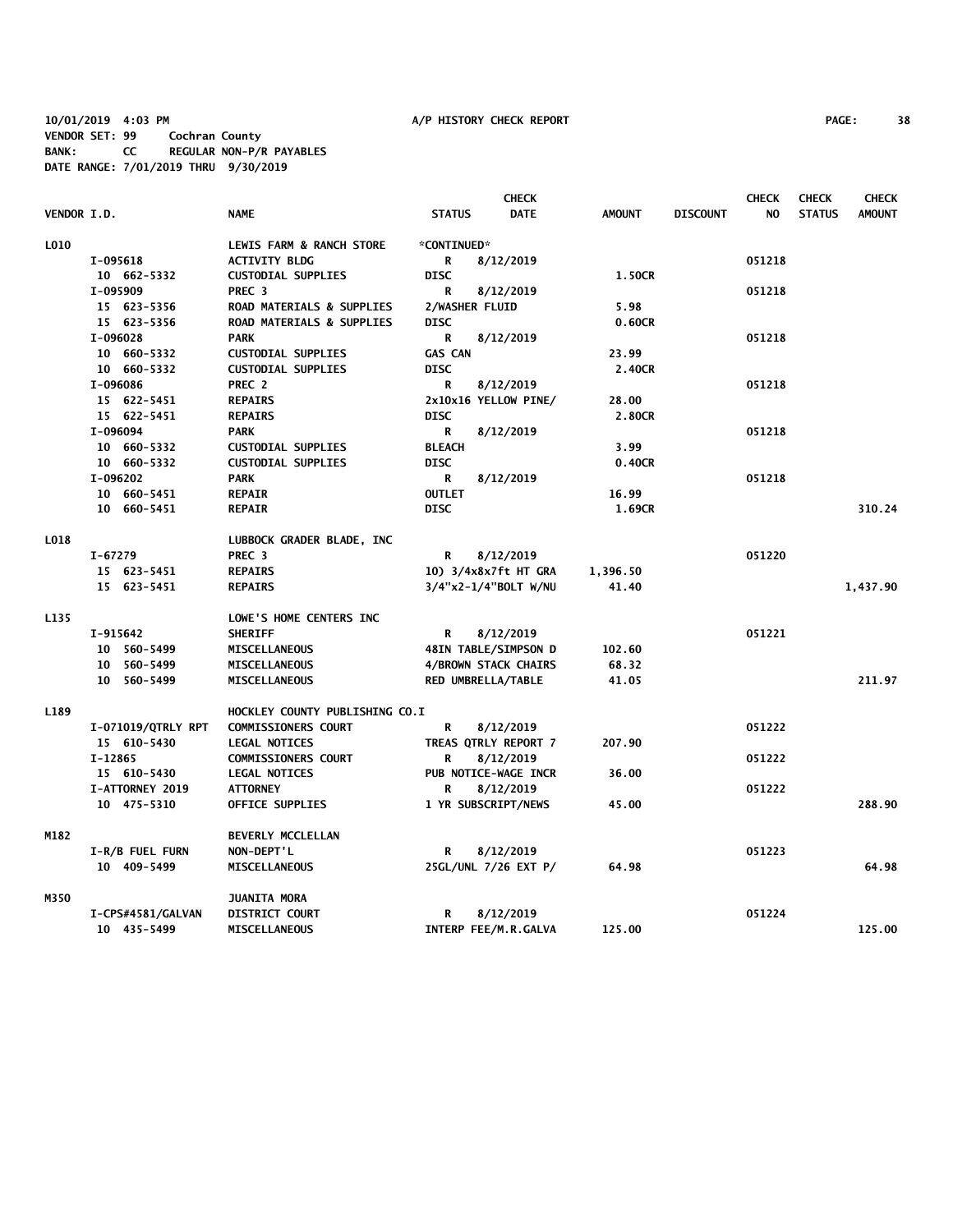**10/01/2019 4:03 PM A/P HISTORY CHECK REPORT PAGE: 39 VENDOR SET: 99 Cochran County BANK: CC REGULAR NON-P/R PAYABLES DATE RANGE: 7/01/2019 THRU 9/30/2019**

|                    | <b>CHECK</b>      |                              |                       |                             |               | <b>CHECK</b>    | <b>CHECK</b> | <b>CHECK</b>  |               |
|--------------------|-------------------|------------------------------|-----------------------|-----------------------------|---------------|-----------------|--------------|---------------|---------------|
| <b>VENDOR I.D.</b> |                   | <b>NAME</b>                  | <b>STATUS</b>         | <b>DATE</b>                 | <b>AMOUNT</b> | <b>DISCOUNT</b> | NO.          | <b>STATUS</b> | <b>AMOUNT</b> |
| <b>NO82</b>        |                   | <b>NETDATA</b>               |                       |                             |               |                 |              |               |               |
|                    | I-ITICKET JULY19  | <b>JUSTICE OF PEACE</b>      | R                     | 8/12/2019                   |               |                 | 051225       |               |               |
|                    | 10 455-5499       | <b>MISCELLANEOUS</b>         | <b>JULY 2019</b>      |                             | 16.00         |                 |              |               | 16.00         |
| NO95               |                   | NEOFUNDS BY NEOPOST          |                       |                             |               |                 |              |               |               |
|                    | $I - 8/5/19$      | <b>CLERK</b>                 | R                     | 8/12/2019                   |               |                 | 051226       |               |               |
|                    | 10 403-5311       | POSTAL EXPENSES              |                       | POSTAGE ADDED TO MET        | 1,000.00      |                 |              |               | 1,000.00      |
| P259               |                   | RICHARD PERALES dba          |                       |                             |               |                 |              |               |               |
|                    | I-CPS#4581/GALVAN | <b>DISTRICT COURT</b>        | R                     | 8/12/2019                   |               |                 | 051227       |               |               |
|                    | 10 435-5499       | <b>MISCELLANEOUS</b>         |                       | INTERP FEE/LUIS GALV        | 360.00        |                 |              |               | 360.00        |
| P260               |                   | <b>PRICE REPAIR</b>          |                       |                             |               |                 |              |               |               |
|                    | I-13584           | PREC 1                       | R                     | 8/12/2019                   |               |                 | 051228       |               |               |
|                    | 15 621-5451       | <b>REPAIRS</b>               | SOLENOID/JD666551     |                             | 266.53        |                 |              |               |               |
|                    | 15 621-5451       | <b>REPAIRS</b>               |                       | RMV/RPL SOLENOID/RPR        | 180.00        |                 |              |               | 446.53        |
| R158               |                   | <b>ELISHA RINCON</b>         |                       |                             |               |                 |              |               |               |
|                    | I-DW#18535        | PARK/SHOWBARN                | R                     | 8/12/2019                   |               |                 | 051229       |               |               |
|                    | 10 000-4370.102   | <b>RENT-PARK FACILITIES</b>  |                       | <b>REF DEP FOR SHOWBARN</b> | 150.00        |                 |              |               | 150.00        |
| S071               |                   | SCRIPT OFFICE PRODUCTS, INC. |                       |                             |               |                 |              |               |               |
|                    | C-57154/AUDITOR   | <b>AUDITOR</b>               | R                     | 8/12/2019                   |               |                 | 051230       |               |               |
|                    | 10 495-5310       | OFFICE SUPPLIES              | <b>RET/STAPLES</b>    |                             | 22.70CR       |                 |              |               |               |
|                    | 10 495-5310       | <b>OFFICE SUPPLIES</b>       | <b>RET/STAPLES</b>    |                             | 24.15CR       |                 |              |               |               |
|                    | $I - 57083$       | <b>ATTORNEY</b>              | R                     | 8/12/2019                   |               |                 | 051230       |               |               |
|                    | 10 475-5310       | OFFICE SUPPLIES              | <b>EXHIBIT LABEL</b>  |                             | 8.25          |                 |              |               |               |
|                    | 10 475-5310       | <b>OFFICE SUPPLIES</b>       | 2/STAPLE REMOVERS     |                             | 11.80         |                 |              |               |               |
|                    | $I-57131$         | <b>CLERK</b>                 | R                     | 8/12/2019                   |               |                 | 051230       |               |               |
|                    | 10 403-5310       | <b>OFFICE SUPPLIES</b>       | DVD-R                 |                             | 42.99         |                 |              |               |               |
|                    | 10 403-5310       | <b>OFFICE SUPPLIES</b>       |                       | 500/WINDOW PRINTED E        | 103.95        |                 |              |               |               |
|                    | I-57153           | <b>JUSTICE OF PEACE</b>      | R                     | 8/12/2019                   |               |                 | 051230       |               |               |
|                    | 10 455-5310       | <b>OFFICE SUPPLIES</b>       | <b>TONER</b>          |                             | 68.49         |                 |              |               |               |
|                    | I-57170           | <b>ATTORNEY</b>              | R                     | 8/12/2019                   |               |                 | 051230       |               |               |
|                    | 10 475-5310       | OFFICE SUPPLIES              |                       | SELF ADHESIVE FASTEN        | 8.95          |                 |              |               |               |
|                    | 10 475-5310       | <b>OFFICE SUPPLIES</b>       | <b>CD/DVD MAILER</b>  |                             | 126.95        |                 |              |               |               |
|                    | $I-57197$         | <b>AUDITOR</b>               | R                     | 8/12/2019                   |               |                 | 051230       |               |               |
|                    | 10 495-5310       | OFFICE SUPPLIES              | 2/ENERGEL BLUE PENS   |                             | 6.98          |                 |              |               |               |
|                    | 10 495-5310       | OFFICE SUPPLIES              | <b>32GB USB DRIVE</b> |                             | 14.00         |                 |              |               |               |
|                    | $I - 57214$       | <b>ATTORNEY</b>              | R                     | 8/12/2019                   |               |                 | 051230       |               |               |
|                    | 10 475-5310       | OFFICE SUPPLIES              | NOTARY STAMP/LISA     |                             | 19.98         |                 |              |               |               |
|                    | 10 475-5310       | OFFICE SUPPLIES              | <b>STAPLES</b>        |                             | 3.95          |                 |              |               |               |
|                    | I-57228           | TAX A/C                      | R                     | 8/12/2019                   |               |                 | 051230       |               |               |
|                    | 10 499-5310       | <b>OFFICE SUPPLIES</b>       | 2/INK ROLLER          |                             | 9.90          |                 |              |               | 379.34        |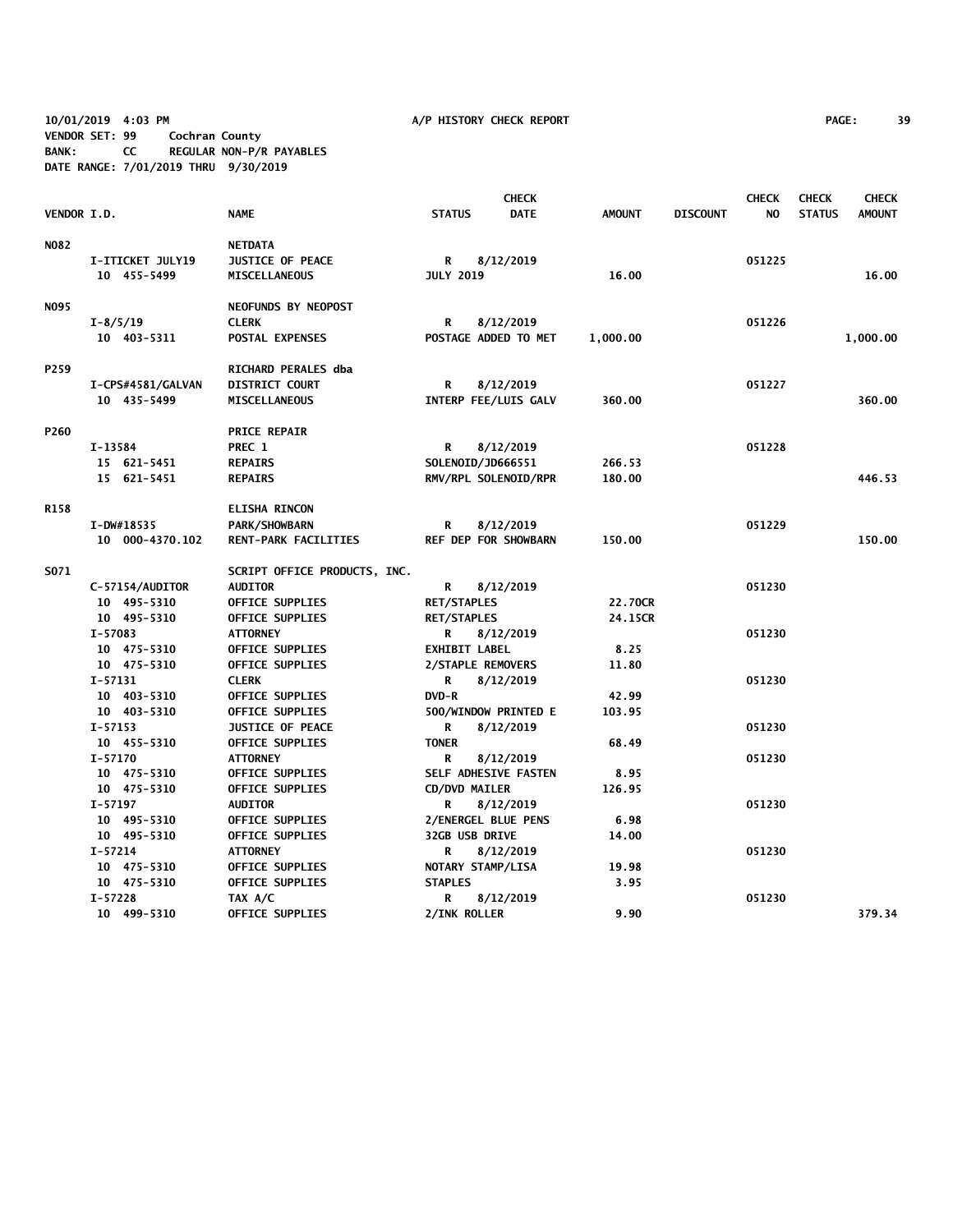|                    |    |               |                        |                           | <b>CHECK</b>                |               |                 | <b>CHECK</b> | <b>CHECK</b>  | <b>CHECK</b>  |
|--------------------|----|---------------|------------------------|---------------------------|-----------------------------|---------------|-----------------|--------------|---------------|---------------|
| <b>VENDOR I.D.</b> |    |               | <b>NAME</b>            | <b>STATUS</b>             | <b>DATE</b>                 | <b>AMOUNT</b> | <b>DISCOUNT</b> | NO           | <b>STATUS</b> | <b>AMOUNT</b> |
| S242               |    |               | SAM'S CLUB             |                           |                             |               |                 |              |               |               |
|                    |    | I-0874 073019 | JAIL/NON-DEPT'L        | R                         | 8/12/2019                   |               |                 | 051231       |               |               |
|                    |    | 10 409-5300   | COUNTY-WIDE SUPPLIES   | 2/RED CUPS                |                             | 21.96         |                 |              |               |               |
|                    |    | 10 512-5392   | MISCELLANEOUS SUPPLIES | <b>SNAPWARE</b>           |                             | 10.98         |                 |              |               |               |
|                    |    | 10 512-5333   | <b>FOOD-PRISONERS</b>  | 2/BBQ SAUCE               |                             | 9.96          |                 |              |               |               |
|                    |    | 10 512-5333   | <b>FOOD-PRISONERS</b>  | <b>RUFFLES</b>            |                             | 13.98         |                 |              |               |               |
|                    |    | 10 512-5392   | MISCELLANEOUS SUPPLIES | 33GL/TRASH BAGS           |                             | 15.48         |                 |              |               |               |
|                    |    | 10 512-5392   | MISCELLANEOUS SUPPLIES | STORAGE CONTAINERS        |                             | 12.98         |                 |              |               |               |
|                    |    | 10 512-5392   | MISCELLANEOUS SUPPLIES |                           | <b>FOOD STORAGE CONTAIN</b> | 19.98         |                 |              |               |               |
|                    |    | I-3959 072519 | <b>JAIL</b>            | R                         | 8/12/2019                   |               |                 | 051231       |               |               |
|                    |    | 10 512-5333   | <b>FOOD-PRISONERS</b>  | <b>10/SAUSAGE PATTIES</b> |                             | 79.80         |                 |              |               |               |
|                    |    | 10 512-5333   | <b>FOOD-PRISONERS</b>  | 3/BACON                   |                             | 113.94        |                 |              |               |               |
|                    |    | 10 512-5333   | <b>FOOD-PRISONERS</b>  | 2/FROSTED FLAKES          |                             | 13.96         |                 |              |               |               |
|                    |    | 10 512-5333   | <b>FOOD-PRISONERS</b>  | 2/CHEERIOS                |                             | 11.56         |                 |              |               |               |
|                    |    | 10 512-5333   | <b>FOOD-PRISONERS</b>  | 2/FROOT LOOPS             |                             | 13.96         |                 |              |               |               |
|                    |    | 10 512-5333   | <b>FOOD-PRISONERS</b>  | 2/LUCKY CHARMS            |                             | 13.96         |                 |              |               |               |
|                    |    | 10 512-5333   | <b>FOOD-PRISONERS</b>  | 2/SPECIAL K               |                             | 17.76         |                 |              |               |               |
|                    |    | 10 512-5333   | <b>FOOD-PRISONERS</b>  |                           | 2/HONEY BUNCHES OF 0        | 11.96         |                 |              |               |               |
|                    |    | 10 512-5333   | <b>FOOD-PRISONERS</b>  | 2/0ATS                    |                             | 8.98          |                 |              |               |               |
|                    |    | I-6300 072519 | <b>JAIL</b>            | R                         | 8/12/2019                   |               |                 | 051231       |               |               |
|                    |    | 10 512-5333   | <b>FOOD-PRISONERS</b>  | 8/BREAD                   |                             | 38.72         |                 |              |               |               |
|                    |    | 10 512-5333   | <b>FOOD-PRISONERS</b>  | 3/SUGAR                   |                             | 74.94         |                 |              |               |               |
|                    |    | 10 512-5333   | <b>FOOD-PRISONERS</b>  | <b>BROWN SUGAR</b>        |                             | 4.48          |                 |              |               |               |
|                    |    | 10 512-5333   | <b>FOOD-PRISONERS</b>  | 4/FRUIT COCKTAIL          |                             | 30.00         |                 |              |               |               |
|                    |    | 10 512-5333   | <b>FOOD-PRISONERS</b>  | 2/RANCH                   |                             | 19.96         |                 |              |               |               |
|                    |    | 10 512-5333   | <b>FOOD-PRISONERS</b>  | 3/RANCH STYLE BEANS       |                             | 19.41         |                 |              |               |               |
|                    |    | 10 512-5333   | <b>FOOD-PRISONERS</b>  | <b>6/GREEN BEANS</b>      |                             | 35.88         |                 |              |               |               |
|                    |    | 10 512-5333   | <b>FOOD-PRISONERS</b>  | 6/CORN                    |                             | 35.88         |                 |              |               |               |
|                    |    | 10 512-5333   | <b>FOOD-PRISONERS</b>  | <b>PEAS</b>               |                             | 9.48          |                 |              |               |               |
|                    |    | 10 512-5333   | <b>FOOD-PRISONERS</b>  | 2/PEANUT BUTTER           |                             | 17.96         |                 |              |               |               |
|                    |    | 10 512-5333   | <b>FOOD-PRISONERS</b>  | <b>3/WOLF BRAND CHILI</b> |                             | 27.81         |                 |              |               |               |
|                    |    | 10 512-5333   | <b>FOOD-PRISONERS</b>  | <b>ROTEL</b>              |                             | 6.48          |                 |              |               |               |
|                    |    | 10 512-5333   | <b>FOOD-PRISONERS</b>  | <b>3/SHREDDED CHEESE</b>  |                             | 38.91         |                 |              |               |               |
|                    |    | 10 512-5333   | <b>FOOD-PRISONERS</b>  | 4/CHEESE SLICES           |                             | 29.92         |                 |              |               |               |
|                    |    | 10 512-5333   | <b>FOOD-PRISONERS</b>  | 6/BUTTER                  |                             | 29.88         |                 |              |               |               |
|                    |    | 10 512-5392   | MISCELLANEOUS SUPPLIES | 4/PLASTIC FORKS           |                             | 43.92         |                 |              |               |               |
|                    |    | 10 512-5392   | MISCELLANEOUS SUPPLIES | PLASTIC SPOONS            |                             | 10.98         |                 |              |               |               |
|                    |    | 10 512-5392   | MISCELLANEOUS SUPPLIES | <b>3/PLASTIC BOWLS</b>    |                             | 29.94         |                 |              |               |               |
|                    |    | 10 512-5392   | MISCELLANEOUS SUPPLIES | 3/20oz CUPS               |                             | 72.84         |                 |              |               |               |
|                    |    | 10 512-5392   | MISCELLANEOUS SUPPLIES | 3/8in FOAM PLATES         |                             | 37.44         |                 |              |               |               |
|                    |    | 10 512-5333   | <b>FOOD-PRISONERS</b>  | 2/DORITOS                 |                             | 6.98          |                 |              |               |               |
|                    |    | 10 512-5333   | <b>FOOD-PRISONERS</b>  | 2/POTATO CHIPS            |                             | 6.98          |                 |              |               |               |
|                    |    | 10 512-5333   | <b>FOOD-PRISONERS</b>  | 2/TORTILLA CHIPS          |                             | 15.96         |                 |              |               |               |
|                    |    | 10 512-5333   | <b>FOOD-PRISONERS</b>  | 2/CHIPS                   |                             | 6.98          |                 |              |               |               |
|                    |    | 10 512-5333   | FOOD-PRISONERS         | 3/FRITOS                  |                             | 10.47         |                 |              |               |               |
|                    | 10 | 512-5333      | <b>FOOD-PRISONERS</b>  | 2/NACHO CHEESE            |                             | 13.96         |                 |              |               |               |
|                    | 10 | 512-5333      | <b>FOOD-PRISONERS</b>  | WHIPPING CREAM            |                             | 3.98          |                 |              |               |               |
|                    |    | 10 512-5333   | <b>FOOD-PRISONERS</b>  | VELVEETA                  |                             | 12.98         |                 |              |               |               |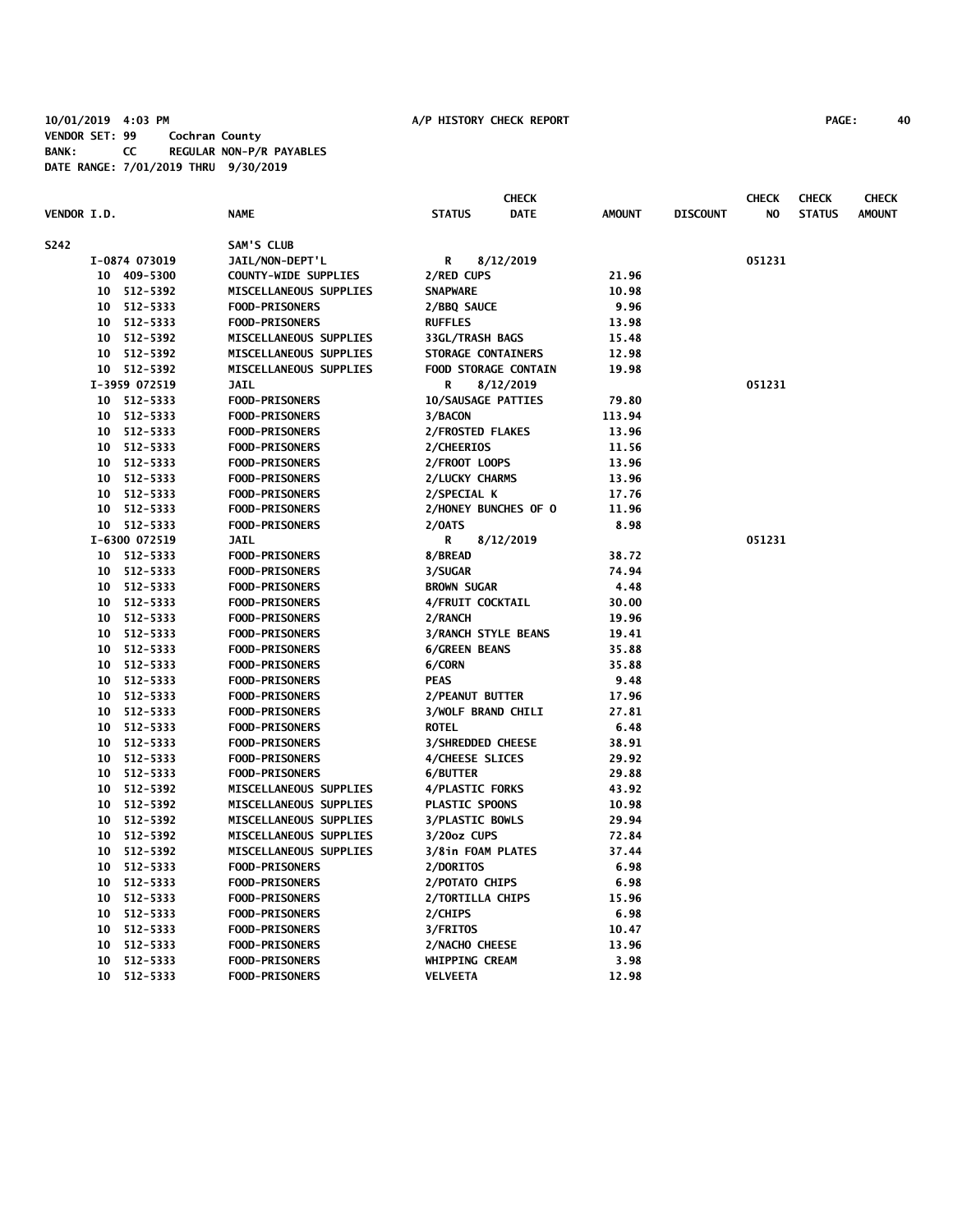## **10/01/2019 4:03 PM A/P HISTORY CHECK REPORT PAGE: 41 VENDOR SET: 99 Cochran County BANK: CC REGULAR NON-P/R PAYABLES DATE RANGE: 7/01/2019 THRU 9/30/2019**

|                    |                   |                              |                             | <b>CHECK</b> |               |                 | <b>CHECK</b> | <b>CHECK</b>  | <b>CHECK</b>  |
|--------------------|-------------------|------------------------------|-----------------------------|--------------|---------------|-----------------|--------------|---------------|---------------|
| <b>VENDOR I.D.</b> |                   | <b>NAME</b>                  | <b>STATUS</b>               | <b>DATE</b>  | <b>AMOUNT</b> | <b>DISCOUNT</b> | NO           | <b>STATUS</b> | <b>AMOUNT</b> |
| S242               |                   | SAM'S CLUB<br>*CONTINUED*    |                             |              |               |                 |              |               |               |
|                    | I-6300 072519     | <b>JAIL</b>                  | R                           | 8/12/2019    |               |                 | 051231       |               |               |
|                    | 10 512-5333       | <b>FOOD-PRISONERS</b>        | <b>SOUR CREAM</b>           |              | 4.42          |                 |              |               |               |
| 10                 | 512-5333          | <b>FOOD-PRISONERS</b>        | <b>EGGS</b>                 |              | 12.98         |                 |              |               |               |
| 10                 | 512-5333          | <b>FOOD-PRISONERS</b>        | <b>CREAM CHEESE</b>         |              | 9.48          |                 |              |               |               |
|                    | 10 512-5333       | <b>FOOD-PRISONERS</b>        | 4/CANOLA OIL                |              | 29.12         |                 |              |               |               |
|                    | 10 512-5333       | <b>FOOD-PRISONERS</b>        | 2/PAM COOKING SPRAY         |              | 13.96         |                 |              |               |               |
|                    | 10 512-5392       | MISCELLANEOUS SUPPLIES       | 2/LAUNDRY DETERGENT         |              | 32.96         |                 |              |               |               |
|                    | 10 512-5392       | MISCELLANEOUS SUPPLIES       | <b>4/PINESOL</b>            |              | 42.32         |                 |              |               |               |
|                    | 10 512-5392       | MISCELLANEOUS SUPPLIES       | 2/DISH SOAP                 |              | 13.96         |                 |              |               |               |
|                    | 10 512-5392       | MISCELLANEOUS SUPPLIES       | <b>6/DISINFECTANT CLNR</b>  |              | 38.88         |                 |              |               |               |
|                    | 10 512-5392       | MISCELLANEOUS SUPPLIES       | 2/LYSOL                     |              | 33.96         |                 |              |               |               |
|                    | 10 512-5333       | <b>FOOD-PRISONERS</b>        | 2/CHICKEN BREAST            |              | 37.96         |                 |              |               |               |
|                    | 10 512-5333       | <b>FOOD-PRISONERS</b>        | 2/CHICKEN THIGHS            |              | 19.96         |                 |              |               |               |
|                    | 10 512-5333       | <b>FOOD-PRISONERS</b>        | 2/ONION RINGS               |              | 41.96         |                 |              |               |               |
|                    | 10 512-5333       | <b>FOOD-PRISONERS</b>        | 2/FRENCH FRIES              |              | 39.96         |                 |              |               |               |
|                    | 10 512-5333       | <b>FOOD-PRISONERS</b>        | <b>PINTO BEANS</b>          |              | 29.58         |                 |              |               |               |
|                    | 10 512-5333       | <b>FOOD-PRISONERS</b>        | <b>FLOUR</b>                |              | 7.83          |                 |              |               |               |
|                    | 10 512-5333       | <b>FOOD-PRISONERS</b>        | <b>6/FLOUR TORTILLAS</b>    |              | 37.68         |                 |              |               |               |
|                    | 10 512-5333       | <b>FOOD-PRISONERS</b>        | <b>3/CORN TORTILLAS</b>     |              | 11.04         |                 |              |               |               |
|                    | 10 512-5333       | <b>FOOD-PRISONERS</b>        | <b>CATFISH</b>              |              | 75.98         |                 |              |               |               |
|                    | 10 512-5333       | <b>FOOD-PRISONERS</b>        | 3/SHRIMP                    |              | 53.94         |                 |              |               |               |
|                    | 10 512-5333       | <b>FOOD-PRISONERS</b>        | 4/MIX VEGGIES               |              | 25.92         |                 |              |               |               |
|                    | 10 512-5333       | <b>FOOD-PRISONERS</b>        | 2/BROCCOLI                  |              | 11.96         |                 |              |               |               |
|                    | 10 512-5333       | <b>FOOD-PRISONERS</b>        | 2/TATER TOTS                |              | 14.56         |                 |              |               |               |
|                    | 10 512-5333       | <b>FOOD-PRISONERS</b>        | <b>3/SLICED PEACHES</b>     |              | 17.94         |                 |              |               |               |
|                    | 10 512-5333       | <b>FOOD-PRISONERS</b>        | <b>CREAM OF CHICKEN SOU</b> |              | 8.98          |                 |              |               |               |
| 10                 | 512-5333          | <b>FOOD-PRISONERS</b>        | 10/APPLE JUICE              |              | 89.80         |                 |              |               |               |
| 10                 | 512-5333          | <b>FOOD-PRISONERS</b>        | SWEET N LOW                 |              | 11.68         |                 |              |               |               |
|                    | 10 512-5392       | MISCELLANEOUS SUPPLIES       | 2/TP/PTOWELS/TRASH B        |              | 92.88         |                 |              |               | 1,945.97      |
|                    |                   |                              |                             |              |               |                 |              |               |               |
| S316               |                   | <b>BRYANT SEARS</b>          |                             |              |               |                 |              |               |               |
|                    | I-POST LEGS 08/19 | JUVENILE PROBATION           | R                           | 8/12/2019    |               |                 | 051232       |               |               |
|                    | 17 573-5427       | <b>TRAVEL &amp; TRAINING</b> | 3/NITES/AUSTIN 7/28-        |              | 372.00        |                 |              |               |               |
|                    | 17 573-5427       | <b>TRAVEL &amp; TRAINING</b> | <b>LODGING TAX</b>          |              | 55.80         |                 |              |               |               |
|                    | 17 573-5427       | <b>TRAVEL &amp; TRAINING</b> | MEAL, ABILENE 7/26/19       |              | 24.01         |                 |              |               |               |
|                    | 17 573-5427       | TRAVEL & TRAINING            | MEALS, AUSTIN 7/28-31       |              | 145.56        |                 |              |               | 597.37        |
| S458               |                   | <b>RUTH SOLIZ</b>            |                             |              |               |                 |              |               |               |
|                    | I-DW#18383        | <b>ACTIVITY BLDG</b>         | R                           | 8/12/2019    |               |                 | 051233       |               |               |
|                    | 10 000-4370.101   | RENT-ACTIVITY BUILDING       | <b>REF DEP FOR USE ON 7</b> |              | 150.00        |                 |              |               | 150.00        |
| T087               |                   | TEXAS DEPARTMENT OF HEALTH   |                             |              |               |                 |              |               |               |
|                    | I-2008943         | <b>CLERK</b>                 | R                           | 8/12/2019    |               |                 | 051234       |               |               |
|                    | 10 403-5310       | <b>OFFICE SUPPLIES</b>       | 15/REMOTE BIRTH ACCE        |              | 27.45         |                 |              |               | 27.45         |
|                    |                   |                              |                             |              |               |                 |              |               |               |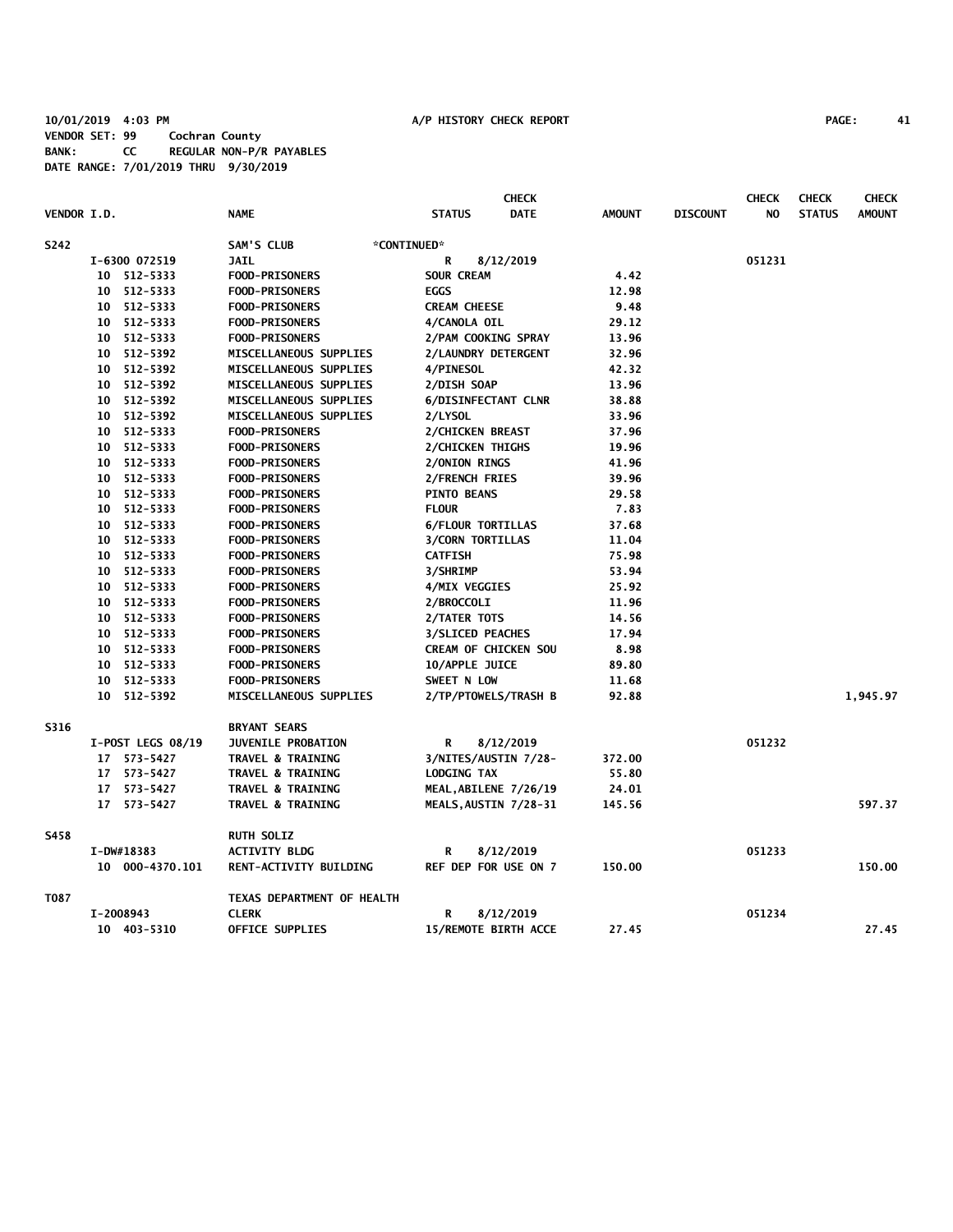**10/01/2019 4:03 PM A/P HISTORY CHECK REPORT PAGE: 42 VENDOR SET: 99 Cochran County BANK: CC REGULAR NON-P/R PAYABLES DATE RANGE: 7/01/2019 THRU 9/30/2019**

|             |        |                               |                               |                          | <b>CHECK</b>                |               |                 | <b>CHECK</b> | <b>CHECK</b>  | <b>CHECK</b>  |
|-------------|--------|-------------------------------|-------------------------------|--------------------------|-----------------------------|---------------|-----------------|--------------|---------------|---------------|
| VENDOR I.D. |        |                               | <b>NAME</b>                   | <b>STATUS</b>            | <b>DATE</b>                 | <b>AMOUNT</b> | <b>DISCOUNT</b> | NO           | <b>STATUS</b> | <b>AMOUNT</b> |
| T148        |        |                               | TASCOSA OFFICE MACHINES INC   |                          |                             |               |                 |              |               |               |
|             |        | I-133897                      | <b>CLERK</b>                  | R                        | 8/12/2019                   |               |                 | 051235       |               |               |
|             |        | 10 409-5411                   | MAINTENANCE CONTRACTS         |                          | 1,241 COPIES 6/10/19        | 18.62         |                 |              |               | 18.62         |
| T237        |        |                               | <b>TDCAA</b>                  |                          |                             |               |                 |              |               |               |
|             |        |                               |                               |                          |                             |               |                 |              |               |               |
|             |        | I-160587/A OVERMAN19 ATTORNEY |                               | R                        | 8/12/2019                   |               |                 | 051236       |               |               |
|             |        | 10 475-5481                   | <b>DUES AND REGISTRATION</b>  |                          | <b>ELECTED PROSECUTOR D</b> | 75.00         |                 |              |               | 75.00         |
| T237        |        |                               | <b>TDCAA</b>                  |                          |                             |               |                 |              |               |               |
|             |        | I-DUES/L RICE 19              | <b>ATTORNEY</b>               | R                        | 8/12/2019                   |               |                 | 051237       |               |               |
|             |        | 10 475-5481                   | DUES AND REGISTRATION         |                          | VICTIM COORD/LISA RI        | 50.00         |                 |              |               | 50.00         |
| T306        |        |                               | TONY'S OILFIELD SERVICES INC. |                          |                             |               |                 |              |               |               |
|             | I-8305 |                               | PREC <sub>2</sub>             | R                        | 8/12/2019                   |               |                 | 051238       |               |               |
|             |        | 15 622-5356                   | ROAD MATERIALS & SUPPLIES     |                          | 220yds SCRND CALICHE        | 1,760.00      |                 |              |               |               |
|             |        | 15 622-5356                   | ROAD MATERIALS & SUPPLIES     |                          | 240yds SCRND CALICHE        | 1,920.00      |                 |              |               | 3,680.00      |
|             |        |                               |                               |                          |                             |               |                 |              |               |               |
| <b>U019</b> |        |                               | UNITED SUPERMARKETS, INC      |                          |                             |               |                 |              |               |               |
|             |        | I-9836 102619                 | <b>JAIL</b>                   | R                        | 8/12/2019                   |               |                 | 051239       |               |               |
|             |        | 10 512-5333                   | <b>FOOD-PRISONERS</b>         | 4/CLUSTER BUNS           |                             | 5.56          |                 |              |               |               |
|             |        | 10 512-5333                   | <b>FOOD-PRISONERS</b>         | 4/HOTDOG BUNS            |                             | 5.56          |                 |              |               |               |
|             | 10     | 512-5333                      | <b>FOOD-PRISONERS</b>         | <b>3/MASHED POTATOES</b> |                             | 10.17         |                 |              |               |               |
|             | 10     | 512-5333                      | <b>FOOD-PRISONERS</b>         | 6/SPAM                   |                             | 19.14         |                 |              |               |               |
|             | 10     | 512-5333                      | <b>FOOD-PRISONERS</b>         | 2/RANCH DRESSING         |                             | 6.78          |                 |              |               |               |
|             | 10     | 512-5333                      | <b>FOOD-PRISONERS</b>         | 25/FIDEO                 |                             | 8.34          |                 |              |               |               |
|             |        | 10 512-5333                   | <b>FOOD-PRISONERS</b>         | 2/GROUND GINGER          |                             | 6.38          |                 |              |               |               |
|             | 10     | 512-5333                      | <b>FOOD-PRISONERS</b>         | <b>PRSLY FLAKES</b>      |                             | 4.99          |                 |              |               |               |
|             |        | 10 512-5333                   | <b>FOOD-PRISONERS</b>         | <b>PICKLES</b>           |                             | 5.99          |                 |              |               |               |
|             |        | 10 512-5333                   | <b>FOOD-PRISONERS</b>         | NON SCAN FS GROCERY      |                             | 36.88         |                 |              |               |               |
|             |        | 10 512-5333                   | <b>FOOD-PRISONERS</b>         |                          | 2/PREGO ALFREDO SAUC        | 6.98          |                 |              |               |               |
|             |        | 10 512-5333                   | <b>FOOD-PRISONERS</b>         | 2/PREGO                  |                             | 7.98          |                 |              |               |               |
|             |        | 10 512-5333                   | <b>FOOD-PRISONERS</b>         | 4/ROTEL                  |                             | 4.00          |                 |              |               |               |
|             | 10     | 512-5333                      | <b>FOOD-PRISONERS</b>         | 2/MUSTARD                |                             | 3.00          |                 |              |               |               |
|             |        | 10 512-5333                   | <b>FOOD-PRISONERS</b>         | 2/OREGANO                |                             | 2.00          |                 |              |               |               |
|             | 10     | 512-5333                      | FOOD-PRISONERS                | 2/CHOC CHIPS             |                             | 4.58          |                 |              |               |               |
|             |        | 10 512-5333                   | <b>FOOD-PRISONERS</b>         | 2/COCONUT FLAKES         |                             | 5.38          |                 |              |               |               |
|             | 10     | 512-5333                      | <b>FOOD-PRISONERS</b>         | 4/TOMATO                 |                             | 5.96          |                 |              |               |               |
|             |        | 10 512-5333                   | <b>FOOD-PRISONERS</b>         | 3/EVAP MILK              |                             | 3.87          |                 |              |               |               |
|             | 10     | 512-5333                      | <b>FOOD-PRISONERS</b>         | 2/KETCHUP                |                             | 3.00          |                 |              |               |               |
|             | 10     | 512-5333                      | <b>FOOD-PRISONERS</b>         | <b>10/TOMATO SAUCE</b>   |                             | 3.34          |                 |              |               |               |
|             | 10     | 512-5333                      | <b>FOOD-PRISONERS</b>         | 2/POTATOES               |                             | 6.98          |                 |              |               |               |
|             | 10     | 512-5333                      | <b>FOOD-PRISONERS</b>         | 2/COLESLAW KITS          |                             | 5.98          |                 |              |               |               |
|             | 10     | 512-5333                      | <b>FOOD-PRISONERS</b>         | 5/GARDEN SALAD           |                             | 19.95         |                 |              |               |               |
|             | 10     | 512-5333                      | <b>FOOD-PRISONERS</b>         | 4/SHREDDED LETTUCE       |                             | 11.96         |                 |              |               |               |
|             | 10     | 512-5333                      | <b>FOOD-PRISONERS</b>         | <b>TOMATOES</b>          |                             | 12.38         |                 |              |               |               |
|             | 10     | 512-5333                      | <b>FOOD-PRISONERS</b>         | <b>ONIONS</b>            |                             | 2.79          |                 |              |               |               |
|             | 10     | 512-5333                      | <b>FOOD-PRISONERS</b>         | 33/BEEF CHUBS            |                             | 428.67        |                 |              |               |               |
|             | 10     | 512-5333                      | <b>FOOD-PRISONERS</b>         | 10/BEEF FRANKS           |                             | 9.90          |                 |              |               |               |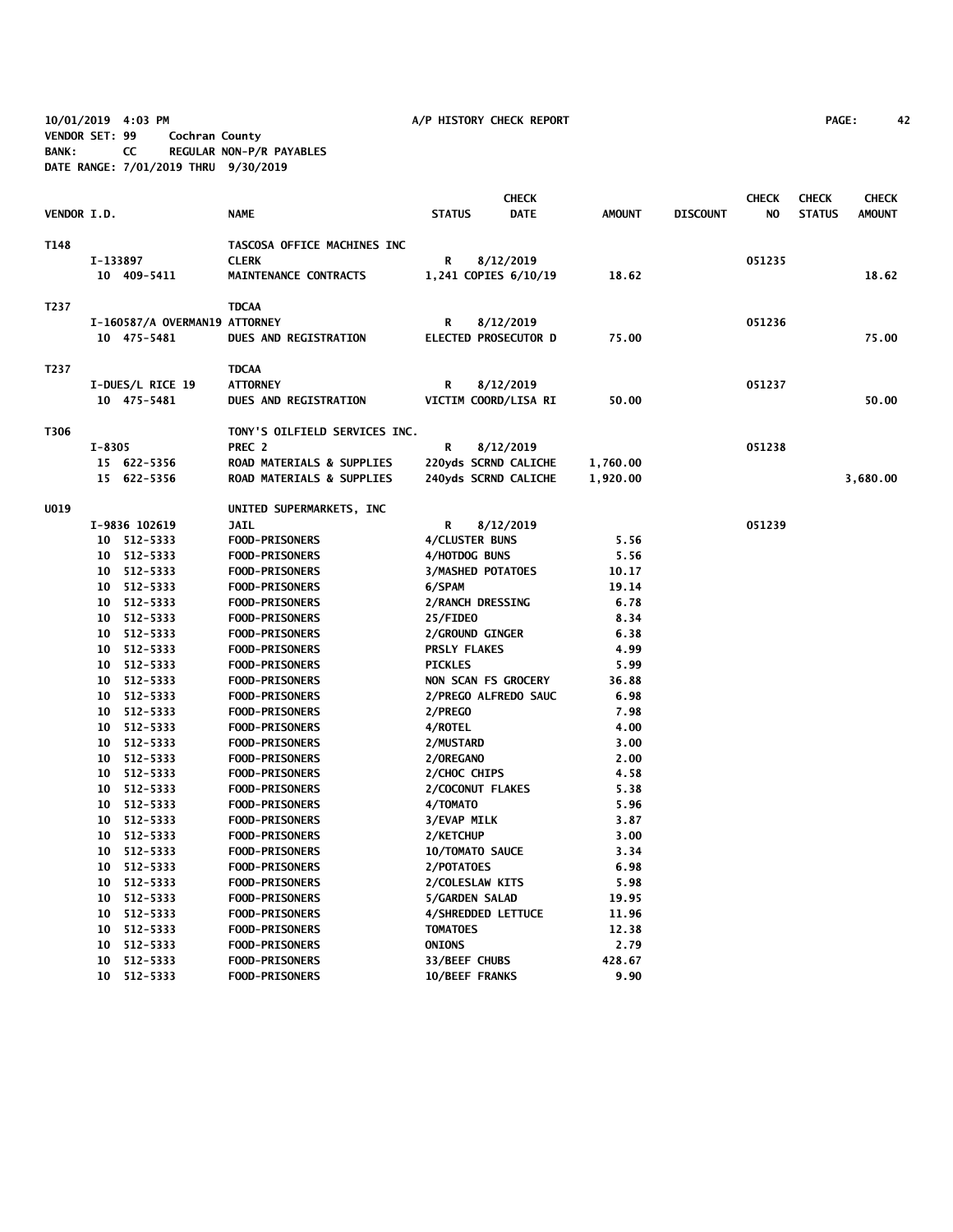## **10/01/2019 4:03 PM A/P HISTORY CHECK REPORT PAGE: 43 VENDOR SET: 99 Cochran County BANK: CC REGULAR NON-P/R PAYABLES DATE RANGE: 7/01/2019 THRU 9/30/2019**

|             |                     |                              | <b>CHECK</b>                 |               |                 | <b>CHECK</b> | <b>CHECK</b>  | <b>CHECK</b>  |
|-------------|---------------------|------------------------------|------------------------------|---------------|-----------------|--------------|---------------|---------------|
| VENDOR I.D. |                     | <b>NAME</b>                  | <b>DATE</b><br><b>STATUS</b> | <b>AMOUNT</b> | <b>DISCOUNT</b> | NO.          | <b>STATUS</b> | <b>AMOUNT</b> |
| U019        |                     | UNITED SUPERMARKETS, INC.    | *CONTINUED*                  |               |                 |              |               |               |
|             | I-9836 102619       | <b>JAIL</b>                  | 8/12/2019<br>R               |               |                 | 051239       |               |               |
|             | 10 512-5333         | <b>FOOD-PRISONERS</b>        | 2/BRKSKETS                   | 44.62         |                 |              |               |               |
|             | 10 512-5333         | <b>FOOD-PRISONERS</b>        | <b>6/PORK CHOPS</b>          | 8.94          |                 |              |               |               |
|             | 10 512-5333         | <b>FOOD-PRISONERS</b>        | <b>ROAST</b>                 | 13.00         |                 |              |               |               |
|             | 10 512-5333         | <b>FOOD-PRISONERS</b>        | 8/SAUSAGE                    | 67.92         |                 |              |               |               |
|             | 10 512-5333         | <b>FOOD-PRISONERS</b>        | <b>ROAST</b>                 | 20.55         |                 |              |               |               |
|             | 10 512-5333         | <b>FOOD-PRISONERS</b>        | 2/PORK CHOPS                 | 26.75         |                 |              |               |               |
|             | 10 512-5333         | <b>FOOD-PRISONERS</b>        | 2/PORK CHOPS                 | 29.33         |                 |              |               |               |
|             | 10 512-5333         | <b>FOOD-PRISONERS</b>        | <b>BOGO</b>                  | 26.75CR       |                 |              |               |               |
|             | 10 512-5333         | <b>FOOD-PRISONERS</b>        | 2/PORK CHOPS                 | 33.79         |                 |              |               |               |
|             | 10 512-5333         | <b>FOOD-PRISONERS</b>        | <b>BOGO</b>                  | 16.30CR       |                 |              |               |               |
|             | 10 512-5333         | <b>FOOD-PRISONERS</b>        | <b>38/PIE CRUSTS</b>         | 7.47          |                 |              |               |               |
|             | 10 512-5333         | <b>FOOD-PRISONERS</b>        | 2/WHIPPED TOPPING            | 4.78          |                 |              |               |               |
|             | 10 512-5333         | <b>FOOD-PRISONERS</b>        | <b>COTTAGE CHEESE</b>        | 2.59          |                 |              |               |               |
|             | 10 512-5333         | <b>FOOD-PRISONERS</b>        | 4/MILK                       | 12.36         |                 |              |               |               |
|             | 10 512-5333         | <b>FOOD-PRISONERS</b>        | DISC                         | 121.49CR      |                 |              |               | 766.05        |
| <b>WO10</b> |                     | WEST TEXAS GAS INC           |                              |               |                 |              |               |               |
|             | I-020036001501 8/19 | PARK/SHOP                    | R<br>8/12/2019               |               |                 | 051240       |               |               |
|             | 10 660-5440         | UTILITIES & IRRIGATION       | GAS SVC 6/26-7/29/19         | 9.54          |                 |              |               |               |
|             | 10 660-5440         | UTILITIES & IRRIGATION       | <b>GRIP CHG</b>              | 4.61          |                 |              |               |               |
|             | I-020036002501 8/19 | PARK/SHOWBARN                | R<br>8/12/2019               |               |                 | 051240       |               |               |
|             | 10 660-5440         | UTILITIES & IRRIGATION       | GAS SVC 6/26-7/29/19         | 13.06         |                 |              |               |               |
|             | 10 660-5440         | UTILITIES & IRRIGATION       | GRIP CHG                     | 11.84         |                 |              |               |               |
|             | I-020049022001 8/19 | PREC <sub>3</sub>            | R<br>8/12/2019               |               |                 | 051240       |               |               |
|             | 15 623-5440         | UTILITIES                    | GAS SVC 6/26-7/29/19         | 13.06         |                 |              |               |               |
|             | 15 623-5440         | UTILITIES                    | <b>GRIP CHG</b>              | 11.84         |                 |              |               | 63.95         |
| W058        |                     | <b>BRIAN S WALSH</b>         |                              |               |                 |              |               |               |
|             | I-#1565/JONES       | <b>DISTRICT COURT</b>        | R<br>8/12/2019               |               |                 | 051241       |               |               |
|             | 10 435-5400         | ATTORNEY AD LITEM            | DISM(F)/BEN JONES JR         | 375.00        |                 |              |               |               |
|             | I-#1602/MASTEN      | <b>DISTRICT COURT</b>        | 8/12/2019<br>R               |               |                 | 051241       |               |               |
|             | 10 435-5400         | ATTORNEY AD LITEM            | PLEA HRNG(F)/CAYSON          | 375.00        |                 |              |               | 750.00        |
| <b>WO70</b> |                     | R D WALLACE OIL CO INC       |                              |               |                 |              |               |               |
|             | I-12520010 JULY19   | <b>CEMETERY</b>              | R<br>8/12/2019               |               |                 | 051242       |               |               |
|             | 10 516-5330         | <b>FUEL &amp; OIL</b>        | 303.1GL/DYED DIESEL          | 703.19        |                 |              |               |               |
|             | 10 516-5330         | <b>FUEL &amp; OIL</b>        | POWER SVC                    | 11.95         |                 |              |               |               |
|             | 10 516-5330         | <b>FUEL &amp; OIL</b>        | 25.02GL/UNL 7/8              | 57.87         |                 |              |               |               |
|             | 10 516-5330         | <b>FUEL &amp; OIL</b>        | 22.02GL/UNL 7/18             | 53.14         |                 |              |               |               |
|             | I-12520019 JULY19   | <b>PARK</b>                  | 8/12/2019<br>R               |               |                 | 051242       |               |               |
|             | 10 660-5330         | FUEL AND OIL                 | 28GL/UNL 7/26                | 64.77         |                 |              |               |               |
|             | I-12520021 JULY19   | PREC <sub>3</sub>            | 8/12/2019<br>R               |               |                 | 051242       |               |               |
|             | 15 623-5330         | FUEL AND OIL                 | 1627.8GL/DYED DIESEL         | 3,857.89      |                 |              |               |               |
|             | 15 623-5330         | FUEL AND OIL<br>FUEL AND OIL | 6/POWER SVC                  | 71.70         |                 |              |               |               |
|             | 15 623-5330         |                              | 604.1GL/DYED DIESEL          | 1,359.23      |                 |              |               |               |
|             | 15 623-5330         | FUEL AND OIL                 | 3/POWER SVC                  | 35.85         |                 |              |               |               |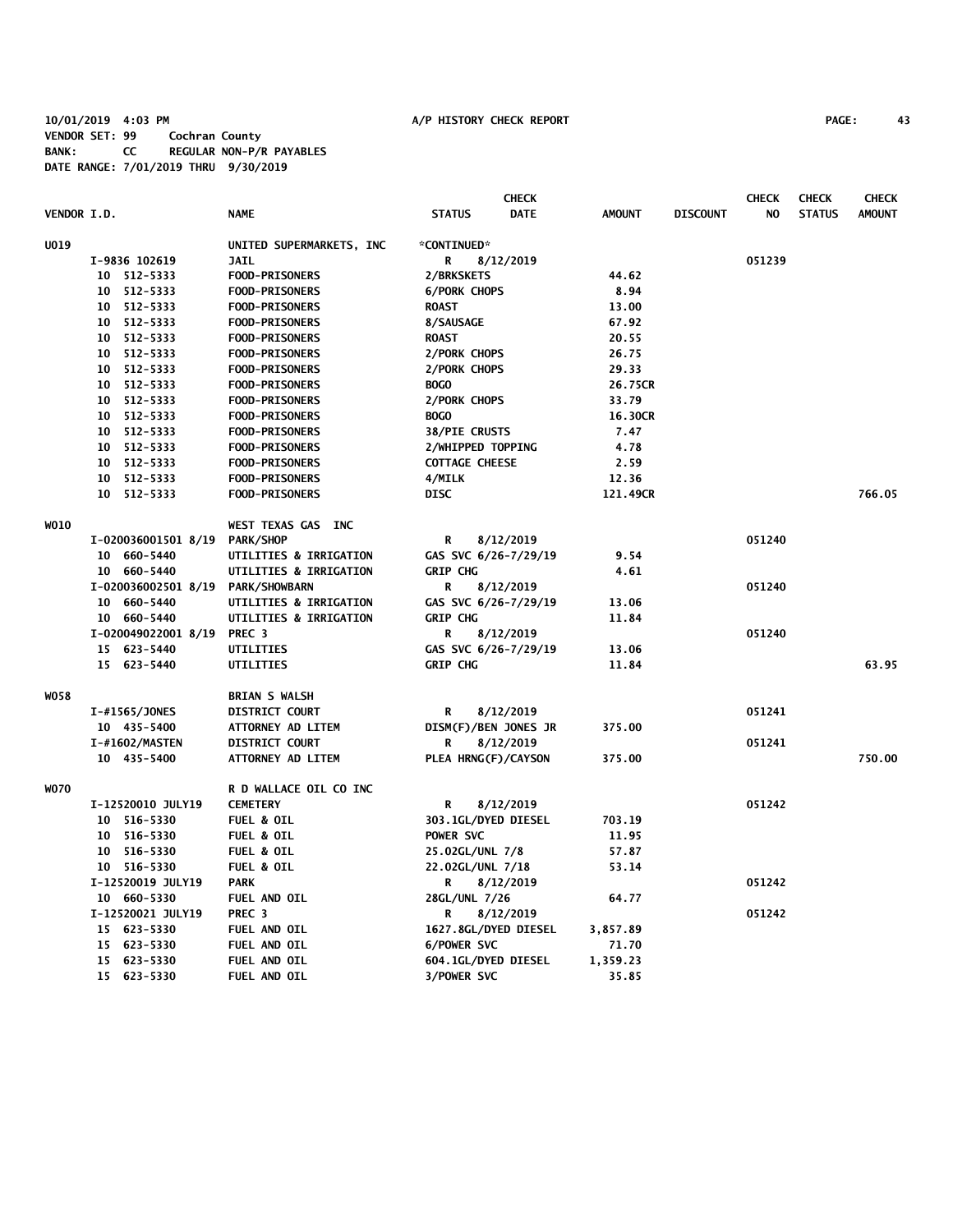## **10/01/2019 4:03 PM A/P HISTORY CHECK REPORT PAGE: 44 VENDOR SET: 99 Cochran County BANK: CC REGULAR NON-P/R PAYABLES DATE RANGE: 7/01/2019 THRU 9/30/2019**

| VENDOR I.D. |                   | <b>NAME</b>                                       | <b>STATUS</b>                      | <b>CHECK</b><br><b>DATE</b> | <b>AMOUNT</b> | <b>DISCOUNT</b> | <b>CHECK</b><br>NO. | <b>CHECK</b><br><b>STATUS</b> | <b>CHECK</b><br><b>AMOUNT</b> |
|-------------|-------------------|---------------------------------------------------|------------------------------------|-----------------------------|---------------|-----------------|---------------------|-------------------------------|-------------------------------|
| <b>WO70</b> |                   | R D WALLACE OIL CO INC                            | *CONTINUED*                        |                             |               |                 |                     |                               |                               |
|             | I-12520021 JULY19 | PREC <sub>3</sub>                                 | R                                  | 8/12/2019                   |               |                 | 051242              |                               |                               |
|             | 15 623-5330       | FUEL AND OIL                                      |                                    | 403GL/DYED DIESEL 7/        | 934.96        |                 |                     |                               |                               |
|             | 15 623-5330       | FUEL AND OIL                                      | 2/POWER SVC                        |                             | 23.90         |                 |                     |                               |                               |
|             | 15 623-5330       | FUEL AND OIL                                      | 92.2GL/REG ETH 7/19                |                             | 222.66        |                 |                     |                               |                               |
|             | 15 623-5330       | FUEL AND OIL                                      | 63.2GL/REG ETH 7/31                |                             | 152.63        |                 |                     |                               |                               |
|             | I-12520030 JULY19 | PREC 1                                            | R                                  | 8/12/2019                   |               |                 | 051242              |                               |                               |
|             | 15 621-5330       | <b>FUEL &amp; OIL</b>                             | 343.8GL/DYED DIESEL                |                             | 797.62        |                 |                     |                               |                               |
|             | 15 621-5330       | <b>FUEL &amp; OIL</b>                             | 2/80oz POWER SVC                   |                             | 23.90         |                 |                     |                               |                               |
|             | 15 621-5330       | <b>FUEL &amp; OIL</b>                             | 20/DEF 7/24                        |                             | 215.00        |                 |                     |                               |                               |
|             | 15 621-5330       | <b>FUEL &amp; OIL</b>                             | MULTI 3 COMPLEX                    |                             | 27.73         |                 |                     |                               |                               |
|             | 15 621-5330       | <b>FUEL &amp; OIL</b>                             |                                    | 650GL/DYED DIESEL 7/        | 1,462.50      |                 |                     |                               |                               |
|             | 15 621-5330       | <b>FUEL &amp; OIL</b>                             | 3/80oz POWER SVC                   |                             | 35.85         |                 |                     |                               |                               |
|             | 15 621-5356       | <b>ROAD MATERIALS &amp; SUPPLIES</b>              |                                    | 6/GL ANTIFREEZE 7/29        | 70.50         |                 |                     |                               |                               |
|             | 15 621-5330       | <b>FUEL &amp; OIL</b>                             | 27.9GL/UNL 7/2                     |                             | 64.53         |                 |                     |                               |                               |
|             | 15 621-5330       | <b>FUEL &amp; OIL</b>                             | 20.01GL/UNL 7/22                   |                             | 46.28         |                 |                     |                               |                               |
|             | 15 621-5330       | <b>FUEL &amp; OIL</b>                             | 25GL/UNL 7/30                      |                             | 57.83         |                 |                     |                               |                               |
|             | I-12520032 JULY19 | PREC 2                                            | R                                  | 8/12/2019                   |               |                 | 051242              |                               |                               |
|             | 15 622-5330       | FUEL AND OIL                                      |                                    |                             | 157.60CR      |                 |                     |                               |                               |
|             | 15 622-5330       | FUEL AND OIL                                      | 2/80/90 7/8-RETURN<br>TOTAL SYN 50 |                             | 243.56        |                 |                     |                               |                               |
|             | 15 622-5330       | FUEL AND OIL                                      |                                    | 761GL/DYED DIESEL 7/        | 1,712.25      |                 |                     |                               |                               |
|             | 15 622-5330       | FUEL AND OIL                                      |                                    | 902.1GL/CLEAR DIESEL        | 2,214.66      |                 |                     |                               |                               |
|             | 15 622-5330       | FUEL AND OIL                                      | 7/POWER SVC                        |                             | 83.65         |                 |                     |                               |                               |
|             | 15 622-5330       | FUEL AND OIL                                      | 20/DEF 7/25                        |                             | 215.00        |                 |                     |                               |                               |
|             | 15 622-5330       | FUEL AND OIL                                      | 26.24GL/UNL 7/2                    |                             | 60.69         |                 |                     |                               |                               |
|             | 15 622-5330       | FUEL AND OIL                                      | 31.258GL/UNL 7/25                  |                             | 72.34         |                 |                     |                               |                               |
|             | I-12520041 JULY19 | PREC 4                                            | R                                  | 8/12/2019                   |               |                 | 051242              |                               |                               |
|             | 15 624-5330       | FUEL AND OIL                                      | 631.2GL/DYED DIESEL                |                             | 1,464.38      |                 |                     |                               |                               |
|             | 15 624-5330       | FUEL AND OIL                                      | 2/POWER SVC                        |                             | 23.90         |                 |                     |                               |                               |
|             | 15 624-5451       | <b>REPAIRS</b>                                    |                                    | ST INSP/'11 FORD #86        | 7.00          |                 |                     |                               |                               |
|             | 15 624-5451       | <b>REPAIRS</b>                                    | <b>PAPER FORM</b>                  |                             | 3.00          |                 |                     |                               |                               |
|             | I-12520043 JULY19 | SHERIFF/COURTHOUSE                                | R                                  | 8/12/2019                   |               |                 | 051242              |                               |                               |
|             | 10 510-5451       | <b>REPAIR</b>                                     | 2.095GL/UNL TILLER                 |                             | 5.06          |                 |                     |                               |                               |
|             | 10 560-5330       | FUEL AND OIL                                      |                                    | 22.512GL/UNL JUNE/NO        | 54.36         |                 |                     |                               |                               |
|             | 10 560-5330       | FUEL AND OIL                                      |                                    | 1,019.9GL/UNL JULY 2        | 2,454.79      |                 |                     |                               |                               |
|             | I-12520239 JULY19 | <b>COMMISSIONERS COURT</b>                        | R                                  | 8/12/2019                   |               |                 | 051242              |                               |                               |
|             | 15 610-5428       | CO. JUDGE-CONTINUING EDUCATION5.5GL/UNL 7/9 JUDGE |                                    |                             | 12.72         |                 |                     |                               |                               |
|             | 15 610-5456       | <b>REPAIR-COUNTY CAR</b>                          |                                    | ST INSP/COUNTY PICKU        | 7.00          |                 |                     |                               |                               |
|             | 15 610-5456       | <b>REPAIR-COUNTY CAR</b>                          | <b>PAPER FEE</b>                   |                             | 3.00          |                 |                     |                               |                               |
|             | I-12520261 JULY19 | <b>VETERANS SVC</b>                               | R                                  | 8/12/2019                   |               |                 | 051242              |                               |                               |
|             | 10 405-5330       | FUEL AND OIL                                      | 25GL/UNL 7/23                      |                             | 57.83         |                 |                     |                               |                               |
|             | 10 405-5330       | <b>FUEL AND OIL</b>                               | 7.01GL/UNL 7/29                    |                             | 16.21         |                 |                     |                               | 18,905.28                     |
|             |                   |                                                   |                                    |                             |               |                 |                     |                               |                               |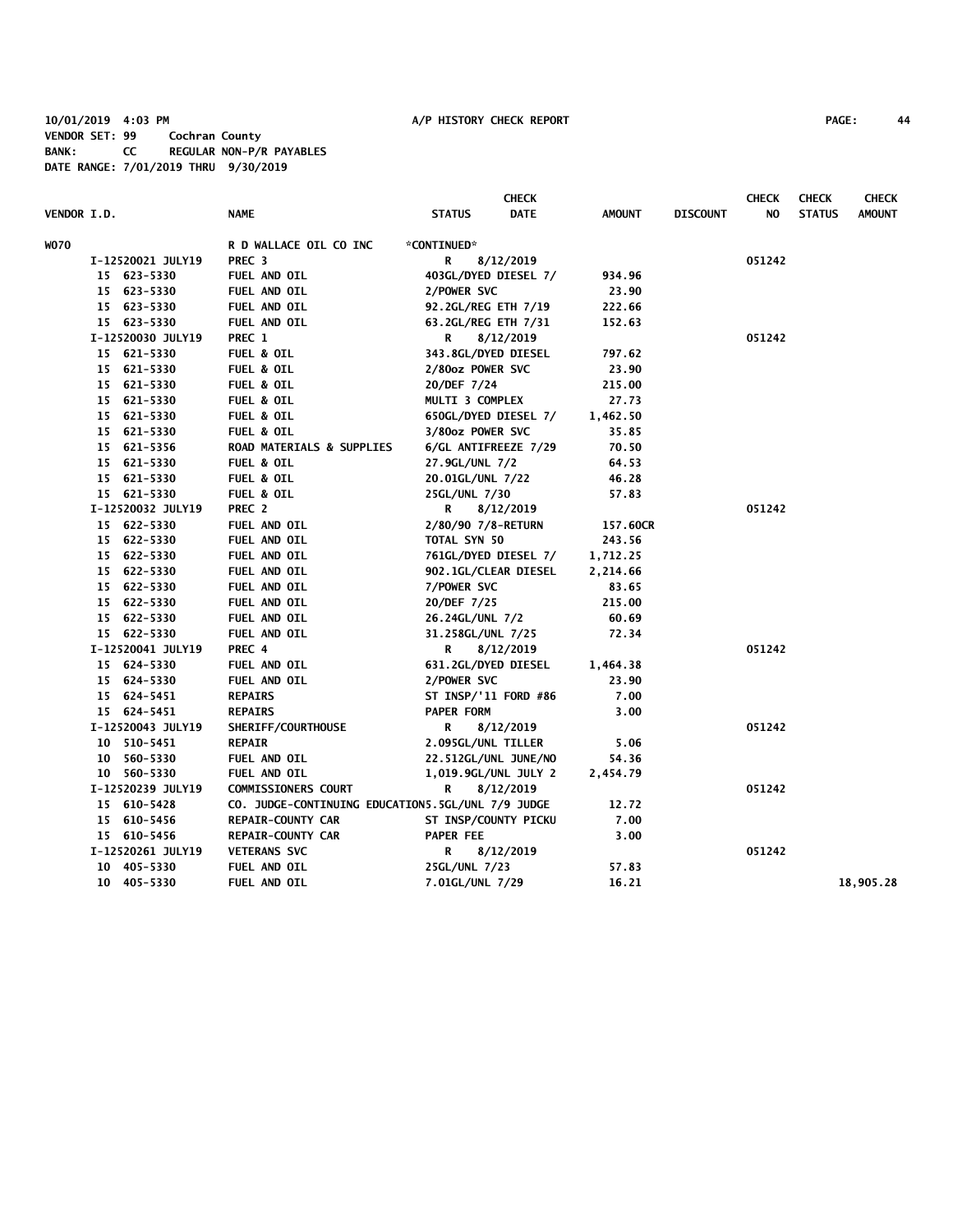**10/01/2019 4:03 PM A/P HISTORY CHECK REPORT PAGE: 45 VENDOR SET: 99 Cochran County BANK: CC REGULAR NON-P/R PAYABLES DATE RANGE: 7/01/2019 THRU 9/30/2019**

|             |                          |                                     |                          | <b>CHECK</b>         |               |                 | <b>CHECK</b> | <b>CHECK</b>  | <b>CHECK</b>  |
|-------------|--------------------------|-------------------------------------|--------------------------|----------------------|---------------|-----------------|--------------|---------------|---------------|
| VENDOR I.D. |                          | <b>NAME</b>                         | <b>STATUS</b>            | <b>DATE</b>          | <b>AMOUNT</b> | <b>DISCOUNT</b> | NO.          | <b>STATUS</b> | <b>AMOUNT</b> |
| W164        |                          | <b>WARREN CAT</b>                   |                          |                      |               |                 |              |               |               |
|             | C-CS020042771            | PREC 2                              | R                        | 8/12/2019            |               |                 | 051243       |               |               |
|             | 15 622-5451              | <b>REPAIRS</b>                      | REFUND EMERGENCY CHA     |                      | 32.34CR       |                 |              |               |               |
|             | I-PS020375125            | PREC <sub>3</sub>                   | R                        | 8/12/2019            |               |                 | 051243       |               |               |
|             | 15 623-5451              | <b>REPAIRS</b>                      | <b>FILTER AS LU</b>      |                      | 32.77         |                 |              |               |               |
|             | 15 623-5451              | <b>REPAIRS</b>                      | 2/ELEMENT AS             |                      | 87.02         |                 |              |               |               |
|             | 15 623-5451              | <b>REPAIRS</b>                      | 2/ELEMENT PRI            |                      | 197.52        |                 |              |               |               |
|             | 15 623-5451              | <b>REPAIRS</b>                      | 3/FILTER AS              |                      | 125.52        |                 |              |               |               |
|             | 15 623-5451              | <b>REPAIRS</b>                      | 5/FILTER AS F            |                      | 130.35        |                 |              |               |               |
|             | 15 623-5451              | <b>REPAIRS</b>                      | 2/AIR FILTERS            |                      | 76.94         |                 |              |               |               |
|             | 15 623-5451              | <b>REPAIRS</b>                      | 2/AIR FILTERS            |                      | 61.82         |                 |              |               |               |
|             | 15 623-5451              | <b>REPAIRS</b>                      | <b>DISC</b>              |                      | 71.21CR       |                 |              |               |               |
|             | I-PS030950376            | PREC <sub>2</sub>                   | R                        | 8/12/2019            |               |                 | 051243       |               |               |
|             | 15 622-5451              | <b>REPAIRS</b>                      | <b>SPIDER AS</b>         |                      | 646.72        |                 |              |               |               |
|             | 15 622-5451              | <b>REPAIRS</b>                      | <b>EMERGENCY CHARGES</b> |                      | 32.34         |                 |              |               | 1,287.45      |
| D900        |                          | JORGE DE LA CRUZ                    |                          |                      |               |                 |              |               |               |
|             | <b>I-SHERIFF CONF'19</b> | <b>SHERIFF</b>                      | R                        | 8/12/2019            |               |                 | 051244       |               |               |
|             | 10 560-5427              | <b>CONTINUING EDUCATION</b>         | R/B MEALS 7/27-31/19     |                      | 80.38         |                 |              |               | 80.38         |
| A108        |                          | AT&T MOBILITY                       |                          |                      |               |                 |              |               |               |
|             | I-#4099 JULY 19          | <b>SHERIFF</b>                      | R                        | 8/29/2019            |               |                 | 051265       |               |               |
|             | 10 560-5420              | <b>TELECOMMUNICATIONS</b>           |                          | 1ST NET 6/8-7/1-- FI | 170.91        |                 |              |               | 170.91        |
| A178        |                          | <b>AMAZON</b>                       |                          |                      |               |                 |              |               |               |
|             | I-466377396777           | <b>MUSEUM/HISTORICAL COMMISSION</b> | R                        | 8/29/2019            |               |                 | 051266       |               |               |
|             | 31 652-5499              | MISCELLANEOUS                       |                          | PRORECK PARTY/SPEAKE | 289.00        |                 |              |               |               |
|             | I-773877346663           | <b>LIBRARY</b>                      | R                        | 8/29/2019            |               |                 | 051266       |               |               |
|             | 10 650-5590              | <b>BOOKS</b>                        | FLEISHMAN IS IN TROU     |                      | 23.55         |                 |              |               |               |
|             | 10 650-5590              | <b>BOOKS</b>                        | <b>HOLY GHOST</b>        |                      | 14.54         |                 |              |               |               |
|             | 10 650-5310              | OFFICE SUPPLIES                     | BEN-Q MS535A PROJECT     |                      | 288.01        |                 |              |               |               |
|             | 10 650-5590              | <b>BOOKS</b>                        | SAME KIND OF DIFFERE     |                      | 17.99         |                 |              |               |               |
|             | 10 650-5590              | <b>BOOKS</b>                        | THE LAST YEAR OF WAR     |                      | 17.74         |                 |              |               |               |
|             | 10 650-5590              | <b>BOOKS</b>                        | <b>NEON PREY</b>         |                      | 16.11         |                 |              |               |               |
|             | 10 650-5590              | <b>BOOKS</b>                        | THE LAST HOUSE GUEST     |                      | 16.66         |                 |              |               |               |
|             | 10 650-5590              | <b>BOOKS</b>                        | WORKIN OUR WAY HOME      |                      | 10.42         |                 |              |               |               |
|             | 10 650-5590              | <b>BOOKS</b>                        | <b>BIG SKY</b>           |                      | 16.24         |                 |              |               |               |
|             | 10 650-5590              | <b>BOOKS</b>                        | <b>TWISTED PREY</b>      |                      | 13.05         |                 |              |               |               |
|             | 10 650-5590              | <b>BOOKS</b>                        | AS BRIGHT AS HEAVEN      |                      | 15.86         |                 |              |               |               |
|             | 10 650-5590              | <b>BOOKS</b>                        | <b>GIRLS LIKE US</b>     |                      | 15.60         |                 |              |               |               |
|             | I-883578699748           | <b>COURTHOUSE</b>                   | R                        | 8/29/2019            |               |                 | 051266       |               |               |
|             | 10 510-5332              | <b>CUSTODIAL SUPPLIES</b>           | WHYNTER ARC-14SH 14,     |                      | 429.00        |                 |              |               | 1,183.77      |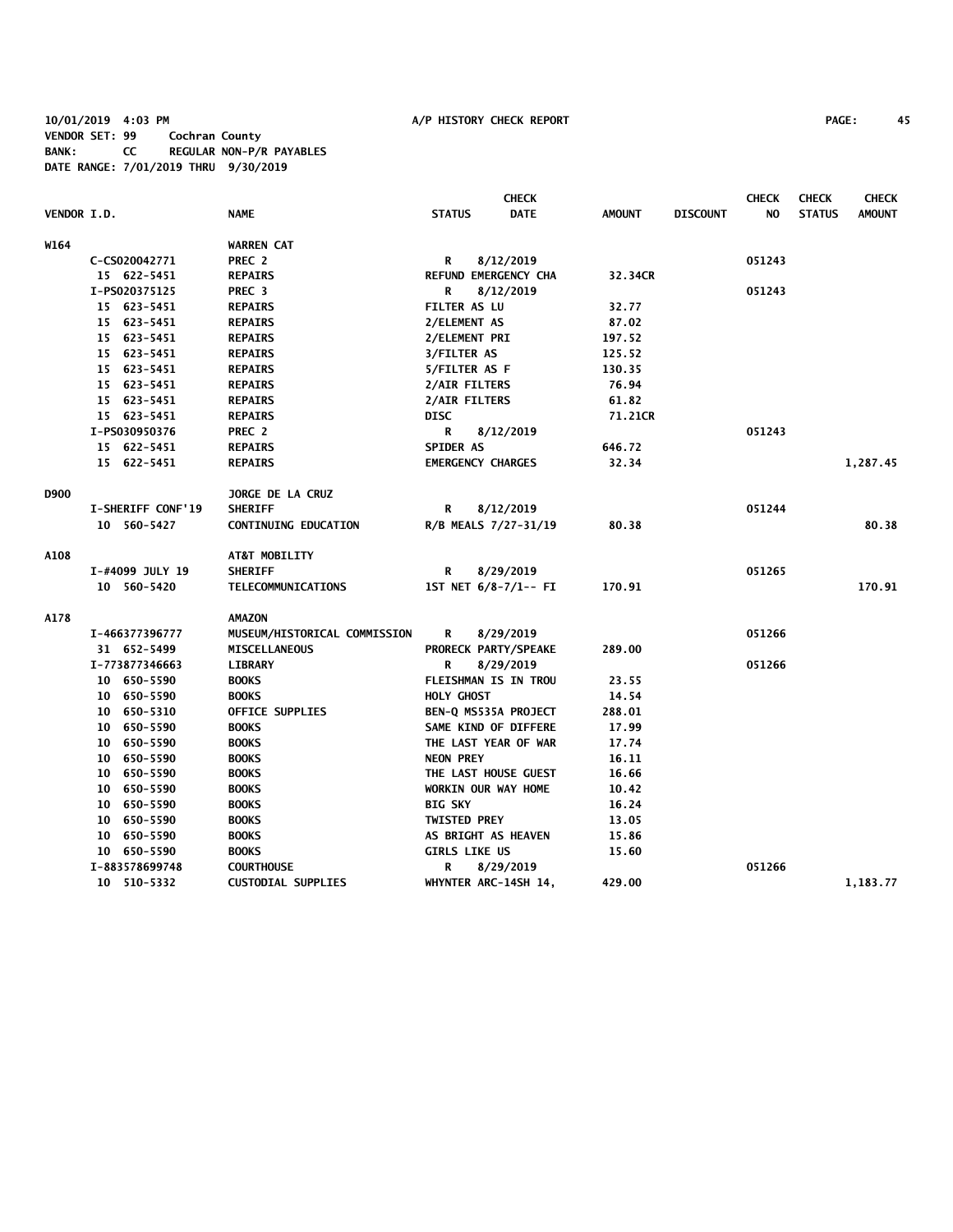**10/01/2019 4:03 PM A/P HISTORY CHECK REPORT PAGE: 46 VENDOR SET: 99 Cochran County BANK: CC REGULAR NON-P/R PAYABLES DATE RANGE: 7/01/2019 THRU 9/30/2019**

|                    |                             |                                  |                             | <b>CHECK</b> |               |                 | <b>CHECK</b> | <b>CHECK</b>  | <b>CHECK</b>  |
|--------------------|-----------------------------|----------------------------------|-----------------------------|--------------|---------------|-----------------|--------------|---------------|---------------|
| <b>VENDOR I.D.</b> |                             | <b>NAME</b>                      | <b>STATUS</b>               | <b>DATE</b>  | <b>AMOUNT</b> | <b>DISCOUNT</b> | NO.          | <b>STATUS</b> | <b>AMOUNT</b> |
| B026               |                             | <b>BLEDSOE WATER SUPPLY CORP</b> |                             |              |               |                 |              |               |               |
|                    | $I-3004$ 8/19               | PREC <sub>3</sub>                | R                           | 8/29/2019    |               |                 | 051267       |               |               |
|                    | 15 623-5440                 | UTILITIES                        | 1670GL WATER JULY 20        |              | 22.00         |                 |              |               |               |
|                    | 15 623-5440                 | UTILITIES                        | ASSESSMENT FEE              |              | 0.11          |                 |              |               | 22.11         |
| C019               |                             | COCHRAN MEMORIAL HOSPITAL        |                             |              |               |                 |              |               |               |
|                    | I-10648-0045/NOAH           | COCHRAN MEMORIAL HOSPITAL        | R                           | 8/29/2019    |               |                 | 051268       |               |               |
|                    | 10 560-5499                 | MISCELLANEOUS                    | EMPL PHYS/N RODRIGUE        |              | 60.00         |                 |              |               |               |
|                    | I-10648-0046/NOAH           | <b>SHERIFF</b>                   | R                           | 8/29/2019    |               |                 | 051268       |               |               |
|                    | 10 560-5499                 | <b>MISCELLANEOUS</b>             | DRUG TEST/N RODRIGUE        |              | 50.00         |                 |              |               |               |
|                    | I-1134-0005/HESTER          | <b>SHERIFF</b>                   | R                           | 8/29/2019    |               |                 | 051268       |               |               |
|                    | 10 560-5499                 | <b>MISCELLANEOUS</b>             | HEP C/HESTER 3/20/18        |              | 81.00         |                 |              |               |               |
|                    | I-11418-0003/OCHOA          | <b>SHERIFF</b>                   | R                           | 8/29/2019    |               |                 | 051268       |               |               |
|                    | 10 560-5499                 | <b>MISCELLANEOUS</b>             | EMPL PHYS/RUBEN 7/20        |              | 60.00         |                 |              |               |               |
|                    | I-11577-0001/REEVES         | <b>SHERIFF</b>                   | R                           | 8/29/2019    |               |                 | 051268       |               |               |
|                    | 10 560-5499                 | <b>MISCELLANEOUS</b>             | EMPL PHYS/JARED 7/18        |              | 60.00         |                 |              |               |               |
|                    | I-11577-0002/REEVES         | <b>SHERIFF</b>                   | R                           | 8/29/2019    |               |                 | 051268       |               |               |
|                    | 10 560-5499                 | MISCELLANEOUS                    | DRUG TEST/JARED 7/18        |              | 50.00         |                 |              |               |               |
|                    | I-31117-0013/REVA           | <b>SHERIFF</b>                   | R                           | 8/29/2019    |               |                 | 051268       |               |               |
|                    | 10 560-5499                 | <b>MISCELLANEOUS</b>             | DRUG TST/R GRINSTEIN        |              | 50.00         |                 |              |               |               |
|                    | I-4797-0027/CERROS          | <b>SHERIFF</b>                   | R                           | 8/29/2019    |               |                 | 051268       |               |               |
|                    | 10 560-5499                 | <b>MISCELLANEOUS</b>             | EMPL PHYS/GABRIELA 8        |              | 60.00         |                 |              |               |               |
|                    | I-4797-0028/CERROS          | <b>SHERIFF</b>                   | R                           | 8/29/2019    |               |                 | 051268       |               |               |
|                    | 10 560-5499                 | <b>MISCELLANEOUS</b>             | DRUG TEST/GABRIELA 8        |              | 50.00         |                 |              |               |               |
|                    | I-5220-0009/HAWKINS SHERIFF |                                  | R                           | 8/29/2019    |               |                 | 051268       |               |               |
|                    | 10 560-5499                 | <b>MISCELLANEOUS</b>             | DRUG TEST/JEROME 4/2        |              | 50.00         |                 |              |               |               |
|                    | I-5937-0032/DEWBRE          | <b>SHERIFF</b>                   | R                           | 8/29/2019    |               |                 | 051268       |               |               |
|                    | 10 560-5499                 | MISCELLANEOUS                    | EMPL PHYS/BRIE 8/19/        |              | 60.00         |                 |              |               |               |
|                    | I-5937-0033/DEWBRE          | <b>SHERIFF</b>                   | R                           | 8/29/2019    |               |                 | 051268       |               |               |
|                    | 10 560-5499                 | <b>MISCELLANEOUS</b>             | DRUG TEST/BRIE 8/19/        |              | 50.00         |                 |              |               |               |
|                    | I-6508-0039/JENNA           | <b>SHERIFF</b>                   | R                           | 8/29/2019    |               |                 | 051268       |               |               |
|                    | 10 560-5499                 | MISCELLANEOUS                    | EMPL PHYS/J GUTIERRE        |              | 60.00         |                 |              |               |               |
|                    | I-6508-0040/JENNA           | <b>SHERIFF</b>                   | R                           | 8/29/2019    |               |                 | 051268       |               |               |
|                    | 10 560-5499                 | <b>MISCELLANEOUS</b>             | DRUG TEST/J GUTIERRE        |              | 50.00         |                 |              |               | 791.00        |
| C064               |                             | CITY OF MORTON F D               |                             |              |               |                 |              |               |               |
|                    | <b>I-JULY 2019</b>          | PUBLIC SAFETY*OTHER              | R                           | 8/29/2019    |               |                 | 051271       |               |               |
|                    | 10 580-5414                 | FIRE PROTECTION CONTRACTS        | <b>N SH214;GRASS 7/2</b>    |              | 350.00        |                 |              |               |               |
|                    | 10 580-5414                 | FIRE PROTECTION CONTRACTS        | <b>FM1585/CR197;GRASS 7</b> |              | 350.00        |                 |              |               |               |
|                    | 10 580-5414                 | FIRE PROTECTION CONTRACTS        | FM1585/CR217;GRASS 7        |              | 350.00        |                 |              |               |               |
|                    | 10 580-5414                 | FIRE PROTECTION CONTRACTS        | FM1780/FM1585;GRASS         |              | 350.00        |                 |              |               |               |
|                    | 10 580-5414                 | FIRE PROTECTION CONTRACTS        | FM1169 W OF SW GIN;G        |              | 350.00        |                 |              |               |               |
|                    | 10 580-5414                 | FIRE PROTECTION CONTRACTS        | <b>FM1585/CR177 GRASS 7</b> |              | 350.00        |                 |              |               | 2,100.00      |
|                    |                             |                                  |                             |              |               |                 |              |               |               |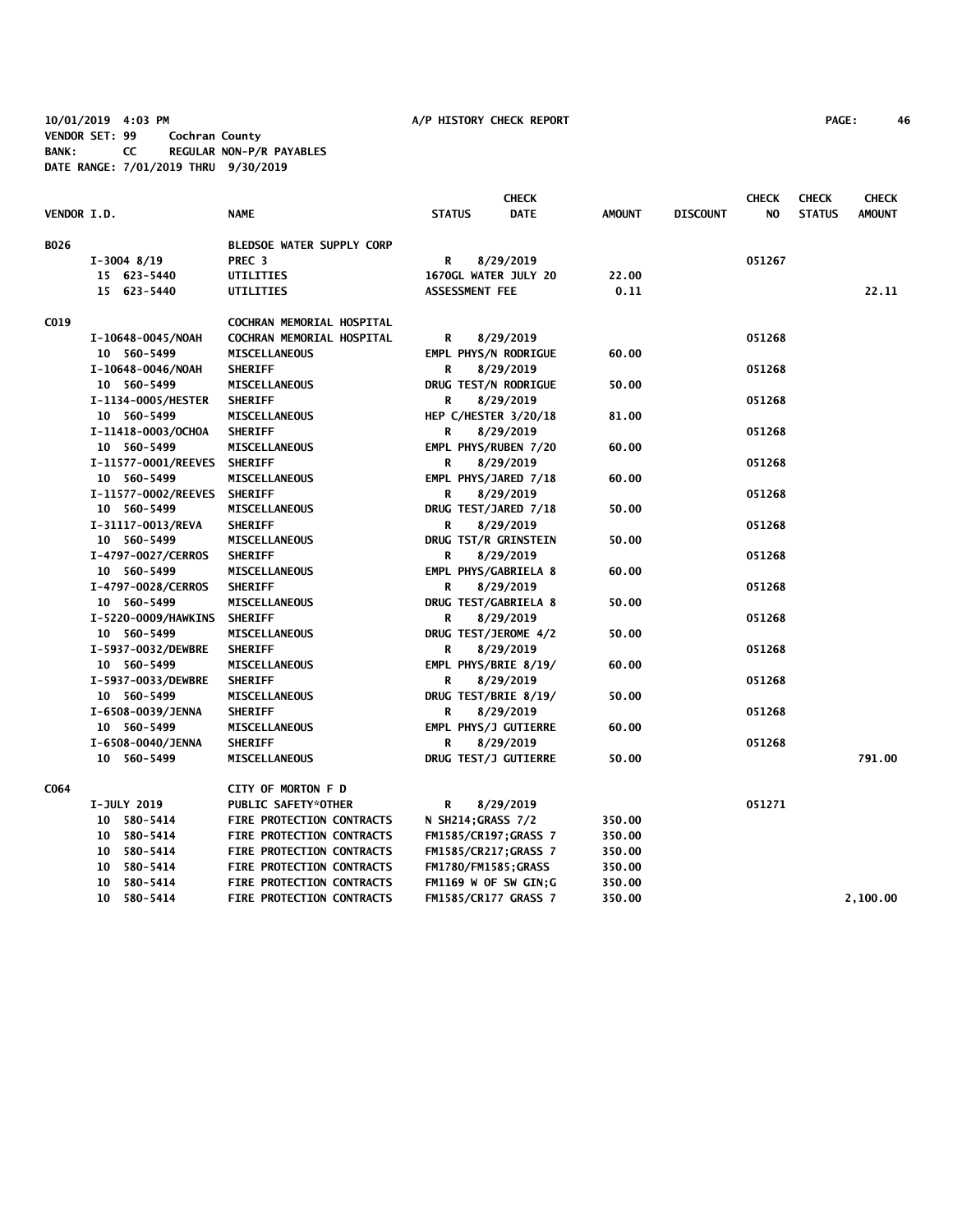**10/01/2019 4:03 PM A/P HISTORY CHECK REPORT PAGE: 47 VENDOR SET: 99 Cochran County BANK: CC REGULAR NON-P/R PAYABLES DATE RANGE: 7/01/2019 THRU 9/30/2019**

|                  |          |                    |                                  |                         | <b>CHECK</b>          |               |                 | <b>CHECK</b> | <b>CHECK</b>  | <b>CHECK</b>  |
|------------------|----------|--------------------|----------------------------------|-------------------------|-----------------------|---------------|-----------------|--------------|---------------|---------------|
| VENDOR I.D.      |          |                    | <b>NAME</b>                      | <b>STATUS</b>           | <b>DATE</b>           | <b>AMOUNT</b> | <b>DISCOUNT</b> | NO.          | <b>STATUS</b> | <b>AMOUNT</b> |
| C <sub>065</sub> |          |                    | CITY OF WHITEFACE F D            |                         |                       |               |                 |              |               |               |
|                  |          | <b>I-JULY 2019</b> | PUBLIC SAFETY*OTHER              | R                       | 8/29/2019             |               |                 | 051272       |               |               |
|                  |          | 10 580-5414        | <b>FIRE PROTECTION CONTRACTS</b> |                         | FM1585&CR197GRASS 7   | 350.00        |                 |              |               |               |
|                  |          | 10 580-5414        | <b>FIRE PROTECTION CONTRACTS</b> |                         | FM1585&CR217GRASS 7   | 350.00        |                 |              |               |               |
|                  |          | 10 580-5414        | FIRE PROTECTION CONTRACTS        | FM1585&CR217GRASS 7     |                       |               |                 |              |               |               |
|                  |          | 10 580-5414        | FIRE PROTECTION CONTRACTS        | FM1585&FM1780 XFORM     |                       | 350.00        |                 |              |               |               |
|                  |          | 10 580-5414        | FIRE PROTECTION CONTRACTS        | FM1780&FM1585GRASS      |                       | 350.00        |                 |              |               |               |
|                  |          | 10 580-5414        | <b>FIRE PROTECTION CONTRACTS</b> | <b>FM1169;GRASS 7/9</b> |                       | 350.00        |                 |              |               |               |
|                  |          | 10 580-5414        | FIRE PROTECTION CONTRACTS        |                         | FM1585&CR177 Grass, X | 350.00        |                 |              |               | 2,100.00      |
| C <sub>290</sub> |          |                    | CENTER POINT LARGE PRINT         |                         |                       |               |                 |              |               |               |
|                  |          | I-1710665          | <b>LIBRARY</b>                   | R                       | 8/29/2019             |               |                 | 051273       |               |               |
|                  |          | 10 650-5590        | <b>BOOKS</b>                     | SURFSIDE SISTERS        |                       | 23.37         |                 |              |               |               |
|                  |          | 10 650-5590        | <b>BOOKS</b>                     | THE LITTLE TEASHOP      |                       | 23.37         |                 |              |               |               |
|                  |          | 10 650-5590        | <b>BOOKS</b>                     | THE PERFECT DRESS       |                       | 23.37         |                 |              |               |               |
|                  |          | 10 650-5590        | <b>BOOKS</b>                     | <b>PROJECT DUCHESS</b>  |                       | 23.37         |                 |              |               |               |
|                  |          | 10 650-5590        | <b>BOOKS</b>                     | <b>ALMOST MIDNIGHT</b>  |                       | 23.37         |                 |              |               |               |
|                  |          | 10 650-5590        | <b>BOOKS</b>                     | <b>PARANOID</b>         |                       | 23.37         |                 |              |               | 140.22        |
| C340             |          |                    | COUNTY INFORMATION RESOURCE AG   |                         |                       |               |                 |              |               |               |
|                  |          | I-S0P011150        | NON-DEPT'L                       | R                       | 8/29/2019             |               |                 | 051274       |               |               |
|                  |          | 10 409-5420        | TELECOMMUNICATIONS               | 33 EMAIL ACCOUNTS JU    |                       | 66.00         |                 |              |               | 66.00         |
| C353             |          |                    | <b>BRANDY S CRISWELL</b>         |                         |                       |               |                 |              |               |               |
|                  |          | I-#4586 081319     | <b>DISTRICT COURT</b>            | R                       | 8/29/2019             |               |                 | 051275       |               |               |
|                  |          | 10 435-5400        | ATTORNEY AD LITEM                | RMVL HRNG/CPS(C)        |                       | 300.00        |                 |              |               | 300.00        |
| C392             |          |                    | CONDUENT GOVERNMENT RECORDS SV   |                         |                       |               |                 |              |               |               |
|                  |          | I-0316530          | <b>CLERK</b>                     | R                       | 8/29/2019             |               |                 | 051276       |               |               |
|                  |          | 10 403-5310        | <b>OFFICE SUPPLIES</b>           |                         | 500/BLUE BORDER PAPE  | 188.13        |                 |              |               |               |
|                  |          | 10 403-5310        | OFFICE SUPPLIES                  | <b>SHIPPING</b>         |                       | 20.33         |                 |              |               | 208.46        |
| D048             |          |                    | DATA-LINE OFFICE SYSTEMS         |                         |                       |               |                 |              |               |               |
|                  |          | I-IN104032         | <b>LIBRARY</b>                   | R                       | 8/29/2019             |               |                 | 051277       |               |               |
|                  |          | 10 650-5411        | MAINTENANCE CONTRACTS            |                         | COPIER MAINT 8/21-9/  | 37.50         |                 |              |               |               |
|                  |          | 10 650-5411        | MAINTENANCE CONTRACTS            |                         | 234 COLOR COPIES 7/2  | 23.40         |                 |              |               | 60.90         |
| D196             |          |                    | JORGE DE LA CRUZ, SHERIFF        |                         |                       |               |                 |              |               |               |
|                  | I-081419 |                    | <b>JAIL</b>                      | R                       | 8/29/2019             |               |                 | 051278       |               |               |
|                  |          | 10 512-5333        | <b>FOOD-PRISONERS</b>            |                         | 4/BREAD/ALLSUPS 7/24  | 3.18          |                 |              |               |               |
|                  |          | 10 512-5333        | <b>FOOD-PRISONERS</b>            | 2/MILK                  |                       | 6.98          |                 |              |               |               |
|                  |          | 10 512-5333        | <b>FOOD-PRISONERS</b>            | <b>TOMATOES</b>         |                       | 1.39          |                 |              |               |               |
|                  |          | 10 512-5333        | FOOD-PRISONERS                   | <b>LETTUCE</b>          |                       | 1.59          |                 |              |               |               |
|                  |          | 10 512-5333        | FOOD-PRISONERS                   | LETTUCE/ALLSUPS 8/8     |                       | 1.09          |                 |              |               |               |
|                  |          | 10 512-5333        | FOOD-PRISONERS                   | <b>TOMATOES</b>         |                       | 1.39          |                 |              |               |               |
|                  |          | 10 512-5333        | FOOD-PRISONERS                   | 2/MILK/ALLSUPS 8/11     |                       | 6.98          |                 |              |               |               |
|                  |          | 10 512-5333        | <b>FOOD-PRISONERS</b>            | 2/EGGS/ALLSUPS 8/14     |                       | 3.58          |                 |              |               | 26.18         |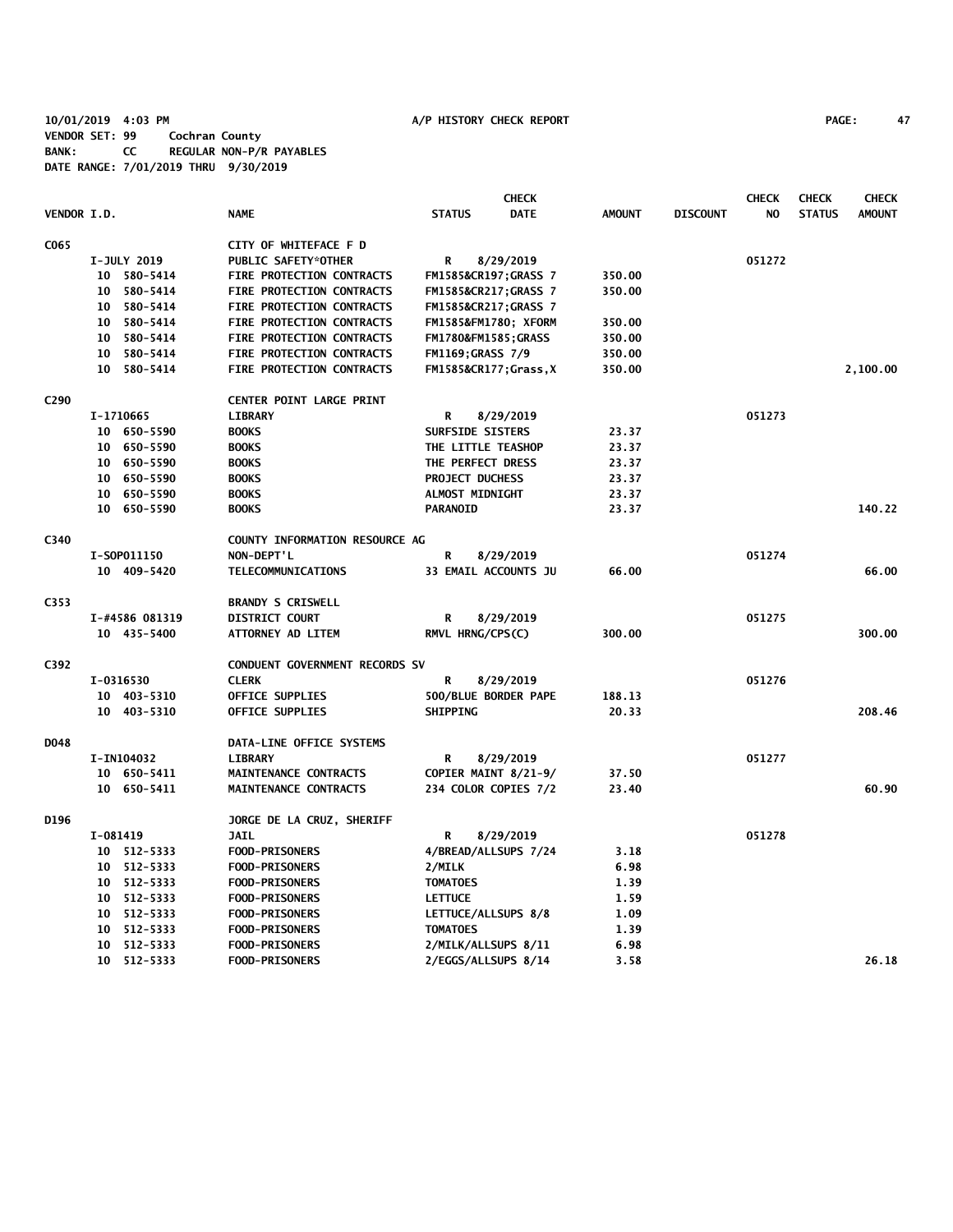**10/01/2019 4:03 PM A/P HISTORY CHECK REPORT PAGE: 48 VENDOR SET: 99 Cochran County BANK: CC REGULAR NON-P/R PAYABLES DATE RANGE: 7/01/2019 THRU 9/30/2019**

|                    |                       |                               | <b>CHECK</b>                 |               |                 | <b>CHECK</b> | <b>CHECK</b>  | <b>CHECK</b>  |
|--------------------|-----------------------|-------------------------------|------------------------------|---------------|-----------------|--------------|---------------|---------------|
| <b>VENDOR I.D.</b> |                       | <b>NAME</b>                   | <b>STATUS</b><br><b>DATE</b> | <b>AMOUNT</b> | <b>DISCOUNT</b> | NO.          | <b>STATUS</b> | <b>AMOUNT</b> |
| D196               |                       | JORGE DE LA CRUZ, SHERIFF     |                              |               |                 |              |               |               |
|                    | I-082719              | <b>JAIL</b>                   | 8/29/2019<br>R               |               |                 | 051279       |               |               |
|                    | 10 512-5333           | <b>FOOD-PRISONERS</b>         | 5/JALAPENOS/ALLSUPS          | 0.50          |                 |              |               |               |
|                    | 512-5333<br>10        | <b>FOOD-PRISONERS</b>         | <b>3PKS/TOMATOES</b>         | 4.17          |                 |              |               |               |
|                    | 10 512-5333           | <b>FOOD-PRISONERS</b>         | 2/SHREDDED LETTUCE           | 2.78          |                 |              |               |               |
|                    | 512-5333<br>10        | <b>FOOD-PRISONERS</b>         | BUTTER/FAM\$ 8/22            | 1.25          |                 |              |               |               |
|                    | 10 512-5333           | <b>FOOD-PRISONERS</b>         | 2/SPAGHETTI                  | 2.00          |                 |              |               |               |
|                    | 512-5333<br>10        | <b>FOOD-PRISONERS</b>         | 5/EGGS/ALLSUPS 8/24          | 8.95          |                 |              |               |               |
|                    | 10 512-5333           | <b>FOOD-PRISONERS</b>         | 2/MILK                       | 6.98          |                 |              |               |               |
|                    | 512-5333<br>10        | <b>FOOD-PRISONERS</b>         | ONIONS/ALLSUPS 8/26          | 0.99          |                 |              |               |               |
|                    | 10 512-5333           | <b>FOOD-PRISONERS</b>         | 2PKS/ONIONS                  | 2.78          |                 |              |               |               |
|                    | 10 512-5333           | <b>FOOD-PRISONERS</b>         | 10/JAPAPENOS                 | 1.00          |                 |              |               |               |
|                    | 10 512-5333           | <b>FOOD-PRISONERS</b>         | SHREDDED LETTUCE             | 1.39          |                 |              |               |               |
|                    | 10 512-5333           | FOOD-PRISONERS                | 4/BREAD                      | 3.18          |                 |              |               |               |
|                    |                       |                               |                              |               |                 |              |               | 41.55         |
|                    | 10 512-5333           | <b>FOOD-PRISONERS</b>         | 2/MILK                       | 5.58          |                 |              |               |               |
| D196               |                       | JORGE DE LA CRUZ, SHERIFF     |                              |               |                 |              |               |               |
|                    | $I-R/B$ ST INSP/#1606 | <b>SHERIFF</b>                | R<br>8/29/2019               |               |                 | 051280       |               |               |
|                    | 10 560-5451           | MACHINERY-NON-OFFICE REPAIR   | ST INSP FEE/15 CHRGR         | 7.50          |                 |              |               | 7.50          |
| D196               |                       | JORGE DE LA CRUZ, SHERIFF     |                              |               |                 |              |               |               |
|                    | I-XPRT/080519         | <b>JAIL</b>                   | R<br>8/29/2019               |               |                 | 051281       |               |               |
|                    | 10 512-5499           | <b>MISCELLANEOUS</b>          | FUEL/STRL CTY/XPRT T         | 20.00         |                 |              |               | 20.00         |
| G031               |                       | <b>GRAINGER</b>               |                              |               |                 |              |               |               |
|                    | I-9266120139          | <b>PARK</b>                   | 8/29/2019<br>R               |               |                 | 051282       |               |               |
|                    | 10 660-5332           | <b>CUSTODIAL SUPPLIES</b>     | PAPERTOWEL DISPENSER         | 28.02         |                 |              |               |               |
|                    | 10 660-5332           | <b>CUSTODIAL SUPPLIES</b>     | 1CS/BROWN ROLL 7-7/8         | 33.53         |                 |              |               | 61.55         |
|                    |                       |                               |                              |               |                 |              |               |               |
| G266               |                       | <b>ELIAS GARCIA</b>           |                              |               |                 |              |               |               |
|                    | I-CPS#4587 081319     | <b>DISTRICT COURT</b>         | 8/29/2019<br>R               |               |                 | 051283       |               |               |
|                    | 10 435-5400           | ATTORNEY AD LITEM             | ADV HRNG(PF)/CPS#458         | 300.00        |                 |              |               | 300.00        |
| H126               |                       | HOLLAND'S OFFICE TECHNOLOGIES |                              |               |                 |              |               |               |
|                    | I-00135621            | <b>SHERIFF</b>                | R<br>8/29/2019               |               |                 | 051284       |               |               |
|                    | 10 560-5310           | OFFICE SUPPLIES               | TONER/BLK                    | 88.20         |                 |              |               |               |
|                    | I-00136102            | <b>ATTORNEY</b>               | R<br>8/29/2019               |               |                 | 051284       |               |               |
|                    | 10 475-5310           | OFFICE SUPPLIES               | SVC CALL/PRINTER ISS         | 125.00        |                 |              |               | 213.20        |
| J057               |                       | MT LIBRARY SERVICES dba       |                              |               |                 |              |               |               |
|                    | I-473519              | <b>LIBRARY</b>                | R<br>8/29/2019               |               |                 | 051285       |               |               |
|                    | 10 650-5590           | <b>BOOKS</b>                  | <b>INTERMEDIATE READERS</b>  | 228.20        |                 |              |               |               |
|                    | 10 650-5590           | <b>BOOKS</b>                  | UPPER ELEMENTARY&JR          | 228.20        |                 |              |               |               |
|                    | 10 650-5590           | <b>BOOKS</b>                  | <b>INDEPENDENT READERS</b>   | 183.00        |                 |              |               |               |
|                    | 10 650-5590           | <b>BOOKS</b>                  | <b>KINDERGARTEN PLUS</b>     | 228.20        |                 |              |               |               |
|                    | 650-5590<br>10        | <b>BOOKS</b>                  | <b>PRIMARY</b>               | 195.60        |                 |              |               |               |
|                    | 10 650-5590           | <b>BOOKS</b>                  | MATURE YOUNG ADULTS          | 235.90        |                 |              |               |               |
|                    | 10 650-5590           | <b>BOOKS</b>                  | YOUNG ADULTS                 | 201.60        |                 |              |               | 1,500.70      |
|                    |                       |                               |                              |               |                 |              |               |               |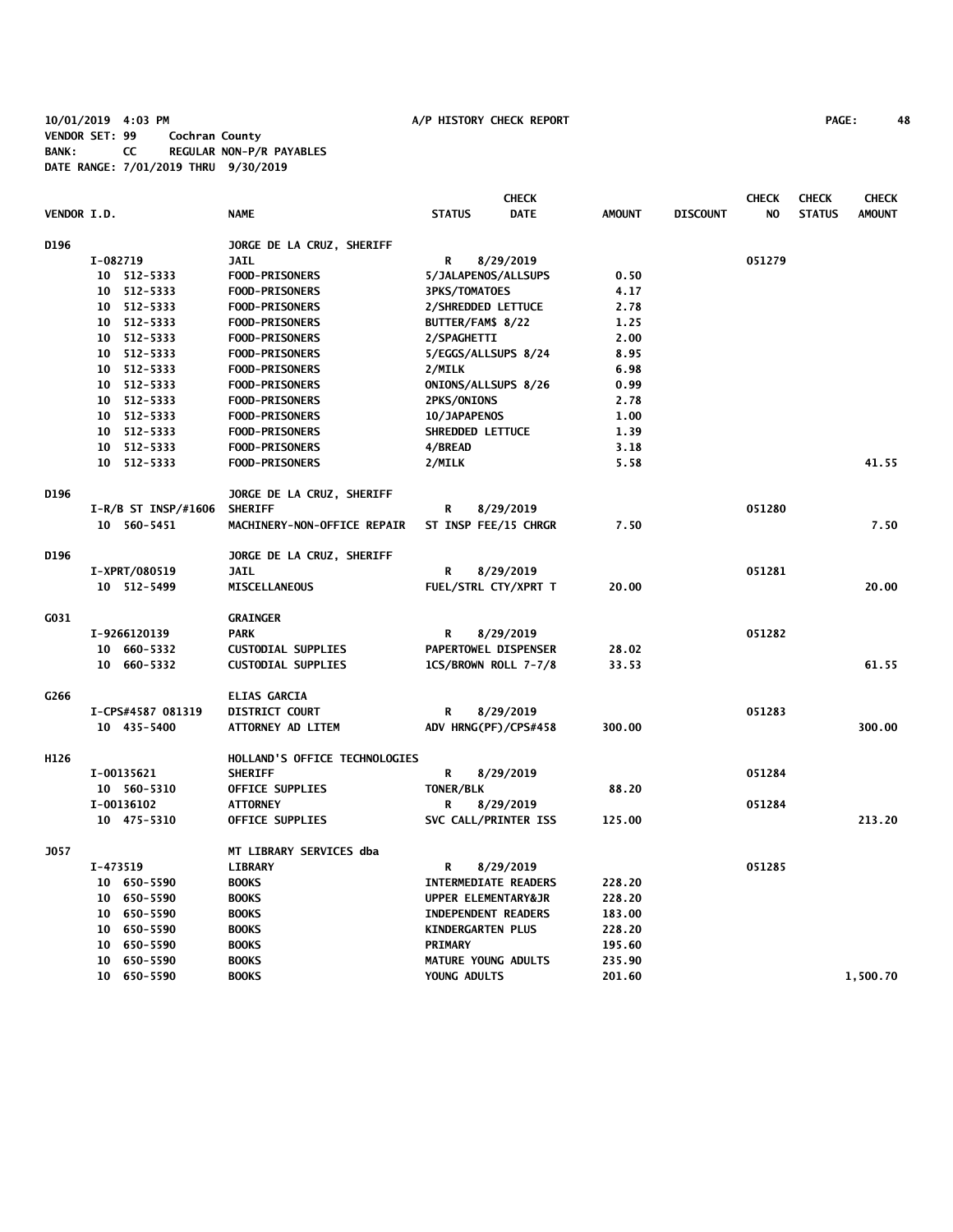**10/01/2019 4:03 PM A/P HISTORY CHECK REPORT PAGE: 49 VENDOR SET: 99 Cochran County BANK: CC REGULAR NON-P/R PAYABLES DATE RANGE: 7/01/2019 THRU 9/30/2019**

|                    |                     | <b>CHECK</b>              |                      |                             |               |                 | <b>CHECK</b> | <b>CHECK</b>  | <b>CHECK</b>  |
|--------------------|---------------------|---------------------------|----------------------|-----------------------------|---------------|-----------------|--------------|---------------|---------------|
| <b>VENDOR I.D.</b> |                     | <b>NAME</b>               | <b>STATUS</b>        | <b>DATE</b>                 | <b>AMOUNT</b> | <b>DISCOUNT</b> | NO           | <b>STATUS</b> | <b>AMOUNT</b> |
| MO42               |                     | <b>MORTON ISD</b>         |                      |                             |               |                 |              |               |               |
|                    | I-9754602           | <b>JUVENILE PROBATION</b> | R                    | 8/29/2019                   |               |                 | 051286       |               |               |
|                    | 17 573-5499         | <b>OPERATING EXPENSES</b> | 2019 YEARBOOK        |                             | 40.00         |                 |              |               |               |
|                    | 17 573-5499         | <b>OPERATING EXPENSES</b> |                      | <b>INVESTIGATIVE RESOUR</b> |               |                 |              |               | 40.00         |
| M182               |                     | <b>BEVERLY MCCLELLAN</b>  |                      |                             |               |                 |              |               |               |
|                    | I-R/B LOCKS 081619  | <b>ELECTIONS</b>          | R                    | 8/29/2019                   |               |                 | 051287       |               |               |
|                    | 10 490-5310         | OFFICE SUPPLIES           | 2/LOCK CORE          |                             | 7.90          |                 |              |               |               |
|                    | 10 490-5310         | OFFICE SUPPLIES           | 2/KEYS               |                             | 6.00          |                 |              |               |               |
|                    | 10 490-5310         | OFFICE SUPPLIES           |                      | 2/DESK DRAWER/DOOR L        | 11.74         |                 |              |               | 25.64         |
| M239               |                     | MIDAMERICA BOOKS          |                      |                             |               |                 |              |               |               |
|                    | I-489039            | <b>LIBRARY</b>            | R                    | 8/29/2019                   |               |                 | 051288       |               |               |
|                    | 10 650-5590         | <b>BOOKS</b>              |                      | HELP THE BLK RHINOCE        | 19.95         |                 |              |               |               |
|                    | 10 650-5590         | <b>BOOKS</b>              |                      | HELP THE BLUEFIN TUN        | 19.95         |                 |              |               |               |
|                    | 10 650-5590         | <b>BOOKS</b>              |                      | HELP THE GREEN TURTL        | 19.95         |                 |              |               |               |
|                    | 10 650-5590         | <b>BOOKS</b>              | HELP THE HONEY BEES  |                             | 19.95         |                 |              |               |               |
|                    | 10 650-5590         | <b>BOOKS</b>              |                      | HELP THE ORANGEUTANS        | 19.95         |                 |              |               |               |
|                    | 10 650-5590         | <b>BOOKS</b>              |                      | HELP THE POLAR BEARS        | 19.95         |                 |              |               | 119.70        |
| M321               |                     | JAMES M MOORE             |                      |                             |               |                 |              |               |               |
|                    | I-#1629/MORENO-VEGA | <b>DISTRICT COURT</b>     | R                    | 8/29/2019                   |               |                 | 051289       |               |               |
|                    | 10 435-5400         | ATTORNEY AD LITEM         |                      | DISM(F)/GILBERTO MOR        | 375.00        |                 |              |               | 375.00        |
| M350               |                     | <b>JUANITA MORA</b>       |                      |                             |               |                 |              |               |               |
|                    | I-CPS#5481 0813     | <b>DISTRICT COURT</b>     | R                    | 8/29/2019                   |               |                 | 051290       |               |               |
|                    | 10 435-5499         | <b>MISCELLANEOUS</b>      |                      | INTERP FEE/M.R.GALVA        | 125.00        |                 |              |               | 125.00        |
| <b>NO78</b>        |                     | NATIONS DIESEL AND AUTO   |                      |                             |               |                 |              |               |               |
|                    | I-0485465           | PREC 2/PREC 3             | R                    | 8/29/2019                   |               |                 | 051291       |               |               |
|                    | 15 622-5451         | <b>REPAIRS</b>            |                      | RPL SPRGS&EQULZR/PRE        |               |                 |              |               |               |
|                    | 15 623-5451         | <b>REPAIRS</b>            |                      | RPL BRK CHMBR R AXLE        |               |                 |              |               |               |
|                    | 15 622-5451         | <b>REPAIRS</b>            | 1/2) ADJ BRAKES      |                             | 775.00        |                 |              |               |               |
|                    | 15 623-5451         | <b>REPAIRS</b>            | 1/2) ADJ BRAKES      |                             | 775.00        |                 |              |               |               |
|                    | 15 622-5451         | <b>REPAIRS</b>            | $1/2$ ) 4 SPRINGS    |                             | 513.36        |                 |              |               |               |
|                    | 15 623-5451         | <b>REPAIRS</b>            | 1/2) 4 SPRINGS       |                             | 513.36        |                 |              |               |               |
|                    | 15 622-5451         | <b>REPAIRS</b>            | $1/2$ ) 4 UBOLT KITS |                             | 101.92        |                 |              |               |               |
|                    | 15 623-5451         | <b>REPAIRS</b>            | $1/2$ ) 4 UBOLT KITS |                             | 101.92        |                 |              |               |               |
|                    | 15 622-5451         | <b>REPAIRS</b>            | 1/2) 2 EQUALIZERS    |                             | 96.46         |                 |              |               |               |
|                    | 15 623-5451         | <b>REPAIRS</b>            | 1/2) 2 EQUALIZERS    |                             | 96.46         |                 |              |               |               |
|                    | 15 622-5451         | <b>REPAIRS</b>            | 1/2) 2 BOLT KITS     |                             | 30.56         |                 |              |               |               |
|                    | 15 623-5451         | <b>REPAIRS</b>            | $1/2$ ) 2 BOLT KITS  |                             | 30.56         |                 |              |               |               |
|                    | 15 622-5451         | <b>REPAIRS</b>            | 1/2) BRAKE CHAMBER   |                             | 38.22         |                 |              |               |               |
|                    | 15 623-5451         | <b>REPAIRS</b>            | 1/2) BRAKE CHAMBER   |                             | 38.22         |                 |              |               | 3,111.04      |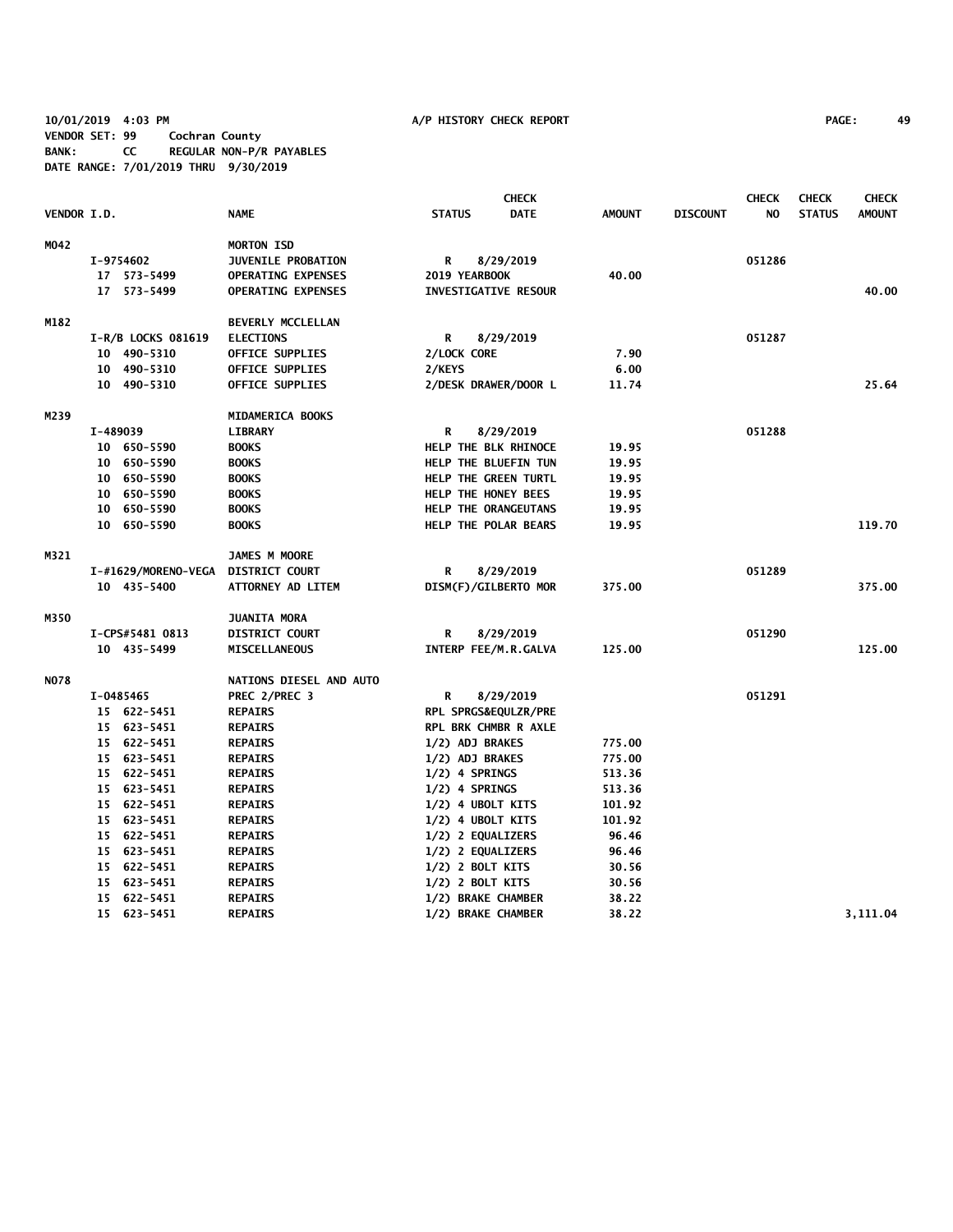**10/01/2019 4:03 PM A/P HISTORY CHECK REPORT PAGE: 50 VENDOR SET: 99 Cochran County BANK: CC REGULAR NON-P/R PAYABLES DATE RANGE: 7/01/2019 THRU 9/30/2019**

|                    |                                    |                                |                      | <b>CHECK</b> |               |                 | <b>CHECK</b> | <b>CHECK</b>  | <b>CHECK</b>  |
|--------------------|------------------------------------|--------------------------------|----------------------|--------------|---------------|-----------------|--------------|---------------|---------------|
| <b>VENDOR I.D.</b> |                                    | <b>NAME</b>                    | <b>STATUS</b>        | <b>DATE</b>  | <b>AMOUNT</b> | <b>DISCOUNT</b> | NO.          | <b>STATUS</b> | <b>AMOUNT</b> |
| N103               |                                    | NETPROTECT LLC                 |                      |              |               |                 |              |               |               |
|                    | I-1290                             | <b>JUSTICE OF PEACE</b>        | R                    | 8/29/2019    |               |                 | 051292       |               |               |
|                    | 10 455-5411                        | MAINTENANCE CONTRACTS          | VIDEO MAGIS 8/30-9/2 |              | 249.00        |                 |              |               | 249.00        |
| 0013               |                                    | OLD REPUBLIC SURETY COMPA      |                      |              |               |                 |              |               |               |
|                    | I-LOP02133874 CO19                 | CO/DIST CLERK                  | R                    | 8/29/2019    |               |                 | 051293       |               |               |
|                    | 10 403-5480                        | <b>BONDS &amp; NOTARY FEES</b> | CO CLERK RNWL/SHANNA |              | 50.00         |                 |              |               |               |
|                    | I-LOP02133875 DIST19 CO/DIST CLERK |                                | R                    | 8/29/2019    |               |                 | 051293       |               |               |
|                    | 10 403-5480                        | <b>BONDS &amp; NOTARY FEES</b> | DIST CLERK RNWL/SHAN |              | 50.00         |                 |              |               | 100.00        |
| P017               |                                    | <b>POSTMASTER</b>              |                      |              |               |                 |              |               |               |
|                    | $I-JAIL$ $8/14/19$                 | SHERIFF/JAIL                   | R                    | 8/29/2019    |               |                 | 051294       |               |               |
|                    | 10 560-5311                        | <b>POSTAL EXPENSES</b>         | 2RLS FOREVER STAMPS/ |              | 110.00        |                 |              |               | 110.00        |
| <b>RO34</b>        |                                    | ROBERTSON HEATING & AIR, INC   |                      |              |               |                 |              |               |               |
|                    | I-50544                            | <b>ACTIVITY BLDG</b>           | R                    | 8/29/2019    |               |                 | 051295       |               |               |
|                    | 10 662-5451                        | <b>REPAIR</b>                  | <b>4LBS FREON</b>    |              | 160.00        |                 |              |               |               |
|                    | 10 662-5451                        | <b>REPAIR</b>                  | CORR FREON CHG & CK  |              | 150.00        |                 |              |               | 310.00        |
| <b>RO92</b>        |                                    | <b>CDCAT - REGION II</b>       |                      |              |               |                 |              |               |               |
|                    | I-2019 DIRECTORY                   | <b>CLERK</b>                   | R                    | 8/29/2019    |               |                 | 051296       |               |               |
|                    | 10 403-5310                        | <b>OFFICE SUPPLIES</b>         | CO/DIST CLERK DIRECT |              | 21.95         |                 |              |               | 21.95         |
| R306               |                                    | SAN JUANITA REYNA              |                      |              |               |                 |              |               |               |
|                    | I-DW#18557                         | <b>PARK/SHOWBARN</b>           | R                    | 8/29/2019    |               |                 | 051297       |               |               |
|                    | 10 000-4370.102                    | RENT-PARK FACILITIES           | REF DEP FOR SHOWBARN |              | 150.00        |                 |              |               | 150.00        |
| S281               |                                    | <b>STAPLES</b>                 |                      |              |               |                 |              |               |               |
|                    | I-2325359551                       | <b>ELECTIONS</b>               | R                    | 8/29/2019    |               |                 | 051298       |               |               |
|                    | 10 490-5310                        | <b>OFFICE SUPPLIES</b>         | LOGITECH MK550 KEYBO |              | 79.99         |                 |              |               |               |
|                    | 10 490-5310                        | <b>OFFICE SUPPLIES</b>         | <b>DISC</b>          |              | 35.00CR       |                 |              |               |               |
|                    | I-2333144641                       | ATTORNEY/AUDITOR               | R                    | 8/29/2019    |               |                 | 051298       |               |               |
|                    | 10 475-5310                        | OFFICE SUPPLIES                | 2/RPLCMT FILTERS/AIR |              | 24.58         |                 |              |               |               |
|                    | 10 475-5310                        | <b>OFFICE SUPPLIES</b>         | 2/RPLCMT FILTERS/AIR |              | 159.98        |                 |              |               |               |
|                    | 10 495-5310                        | OFFICE SUPPLIES                | <b>SORTKWIK</b>      |              | 7.59          |                 |              |               |               |
|                    | 10 495-5310                        | OFFICE SUPPLIES                | HANGING FOLDERS/GREE |              | 20.99         |                 |              |               |               |
|                    | 10 475-5310                        | <b>OFFICE SUPPLIES</b>         | DISC/FILTERS         |              | 5.83CR        |                 |              |               |               |
|                    | 10 475-5310                        | OFFICE SUPPLIES                | <b>DISC/FILTERS</b>  |              | 37.96CR       |                 |              |               |               |
|                    | 10 495-5310                        | <b>OFFICE SUPPLIES</b>         | <b>DISC/SORTKWIK</b> |              | 3.63CR        |                 |              |               |               |
|                    | 10 495-5310                        | <b>OFFICE SUPPLIES</b>         | DISC/FOLDERS         |              | 4.98CR        |                 |              |               |               |
|                    | I-2336986891                       | <b>SHERIFF</b>                 | R                    | 8/29/2019    |               |                 | 051298       |               |               |
|                    | 10 560-5310                        | <b>OFFICE SUPPLIES</b>         | 3/AVERY COLORFUL TAB |              | 35.97         |                 |              |               |               |
|                    | I-2339029661                       | <b>ELECTIONS</b>               | R                    | 8/29/2019    |               |                 | 051298       |               |               |
|                    | 10 490-5310                        | OFFICE SUPPLIES                | USB-C CABLE          |              | 16.99         |                 |              |               |               |
|                    | I-2339450771                       | SHERIFF/JAIL                   | R                    | 8/29/2019    |               |                 | 051298       |               |               |
|                    | 10 560-5310                        | OFFICE SUPPLIES                | 2.5BX/CLASP ENVELOPE |              | 95.22         |                 |              |               |               |
|                    | 10 512-5310                        | OFFICE SUPPLIES                | 2.5BX/CLASP ENVELOPE |              | 95.23         |                 |              |               | 449.14        |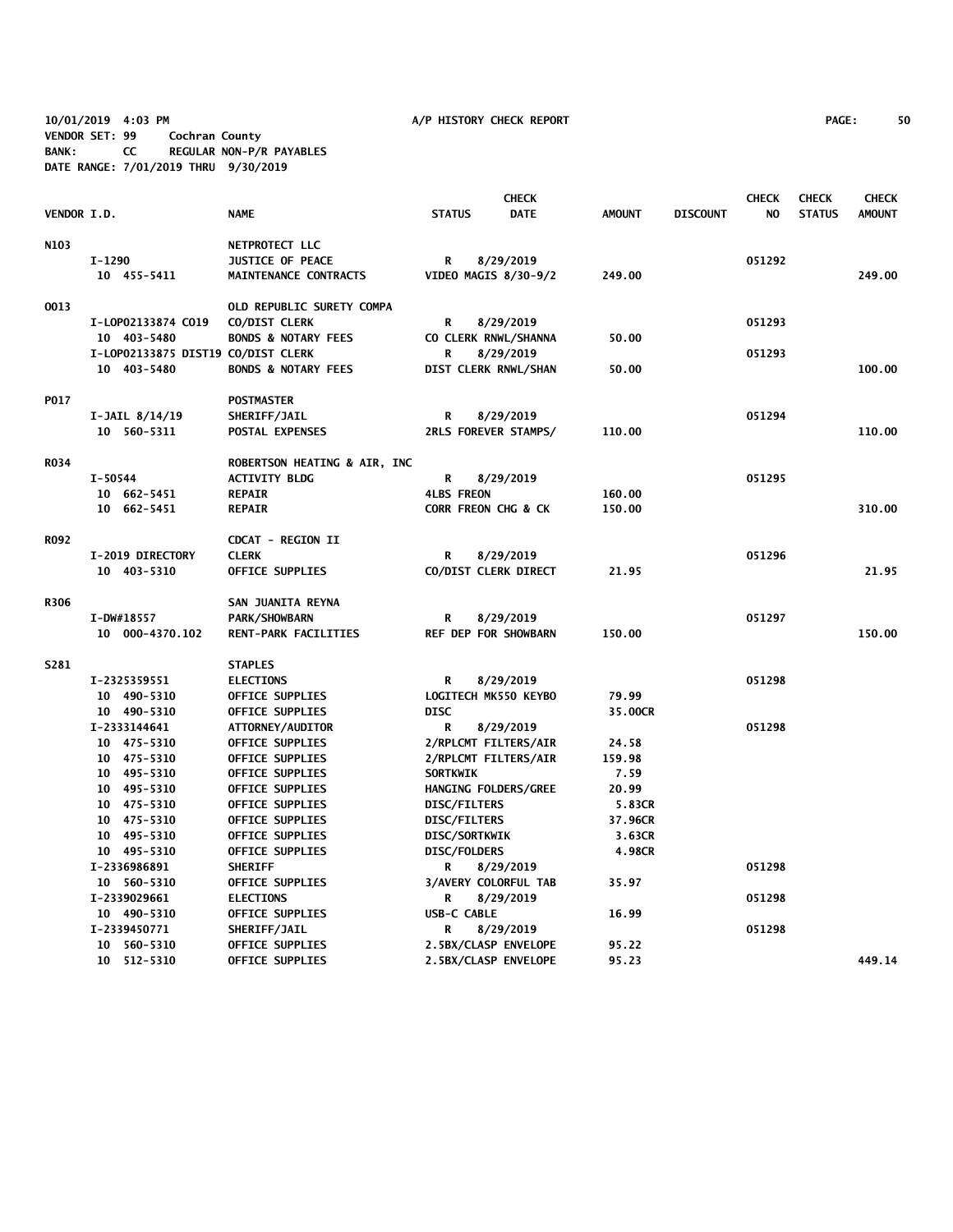**10/01/2019 4:03 PM A/P HISTORY CHECK REPORT PAGE: 51 VENDOR SET: 99 Cochran County BANK: CC REGULAR NON-P/R PAYABLES DATE RANGE: 7/01/2019 THRU 9/30/2019**

|             |            |                         |                                                |                       | <b>CHECK</b>               |               |                 | <b>CHECK</b> | <b>CHECK</b>  | <b>CHECK</b>  |
|-------------|------------|-------------------------|------------------------------------------------|-----------------------|----------------------------|---------------|-----------------|--------------|---------------|---------------|
| VENDOR I.D. |            |                         | <b>NAME</b>                                    | <b>STATUS</b>         | <b>DATE</b>                | <b>AMOUNT</b> | <b>DISCOUNT</b> | NO.          | <b>STATUS</b> | <b>AMOUNT</b> |
| S325        |            |                         | <b>DONNA SCHMIDT</b>                           |                       |                            |               |                 |              |               |               |
|             |            | I-LEGIS UPDATE 8/8      | JUSTICE OF PEACE                               | R                     | 8/29/2019                  |               |                 | 051299       |               |               |
|             |            | 10 455-5427             | <b>CONTINUING EDUCATION</b>                    |                       | 120MI TO/FR LBK 8/8/       | 69.60         |                 |              |               | 69.60         |
| S416        |            |                         | SOS WASTE DISPOSAL, INC                        |                       |                            |               |                 |              |               |               |
|             | I-68634    |                         | PREC 3/PREC 4                                  | R                     | 8/29/2019                  |               |                 | 051300       |               |               |
|             |            | 15 623-5440             | UTILITIES                                      |                       | <b>DUMPSTER SVC AUG 19</b> | 57.25         |                 |              |               |               |
|             |            | 15 624-5440             | UTILITIES                                      |                       | <b>DUMPSTER SVC AUG 19</b> | 55.25         |                 |              |               | 112.50        |
| T148        |            |                         | TASCOSA OFFICE MACHINES INC                    |                       |                            |               |                 |              |               |               |
|             | I-140793   |                         | <b>CLERK</b>                                   | R                     | 8/29/2019                  |               |                 | 051301       |               |               |
|             |            | 10 403-5411             | MAINTENANCE CONTRACTS                          |                       | 2,650 COPIES 7/10-8/       | 39.75         |                 |              |               | 39.75         |
| T170        |            |                         | TEXAS DEPARTMENT OF TRANS                      |                       |                            |               |                 |              |               |               |
|             |            | I-1905MRTON/CONST       | <b>AIRPORT</b>                                 | R                     | 8/29/2019                  |               |                 | 051302       |               |               |
|             |            | 30 518-5451             | <b>REPAIR</b>                                  |                       | COCHRAN'S SHARE/CONS       | 54,000.00     |                 |              |               | 54,000.00     |
| T306        |            |                         | TONY'S OILFIELD SERVICES INC.                  |                       |                            |               |                 |              |               |               |
|             | $I - 8404$ |                         | PREC <sub>2</sub>                              | R                     | 8/29/2019                  |               |                 | 051303       |               |               |
|             |            | 15 622-5356             | <b>ROAD MATERIALS &amp; SUPPLIES</b>           |                       | 220yds SCRND CALICHE       | 1,760.00      |                 |              |               |               |
|             |            | 15 622-5356             | ROAD MATERIALS & SUPPLIES                      |                       | 240yds SCRND CALICHE       | 1,920.00      |                 |              |               | 3,680.00      |
| <b>UO19</b> |            |                         | UNITED SUPERMARKETS, INC                       |                       |                            |               |                 |              |               |               |
|             |            | I-8955 081419           | <b>JAIL</b>                                    | R                     | 8/29/2019                  |               |                 | 051304       |               |               |
|             |            | 10 512-5333             | <b>FOOD-PRISONERS</b>                          | 3/CHIPS               |                            | 8.91          |                 |              |               |               |
|             |            | 10 512-5333             | <b>FOOD-PRISONERS</b>                          | 8/BREAD               |                            | 7.92          |                 |              |               |               |
|             |            | 10 512-5333             | <b>FOOD-PRISONERS</b>                          | CHOC PUDDING          |                            | 6.49          |                 |              |               |               |
|             |            | 10 512-5333             | <b>FOOD-PRISONERS</b>                          | 6/PIE FILLING         |                            | 23.54         |                 |              |               |               |
|             |            | 10 512-5333             | <b>FOOD-PRISONERS</b>                          | 2/MIRACLE WHIP        |                            | 7.38          |                 |              |               |               |
|             |            | 10 512-5333             | FOOD-PRISONERS                                 | 2/CHOC CHIPS          |                            | 7.38          |                 |              |               |               |
|             | 10         | 512-5333                | <b>FOOD-PRISONERS</b>                          | 2/MACARONI            |                            | 3.98          |                 |              |               |               |
|             |            | 10 512-5333             | <b>FOOD-PRISONERS</b>                          | 2/CHERRY FILLING      |                            | 4.98          |                 |              |               |               |
|             | 10         | 512-5333                | <b>FOOD-PRISONERS</b>                          | <b>CHERRY RED</b>     |                            | 1.99          |                 |              |               |               |
|             | 10         | 512-5333                | <b>FOOD-PRISONERS</b>                          | 2/ONION SOUP MIX      |                            | 2.58          |                 |              |               |               |
|             | 10         | 512-5333                | <b>FOOD-PRISONERS</b>                          | WAX PAPER             |                            | 2.49          |                 |              |               |               |
|             | 10         | 512-5333                | <b>FOOD-PRISONERS</b>                          | <b>POTATOES</b>       |                            | 3.99          |                 |              |               |               |
|             |            | 10 512-5333             | <b>FOOD-PRISONERS</b>                          | 2/SALAD               |                            | 7.98          |                 |              |               |               |
|             |            | 10 512-5333             | <b>FOOD-PRISONERS</b>                          | 2/SHRD LETTUCE        |                            | 4.00          |                 |              |               |               |
|             | 10         | 512-5333                | <b>FOOD-PRISONERS</b>                          | <b>POTATOES</b>       |                            | 5.00          |                 |              |               |               |
|             | 10         |                         |                                                | <b>TOMATOES</b>       |                            | 5.72          |                 |              |               |               |
|             |            | 512-5333<br>10 512-5333 | <b>FOOD-PRISONERS</b><br><b>FOOD-PRISONERS</b> |                       | 4/FLOUR TORTILLAS          | 15.96         |                 |              |               |               |
|             | 10         | 512-5333                | <b>FOOD-PRISONERS</b>                          | <b>BLUEBERRIES</b>    |                            | 8.49          |                 |              |               |               |
|             |            | 10 512-5333             | <b>FOOD-PRISONERS</b>                          | <b>BANANA PUDDING</b> |                            | 12.99         |                 |              |               |               |
|             | 10         | 512-5333                | <b>FOOD-PRISONERS</b>                          | 4/MILK                |                            | 12.36         |                 |              |               |               |
|             |            | 10 512-5333             | <b>FOOD-PRISONERS</b>                          | 2/EGGS                |                            | 4.98          |                 |              |               |               |
|             |            | 10 512-5333             | <b>FOOD-PRISONERS</b>                          | <b>DISC</b>           |                            | 15.91CR       |                 |              |               | 143.20        |
|             |            |                         |                                                |                       |                            |               |                 |              |               |               |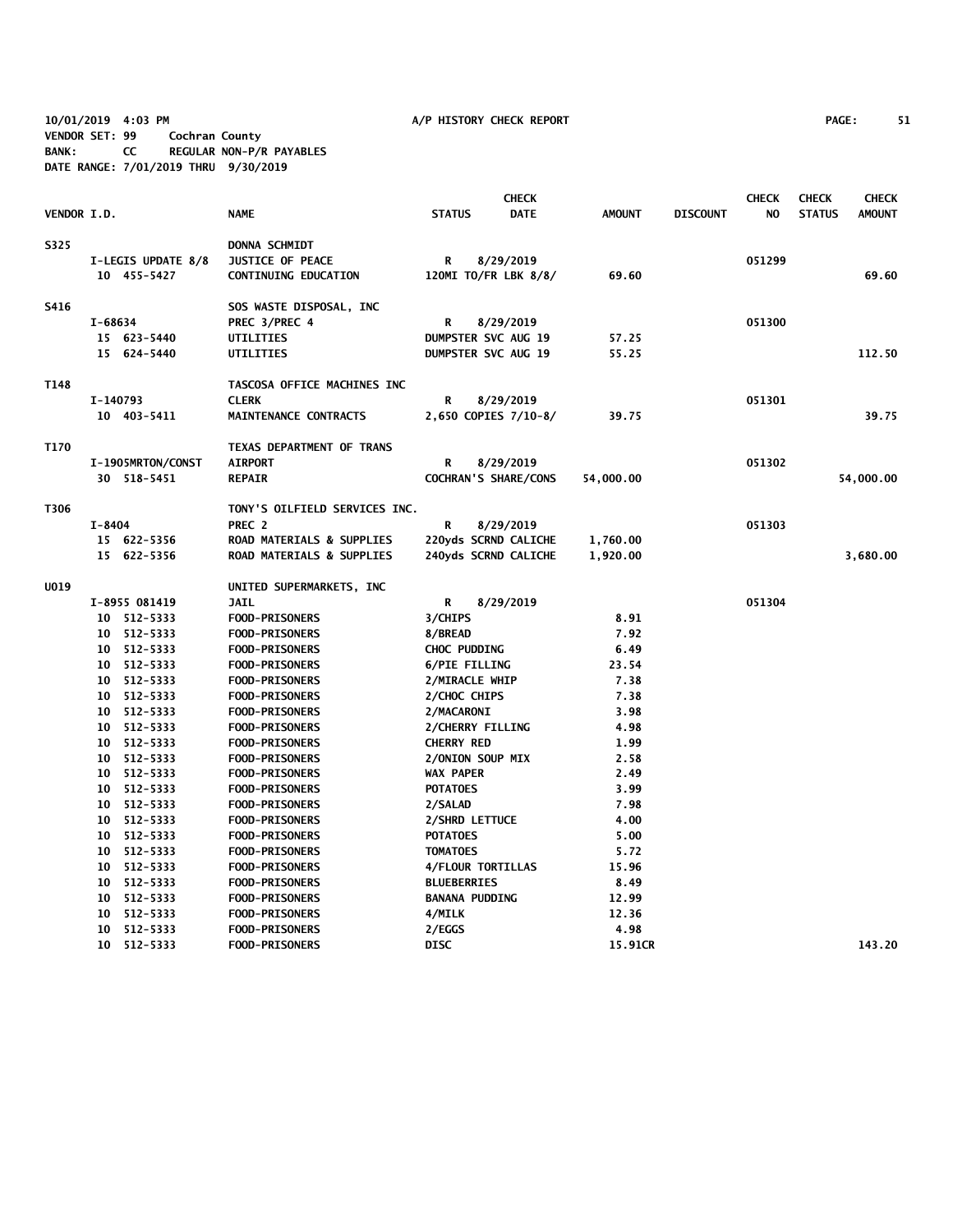**10/01/2019 4:03 PM A/P HISTORY CHECK REPORT PAGE: 52 VENDOR SET: 99 Cochran County BANK: CC REGULAR NON-P/R PAYABLES DATE RANGE: 7/01/2019 THRU 9/30/2019**

|                    |                             |                                   | <b>CHECK</b>                 |               |                 | <b>CHECK</b> | <b>CHECK</b>  | <b>CHECK</b>  |
|--------------------|-----------------------------|-----------------------------------|------------------------------|---------------|-----------------|--------------|---------------|---------------|
| <b>VENDOR I.D.</b> |                             | <b>NAME</b>                       | <b>STATUS</b><br><b>DATE</b> | <b>AMOUNT</b> | <b>DISCOUNT</b> | NO.          | <b>STATUS</b> | <b>AMOUNT</b> |
| U036               |                             | UNIFIRST HOLDINGS, INC.           |                              |               |                 |              |               |               |
|                    | I-831 2446589               | JAIL/COURTHOUSE                   | 8/29/2019<br>R               |               |                 | 051305       |               |               |
|                    | 10 510-5332                 | <b>CUSTODIAL SUPPLIES</b>         | $3/4x6$ MATS                 | 9.90          |                 |              |               |               |
|                    | 10 512-5392                 | MISCELLANEOUS SUPPLIES            | 200/MICROFIBER TOWEL         | 38.00         |                 |              |               |               |
|                    | 10 512-5392                 | MISCELLANEOUS SUPPLIES            | <b>DEFE CHG</b>              | 13.10         |                 |              |               |               |
|                    | I-831 2449226               | <b>JAIL/COURTHOUSE</b>            | R<br>8/29/2019               |               |                 | 051305       |               |               |
|                    | 10 510-5332                 | <b>CUSTODIAL SUPPLIES</b>         | 3/4x6 MATS/ANNUAL IN         | 10.89         |                 |              |               |               |
|                    | 10 512-5392                 | MISCELLANEOUS SUPPLIES            | 200/MICROFIBER TOWEL         | 42.00         |                 |              |               |               |
|                    | 10 512-5392                 | MISCELLANEOUS SUPPLIES            | DEFE CHG                     | 14.60         |                 |              |               |               |
|                    | 10 512-5392                 | MISCELLANEOUS SUPPLIES            | <b>DISC</b>                  | 7.49CR        |                 |              |               | 121.00        |
| <b>V035</b>        |                             | VARIVERGE, LLC                    |                              |               |                 |              |               |               |
|                    | I-25867                     | TAX A/C                           | R<br>8/29/2019               |               |                 | 051306       |               |               |
|                    | 10 499-5311                 | POSTAL EXPENSES                   | POSTAGE DEPOSIT/2019         | 3,000.00      |                 |              |               | 3,000.00      |
| <b>WOO7</b>        |                             | THOMSON REUTERS-WEST PAYMENT C    |                              |               |                 |              |               |               |
|                    | I-840701269                 | ATTORNEY/LAW LIBRARY              | R<br>8/29/2019               |               |                 | 051307       |               |               |
|                    | 10 475-5590                 | LAW LIBRARY MTRLS/UPDATES         | DATABASE CHG JULY 20         | 330.75        |                 |              |               |               |
|                    | I-840784930                 | ATTORNEY/LAW LIBRARY              | 8/29/2019<br>R               |               |                 | 051307       |               |               |
|                    | 10 475-5590                 | LAW LIBRARY MTRLS/UPDATES         | BOOKS&BOUND VOL AUG          | 605.93        |                 |              |               |               |
|                    | I-840793595                 | <b>ATTORNEY</b>                   | R<br>8/29/2019               |               |                 | 051307       |               |               |
|                    | 10 475-5590                 | LAW LIBRARY MTRLS/UPDATES         | BOOKS&BOUND VOL AUG          | 121.05        |                 |              |               | 1,057.73      |
| WO55               |                             | WINDSTREAM COMMUNICATIONS SW      |                              |               |                 |              |               |               |
|                    | $I-266-5181$ 8/19           | <b>ELECTIONS</b>                  | 8/29/2019<br>R               |               |                 | 051308       |               |               |
|                    | 10 490-5420                 | TELECOMMUNICATIONS                | <b>SERVICES</b>              | 30.30         |                 |              |               |               |
|                    | 10 490-5420                 | TELECOMMUNICATIONS                | <b>FEES</b>                  | 21.45         |                 |              |               |               |
|                    | 10 490-5420                 | TELECOMMUNICATIONS                | LONG DISTANCE SVC            | 8.09          |                 |              |               | 59.84         |
| W062               |                             | WAL-MART COMMUNITY                |                              |               |                 |              |               |               |
|                    | I-0826 073019               | <b>JAIL</b>                       | 8/29/2019<br>R               |               |                 | 051309       |               |               |
|                    | 10 512-5333                 | <b>FOOD-PRISONERS</b>             | 3/MILK                       | 9.09          |                 |              |               |               |
|                    | 10 512-5333                 | <b>FOOD-PRISONERS</b>             | <b>BACON BITS</b>            | 11.98         |                 |              |               |               |
|                    | 10 512-5333                 | <b>FOOD-PRISONERS</b>             | 2/CHOPPED PECANS             | 25.96         |                 |              |               |               |
|                    | 10 512-5333                 | <b>FOOD-PRISONERS</b>             | THUMBPRINT COOKIES           | 3.28          |                 |              |               |               |
|                    | 10 512-5333                 | <b>FOOD-PRISONERS</b>             | <b>BUTTERSCOTCH CHIPS</b>    | 1.98          |                 |              |               |               |
|                    | 10 512-5333                 | <b>FOOD-PRISONERS</b>             | WHITE CHOC CHIPS             | 3.28          |                 |              |               |               |
|                    | 10 512-5333                 | <b>FOOD-PRISONERS</b>             | 4/CONDENSED MILK             | 6.56          |                 |              |               |               |
|                    | I-4854 072419               | SHERIFF/K9                        | R<br>8/29/2019               |               |                 | 051309       |               |               |
|                    | 10 560-5335                 | <b>CANINE CARE &amp; SUPPLIES</b> | 2/MILKBONE TREATS            | 19.94         |                 |              |               | 82.07         |
| W193               |                             | WESTWARD AUTOMOTIVE REPAIR LLC    |                              |               |                 |              |               |               |
|                    | $I-906$                     | <b>SHERIFF</b>                    | R<br>8/29/2019               |               |                 | 051310       |               |               |
|                    | 10 560-5451                 | MACHINERY-NON-OFFICE REPAIR       | OIL CHG/RPL BULB'16          | 37.50         |                 |              |               |               |
|                    | 560-5451<br>10              | MACHINERY-NON-OFFICE REPAIR       | <b>HEADLIGHT BULB</b>        | 31.79         |                 |              |               |               |
|                    | 560-5451<br>10              | MACHINERY-NON-OFFICE REPAIR       | <b>CABIN AIR FILTER</b>      | 35.93         |                 |              |               |               |
|                    | 560-5451<br>10              | MACHINERY-NON-OFFICE REPAIR       | CHARGE A/C SYSTEM            | 37.50         |                 |              |               |               |
|                    | 10 <sup>°</sup><br>560-5451 | MACHINERY-NON-OFFICE REPAIR       | <b>REGRIGERANT</b>           | 12.99         |                 |              |               |               |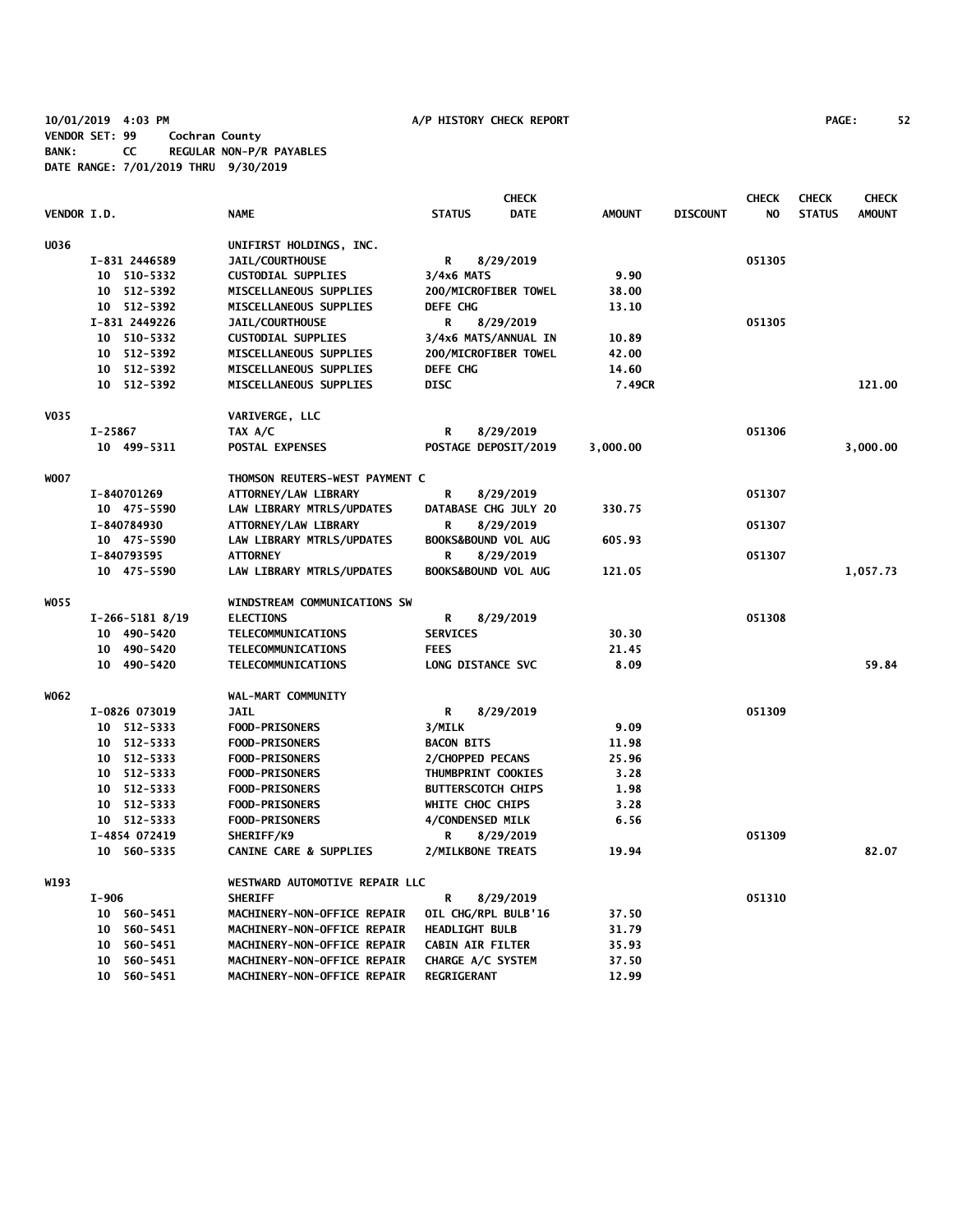## **10/01/2019 4:03 PM A/P HISTORY CHECK REPORT PAGE: 53 VENDOR SET: 99 Cochran County BANK: CC REGULAR NON-P/R PAYABLES DATE RANGE: 7/01/2019 THRU 9/30/2019**

|             |                     |                                   | <b>CHECK</b>           |             |               |                 | <b>CHECK</b> | <b>CHECK</b>  | <b>CHECK</b>  |
|-------------|---------------------|-----------------------------------|------------------------|-------------|---------------|-----------------|--------------|---------------|---------------|
| VENDOR I.D. |                     | <b>NAME</b>                       | <b>STATUS</b>          | <b>DATE</b> | <b>AMOUNT</b> | <b>DISCOUNT</b> | NO.          | <b>STATUS</b> | <b>AMOUNT</b> |
| W193        |                     | <b>WESTWARD AUTOMOTIVE</b>        | *CONTINUED*            |             |               |                 |              |               |               |
|             | I-906               | <b>SHERIFF</b>                    | R<br>8/29/2019         |             |               |                 | 051310       |               |               |
|             | 10 560-5451         | MACHINERY-NON-OFFICE REPAIR       | UV LEAK DETECTOR       |             | 12.00         |                 |              |               |               |
|             | $I-913$             | <b>CONSTABLE</b>                  | R<br>8/29/2019         |             |               |                 | 051310       |               |               |
|             | 10 550-5451         | <b>REPAIR</b>                     | SCAN PCM/FUEL SYS/06   |             | 37.50         |                 |              |               |               |
|             | 10 550-5451         | <b>REPAIR</b>                     | <b>RPL FUEL FILTER</b> |             | 75.00         |                 |              |               |               |
|             | 10 550-5451         | <b>REPAIR</b>                     | <b>FUEL FILTER</b>     |             | 18.79         |                 |              |               |               |
|             | 10 550-5451         | <b>REPAIR</b>                     | <b>RPL BATTERY</b>     |             | 37.50         |                 |              |               |               |
|             | 10 550-5451         | <b>REPAIR</b>                     | <b>BATTERY</b>         |             | 125.89        |                 |              |               | 462.39        |
| W216        |                     | CHRISTINA WOODS DUFFY             |                        |             |               |                 |              |               |               |
|             | I-#6508/PATTON      | <b>COUNTY COURT</b>               | R<br>8/29/2019         |             |               |                 | 051311       |               |               |
|             | 10 426-5400         | <b>ATTORNEY AD LITEM</b>          | PLEA BARG(M)/JOSHUA    |             | 200.00        |                 |              |               |               |
|             | I-CPS#4586 081319   | <b>DISTRICT COURT</b>             | R<br>8/29/2019         |             |               |                 | 051311       |               |               |
|             | 10 435-5400         | <b>ATTORNEY AD LITEM</b>          | RMVL HRNG(PM)/CPS#45   |             | 300.00        |                 |              |               |               |
|             | I-CPS#4587 081319   | <b>DISTRICT COURT</b>             | R<br>8/29/2019         |             |               |                 | 051311       |               |               |
|             | 10 435-5400         | ATTORNEY AD LITEM                 | ADV HRNG(C)/CPS#4587   |             | 300.00        |                 |              |               | 800.00        |
| W235        |                     | VANDY NELSON dba                  |                        |             |               |                 |              |               |               |
|             | I-2999              | CRTHSE/ACT BLDG/LIBRARY           | R<br>8/29/2019         |             |               |                 | 051312       |               |               |
|             | 10 510-5332         | <b>CUSTODIAL SUPPLIES</b>         | <b>SPRAY BUGS</b>      |             | 70.00         |                 |              |               |               |
|             | 10 662-5332         | <b>CUSTODIAL SUPPLIES</b>         | SPRAY BUGS             |             | 45.00         |                 |              |               |               |
|             | 10 650-5332         | <b>CUSTODIAL SUPPLIES</b>         | <b>SPRAY BUGS</b>      |             | 35.00         |                 |              |               | 150.00        |
| X001        |                     | <b>XCEL ENERGY</b>                |                        |             |               |                 |              |               |               |
|             | I-54-1324315-7 8/19 | ALMOST ALL DEPTS                  | 8/29/2019<br>R         |             |               |                 | 051313       |               |               |
|             | 30 518-5440         | UTILITIES                         | 300210167 RUNWAY LIG   |             | 60.52         |                 |              |               |               |
|             | 10 510-5440         | UTILITIES                         | 300240736 COURTHOUSE   |             | 1,710.06      |                 |              |               |               |
|             | 10 660-5440         | <b>UTILITIES &amp; IRRIGATION</b> | 300265059 SOFTBALL P   |             | 11.30         |                 |              |               |               |
|             | 10 580-5440         | UTILITIES [TOWER]                 | 300282806 TOWER        |             | 92.58         |                 |              |               |               |
|             | 15 621-5440         | UTILITIES                         | 300294119 PREC 1 SHO   |             | 64.05         |                 |              |               |               |
|             | 10 650-5440         | UTILITIES                         | 300338546 LIBRARY      |             | 323.84        |                 |              |               |               |
|             | 10 652-5440         | UTILITIES                         | 300342232 MUSEUM       |             | 167.36        |                 |              |               |               |
|             | 10 662-5440         | UTILITIES                         | 300390484 ACTIVITY B   |             | 683.46        |                 |              |               |               |
|             | 10 660-5440         | <b>UTILITIES &amp; IRRIGATION</b> | 300410370 PARK         |             | 633.88        |                 |              |               |               |
|             | 10 660-5440         | <b>UTILITIES &amp; IRRIGATION</b> | 300457515 PARK/SHOP    |             | 25.41         |                 |              |               |               |
|             | 10 516-5440         | UTILITIES                         | 300555198 CEMETERY     |             | 202.97        |                 |              |               |               |
|             | 660-5440<br>10      | <b>UTILITIES &amp; IRRIGATION</b> | 300587052 SHOWBARN     |             | 312.86        |                 |              |               |               |
|             | 10 660-5440         | <b>UTILITIES &amp; IRRIGATION</b> | 300587753 RODEO GROU   |             | 11.30         |                 |              |               |               |
|             | 10 409-5440         | UTILITIES                         | 300588989 ANNEX        |             | 153.33        |                 |              |               |               |
|             | 10 516-5440         | UTILITIES                         | 300603417 CEMETERY     |             | 125.31        |                 |              |               |               |
|             | 10 516-5440         | UTILITIES                         | 300637038 CEMETERY S   |             | 364.99        |                 |              |               | 4,943.22      |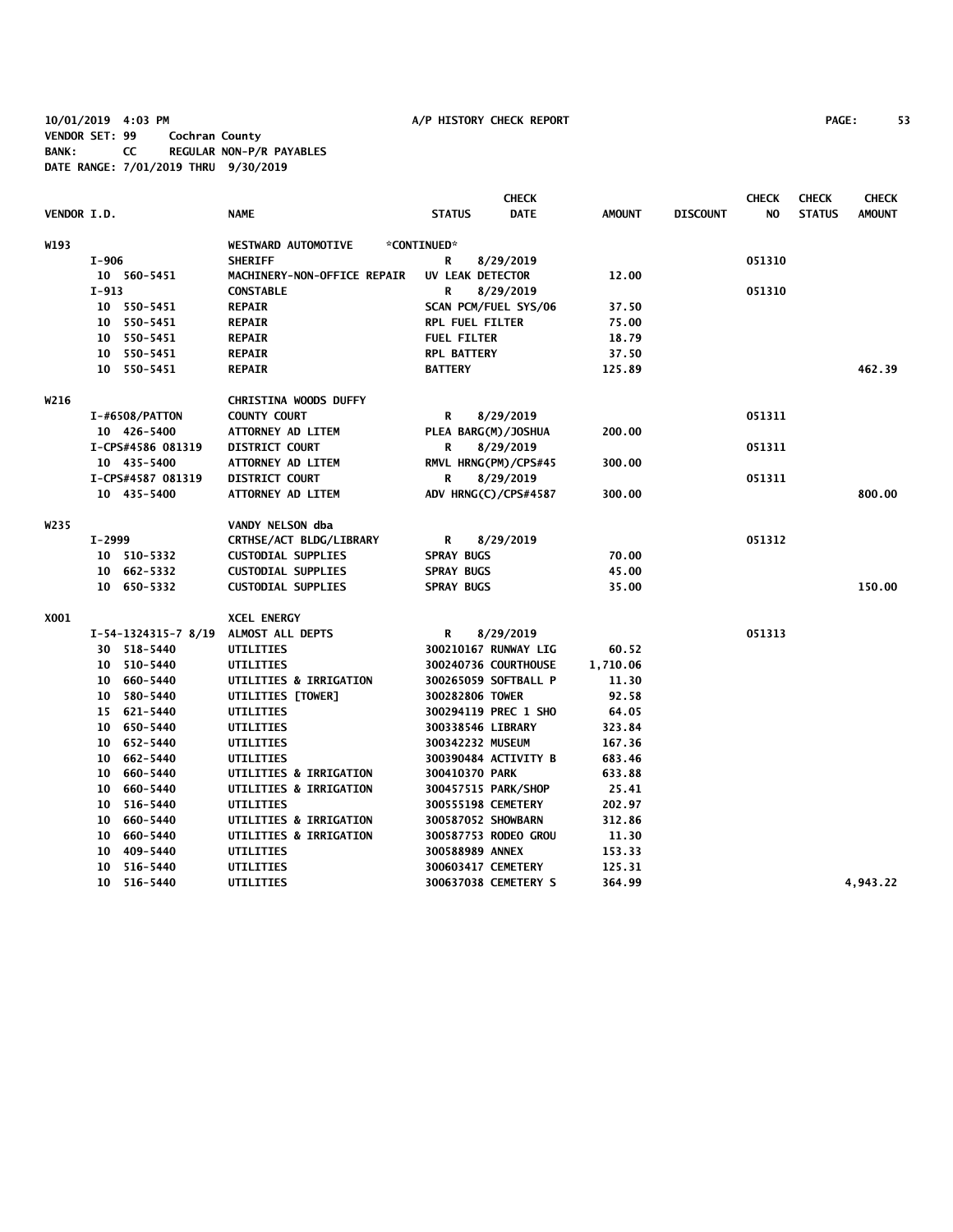**10/01/2019 4:03 PM A/P HISTORY CHECK REPORT PAGE: 54 VENDOR SET: 99 Cochran County BANK: CC REGULAR NON-P/R PAYABLES DATE RANGE: 7/01/2019 THRU 9/30/2019**

|             |               |                             |                                |                 | <b>CHECK</b>                 |               |                 | <b>CHECK</b> | <b>CHECK</b>  | <b>CHECK</b>  |
|-------------|---------------|-----------------------------|--------------------------------|-----------------|------------------------------|---------------|-----------------|--------------|---------------|---------------|
| VENDOR I.D. |               |                             | <b>NAME</b>                    | <b>STATUS</b>   | <b>DATE</b>                  | <b>AMOUNT</b> | <b>DISCOUNT</b> | NO           | <b>STATUS</b> | <b>AMOUNT</b> |
| X001        |               |                             | <b>XCEL ENERGY</b>             |                 |                              |               |                 |              |               |               |
|             |               | I-54-1829977-7 AUG19 PREC 2 |                                | R               | 8/29/2019                    |               |                 | 051314       |               |               |
|             |               | 15 622-5440                 | <b>UTILITIES</b>               |                 | 318 KWH 7/15-8/13            | 39.20         |                 |              |               |               |
|             |               | 15 622-5440                 | UTILITIES                      |                 | AREA LIGHT 7/15-8/12         | 15.19         |                 |              |               | 54.39         |
| Y026        |               |                             | YOAKUM COUNTY SHERIFF'S OFFICE |                 |                              |               |                 |              |               |               |
|             | I-JULY 2019   |                             | JAIL/MEDS                      | R               | 8/29/2019                    |               |                 | 051315       |               |               |
|             |               | 10 512-5499                 | MISCELLANEOUS                  |                 | 31 DAYS@\$50/TREY KIM        | 1,550.00      |                 |              |               |               |
|             |               | 10 512-5499                 | <b>MISCELLANEOUS</b>           |                 | 31 DAYS@\$50/CORY MAN        | 1,550.00      |                 |              |               |               |
|             |               | 10 512-5499                 | <b>MISCELLANEOUS</b>           |                 | <b>31 DAYS@\$50/MARTIN P</b> | 1,550.00      |                 |              |               |               |
|             |               | 10 512-5499                 | <b>MISCELLANEOUS</b>           |                 | 31 DAYS@\$50/JOSH PAT        | 1,550.00      |                 |              |               |               |
|             |               | 10 512-5499                 | <b>MISCELLANEOUS</b>           |                 | 1 DAY@\$50/REFUGIO RE        | 50.00         |                 |              |               |               |
|             |               | 10 512-5499                 | <b>MISCELLANEOUS</b>           |                 | <b>31 DAYS@\$50/GABRIEL</b>  | 1,550.00      |                 |              |               |               |
|             |               | 10 512-5391                 | MEDICAL CARE-PRISONERS         |                 | RX#1/MARTIN PACHECO          | 31.98         |                 |              |               |               |
|             |               | 10 512-5391                 | MEDICAL CARE-PRISONERS         |                 | RX#2/MARTIN PACHECO          | 12.19         |                 |              |               |               |
|             |               | 10 512-5391                 | MEDICAL CARE-PRISONERS         |                 | RX#1/TREY KIMBRELL           | 22.78         |                 |              |               |               |
|             |               | 10 512-5391                 | MEDICAL CARE-PRISONERS         |                 | RX#3/MARTIN PACHECO          | 10.00         |                 |              |               | 7,876.95      |
| A108        |               |                             | AT&T MOBILITY                  |                 |                              |               |                 |              |               |               |
|             |               | I-#4144 081919              | <b>SHERIFF</b>                 | R               | 9/09/2019                    |               |                 | 051316       |               |               |
|             |               | 10 560-5420                 | TELECOMMUNICATIONS             |                 | 1ST NET 8/19/19              | 229.50        |                 |              |               | 229.50        |
| A249        |               |                             | ANTELOPE TIRE & SUPPLY, INC    |                 |                              |               |                 |              |               |               |
|             | $I-4952$      |                             | PREC <sub>3</sub>              | R               | 9/09/2019                    |               |                 | 051317       |               |               |
|             |               | 15 623-5454                 | <b>TIRES</b>                   | <b>SVC CALL</b> |                              | 50.00         |                 |              |               |               |
|             |               | 15 623-5454                 | <b>TIRES</b>                   | 45MI @\$2.00    |                              | 90.00         |                 |              |               |               |
|             |               | 15 623-5454                 | <b>TIRES</b>                   |                 | MAINTAINER FLAT/MOUN         | 70.00         |                 |              |               |               |
|             |               | 15 623-5454                 | <b>TIRES</b>                   |                 | <b>TIRE DISPOSAL</b>         | 15.00         |                 |              |               |               |
|             | I-7475        |                             | PREC 2                         | R               | 9/09/2019                    |               |                 | 051317       |               |               |
|             |               | 15 622-5454                 | <b>TIRES</b>                   |                 | TIRE SWAP/BELLY DUMP         | 45.00         |                 |              |               |               |
|             |               | 15 622-5454                 | <b>TIRES</b>                   |                 | <b>TIRE DISPOSAL</b>         | 9.00          |                 |              |               |               |
|             | $I - 7549$    |                             | PREC 2                         | R               | 9/09/2019                    |               |                 | 051317       |               |               |
|             |               | 15 622-5454                 | <b>TIRES</b>                   |                 | 11R24.5 DURATURN/TRL         | 387.50        |                 |              |               |               |
|             |               | 15 622-5454                 | <b>TIRES</b>                   | <b>MOUNT</b>    |                              | 45.00         |                 |              |               |               |
|             |               | 15 622-5454                 | <b>TIRES</b>                   |                 | <b>TIRE DISPOSAL</b>         | 9.00          |                 |              |               | 720.50        |
| A271        |               |                             | AVENU ENTERPRISE SOLUTIONS, LL |                 |                              |               |                 |              |               |               |
|             | I-INVB-005264 |                             | <b>CLERK</b>                   | R               | 9/09/2019                    |               |                 | 051318       |               |               |
|             |               | 10 403-5416                 | <b>FILMING &amp; INDEXING</b>  |                 | 20/20 PERFECT VISION         | 1,250.00      |                 |              |               | 1,250.00      |
| A273        |               |                             | <b>FERNANDO ARANDA</b>         |                 |                              |               |                 |              |               |               |
|             | I-DW#18573    |                             | <b>ACTIVITY BLDG</b>           | R               | 9/09/2019                    |               |                 | 051319       |               |               |
|             |               | 10 000-4370.101             | RENT-ACTIVITY BUILDING         |                 | <b>REF DEP FOR USE ON 8</b>  | 150.00        |                 |              |               | 150.00        |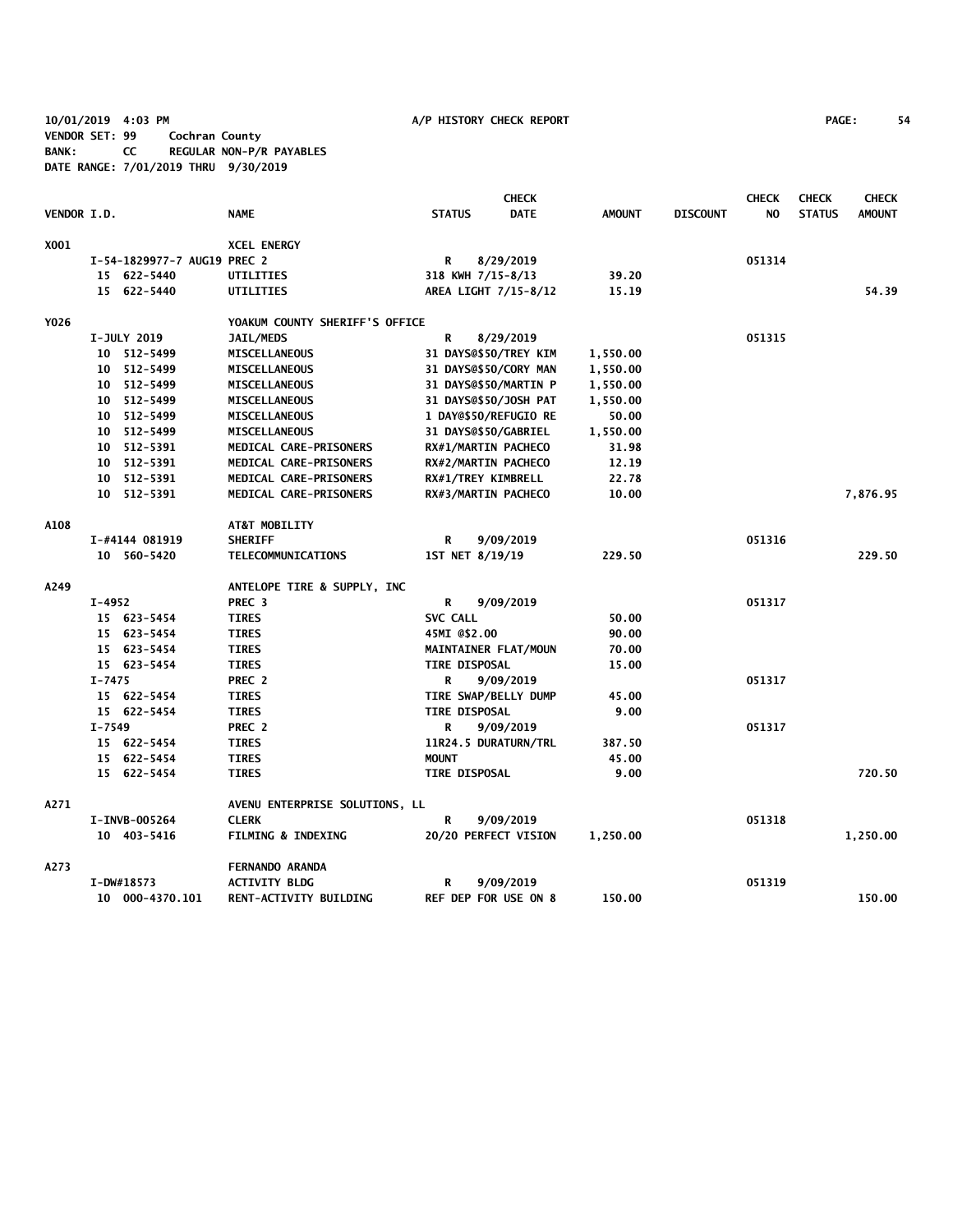**10/01/2019 4:03 PM A/P HISTORY CHECK REPORT PAGE: 55 VENDOR SET: 99 Cochran County BANK: CC REGULAR NON-P/R PAYABLES DATE RANGE: 7/01/2019 THRU 9/30/2019**

|             |          |                  |                                |                          | <b>CHECK</b> |               |                 | <b>CHECK</b> | <b>CHECK</b>  | <b>CHECK</b>  |
|-------------|----------|------------------|--------------------------------|--------------------------|--------------|---------------|-----------------|--------------|---------------|---------------|
| VENDOR I.D. |          |                  | <b>NAME</b>                    | <b>STATUS</b>            | <b>DATE</b>  | <b>AMOUNT</b> | <b>DISCOUNT</b> | NO.          | <b>STATUS</b> | <b>AMOUNT</b> |
| B001        |          |                  | BAILEY CO. ELECTRIC COOP       |                          |              |               |                 |              |               |               |
|             | I-435774 |                  | PREC 4                         | R                        | 9/09/2019    |               |                 | 051320       |               |               |
|             |          | 15 624-5440      | UTILITIES                      | 190KWH 7/24-8/21         |              | 43.63         |                 |              |               |               |
|             |          | 15 624-5440      | UTILITIES                      | <b>AREA LIGHT</b>        |              | 11.49         |                 |              |               |               |
|             | I-435775 |                  | PREC <sub>3</sub>              | R                        | 9/09/2019    |               |                 | 051320       |               |               |
|             |          | 15 623-5440      | UTILITIES                      | 321KWH 7/18-8/16         |              | 56.46         |                 |              |               |               |
|             |          | 15 623-5440      | UTILITIES                      | 2/AREA LIGHTS            |              | 23.83         |                 |              |               |               |
|             | I-435776 |                  | NON-DEPT'L/SHERIFF POSSE       | R                        | 9/09/2019    |               |                 | 051320       |               |               |
|             |          | 10 409-5440      | UTILITIES                      | ELEC SVC 7/8-8/6         |              | 32.50         |                 |              |               | 167.91        |
| C007        |          |                  | <b>CITY OF MORTON</b>          |                          |              |               |                 |              |               |               |
|             | I-083019 |                  | LIB/MUS/ACT BLDG/CRTHSE/PREC 1 | $\overline{\mathbf{R}}$  | 9/09/2019    |               |                 | 051321       |               |               |
|             |          | 10 650-5440      | UTILITIES                      | <b>LIBRARY GAS</b>       |              | 19.00         |                 |              |               |               |
|             |          | 10 650-5440      | UTILITIES                      | <b>LIBRARY WATER</b>     |              | 28.00         |                 |              |               |               |
|             |          | 10 650-5440      | UTILITIES                      | <b>LIBRARY GARBAGE</b>   |              | 51.50         |                 |              |               |               |
|             |          | 10 650-5440      | UTILITIES                      | <b>LIBRARY SEWER</b>     |              | 18.00         |                 |              |               |               |
|             |          | 10 652-5440      | UTILITIES                      | <b>MUSEUM GAS</b>        |              | 19.00         |                 |              |               |               |
|             |          | 10 652-5440      | UTILITIES                      | <b>METER SWAP</b>        |              |               |                 |              |               |               |
|             |          | 10 652-5440      | UTILITIES                      | <b>MUSEUM WATER</b>      |              | 28.00         |                 |              |               |               |
|             |          | 10 652-5440      | UTILITIES                      | MUSEUM GARBAGE           |              | 28.00         |                 |              |               |               |
|             |          | 10 652-5440      | UTILITIES                      | MUSEUM SEWER             |              | 16.00         |                 |              |               |               |
|             |          | 10 662-5440      | UTILITIES                      | <b>ACTIVITY BLDG GAS</b> |              | 19.00         |                 |              |               |               |
|             |          | 10 662-5440      | UTILITIES                      | <b>ACT. BLDG WATER</b>   |              | 31.25         |                 |              |               |               |
|             |          | 10 662-5440      | UTILITIES                      | <b>ACT. BLDG GARBAGE</b> |              | 77.00         |                 |              |               |               |
|             |          | 10 662-5440      | UTILITIES                      | <b>ACT. BLDG SEWER</b>   |              | 48.00         |                 |              |               |               |
|             |          | 10 510-5440      | UTILITIES                      | <b>COURTHOUSE GAS</b>    |              | 19.00         |                 |              |               |               |
|             |          | 10 510-5440      | UTILITIES                      | <b>COURTHOUSE WATER</b>  |              | 425.00        |                 |              |               |               |
|             |          | 10 510-5440      | UTILITIES                      | <b>CRTHSE GARBAGE</b>    |              | 334.50        |                 |              |               |               |
|             |          | 10 510-5440      | UTILITIES                      | <b>COURTHOUSE SEWER</b>  |              | 54.00         |                 |              |               |               |
|             |          | 15 621-5440      | UTILITIES                      | PREC 1 GAS               |              | 19.00         |                 |              |               |               |
|             |          | 15 621-5440      | UTILITIES                      | <b>PREC 1 WATER</b>      |              | 28.00         |                 |              |               |               |
|             |          | 15 621-5440      | UTILITIES                      | PREC 1 GARBAGE           |              | 51.50         |                 |              |               | 1,313.75      |
| C008        |          |                  | CITY OF WHITEFACE              |                          |              |               |                 |              |               |               |
|             |          | $I-409$ 8/19     | PREC 2                         | R                        | 9/09/2019    |               |                 | 051322       |               |               |
|             |          | 15 622-5440      | UTILITIES                      | GAS SVC 7/15-8/16        |              | 16.25         |                 |              |               |               |
|             |          | 15 622-5440      | UTILITIES                      | <b>WATER SVC</b>         |              | 27.85         |                 |              |               |               |
|             |          | 15 622-5440      | UTILITIES                      | <b>GARBAGE SVC</b>       |              | 54.37         |                 |              |               |               |
|             |          | 15 622-5440      | UTILITIES                      | SEWER SVC                |              | 22.50         |                 |              |               | 120.97        |
| C015        |          |                  | <b>COCHRAN COUNTY SENIOR</b>   |                          |              |               |                 |              |               |               |
|             |          | I-SEP'19 INSTLMT | SENIOR CITIZENS                | R                        | 9/09/2019    |               |                 | 051323       |               |               |
|             |          | 10 663-5418      | SENIOR CITIZENS CONTRACT       | SEPTEMBER 2019           |              | 6,250.00      |                 |              |               | 6,250.00      |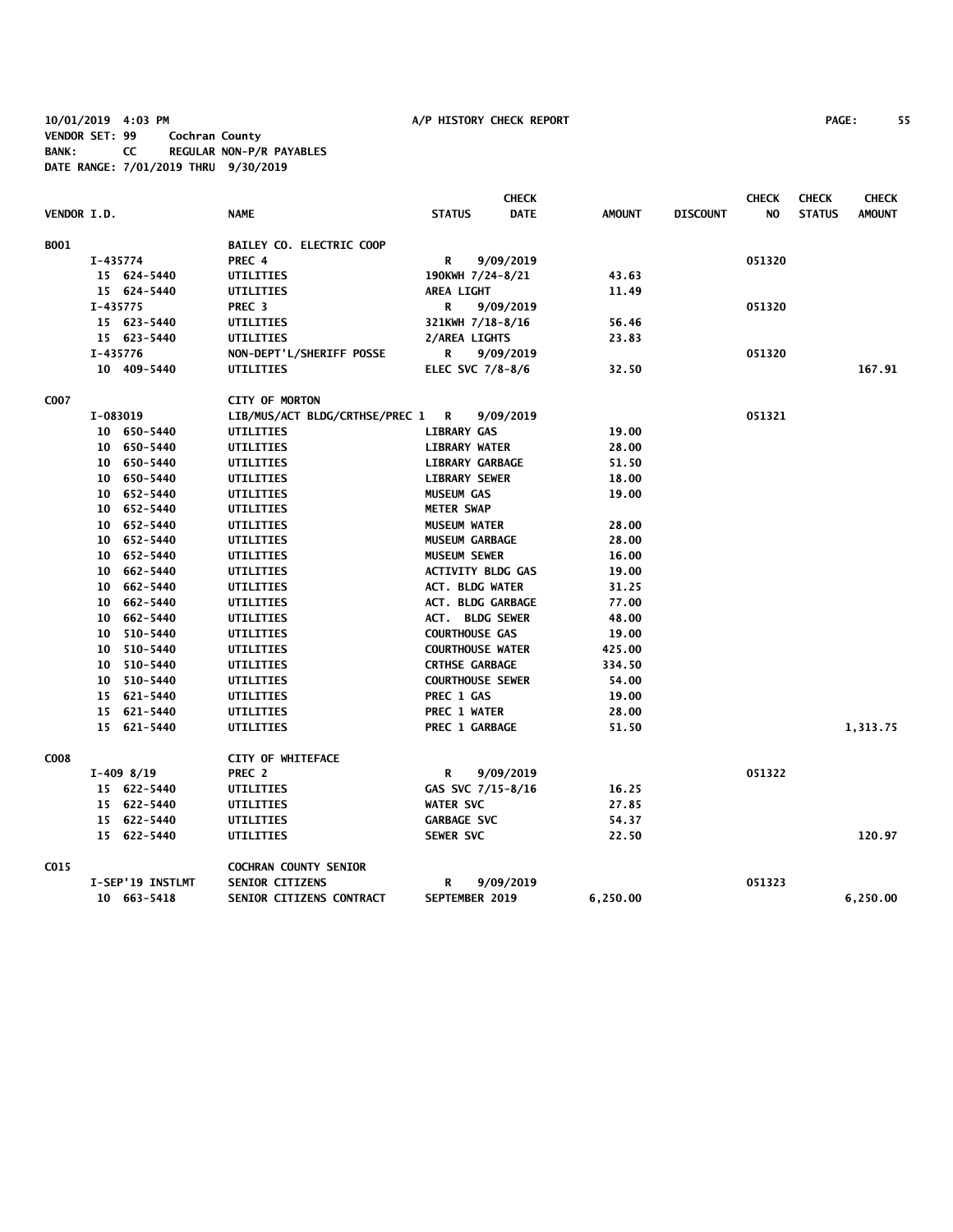| VENDOR I.D. |             | <b>NAME</b>                 | <b>STATUS</b>           | <b>CHECK</b><br><b>DATE</b> | <b>AMOUNT</b> | <b>DISCOUNT</b> | <b>CHECK</b><br>NO. | <b>CHECK</b><br><b>STATUS</b> | <b>CHECK</b><br><b>AMOUNT</b> |
|-------------|-------------|-----------------------------|-------------------------|-----------------------------|---------------|-----------------|---------------------|-------------------------------|-------------------------------|
|             |             |                             |                         |                             |               |                 |                     |                               |                               |
| C035        |             | COX AUTO SUPPLY CO          |                         |                             |               |                 |                     |                               |                               |
|             | I-423708    | <b>SHERIFF</b>              | R                       | 9/09/2019                   |               |                 | 051324              |                               |                               |
|             | 10 560-5451 | MACHINERY-NON-OFFICE REPAIR | 7/AMSOIL 5W20           |                             | 97.93         |                 |                     |                               |                               |
|             | 10 560-5451 | MACHINERY-NON-OFFICE REPAIR | <b>OIL FILTER</b>       |                             | 7.99          |                 |                     |                               |                               |
|             | 10 560-5451 | MACHINERY-NON-OFFICE REPAIR | <b>AIR FILTER</b>       |                             | 3.99          |                 |                     |                               |                               |
|             | I-423786    | <b>SHERIFF</b>              | R                       | 9/09/2019                   |               |                 | 051324              |                               |                               |
|             | 10 560-5334 | <b>OTHER SUPPLIES</b>       | 2/LIQUID WAXY SUDS      |                             | 23.98         |                 |                     |                               |                               |
|             | 10 560-5334 | OTHER SUPPLIES              | <b>QUICK DETAILER</b>   |                             | 7.49          |                 |                     |                               |                               |
|             | I-423817    | <b>COURTHOUSE</b>           | R                       | 9/09/2019                   |               |                 | 051324              |                               |                               |
|             | 10 510-5451 | <b>REPAIR</b>               | DRAIN PAN/AIR CMPRSR    |                             | 2.99          |                 |                     |                               |                               |
|             | 10 510-5451 | <b>REPAIR</b>               | OIL.                    |                             | 3.29          |                 |                     |                               |                               |
|             | I-423857    | PREC 4                      | R                       | 9/09/2019                   |               |                 | 051324              |                               |                               |
|             | 15 624-5451 | <b>REPAIRS</b>              | NUTS/BOLTS/WASHERS      |                             | 0.84          |                 |                     |                               |                               |
|             | 15 624-5451 | <b>REPAIRS</b>              | THREADLOCK              |                             | 3.99          |                 |                     |                               |                               |
|             | I-423953    | <b>COMMISSIONERS COURT</b>  | R                       | 9/09/2019                   |               |                 | 051324              |                               |                               |
|             | 15 610-5456 | <b>REPAIR-COUNTY CAR</b>    | TURN SIGNAL LAMP/CO     |                             | 1.39          |                 |                     |                               |                               |
|             | I-424341    | <b>ELECTIONS</b>            | R                       | 9/09/2019                   |               |                 | 051324              |                               |                               |
|             | 10 490-5310 | <b>OFFICE SUPPLIES</b>      | <b>HDMI ADAPTER</b>     |                             | 4.99          |                 |                     |                               |                               |
|             | I-424483    | PREC 2                      | R                       | 9/09/2019                   |               |                 | 051324              |                               |                               |
|             | 15 622-5451 | <b>REPAIRS</b>              | 2/HOSE-BARB             |                             | 1.98          |                 |                     |                               |                               |
|             | I-424626    | PREC 2                      | R                       | 9/09/2019                   |               |                 | 051324              |                               |                               |
|             | 15 622-5451 | <b>REPAIRS</b>              | <b>WATER PUMP</b>       |                             | 23.99         |                 |                     |                               |                               |
|             | I-424628    | PREC 2                      | R                       | 9/09/2019                   |               |                 | 051324              |                               |                               |
|             | 15 622-5451 | <b>REPAIRS</b>              | FLEX AIR HOSE           |                             | 74.99         |                 |                     |                               |                               |
|             | $I-425161$  | <b>PARK</b>                 | R                       | 9/09/2019                   |               |                 | 051324              |                               |                               |
|             | 10 660-5451 | <b>REPAIR</b>               | 1/4"FUEL HOSE           |                             | 0.61          |                 |                     |                               |                               |
|             | 10 660-5451 | <b>REPAIR</b>               | <b>AIR FILTER</b>       |                             | 5.99          |                 |                     |                               |                               |
|             | $I-425162$  | <b>PARK</b>                 | R                       | 9/09/2019                   |               |                 | 051324              |                               |                               |
|             | 10 660-5451 | <b>REPAIR</b>               | <b>CARBURETOR KIT</b>   |                             | 10.99         |                 |                     |                               |                               |
|             | I-425165    | PREC 2                      | R                       | 9/09/2019                   |               |                 | 051324              |                               |                               |
|             | 15 622-5451 | <b>REPAIRS</b>              | <b>12/STARTER FLUID</b> |                             | 47.88         |                 |                     |                               |                               |
|             | 15 622-5451 | <b>REPAIRS</b>              | 2/ANTIFREEZE            |                             | 34.98         |                 |                     |                               |                               |
|             | I-425306    | <b>ELECTIONS</b>            | R                       | 9/09/2019                   |               |                 | 051324              |                               |                               |
|             | 10 490-5310 | <b>OFFICE SUPPLIES</b>      | 4/SCREWS&ANCHORS        |                             | 0.44          |                 |                     |                               |                               |
|             | I-425407    | <b>SHERIFF</b>              | R                       | 9/09/2019                   |               |                 | 051324              |                               |                               |
|             | 10 560-5451 | MACHINERY-NON-OFFICE REPAIR | 24"ADVANTAGE BEAM       |                             | 12.99         |                 |                     |                               |                               |
|             | 10 560-5451 | MACHINERY-NON-OFFICE REPAIR | 22"ADVANTAGE BEAM       |                             | 12.99         |                 |                     |                               |                               |
|             | I-425490    | <b>ELECTIONS</b>            | R                       | 9/09/2019                   |               |                 | 051324              |                               |                               |
|             | 10 490-5310 | <b>OFFICE SUPPLIES</b>      | 6/WOOD SCREWS           |                             | 0.30          |                 |                     |                               |                               |
|             | I-425633    | <b>SHERIFF</b>              | R                       | 9/09/2019                   |               |                 | 051324              |                               |                               |
|             | 10 560-5451 | MACHINERY-NON-OFFICE REPAIR | <b>MINI BULB</b>        |                             | 3.96          |                 |                     |                               |                               |
|             | I-425685    | <b>ACTIVITY BLDG</b>        | R                       | 9/09/2019                   |               |                 | 051324              |                               |                               |
|             | 10 662-5332 | <b>CUSTODIAL SUPPLIES</b>   | 9-VOLT BATTERY          |                             | 10.99         |                 |                     |                               | 401.95                        |
|             |             |                             |                         |                             |               |                 |                     |                               |                               |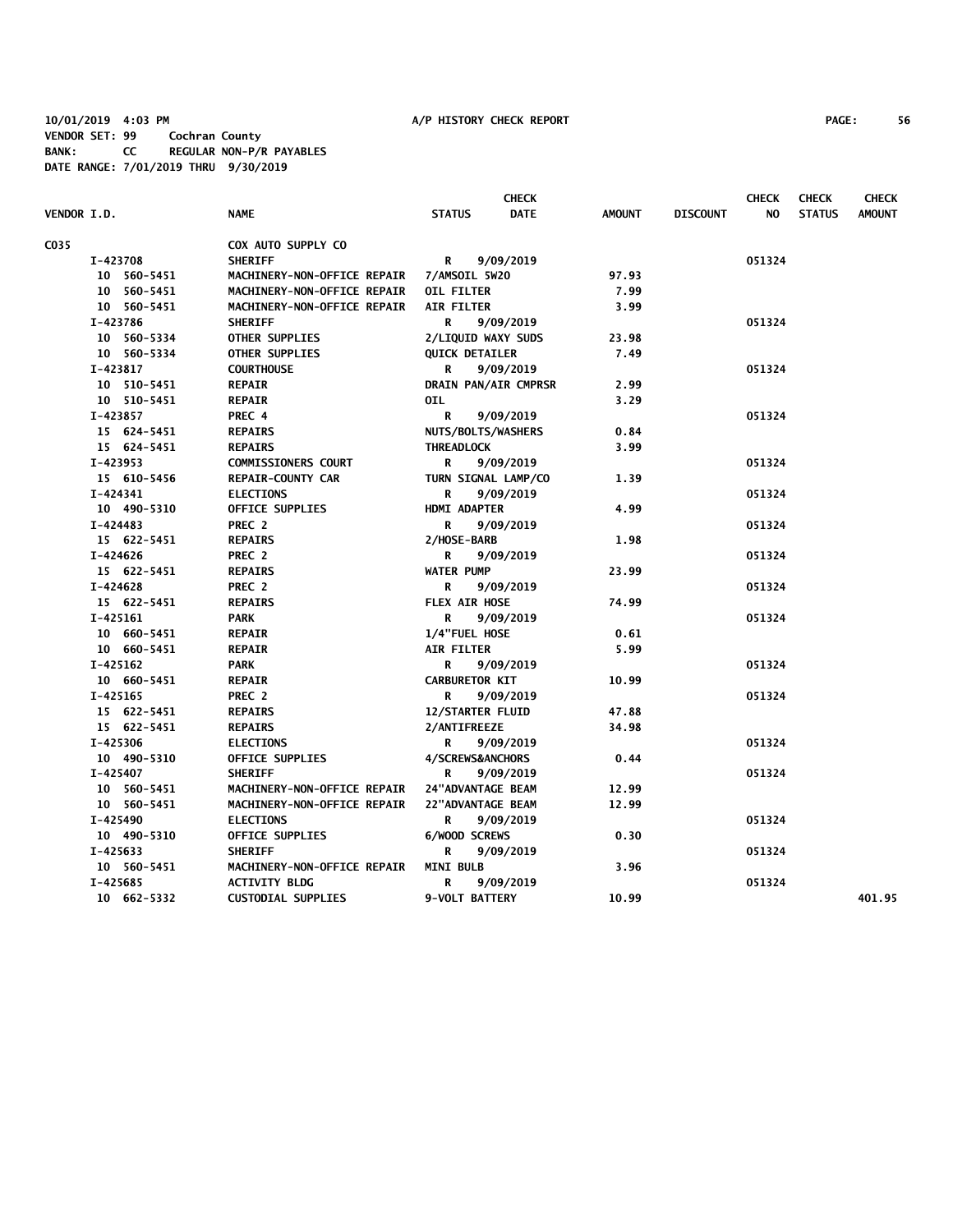**10/01/2019 4:03 PM A/P HISTORY CHECK REPORT PAGE: 57 VENDOR SET: 99 Cochran County BANK: CC REGULAR NON-P/R PAYABLES DATE RANGE: 7/01/2019 THRU 9/30/2019**

|                    |                            |                                              |                    | <b>CHECK</b>                |               |                 | <b>CHECK</b> | <b>CHECK</b>  | <b>CHECK</b>  |
|--------------------|----------------------------|----------------------------------------------|--------------------|-----------------------------|---------------|-----------------|--------------|---------------|---------------|
| <b>VENDOR I.D.</b> |                            | <b>NAME</b>                                  | <b>STATUS</b>      | DATE                        | <b>AMOUNT</b> | <b>DISCOUNT</b> | NO.          | <b>STATUS</b> | <b>AMOUNT</b> |
| C057               |                            | CITY BANK AS DEPOSITORY                      |                    |                             |               |                 |              |               |               |
|                    | <b>I-4TH QTR 2019</b>      | NON-DEPT'L/APPR DIST                         | R                  | 9/09/2019                   |               |                 | 051326       |               |               |
|                    | 10 409-5406                | APPRAISAL DISTRICT                           |                    | 4TH QTR ASSESSMENT-A        | 26,527.01     |                 |              |               | 26,527.01     |
|                    |                            |                                              |                    |                             |               |                 |              |               |               |
| C084               |                            | CLERK, SEVENTH COURT OF APPEAL               |                    |                             |               |                 |              |               |               |
|                    | <b>I-AUG 19</b>            | <b>STATE FEES</b>                            | R                  | 9/09/2019                   |               |                 | 051327       |               |               |
|                    | 90 000-2379.002            | 7th Crt of Appeal Gov't22.2081DISTRICT COURT |                    |                             | 10.00         |                 |              |               | 10.00         |
| C <sub>255</sub>   |                            | COCHRAN COUNTY AIRPORT FUND                  |                    |                             |               |                 |              |               |               |
|                    | I-2019 SUBSIDY             | <b>AIRPORT FUND</b>                          | R                  | 9/09/2019                   |               |                 | 051328       |               |               |
|                    | 10 700-5700                | TRANSFERS TO OTHER FUNDS                     |                    | TRNSFR TO AIRPORT/OP        | 82,000.00     |                 |              |               | 82,000.00     |
| C340               |                            | COUNTY INFORMATION RESOURCE AG               |                    |                             |               |                 |              |               |               |
|                    | I-S0P010886                | NON-DEPT'L                                   | R                  | 9/09/2019                   |               |                 | 051329       |               |               |
|                    | 10 409-5420                | TELECOMMUNICATIONS                           |                    | 32 EMAIL ACCOUNTS MA        | 64.00         |                 |              |               | 64.00         |
|                    |                            |                                              |                    |                             |               |                 |              |               |               |
| C367               |                            | COMPUTER TRANSITION SERVICES,                |                    |                             |               |                 |              |               |               |
|                    | I-179258                   | NON-DEPT'L                                   | R                  | 9/09/2019                   |               |                 | 051330       |               |               |
|                    | 10 409-5420                | TELECOMMUNICATIONS                           |                    | 27 TREND MICRO SEP 1        | 43.20         |                 |              |               |               |
|                    | I-179452HD                 | <b>COURTHOUSE</b>                            | R                  | 9/09/2019                   |               |                 | 051330       |               |               |
|                    | 10 510-5411                | MAINTENANCE CONTRACTS                        |                    | HELP DESK SEP 2019          | 692.04        |                 |              |               | 735.24        |
| C371               |                            | COCHRAN COUNTY TAX A/C                       |                    |                             |               |                 |              |               |               |
|                    | I-'05 MACK#6845 2019 PREC4 |                                              | R                  | 9/09/2019                   |               |                 | 051331       |               |               |
|                    | 15 624-5451                | <b>REPAIRS</b>                               |                    | ST INSP/2005 MACK #6        | 7.50          |                 |              |               | 7.50          |
| C384               |                            | <b>CHEMAQUA</b>                              |                    |                             |               |                 |              |               |               |
|                    | I-3648230                  | <b>COURTHOUSE</b>                            | R                  | 9/09/2019                   |               |                 | 051332       |               |               |
|                    | 10 510-5411                | MAINTENANCE CONTRACTS                        |                    | WATER TREATMENT AUG         | 125.00        |                 |              |               | 125.00        |
|                    |                            |                                              |                    |                             |               |                 |              |               |               |
| C412               |                            | <b>CTRMA</b>                                 |                    |                             |               |                 |              |               |               |
|                    | I-100370157                | <b>JUVENILE PROBATION</b>                    | R                  | 9/09/2019                   |               |                 | 051333       |               |               |
|                    | 17 573-5427                | <b>TRAVEL &amp; TRAINING</b>                 |                    | PARK STREET MAINLINE        | 2.31          |                 |              |               |               |
|                    | 17 573-5427                | <b>TRAVEL &amp; TRAINING</b>                 |                    | <b>CRYSTAL FALLS MAINLI</b> | 1.64          |                 |              |               |               |
|                    | 17 573-5427                | <b>TRAVEL &amp; TRAINING</b>                 | <b>FEE</b>         |                             | 1.00          |                 |              |               | 4.95          |
| C414               |                            | <b>CARDMEMBER SERVICES</b>                   |                    |                             |               |                 |              |               |               |
|                    | I-SHERIFF CONF'19          | <b>SHERIFF</b>                               | R                  | 9/09/2019                   |               |                 | 051334       |               |               |
|                    | 10 560-5427                | CONTINUING EDUCATION                         |                    | 4 NITES/SAN ANTONIO;        | 716.00        |                 |              |               |               |
|                    | 10 560-5427                | CONTINUING EDUCATION                         | LODGING TAX        |                             | 139.00        |                 |              |               |               |
|                    | 10 560-5427                | <b>CONTINUING EDUCATION</b>                  |                    | 4/OVERNIGHT PARKING         | 76.00         |                 |              |               |               |
|                    | 10 560-5427                | <b>CONTINUING EDUCATION</b>                  | <b>PARKING TAX</b> |                             | 6.28          |                 |              |               |               |
|                    | I-TDCAA 08/23/19           | <b>ATTORNEY</b>                              | R                  | 9/09/2019                   |               |                 | 051334       |               |               |
|                    | 10 475-5427                | <b>CONTINUING EDUCATION</b>                  |                    | CRIM/CIV LAW UPDATE;        | 350.00        |                 |              |               | 1,287.28      |
|                    |                            |                                              |                    |                             |               |                 |              |               |               |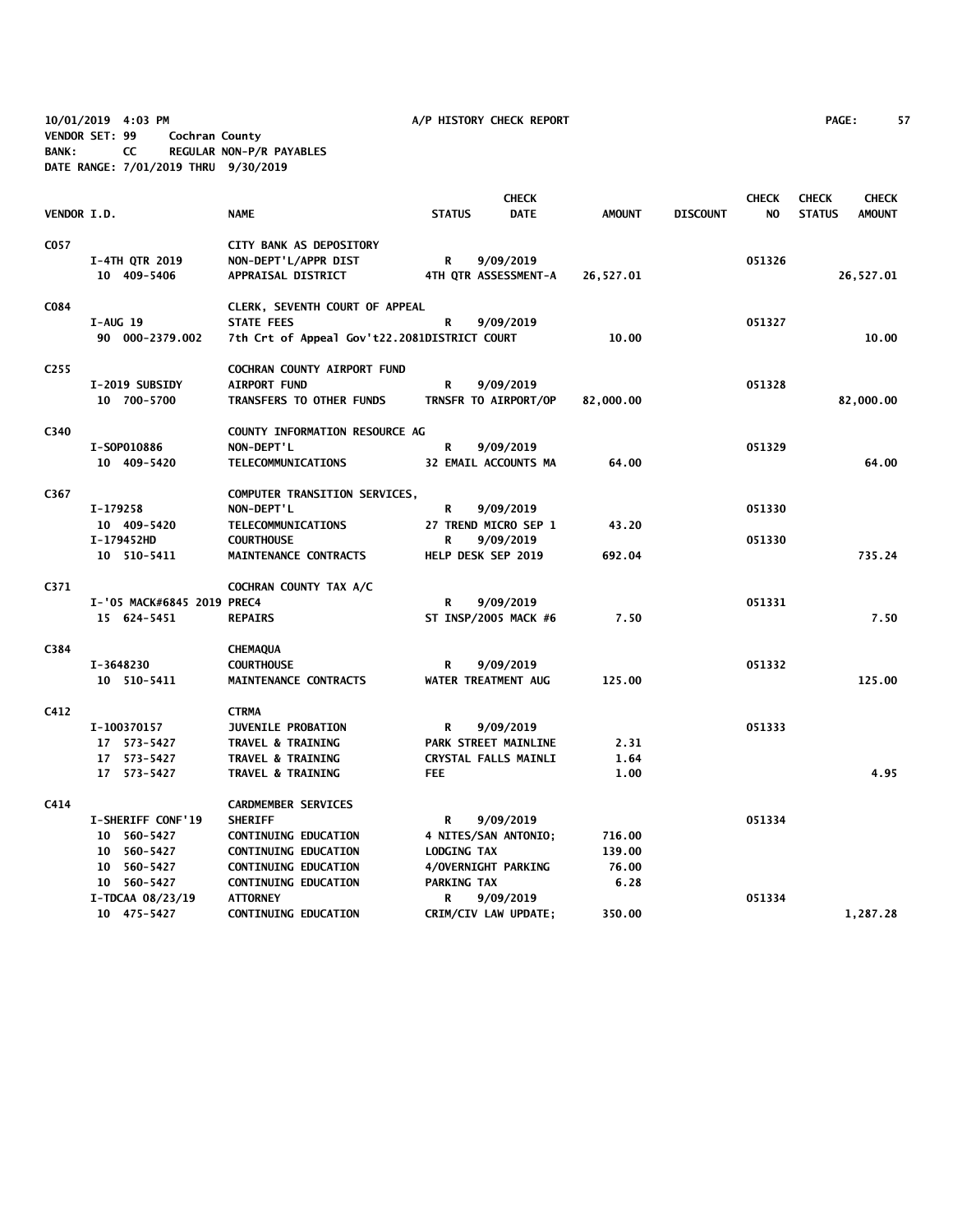**10/01/2019 4:03 PM A/P HISTORY CHECK REPORT PAGE: 58 VENDOR SET: 99 Cochran County BANK: CC REGULAR NON-P/R PAYABLES DATE RANGE: 7/01/2019 THRU 9/30/2019**

|                  |            |                                  |                                            |                  | <b>CHECK</b>                |               |                 | <b>CHECK</b> | <b>CHECK</b>  | <b>CHECK</b>  |
|------------------|------------|----------------------------------|--------------------------------------------|------------------|-----------------------------|---------------|-----------------|--------------|---------------|---------------|
| VENDOR I.D.      |            |                                  | <b>NAME</b>                                | <b>STATUS</b>    | <b>DATE</b>                 | <b>AMOUNT</b> | <b>DISCOUNT</b> | NO           | <b>STATUS</b> | <b>AMOUNT</b> |
| C415             |            |                                  | <b>CITIBANK</b>                            |                  |                             |               |                 |              |               |               |
|                  |            | I-1230 072219                    | <b>AUDITOR</b>                             | R                | 9/09/2019                   |               |                 | 051335       |               |               |
|                  |            | 10 495-5427                      | <b>CONTINUING EDUCATION</b>                |                  | 2 NITES/AMA OTRAT 7/        | 221.98        |                 |              |               |               |
|                  |            | 10 495-5427                      | <b>CONTINUING EDUCATION</b>                |                  | LODGING TAX; AMY            | 28.86         |                 |              |               | 250.84        |
| C416             |            |                                  | <b>BRANDY CRISWELL</b>                     |                  |                             |               |                 |              |               |               |
|                  |            |                                  |                                            |                  |                             |               |                 | 051336       |               |               |
|                  |            | I-CPS#4556 090319                | <b>DISTRICT COURT</b><br>ATTORNEY AD LITEM | R                | 9/09/2019                   | 300.00        |                 |              |               |               |
|                  |            | 10 435-5400<br>I-CPS#4558 090319 | <b>DISTRICT COURT</b>                      | R                | PERM REVIEW/CPS(C)          |               |                 | 051336       |               |               |
|                  |            |                                  |                                            |                  | 9/09/2019                   |               |                 |              |               |               |
|                  |            | 10 435-5400                      | <b>ATTORNEY AD LITEM</b>                   |                  | PERM REVIEW/CPS(M)          | 300.00        |                 |              |               |               |
|                  |            | I-CPS#4586 090319                | <b>DISTRICT COURT</b>                      | R                | 9/09/2019                   |               |                 | 051336       |               |               |
|                  |            | 10 435-5400                      | ATTORNEY AD LITEM                          |                  | STATUS HRNG/CPS(C)          | 300.00        |                 |              |               | 900.00        |
| D <sub>023</sub> |            |                                  | PHILIP J. DAVIS, PH.D.                     |                  |                             |               |                 |              |               |               |
|                  |            | <b>I-CERROS/DEWBRE</b>           | <b>SHERIFF</b>                             | R                | 9/09/2019                   |               |                 | 051337       |               |               |
|                  |            | 10 560-5499                      | <b>MISCELLANEOUS</b>                       |                  | TCOLE EXAM/ANA CERRO        | 195.00        |                 |              |               |               |
|                  |            | 10 560-5499                      | MISCELLANEOUS                              |                  | <b>TCOLE EXAM/BRIE DEWB</b> | 195.00        |                 |              |               | 390.00        |
| D <sub>200</sub> |            |                                  | AMY DUDLEY                                 |                  |                             |               |                 |              |               |               |
|                  |            | I-R/B REGIS#8289                 | PREC 4                                     | R                | 9/09/2019                   |               |                 | 051338       |               |               |
|                  |            | 15 624-5451                      | <b>REPAIRS</b>                             |                  | REGIS/'00 MACK #8289        | 7.50          |                 |              |               | 7.50          |
|                  |            |                                  |                                            |                  |                             |               |                 |              |               |               |
| E069             |            |                                  | ENCARTELE, INC                             |                  |                             |               |                 |              |               |               |
|                  | $I - 8656$ |                                  | <b>JAIL</b>                                | R                | 9/09/2019                   |               |                 | 051339       |               |               |
|                  |            | 10 000-4380.200                  | OTHER [MISCELLANEOUS]                      |                  | 100 PHONE CARDS             | 500.00        |                 |              |               | 500.00        |
| E075             |            |                                  | <b>WEX BANK</b>                            |                  |                             |               |                 |              |               |               |
|                  |            | I-61045560                       | SHERIFF/JUV PROB/CONSTABLE                 | R                | 9/09/2019                   |               |                 | 051340       |               |               |
|                  |            | 10 560-5427                      | CONTINUING EDUCATION                       |                  | 16.18GL/UNL COMFORT;        | 37.49         |                 |              |               |               |
|                  |            | 10 560-5427                      | <b>CONTINUING EDUCATION</b>                |                  | 16.773GL/UNL LAMESA;        | 41.86         |                 |              |               |               |
|                  |            | 17 573-5499                      | <b>OPERATING EXPENSES</b>                  |                  | 16.008GL/UNL TYE; 7/3       | 35.47         |                 |              |               |               |
|                  |            | 17 573-5427                      | TRAVEL & TRAINING                          |                  | 13.5GL/UNL LBK;8/1          | 28.97         |                 |              |               |               |
|                  |            | 17 573-5427                      | <b>TRAVEL &amp; TRAINING</b>               |                  | 9.501GL/UNL LBK;8/27        | 18.49         |                 |              |               |               |
|                  |            | 10 550-5330                      | <b>FUEL &amp; OIL</b>                      |                  | 21.195GL/UNL WF;8/28        | 44.85         |                 |              |               | 207.13        |
| F010             |            |                                  | FIVE-AREA TELEPHONE CO-OP                  |                  |                             |               |                 |              |               |               |
|                  |            | I-927-5510 SEP 19                | PREC 4                                     | R                | 9/09/2019                   |               |                 | 051341       |               |               |
|                  |            | 15 624-5420                      | TELECOMMUNICATIONS                         | <b>BASIC SVC</b> |                             | 32.25         |                 |              |               |               |
|                  |            | 15 624-5420                      | <b>TELECOMMUNICATIONS</b>                  | <b>FEES</b>      |                             | 11.76         |                 |              |               |               |
|                  |            | 15 624-5420                      | <b>TELECOMMUNICATIONS</b>                  |                  | LONG DISTANCE SVC           | 3.68          |                 |              |               | 47.69         |
| F073             |            |                                  |                                            |                  |                             |               |                 |              |               |               |
|                  |            |                                  | FRONTIER VALLEY INC.                       |                  |                             |               |                 |              |               |               |
|                  | I-384276   |                                  | <b>JAIL</b>                                | R                | 9/09/2019                   |               |                 | 051342       |               |               |
|                  |            | 10 512-5451                      | <b>REPAIR</b>                              |                  | INSTL LIGHT FIXTURE         | 125.00        |                 |              |               |               |
|                  |            | 10 512-5451                      | <b>REPAIR</b>                              |                  | UNV 80/85 LED FIXTUR        | 698.75        |                 |              |               | 823.75        |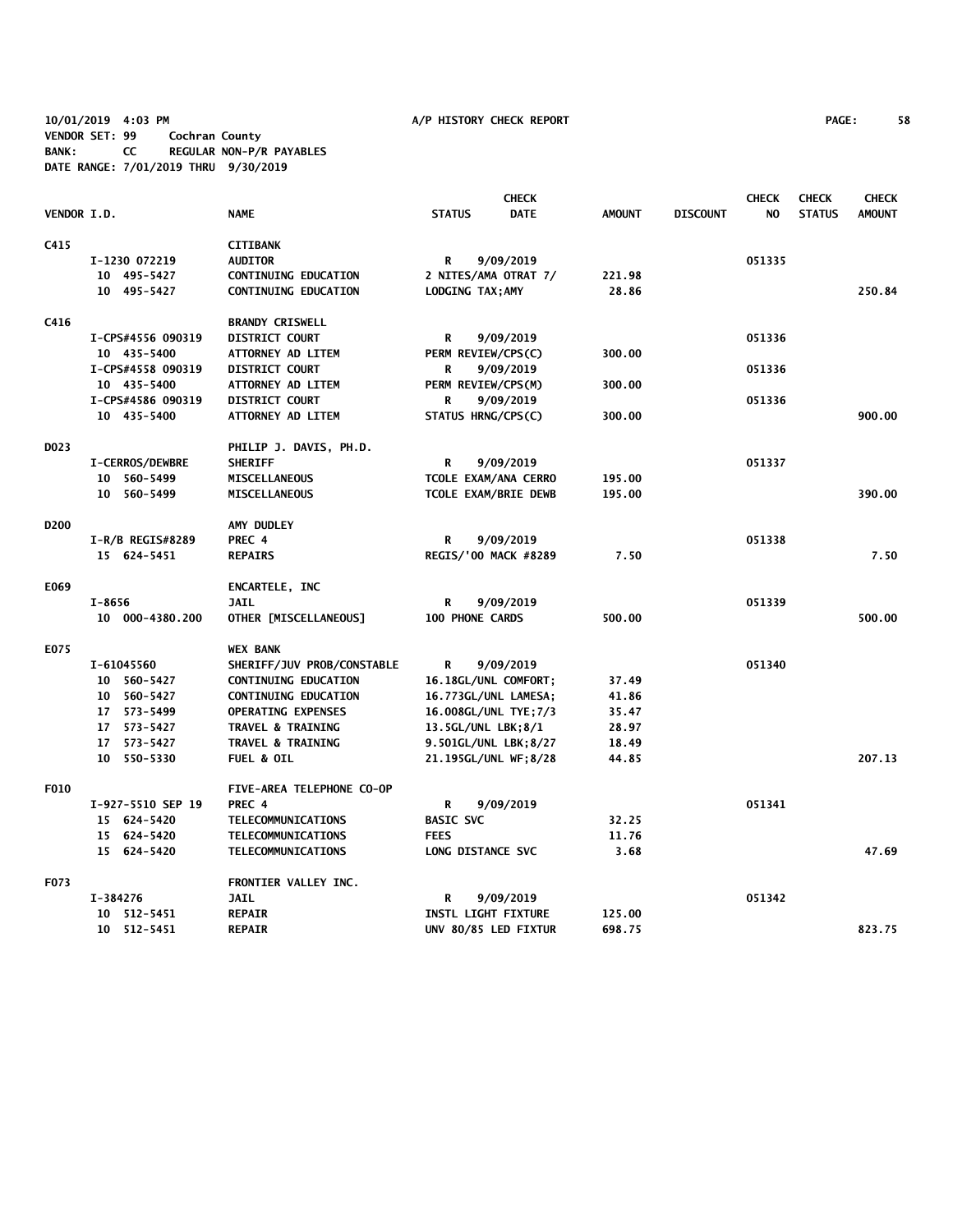**10/01/2019 4:03 PM A/P HISTORY CHECK REPORT PAGE: 59 VENDOR SET: 99 Cochran County BANK: CC REGULAR NON-P/R PAYABLES DATE RANGE: 7/01/2019 THRU 9/30/2019**

|             |                    |                                |                   | <b>CHECK</b>                |               |                 | <b>CHECK</b> | <b>CHECK</b>  | <b>CHECK</b>  |
|-------------|--------------------|--------------------------------|-------------------|-----------------------------|---------------|-----------------|--------------|---------------|---------------|
| VENDOR I.D. |                    | <b>NAME</b>                    | <b>STATUS</b>     | <b>DATE</b>                 | <b>AMOUNT</b> | <b>DISCOUNT</b> | NO.          | <b>STATUS</b> | <b>AMOUNT</b> |
|             |                    |                                |                   |                             |               |                 |              |               |               |
| G074        |                    | GRAVES, HUMPHRIES, STAHL, LTD  |                   |                             |               |                 |              |               |               |
|             | I-FEES AUG19       | <b>JUSTICE OF PEACE</b>        | R                 | 9/09/2019                   |               |                 | 051343       |               |               |
|             | 10 000-2206.002    | <b>COLLECTION AGENCY FEES</b>  |                   | <b>COLLECTION FEES AUGU</b> | 152.86        |                 |              |               | 152.86        |
|             |                    |                                |                   |                             |               |                 |              |               |               |
| G265        |                    | GOVERNMENT FORMS AND SUPPLIES, |                   |                             |               |                 |              |               |               |
|             | I-0316411          | CO/DIST CLERK                  | R                 | 9/09/2019                   |               |                 | 051344       |               |               |
|             | 10 403-5310        | <b>OFFICE SUPPLIES</b>         |                   | 4/OPR BINDER VOL 369        | 582.84        |                 |              |               | 582.84        |
| H152        |                    | HARRIS LOCAL GOVERNMENT        |                   |                             |               |                 |              |               |               |
|             | I-MN00011605       | TAX A/C                        | R                 | 9/09/2019                   |               |                 | 051345       |               |               |
|             | 10 499-5411        | MAINTENANCE CONTRACTS          |                   | 4TH QTR'19 ONLINE CO        | 7,306.88      |                 |              |               |               |
|             | 10 499-5411        | MAINTENANCE CONTRACTS          |                   | 4TH QTR'19 MAINT/ONL        | 364.98        |                 |              |               | 7,671.86      |
|             |                    |                                |                   |                             |               |                 |              |               |               |
| J049        |                    | JUVENILE PROBATION FUND        |                   |                             |               |                 |              |               |               |
|             | I-LOCAL MATCH 9/19 | JUVENILE PROBATION             | R                 | 9/09/2019                   |               |                 | 051346       |               |               |
|             | 10 571-5472        | LOCAL SUPPORT-JUV BOARD        |                   | LOCAL FUNDS MATCH SE        | 4,185.00      |                 |              |               | 4,185.00      |
|             |                    |                                |                   |                             |               |                 |              |               |               |
| <b>J082</b> |                    | JOHN DEERE FINANCIAL           |                   |                             |               |                 |              |               |               |
|             | I-787093           | <b>PARK</b>                    | R                 | 9/09/2019                   |               |                 | 051347       |               |               |
|             | 10 660-5451        | <b>REPAIR</b>                  | <b>FILTER ELE</b> |                             | 10.74         |                 |              |               |               |
|             | I-788077           | PREC 4                         | R                 | 9/09/2019                   |               |                 | 051347       |               |               |
|             | 15 624-5451        | <b>REPAIRS</b>                 | 2/AIR FILTERS     |                             | 220.03        |                 |              |               |               |
|             | 15 624-5451        | <b>REPAIRS</b>                 | 2/FILTER KIT      |                             | 48.60         |                 |              |               |               |
|             | I-789445           | PREC 1                         | R                 | 9/09/2019                   |               |                 | 051347       |               |               |
|             | 15 621-5451        | <b>REPAIRS</b>                 | <b>SPRING</b>     |                             | 72.68         |                 |              |               |               |
|             | I-790664           | PREC 1                         | R                 | 9/09/2019                   |               |                 | 051347       |               |               |
|             | 15 621-5451        | <b>REPAIRS</b>                 | 2/AIR FILTERS     |                             | 258.86        |                 |              |               |               |
|             | 15 621-5451        | <b>REPAIRS</b>                 | <b>DISC</b>       |                             | 38.83CR       |                 |              |               |               |
|             | I-791640           | <b>ACTIVITY BLDG</b>           | R                 | 9/09/2019                   |               |                 | 051347       |               |               |
|             | 10 662-5451        | <b>REPAIR</b>                  | 4/BLADES          |                             | 61.72         |                 |              |               | 633.80        |
|             |                    |                                |                   |                             |               |                 |              |               |               |
| L010        |                    | LEWIS FARM & RANCH STORE INC   |                   |                             |               |                 |              |               |               |
|             | I-096293           | PREC 4                         | R                 | 9/09/2019                   |               |                 | 051348       |               |               |
|             | 15 624-5356        | ROAD MATERIALS & SUPPLIES      | <b>SUPPLIES</b>   |                             | 23.53         |                 |              |               |               |
|             | 15 624-5356        | ROAD MATERIALS & SUPPLIES      | <b>DISC</b>       |                             | 2.35CR        |                 |              |               |               |
|             | I-096404           | <b>ACTIVITY BLDG</b>           | R                 | 9/09/2019                   |               |                 | 051348       |               |               |
|             | 10 662-5332        | <b>CUSTODIAL SUPPLIES</b>      |                   | WEED FREE ZONE              | 16.95         |                 |              |               |               |
|             | 10 662-5332        | <b>CUSTODIAL SUPPLIES</b>      | <b>DISC</b>       |                             | 1.70CR        |                 |              |               |               |
|             | I-096412           | PREC 4                         | R                 | 9/09/2019                   |               |                 | 051348       |               |               |
|             | 15 624-5451        | <b>REPAIRS</b>                 | <b>FILTER</b>     |                             | 33.99         |                 |              |               |               |
|             | 15 624-5356        | ROAD MATERIALS & SUPPLIES      | 2/AIR FRESH       |                             | 13.98         |                 |              |               |               |
|             | 15 624-5451        | <b>REPAIRS</b>                 | <b>DISC</b>       |                             | 3.40CR        |                 |              |               |               |
|             | 15 624-5356        | ROAD MATERIALS & SUPPLIES      | <b>DISC</b>       |                             | 1.40CR        |                 |              |               |               |
|             | I-096541           | PREC <sub>3</sub>              | R                 | 9/09/2019                   |               |                 | 051348       |               |               |
|             | 15 623-5451        | <b>REPAIRS</b>                 | HIGH-FLO PUMP     |                             | 79.95         |                 |              |               |               |
|             | I-096804           | <b>ACTIVITY BLDG</b>           | R                 | 9/09/2019                   |               |                 | 051348       |               |               |
|             | 10 662-5332        | <b>CUSTODIAL SUPPLIES</b>      | HOE               |                             | 46.95         |                 |              |               |               |
|             | 10 662-5332        | <b>CUSTODIAL SUPPLIES</b>      | <b>DISC</b>       |                             | 4.70CR        |                 |              |               |               |
|             | I-096864           | PREC <sub>3</sub>              | R                 | 9/09/2019                   |               |                 | 051348       |               |               |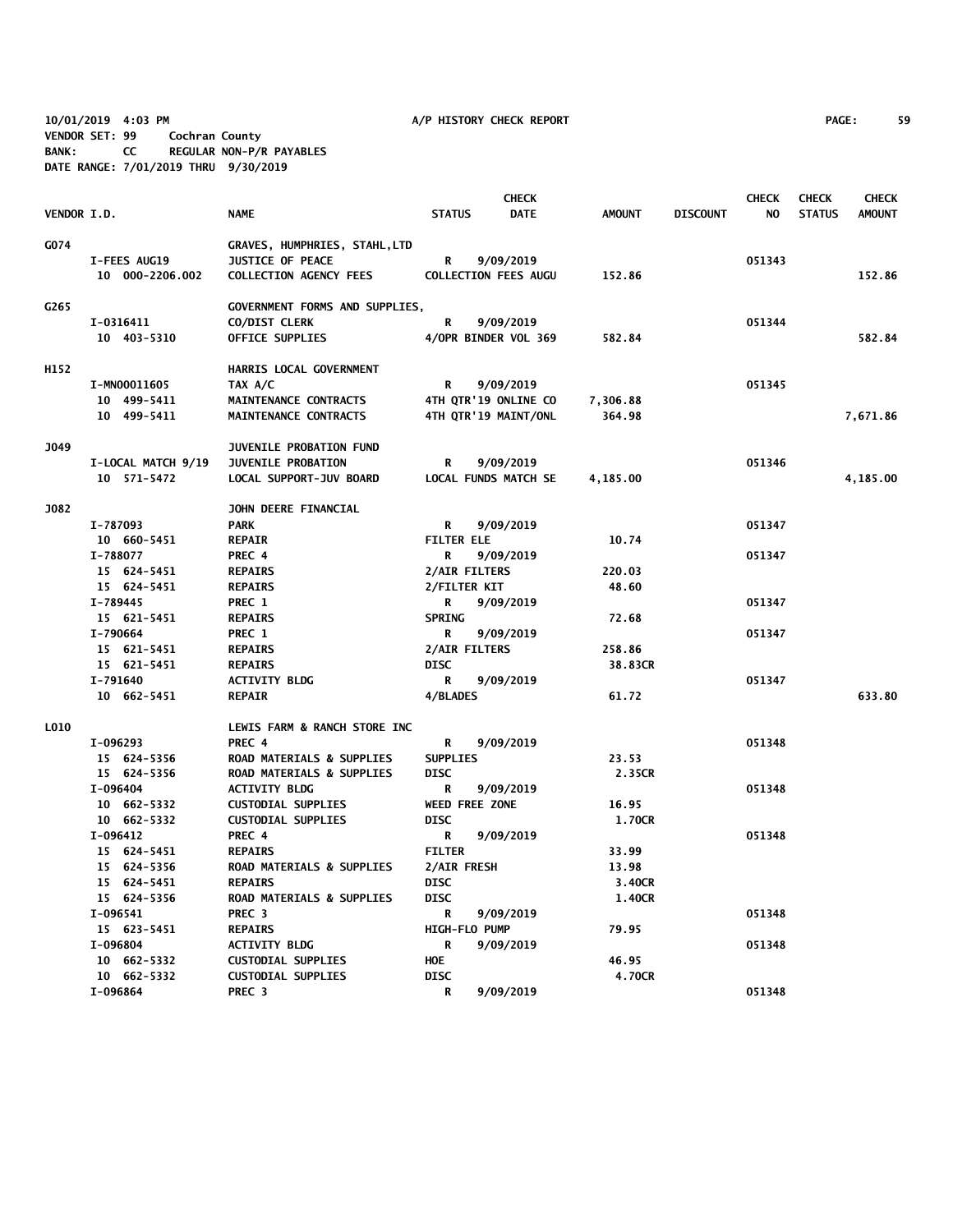| <b>VENDOR I.D.</b> |              | <b>NAME</b>                              | <b>STATUS</b>          | <b>CHECK</b><br><b>DATE</b> | <b>AMOUNT</b> | <b>DISCOUNT</b> | <b>CHECK</b><br>NO. | <b>CHECK</b><br><b>STATUS</b> | <b>CHECK</b><br><b>AMOUNT</b> |
|--------------------|--------------|------------------------------------------|------------------------|-----------------------------|---------------|-----------------|---------------------|-------------------------------|-------------------------------|
| <b>LO10</b>        |              | LEWIS FARM & RANCH STORE                 | *CONTINUED*            |                             |               |                 |                     |                               |                               |
|                    | I-096864     | PREC <sub>3</sub>                        | R                      | 9/09/2019                   |               |                 | 051348              |                               |                               |
|                    | 15 623-5356  | ROAD MATERIALS & SUPPLIES                | <b>1CS/WEED KILLER</b> |                             | 80.00         |                 |                     |                               |                               |
|                    | 15 623-5451  | <b>REPAIRS</b>                           | <b>FAUCET</b>          |                             | 7.99          |                 |                     |                               |                               |
|                    | 15 623-5451  | <b>REPAIRS</b>                           | 2/CAULK                |                             | 7.98          |                 |                     |                               |                               |
|                    | I-097227     | <b>PARK</b>                              | R                      | 9/09/2019                   |               |                 | 051348              |                               |                               |
|                    | 10 660-5332  | <b>CUSTODIAL SUPPLIES</b>                | $B-12$                 |                             | 4.29          |                 |                     |                               |                               |
|                    | 10 660-5332  | <b>CUSTODIAL SUPPLIES</b>                | <b>AMDRO</b>           |                             | 7.99          |                 |                     |                               |                               |
|                    | 10 660-5332  | <b>CUSTODIAL SUPPLIES</b>                | <b>DISC</b>            |                             | 1.23CR        |                 |                     |                               |                               |
|                    | I-097250     | <b>COURTHOUSE</b>                        | R                      | 9/09/2019                   |               |                 | 051348              |                               |                               |
|                    | 10 510-5332  | <b>CUSTODIAL SUPPLIES</b>                | <b>ORANGE GLO</b>      |                             | 5.59          |                 |                     |                               |                               |
|                    | 10 510-5332  | <b>CUSTODIAL SUPPLIES</b>                | <b>DISC</b>            |                             | 0.56CR        |                 |                     |                               |                               |
|                    | I-097386     | <b>PARK</b>                              | R                      | 9/09/2019                   |               |                 | 051348              |                               |                               |
|                    | 10 660-5451  | <b>REPAIR</b>                            | <b>HOOK</b>            |                             | 1.59          |                 |                     |                               |                               |
|                    | 10 660-5451  | <b>REPAIR</b>                            | 2/CLAMPS               |                             | 2.58          |                 |                     |                               |                               |
|                    | I-097509     | <b>JAIL</b>                              | R                      | 9/09/2019                   |               |                 | 051348              |                               |                               |
|                    | 10 512-5451  | <b>REPAIR</b>                            | <b>FAUCET</b>          |                             | 94.99         |                 |                     |                               |                               |
|                    | 10 512-5451  | <b>REPAIR</b>                            | 2/PADS                 |                             | 3.58          |                 |                     |                               |                               |
|                    | 10 512-5451  | <b>REPAIR</b>                            | <b>DISC</b>            |                             | 9.86CR        |                 |                     |                               |                               |
|                    | I-097567     | PREC 1                                   | R                      | 9/09/2019                   |               |                 | 051348              |                               |                               |
|                    | 15 621-5356  | ROAD MATERIALS & SUPPLIES                | <b>DRAIN CLNR</b>      |                             | 9.59          |                 |                     |                               |                               |
|                    | 15 621-5356  | ROAD MATERIALS & SUPPLIES                | <b>DISC</b>            |                             | 0.96CR        |                 |                     |                               |                               |
|                    | I-097597     | <b>ACTIVITY BLDG</b>                     | R                      | 9/09/2019                   |               |                 | 051348              |                               |                               |
|                    | 10 662-5332  | <b>CUSTODIAL SUPPLIES</b>                | $24-D$                 |                             | 14.95         |                 |                     |                               |                               |
|                    | 10 662-5332  | <b>CUSTODIAL SUPPLIES</b>                | <b>DISC</b>            |                             | 1.50CR        |                 |                     |                               |                               |
|                    | I-097637     | PREC 4                                   | R                      | 9/09/2019                   |               |                 | 051348              |                               |                               |
|                    | 15 624-5356  | ROAD MATERIALS & SUPPLIES                |                        | 8000BTU AIR CONDITIO        | 299.95        |                 |                     |                               |                               |
|                    | I-097835     | <b>COURTHOUSE</b>                        | R                      | 9/09/2019                   |               |                 | 051348              |                               |                               |
|                    | 10 510-5451  | <b>REPAIR</b>                            | <b>BUSHING</b>         |                             | 1.39          |                 |                     |                               |                               |
|                    | 10 510-5451  | <b>REPAIR</b>                            | <b>SPRINKLER</b>       |                             | 13.99         |                 |                     |                               |                               |
|                    | 10 510-5451  | <b>REPAIR</b>                            | <b>BULB PLANTER</b>    |                             | 5.99          |                 |                     |                               |                               |
|                    | 10 510-5451  | <b>REPAIR</b>                            | <b>DISC</b>            |                             | 2.14CR        |                 |                     |                               |                               |
|                    | I-097849     | <b>CEMETERY</b>                          | R                      | 9/09/2019                   |               |                 | 051348              |                               |                               |
|                    | 10 516-5451  | <b>REPAIR</b>                            | <b>PVC CUTTER</b>      |                             | 39.99         |                 |                     |                               |                               |
|                    | 10 516-5451  | <b>REPAIR</b>                            |                        | 3/COMPRESSIVE COUPLE        | 4.59          |                 |                     |                               |                               |
|                    | 10 516-5451  | <b>REPAIR</b>                            | <b>DISC</b>            |                             | 4.46CR        |                 |                     |                               | 788.11                        |
| L189               |              | HOCKLEY COUNTY PUBLISHING CO.I           |                        |                             |               |                 |                     |                               |                               |
|                    |              | I-080419/EFF TAX RT COMMISSIONERS COURT  | R                      | 9/09/2019                   |               |                 | 051350              |                               |                               |
|                    | 15 610-5430  | <b>LEGAL NOTICES</b>                     |                        | NTC EFF TAX RATE 8/4        | 412.50        |                 |                     |                               |                               |
|                    | I-081419/CWS | <b>COMMISSIONERS COURT</b>               | R                      | 9/09/2019                   |               |                 | 051350              |                               |                               |
|                    | 15 610-5430  | <b>LEGAL NOTICES</b>                     |                        | NTC PROP TAX RATE/CW        | 207.90        |                 |                     |                               |                               |
|                    |              | I-081419/PROPOSED CC COMMISSIONERS COURT | R                      | 9/09/2019                   |               |                 | 051350              |                               |                               |
|                    | 15 610-5430  | <b>LEGAL NOTICES</b>                     |                        | NTC PROPOSED TAX RAT        | 207.90        |                 |                     |                               | 828.30                        |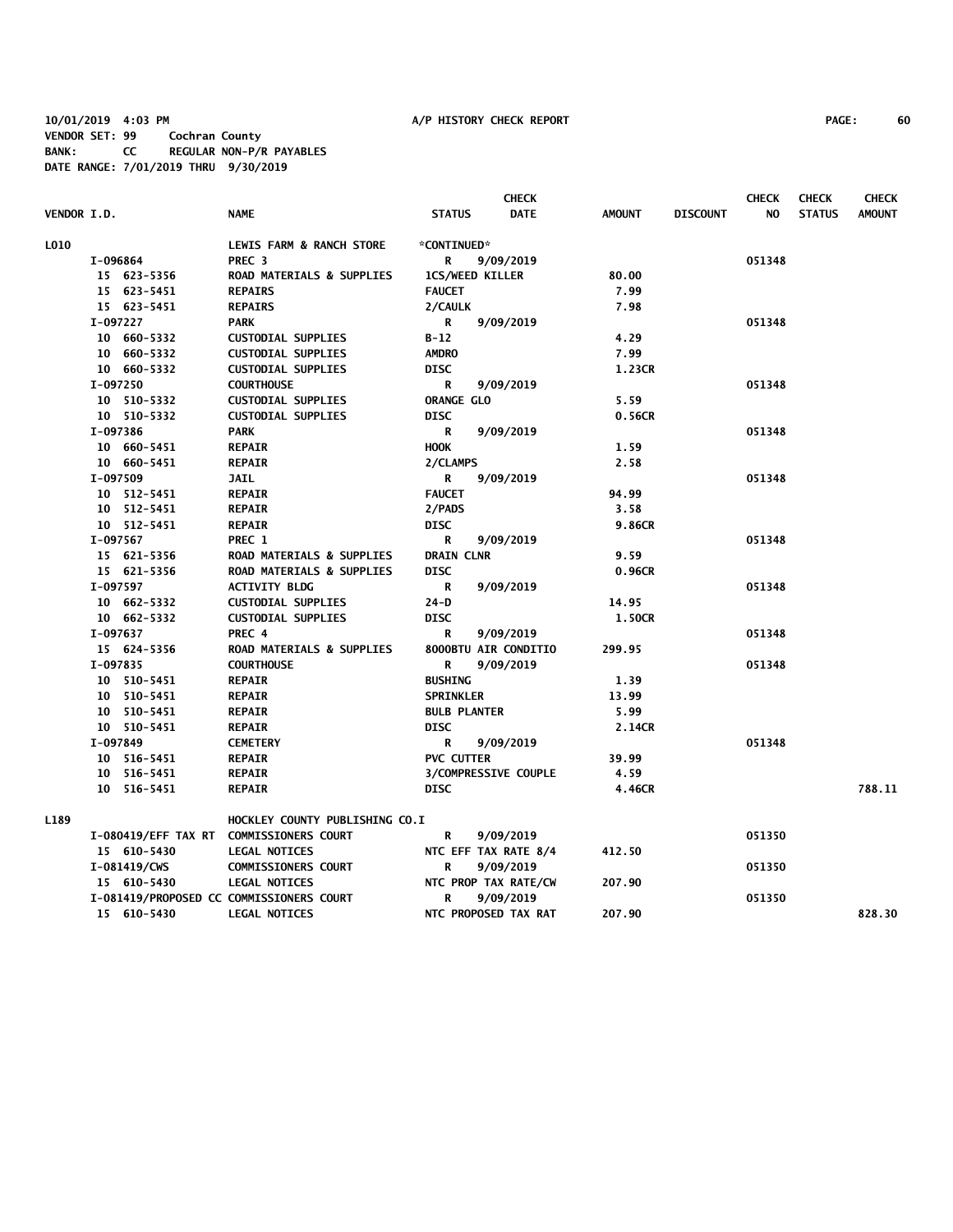**10/01/2019 4:03 PM A/P HISTORY CHECK REPORT PAGE: 61 VENDOR SET: 99 Cochran County BANK: CC REGULAR NON-P/R PAYABLES DATE RANGE: 7/01/2019 THRU 9/30/2019**

|             |                       |                                | <b>CHECK</b>                 |               |                 | <b>CHECK</b> | <b>CHECK</b>  | <b>CHECK</b>  |
|-------------|-----------------------|--------------------------------|------------------------------|---------------|-----------------|--------------|---------------|---------------|
| VENDOR I.D. |                       | <b>NAME</b>                    | <b>STATUS</b><br><b>DATE</b> | <b>AMOUNT</b> | <b>DISCOUNT</b> | NO.          | <b>STATUS</b> | <b>AMOUNT</b> |
| M341        |                       | KAYLA MCKENNON, CSR            |                              |               |                 |              |               |               |
|             | $I-1053$              | <b>DISTRICT COURT</b>          | 9/09/2019<br>R               |               |                 | 051351       |               |               |
|             | 29 435-5499           | GOV'T CODE 51.601(c) ITEMS     | 1/2 DAY SUB 7/18             | 225.00        |                 |              |               |               |
|             | 29 435-5499           | GOV'T CODE 51.601(c) ITEMS     | <b>MILEAGE</b>               | 34.22         |                 |              |               | 259.22        |
| NO15        |                       | NINTH ADM. JUDICIAL REGION     |                              |               |                 |              |               |               |
|             | I-2019 ASSESSMENT     | <b>DISTRICT COURT</b>          | 9/09/2019<br>R               |               |                 | 051352       |               |               |
|             | 10 435-5415           | <b>ASSESSMENT</b>              | 2019 ASSESSMENT              | 330.75        |                 |              |               | 330.75        |
| N082        |                       | <b>NETDATA</b>                 |                              |               |                 |              |               |               |
|             | I-iTICKET AUG19       | <b>JUSTICE OF PEACE</b>        | R<br>9/09/2019               |               |                 | 051353       |               |               |
|             | 10 455-5499           | <b>MISCELLANEOUS</b>           | AUGUST 2019                  | 20.00         |                 |              |               | 20.00         |
| P229        |                       | PANHANDLE AREA JUVENILE PROBAT |                              |               |                 |              |               |               |
|             | I-DUES '19-'20        | <b>JUVENILE PROBATION</b>      | R<br>9/09/2019               |               |                 | 051354       |               |               |
|             | 17 573-5499           | <b>OPERATING EXPENSES</b>      | ANNUAL DUES/BRYANT S         | 20.00         |                 |              |               | 20.00         |
| S063        |                       | ANGEL RAMIREZ, dba             |                              |               |                 |              |               |               |
|             | I-011062              | PREC 1                         | R<br>9/09/2019               |               |                 | 051355       |               |               |
|             | 15 621-5454           | <b>TIRES</b>                   | SVC CALL/JD MAINTAIN         | 35.00         |                 |              |               |               |
|             | 15 621-5454           | <b>TIRES</b>                   | <b>MILEAGE</b>               | 46.00         |                 |              |               |               |
|             | 15 621-5454           | <b>TIRES</b>                   | MOUNT&DISMOUNT               | 80.00         |                 |              |               |               |
|             | 15 621-5454           | <b>TIRES</b>                   | <b>VALVE STEM</b>            | 10.00         |                 |              |               |               |
|             | I-011074              | PREC 1                         | 9/09/2019<br>R               |               |                 | 051355       |               |               |
|             | 15 621-5454           | <b>TIRES</b>                   | <b>MILEAGE</b>               | 24.00         |                 |              |               |               |
|             | 15 621-5454           | <b>TIRES</b>                   | MOUNT&DISMOUNT               | 85.00         |                 |              |               |               |
|             | 15 621-5454           | <b>TIRES</b>                   | <b>O-RING</b>                | 15.00         |                 |              |               | 295.00        |
| T051        |                       | TAC RISK MANAGEMENT POOL       |                              |               |                 |              |               |               |
|             | <b>I-4TH QTR 2019</b> | WORKERS COMP/ALL DEPTS         | 9/09/2019<br>R               |               |                 | 051356       |               |               |
|             | 10 000-2500.10        | RESERVE FOR W/C, UNEMPLYMNT    | 4TH QTR WORKERS COMP         | 5,614.00      |                 |              |               | 5,614.00      |
| T083        |                       | TYLER TECHNOLOGIES, INC        |                              |               |                 |              |               |               |
|             | I-025-270744          | NON-DEPT'L                     | 9/09/2019<br>R               |               |                 | 051357       |               |               |
|             | 10 409-5411           | MAINTENANCE CONTRACTS          | MONTHLY NETWORK MAIN         | 220.50        |                 |              |               | 220.50        |
| T092        |                       | TEXAS TECH UNIVERSITY          |                              |               |                 |              |               |               |
|             | I-#6450/NBRODERICK    | <b>COUNTY COURT</b>            | 9/09/2019<br>R               |               |                 | 051358       |               |               |
|             | 10 426-5400           | ATTORNEY AD LITEM              | JUDGMENT (M) / MARY BRO      | 100.00        |                 |              |               |               |
|             | I-#6472/VELASQUEZ     | <b>COUNTY COURT</b>            | 9/09/2019<br>R               |               |                 | 051358       |               |               |
|             | 10 426-5400           | ATTORNEY AD LITEM              | DISM(M)/JORGE VELASQ         | 100.00        |                 |              |               |               |
|             | I-#6476/VELASQUEZ     | <b>COUNTY COURT</b>            | 9/09/2019<br>R               |               |                 | 051358       |               |               |
|             | 10 426-5400           | ATTORNEY AD LITEM              | DISM(M)/JORGE VELASQ         | 100.00        |                 |              |               | 300.00        |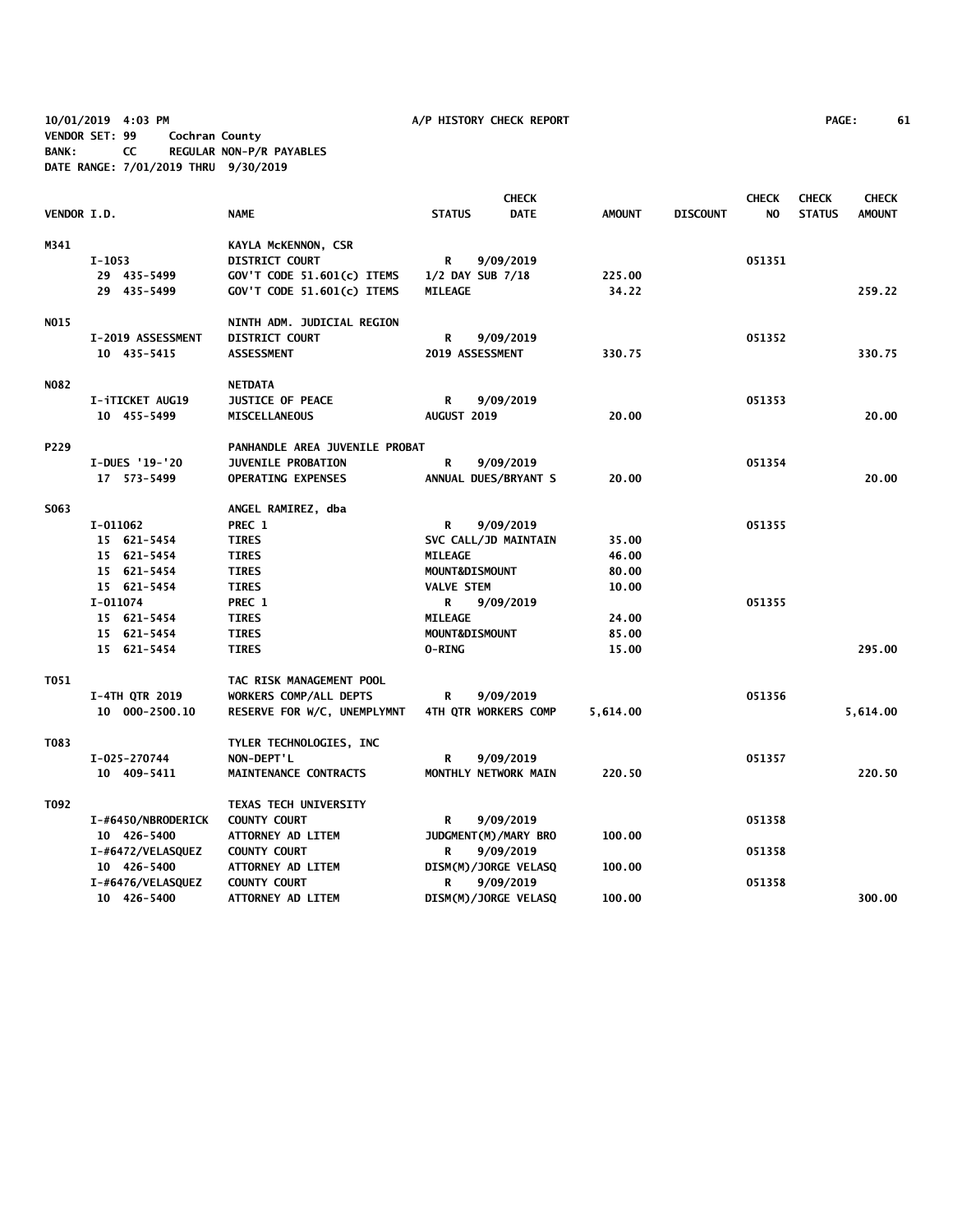**10/01/2019 4:03 PM A/P HISTORY CHECK REPORT PAGE: 62 VENDOR SET: 99 Cochran County BANK: CC REGULAR NON-P/R PAYABLES DATE RANGE: 7/01/2019 THRU 9/30/2019**

| <b>VENDOR I.D.</b> |                                 | <b>NAME</b>                              | <b>STATUS</b>               | <b>CHECK</b><br><b>DATE</b> | <b>AMOUNT</b> | <b>DISCOUNT</b> | <b>CHECK</b><br>NO. | <b>CHECK</b><br><b>STATUS</b> | <b>CHECK</b><br><b>AMOUNT</b> |
|--------------------|---------------------------------|------------------------------------------|-----------------------------|-----------------------------|---------------|-----------------|---------------------|-------------------------------|-------------------------------|
|                    |                                 |                                          |                             |                             |               |                 |                     |                               |                               |
| T175               |                                 | TEXAS JAIL ASSOCIATION<br><b>SHERIFF</b> |                             |                             |               |                 | 051359              |                               |                               |
|                    | I-DUES/2019 ROSA<br>10 560-5481 | <b>DUES AND REGISTRATION</b>             | R                           | 9/09/2019                   | 30.00         |                 |                     |                               | 30.00                         |
|                    |                                 |                                          | MEMBERSHIP FEE/ROSA         |                             |               |                 |                     |                               |                               |
| T225               |                                 | TEXAS STATE LIBRARY AND ARCHIV           |                             |                             |               |                 |                     |                               |                               |
|                    | I-TS20754                       | <b>LIBRARY</b>                           | R                           | 9/09/2019                   |               |                 | 051360              |                               |                               |
|                    | 10 650-5499                     | <b>MISCELLANEOUS</b>                     | FY20 TEXSHARE MEMBER        |                             | 89.00         |                 |                     |                               | 89.00                         |
| WO10               |                                 | WEST TEXAS GAS INC                       |                             |                             |               |                 |                     |                               |                               |
|                    | I-020036001501 9/19             | <b>PARK/SHOP</b>                         | R                           | 9/09/2019                   |               |                 | 051361              |                               |                               |
|                    | 10 660-5440                     | UTILITIES & IRRIGATION                   | GAS SVC 7/29-8/28           |                             | 9.54          |                 |                     |                               |                               |
|                    | 10 660-5440                     | UTILITIES & IRRIGATION                   | <b>GRIP CHG</b>             |                             | 4.61          |                 |                     |                               |                               |
|                    | I-020036002501 9/19             | <b>PARK/SHOWBARN</b>                     | R                           | 9/09/2019                   |               |                 | 051361              |                               |                               |
|                    | 10 660-5440                     | UTILITIES & IRRIGATION                   | GAS SVC 7/29-8/28           |                             | 13.06         |                 |                     |                               |                               |
|                    | 10 660-5440                     | UTILITIES & IRRIGATION                   | <b>GRIP CHG</b>             |                             | 11.84         |                 |                     |                               |                               |
|                    | I-020049022001 9/19             | PREC <sub>3</sub>                        | R                           | 9/09/2019                   |               |                 | 051361              |                               |                               |
|                    | 15 623-5440                     | UTILITIES                                | GAS SVC 7/29-8/28           |                             | 13.06         |                 |                     |                               |                               |
|                    | 15 623-5440                     | UTILITIES                                | <b>GRIP CHG</b>             |                             | 11.84         |                 |                     |                               | 63.95                         |
| WO 55              |                                 | WINDSTREAM COMMUNICATIONS SW             |                             |                             |               |                 |                     |                               |                               |
|                    | $I-266-0638$ 8/19               | <b>MUSEUM</b>                            | R                           | 9/09/2019                   |               |                 | 051362              |                               |                               |
|                    | 10 652-5420                     | TELECOMMUNICATIONS                       | <b>SERVICES</b>             |                             | 162.29        |                 |                     |                               |                               |
|                    | 10 652-5420                     | TELECOMMUNICATIONS                       | <b>BUNDLE DISC</b>          |                             | 25.00CR       |                 |                     |                               |                               |
|                    | 10 652-5420                     | TELECOMMUNICATIONS                       | <b>FEES</b>                 |                             | 44.70         |                 |                     |                               |                               |
|                    | 10 652-5420                     | TELECOMMUNICATIONS                       | <b>DEDICATED INTERNET</b>   |                             | 566.43        |                 |                     |                               |                               |
|                    | 10 652-5420                     | TELECOMMUNICATIONS                       | PICC CHG                    |                             | 1.16          |                 |                     |                               |                               |
|                    | 10 652-5420                     | TELECOMMUNICATIONS                       | LONG DISTANCE SVC           |                             | 8.29          |                 |                     |                               |                               |
|                    | $I-266-5051$ 8/19               | <b>LIBRARY</b>                           | R                           | 9/09/2019                   |               |                 | 051362              |                               |                               |
|                    | 10 650-5420                     | TELECOMMUNICATIONS                       | SERVICES/2 LINES            |                             | 126.12        |                 |                     |                               |                               |
|                    | 10 650-5420                     | TELECOMMUNICATIONS                       | <b>FEES</b>                 |                             | 40.69         |                 |                     |                               |                               |
|                    | 10 650-5420                     | TELECOMMUNICATIONS                       | LONG DISTANCE SVC           |                             | 1.56          |                 |                     |                               |                               |
|                    | $I-266-5074$ 8/19               | <b>ADULT PROBATION</b>                   | R                           | 9/09/2019                   |               |                 | 051362              |                               |                               |
|                    | 10 570-5420                     | TELECOMMUNICATIONS                       | <b>SERVICES</b>             |                             | 49.25         |                 |                     |                               |                               |
|                    | 10 570-5420                     | TELECOMMUNICATIONS                       | <b>FEES</b>                 |                             | 17.88         |                 |                     |                               |                               |
|                    | $I-266-5161$ 8/19               | <b>TREASURER</b>                         | R                           | 9/09/2019                   |               |                 | 051362              |                               |                               |
|                    | 10 497-5420                     | TELECOMMUNICATIONS                       | <b>SERVICES</b>             |                             | 37.30         |                 |                     |                               |                               |
|                    | 10 497-5420                     | TELECOMMUNICATIONS                       | <b>FEES</b>                 |                             | 17.86         |                 |                     |                               |                               |
|                    | 10 497-5420                     | TELECOMMUNICATIONS                       | LONG DISTANCE SVC           |                             | 1.73          |                 |                     |                               |                               |
|                    | $I-266-5171$ 8/19               | TAX A/C                                  | R                           | 9/09/2019                   |               |                 | 051362              |                               |                               |
|                    | 10 499-5420                     | TELECOMMUNICATIONS                       | SERVICES/3 LINES            |                             | 246.58        |                 |                     |                               |                               |
|                    | 10 499-5420                     | TELECOMMUNICATIONS                       | <b>FEES</b>                 |                             | 66.99         |                 |                     |                               |                               |
|                    | 10 499-5420                     | TELECOMMUNICATIONS                       | LONG DISTANCE SVC           |                             | 13.55         |                 |                     |                               |                               |
|                    | $I-266-5211$ 8/19               | <b>SHERIFF</b>                           | R                           | 9/09/2019                   |               |                 | 051362              |                               |                               |
|                    | 10 560-5420                     | TELECOMMUNICATIONS                       | SHERIFF/3 LINES             |                             | 132.94        |                 |                     |                               |                               |
|                    | 10 560-5420                     | TELECOMMUNICATIONS                       | <b>FEES</b>                 |                             | 61.07         |                 |                     |                               |                               |
|                    | 10 560-5420                     | <b>TELECOMMUNICATIONS</b>                | <b>BASIC SERVICE ADJUST</b> |                             | 2.16          |                 |                     |                               |                               |
|                    | 10 560-5420                     | TELECOMMUNICATIONS                       | LONG DISTANCE SVC           |                             | 11.97         |                 |                     |                               |                               |
|                    | $I-266-5215$ 8/19               | <b>EXTENSION SVC</b>                     | R                           | 9/09/2019                   |               |                 | 051362              |                               |                               |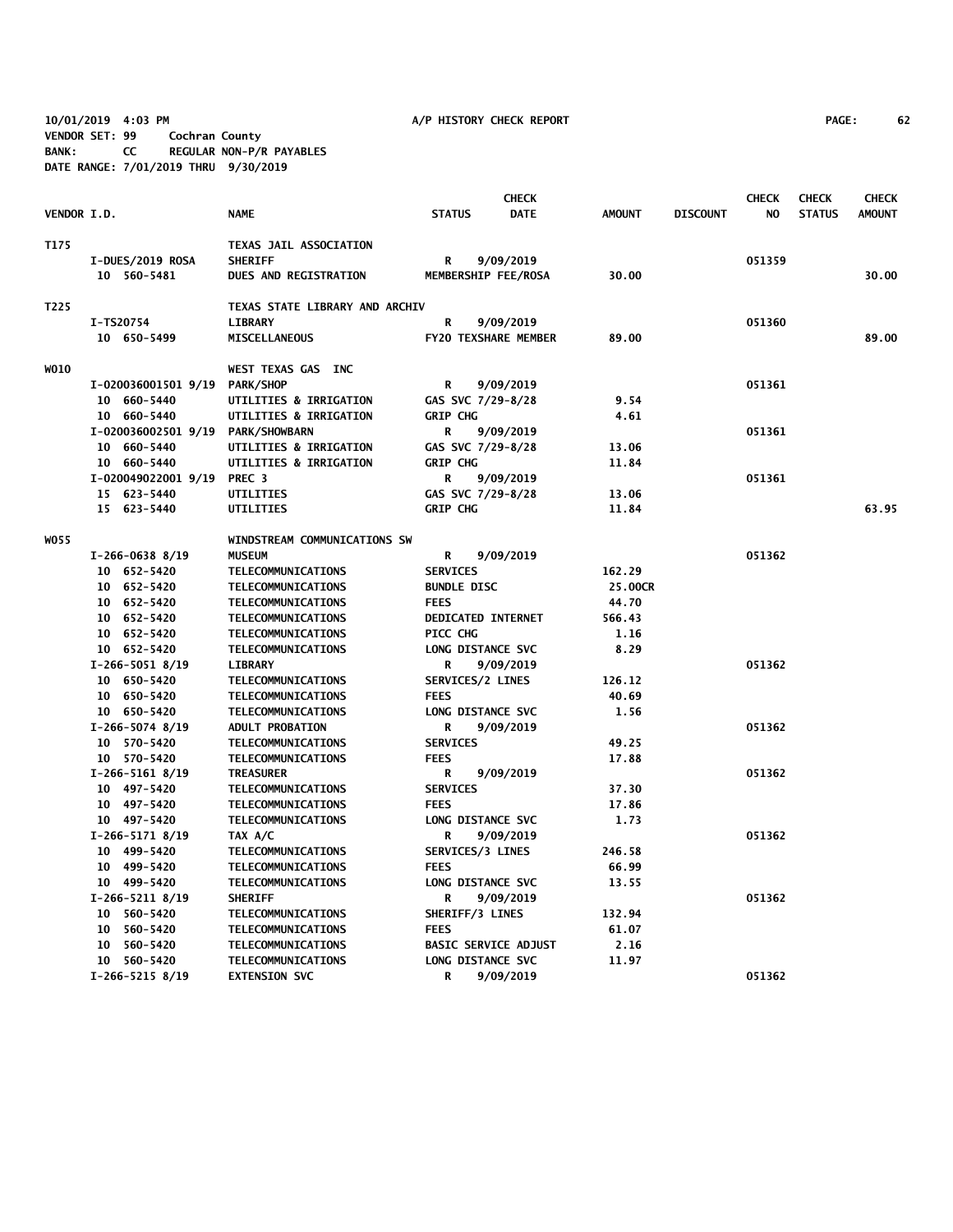|                    |                   |                              |                             | <b>CHECK</b> |               |                 | <b>CHECK</b> | <b>CHECK</b>  | <b>CHECK</b>  |
|--------------------|-------------------|------------------------------|-----------------------------|--------------|---------------|-----------------|--------------|---------------|---------------|
| <b>VENDOR I.D.</b> |                   | <b>NAME</b>                  | <b>STATUS</b>               | <b>DATE</b>  | <b>AMOUNT</b> | <b>DISCOUNT</b> | NO           | <b>STATUS</b> | <b>AMOUNT</b> |
| WO55               |                   | WINDSTREAM COMMUNICATIONS    | *CONTINUED*                 |              |               |                 |              |               |               |
|                    | $I-266-5215$ 8/19 | <b>EXTENSION SVC</b>         | R                           | 9/09/2019    |               |                 | 051362       |               |               |
|                    | 10 665-5420       | TELECOMMUNICATIONS           | SERVICES/3 LINES            |              | 143.38        |                 |              |               |               |
|                    | 10 665-5420       | TELECOMMUNICATIONS           | <b>FEES</b>                 |              | 61.02         |                 |              |               |               |
|                    | 10 665-5420       | TELECOMMUNICATIONS           | LONG DISTANCE SVC           |              | 1.38          |                 |              |               |               |
|                    | $I-266-5302$ 8/19 | <b>JUSTICE OF PEACE</b>      | R                           | 9/09/2019    |               |                 | 051362       |               |               |
|                    | 10 455-5420       | TELECOMMUNICATIONS           | <b>SERVICES</b>             |              | 31.83         |                 |              |               |               |
|                    | 10 455-5420       | TELECOMMUNICATIONS           | <b>FEES</b>                 |              | 17.85         |                 |              |               |               |
|                    | 10 455-5420       | TELECOMMUNICATIONS           | LONG DISTANCE SVC           |              | 1.51          |                 |              |               |               |
|                    | $I-266-5411$ 8/19 | <b>JUVENILE PROBATION</b>    | R                           | 9/09/2019    |               |                 | 051362       |               |               |
|                    | 17 573-5499       | <b>OPERATING EXPENSES</b>    | <b>SERVICES</b>             |              | 31.83         |                 |              |               |               |
|                    | 17 573-5499       | <b>OPERATING EXPENSES</b>    | <b>FEES</b>                 |              | 17.85         |                 |              |               |               |
|                    | 17 573-5499       | <b>OPERATING EXPENSES</b>    | LONG DISTANCE SVC           |              | 2.45          |                 |              |               |               |
|                    | $I-266-5412$ 8/19 | DIST CT/NON-DEPT'L/CONSTABLE | R                           | 9/09/2019    |               |                 | 051362       |               |               |
|                    |                   |                              | <b>SERVICES</b>             |              |               |                 |              |               |               |
|                    | 10 435-5420       | TELECOMMUNICATIONS           |                             |              | 20.89         |                 |              |               |               |
|                    | 10 435-5420       | TELECOMMUNICATIONS           | <b>FEES</b>                 |              | 12.29         |                 |              |               |               |
|                    | 10 435-5420       | TELECOMMUNICATIONS           | <b>INTERNET</b>             |              | 130.00        |                 |              |               |               |
|                    | 10 435-5420       | TELECOMMUNICATIONS           | PICC CHG                    |              | 1.16          |                 |              |               |               |
|                    | 10 409-5420       | TELECOMMUNICATIONS           | <b>FEES</b>                 |              | 16.38         |                 |              |               |               |
|                    | 10 409-5420       | TELECOMMUNICATIONS           | <b>INTERNET</b>             |              | 130.00        |                 |              |               |               |
|                    | 10 550-5420       | TELECOMMUNICATIONS           | <b>SERVICES</b>             |              | 20.89         |                 |              |               |               |
|                    | 10 550-5420       | TELECOMMUNICATIONS           | <b>FEES</b>                 |              | 12.29         |                 |              |               |               |
|                    | $I-266-5450$ 8/19 | <b>CLERK</b>                 | R                           | 9/09/2019    |               |                 | 051362       |               |               |
|                    | 10 403-5420       | TELECOMMUNICATIONS           | SERVICE/3 LINES             |              | 113.00        |                 |              |               |               |
|                    | 10 403-5420       | TELECOMMUNICATIONS           | <b>FEES</b>                 |              | 68.37         |                 |              |               |               |
|                    | 10 403-5420       | TELECOMMUNICATIONS           | LONG DISTANCE SVC           |              | 10.25         |                 |              |               |               |
|                    | $I-266-5508$ 8/19 | CO JUDGE/COMM'R CT           | R                           | 9/09/2019    |               |                 | 051362       |               |               |
|                    | 15 610-5420       | TELECOMMUNICATIONS           | SERVICES/2 LINES            |              | 64.76         |                 |              |               |               |
|                    | 15 610-5420       | TELECOMMUNICATIONS           | <b>FEES</b>                 |              | 56.85         |                 |              |               |               |
|                    | 15 610-5420       | TELECOMMUNICATIONS           | LONG DISTANCE SVC           |              | 6.84          |                 |              |               |               |
|                    | $I-266-5700$ 8/19 | <b>SHERIFF</b>               | R                           | 9/09/2019    |               |                 | 051362       |               |               |
|                    | 10 560-5420       | TELECOMMUNICATIONS           | <b>SERVICES</b>             |              | 48.37         |                 |              |               |               |
|                    | 10 560-5420       | TELECOMMUNICATIONS           | <b>FEES</b>                 |              | 14.46         |                 |              |               |               |
|                    | 10 560-5420       | TELECOMMUNICATIONS           | LONG DISTANCE SVC           |              | 0.33          |                 |              |               |               |
|                    | 10 560-5420       | TELECOMMUNICATIONS           | <b>BASIC SVC ADJUSTMENT</b> |              | 2.33          |                 |              |               |               |
|                    | $I-266-5822$ 8/19 | AUDITOR/NON-DEPT'L           | R                           | 9/09/2019    |               |                 | 051362       |               |               |
|                    | 10 495-5420       | TELECOMMUNICATIONS           | SERVICES/266-5822           |              | 20.89         |                 |              |               |               |
|                    | 10 495-5420       | TELECOMMUNICATIONS           | <b>FEES</b>                 |              | 20.66         |                 |              |               |               |
|                    | 10 495-5420       | TELECOMMUNICATIONS           | <b>INTERNET</b>             |              | 130.00        |                 |              |               |               |
|                    | 10 495-5420       | TELECOMMUNICATIONS           | PICC CHG                    |              | 1.16          |                 |              |               |               |
|                    | 10 495-5420       | TELECOMMUNICATIONS           | LONG DISTANCE SVC           |              | 0.56          |                 |              |               |               |
|                    | 10 409-5420       | TELECOMMUNICATIONS           | <b>SERVICES/FAX</b>         |              | 20.89         |                 |              |               |               |
|                    | 10 409-5420       | TELECOMMUNICATIONS           | <b>FEES</b>                 |              | 20.65         |                 |              |               |               |
|                    | 10 409-5420       | TELECOMMUNICATIONS           | <b>INTERNET</b>             |              | 130.00        |                 |              |               |               |
|                    | 10 409-5420       | TELECOMMUNICATIONS           | STATIC IP                   |              | 15.00         |                 |              |               |               |
|                    | 10 409-5420       | TELECOMMUNICATIONS           | <b>PICC</b>                 |              | 1.16          |                 |              |               |               |
|                    | $I-266-8661$ 8/19 | <b>ATTORNEY</b>              | R                           | 9/09/2019    |               |                 | 051362       |               |               |
|                    | 10 475-5420       | TELECOMMUNICATIONS           | SERVICES/2 LINES            |              | 75.21         |                 |              |               |               |
|                    |                   |                              |                             |              |               |                 |              |               |               |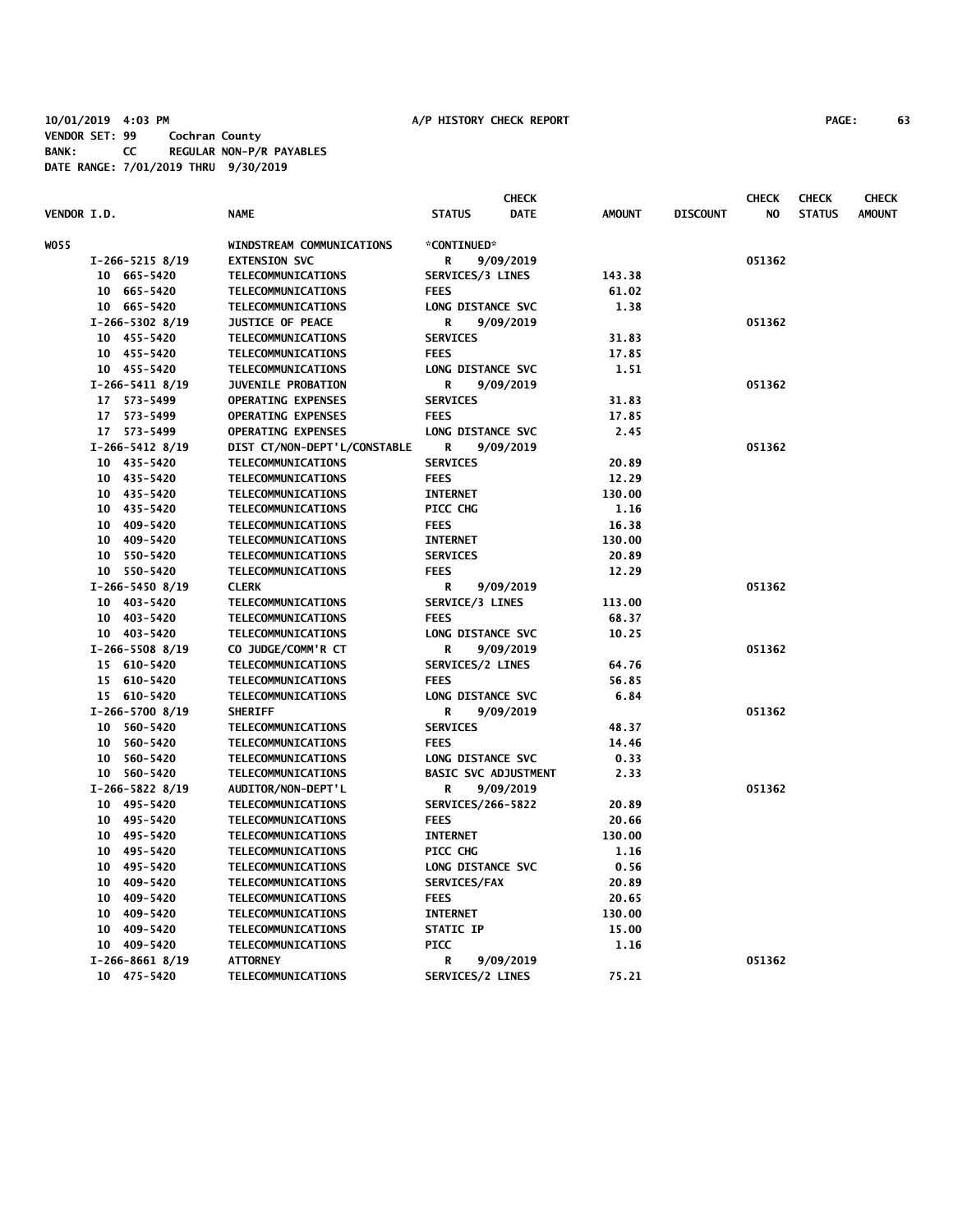# **10/01/2019 4:03 PM A/P HISTORY CHECK REPORT PAGE: 64 VENDOR SET: 99 Cochran County BANK: CC REGULAR NON-P/R PAYABLES DATE RANGE: 7/01/2019 THRU 9/30/2019**

|                    |                   |                             | <b>CHECK</b>                 |               |                 | <b>CHECK</b> | <b>CHECK</b>  | <b>CHECK</b>  |
|--------------------|-------------------|-----------------------------|------------------------------|---------------|-----------------|--------------|---------------|---------------|
| <b>VENDOR I.D.</b> |                   | <b>NAME</b>                 | <b>STATUS</b><br><b>DATE</b> | <b>AMOUNT</b> | <b>DISCOUNT</b> | NO           | <b>STATUS</b> | <b>AMOUNT</b> |
| WO 55              |                   | WINDSTREAM COMMUNICATIONS   | *CONTINUED*                  |               |                 |              |               |               |
|                    | $I-266-8661$ 8/19 | <b>ATTORNEY</b>             | R<br>9/09/2019               |               |                 | 051362       |               |               |
|                    | 10 475-5420       | TELECOMMUNICATIONS          | <b>FEES</b>                  | 40.69         |                 |              |               |               |
|                    | 10 475-5420       | TELECOMMUNICATIONS          | LONG DISTANCE SVC            | 0.13          |                 |              |               |               |
|                    | $I-266-8888$ 8/19 | <b>SHERIFF</b>              | R<br>9/09/2019               |               |                 | 051362       |               |               |
|                    | 10 560-5420       | TELECOMMUNICATIONS          | SERVICES/FAX LINE            | 32.38         |                 |              |               |               |
|                    | 10 560-5420       | TELECOMMUNICATIONS          | <b>FEES</b>                  | 14.43         |                 |              |               |               |
|                    | 10 560-5420       | TELECOMMUNICATIONS          | LONG DISTANCE SVC            | 0.31          |                 |              |               | 3,148.20      |
| WO70               |                   | R D WALLACE OIL CO INC      |                              |               |                 |              |               |               |
|                    | I-12520010 AUG19  | CEMETERY/AIRPORT            | 9/09/2019<br>R               |               |                 | 051364       |               |               |
|                    | 10 516-5330       | <b>FUEL &amp; OIL</b>       | 24GL/UNL 8/5                 | 53.59         |                 |              |               |               |
|                    | 30 518-5330       | <b>FUEL &amp; OIL</b>       | 26GL/UNL 8/13                | 60.14         |                 |              |               |               |
|                    | I-12520019 AUG19  | <b>PARK</b>                 | R<br>9/09/2019               |               |                 | 051364       |               |               |
|                    | 10 660-5330       | FUEL AND OIL                | 26.75GL/UNL 8/22             | 56.52         |                 |              |               |               |
|                    | I-12520021 AUG19  | PREC <sub>3</sub>           | R<br>9/09/2019               |               |                 | 051364       |               |               |
|                    | 15 623-5330       | FUEL AND OIL                | 893.4GL/DYED DIESEL          | 2,001.22      |                 |              |               |               |
|                    | 15 623-5330       | FUEL AND OIL                | 5/POWER SVC                  | 59.75         |                 |              |               |               |
|                    | 15 623-5330       | FUEL AND OIL                | 698.7GL/DYED DIESEL          | 1,565.09      |                 |              |               |               |
|                    | 15 623-5330       | FUEL AND OIL                | 3/POWER SVC                  | 35.85         |                 |              |               |               |
|                    | 15 623-5330       | FUEL AND OIL                | 88.9GL/REG ETH 8/20;         | 214.69        |                 |              |               |               |
|                    | 15 623-5330       | FUEL AND OIL                | 154.3GL/BIODIESEL 8/         | 425.10        |                 |              |               |               |
|                    | 15 623-5330       | FUEL AND OIL                | 19.10GL/REG ETH 8/28         | 46.09         |                 |              |               |               |
|                    | I-12520030 AUG19  | PREC 1                      | R<br>9/09/2019               |               |                 | 051364       |               |               |
|                    | 15 621-5330       | <b>FUEL &amp; OIL</b>       | 905.3GL/DYED DIESEL          | 2,027.87      |                 |              |               |               |
|                    | 15 621-5330       | <b>FUEL &amp; OIL</b>       | POWER SVC                    | 47.80         |                 |              |               |               |
|                    | 15 621-5330       | FUEL & OIL                  | 25.22GL/UNL 8/12             | 56.32         |                 |              |               |               |
|                    | 15 621-5330       | <b>FUEL &amp; OIL</b>       | 28GL/UNL 8/21                | 59.17         |                 |              |               |               |
|                    | I-12520032 AUG19  | PREC 2                      | R<br>9/09/2019               |               |                 | 051364       |               |               |
|                    | 15 622-5330       | FUEL AND OIL                | TOTAL MULTIS COMPLEX         | 27.73         |                 |              |               |               |
|                    | 15 622-5330       | FUEL AND OIL                | 494GL/DYED DIESEL 8/         | 1,146.08      |                 |              |               |               |
|                    | 15 622-5330       | FUEL AND OIL                | 794.1GL/CLEAR DIESEL         | 1,870.11      |                 |              |               |               |
|                    | 15 622-5330       | FUEL AND OIL                | POWER SVC                    | 59.75         |                 |              |               |               |
|                    | 15 622-5330       | FUEL AND OIL                | 24.84GL/UNL 8/9              | 57.45         |                 |              |               |               |
|                    | I-12520041 AUG19  | PREC 4                      | R<br>9/09/2019               |               |                 | 051364       |               |               |
|                    | 15 624-5330       | FUEL AND OIL                | 843.8GL/DYED DIESEL          | 1,957.62      |                 |              |               |               |
|                    | 15 624-5330       | FUEL AND OIL                | 4/POWER SVC                  | 47.80         |                 |              |               |               |
|                    | 15 624-5330       | FUEL AND OIL                | ST INSP/'11 FORD#862         | 7.00          |                 |              |               |               |
|                    | 15 624-5330       | FUEL AND OIL                | <b>PAPER FORM</b>            | 3.00          |                 |              |               |               |
|                    | 15 624-5330       | FUEL AND OIL                | 20/DEF 8/16                  | 215.00        |                 |              |               |               |
|                    | 15 624-5330       | FUEL AND OIL                | 804GL/DYED DIESEL 8/         | 1,865.28      |                 |              |               |               |
|                    | 15 624-5330       | FUEL AND OIL                | 3/POWER SVC                  | 35.85         |                 |              |               |               |
|                    | 15 624-5330       | FUEL AND OIL                | 27G/UNL 8/5                  | 62.46         |                 |              |               |               |
|                    | 15 624-5330       | FUEL AND OIL                | 22.32GL/UNL 8/27             | 47.17         |                 |              |               |               |
|                    | I-12520043 AUG19  | <b>SHERIFF</b>              | 9/09/2019<br>R               |               |                 | 051364       |               |               |
|                    | 10 560-5451       | MACHINERY-NON-OFFICE REPAIR | ST INSP FEE/15 CHRGR         | 7.00          |                 |              |               |               |
|                    | 10 560-5451       | MACHINERY-NON-OFFICE REPAIR | <b>PAPER FORM</b>            | 3.00          |                 |              |               |               |
|                    | 10 560-5330       | FUEL AND OIL                | 870.644GL/AUGUST 201         | 2,070.83      |                 |              |               |               |
|                    | I-12520239 AUG19  | TAX A/C                     | 9/09/2019<br>R               |               |                 | 051364       |               |               |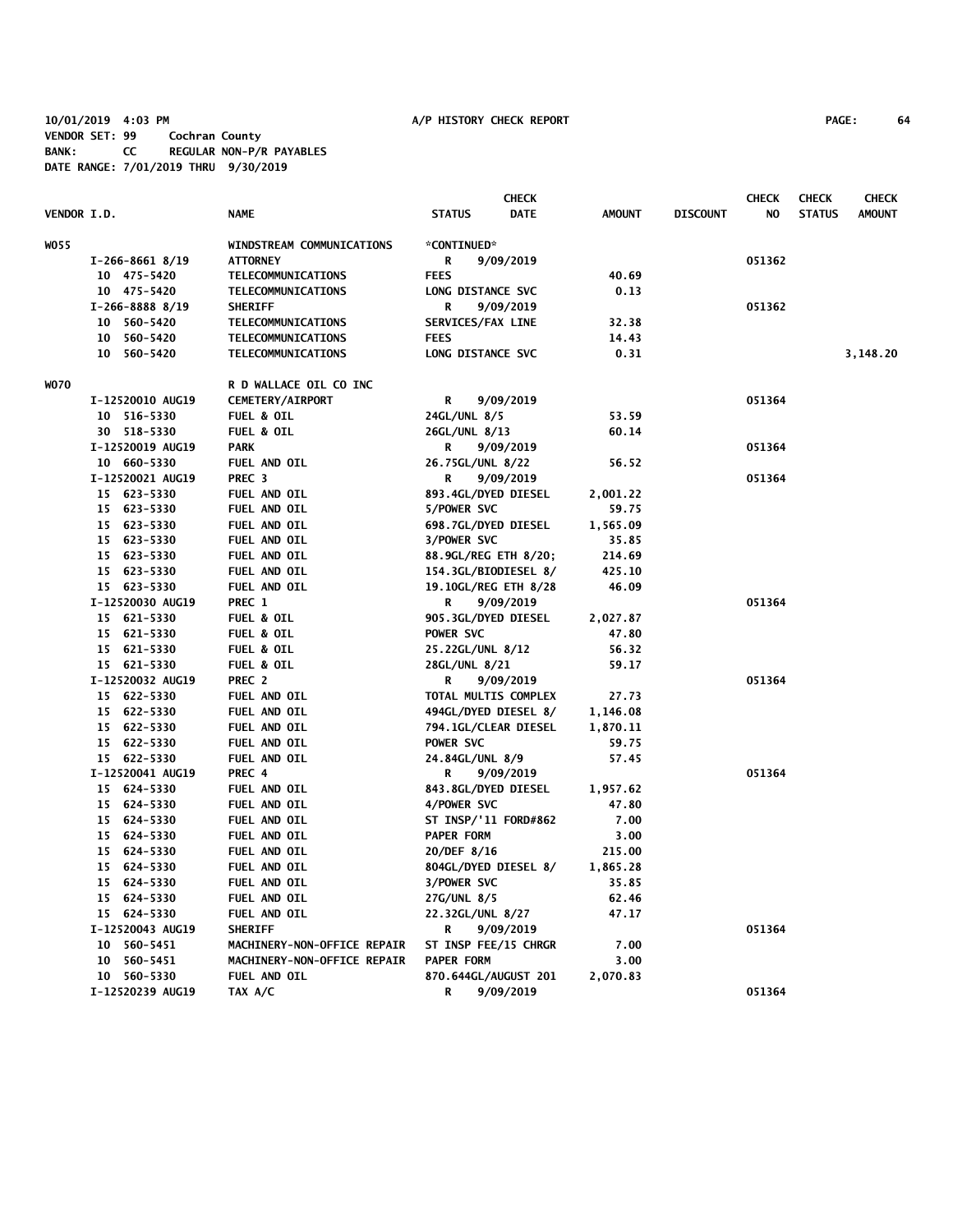## **10/01/2019 4:03 PM A/P HISTORY CHECK REPORT PAGE: 65 VENDOR SET: 99 Cochran County BANK: CC REGULAR NON-P/R PAYABLES DATE RANGE: 7/01/2019 THRU 9/30/2019**

|                    |                   |                              |                            | <b>CHECK</b>                 |               |                 | <b>CHECK</b> | <b>CHECK</b>  | <b>CHECK</b>  |
|--------------------|-------------------|------------------------------|----------------------------|------------------------------|---------------|-----------------|--------------|---------------|---------------|
| <b>VENDOR I.D.</b> |                   | <b>NAME</b>                  | <b>STATUS</b>              | <b>DATE</b>                  | <b>AMOUNT</b> | <b>DISCOUNT</b> | NO.          | <b>STATUS</b> | <b>AMOUNT</b> |
| <b>WO70</b>        |                   | R D WALLACE OIL CO INC       | *CONTINUED*                |                              |               |                 |              |               |               |
|                    | I-12520239 AUG19  | TAX A/C                      | R                          | 9/09/2019                    |               |                 | 051364       |               |               |
|                    | 10 499-5427       | <b>CONTINUING EDUCATION</b>  |                            | 13.65GL/UNL 8/2; TREV        | 30.48         |                 |              |               | 16,222.81     |
| W216               |                   | <b>CHRISTINA WOODS DUFFY</b> |                            |                              |               |                 |              |               |               |
|                    | I-CPS#4556 090319 | <b>DISTRICT COURT</b>        | R                          | 9/09/2019                    |               |                 | 051365       |               |               |
|                    | 10 435-5400       | ATTORNEY AD LITEM            | HRNG(M)/CPS#4556           |                              | 300.00        |                 |              |               |               |
|                    | I-CPS#4586 090319 | <b>DISTRICT COURT</b>        | R                          | 9/09/2019                    |               |                 | 051365       |               |               |
|                    | 10 435-5400       | ATTORNEY AD LITEM            | <b>HRNG(M)/CPS#4586</b>    |                              | 300.00        |                 |              |               |               |
|                    | I-CPS#4587 090319 | <b>DISTRICT COURT</b>        | R                          | 9/09/2019                    |               |                 | 051365       |               |               |
|                    | 10 435-5400       | ATTORNEY AD LITEM            |                            | STATUS HRNG(G)/CPS#4         | 300.00        |                 |              |               | 900.00        |
| <b>A178</b>        |                   | <b>AMAZON</b>                |                            |                              |               |                 |              |               |               |
|                    | I-443657765999    | ATTORNEY/NON-DEPT'L          | R                          | 9/27/2019                    |               |                 | 051386       |               |               |
|                    | 10 475-5310       | OFFICE SUPPLIES              |                            | 1BX HPA300 PREM FILT         | 29.99         |                 |              |               |               |
|                    | 10 409-5300       | <b>COUNTY-WIDE SUPPLIES</b>  | <b>3 FELLOWES SHREDDER</b> |                              | 17.67         |                 |              |               |               |
|                    | I-454569473545    | <b>LIBRARY</b>               | R                          | 9/27/2019                    |               |                 | 051386       |               |               |
|                    | 10 650-5590       | <b>BOOKS</b>                 | UNCLE TOM'S CABIN          |                              | 46.57         |                 |              |               |               |
|                    | I-464933444964    | TREASURER/AUDITOR            | R                          | 9/27/2019                    |               |                 | 051386       |               |               |
|                    | 10 497-5310       | <b>OFFICE SUPPLIES</b>       | WIRELESS MOUSE             |                              | 10.99         |                 |              |               |               |
|                    | 10 495-5310       | <b>OFFICE SUPPLIES</b>       | <b>WIRELESS KEYBOARD</b>   |                              | 29.98         |                 |              |               |               |
|                    | 10 495-5310       | <b>OFFICE SUPPLIES</b>       | <b>SHIPPING</b>            |                              | 0.85          |                 |              |               |               |
|                    | I-468896638968    | <b>LIBRARY</b>               | R                          | 9/27/2019                    |               |                 | 051386       |               |               |
|                    | 10 650-5590       | <b>BOOKS</b>                 |                            | DOG MAN: FOR WHOM THE        | 5.02          |                 |              |               |               |
|                    | 10 650-5590       | <b>BOOKS</b>                 |                            | THE BITTERROOTS: A NO        | 16.79         |                 |              |               |               |
|                    | 10 650-5590       | <b>BOOKS</b>                 | <b>OUTFOX</b>              |                              | 13.98         |                 |              |               |               |
|                    | 10 650-5590       | <b>BOOKS</b>                 | JANE DOE: A NOVEL          |                              | 14.95         |                 |              |               |               |
|                    | I-654783499384    | <b>JAIL</b>                  | R                          | 9/27/2019                    |               |                 | 051386       |               |               |
|                    | 10 512-5392       | MISCELLANEOUS SUPPLIES       | NINJA BLENDER NJ600        |                              | 49.99         |                 |              |               |               |
|                    | 10 512-5392       | MISCELLANEOUS SUPPLIES       | NEW STAR ICE SCOOP         |                              | 5.57          |                 |              |               |               |
|                    | I-697568958695    | <b>JAIL</b>                  | R                          | 9/27/2019                    |               |                 | 051386       |               |               |
|                    | 10 512-5392       | MISCELLANEOUS SUPPLIES       |                            | P&P CHEF MIXING BOWL         | 33.99         |                 |              |               |               |
|                    | 10 512-5392       | MISCELLANEOUS SUPPLIES       |                            | REUSABLE SILICONE LI         | 14.99         |                 |              |               |               |
|                    | I-793947656595    | <b>JUVENILE PROBATION</b>    | R                          | 9/27/2019                    |               |                 | 051386       |               |               |
|                    | 17 573-5499       | <b>OPERATING EXPENSES</b>    | 2 EPSON INK CRTG           |                              | 32.18         |                 |              |               |               |
|                    | I-864845893487    | <b>LIBRARY</b>               | R                          | 9/27/2019                    |               |                 | 051386       |               |               |
|                    | 10 650-5590       | <b>BOOKS</b>                 | <b>OPEN SEASON</b>         |                              | 9.49          |                 |              |               |               |
|                    | 10 650-5590       | <b>BOOKS</b>                 | TYRANT: KING PT 2          |                              | 14.95         |                 |              |               |               |
|                    | 10 650-5590       | <b>BOOKS</b>                 | KING (VOL 1)               |                              | 14.99         |                 |              |               |               |
|                    | 10 650-5590       | <b>BOOKS</b>                 | A DANGEROUS MAN            |                              | 16.80         |                 |              |               |               |
|                    | 10 650-5590       | <b>BOOKS</b>                 | DARK AGE                   |                              | 21.69         |                 |              |               |               |
|                    | 10 650-5590       | <b>BOOKS</b>                 |                            | <b>REVENGE: THE RED LEDG</b> | 23.99         |                 |              |               |               |
|                    | 10 650-5590       | <b>BOOKS</b>                 | <b>SHIPPING</b>            |                              | 1.16          |                 |              |               | 426.58        |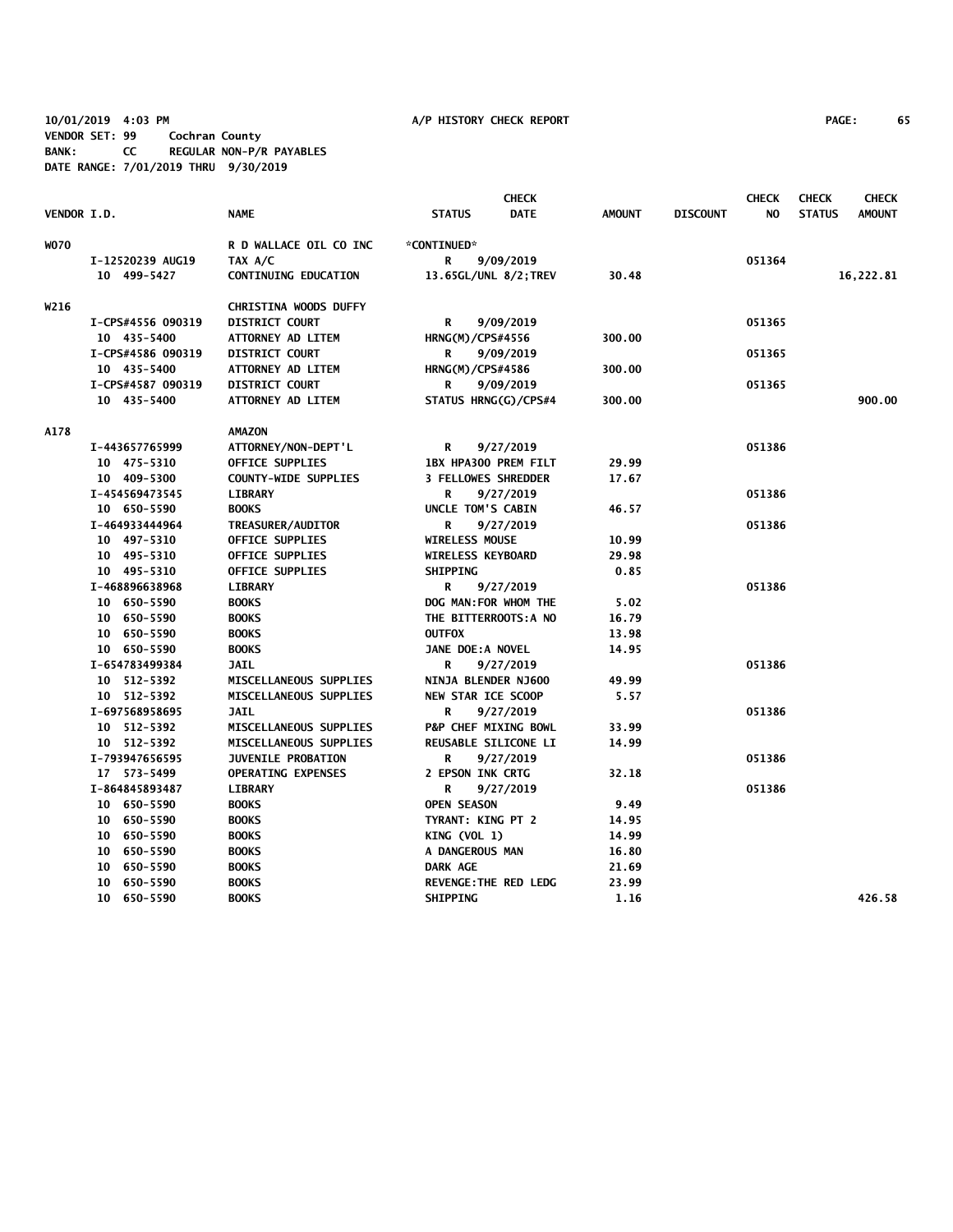**10/01/2019 4:03 PM A/P HISTORY CHECK REPORT PAGE: 66 VENDOR SET: 99 Cochran County BANK: CC REGULAR NON-P/R PAYABLES DATE RANGE: 7/01/2019 THRU 9/30/2019**

| <b>PAGE:</b> | 66 |
|--------------|----|
|--------------|----|

|             |                   |                                  |                               | <b>CHECK</b>          |               |                 | <b>CHECK</b> | <b>CHECK</b>  | <b>CHECK</b>  |
|-------------|-------------------|----------------------------------|-------------------------------|-----------------------|---------------|-----------------|--------------|---------------|---------------|
| VENDOR I.D. |                   | <b>NAME</b>                      | <b>STATUS</b>                 | <b>DATE</b>           | <b>AMOUNT</b> | <b>DISCOUNT</b> | NO           | <b>STATUS</b> | <b>AMOUNT</b> |
| A271        |                   | AVENU ENTERPRISE SOLUTIONS, LLC  |                               |                       |               |                 |              |               |               |
|             | I-INVB-006030     | <b>CLERK</b>                     | R                             | 9/27/2019             |               |                 | 051388       |               |               |
|             | 10 403-5416       | <b>FILMING &amp; INDEXING</b>    | 20/20 PERFECT VISION          |                       | 1,250.00      |                 |              |               |               |
|             | I-INVB-007217     | <b>CLERK</b>                     | R                             | 9/27/2019             |               |                 | 051388       |               |               |
|             | 10 403-5416       | <b>FILMING &amp; INDEXING</b>    | 20/20 PERFECT VISION          |                       | 1,250.00      |                 |              |               | 2,500.00      |
| <b>BO26</b> |                   | <b>BLEDSOE WATER SUPPLY CORP</b> |                               |                       |               |                 |              |               |               |
|             | $I-3004$ 9/19     | PREC <sub>3</sub>                | R                             | 9/27/2019             |               |                 | 051389       |               |               |
|             | 15 623-5440       | UTILITIES                        | 520 GL WATER AUG 201          |                       | 22.00         |                 |              |               |               |
|             | 15 623-5440       | UTILITIES                        | ASSESSMENT FEE                |                       | 0.11          |                 |              |               | 22.11         |
| <b>B198</b> |                   | <b>BLAINE INDUSTRIAL SUPPLY</b>  |                               |                       |               |                 |              |               |               |
|             | I-S4796774.001    | <b>COURTHOUSE</b>                | R                             | 9/27/2019             |               |                 | 051390       |               |               |
|             | 10 510-5332       | <b>CUSTODIAL SUPPLIES</b>        | 2EA URINAL SCREEN/LA          |                       | 4.57          |                 |              |               |               |
|             | 10 510-5332       | <b>CUSTODIAL SUPPLIES</b>        | 3EA BLUE LOOP MOP             |                       | 23.16         |                 |              |               |               |
|             | 10 510-5332       | <b>CUSTODIAL SUPPLIES</b>        | <b>1EA AJAX W/BLCH</b>        |                       | 1.51          |                 |              |               |               |
|             | 10 510-5332       | <b>CUSTODIAL SUPPLIES</b>        | <b>IRL SCOTT TISSUE</b>       |                       | 0.67          |                 |              |               |               |
|             | 10 510-5332       | <b>CUSTODIAL SUPPLIES</b>        | 1CT PLEDGE, OR                |                       | 62.00         |                 |              |               |               |
|             | 10 510-5332       | <b>CUSTODIAL SUPPLIES</b>        | <b>1CS DISINF CLEANER</b>     |                       | 71.30         |                 |              |               |               |
|             | I-S4812673.001    | <b>COURTHOUSE</b>                | R<br>9/27/2019                |                       |               |                 | 051390       |               |               |
|             | 10 510-5332       | <b>CUSTODIAL SUPPLIES</b>        | <b>ICS PWR STRIPPER</b>       |                       | 77.96         |                 |              |               |               |
|             | 10 510-5332       | <b>CUSTODIAL SUPPLIES</b>        | <b>1CS FLOOR FINISH</b>       |                       | 70.62         |                 |              |               |               |
|             | 10 510-5332       | <b>CUSTODIAL SUPPLIES</b>        | <b>4EA LEV2 FINISH MOP</b>    |                       | 34.95         |                 |              |               | 346.74        |
| <b>B303</b> |                   | <b>BALCO SYSTEM</b>              |                               |                       |               |                 |              |               |               |
|             | I-19463           | <b>JAIL</b>                      | R                             | 9/27/2019             |               |                 | 051391       |               |               |
|             | 10 512-5451       | <b>REPAIR</b>                    | <b>CAN SMOKE</b>              |                       | 16.00         |                 |              |               |               |
|             | 10 512-5451       | <b>REPAIR</b>                    | 2HRS/U2 INTERCOM RPR          |                       | 190.00        |                 |              |               | 206.00        |
| C018        |                   | <b>COCHRAN CO. FARM BUREAU</b>   |                               |                       |               |                 |              |               |               |
|             | I-DW#18552        | <b>ACTIVITY BLDG</b>             | R                             | 9/27/2019             |               |                 | 051392       |               |               |
|             | 10 000-4370.101   | RENT-ACTIVITY BUILDING           | <b>REF DEP FOR 9/17/19</b>    |                       | 150.00        |                 |              |               | 150.00        |
| C064        |                   | CITY OF MORTON F D               |                               |                       |               |                 |              |               |               |
|             | <b>I-AUG 2019</b> | <b>PUBLIC SAFETY*OTHER</b>       | R                             | 9/27/2019             |               |                 | 051393       |               |               |
|             | 10 580-5414       | FIRE PROTECTION CONTRACTS        | CR245/N FM1780; GRASS         |                       | 350.00        |                 |              |               |               |
|             | 10 580-5414       | FIRE PROTECTION CONTRACTS        | FM595/SH114; GRASS 8/         |                       | 350.00        |                 |              |               |               |
|             | 10 580-5414       | FIRE PROTECTION CONTRACTS        | W/BLDSOE; MUTUAL/NM; G        |                       |               |                 |              |               |               |
|             | 10 580-5414       | FIRE PROTECTION CONTRACTS        |                               | 3miE SH214/CR125;GRA  | 350.00        |                 |              |               |               |
|             | 10 580-5414       | FIRE PROTECTION CONTRACTS        |                               | S CURVE/FM1780; WRECK | 350.00        |                 |              |               |               |
|             | 10 580-5414       | FIRE PROTECTION CONTRACTS        | 1miS FM301/FM1780;WR          |                       | 350.00        |                 |              |               |               |
|             | 580-5414<br>10    | FIRE PROTECTION CONTRACTS        |                               | SH125/FM1169;OIL FIR  | 350.00        |                 |              |               |               |
|             | 10 580-5414       | FIRE PROTECTION CONTRACTS        | <b>SH214/CR200; GRASS, BL</b> |                       | 350.00        |                 |              |               | 2,450.00      |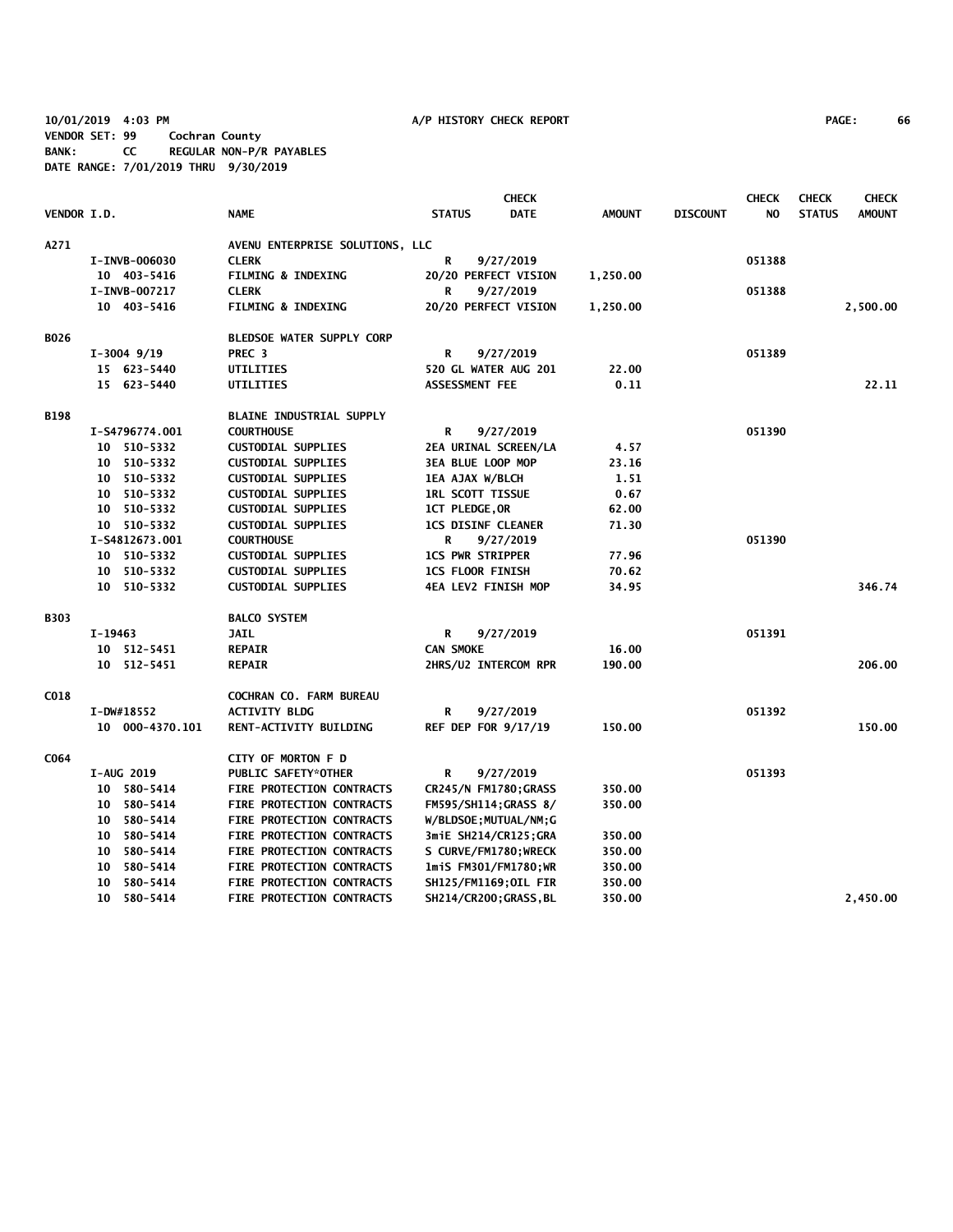**10/01/2019 4:03 PM A/P HISTORY CHECK REPORT PAGE: 67 VENDOR SET: 99 Cochran County BANK: CC REGULAR NON-P/R PAYABLES DATE RANGE: 7/01/2019 THRU 9/30/2019**

|                  |          |                     |                                  |                             | <b>CHECK</b>          |               |                 | <b>CHECK</b> | <b>CHECK</b>  | <b>CHECK</b>  |
|------------------|----------|---------------------|----------------------------------|-----------------------------|-----------------------|---------------|-----------------|--------------|---------------|---------------|
| VENDOR I.D.      |          |                     | <b>NAME</b>                      | <b>STATUS</b>               | <b>DATE</b>           | <b>AMOUNT</b> | <b>DISCOUNT</b> | NO.          | <b>STATUS</b> | <b>AMOUNT</b> |
| C <sub>065</sub> |          |                     | CITY OF WHITEFACE F D            |                             |                       |               |                 |              |               |               |
|                  |          | <b>I-AUG 2019</b>   | PUBLIC SAFETY*OTHER              | R                           | 9/27/2019             |               |                 | 051394       |               |               |
|                  |          | 10 580-5414         | FIRE PROTECTION CONTRACTS        | FM595/SH114; GRASS 8/       |                       | 350.00        |                 |              |               |               |
|                  |          | 10 580-5414         | FIRE PROTECTION CONTRACTS        |                             | SH214/SH125; GRASS 8/ | 350.00        |                 |              |               |               |
|                  |          | 10 580-5414         | FIRE PROTECTION CONTRACTS        |                             | 3miW/WHTFC,SH114;GRA  | 350.00        |                 |              |               |               |
|                  |          | 10 580-5414         | FIRE PROTECTION CONTRACTS        | FM301/FM1780; WRECK 8       |                       | 350.00        |                 |              |               |               |
|                  |          | 10 580-5414         | FIRE PROTECTION CONTRACTS        | SH125/CR1169; TANK BA       |                       | 350.00        |                 |              |               |               |
|                  |          | 10 580-5414         | FIRE PROTECTION CONTRACTS        |                             | SH214/CR200; GRASS 8/ | 350.00        |                 |              |               | 2,100.00      |
| C <sub>165</sub> |          |                     | <b>CITY OF MORTON</b>            |                             |                       |               |                 |              |               |               |
|                  |          | $I-09/25/19$        | <b>CEMETERY</b>                  | R                           | 9/27/2019             |               |                 | 051395       |               |               |
|                  |          | 10 516-5486         | <b>CONTRACT LABOR-OPEN CLOSE</b> |                             | ADOLFO GONZALES 8/10  | 300.00        |                 |              |               |               |
|                  |          | 10 516-5486         | <b>CONTRACT LABOR-OPEN CLOSE</b> | TOMMY LEWIS 9/1/19          |                       | 300.00        |                 |              |               | 600.00        |
| C <sub>290</sub> |          |                     | <b>CENTER POINT LARGE PRINT</b>  |                             |                       |               |                 |              |               |               |
|                  |          | I-1718787           | <b>LIBRARY</b>                   | R                           | 9/27/2019             |               |                 | 051396       |               |               |
|                  |          | 10 650-5590         | <b>BOOKS</b>                     | LIFE AND OTHER INCON        |                       | 23.37         |                 |              |               |               |
|                  |          | 10 650-5590         | <b>BOOKS</b>                     | THE LONG FLIGHT HOME        |                       | 23.37         |                 |              |               |               |
|                  |          | 10 650-5590         | <b>BOOKS</b>                     | THE WEDDING PARTY           |                       | 23.37         |                 |              |               |               |
|                  |          | 10 650-5590         | <b>BOOKS</b>                     | <b>BONES DON'T LIE</b>      |                       | 23.37         |                 |              |               |               |
|                  |          | 10 650-5590         | <b>BOOKS</b>                     | THE RUSSIA ACCOUNT          |                       | 23.37         |                 |              |               |               |
|                  |          | 10 650-5590         | <b>BOOKS</b>                     | <b>GAME OF SNIPERS</b>      |                       | 23.37         |                 |              |               | 140.22        |
| C <sub>321</sub> |          |                     | CLEAR- VU                        |                             |                       |               |                 |              |               |               |
|                  | I-131131 |                     | PREC 2                           | R                           | 9/27/2019             |               |                 | 051397       |               |               |
|                  |          | 15 622-5451         | <b>REPAIRS</b>                   | MACK#1795/PASS WINDO        |                       | 99.99         |                 |              |               |               |
|                  |          | 15 622-5451         | <b>REPAIRS</b>                   | <b>LABOR</b>                |                       | 100.00        |                 |              |               |               |
|                  |          | 15 622-5451         | <b>REPAIRS</b>                   | SHOP EXP                    |                       | 8.00          |                 |              |               | 207.99        |
| C340             |          |                     | COUNTY INFORMATION RESOURCE AG   |                             |                       |               |                 |              |               |               |
|                  |          | I-S0P011282         | NON-DEPT'L                       | R                           | 9/27/2019             |               |                 | 051398       |               |               |
|                  |          | 10 409-5420         | <b>TELECOMMUNICATIONS</b>        | <b>34 EMAIL ACCOUNTS AU</b> |                       | 68.00         |                 |              |               | 68.00         |
| C371             |          |                     | COCHRAN COUNTY TAX A/C           |                             |                       |               |                 |              |               |               |
|                  |          | I-08 CHEV#0069 2019 | PREC <sub>3</sub>                | R                           | 9/27/2019             |               |                 | 051399       |               |               |
|                  |          | 15 623-5451         | <b>REPAIRS</b>                   | ST INSP FEE/08 CHEV         |                       | 7.50          |                 |              |               |               |
|                  |          | I-14 CHEV#7220      | <b>2019 JUVENILE PROBATION</b>   | R                           | 9/27/2019             |               |                 | 051399       |               |               |
|                  |          | 17 573-5499         | <b>OPERATING EXPENSES</b>        | ST INSP FEE/14 CHEV         |                       | 7.50          |                 |              |               | 15.00         |
| C384             |          |                     | <b>CHEMAQUA</b>                  |                             |                       |               |                 |              |               |               |
|                  |          | I-3680320           | <b>COURTHOUSE</b>                | R                           | 9/27/2019             |               |                 | 051400       |               |               |
|                  |          | 10 510-5411         | MAINTENANCE CONTRACTS            | WATER TREATMENT SEP         |                       | 125.00        |                 |              |               | 125.00        |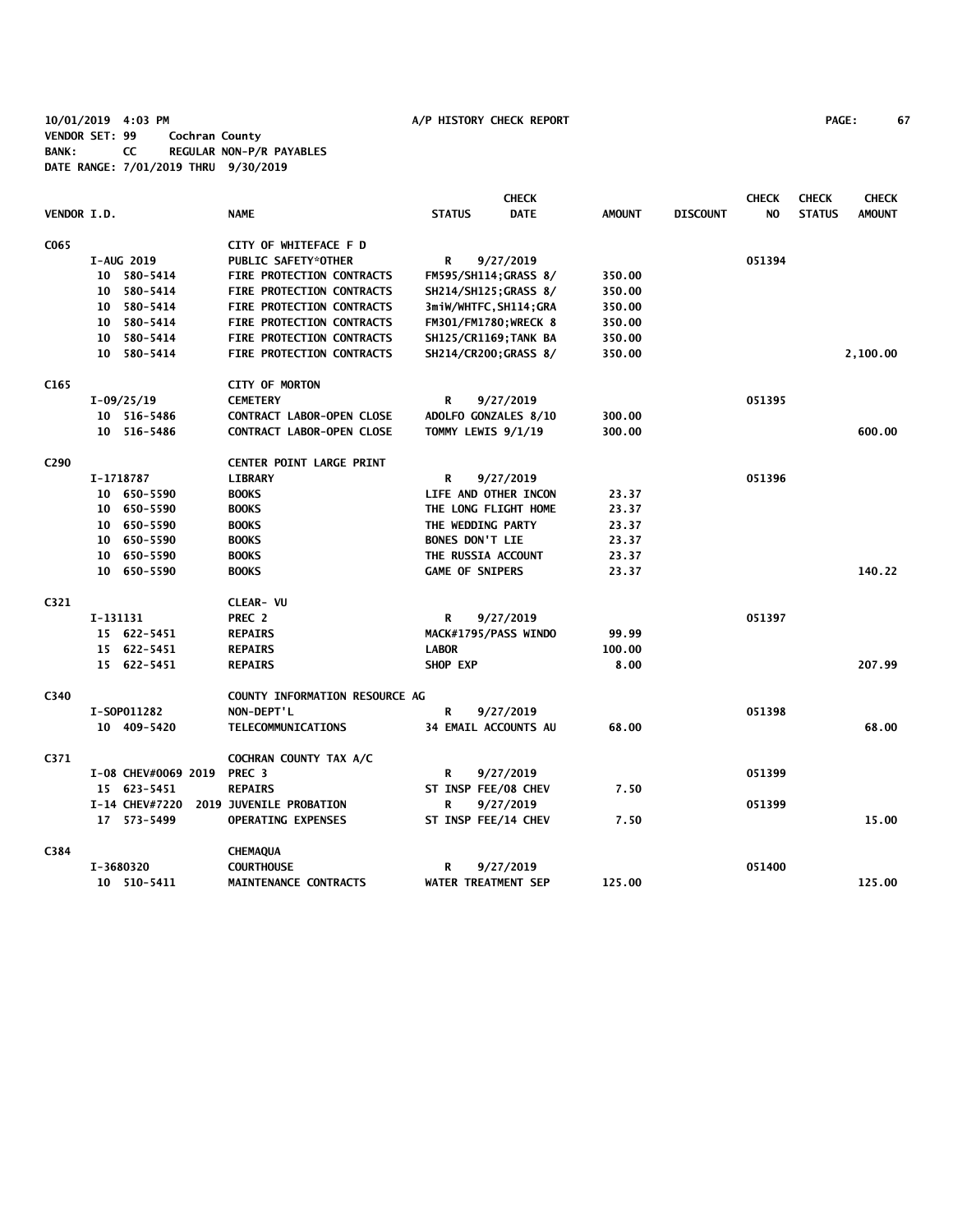**10/01/2019 4:03 PM A/P HISTORY CHECK REPORT PAGE: 68 VENDOR SET: 99 Cochran County BANK: CC REGULAR NON-P/R PAYABLES DATE RANGE: 7/01/2019 THRU 9/30/2019**

|             |                    |                             | <b>CHECK</b>                |                        |               |                 | <b>CHECK</b> | <b>CHECK</b>  | <b>CHECK</b>  |
|-------------|--------------------|-----------------------------|-----------------------------|------------------------|---------------|-----------------|--------------|---------------|---------------|
| VENDOR I.D. |                    | <b>NAME</b>                 | <b>STATUS</b>               | <b>DATE</b>            | <b>AMOUNT</b> | <b>DISCOUNT</b> | NO.          | <b>STATUS</b> | <b>AMOUNT</b> |
| D048        |                    | DATA-LINE OFFICE SYSTEMS    |                             |                        |               |                 |              |               |               |
|             | I-IN102288         | <b>EXTENSION SVC</b>        | R                           | 9/27/2019              |               |                 | 051401       |               |               |
|             | 10 665-5411        | MAINTENANCE CONTRACTS       | COPIER MAINT 7/5-8/4        |                        | 33.00         |                 |              |               |               |
|             | I-IN103531         | <b>EXTENSION SVC</b>        | R                           | 9/27/2019              |               |                 | 051401       |               |               |
|             | 10 665-5411        | MAINTENANCE CONTRACTS       |                             | COPIER MAINT 8/5-9/4   | 33.00         |                 |              |               |               |
|             | I-IN104867         | <b>EXTENSION SVC</b>        | R                           | 9/27/2019              |               |                 | 051401       |               |               |
|             | 10 665-5411        | MAINTENANCE CONTRACTS       |                             | COPIER MAINT 9/5-10/   | 33.00         |                 |              |               |               |
|             | I-IN105252         | <b>LIBRARY</b>              | R                           | 9/27/2019              |               |                 | 051401       |               |               |
|             | 10 650-5411        | MAINTENANCE CONTRACTS       |                             | COPIER MAINT 9/21-10   | 37.50         |                 |              |               |               |
|             | 10 650-5411        | MAINTENANCE CONTRACTS       |                             | 208 COLOR COPIES 8/2   | 20.80         |                 |              |               | 157.30        |
| D196        |                    | JORGE DE LA CRUZ, SHERIFF   |                             |                        |               |                 |              |               |               |
|             | I-090519 GRO       | <b>JAIL</b>                 | R                           | 9/27/2019              |               |                 | 051402       |               |               |
|             | 10 512-5333        | <b>FOOD-PRISONERS</b>       | 4 EVAP MILK/FAM\$ 8/2       |                        | 4.00          |                 |              |               |               |
|             | 10 512-5333        | <b>FOOD-PRISONERS</b>       | 2GAL ALLSUP'S MILK 9        |                        | 6.98          |                 |              |               |               |
|             | 10 512-5333        | <b>FOOD-PRISONERS</b>       | <b>LETTUCE</b>              |                        | 1.09          |                 |              |               |               |
|             | 10 512-5333        | <b>FOOD-PRISONERS</b>       | 2 LG EGGS                   |                        | 3.58          |                 |              |               |               |
|             | 10 512-5333        | <b>FOOD-PRISONERS</b>       | <b>1GAL ALLSUP'S MILK 9</b> |                        | 2.79          |                 |              |               |               |
|             | I-090519 MEALS     | <b>SHERIFF</b>              | R                           | 9/27/2019              |               |                 | 051402       |               |               |
|             | 10 560-5499        | MISCELLANEOUS               |                             | MEALS/LBK; CERROS, DEW | 19.13         |                 |              |               |               |
|             | 10 560-5499        | <b>MISCELLANEOUS</b>        | <b>PSYCH EVALS</b>          |                        |               |                 |              |               |               |
|             | I-090919 VICAP SCH | <b>SHERIFF</b>              | R                           | 9/27/2019              |               |                 | 051402       |               |               |
|             | 10 560-5427        | <b>CONTINUING EDUCATION</b> |                             | MEALS/ODESSA; RYAN, MI | 30.66         |                 |              |               |               |
|             | I-091619 GRO       | <b>JAIL</b>                 | R                           | 9/27/2019              |               |                 | 051402       |               |               |
|             | 10 512-5333        | <b>FOOD-PRISONERS</b>       | LG EGGS/ALLSUP'S 9/1        |                        | 1.19          |                 |              |               |               |
|             | 10 512-5333        | <b>FOOD-PRISONERS</b>       | 2PK BELL PEPPER/ALLS        |                        | 0.99          |                 |              |               |               |
|             | 10 512-5333        | <b>FOOD-PRISONERS</b>       | 2PK YLW ONION               |                        | 0.99          |                 |              |               |               |
|             | 10 512-5333        | <b>FOOD-PRISONERS</b>       |                             | 6 LG EGGS/ALLSUP'S 9   | 10.74         |                 |              |               |               |
|             | I-091619 JAIL CONF | <b>SHERIFF</b>              | R                           | 9/27/2019              |               |                 | 051402       |               |               |
|             | 10 560-5427        | CONTINUING EDUCATION        | MEALS/ELIDA, ROSA 9/8       |                        | 197.76        |                 |              |               |               |
|             | I-092419 MEALS     | <b>SHERIFF</b>              | R                           | 9/27/2019              |               |                 | 051402       |               |               |
|             | 10 560-5427        | <b>CONTINUING EDUCATION</b> | MEALS/LBK 9/24 BRIE,        |                        | 12.88         |                 |              |               |               |
|             | 10 560-5427        | <b>CONTINUING EDUCATION</b> |                             | NEW TRENDS IN JAIL T   |               |                 |              |               |               |
|             | I-GRO 092419       | <b>JAIL</b>                 | R                           | 9/27/2019              |               |                 | 051402       |               |               |
|             | 10 512-5333        | FOOD-PRISONERS              | 2PK TOMATO/ALLSUP'S         |                        | 2.78          |                 |              |               |               |
|             | 10 512-5333        | <b>FOOD-PRISONERS</b>       | 2 DOLE SHRED LETTUCE        |                        | 2.78          |                 |              |               |               |
|             | 10 512-5333        | <b>FOOD-PRISONERS</b>       | 2 VEG OIL/FAM \$ 9/19       |                        | 5.00          |                 |              |               | 303.34        |
| E097        |                    | <b>BLUE SUPPORT LLC</b>     |                             |                        |               |                 |              |               |               |
|             | I-AE9AE721-0002    | <b>SHERIFF</b>              | R                           | 9/27/2019              |               |                 | 051403       |               |               |
|             | 10 560-5420        | <b>TELECOMMUNICATIONS</b>   | 1YR:26 USERS@ \$2/MO        |                        | 624.00        |                 |              |               | 624.00        |
| F014        |                    | FRONTIER AMBULANCE CORP.    |                             |                        |               |                 |              |               |               |
|             | I-2019 SUBSIDY Q4  | PUBLIC SAFETY*OTHER         | R                           | 9/27/2019              |               |                 | 051404       |               |               |
|             | 10 580-5404        | MEDICAL-E.M.S. SUBSIDIES    | 2019 SUBSIDY 4TH QTR        |                        | 6,250.00      |                 |              |               | 6,250.00      |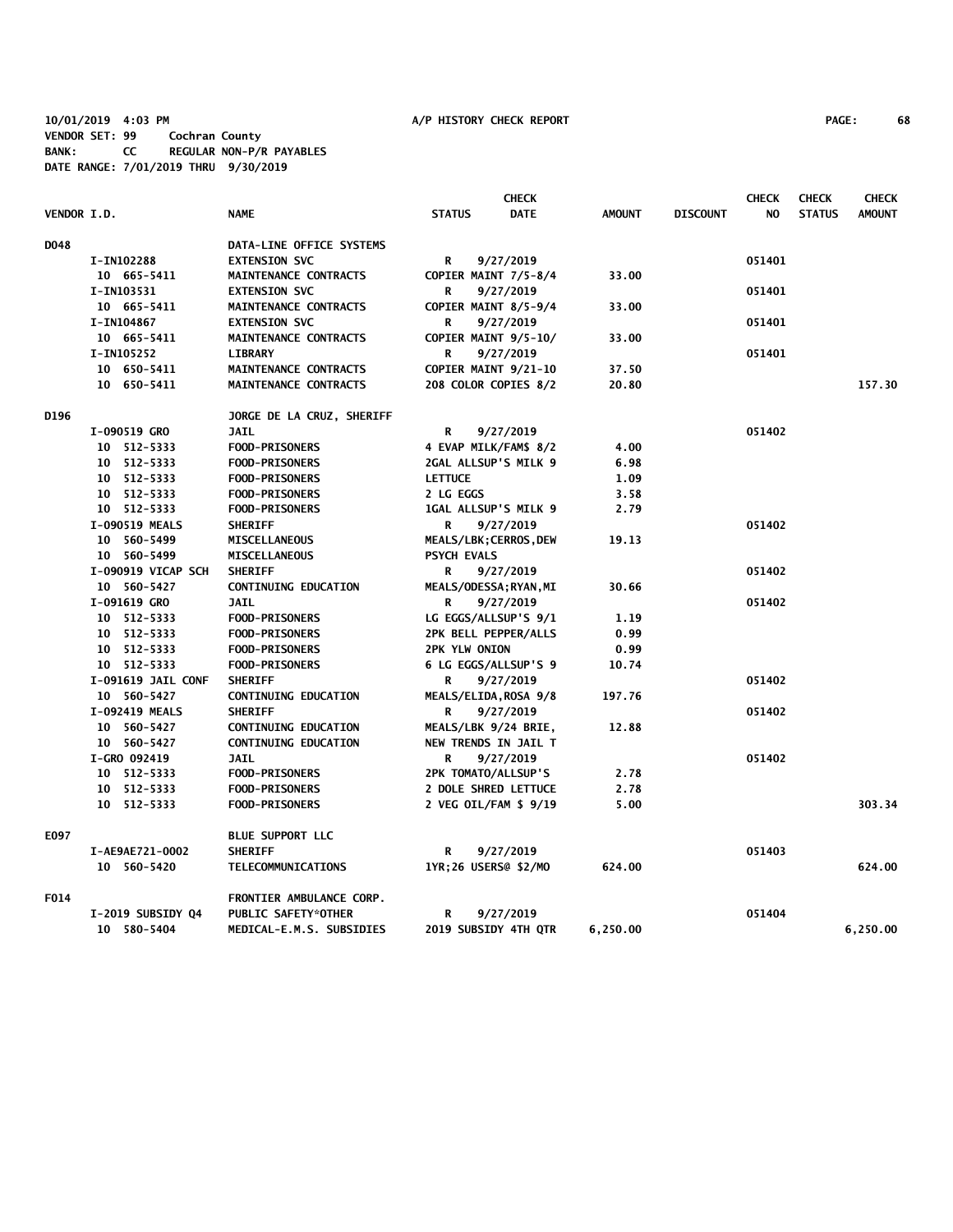**10/01/2019 4:03 PM A/P HISTORY CHECK REPORT PAGE: 69 VENDOR SET: 99 Cochran County BANK: CC REGULAR NON-P/R PAYABLES DATE RANGE: 7/01/2019 THRU 9/30/2019**

|                  |                                    |                                                     | <b>CHECK</b>      |                            |               |                 | <b>CHECK</b><br><b>CHECK</b> |               |               |
|------------------|------------------------------------|-----------------------------------------------------|-------------------|----------------------------|---------------|-----------------|------------------------------|---------------|---------------|
| VENDOR I.D.      |                                    | <b>NAME</b>                                         | <b>STATUS</b>     | <b>DATE</b>                | <b>AMOUNT</b> | <b>DISCOUNT</b> | NO.                          | <b>STATUS</b> | <b>AMOUNT</b> |
| G161             |                                    | <b>GEBO'S CREDIT CORPORATION</b>                    |                   |                            |               |                 |                              |               |               |
|                  | I-28160/E                          | PREC 1                                              | R                 | 9/27/2019                  |               |                 | 051405                       |               |               |
|                  | 15 621-5356                        | <b>ROAD MATERIALS &amp; SUPPLIES</b>                | 1BX #12 BIRD SHOT |                            | 10.49         |                 |                              |               | 10.49         |
| G255             |                                    | TX DPS GENERAL STORES                               |                   |                            |               |                 |                              |               |               |
|                  | I-R70141                           | <b>SHERIFF</b>                                      | R                 | 9/27/2019                  |               |                 | 051406                       |               |               |
|                  | 10 560-5334                        | <b>OTHER SUPPLIES</b>                               |                   | 10 ALCOHOL BLOOD KIT       | 65.00         |                 |                              |               | 65.00         |
| G266             |                                    | <b>ELIAS GARCIA</b>                                 |                   |                            |               |                 |                              |               |               |
|                  | I-CPS#4558 090319                  | <b>DISTRICT COURT</b>                               | R                 | 9/27/2019                  |               |                 | 051407                       |               |               |
|                  | 10 435-5400                        | ATTORNEY AD LITEM                                   |                   | CPS HRNG(PF)/CPS#455       | 300.00        |                 |                              |               |               |
|                  | I-CPS#4581 090319                  | <b>DISTRICT COURT</b>                               | R                 | 9/27/2019                  |               |                 | 051407                       |               |               |
|                  | 10 435-5400                        | ATTORNEY AD LITEM                                   |                   | INT PERM HRNG(PF)/CP       | 300.00        |                 |                              |               |               |
|                  | I-CPS#4581 092619                  | <b>DISTRICT COURT</b>                               | R                 | 9/27/2019                  |               |                 | 051407                       |               |               |
|                  | 10 435-5400                        | ATTORNEY AD LITEM                                   |                   | PLCMT HRNG(PF)/CPS#4       | 300.00        |                 |                              |               |               |
|                  | I-CPS#4587 090319                  | <b>DISTRICT COURT</b>                               | R                 | 9/27/2019                  |               |                 | 051407                       |               |               |
|                  | 10 435-5400                        | <b>ATTORNEY AD LITEM</b>                            |                   | STATUS HRNG(PF)/CPS#       | 300.00        |                 |                              |               | 1,200.00      |
| G273             |                                    | THEODORE GALVAN                                     |                   |                            |               |                 |                              |               |               |
|                  | I-R/B FAM HLTH 0919                | R/B FAMILY HEALTH PREM                              | R                 | 9/27/2019                  |               |                 | 051408                       |               |               |
|                  | 10 000-2500.4                      | <b>INSURANCE PAYABLE</b>                            |                   | R/B FAMILY HEALTH PR       | 651.50        |                 |                              |               | 651.50        |
| H126             |                                    | HOLLAND'S OFFICE TECHNOLOGIES                       |                   |                            |               |                 |                              |               |               |
|                  | I-00136405                         | <b>SHERIFF</b>                                      | R                 | 9/27/2019                  |               |                 | 051409                       |               |               |
|                  | 10 560-5452                        | OFFICE EQUIPMENT REPAIR                             |                   | RPL LEFT HINGE/PRINT       | 125.00        |                 |                              |               | 125.00        |
| H <sub>242</sub> |                                    | <b>DANA HEFLIN</b>                                  |                   |                            |               |                 |                              |               |               |
|                  | I-WTLG FALL 2019                   | <b>LIBRARY</b>                                      | R                 | 9/27/2019                  |               |                 | 051410                       |               |               |
|                  | 10 650-5427                        | <b>CONTINUING EDUCATION</b>                         |                   | 177.8mi TO/FR TAHOKA       | 103.12        |                 |                              |               | 103.12        |
| <b>I112</b>      |                                    | <b>RICHARD P PERALES dba</b>                        |                   |                            |               |                 |                              |               |               |
|                  | I-09.03.19 MRTN CPS DISTRICT COURT |                                                     | R                 | 9/27/2019                  |               |                 | 051411                       |               |               |
|                  | 10 435-5499                        | <b>MISCELLANEOUS</b>                                |                   | INTERPR FEE 0903/CPS       | 360.00        |                 |                              |               | 360.00        |
| K087             |                                    | KOFILE TECHNOLOGIES                                 |                   |                            |               |                 |                              |               |               |
|                  | I-229728                           | <b>CLERK</b>                                        | R                 | 9/27/2019                  |               |                 | 051412                       |               |               |
|                  | 22 403-5499                        | CNTY CLERK R.M. & P LGC118.05 22,370 PROBATE RECOR  |                   |                            | 11,632.40     |                 |                              |               |               |
|                  | 22 403-5499                        | CNTY CLERK R.M. & P LGC118.05 4401 INDEXING @\$2.94 |                   |                            | 12,938.94     |                 |                              |               | 24,571.34     |
| K088             |                                    | <b>JACOB KLASSEN</b>                                |                   |                            |               |                 |                              |               |               |
|                  | I-DW#18544                         | <b>ACTIVITY BLDG</b>                                | R                 | 9/27/2019                  |               |                 | 051413                       |               |               |
|                  | 10 000-4370.101                    | RENT-ACTIVITY BUILDING                              |                   | <b>REF DEP FOR 8/31/19</b> | 150.00        |                 |                              |               | 150.00        |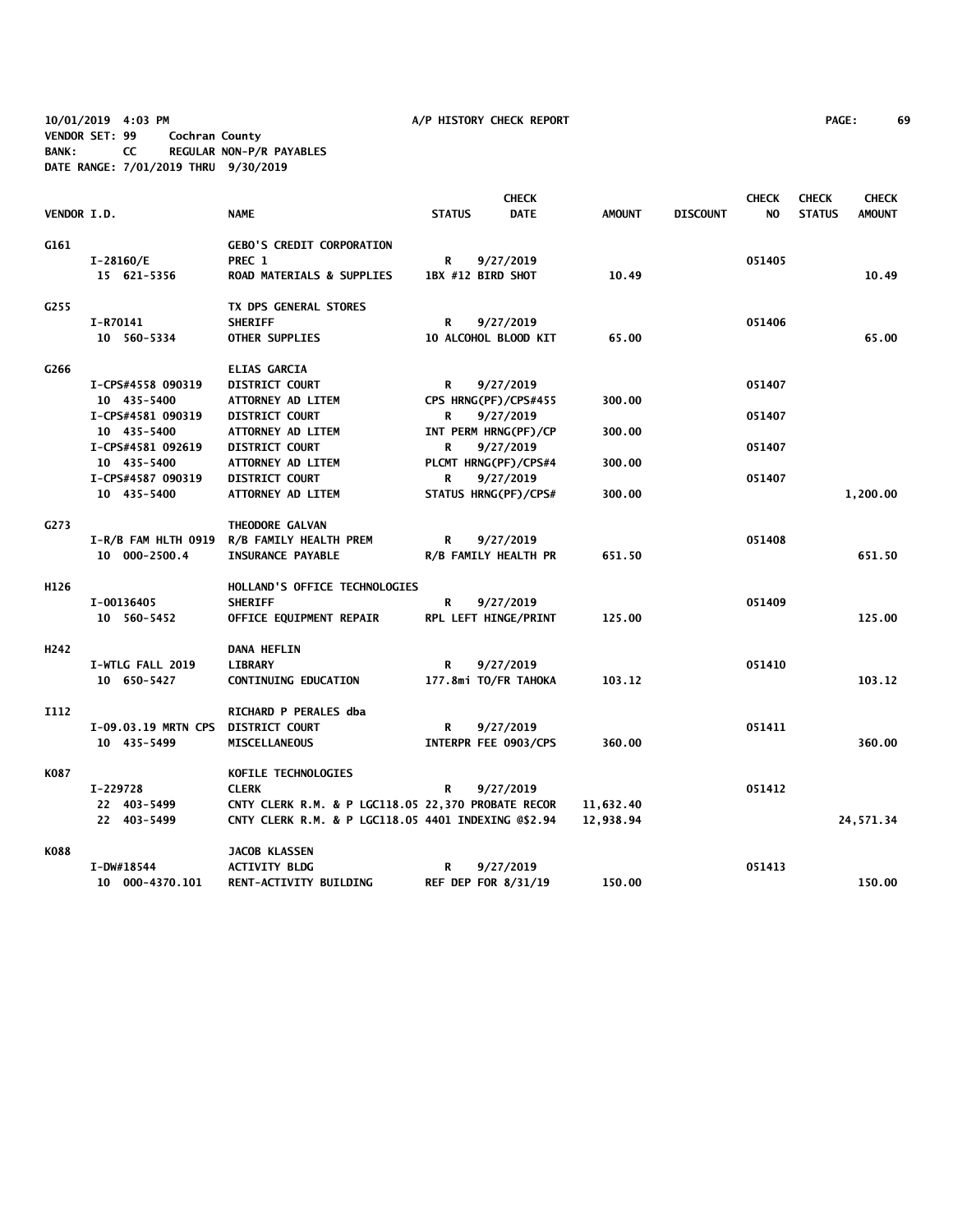## **10/01/2019 4:03 PM A/P HISTORY CHECK REPORT PAGE: 70 VENDOR SET: 99 Cochran County BANK: CC REGULAR NON-P/R PAYABLES DATE RANGE: 7/01/2019 THRU 9/30/2019**

|             |                   |                                |                                 | <b>CHECK</b>                 |                 | <b>CHECK</b> | <b>CHECK</b>  | <b>CHECK</b>  |
|-------------|-------------------|--------------------------------|---------------------------------|------------------------------|-----------------|--------------|---------------|---------------|
| VENDOR I.D. |                   | <b>NAME</b>                    | <b>STATUS</b>                   | <b>DATE</b><br><b>AMOUNT</b> | <b>DISCOUNT</b> | NO.          | <b>STATUS</b> | <b>AMOUNT</b> |
| L172        |                   | LOOKOUT BOOKS                  |                                 |                              |                 |              |               |               |
|             | I-ARU0288863      | <b>LIBRARY</b>                 | R                               | 9/27/2019                    |                 | 051414       |               |               |
|             | 10 650-5590       | <b>BOOKS</b>                   | ANIMAL ADAPTATIONS              | 19.95                        |                 |              |               |               |
|             | 10 650-5590       | <b>BOOKS</b>                   | ANIMAL HOMES & HANGO            | 19.95                        |                 |              |               |               |
|             | 10 650-5590       | <b>BOOKS</b>                   | <b>ANIMAL TRAPS &amp; LAIRS</b> | 19.95                        |                 |              |               |               |
|             | 10 650-5590       | <b>BOOKS</b>                   | <b>BORN SURVIVORS</b>           | 19.95                        |                 |              |               |               |
|             | 10 650-5590       | <b>BOOKS</b>                   | <b>DEADLY PREDATORS</b>         | 19.95                        |                 |              |               |               |
|             | 10 650-5590       | <b>BOOKS</b>                   | <b>KILLER PLANTS</b>            | 19.95                        |                 |              |               |               |
|             | 10 650-5590       | <b>BOOKS</b>                   | <b>BLACK</b>                    | 16.95                        |                 |              |               |               |
|             | 10 650-5590       | <b>BOOKS</b>                   | <b>BLUE</b>                     | 16.95                        |                 |              |               |               |
|             | 10 650-5590       | <b>BOOKS</b>                   | <b>BROWN</b>                    | 16.95                        |                 |              |               |               |
|             | 10 650-5590       | <b>BOOKS</b>                   | <b>GRAY</b>                     | 16.95                        |                 |              |               |               |
|             | 10 650-5590       | <b>BOOKS</b>                   | <b>GREEN</b>                    | 16.95                        |                 |              |               | 204.45        |
| L189        |                   | HOCKLEY COUNTY PUBLISHING CO.I |                                 |                              |                 |              |               |               |
|             | I-12956           | <b>COMMISSIONERS CT</b>        | R<br>9/27/2019                  |                              |                 | 051415       |               |               |
|             | 15 610-5430       | <b>LEGAL NOTICES</b>           | SALARY INCR NTC 8/18            | 43.00                        |                 |              |               |               |
|             | I-12974           | <b>COMMISSIONERS COURT</b>     | R<br>9/27/2019                  |                              |                 | 051415       |               |               |
|             | 15 610-5430       | <b>LEGAL NOTICES</b>           | <b>BDGT ADOPT HRNG NTC</b>      | 48.00                        |                 |              |               | 91.00         |
| MO11        |                   | MCWHORTER'S LTD                |                                 |                              |                 |              |               |               |
|             | I-4027499         | PREC 1                         | R<br>9/27/2019                  |                              |                 | 051416       |               |               |
|             | 15 621-5454       | <b>TIRES</b>                   | MILEAGE TO/FR MRTN 8            | 65.00                        |                 |              |               |               |
|             | 15 621-5454       | <b>TIRES</b>                   | <b>MAINTAINER TIRE SVC</b>      | 75.00                        |                 |              |               | 140.00        |
| M182        |                   | <b>BEVERLY MCCLELLAN</b>       |                                 |                              |                 |              |               |               |
|             | I-R/B INSP/10FORD | <b>CEMETERY</b>                | R<br>9/27/2019                  |                              |                 | 051417       |               |               |
|             | 10 516-5451       | <b>REPAIR</b>                  | STATE INSP FEE/10 FO            | 7.50                         |                 |              |               | 7.50          |
| M239        |                   | MIDAMERICA BOOKS               |                                 |                              |                 |              |               |               |
|             | I-490638          | LIBRARY                        | R<br>9/27/2019                  |                              |                 | 051418       |               |               |
|             | 10 650-5590       | <b>BOOKS</b>                   | LURCHING TO THE BEAT            | 19.95                        |                 |              |               |               |
|             | 10 650-5590       | <b>BOOKS</b>                   | SHOCK AND ROLL: BK2             | 19.95                        |                 |              |               |               |
|             | 10 650-5590       | <b>BOOKS</b>                   | PLEASED TO EAT YOU:             | 19.95                        |                 |              |               |               |
|             | 10 650-5590       | <b>BOOKS</b>                   | KNOCK 'EM DEAD: BK4             | 19.95                        |                 |              |               |               |
|             | 10 650-5590       | <b>BOOKS</b>                   | METROPOLIS ORPHANAGE            | 19.95                        |                 |              |               |               |
|             | 10 650-5590       | <b>BOOKS</b>                   | RIVALS: BK2                     | 19.95                        |                 |              |               |               |
|             | 10 650-5590       | <b>BOOKS</b>                   | HOODNAPPED: BK3                 | 19.95                        |                 |              |               |               |
|             | 10 650-5590       | <b>BOOKS</b>                   | ARCHER: BK4                     | 19.95                        |                 |              |               | 159.60        |
| M347        |                   | MATT K MORROW,                 |                                 |                              |                 |              |               |               |
|             | I-#1628/N HARRIS  | <b>DISTRICT COURT</b>          | 9/27/2019<br>R                  |                              |                 | 051419       |               |               |
|             | 10 435-5400       | ATTORNEY AD LITEM              | DISM(F)/NICOLE HARRI            | 375.00                       |                 |              |               | 375.00        |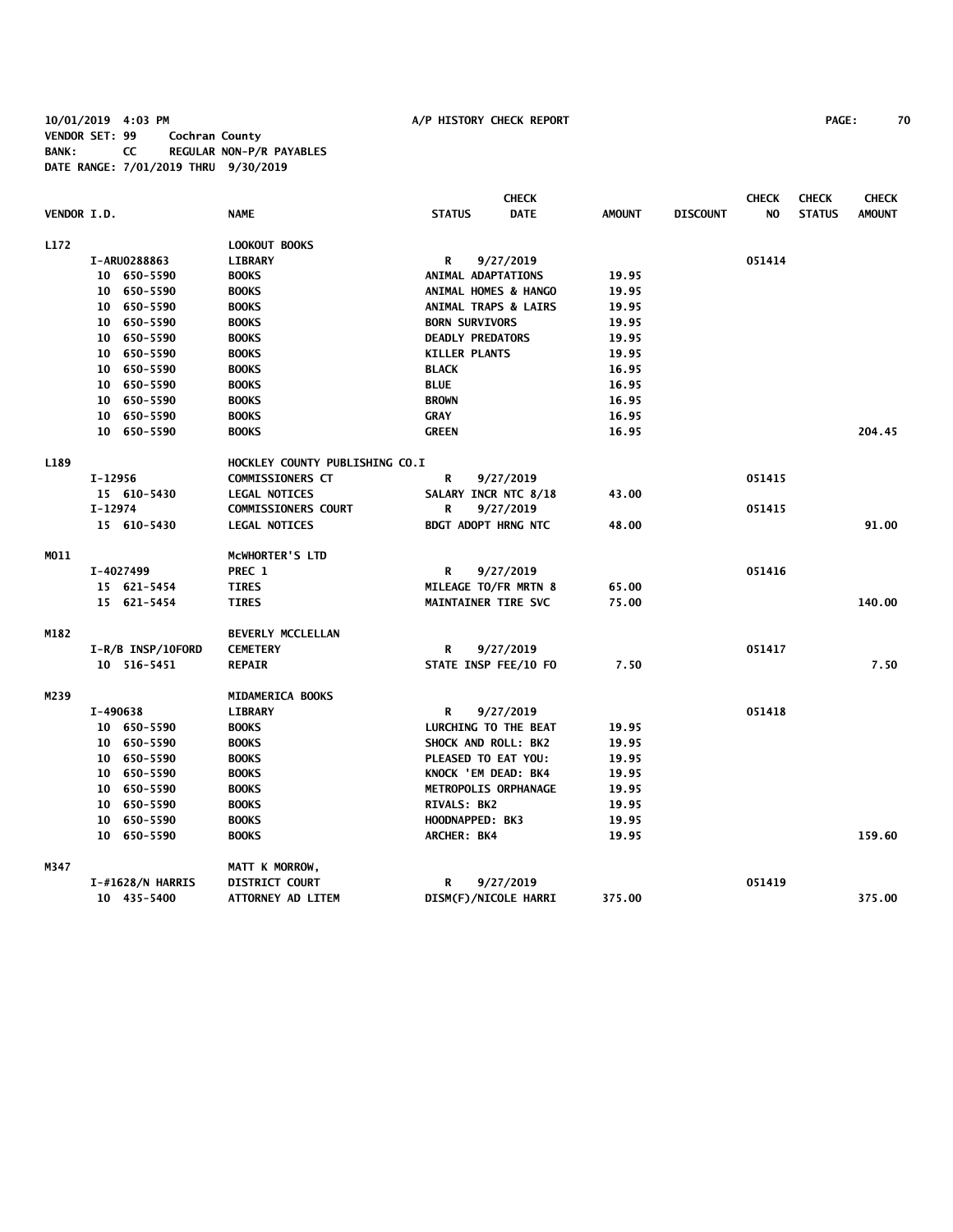**10/01/2019 4:03 PM A/P HISTORY CHECK REPORT PAGE: 71 VENDOR SET: 99 Cochran County BANK: CC REGULAR NON-P/R PAYABLES DATE RANGE: 7/01/2019 THRU 9/30/2019**

|             |                              |                                |                       | <b>CHECK</b>         |               |                 | <b>CHECK</b> | <b>CHECK</b>  | <b>CHECK</b>  |
|-------------|------------------------------|--------------------------------|-----------------------|----------------------|---------------|-----------------|--------------|---------------|---------------|
| VENDOR I.D. |                              | <b>NAME</b>                    | <b>STATUS</b>         | <b>DATE</b>          | <b>AMOUNT</b> | <b>DISCOUNT</b> | NO.          | <b>STATUS</b> | <b>AMOUNT</b> |
| M348        |                              | JENNIFER MIRLL, PLLC           |                       |                      |               |                 |              |               |               |
|             | I-CPS#4558 091119            | <b>DISTRICT COURT</b>          | R                     | 9/27/2019            |               |                 | 051420       |               |               |
|             | 10 435-5400                  | ATTORNEY AD LITEM              | PERM HRNG(C)/CPS#455  |                      | 300.00        |                 |              |               |               |
|             | I-CPS#4581 091119            | <b>DISTRICT COURT</b>          | R                     | 9/27/2019            |               |                 | 051420       |               |               |
|             | 10 435-5400                  | ATTORNEY AD LITEM              | PERM HRNG(C)/CPS#458  |                      | 300.00        |                 |              |               |               |
|             | I-CPS#4581 092619            | <b>DISTRICT COURT</b>          | R                     | 9/27/2019            |               |                 | 051420       |               |               |
|             | 10 435-5400                  | ATTORNEY AD LITEM              | PLCMT HRNG(C)/CPS#45  |                      | 300.00        |                 |              |               |               |
|             | I-CPS#4586 091119            | <b>DISTRICT COURT</b>          | R                     | 9/27/2019            |               |                 | 051420       |               |               |
|             | 10 435-5400                  | ATTORNEY AD LITEM              | CPS HRNG(PF)/CPS#458  |                      | 300.00        |                 |              |               |               |
|             | I-CPS#4587 091119            | <b>DISTRICT COURT</b>          | R                     | 9/27/2019            |               |                 | 051420       |               |               |
|             | 10 435-5400                  | ATTORNEY AD LITEM              | STATUS HRNG(PM)/CPS#  |                      | 300.00        |                 |              |               | 1,500.00      |
| <b>NO82</b> |                              | <b>NETDATA</b>                 |                       |                      |               |                 |              |               |               |
|             | I-iTICKET SEP19              | JUSTICE OF PEACE               | R                     | 9/27/2019            |               |                 | 051421       |               |               |
|             | 10 455-5499                  | <b>MISCELLANEOUS</b>           | <b>SEPT 2019</b>      |                      | 20.00         |                 |              |               | 20.00         |
|             |                              |                                |                       |                      |               |                 |              |               |               |
| <b>NO88</b> |                              | NATIONAL GEOGRAPHIC LITTLE KID |                       |                      |               |                 |              |               |               |
|             | I-1YR SUBSCRIPT LK20 LIBRARY |                                | R                     | 9/27/2019            |               |                 | 051422       |               |               |
|             | 10 650-5590                  | <b>BOOKS</b>                   |                       | 12 ISSUES 2020 LITTL | 20.00         |                 |              |               | 20.00         |
| 0122        |                              | ANGELA OVERMAN, CO ATTY        |                       |                      |               |                 |              |               |               |
|             | I-2019 CRIM/CIV LAW          | <b>ATTORNEY</b>                | R                     | 9/27/2019            |               |                 | 051423       |               |               |
|             | 10 475-5427                  | CONTINUING EDUCATION           | R/B MEALS, CORPUS 9/1 |                      | 23.30         |                 |              |               |               |
|             | 10 475-5427                  | <b>CONTINUING EDUCATION</b>    | R/B AIRPORT PARK, LBK |                      | 45.00         |                 |              |               |               |
|             | 10 475-5427                  | <b>CONTINUING EDUCATION</b>    | MILEAGE TO/FR AIRPOR  |                      |               |                 |              |               | 68.30         |
| 0125        |                              | OFFICIAL PAYMENTS CORPORATION  |                       |                      |               |                 |              |               |               |
|             | I-1000009873                 | TAX A/C                        | R                     | 9/27/2019            |               |                 | 051424       |               |               |
|             | 10 499-5408                  | <b>TAX ROLL</b>                | ACH RETURN 7/22; MCLE |                      | 5.95          |                 |              |               | 5.95          |
| <b>P007</b> |                              | PAYROLL CLEARING ACCT          |                       |                      |               |                 |              |               |               |
|             | <b>I-3RD QTR 2019</b>        | WORKERS COMP/ALL DEPTS         | R                     | 9/27/2019            |               |                 | 051425       |               |               |
|             | 10 400-5204                  | <b>WORKERS' COMPENSATION</b>   | W/C QTRLY DEPOSIT-CN  |                      | 54.96         |                 |              |               |               |
|             | 10 403-5204                  | <b>WORKERS' COMPENSATION</b>   | W/C QTRLY DEPOSIT-CL  |                      | 57.74         |                 |              |               |               |
|             | 10 435-5204                  | <b>WORKERS' COMPENSATION</b>   | W/C QTRLY DEPOSIT-DI  |                      | 11.39         |                 |              |               |               |
|             | 10 455-5204                  | <b>WORKERS' COMPENSATION</b>   | W/C QRTRLY DEPOSIT-J  |                      | 28.39         |                 |              |               |               |
|             | 10 475-5204                  | <b>WORKERS' COMPENSATION</b>   | W/C QTRLY DEPOSIT-CN  |                      | 8.92          |                 |              |               |               |
|             | 10 476-5204                  | <b>WORKERS' COMPENSATION</b>   | W/C QTRLY DEPOSIT-DI  |                      | 31.40         |                 |              |               |               |
|             | 10 490-5204                  | <b>WORKERS' COMPENSATION</b>   | W/C QTRLY DEPOSIT-EL  |                      | 6.16          |                 |              |               |               |
|             | 10 495-5204                  | <b>WORKERS' COMPENSATION</b>   | W/C QTRLY DEPOSIT-AU  |                      | 43.36         |                 |              |               |               |
|             | 10 497-5204                  | <b>WORKERS' COMPENSATION</b>   | W/C QTRLY DEPOSIT-TR  |                      | 34.67         |                 |              |               |               |
|             | 10 499-5204                  | <b>WORKERS' COMPENSATION</b>   | W/C QTRLY DEPOSIT-TA  |                      | 72.30         |                 |              |               |               |
|             | 10 510-5204                  | <b>WORKERS' COMPENSATION</b>   | W/C QTRLY DEPOSIT-CO  |                      | 276.69        |                 |              |               |               |
|             | 10 512-5204                  | <b>WORKERS' COMPENSATION</b>   | W/C QTRLY DEPOSIT-JA  |                      | 617.45        |                 |              |               |               |
|             | 10 516-5204                  | <b>WORKERS' COMPENSATION</b>   | W/C QTRLY DEPOSIT-CE  |                      | 264.23        |                 |              |               |               |
|             | 10 550-5204                  | <b>WORKERS' COMPENSATION</b>   | W/C QTRLY DEPOSIT-CO  |                      | 137.06        |                 |              |               |               |
|             | 10 560-5204                  | <b>WORKERS' COMPENSATION</b>   | W/C QTRLY DEPOSIT-SH  |                      | 1,527.40      |                 |              |               |               |
|             | 17 573-5204                  | <b>WORKERS' COMPENSATION</b>   | W/C QTRLY DEPOSIT-JU  |                      | 66.28         |                 |              |               |               |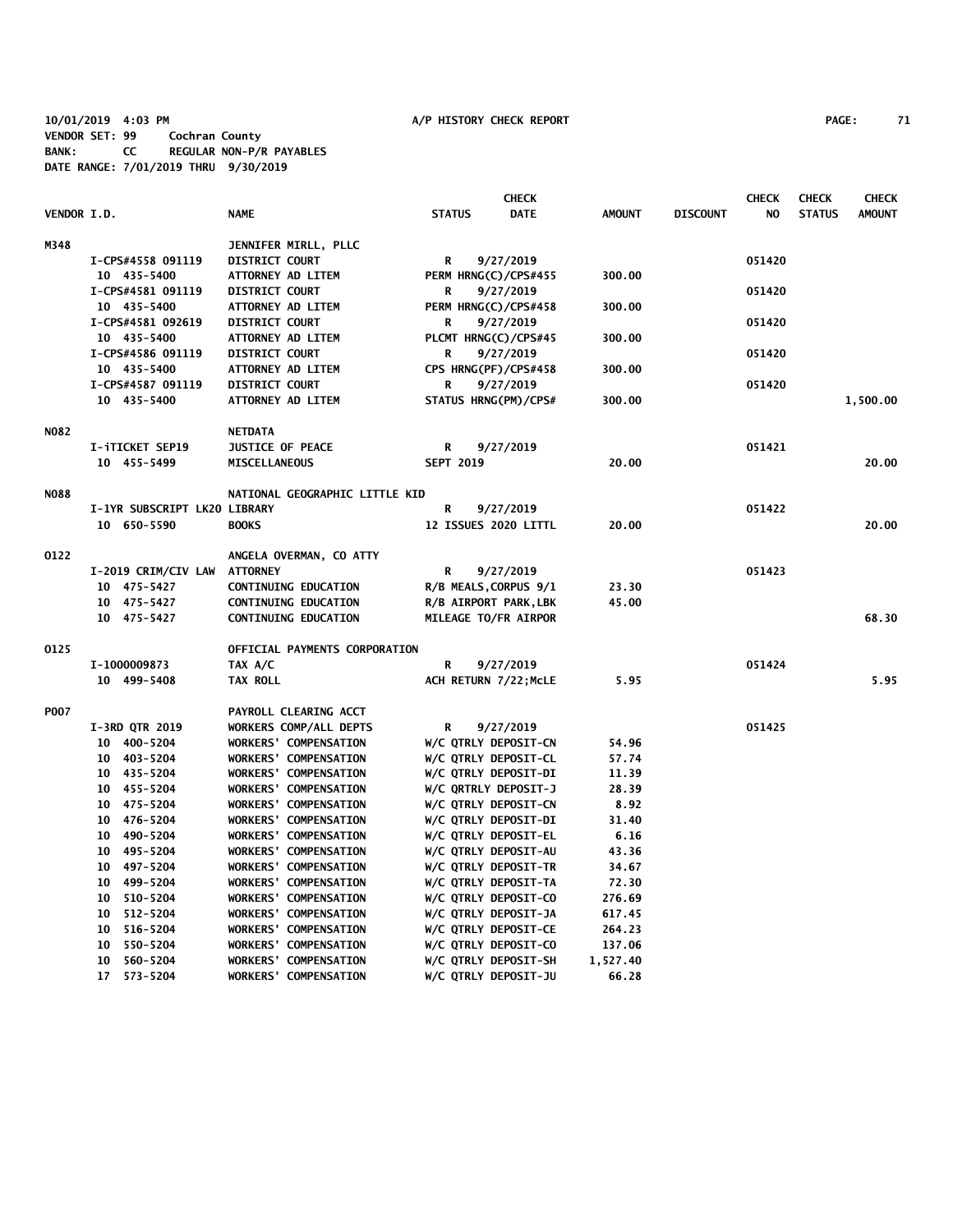**10/01/2019 4:03 PM A/P HISTORY CHECK REPORT PAGE: 72 VENDOR SET: 99 Cochran County BANK: CC REGULAR NON-P/R PAYABLES DATE RANGE: 7/01/2019 THRU 9/30/2019**

|                    |                   |                   |                              |                          | <b>CHECK</b>         |               |                 | <b>CHECK</b> | <b>CHECK</b>  | <b>CHECK</b>  |
|--------------------|-------------------|-------------------|------------------------------|--------------------------|----------------------|---------------|-----------------|--------------|---------------|---------------|
| <b>VENDOR I.D.</b> |                   |                   | <b>NAME</b>                  | <b>STATUS</b>            | <b>DATE</b>          | <b>AMOUNT</b> | <b>DISCOUNT</b> | NO.          | <b>STATUS</b> | <b>AMOUNT</b> |
| <b>P007</b>        |                   |                   | PAYROLL CLEARING ACCT        | *CONTINUED*              |                      |               |                 |              |               |               |
|                    |                   | I-3RD QTR 2019    | WORKERS COMP/ALL DEPTS       | R                        | 9/27/2019            |               |                 | 051425       |               |               |
|                    |                   | 10 650-5204       | <b>WORKERS' COMPENSATION</b> |                          | W/C QTRLY DEPOSIT-LI | 41.94         |                 |              |               |               |
|                    |                   | 10 652-5204       | <b>WORKERS' COMPENSATION</b> |                          | W/C QTRLY DEPOSIT-MU | 15.84         |                 |              |               |               |
|                    |                   | 10 660-5204       | <b>WORKERS' COMPENSATION</b> |                          | W/C QTRLY DEPOSIT-PA | 171.57        |                 |              |               |               |
|                    |                   | 10 662-5204       | WORKERS' COMPENSATION        |                          | W/C QTRLY DEPOSIT-AC | 308.11        |                 |              |               |               |
|                    |                   | 10 665-5204       | <b>WORKERS' COMPENSATION</b> |                          | W/C QTRLY DEPOSIT-EX | 16.47         |                 |              |               |               |
|                    |                   | 15 610-5204       | <b>WORKERS' COMPENSATION</b> |                          | W/C QTRLY DEPOSIT-CO | 150.58        |                 |              |               |               |
|                    |                   | 15 621-5204       | <b>WORKERS' COMPENSATION</b> |                          | W/C QTRLY DEPOSIT-PR | 525.33        |                 |              |               |               |
|                    |                   | 15 622-5204       | <b>WORKERS' COMPENSATION</b> |                          | W/C QTRLY DEPOSIT-PR | 558.46        |                 |              |               |               |
|                    |                   | 15 623-5204       | <b>WORKERS' COMPENSATION</b> |                          | W/C QTRLY DEPOSIT-PR | 535.17        |                 |              |               |               |
|                    |                   | 15 624-5204       | WORKERS' COMPENSATION        |                          | W/C QTRLY DEPOSIT-PR | 542.40        |                 |              |               |               |
|                    |                   | 30 518-5204       | <b>WORKERS' COMPENSATION</b> |                          | W/C QTRLY DEPOSIT-AI | 73.53         |                 |              |               | 6,177.80      |
| P073               |                   |                   | THE PENWORTHY COMPANY        |                          |                      |               |                 |              |               |               |
|                    |                   | I-0062287         | <b>LIBRARY</b>               | R                        | 9/27/2019            |               |                 | 051426       |               |               |
|                    |                   | 10 650-5590       | <b>BOOKS</b>                 | <b>ALADDIN</b>           |                      | 13.89         |                 |              |               |               |
|                    |                   | 10 650-5590       | <b>BOOKS</b>                 |                          | BIG SHARK, LITTLE    | 14.96         |                 |              |               |               |
|                    |                   | 10 650-5590       | <b>BOOKS</b>                 | <b>FRIEND FOR DRAGON</b> |                      | 14.96         |                 |              |               |               |
|                    |                   | 10 650-5590       | <b>BOOKS</b>                 | HELLO, CRABBY!           |                      | 14.96         |                 |              |               |               |
|                    |                   | 10 650-5590       | <b>BOOKS</b>                 |                          | I AM CAPTAIN SNOWBAL | 14.96         |                 |              |               |               |
|                    |                   | 10 650-5590       | <b>BOOKS</b>                 | THE LION KING            |                      | 13.96         |                 |              |               |               |
|                    |                   | 10 650-5590       | <b>BOOKS</b>                 |                          | OLD FRIENDS, NEW FRI | 14.96         |                 |              |               |               |
|                    |                   | 10 650-5590       | <b>BOOKS</b>                 | PANCAKE PARTY            |                      | 14.96         |                 |              |               |               |
|                    |                   | 10 650-5590       | <b>BOOKS</b>                 | <b>TRICERATOPS</b>       |                      | 14.96         |                 |              |               |               |
|                    |                   | 10 650-5590       | <b>BOOKS</b>                 | <b>PICK-A-PRIZE</b>      |                      |               |                 |              |               |               |
|                    |                   | 10 650-5590       | <b>BOOKS</b>                 |                          | GOOFY SMILE FACE TAT |               |                 |              |               |               |
|                    |                   | 10 650-5590       | <b>BOOKS</b>                 |                          | ALL ABOUT MAGNETS KI | 87.99         |                 |              |               | 220.56        |
| P092               |                   |                   | U.S. POSTAL SERVICE          |                          |                      |               |                 |              |               |               |
|                    |                   | I-E95919443 09/19 | <b>TREASURER</b>             | R                        | 9/27/2019            |               |                 | 051427       |               |               |
|                    |                   | 10 497-5311       | POSTAL EXPENSES              |                          | 4BX #10 STMP ENV 500 | 1,234.40      |                 |              |               |               |
|                    |                   | 10 497-5311       | POSTAL EXPENSES              | <b>SHIPPING</b>          |                      | 16.45         |                 |              |               | 1,250.85      |
| R272               |                   |                   | RICKER LAW FIRM, PC          |                          |                      |               |                 |              |               |               |
|                    | I-CPS#4581 090319 |                   | <b>DISTRICT COURT</b>        | R                        | 9/27/2019            |               |                 | 051428       |               |               |
|                    |                   | 10 435-5400       | ATTORNEY AD LITEM            |                          | PERM RVW(PM)/CPS#458 | 300.00        |                 |              |               | 300.00        |
| <b>SO05</b>        |                   |                   | DORIS SEALY, COUNTY TREAS    |                          |                      |               |                 |              |               |               |
|                    |                   | I-CERT MAIL 09/19 | <b>TREASURER</b>             | R                        | 9/27/2019            |               |                 | 051429       |               |               |
|                    |                   | 10 497-5310       | OFFICE SUPPLIES              |                          | CERT LTR/FMLA 8/5/19 | 6.85          |                 |              |               |               |
|                    |                   | 10 497-5310       | OFFICE SUPPLIES              |                          | CERT LTR/COBRA 9/23/ | 6.85          |                 |              |               | 13.70         |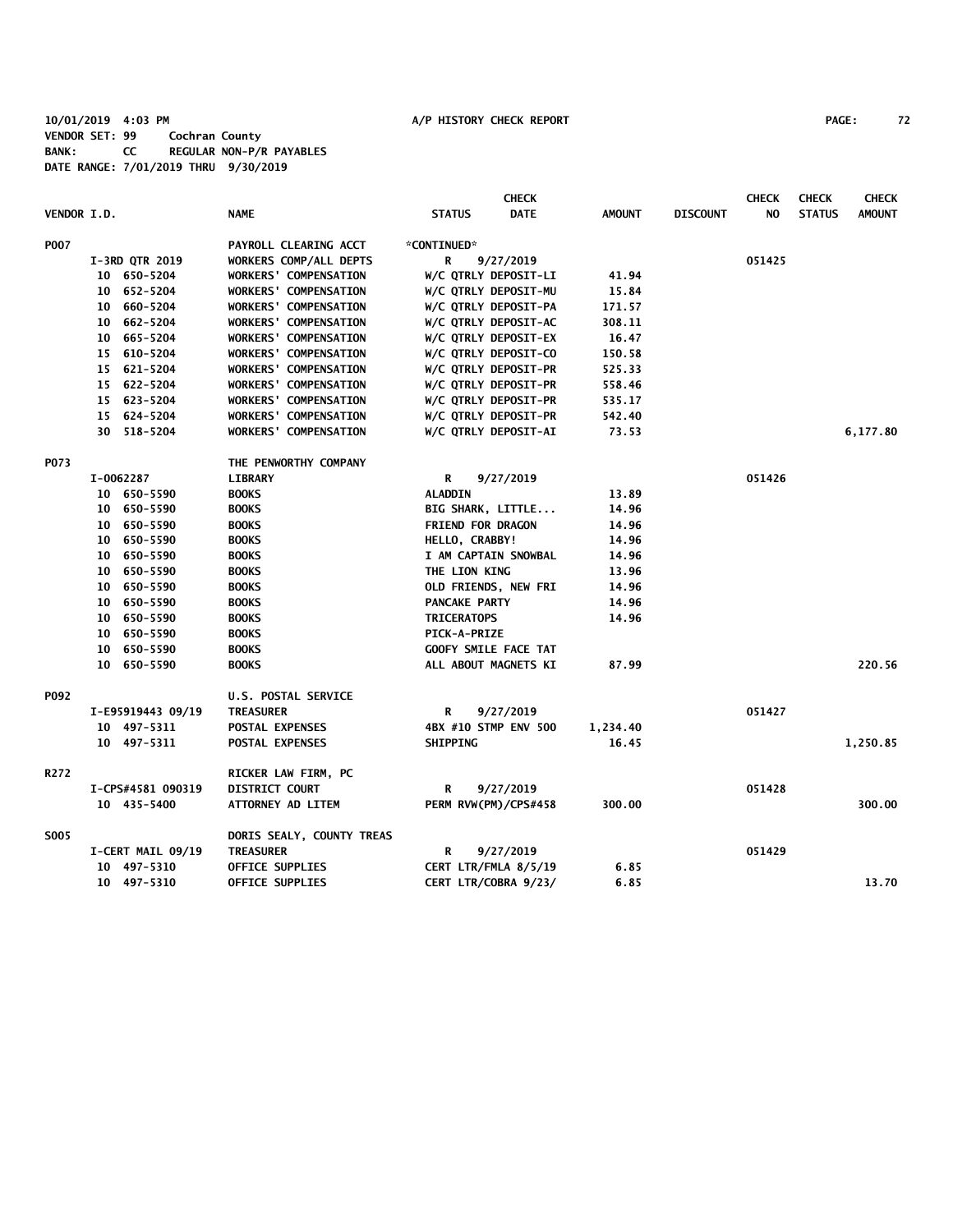|                    |              |                              |                            | <b>CHECK</b>         |               |                 | <b>CHECK</b> | <b>CHECK</b>  | <b>CHECK</b>  |
|--------------------|--------------|------------------------------|----------------------------|----------------------|---------------|-----------------|--------------|---------------|---------------|
| <b>VENDOR I.D.</b> |              | <b>NAME</b>                  | <b>STATUS</b>              | <b>DATE</b>          | <b>AMOUNT</b> | <b>DISCOUNT</b> | NO           | <b>STATUS</b> | <b>AMOUNT</b> |
| S071               |              | SCRIPT OFFICE PRODUCTS, INC. |                            |                      |               |                 |              |               |               |
|                    | I-57284      | <b>TREASURER</b>             | R                          | 9/27/2019            |               |                 | 051430       |               |               |
|                    | 10 497-5310  | <b>OFFICE SUPPLIES</b>       | 2BX FILE JACKETS           |                      | 142.96        |                 |              |               |               |
|                    | $I - 57297$  | <b>CLERK</b>                 | R                          | 9/27/2019            |               |                 | 051430       |               |               |
|                    | 10 403-5310  | OFFICE SUPPLIES              | <b>1BX COPY PAPER</b>      |                      | 42.50         |                 |              |               |               |
|                    | 10 403-5310  | OFFICE SUPPLIES              | <b>1 BROTHER DRUM UNIT</b> |                      | 104.99        |                 |              |               |               |
|                    | 10 403-5310  | OFFICE SUPPLIES              | 1 BROTHER TONER 660        |                      | 68.49         |                 |              |               |               |
|                    | $I - 57314$  | COMMISSIONERS CT             | R                          | 9/27/2019            |               |                 | 051430       |               |               |
|                    | 15 610-5310  | <b>OFFICE SUPPLIES</b>       |                            | NAME PLATE/COMM COUR | 22.22         |                 |              |               |               |
|                    | I-57324      | <b>JUVENILE PROBATION</b>    | R                          | 9/27/2019            |               |                 | 051430       |               |               |
|                    | 17 573-5499  | <b>OPERATING EXPENSES</b>    | 2RM COPY PAPER             |                      | 11.90         |                 |              |               |               |
|                    | $I - 57325$  | <b>ATTORNEY</b>              | R                          | 9/27/2019            |               |                 | 051430       |               |               |
|                    | 10 475-5310  | <b>OFFICE SUPPLIES</b>       | <b>5EA BINDER 3"</b>       |                      | 29.75         |                 |              |               |               |
|                    | 10 475-5310  | <b>OFFICE SUPPLIES</b>       | <b>1EA HOLE PUNCH</b>      |                      | 8.95          |                 |              |               |               |
|                    | $I-57329$    | <b>CLERK</b>                 | R                          | 9/27/2019            |               |                 | 051430       |               |               |
|                    | 10 403-5310  | <b>OFFICE SUPPLIES</b>       | 30EA WARRANTY DEED         |                      | 30.00         |                 |              |               |               |
|                    | I-57351      | CO JUDGE/COMM'R CT           | R                          | 9/27/2019            |               |                 | 051430       |               |               |
|                    | 15 610-5310  | <b>OFFICE SUPPLIES</b>       |                            | 2EA INK CRTG BR 203, | 48.98         |                 |              |               |               |
|                    | I-57352      | TAX A/C                      | R                          | 9/27/2019            |               |                 | 051430       |               |               |
|                    | 10 499-5310  | OFFICE SUPPLIES              | <b>1BX FILE FOLDERS</b>    |                      | 58.06         |                 |              |               |               |
|                    | 10 499-5310  | <b>OFFICE SUPPLIES</b>       |                            | 1PK 2x2 POST-IT NOTE | 11.58         |                 |              |               |               |
|                    | 10 499-5310  | <b>OFFICE SUPPLIES</b>       | <b>4BX COPY PAPER</b>      |                      | 170.00        |                 |              |               |               |
|                    | I-57395      | <b>TREASURER</b>             | R                          | 9/27/2019            |               |                 | 051430       |               |               |
|                    | 10 497-5310  | OFFICE SUPPLIES              | <b>TYPEWRITER RIBBON</b>   |                      | 10.29         |                 |              |               |               |
|                    | 10 497-5310  | <b>OFFICE SUPPLIES</b>       | <b>DELL TONER CY</b>       |                      | 289.99        |                 |              |               |               |
|                    | 10 497-5310  | OFFICE SUPPLIES              | <b>DELL TONER BK</b>       |                      | 161.99        |                 |              |               |               |
|                    | $I - 57400$  | <b>COUNTY COURT</b>          | R                          | 9/27/2019            |               |                 | 051430       |               |               |
|                    | 10 426-5310  | <b>OFFICE SUPPLIES</b>       | BR INK, TRICOLOR           |                      | 39.99         |                 |              |               |               |
|                    | $I - 57417$  | <b>JUVENILE PROBATION</b>    | R                          | 9/27/2019            |               |                 | 051430       |               |               |
|                    | 17 573-5499  | <b>OPERATING EXPENSES</b>    | WOOD-LOOK CHAIR MAT        |                      | 50.00         |                 |              |               |               |
|                    | I-57429      | TAX A/C                      | R                          | 9/27/2019            |               |                 | 051430       |               |               |
|                    | 10 499-5310  | OFFICE SUPPLIES              | 3EA LIFT-OFF TAPE          |                      | 23.67         |                 |              |               |               |
|                    | 10 499-5310  | OFFICE SUPPLIES              |                            | 2PK 3-COL LEDGER PAP | 74.20         |                 |              |               |               |
|                    | $I - 57434$  | <b>TREASURER</b>             | R                          | 9/27/2019            |               |                 | 051430       |               |               |
|                    | 10 497-5310  | <b>OFFICE SUPPLIES</b>       | 1 DELL DRUM, BK            |                      | 189.00        |                 |              |               |               |
|                    | $I - 57451$  | CO JDG/COMM'R CT             | R                          | 9/27/2019            |               |                 | 051430       |               |               |
|                    | 15 610-5310  | <b>OFFICE SUPPLIES</b>       |                            | NOTARY STAMP/SAVANNA | 23.95         |                 |              |               |               |
|                    | 15 610-5310  | OFFICE SUPPLIES              | NOTARY RECORD BOOK         |                      | 17.00         |                 |              |               |               |
|                    | I-57456      | <b>ATTORNEY</b>              | R                          | 9/27/2019            |               |                 | 051430       |               |               |
|                    | 10 475-5310  | <b>OFFICE SUPPLIES</b>       | 1 3-HOLE PUNCH             |                      | 35.95         |                 |              |               | 1,666.41      |
| S079               |              | STEWART & STEVENSON LLC      |                            |                      |               |                 |              |               |               |
|                    | I-7017914 RI | <b>COURTHOUSE</b>            | R                          | 9/27/2019            |               |                 | 051432       |               |               |
|                    | 10 510-5451  | <b>REPAIR</b>                |                            | RPR GEN/XFR SWITCH B | 591.50        |                 |              |               |               |
|                    | 10 510-5451  | <b>REPAIR</b>                | ENV FEE                    |                      | 29.58         |                 |              |               |               |
|                    | 10 510-5451  | <b>REPAIR</b>                | TRUCK CHG                  |                      | 330.00        |                 |              |               |               |
|                    | 10 510-5451  | <b>REPAIR</b>                | <b>SUPPLIES</b>            |                      | 26.62         |                 |              |               | 977.70        |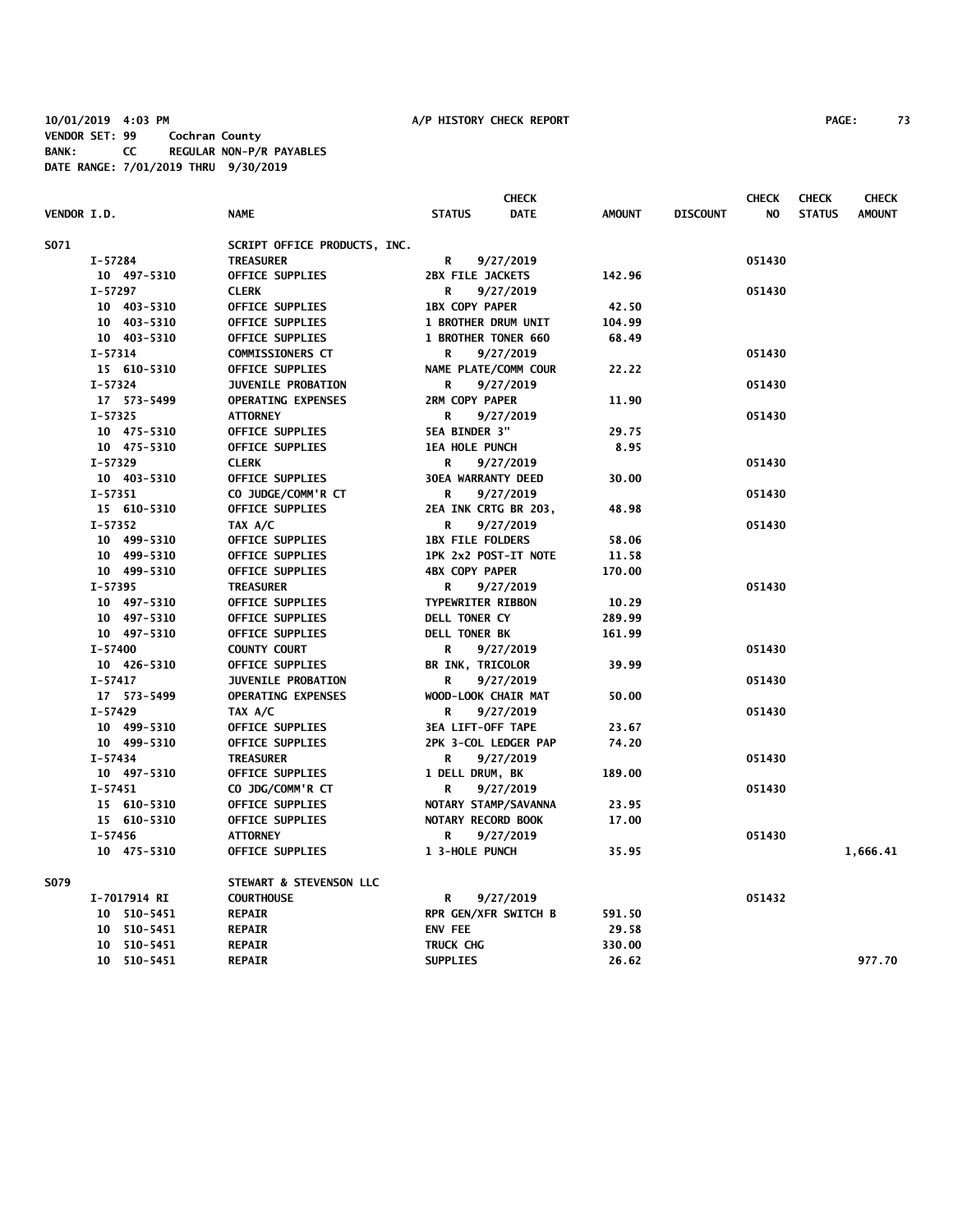**10/01/2019 4:03 PM A/P HISTORY CHECK REPORT PAGE: 74 VENDOR SET: 99 Cochran County BANK: CC REGULAR NON-P/R PAYABLES DATE RANGE: 7/01/2019 THRU 9/30/2019**

|             |                 |                             |                            | <b>CHECK</b>                |               |                 | <b>CHECK</b>   | <b>CHECK</b>  | <b>CHECK</b>  |
|-------------|-----------------|-----------------------------|----------------------------|-----------------------------|---------------|-----------------|----------------|---------------|---------------|
| VENDOR I.D. |                 | <b>NAME</b>                 | <b>STATUS</b>              | <b>DATE</b>                 | <b>AMOUNT</b> | <b>DISCOUNT</b> | N <sub>O</sub> | <b>STATUS</b> | <b>AMOUNT</b> |
| <b>S222</b> |                 | SOUTH PLAINS COMMUNICATIONS |                            |                             |               |                 |                |               |               |
|             | I-0117881-IN    | <b>SHERIFF</b>              | R                          | 9/27/2019                   |               |                 | 051433         |               |               |
|             | 10 560-5451     | MACHINERY-NON-OFFICE REPAIR | RPL ANTENNA/FAIR           |                             | 37.50         |                 |                |               |               |
|             | 10 560-5451     | MACHINERY-NON-OFFICE REPAIR |                            | 150W 1/4 WAVE ANTENN        | 11.50         |                 |                |               | 49.00         |
| S281        |                 | <b>STAPLES</b>              |                            |                             |               |                 |                |               |               |
|             | I-9802821785    | <b>SHERIFF</b>              | R                          | 9/27/2019                   |               |                 | 051434         |               |               |
|             | 10 560-5310     | OFFICE SUPPLIES             |                            | 10 PNY PERFORMANCE 1        | 99.90         |                 |                |               | 99.90         |
| S416        |                 | SOS WASTE DISPOSAL, INC     |                            |                             |               |                 |                |               |               |
|             | I-70915         | PREC 3/PREC 4               | R                          | 9/27/2019                   |               |                 | 051435         |               |               |
|             | 15 623-5440     | UTILITIES                   | DUMPSTER SVC SEP 19        |                             | 57.25         |                 |                |               |               |
|             | 15 624-5440     | <b>UTILITIES</b>            | <b>DUMPSTER SVC SEP 19</b> |                             | 55.25         |                 |                |               | 112.50        |
| S435        |                 | <b>SS OUTFITTERS</b>        |                            |                             |               |                 |                |               |               |
|             | I-091619/AMMO   | <b>SHERIFF</b>              | R                          | 9/27/2019                   |               |                 | 051436         |               |               |
|             | 10 560-5334     | OTHER SUPPLIES              | 10BX PMC BRONZE 308        |                             | 150.00        |                 |                |               |               |
|             | 10 560-5334     | <b>OTHER SUPPLIES</b>       | <b>5BX HORNADY CRIT DT</b> |                             | 132.50        |                 |                |               | 282.50        |
| T029        |                 | <b>TEXAS MONTHLY</b>        |                            |                             |               |                 |                |               |               |
|             | I-2YR SUBSCRIPT | <b>LIBRARY</b>              | R                          | 9/27/2019                   |               |                 | 051437         |               |               |
|             | 10 650-5590     | <b>BOOKS</b>                | 2YR SUBSCRIPTION, 24       |                             | 142.80        |                 |                |               |               |
|             | 10 650-5590     | <b>BOOKS</b>                | DISC                       |                             | 122.80CR      |                 |                |               | 20.00         |
| <b>T050</b> |                 | TAC UNEMPLOYMENT FUND       |                            |                             |               |                 |                |               |               |
|             | I-3RD QTR 2019  | UNEMPLOYMENT--ALL DEPTS     | R                          | 9/27/2019                   |               |                 | 051438         |               |               |
|             | 10 400-5206     | <b>UNEMPLOYMENT</b>         | QTRLY UNEMPLYMNT-CO        |                             | 4.25          |                 |                |               |               |
|             | 10 403-5206     | <b>UNEMPLOYMENT</b>         |                            | QTRLY UNEMPLYMNT-CLE        | 6.63          |                 |                |               |               |
|             | 10 435-5206     | <b>UNEMPLOYMENT</b>         |                            | QTRLY UNEMPLYMNT-DIS        | 1.91          |                 |                |               |               |
|             | 10 455-5206     | UNEMPLOYMENT                | QTRLY UNEMPLYMNT-JP        |                             | 0.56          |                 |                |               |               |
|             | 10 475-5206     | UNEMPLOYMENT                | QTRLY UNEMPLYMNT-CO        |                             | 5.14          |                 |                |               |               |
|             | 10 476-5206     | <b>UNEMPLOYMENT</b>         | QTRLY UNEMPLYMNT-DIS       |                             | 1.88          |                 |                |               |               |
|             | 10<br>490-5206  | <b>UNEMPLOYMENT</b>         | QTRLY UNEMPLYMNT-ELE       |                             | 1.41          |                 |                |               |               |
|             | 10 495-5206     | <b>UNEMPLOYMENT</b>         | QTRLY UNEMPLYMNT-CO        |                             | 9.97          |                 |                |               |               |
|             | 497-5206<br>10  | <b>UNEMPLOYMENT</b>         |                            | <b>QTRLY UNEMPLYMNT-TRE</b> | 1.46          |                 |                |               |               |
|             | 10 499-5206     | <b>UNEMPLOYMENT</b>         |                            | QTRLY UNEMPLYMNT-TAX        | 10.50         |                 |                |               |               |
|             | 510-5206<br>10  | UNEMPLOYMENT                |                            | QTRLY UNEMPLYMNT-CRT        | 4.50          |                 |                |               |               |
|             | 10<br>512-5206  | UNEMPLOYMENT                |                            | QTRLY UNEMPLYMNT-JAI        | 20.46         |                 |                |               |               |
|             | 516-5206<br>10  | <b>UNEMPLOYMENT</b>         |                            | QTRLY UNEMPLYMNT-CEM        | 5.55          |                 |                |               |               |
|             | 560-5206<br>10  | <b>UNEMPLOYMENT</b>         |                            | <b>QTRLY UNEMPLYMNT-SHE</b> | 55.65         |                 |                |               |               |
|             | 10<br>650-5206  | UNEMPLOYMENT                | QTRLY UNEMPLYMNT-LIB       |                             | 5.11          |                 |                |               |               |
|             | 660-5206<br>10  | UNEMPLOYMENT                |                            | QTRLY UNEMPLYMNT-PAR        | 5.15          |                 |                |               |               |
|             | 662-5206<br>10  | <b>UNEMPLOYMENT</b>         |                            | QTRLY UNEMPLYMNT-ACT        | 5.79          |                 |                |               |               |
|             | 10<br>665–5206  | <b>UNEMPLOYMENT</b>         |                            | QTRLY UNEMPLYMNT-EXT        | 3.76          |                 |                |               |               |
|             | 15 621-5206     | UNEMPLOYMENT                |                            | QTRLY UNEMPLYMNT-PRE        | 10.90         |                 |                |               |               |
|             | 15 622-5206     | UNEMPLOYMENT                |                            | QTRLY UNEMPLYMNT-PRE        | 11.59         |                 |                |               |               |
|             | 15 623-5206     | UNEMPLOYMENT                |                            | <b>QTRLY UNEMPLYMNT-PRE</b> | 11.10         |                 |                |               |               |
|             | 15 624-5206     | UNEMPLOYMENT                |                            | <b>QTRLY UNEMPLYMNT-PRE</b> | 11.25         |                 |                |               |               |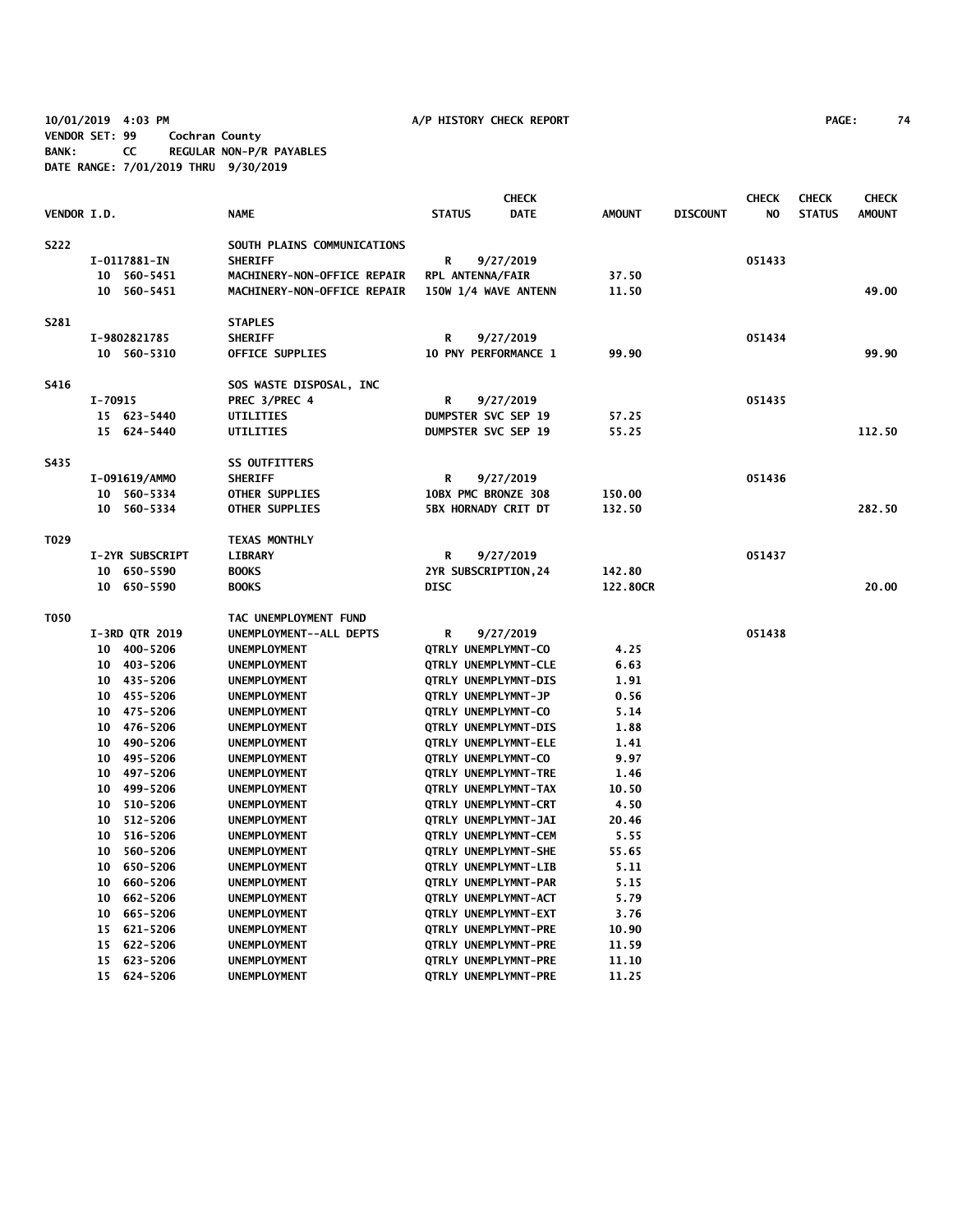**10/01/2019 4:03 PM A/P HISTORY CHECK REPORT PAGE: 75 VENDOR SET: 99 Cochran County BANK: CC REGULAR NON-P/R PAYABLES DATE RANGE: 7/01/2019 THRU 9/30/2019**

|                    |                                     |                                        |                         | <b>CHECK</b>               |               |                 | <b>CHECK</b> | <b>CHECK</b>  | <b>CHECK</b>  |
|--------------------|-------------------------------------|----------------------------------------|-------------------------|----------------------------|---------------|-----------------|--------------|---------------|---------------|
| <b>VENDOR I.D.</b> |                                     | <b>NAME</b>                            | <b>STATUS</b>           | <b>DATE</b>                | <b>AMOUNT</b> | <b>DISCOUNT</b> | NO.          | <b>STATUS</b> | <b>AMOUNT</b> |
| T050               |                                     | TAC UNEMPLOYMENT FUND                  | *CONTINUED*             |                            |               |                 |              |               |               |
|                    | I-3RD QTR 2019                      | UNEMPLOYMENT--ALL DEPTS                | R                       | 9/27/2019                  |               |                 | 051438       |               |               |
|                    | 17 573-5206                         | UNEMPLOYMENT INSURANCE                 |                         | QTRLY UNEMPLYMNT-JUV       | 5.22          |                 |              |               | 199.74        |
| T087               |                                     | TEXAS DEPARTMENT OF HEALTH             |                         |                            |               |                 |              |               |               |
|                    | I-2009152                           | <b>CLERK</b>                           | R                       | 9/27/2019                  |               |                 | 051439       |               |               |
|                    | 10 403-5310                         | <b>OFFICE SUPPLIES</b>                 |                         | 2 REMOTE BIRTH ACCES       | 3.66          |                 |              |               | 3.66          |
| T092               |                                     | TEXAS TECH UNIVERSITY                  |                         |                            |               |                 |              |               |               |
|                    | I-PRE-IN/M BRODERICK DISTRICT COURT |                                        | R                       | 9/27/2019                  |               |                 | 051440       |               |               |
|                    | 10 435-5400                         | ATTORNEY AD LITEM                      |                         | PRE-IND(F)/MARY BROD       | 300.00        |                 |              |               | 300.00        |
| T192               |                                     | <b>TEXAS HIGHWAYS</b>                  |                         |                            |               |                 |              |               |               |
|                    | I-OCT19-20/12 ISSUES LIBRARY        |                                        | R                       | 9/27/2019                  |               |                 | 051441       |               |               |
|                    | 10 650-5590                         | <b>BOOKS</b>                           |                         | 12 ISSUES OCT 2019-2       | 22.95         |                 |              |               |               |
|                    | 10 650-5590                         | <b>BOOKS</b>                           | <b>FREE GIFT</b>        |                            |               |                 |              |               | 22.95         |
| T273               |                                     | TEXAS JUVENILE JUSTICE DEPT.           |                         |                            |               |                 |              |               |               |
|                    |                                     | I-UNUSED GRANT 2019 JUVENILE PROBATION | R                       | 9/27/2019                  |               |                 | 051442       |               |               |
|                    | 17 000-4333.302                     | <b>GRANT #TJPC-A-STATE AID</b>         |                         | <b>REFUND UNUSED GRANT</b> | 6,820.80      |                 |              |               | 6,820.80      |
| U019               |                                     | UNITED SUPERMARKETS, INC               |                         |                            |               |                 |              |               |               |
|                    | I-1155002 082719                    | <b>JAIL</b>                            | R                       | 9/27/2019                  |               |                 | 051443       |               |               |
|                    | 10 512-5333                         | <b>FOOD-PRISONERS</b>                  | A1 STEAK SAUCE          |                            | 3.99          |                 |              |               |               |
|                    | 10 512-5333                         | <b>FOOD-PRISONERS</b>                  | 2 CALIDAD 280Z          |                            | 8.58          |                 |              |               |               |
|                    | 10 512-5333                         | <b>FOOD-PRISONERS</b>                  | 4DH CAKE MIX            |                            | 5.00          |                 |              |               |               |
|                    | 10 512-5333                         | <b>FOOD-PRISONERS</b>                  | HATCH SLICED JAL        |                            | 7.49          |                 |              |               |               |
|                    | 10 512-5333                         | <b>FOOD-PRISONERS</b>                  | <b>HVR DRESSING</b>     |                            | 3.39          |                 |              |               |               |
|                    | 10 512-5333                         | <b>FOOD-PRISONERS</b>                  | <b>KRAFT MAC N CHSE</b> |                            | 4.99          |                 |              |               |               |
|                    | 10 512-5333                         | <b>FOOD-PRISONERS</b>                  | <b>LIBBY PUMPKIN</b>    |                            | 3.59          |                 |              |               |               |
|                    | 10 512-5333                         | <b>FOOD-PRISONERS</b>                  | 2 SHAKE N BAKE          |                            | 6.98          |                 |              |               |               |
|                    | 10 512-5333                         | <b>FOOD-PRISONERS</b>                  |                         | 2 CHILI SEASONING          | 1.38          |                 |              |               |               |
|                    | 10 512-5333                         | <b>FOOD-PRISONERS</b>                  | <b>CHERRY RED</b>       |                            | 1.99          |                 |              |               |               |
|                    | 10 512-5333                         | <b>FOOD-PRISONERS</b>                  |                         | 2 LONG SPAGHETTI           | 3.98          |                 |              |               |               |
|                    | 10 512-5333                         | <b>FOOD-PRISONERS</b>                  | <b>MRSHMLLWS</b>        |                            | 1.29          |                 |              |               |               |
|                    | 10 512-5333                         | <b>FOOD-PRISONERS</b>                  | <b>6 PINEAPPLE</b>      |                            | 8.94          |                 |              |               |               |
|                    | 10 512-5333                         | <b>FOOD-PRISONERS</b>                  |                         | 2 SHREDDED COCONUT         | 5.38          |                 |              |               |               |
|                    | 10 512-5333                         | <b>FOOD-PRISONERS</b>                  | WHITE RICE              |                            | 1.29          |                 |              |               |               |
|                    | 10 512-5333                         | <b>FOOD-PRISONERS</b>                  | 2 GARDEN SALAD          |                            | 7.98          |                 |              |               |               |
|                    | 10 512-5333                         | <b>FOOD-PRISONERS</b>                  |                         | SHREDDED LETTUCE           | 2.99          |                 |              |               |               |
|                    | 10 512-5333                         | <b>FOOD-PRISONERS</b>                  |                         | <b>JALAPENO PEPPERS</b>    | 1.28          |                 |              |               |               |
|                    | 10 512-5333                         | <b>FOOD-PRISONERS</b>                  | <b>RED CHILES</b>       |                            | 3.98          |                 |              |               |               |
|                    | 10 512-5333                         | <b>FOOD-PRISONERS</b>                  | <b>RUSSET POTATOES</b>  |                            | 5.00          |                 |              |               |               |
|                    | 10 512-5333                         | <b>FOOD-PRISONERS</b>                  | TOMATOES ON VINE        |                            | 9.37          |                 |              |               |               |
|                    | 10 512-5333                         | <b>FOOD-PRISONERS</b>                  |                         | <b>BAR-S RED FRANKS/8</b>  | 7.92          |                 |              |               |               |
|                    | 10 512-5333                         | <b>FOOD-PRISONERS</b>                  | <b>GUERRERO WT CRN</b>  |                            | 3.69          |                 |              |               |               |
|                    | 10 512-5333                         | <b>FOOD-PRISONERS</b>                  | 2 CHOPPED HAM           |                            | 6.98          |                 |              |               |               |
|                    | 10 512-5333                         | <b>FOOD-PRISONERS</b>                  | 2 HAM/CHEESE            |                            | 6.98          |                 |              |               |               |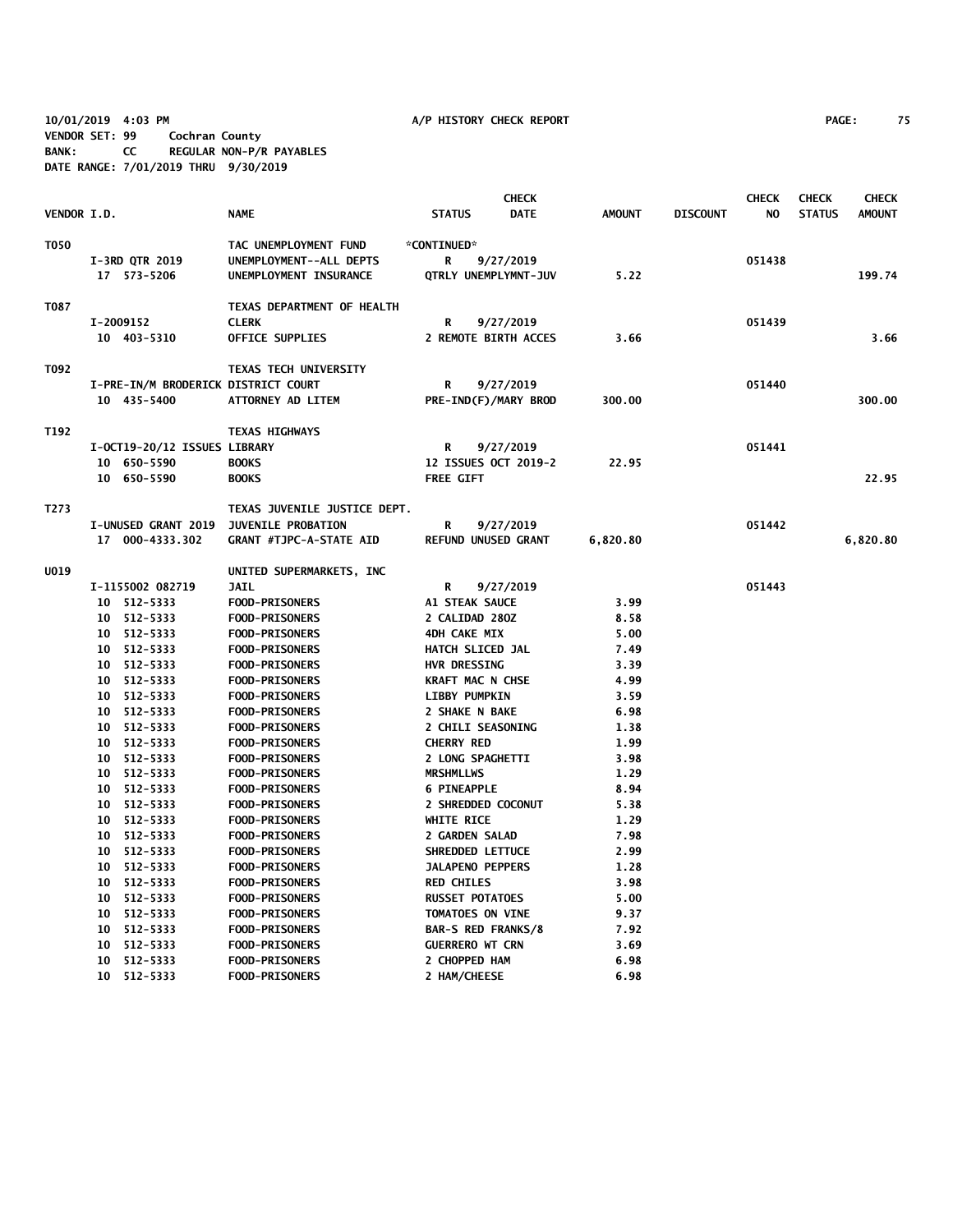### **10/01/2019 4:03 PM A/P HISTORY CHECK REPORT PAGE: 76 VENDOR SET: 99 Cochran County BANK: CC REGULAR NON-P/R PAYABLES DATE RANGE: 7/01/2019 THRU 9/30/2019**

|                    |    |                  |                          |                           | <b>CHECK</b> |               |                 | <b>CHECK</b> | <b>CHECK</b>  | <b>CHECK</b>  |
|--------------------|----|------------------|--------------------------|---------------------------|--------------|---------------|-----------------|--------------|---------------|---------------|
| <b>VENDOR I.D.</b> |    |                  | <b>NAME</b>              | <b>STATUS</b>             | <b>DATE</b>  | <b>AMOUNT</b> | <b>DISCOUNT</b> | NO           | <b>STATUS</b> | <b>AMOUNT</b> |
| U019               |    |                  | UNITED SUPERMARKETS, INC | *CONTINUED*               |              |               |                 |              |               |               |
|                    |    | I-1155002 082719 | <b>JAIL</b>              | R                         | 9/27/2019    |               |                 | 051443       |               |               |
|                    |    | 10 512-5333      | <b>FOOD-PRISONERS</b>    | <b>BONE-IN PORK CHOPS</b> |              | 28.36         |                 |              |               |               |
|                    |    | 10 512-5333      | <b>FOOD-PRISONERS</b>    | 2 WHIPPED TOPPING         |              | 4.78          |                 |              |               |               |
|                    |    | 10 512-5333      | FOOD-PRISONERS           | <b>SOUR CREAM</b>         |              | 3.49          |                 |              |               |               |
|                    |    | 10 512-5333      | <b>FOOD-PRISONERS</b>    | 2 GAL MILK                |              | 5.00          |                 |              |               |               |
|                    |    | 10 512-5333      | <b>FOOD-PRISONERS</b>    | 2 LG EGG                  |              | 7.38          |                 |              |               |               |
|                    |    | 10 512-5333      | <b>FOOD-PRISONERS</b>    | <b>DISC</b>               |              | 17.34CR       |                 |              |               |               |
|                    |    | I-1158002 082719 | <b>JAIL</b>              | R                         | 9/27/2019    |               |                 | 051443       |               |               |
|                    |    | 10 512-5333      | <b>FOOD-PRISONERS</b>    | <b>BLACK PEPPER</b>       |              | 8.49          |                 |              |               |               |
|                    |    | 10 512-5333      | <b>FOOD-PRISONERS</b>    | 13 HEARTH OF TX BREA      |              | 12.87         |                 |              |               |               |
|                    |    | 10 512-5333      | <b>FOOD-PRISONERS</b>    | 2 PIE FILLING             |              | 8.38          |                 |              |               |               |
|                    |    | 10 512-5333      | <b>FOOD-PRISONERS</b>    | 2 CHERRY FILLING          |              | 4.98          |                 |              |               |               |
|                    |    | 10 512-5333      | <b>FOOD-PRISONERS</b>    | 2 PDR SUGAR               |              | 4.58          |                 |              |               |               |
|                    |    | 10 512-5333      | <b>FOOD-PRISONERS</b>    | 2 WAFERS                  |              | 3.98          |                 |              |               |               |
|                    |    | 10 512-5333      | <b>FOOD-PRISONERS</b>    | <b>DISC</b>               |              | 4.33CR        |                 |              |               |               |
|                    |    | I-3137007 090619 | <b>JAIL</b>              | R                         | 9/27/2019    |               |                 | 051443       |               |               |
|                    |    | 10 512-5333      | <b>FOOD-PRISONERS</b>    | 2 DORITOS                 |              | 5.94          |                 |              |               |               |
|                    |    | 10 512-5333      | <b>FOOD-PRISONERS</b>    | <b>6 FRITO LAY @ 2/\$</b> |              | 12.00         |                 |              |               |               |
|                    |    | 10 512-5333      | <b>FOOD-PRISONERS</b>    | 4 HORMEL SPAM             |              | 12.76         |                 |              |               |               |
|                    |    | 10 512-5333      | <b>FOOD-PRISONERS</b>    | <b>4 XL FRITOS</b>        |              | 12.00         |                 |              |               |               |
|                    |    | 10 512-5333      | <b>FOOD-PRISONERS</b>    | <b>DOLE SALAD</b>         |              | 1.79          |                 |              |               |               |
|                    |    | 10 512-5333      | <b>FOOD-PRISONERS</b>    | <b>CILANTRO</b>           |              | 3.99          |                 |              |               |               |
|                    |    | 10 512-5333      | <b>FOOD-PRISONERS</b>    | 2 CKN TENDERS             |              | 15.98         |                 |              |               |               |
|                    |    | 10 512-5333      | <b>FOOD-PRISONERS</b>    | <b>BISQUICK</b>           |              | 3.69          |                 |              |               |               |
|                    |    | 10 512-5333      | <b>FOOD-PRISONERS</b>    | 6 CAMPBELL SOUP @1.1      |              | 7.14          |                 |              |               |               |
|                    |    | 10 512-5333      | <b>FOOD-PRISONERS</b>    | 8 DH CAKE MIX @1.09       |              | 8.72          |                 |              |               |               |
|                    |    | 10 512-5333      | <b>FOOD-PRISONERS</b>    | 12 DH CAKE MIX @4/\$5     |              | 15.00         |                 |              |               |               |
|                    |    | 10 512-5333      | <b>FOOD-PRISONERS</b>    | 2 MACADAMIAS              |              | 5.58          |                 |              |               |               |
|                    |    | 10 512-5333      | <b>FOOD-PRISONERS</b>    | 20 HEARTH OF TX BREA      |              | 19.80         |                 |              |               |               |
|                    |    | 10 512-5333      | <b>FOOD-PRISONERS</b>    | 2 ROTEL                   |              | 2.18          |                 |              |               |               |
|                    |    | 10 512-5333      | <b>FOOD-PRISONERS</b>    | SK BROTH                  |              | 2.00          |                 |              |               |               |
|                    |    | 10 512-5333      | <b>FOOD-PRISONERS</b>    | <b>GRAPE JELLY</b>        |              | 1.99          |                 |              |               |               |
|                    |    | 10 512-5333      | <b>FOOD-PRISONERS</b>    | <b>LEMON JUICE</b>        |              | 1.89          |                 |              |               |               |
|                    |    | 10 512-5333      | <b>FOOD-PRISONERS</b>    | LIME JUICE                |              | 1.89          |                 |              |               |               |
|                    |    | 10 512-5333      | <b>FOOD-PRISONERS</b>    | 4 POTATOES @1.79          |              | 7.16          |                 |              |               |               |
|                    |    | 10 512-5333      | <b>FOOD-PRISONERS</b>    | 24 TOM SAUCE 03/\$1       |              | 8.00          |                 |              |               |               |
|                    |    | 10 512-5333      | <b>FOOD-PRISONERS</b>    | <b>WHITE RICE</b>         |              | 2.49          |                 |              |               |               |
|                    |    | 10 512-5333      | <b>FOOD-PRISONERS</b>    | 2 GARDEN SALAD            |              | 7.98          |                 |              |               |               |
|                    |    | 10 512-5333      | <b>FOOD-PRISONERS</b>    | 2 SHREDDED LETTUCE        |              | 5.98          |                 |              |               |               |
|                    |    | 10 512-5333      | <b>FOOD-PRISONERS</b>    | <b>RUSSET POTATOES</b>    |              | 5.00          |                 |              |               |               |
|                    |    | 10 512-5333      | <b>FOOD-PRISONERS</b>    | TOMATOES ON VINE          |              | 6.51          |                 |              |               |               |
|                    |    | 10 512-5333      | <b>FOOD-PRISONERS</b>    | WHITE ONIONS              |              | 2.79          |                 |              |               |               |
|                    |    | 10 512-5333      | <b>FOOD-PRISONERS</b>    | 15 GROUND BEEF @12.9      |              | 194.85        |                 |              |               |               |
|                    | 10 | 512-5333         | <b>FOOD-PRISONERS</b>    | 4 PORK CHOP @1.49         |              | 5.96          |                 |              |               |               |
|                    | 10 | 512-5333         | <b>FOOD-PRISONERS</b>    | 320Z LCN CHEESE           |              | 8.99          |                 |              |               |               |
|                    | 10 | 512-5333         | <b>FOOD-PRISONERS</b>    | <b>6 LCN CREAM CHEESE</b> |              | 9.00          |                 |              |               |               |
|                    |    | 10 512-5333      | <b>FOOD-PRISONERS</b>    | 6 LCN MILK @3.09          |              | 18.54         |                 |              |               |               |
|                    |    |                  |                          |                           |              |               |                 |              |               |               |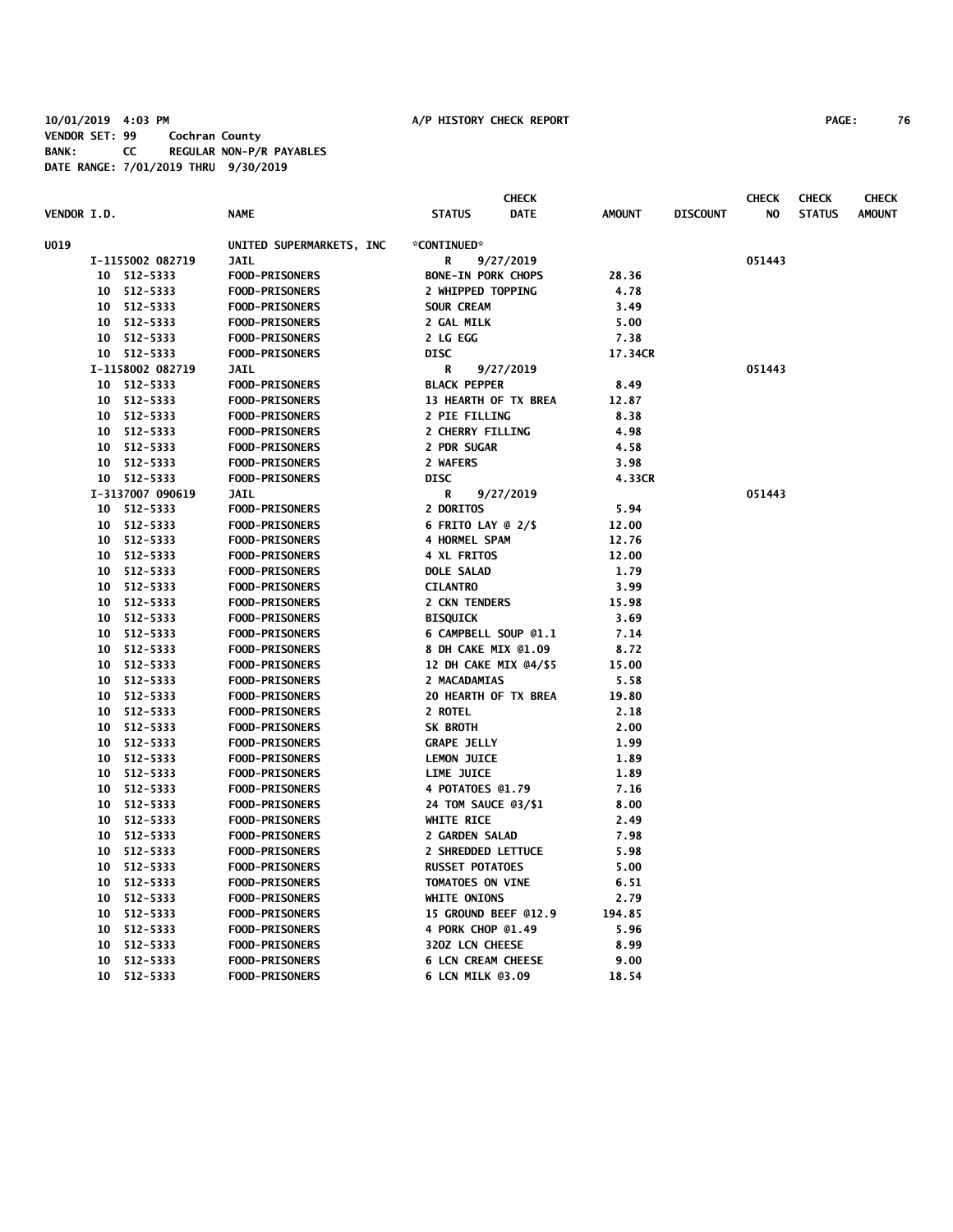**10/01/2019 4:03 PM A/P HISTORY CHECK REPORT PAGE: 77 VENDOR SET: 99 Cochran County BANK: CC REGULAR NON-P/R PAYABLES DATE RANGE: 7/01/2019 THRU 9/30/2019**

|             |                              |                                                     |                                 | <b>CHECK</b> |               |                 | <b>CHECK</b> | <b>CHECK</b>  | <b>CHECK</b>  |
|-------------|------------------------------|-----------------------------------------------------|---------------------------------|--------------|---------------|-----------------|--------------|---------------|---------------|
| VENDOR I.D. |                              | <b>NAME</b>                                         | <b>STATUS</b>                   | <b>DATE</b>  | <b>AMOUNT</b> | <b>DISCOUNT</b> | NO           | <b>STATUS</b> | <b>AMOUNT</b> |
| <b>U019</b> |                              | UNITED SUPERMARKETS, INC                            | *CONTINUED*                     |              |               |                 |              |               |               |
|             | I-3137007 090619             | <b>JAIL</b>                                         | R                               | 9/27/2019    |               |                 | 051443       |               |               |
|             | 10 512-5333                  | FOOD-PRISONERS                                      | 2 LG EGG                        |              | 8.58          |                 |              |               |               |
|             | 10 512-5333                  | <b>FOOD-PRISONERS</b>                               | <b>DISC</b>                     |              | 42.62CR       |                 |              |               | 578.60        |
|             |                              |                                                     |                                 |              |               |                 |              |               |               |
| <b>U036</b> |                              | UNIFIRST HOLDINGS, INC.                             |                                 |              |               |                 |              |               |               |
|             | I-831 2451870<br>10 510-5332 | <b>JAIL/COURTHOUSE</b><br><b>CUSTODIAL SUPPLIES</b> | R<br>3 MATS 4x6                 | 9/27/2019    | 10.89         |                 | 051444       |               |               |
|             | 10 512-5392                  | MISCELLANEOUS SUPPLIES                              | 200 MICROFIBER TOWEL            |              | 42.00         |                 |              |               |               |
|             | 10 512-5392                  | MISCELLANEOUS SUPPLIES                              | <b>DEFE CHG</b>                 |              | 14.60         |                 |              |               |               |
|             | 10 512-5392                  | MISCELLANEOUS SUPPLIES                              | <b>DISC</b>                     |              | 7.49CR        |                 |              |               |               |
|             | I-831 2454498                | JAIL/COURTHOUSE                                     | R                               | 9/27/2019    |               |                 | 051444       |               |               |
|             | 10 510-5332                  | <b>CUSTODIAL SUPPLIES</b>                           | 3 MAT 4x6                       |              | 10.89         |                 |              |               |               |
|             | 10 512-5392                  | MISCELLANEOUS SUPPLIES                              | 200 MICROFIBER TOWEL            |              | 42.00         |                 |              |               |               |
|             | 10 512-5392                  | MISCELLANEOUS SUPPLIES                              | <b>DEFE CHG</b>                 |              | 14.60         |                 |              |               |               |
|             | 10 512-5392                  | MISCELLANEOUS SUPPLIES                              | <b>DISC</b>                     |              | 7.49CR        |                 |              |               | 120.00        |
| <b>U040</b> |                              | US FOODS INC                                        |                                 |              |               |                 |              |               |               |
|             | I-3270854                    | NON-DEPT'L                                          | R                               | 9/27/2019    |               |                 | 051445       |               |               |
|             | 10 409-5300                  | <b>COUNTY-WIDE SUPPLIES</b>                         | 2CS TEA BAG                     |              | 36.36         |                 |              |               |               |
|             | 10 409-5300                  | <b>COUNTY-WIDE SUPPLIES</b>                         | <b>4CS COFFEE</b>               |              | 148.92        |                 |              |               |               |
|             | 10 409-5300                  | <b>COUNTY-WIDE SUPPLIES</b>                         | <b>FUEL SURCHG</b>              |              | 4.00          |                 |              |               | 189.28        |
| <b>WOO7</b> |                              | THOMSON REUTERS-WEST PAYMENT C                      |                                 |              |               |                 |              |               |               |
|             | I-840869512                  | ATTORNEY/LAW LIBRARY                                | R                               | 9/27/2019    |               |                 | 051446       |               |               |
|             | 10 475-5590                  | LAW LIBRARY MTRLS/UPDATES                           | DATABASE CHG AUG 201            |              | 330.75        |                 |              |               |               |
|             | I-840993132                  | ATTORNEY/LAW LIBRARY                                | R                               | 9/27/2019    |               |                 | 051446       |               |               |
|             | 10 475-5590                  | LAW LIBRARY MTRLS/UPDATES                           | BOOKS & BOUND VOL SE            |              | 605.93        |                 |              |               |               |
|             | I-840996406                  | <b>ATTORNEY</b>                                     | R                               | 9/27/2019    |               |                 | 051446       |               |               |
|             | 10 475-5590                  | LAW LIBRARY MTRLS/UPDATES                           | <b>BOOKS &amp; BOUND VOL SE</b> |              | 121.05        |                 |              |               | 1,057.73      |
| WO55        |                              | WINDSTREAM COMMUNICATIONS SW                        |                                 |              |               |                 |              |               |               |
|             | $I-266-51819/19$             | <b>ELECTIONS</b>                                    | R                               | 9/27/2019    |               |                 | 051447       |               |               |
|             | 10 490-5420                  | TELECOMMUNICATIONS                                  | <b>SERVICES</b>                 |              | 30.30         |                 |              |               |               |
|             | 10 490-5420                  | TELECOMMUNICATIONS                                  | <b>FEES</b>                     |              | 21.45         |                 |              |               |               |
|             | 10 490-5420                  | TELECOMMUNICATIONS                                  | LONG DISTANCE SVC               |              | 8.09          |                 |              |               | 59.84         |
| W193        |                              | WESTWARD AUTOMOTIVE REPAIR LLC                      |                                 |              |               |                 |              |               |               |
|             | $I-928$                      | <b>SHERIFF</b>                                      | R                               | 9/27/2019    |               |                 | 051448       |               |               |
|             | 10 560-5451                  | MACHINERY-NON-OFFICE REPAIR                         | LUBE, OIL, FILTER/16            |              | 20.00         |                 |              |               |               |
|             | 10 560-5451                  | MACHINERY-NON-OFFICE REPAIR                         | RPL BATT/18 CHEV#635            |              | 37.50         |                 |              |               | 57.50         |
| W235        |                              | VANDY NELSON dba                                    |                                 |              |               |                 |              |               |               |
|             | $I - 3353$                   | CRTHSE/ACT BLDG/LIBRARY                             | R                               | 9/27/2019    |               |                 | 051449       |               |               |
|             | 10 510-5332                  | <b>CUSTODIAL SUPPLIES</b>                           | <b>SPRAY BUGS</b>               |              | 70.00         |                 |              |               |               |
|             | 10 662-5332                  | <b>CUSTODIAL SUPPLIES</b>                           | <b>SPRAY BUGS</b>               |              | 45.00         |                 |              |               |               |
|             | 10 650-5332                  | <b>CUSTODIAL SUPPLIES</b>                           | <b>SPRAY BUGS</b>               |              | 35.00         |                 |              |               | 150.00        |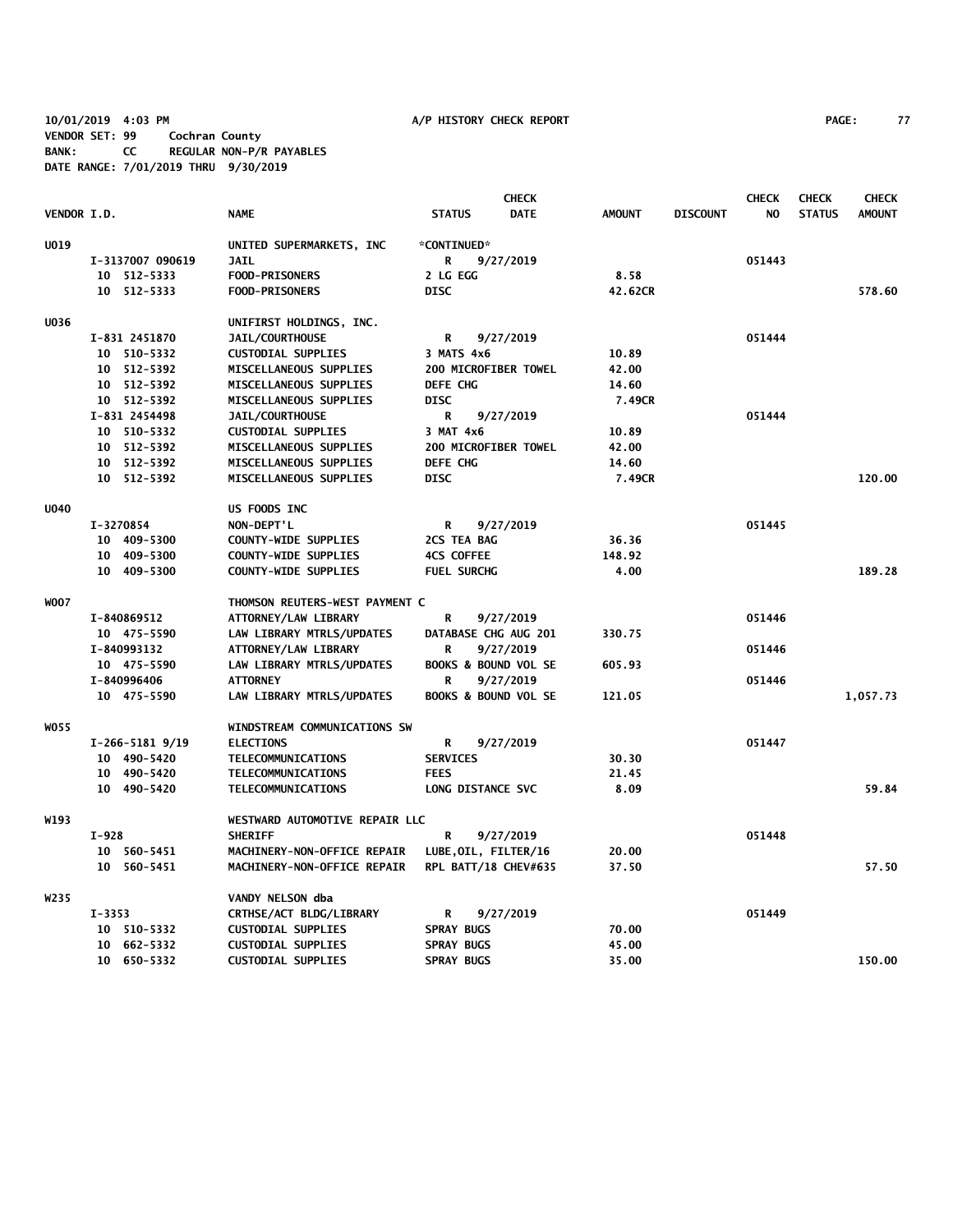**10/01/2019 4:03 PM A/P HISTORY CHECK REPORT PAGE: 78 VENDOR SET: 99 Cochran County BANK: CC REGULAR NON-P/R PAYABLES DATE RANGE: 7/01/2019 THRU 9/30/2019**

|                    |            |                             |                                |                            | <b>CHECK</b>                |               |                 | <b>CHECK</b> | <b>CHECK</b>  | <b>CHECK</b>  |
|--------------------|------------|-----------------------------|--------------------------------|----------------------------|-----------------------------|---------------|-----------------|--------------|---------------|---------------|
| <b>VENDOR I.D.</b> |            |                             | <b>NAME</b>                    | <b>STATUS</b>              | DATE                        | <b>AMOUNT</b> | <b>DISCOUNT</b> | NO.          | <b>STATUS</b> | <b>AMOUNT</b> |
| W243               |            |                             | WANDA'S DESIGNS AND EMBROIDERY |                            |                             |               |                 |              |               |               |
|                    | $I-17428$  |                             | JAIL/SHERIFF                   | R                          | 9/27/2019                   |               |                 | 051450       |               |               |
|                    | 10         | 560-5205                    | <b>UNIFORMS</b>                | 2XL POLO, SLVR/TAN         |                             | 36.99         |                 |              |               |               |
|                    |            | 10 560-5205                 | <b>UNIFORMS</b>                | <b>LOGO SETUP</b>          |                             | 25.00         |                 |              |               |               |
|                    |            | 10 560-5205                 | <b>UNIFORMS</b>                | <b>EMBROIDERY BASE FEE</b> |                             | 20.00         |                 |              |               |               |
|                    | 10         | 512-5205                    | <b>UNIFORMS</b>                | <b>EMBROIDERY BASE FEE</b> |                             | 20.00         |                 |              |               |               |
|                    |            | 10 512-5205                 | UNIFORMS                       | XL KHAKI SHIRT             |                             | 39.99         |                 |              |               | 141.98        |
| X001               |            |                             | <b>XCEL ENERGY</b>             |                            |                             |               |                 |              |               |               |
|                    |            | I-54-1829977-7 SEP19 PREC 2 |                                | R                          | 9/27/2019                   |               |                 | 051451       |               |               |
|                    |            | 15 622-5440                 | UTILITIES                      | 368KWH 8/13-9/12/19        |                             | 42.08         |                 |              |               |               |
|                    |            | 15 622-5440                 | UTILITIES                      |                            | AREA LIGHT 8/13-9/11        | 14.96         |                 |              |               | 57.04         |
| Y001               |            |                             | YELLOWHOUSE MACHINERY CO.      |                            |                             |               |                 |              |               |               |
|                    | $C-464419$ |                             | PREC 1                         | R                          | 9/27/2019                   |               |                 | 051452       |               |               |
|                    |            | 15 621-5451                 | <b>REPAIRS</b>                 |                            | RET 4 INSERT #T18557        | 302.52CR      |                 |              |               |               |
|                    |            | 15 621-5451                 | <b>REPAIRS</b>                 |                            | <b>RET 4 INSERT #T29916</b> | 458.78CR      |                 |              |               |               |
|                    | I-455049   |                             | PREC 1                         | R                          | 9/27/2019                   |               |                 | 051452       |               |               |
|                    |            | 15 621-5451                 | <b>REPAIRS</b>                 |                            | FILTER ELEM #AT17522        | 73.00         |                 |              |               |               |
|                    |            | 15 621-5451                 | <b>REPAIRS</b>                 |                            | FILTER ELEM #AT17522        | 42.33         |                 |              |               |               |
|                    |            | 15 621-5451                 | <b>REPAIRS</b>                 | <b>FILTER KIT</b>          |                             | 28.59         |                 |              |               |               |
|                    | $I-460495$ |                             | PREC 1                         | R                          | 9/27/2019                   |               |                 | 051452       |               |               |
|                    |            | 15 621-5451                 | <b>REPAIRS</b>                 |                            | FREIGHT/672G #6228 R        | 26.83         |                 |              |               |               |
|                    | I-464092   |                             | PREC 1                         | R                          | 9/27/2019                   |               |                 | 051452       |               |               |
|                    |            | 15 621-5451                 | <b>REPAIRS</b>                 | 4 INSERTS #T185579         |                             | 302.52        |                 |              |               |               |
|                    |            | 15 621-5451                 | <b>REPAIRS</b>                 | 2 INSERTS #T299164         |                             | 458.78        |                 |              |               |               |
|                    | I-464420   |                             | PREC 1                         | R                          | 9/27/2019                   |               |                 | 051452       |               |               |
|                    |            | 15 621-5451                 | <b>REPAIRS</b>                 |                            | 4 INSERT #T239757/67        | 473.56        |                 |              |               | 644.31        |
| Y026               |            |                             | YOAKUM COUNTY SHERIFF'S OFFICE |                            |                             |               |                 |              |               |               |
|                    |            | <b>I-AUG 2019</b>           | <b>JAIL/MEDS</b>               | R                          | 9/27/2019                   |               |                 | 051453       |               |               |
|                    |            | 10 512-5391                 | MEDICAL CARE-PRISONERS         | <b>MHMR/KIMBRELL</b>       |                             | 240.00        |                 |              |               |               |
|                    |            | 10 512-5391                 | MEDICAL CARE-PRISONERS         | XRAY/PACHECO               |                             | 34.00         |                 |              |               |               |
|                    |            | 10 512-5391                 | MEDICAL CARE-PRISONERS         | RX#1/KIMBRELL              |                             | 55.98         |                 |              |               |               |
|                    |            | 10 512-5391                 | MEDICAL CARE-PRISONERS         | RX#2/KIMBRELL              |                             | 35.91         |                 |              |               |               |
|                    |            | 10 512-5391                 | MEDICAL CARE-PRISONERS         | RX/VILLAREAL               |                             | 24.52         |                 |              |               |               |
|                    |            | 10 512-5499                 | <b>MISCELLANEOUS</b>           |                            | <b>30 DAYS/MICHAEL BETT</b> | 1,500.00      |                 |              |               |               |
|                    |            | 10 512-5499                 | <b>MISCELLANEOUS</b>           |                            | 12 DAYS/PEDRO ESPARZ        | 600.00        |                 |              |               |               |
|                    |            | 10 512-5499                 | <b>MISCELLANEOUS</b>           |                            | <b>30 DAYS/BILLY GONZAL</b> | 1,500.00      |                 |              |               |               |
|                    |            | 10 512-5499                 | <b>MISCELLANEOUS</b>           |                            | <b>31 DAYS/TREY KIMBREL</b> | 1,550.00      |                 |              |               |               |
|                    |            | 10 512-5499                 | MISCELLANEOUS                  | 19 DAYS/CORY MANKIN        |                             | 950.00        |                 |              |               |               |
|                    |            | 10 512-5499                 | <b>MISCELLANEOUS</b>           |                            | 1 DAY/MARTIN PACHECO        | 50.00         |                 |              |               |               |
|                    | 10         | 512-5499                    | <b>MISCELLANEOUS</b>           |                            | 12 DAYS/JOSHUA PATTO        | 600.00        |                 |              |               |               |
|                    |            | 10 512-5499                 | <b>MISCELLANEOUS</b>           |                            | <b>31 DAYS/GABRIEL VILL</b> | 1,550.00      |                 |              |               | 8,690.41      |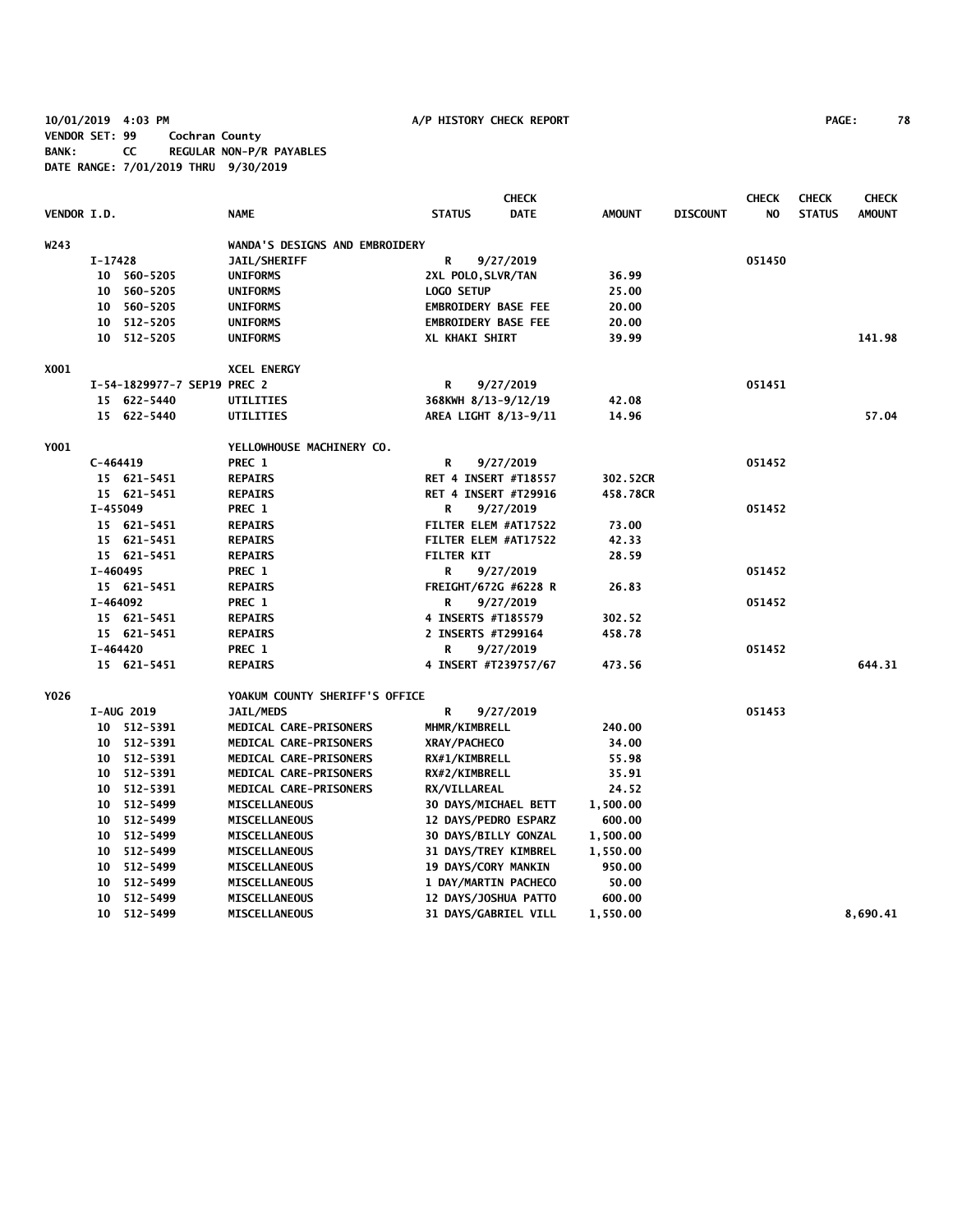**10/01/2019 4:03 PM A/P HISTORY CHECK REPORT PAGE: 79 VENDOR SET: 99 Cochran County BANK: CC REGULAR NON-P/R PAYABLES DATE RANGE: 7/01/2019 THRU 9/30/2019**

|                        |                |                      | <b>CHECK</b> |                |                  | <b>CHECK</b> | <b>CHECK</b>  | <b>CHECK</b>        |
|------------------------|----------------|----------------------|--------------|----------------|------------------|--------------|---------------|---------------------|
| VENDOR I.D.            | <b>NAME</b>    | <b>STATUS</b>        | <b>DATE</b>  | <b>AMOUNT</b>  | <b>DISCOUNT</b>  | NO.          | <b>STATUS</b> | <b>AMOUNT</b>       |
|                        |                |                      |              |                |                  |              |               |                     |
| * *<br>TOTALS * *      | N <sub>0</sub> |                      |              | INVOICE AMOUNT | <b>DISCOUNTS</b> |              |               | <b>CHECK AMOUNT</b> |
| <b>REGULAR CHECKS:</b> | 341            |                      |              | 500,909.56     | 0.00             |              |               | 500,208.18          |
| <b>HAND CHECKS:</b>    | 0              |                      |              | 0.00           | 0.00             |              |               | 0.00                |
| <b>DRAFTS:</b>         | 0              |                      |              | 0.00           | 0.00             |              |               | 0.00                |
| EFT:                   | 0              |                      |              | 0.00           | 0.00             |              |               | 0.00                |
| <b>NON CHECKS:</b>     | $\mathbf{1}$   |                      |              | 0.00           | 0.00             |              |               | 0.00                |
| <b>VOID CHECKS:</b>    |                | <b>3 VOID DEBITS</b> | 0.00         |                |                  |              |               |                     |
|                        |                | <b>VOID CREDITS</b>  | 701.38CR     | 701.38CR       | 0.00             |              |               |                     |

**TOTAL ERRORS: 0**

| <b>AMOUNT</b> | <b>NAME</b>                    | G/L ACCOUNT    |                  |
|---------------|--------------------------------|----------------|------------------|
|               |                                |                |                  |
| 797.60        | <b>COLLECTION AGENCY FEES</b>  | 000-2206.002   | 10 <sup>10</sup> |
| 66.00         | <b>Omni Collection Fee</b>     | 000-2206.003   | 10 <sup>°</sup>  |
| 5,614.00      | RESERVE FOR W/C, UNEMPLYMNT    | 000-2500.10    | 10               |
| 651.50        | <b>INSURANCE PAYABLE</b>       | $000 - 2500.4$ | 10               |
| 750.00        | RENT-ACTIVITY BUILDING         | 000-4370.101   | 10               |
| 300.00        | <b>RENT-PARK FACILITIES</b>    | 000-4370.102   | 10 <sup>°</sup>  |
| 598.77        | OTHER [MISCELLANEOUS]          | 000-4380.200   | 10               |
| 54.96         | <b>WORKERS' COMPENSATION</b>   | 400-5204       | 10               |
| 4.25          | <b>UNEMPLOYMENT</b>            | 10 400-5206    |                  |
| 57.74         | <b>WORKERS' COMPENSATION</b>   | 403-5204       | 10 <sup>°</sup>  |
| 6.63          | <b>UNEMPLOYMENT</b>            | 403-5206       | 10 <sup>°</sup>  |
| 1,766.72      | <b>OFFICE SUPPLIES</b>         | 403-5310       | 10 <sup>°</sup>  |
| 1,000.00      | <b>POSTAL EXPENSES</b>         | 10 403-5311    |                  |
| 39.75         | <b>MAINTENANCE CONTRACTS</b>   | 403-5411       | 10               |
| 5,140.75      | <b>FILMING &amp; INDEXING</b>  | 403-5416       | 10               |
| 577.11        | <b>TELECOMMUNICATIONS</b>      | 10 403-5420    |                  |
| 100.00        | <b>CONTINUING EDUCATION</b>    | 403-5427       | 10 <sup>10</sup> |
| 100.00        | <b>BONDS &amp; NOTARY FEES</b> | 403-5480       | 10               |
| 125.00        | <b>DUES AND REGISTRATION</b>   | 10 403-5481    |                  |
| 130.47        | FUEL AND OIL                   | 405-5330       | 10 <sup>°</sup>  |
| 466.90        | <b>COUNTY-WIDE SUPPLIES</b>    | 409-5300       | 10 <sup>10</sup> |
| 737.91        | <b>POSTAL EXPENSES</b>         | 409-5311       | 10               |
| 26,527.01     | <b>APPRAISAL DISTRICT</b>      | 409-5406       | 10               |
| 680.12        | <b>MAINTENANCE CONTRACTS</b>   | 409-5411       | 10               |
| 1,384.13      | <b>TELECOMMUNICATIONS</b>      | 409-5420       | 10               |
| 349.56        | <b>UTILITIES</b>               | 409-5440       | 10 <sup>°</sup>  |
| 261.88        | <b>MISCELLANEOUS</b>           | 409-5499       | 10 <sup>°</sup>  |
| 40.99         | <b>OFFICE SUPPLIES</b>         | 426-5310       | 10               |
| 500.00        | ATTORNEY AD LITEM              | 426-5400       | 10 <sup>°</sup>  |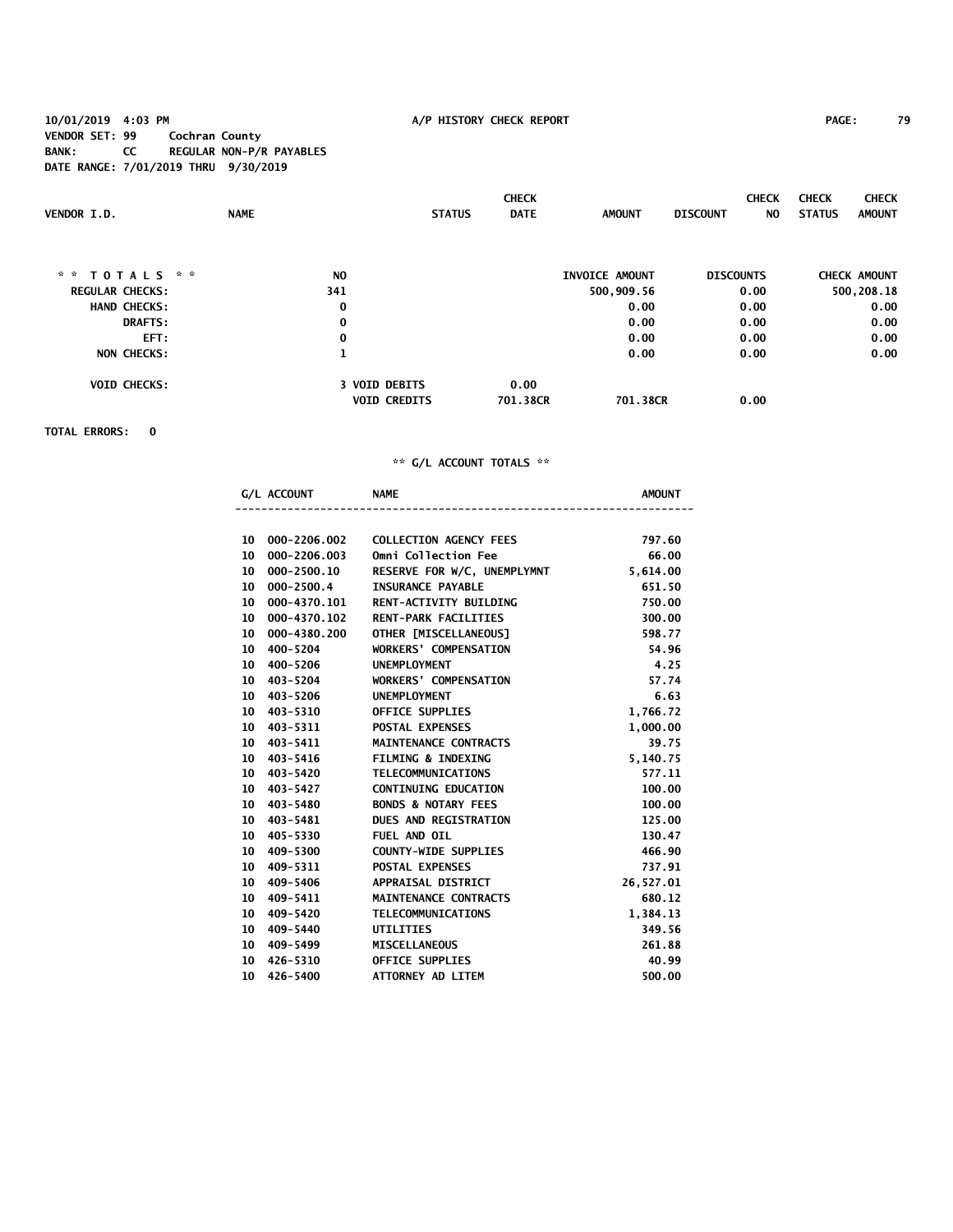| 10 435-5204              | <b>WORKERS' COMPENSATION</b>   | 11.39     |
|--------------------------|--------------------------------|-----------|
| 10<br>435-5206           | <b>UNEMPLOYMENT</b>            | 1.91      |
| 10<br>435-5400           | ATTORNEY AD LITEM              | 12,275.00 |
| 10<br>435-5415           | <b>ASSESSMENT</b>              | 330.75    |
| 435-5420<br>10           | <b>TELECOMMUNICATIONS</b>      | 501.62    |
| 10<br>435-5491           | <b>GRAND JURY</b>              | 730.00    |
| 435-5499<br>10           | <b>MISCELLANEOUS</b>           | 994.25    |
| 10<br>455-5204           | <b>WORKERS' COMPENSATION</b>   | 28.39     |
| 10<br>455-5206           | <b>UNEMPLOYMENT</b>            | 0.56      |
| 10<br>455-5310           | OFFICE SUPPLIES                | 68.49     |
| 10<br>455-5411           | MAINTENANCE CONTRACTS          | 498.00    |
| 10<br>455-5420           | <b>TELECOMMUNICATIONS</b>      | 154.18    |
| 10<br>455-5427           | <b>CONTINUING EDUCATION</b>    | 1,371.92  |
| 10<br>455-5499           | <b>MISCELLANEOUS</b>           | 72.00     |
| 10<br>475-5204           | <b>WORKERS' COMPENSATION</b>   | 8.92      |
| 10<br>475-5206           | <b>UNEMPLOYMENT</b>            | 5.14      |
| 10<br>475-5310           | <b>OFFICE SUPPLIES</b>         | 697.69    |
| 10<br>475-5420           | <b>TELECOMMUNICATIONS</b>      | 346.44    |
| 475-5427<br>10           | <b>CONTINUING EDUCATION</b>    | 1,943.35  |
| 10<br>475-5480           | <b>BONDS &amp; NOTARY FEES</b> | 121.00    |
| 10<br>475-5481           | <b>DUES AND REGISTRATION</b>   | 125.00    |
| 10<br>475-5590           | LAW LIBRARY MTRLS/UPDATES      | 3,173.19  |
| 476-5204<br>10           | <b>WORKERS' COMPENSATION</b>   | 31.40     |
| $10^{\circ}$<br>476-5206 | <b>UNEMPLOYMENT</b>            | 1.88      |
| 10<br>490-5204           | <b>WORKERS' COMPENSATION</b>   | 6.16      |
| 10<br>490-5206           | <b>UNEMPLOYMENT</b>            | 1.41      |
| 10<br>490-5310           | <b>OFFICE SUPPLIES</b>         | 2,442.18  |
| 490-5335<br>10           | <b>ELECTION SUPPLIES</b>       | 37.46     |
| 490-5420<br>10           | <b>TELECOMMUNICATIONS</b>      | 241.26    |
| 10<br>490-5427           | <b>CONTINUING EDUCATION</b>    | 1,094.57  |
| 10<br>495-5204           | <b>WORKERS' COMPENSATION</b>   | 43.36     |
| 495-5206<br>10           | <b>UNEMPLOYMENT</b>            | 9.97      |
| 495-5310<br>10           | <b>OFFICE SUPPLIES</b>         | 304.25    |
| 10<br>495-5420           | <b>TELECOMMUNICATIONS</b>      | 521.57    |
| 10<br>495-5427           | <b>CONTINUING EDUCATION</b>    | 433.17    |
| 10<br>497-5204           | <b>WORKERS' COMPENSATION</b>   | 34.67     |
| 10<br>497-5206           | <b>UNEMPLOYMENT</b>            | 1.46      |
| 10<br>497-5310           | OFFICE SUPPLIES                | 818.92    |
| 10<br>497-5311           | POSTAL EXPENSES                | 1,257.70  |
| 10<br>497-5420           | <b>TELECOMMUNICATIONS</b>      | 166.90    |
| 10<br>497-5427           | <b>CONTINUING EDUCATION</b>    | 41.10     |
| 10<br>499-5204           | <b>WORKERS' COMPENSATION</b>   | 72.30     |
| 10<br>499-5206           | <b>UNEMPLOYMENT</b>            | 10.50     |
| 499-5310<br>10           | <b>OFFICE SUPPLIES</b>         | 1,766.79  |
| 10<br>499-5311           | <b>POSTAL EXPENSES</b>         | 3,000.00  |
| 10<br>499-5408           | <b>TAX ROLL</b>                | 392.20    |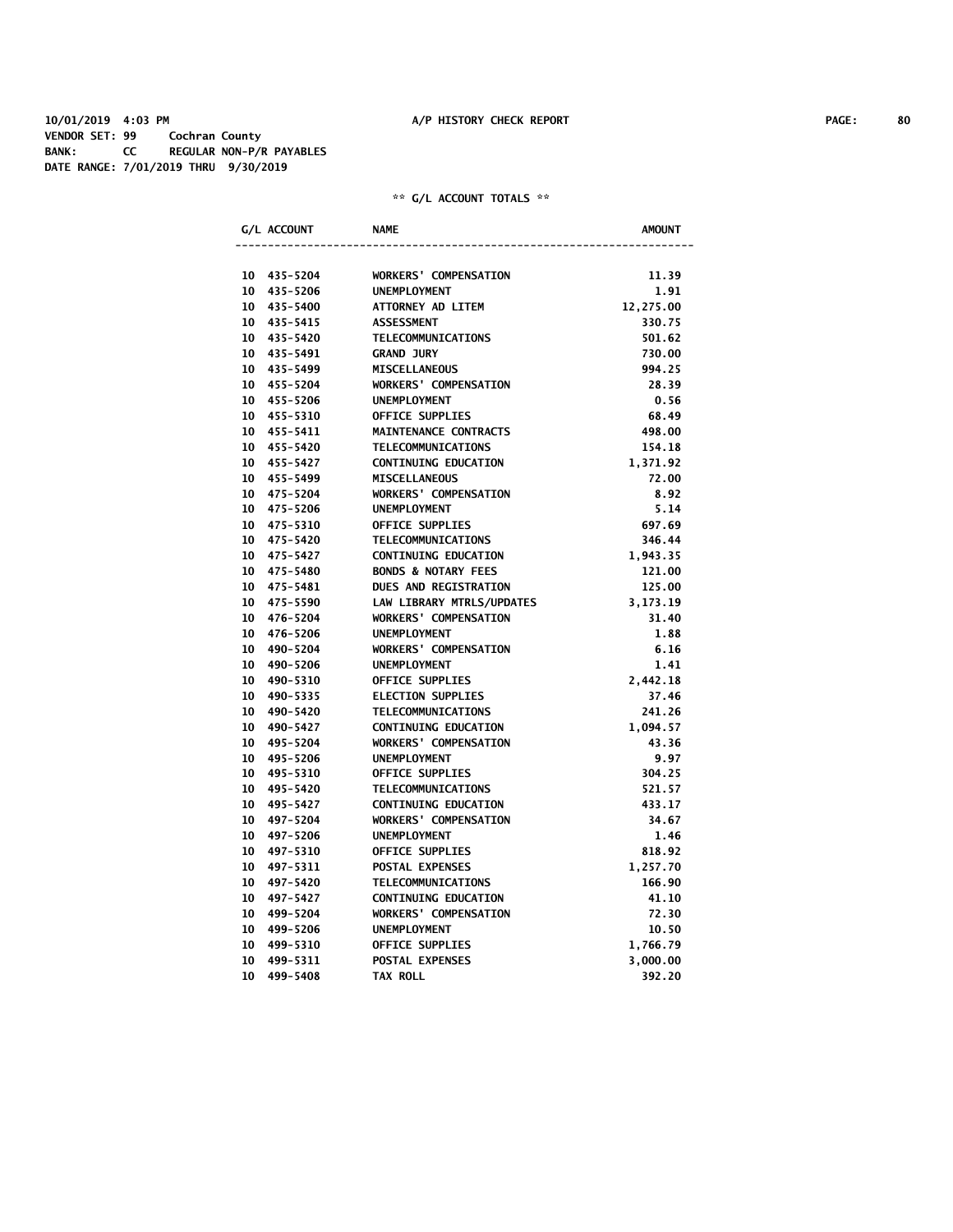**10/01/2019 4:03 PM A/P HISTORY CHECK REPORT PAGE: 81 VENDOR SET: 99 Cochran County BANK: CC REGULAR NON-P/R PAYABLES DATE RANGE: 7/01/2019 THRU 9/30/2019**

|    | G/L ACCOUNT | <b>NAME</b>                       | <b>AMOUNT</b> |
|----|-------------|-----------------------------------|---------------|
|    |             |                                   |               |
|    | 10 499-5411 | MAINTENANCE CONTRACTS             | 7,671.86      |
|    | 10 499-5420 | <b>TELECOMMUNICATIONS</b>         | 970.54        |
|    | 10 499-5427 | <b>CONTINUING EDUCATION</b>       | 69.91         |
|    | 10 510-5204 | <b>WORKERS' COMPENSATION</b>      | 276.69        |
|    | 10 510-5206 | <b>UNEMPLOYMENT</b>               | 4.50          |
|    | 10 510-5332 | <b>CUSTODIAL SUPPLIES</b>         | 2,377.64      |
|    | 10 510-5411 | MAINTENANCE CONTRACTS             | 4,598.13      |
|    | 10 510-5440 | <b>UTILITIES</b>                  | 7,713.49      |
|    | 10 510-5451 | <b>REPAIR</b>                     | 7,789.76      |
|    | 10 512-5204 | <b>WORKERS' COMPENSATION</b>      | 617.45        |
|    | 10 512-5205 | <b>UNIFORMS</b>                   | 59.99         |
|    | 10 512-5206 | <b>UNEMPLOYMENT</b>               | 20.46         |
|    | 10 512-5310 | <b>OFFICE SUPPLIES</b>            | 211.41        |
|    | 10 512-5333 | <b>FOOD-PRISONERS</b>             | 3,617.02      |
|    | 10 512-5391 | MEDICAL CARE-PRISONERS            | 963.09        |
|    | 10 512-5392 | MISCELLANEOUS SUPPLIES            | 1,270.92      |
|    | 10 512-5451 | <b>REPAIR</b>                     | 1,326.46      |
|    | 10 512-5499 | <b>MISCELLANEOUS</b>              | 23,992.91     |
|    | 10 516-5204 | <b>WORKERS' COMPENSATION</b>      | 264.23        |
|    | 10 516-5206 | <b>UNEMPLOYMENT</b>               | 5.55          |
|    | 10 516-5330 | FUEL & OIL                        | 1,050.50      |
|    | 10 516-5440 | <b>UTILITIES</b>                  | 2,068.68      |
|    | 10 516-5451 | <b>REPAIR</b>                     | 4,018.49      |
|    | 10 516-5486 | CONTRACT LABOR-OPEN CLOSE         | 1,200.00      |
|    | 10 550-5204 | <b>WORKERS' COMPENSATION</b>      | 137.06        |
|    | 10 550-5330 | <b>FUEL &amp; OIL</b>             | 75.72         |
|    | 10 550-5420 | TELECOMMUNICATIONS                | 98.59         |
|    | 10 550-5451 | <b>REPAIR</b>                     | 294.68        |
|    | 10 560-5204 | WORKERS' COMPENSATION             | 1,527.40      |
|    | 10 560-5205 | <b>UNIFORMS</b>                   | 81.99         |
|    | 10 560-5206 | UNEMPLOYMENT                      | 55.65         |
|    | 10 560-5310 | OFFICE SUPPLIES                   | 328.69        |
|    | 10 560-5311 | POSTAL EXPENSES                   | 110.00        |
|    | 10 560-5330 | FUEL AND OIL                      | 6,929.59      |
|    | 10 560-5334 | <b>OTHER SUPPLIES</b>             | 442.43        |
|    | 10 560-5335 | <b>CANINE CARE &amp; SUPPLIES</b> | 249.28        |
|    | 10 560-5420 | <b>TELECOMMUNICATIONS</b>         | 2,122.85      |
|    | 10 560-5427 | <b>CONTINUING EDUCATION</b>       | 2,518.94      |
|    | 10 560-5451 | MACHINERY-NON-OFFICE REPAIR       | 1,721.26      |
|    | 10 560-5452 | OFFICE EQUIPMENT REPAIR           | 125.00        |
| 10 | 560-5454    | <b>TIRES</b>                      | 33.30         |
|    | 10 560-5481 | <b>DUES AND REGISTRATION</b>      | 30.00         |
|    | 10 560-5499 | <b>MISCELLANEOUS</b>              | 1,412.10      |
| 10 | 570-5420    | <b>TELECOMMUNICATIONS</b>         | 200.75        |
| 10 | 571-5472    | LOCAL SUPPORT-JUV BOARD           | 8,351.00      |
| 10 | 580-5404    | MEDICAL-E.M.S. SUBSIDIES          | 6,250.00      |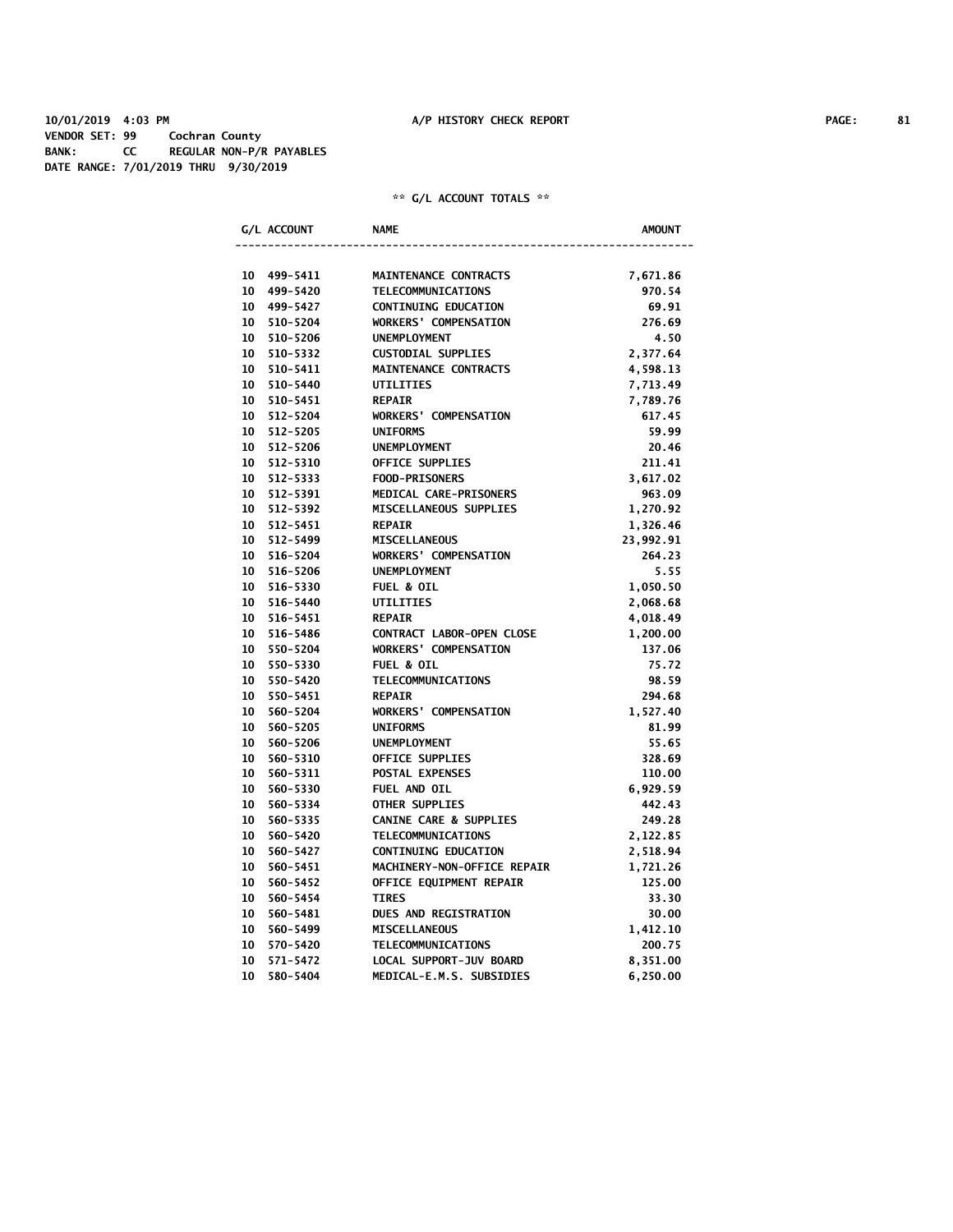|    | G/L ACCOUNT | <b>NAME</b>                    | <b>AMOUNT</b> |
|----|-------------|--------------------------------|---------------|
|    |             |                                |               |
|    | 10 580-5414 | FIRE PROTECTION CONTRACTS      | 14,700.00     |
| 10 | 580-5440    | UTILITIES [TOWER]              | 254.97        |
|    | 10 650-5204 | <b>WORKERS' COMPENSATION</b>   | 41.94         |
|    | 10 650-5206 | <b>UNEMPLOYMENT</b>            | 5.11          |
|    | 10 650-5310 | <b>OFFICE SUPPLIES</b>         | 491.47        |
|    | 10 650-5332 | <b>CUSTODIAL SUPPLIES</b>      | 117.99        |
|    | 10 650-5411 | MAINTENANCE CONTRACTS          | 176.40        |
|    | 10 650-5420 | <b>TELECOMMUNICATIONS</b>      | 502.98        |
|    | 10 650-5427 | <b>CONTINUING EDUCATION</b>    | 103.12        |
|    | 10 650-5440 | <b>UTILITIES</b>               | 1,218.75      |
|    | 10 650-5499 | <b>MISCELLANEOUS</b>           | 330.17        |
|    | 10 650-5590 | <b>BOOKS</b>                   | 3,587.27      |
|    | 10 652-5204 | <b>WORKERS' COMPENSATION</b>   | 15.84         |
|    | 10 652-5420 | <b>TELECOMMUNICATIONS</b>      | 1,691.73      |
|    | 10 652-5440 | <b>UTILITIES</b>               | 526.91        |
|    | 10 660-5204 | <b>WORKERS' COMPENSATION</b>   | 171.57        |
|    | 10 660-5206 | <b>UNEMPLOYMENT</b>            | 5.15          |
| 10 | 660-5330    | FUEL AND OIL                   | 121.29        |
|    | 10 660-5332 | <b>CUSTODIAL SUPPLIES</b>      | 434.53        |
|    | 10 660-5440 | UTILITIES & IRRIGATION         | 2,565.21      |
|    | 10 660-5451 | <b>REPAIR</b>                  | 100.18        |
|    | 10 660-5454 | <b>TIRES</b>                   | 10.00         |
| 10 | 662-5204    | <b>WORKERS' COMPENSATION</b>   | 308.11        |
| 10 | 662-5206    | <b>UNEMPLOYMENT</b>            | 5.79          |
|    | 10 662-5332 | <b>CUSTODIAL SUPPLIES</b>      | 863.93        |
|    | 10 662-5440 | <b>UTILITIES</b>               | 2,442.98      |
|    | 10 662-5451 | <b>REPAIR</b>                  | 371.72        |
|    | 10 663-5418 | SENIOR CITIZENS CONTRACT       | 18,750.00     |
|    | 10 665-5204 | <b>WORKERS' COMPENSATION</b>   | 16.47         |
|    | 10 665-5206 | UNEMPLOYMENT                   | 3.76          |
|    | 10 665-5310 | <b>OFFICE SUPPLIES</b>         | 580.00        |
|    | 10 665-5411 | MAINTENANCE CONTRACTS          | 99.00         |
|    | 10 665-5420 | <b>TELECOMMUNICATIONS</b>      | 613.94        |
| 10 | 700-5700    | TRANSFERS TO OTHER FUNDS       | 82,000.00     |
|    |             | *** FUND TOTAL ***             | 323,504.36    |
|    |             |                                |               |
|    | 15 610-5204 | <b>WORKERS' COMPENSATION</b>   | 150.58        |
| 15 | 610-5310    | <b>OFFICE SUPPLIES</b>         | 112.15        |
| 15 | 610-5420    | TELECOMMUNICATIONS             | 373.34        |
| 15 | 610-5428    | CO. JUDGE-CONTINUING EDUCATION | 12.72         |
| 15 | 610-5430    | <b>LEGAL NOTICES</b>           | 1,163.20      |
| 15 | 610-5456    | <b>REPAIR-COUNTY CAR</b>       | 583.16        |
| 15 | 610-5480    | <b>BONDS &amp; NOTARY FEES</b> | 50.00         |
| 15 | 610-5499    | <b>MISCELLANEOUS</b>           | 103.00        |
| 15 | 621-5204    | <b>WORKERS' COMPENSATION</b>   | 525.33        |
| 15 | 621-5206    | <b>UNEMPLOYMENT</b>            | 10.90         |
|    |             |                                |               |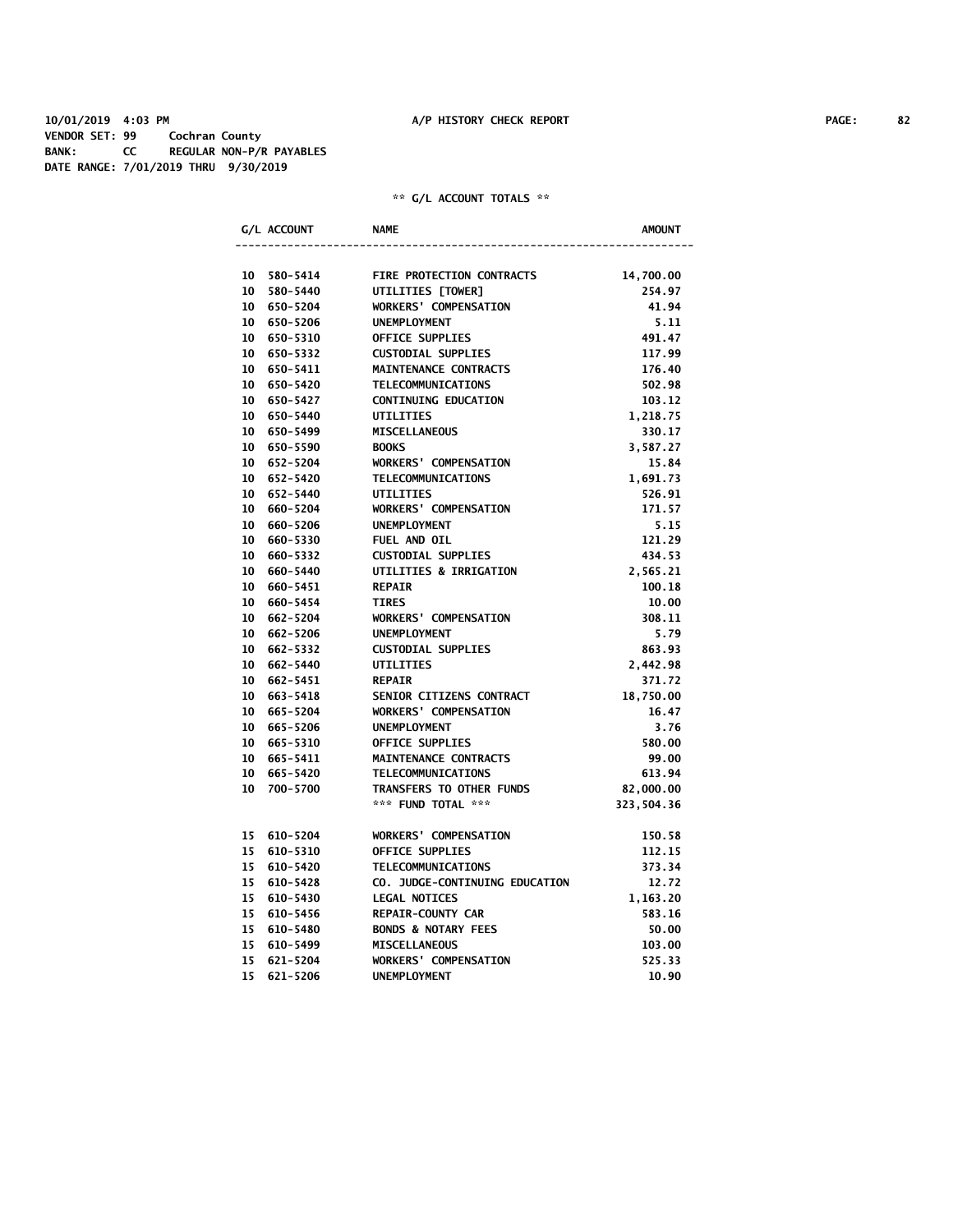|  | G/L ACCOUNT     | <b>NAME</b>                          | AMOUNT    |
|--|-----------------|--------------------------------------|-----------|
|  |                 |                                      |           |
|  | 15 621-5330     | <b>FUEL &amp; OIL</b>                | 8,028.96  |
|  | 15 621-5356     | <b>ROAD MATERIALS &amp; SUPPLIES</b> | 104.61    |
|  | 15 621-5440     | <b>UTILITIES</b>                     | 468.63    |
|  | 15 621-5451     | <b>REPAIRS</b>                       | 1,504.95  |
|  | 15 621-5454     | <b>TIRES</b>                         | 2,816.91  |
|  | 15 622-5204     | <b>WORKERS' COMPENSATION</b>         | 558.46    |
|  | 15 622-5206     | <b>UNEMPLOYMENT</b>                  | 11.59     |
|  | 15 622-5330     | FUEL AND OIL                         | 14,170.00 |
|  | 15 622-5356     | ROAD MATERIALS & SUPPLIES            | 7,517.23  |
|  | 15 622-5440     | <b>UTILITIES</b>                     | 396.24    |
|  | 15 622-5451     | <b>REPAIRS</b>                       | 6,311.56  |
|  | 15 622-5454     | <b>TIRES</b>                         | 1,425.50  |
|  | 15 623-5204     | <b>WORKERS' COMPENSATION</b>         | 535.17    |
|  | 15 623-5206     | <b>UNEMPLOYMENT</b>                  | 11.10     |
|  | 15 623-5330     | <b>FUEL AND OIL</b>                  | 11,334.36 |
|  | 15 623-5356     | <b>ROAD MATERIALS &amp; SUPPLIES</b> | 110.33    |
|  | 15 623-5440     | <b>UTILITIES</b>                     | 524.29    |
|  | 15 623-5451     | <b>REPAIRS</b>                       | 5,527.30  |
|  | 15 623-5454     | <b>TIRES</b>                         | 241.65    |
|  | 15 624-5204     | <b>WORKERS' COMPENSATION</b>         | 542.40    |
|  | 15 624-5206     | <b>UNEMPLOYMENT</b>                  | 11.25     |
|  | 15 624-5330     | <b>FUEL AND OIL</b>                  | 7,665.80  |
|  | 15 624-5356     | <b>ROAD MATERIALS &amp; SUPPLIES</b> | 410.60    |
|  | 15 624-5420     | TELECOMMUNICATIONS                   | 136.87    |
|  | 15 624-5440     | UTILITIES                            | 365.53    |
|  | 15 624-5451     | <b>REPAIRS</b>                       | 4,193.50  |
|  |                 | *** FUND TOTAL ***                   | 78,009.17 |
|  |                 |                                      |           |
|  | 17 000-4333.302 | <b>GRANT #TJPC-A-STATE AID</b>       | 6,820.80  |
|  | 17 573-5204     | <b>WORKERS' COMPENSATION</b>         | 66.28     |
|  | 17 573-5206     | UNEMPLOYMENT INSURANCE               | 5.22      |
|  | 17 573-5413.002 | Mental Health External Contrac       | 70.00     |
|  | 17 573-5427     | <b>TRAVEL &amp; TRAINING</b>         | 1,206.46  |
|  | 17 573-5499     | <b>OPERATING EXPENSES</b>            | 370.35    |
|  |                 | *** FUND TOTAL ***                   | 8,539.11  |
|  | 22 403-5499     | CNTY CLERK R.M. & P LGC118.05        | 24,751.34 |
|  |                 | *** FUND TOTAL ***                   | 24,751.34 |
|  | 29 435-5499     | GOV'T CODE 51.601(c) ITEMS           | 259.22    |
|  |                 | *** FUND TOTAL ***                   | 259.22    |
|  | 30 518-5204     | <b>WORKERS' COMPENSATION</b>         | 73.53     |
|  | 30 518-5330     | <b>FUEL &amp; OIL</b>                | 122.62    |
|  | 30 518-5440     | <b>UTILITIES</b>                     | 186.30    |
|  | 30 518-5451     | <b>REPAIR</b>                        | 54,627.58 |
|  |                 | *** FUND TOTAL ***                   | 55,010.03 |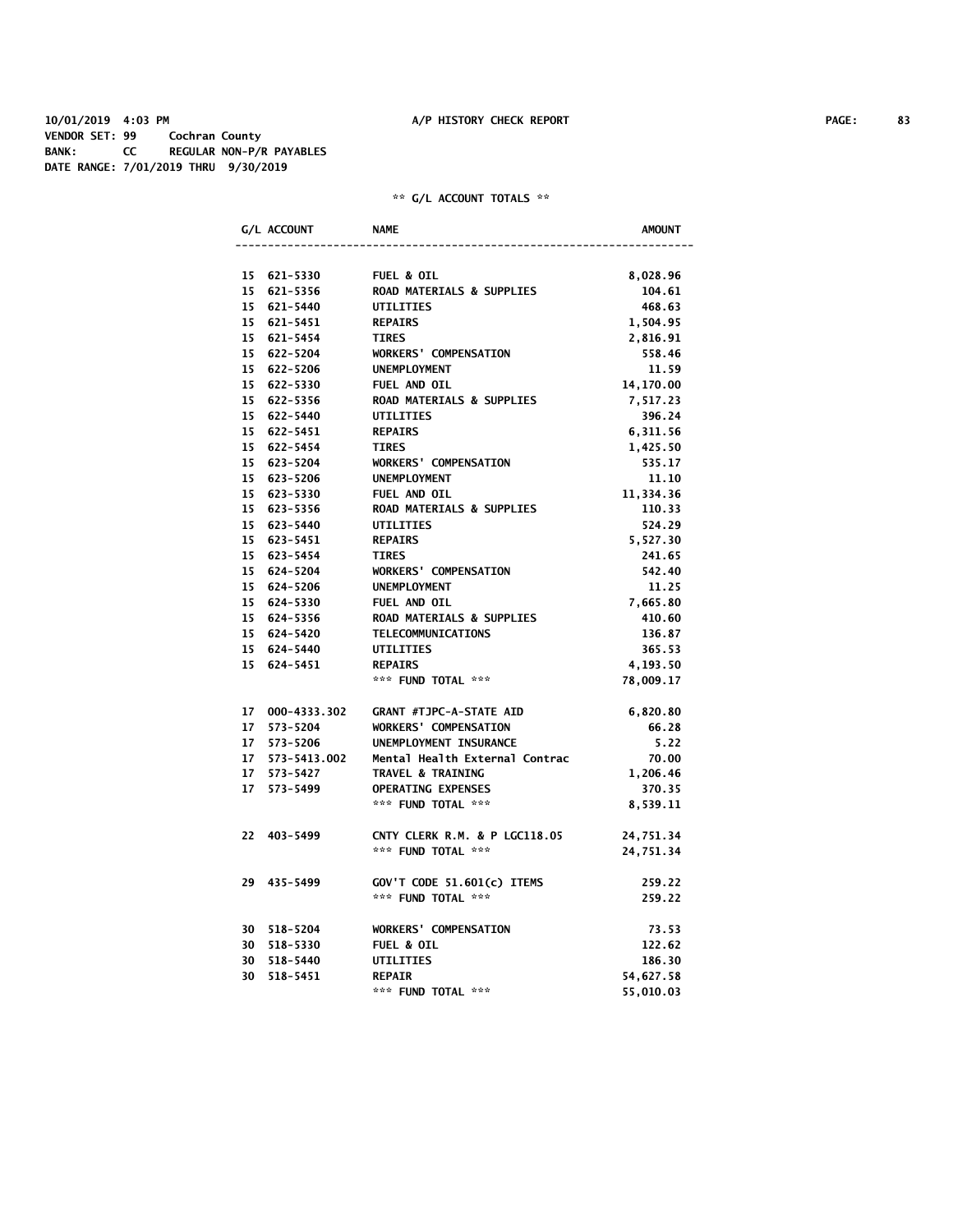**10/01/2019 4:03 PM A/P HISTORY CHECK REPORT PAGE: 84 VENDOR SET: 99 Cochran County BANK: CC REGULAR NON-P/R PAYABLES DATE RANGE: 7/01/2019 THRU 9/30/2019**

|                            | G/L ACCOUNT        | <b>NAME</b>                    | AMOUNT         |                  |                     |
|----------------------------|--------------------|--------------------------------|----------------|------------------|---------------------|
|                            | 31 652-5499        | <b>MISCELLANEOUS</b>           | 689.00         |                  |                     |
|                            |                    | *** FUND TOTAL ***             | 689.00         |                  |                     |
|                            | 90 000-2342        | Arrest Fees - State Officers   | 14.86          |                  |                     |
|                            | 90 000-2342.001    | Omni FTA                       | 260.00         |                  |                     |
|                            | 90<br>000-2347.001 | Truancy Prvtn & Diver. 102.015 | 110.74         |                  |                     |
|                            | 000-2355<br>90     | MVF CCP 102.002                | 3.28           |                  |                     |
|                            | 000-2357<br>90     | 50% Overweight Fine            | 1,535.00       |                  |                     |
|                            | 000-2358.001<br>90 | State CCC Date 010104 Forward  | 2,471.56       |                  |                     |
|                            | 000-2361<br>90     | 50% of Time Payment to State   | 127.64         |                  |                     |
|                            | 000-2363.001<br>90 | Divorce & Family Gov't 133.151 | 135.00         |                  |                     |
|                            | 000-2363.002<br>90 | Other Than Divorce/Family 10B  | 520.00         |                  |                     |
|                            | 000-2363.003<br>90 | Indigent Defense Fee           | 116.36         |                  |                     |
|                            | 000-2363.004<br>90 | Co Filing Fee Ind Lgl Serv.    | 229.26         |                  |                     |
|                            | 90<br>000-2363.005 | ELE. FILING FEE DIS CLK        | 500.00         |                  |                     |
|                            | 000-2363.006<br>90 | ELE FILING FEE COUNTY CLERK    | 150.00         |                  |                     |
|                            | 000-2363.007<br>90 | ELE FILING FEE JP              | 70.00          |                  |                     |
|                            | 000-2367<br>90     | STF-Sub 95% C(Trans CD542.40   | 985.90         |                  |                     |
|                            | 000-2368<br>90     | BB Bond Fee (Gov CD 41.258)    | 345.00         |                  |                     |
|                            | 000-2369<br>90     | EMS Trauma Sec49.02 SB1131     | 19.35          |                  |                     |
|                            | 90<br>000-2370     | DNA Test Gov CD 411.147        | 21.00          |                  |                     |
|                            | 000-2372<br>90     | Birth Cert. Gov118.015         | 49.00          |                  |                     |
|                            | 90<br>000-2373     | Marriage License Gov 118.011   | 120.00         |                  |                     |
|                            | 000-2376<br>90     | Co. CrtCriminal Judicial Fund  | 200.00         |                  |                     |
|                            | 000-2376.001<br>90 | CRIM ELECTRONIC EFF DIS CLK    | 3.08           |                  |                     |
|                            | 000-2376.002<br>90 | CRIMINAL ELECTRONIC EFF CO.    | 24.54          |                  |                     |
|                            | 000-2378<br>90     | JRF Jury Reimb Fee CCP102.0045 | 234.43         |                  |                     |
|                            | 000-2379<br>90     | Judicial Support Fee/L133.105  | 1,011.19       |                  |                     |
|                            | 000-2379.001<br>90 | Drug Court Fee CCP102.0178     | 18.76          |                  |                     |
|                            | 000-2379.002<br>90 | 7th Crt of Appeal Gov't22.2081 | 40.00          |                  |                     |
|                            | 90<br>000-2380.001 | CJCPT PERSONAL TRAINGSEC51.971 | 130.00         |                  |                     |
|                            |                    | *** FUND TOTAL ***             | 9,445.95       |                  |                     |
|                            | NO                 |                                | INVOICE AMOUNT | <b>DISCOUNTS</b> | <b>CHECK AMOUNT</b> |
| VENDOR SET: 99 BANK: CC    | TOTALS:<br>345     |                                | 500,208.18     | 0.00             | 500,208.18          |
| <b>BANK: CC</b><br>TOTALS: | 345                |                                | 500,208.18     | 0.00             | 500,208.18          |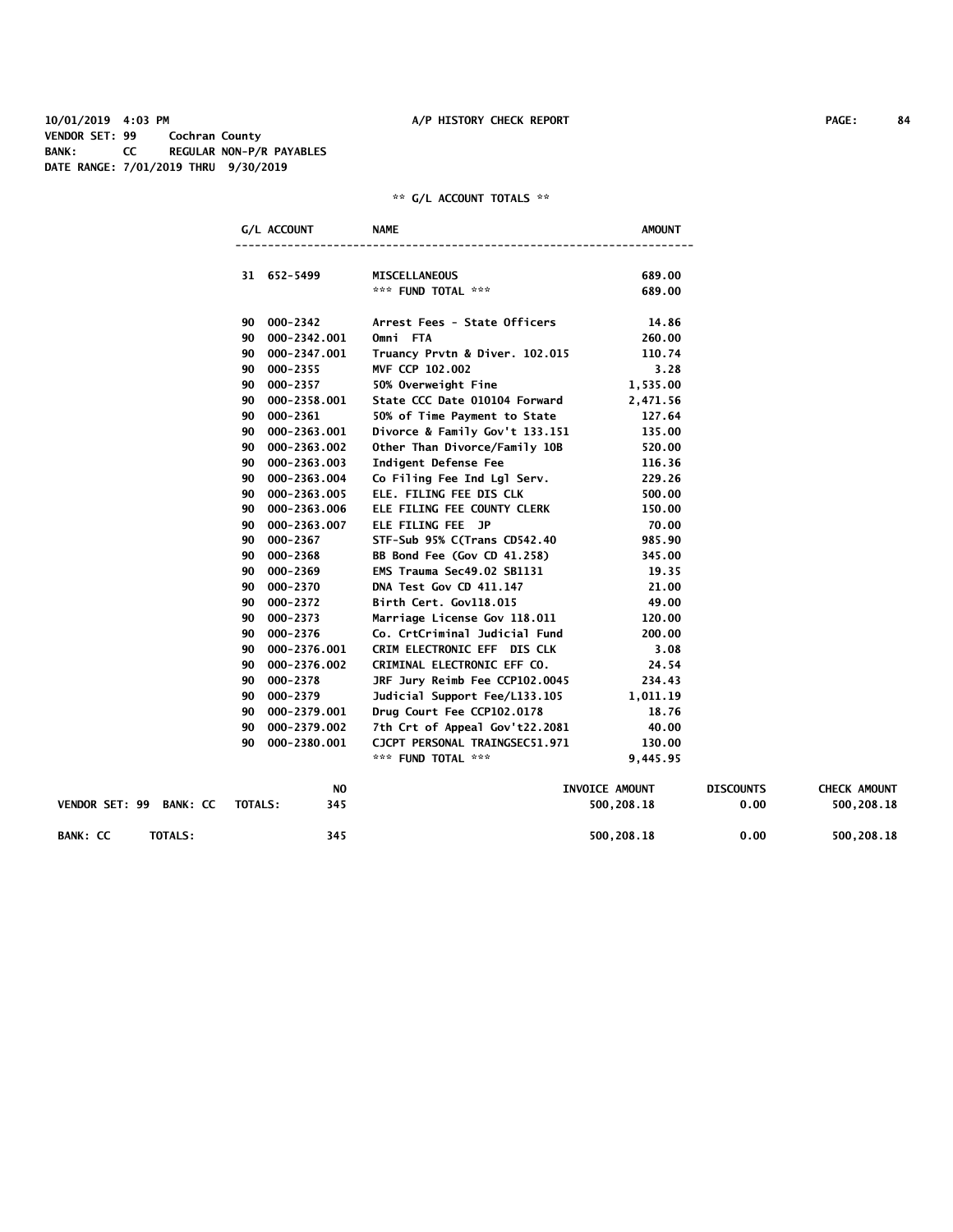**10/01/2019 4:03 PM A/P HISTORY CHECK REPORT PAGE: 85 VENDOR SET: 99 Cochran County BANK: PR PAYROLL PAYABLES DATE RANGE: 7/01/2019 THRU 9/30/2019**

|                    |    |                   |                                |                 | <b>CHECK</b>         |               |                 | <b>CHECK</b> | <b>CHECK</b>  | <b>CHECK</b>  |
|--------------------|----|-------------------|--------------------------------|-----------------|----------------------|---------------|-----------------|--------------|---------------|---------------|
| <b>VENDOR I.D.</b> |    |                   | <b>NAME</b>                    | <b>STATUS</b>   | <b>DATE</b>          | <b>AMOUNT</b> | <b>DISCOUNT</b> | NO.          | <b>STATUS</b> | <b>AMOUNT</b> |
| A067               |    |                   | AMERICAN FAMILY LIFE ASSURANCE |                 |                      |               |                 |              |               |               |
|                    |    | I-08 201907220677 | MONTHLY PREMIUM                | R               | 7/31/2019            |               |                 | 051109       |               |               |
|                    |    | 10 000-2500.4     | <b>INSURANCE PAYABLE</b>       | MONTHLY PREMIUM |                      | 591.46        |                 |              |               |               |
|                    |    | 15 000-2500.4     | <b>INSURANCE PAYABLE</b>       | MONTHLY PREMIUM |                      | 184.94        |                 |              |               |               |
|                    |    | 30 000-2500.4     | <b>AFLAC</b>                   | MONTHLY PREMIUM |                      | 11.54         |                 |              |               | 787.94        |
| C091               |    |                   | <b>HUMANA</b>                  |                 |                      |               |                 |              |               |               |
|                    |    | I-17A201907220677 | VISION MONTHLY PREMIUM         | R               | 7/31/2019            |               |                 | 051110       |               |               |
|                    |    | 10 000-2500.4     | <b>INSURANCE PAYABLE</b>       |                 | VISION MONTHLY PREMI | 40.46         |                 |              |               | 40.46         |
| C <sub>253</sub>   |    |                   | COCHRAN COUNTY MONEY MKT       |                 |                      |               |                 |              |               |               |
|                    |    | I-01 201907220677 | RETIREMENT CONTRIBUTIONS       | R               | 7/31/2019            |               |                 | 051111       |               |               |
|                    |    | 10 000-2500.3     | <b>TCDRS PAYABLE</b>           |                 | RETIREMENT CONTRIBUT | 10,486.40     |                 |              |               |               |
|                    |    | 10 400-5203       | <b>RETIREMENT</b>              |                 | RETIREMENT CONTRIBUT | 1,055.64      |                 |              |               |               |
|                    | 10 | 403-5203          | <b>RETIREMENT</b>              |                 | RETIREMENT CONTRIBUT | 1,195.40      |                 |              |               |               |
|                    | 10 | 435-5203          | <b>RETIREMENT</b>              |                 | RETIREMENT CONTRIBUT | 231.80        |                 |              |               |               |
|                    |    | 10 455-5203       | <b>RETIREMENT</b>              |                 | RETIREMENT CONTRIBUT | 584.33        |                 |              |               |               |
|                    | 10 | 475-5203          | <b>RETIREMENT</b>              |                 | RETIREMENT CONTRIBUT | 1,328.87      |                 |              |               |               |
|                    | 10 | 476-5203          | <b>RETIREMENT</b>              |                 | RETIREMENT CONTRIBUT | 229.20        |                 |              |               |               |
|                    | 10 | 490-5203.001      | <b>RETIREMENT</b>              |                 | RETIREMENT CONTRIBUT | 117.99        |                 |              |               |               |
|                    | 10 | 495-5203          | <b>RETIREMENT</b>              |                 | RETIREMENT CONTRIBUT | 961.92        |                 |              |               |               |
|                    | 10 | 497-5203          | <b>RETIREMENT</b>              |                 | RETIREMENT CONTRIBUT | 695.53        |                 |              |               |               |
|                    | 10 | 499-5203          | <b>RETIREMENT</b>              |                 | RETIREMENT CONTRIBUT | 1,430.73      |                 |              |               |               |
|                    | 10 | 510-5203          | <b>RETIREMENT</b>              |                 | RETIREMENT CONTRIBUT | 390.00        |                 |              |               |               |
|                    | 10 | 512-5203          | <b>RETIREMENT</b>              |                 | RETIREMENT CONTRIBUT | 3,079.72      |                 |              |               |               |
|                    | 10 | 516-5203          | <b>RETIREMENT</b>              |                 | RETIREMENT CONTRIBUT | 484.04        |                 |              |               |               |
|                    | 10 | 550-5203          | <b>RETIREMENT</b>              |                 | RETIREMENT CONTRIBUT | 421.34        |                 |              |               |               |
|                    | 10 | 560-5203          | <b>RETIREMENT</b>              |                 | RETIREMENT CONTRIBUT | 5,718.02      |                 |              |               |               |
|                    | 10 | 650-5203          | <b>RETIREMENT</b>              |                 | RETIREMENT CONTRIBUT | 447.93        |                 |              |               |               |
|                    |    | 10 652-5203       | <b>RETIREMENT</b>              |                 | RETIREMENT CONTRIBUT | 22.92         |                 |              |               |               |
|                    |    | 10 660-5203       | <b>RETIREMENT</b>              |                 | RETIREMENT CONTRIBUT | 321.52        |                 |              |               |               |
|                    |    | 10 662-5203       | <b>RETIREMENT</b>              |                 | RETIREMENT CONTRIBUT | 432.16        |                 |              |               |               |
|                    | 10 | 665-5203          | <b>RETIREMENT</b>              |                 | RETIREMENT CONTRIBUT | 325.70        |                 |              |               |               |
|                    | 15 | $000 - 2500.3$    | <b>TCDRS PAYABLE</b>           |                 | RETIREMENT CONTRIBUT | 3,348.75      |                 |              |               |               |
|                    |    | 15 610-5203       | <b>RETIREMENT</b>              |                 | RETIREMENT CONTRIBUT | 2,245.03      |                 |              |               |               |
|                    |    | 15 621-5203       | <b>RETIREMENT</b>              |                 | RETIREMENT CONTRIBUT | 945.50        |                 |              |               |               |
|                    |    | 15 622-5203       | <b>RETIREMENT</b>              |                 | RETIREMENT CONTRIBUT | 1,073.89      |                 |              |               |               |
|                    |    | 15 623-5203       | <b>RETIREMENT</b>              |                 | RETIREMENT CONTRIBUT | 972.84        |                 |              |               |               |
|                    |    | 15 624-5203       | <b>RETIREMENT</b>              |                 | RETIREMENT CONTRIBUT | 981.86        |                 |              |               |               |
|                    | 17 | $000 - 2500.3$    | <b>TCDRS PAYABLE</b>           |                 | RETIREMENT CONTRIBUT | 249.07        |                 |              |               |               |
|                    | 17 | 573-5203          | <b>RETIREMENT</b>              |                 | RETIREMENT CONTRIBUT | 462.55        |                 |              |               |               |
|                    | 30 | $000 - 2500.3$    | <b>TCDRS</b>                   |                 | RETIREMENT CONTRIBUT | 74.20         |                 |              |               |               |
|                    | 30 | 518-5203          | <b>RETIREMENT</b>              |                 | RETIREMENT CONTRIBUT | 137.81        |                 |              |               | 40,452.66     |
|                    |    |                   |                                |                 |                      |               |                 |              |               |               |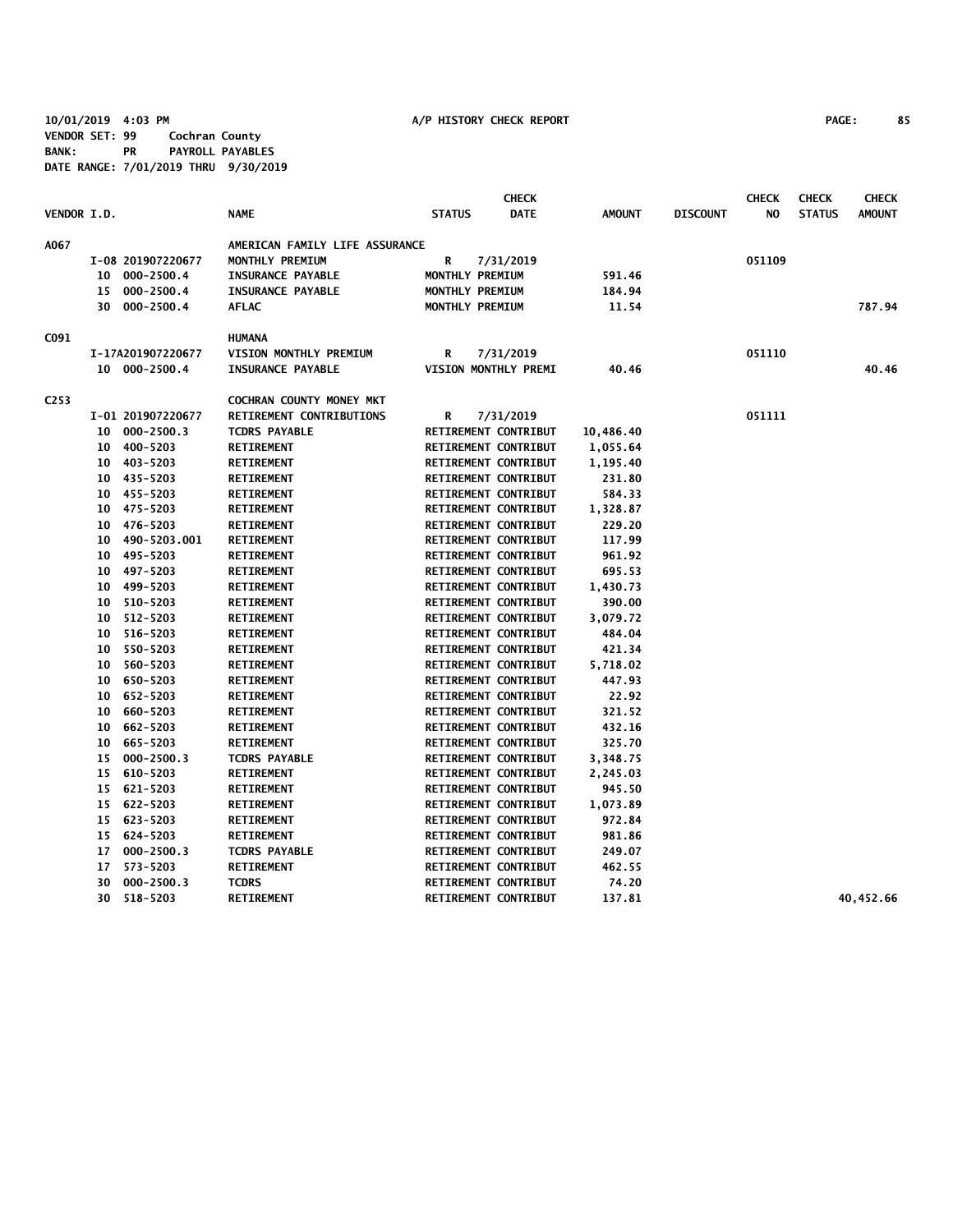**10/01/2019 4:03 PM A/P HISTORY CHECK REPORT PAGE: 86 VENDOR SET: 99 Cochran County BANK: PR PAYROLL PAYABLES DATE RANGE: 7/01/2019 THRU 9/30/2019**

|             |                       |                                |                       | <b>CHECK</b>         |               |                 | <b>CHECK</b> | <b>CHECK</b>  | <b>CHECK</b>  |
|-------------|-----------------------|--------------------------------|-----------------------|----------------------|---------------|-----------------|--------------|---------------|---------------|
| VENDOR I.D. |                       | <b>NAME</b>                    | <b>STATUS</b>         | <b>DATE</b>          | <b>AMOUNT</b> | <b>DISCOUNT</b> | NO.          | <b>STATUS</b> | <b>AMOUNT</b> |
| C300        |                       | COCHRAN COUNTY SCHOOLS FEDERAL |                       |                      |               |                 |              |               |               |
|             | I-18A201907220677     | MONTHLY PREMUIM                | R                     | 7/31/2019            |               |                 | 051112       |               |               |
|             | 10 000-2500.4         | <b>INSURANCE PAYABLE</b>       |                       | MONTHLY PREMUIM      | 10,519.86     |                 |              |               |               |
|             | 15 000-2500.4         | INSURANCE PAYABLE              |                       | MONTHLY PREMUIM      | 1,143.10      |                 |              |               |               |
|             | 30 000-2500.4         | <b>AFLAC</b>                   |                       | MONTHLY PREMUIM      | 78.54         |                 |              |               | 11,741.50     |
| NO17        |                       | NATIONAL FARM LIFE             |                       |                      |               |                 |              |               |               |
|             | I-05 201907220677     | NFL PREMIUM                    | R                     | 7/31/2019            |               |                 | 051113       |               |               |
|             | 10 000-2500.4         | <b>INSURANCE PAYABLE</b>       | NFL PREMIUM           |                      | 40.90         |                 |              |               |               |
|             | I-05A201907220677     | <b>AFTER TAX PREM</b>          | R                     | 7/31/2019            |               |                 | 051113       |               |               |
|             | 10 000-2500.4         | <b>INSURANCE PAYABLE</b>       | <b>AFTER TAX PREM</b> |                      | 163.69        |                 |              |               |               |
|             | 15 000-2500.4         | <b>INSURANCE PAYABLE</b>       | <b>AFTER TAX PREM</b> |                      | 127.67        |                 |              |               | 332.26        |
| <b>NO60</b> |                       | NATIONWIDE RETIREMENT SOL      |                       |                      |               |                 |              |               |               |
|             | I-04 201907220677     | DEFERRED COMP WITHHELD         | R                     | 7/31/2019            |               |                 | 051114       |               |               |
|             | 000-2500.7<br>$10-10$ | PEBSCO DEF COMP PAYABLE        |                       | DEFERRED COMP WITHHE | 1,207.25      |                 |              |               |               |
|             | 000-2500.7<br>15      | PEBSCO DEF COMP PAYABLE        |                       | DEFERRED COMP WITHHE | 231.88        |                 |              |               |               |
|             | 30 000-2500.7         | D.C.                           |                       | DEFERRED COMP WITHHE | 10.87         |                 |              |               | 1,450.00      |
|             |                       |                                |                       |                      |               |                 |              |               |               |
| 0029        |                       | OFFICE OF THE ATTORNEY GE      |                       |                      |               |                 |              |               |               |
|             | I-09 201907220677     | CAUSE# 2002517527 &2003521159  | R                     | 7/31/2019            |               |                 | 051115       |               |               |
|             | 10 000-2500.8         | CHILD SUPPORT PAYABLE          |                       | CAUSE# 2002517527 &2 | 1,182.00      |                 |              |               | 1,182.00      |
| 0029        |                       | OFFICE OF THE ATTORNEY GE      |                       |                      |               |                 |              |               |               |
|             | I-CDH201907220677     | CAUSE#233-534019-13            | R                     | 7/31/2019            |               |                 | 051116       |               |               |
|             | 10 000-2500.8         | CHILD SUPPORT PAYABLE          |                       | CAUSE#233-534019-13  | 557.87        |                 |              |               | 557.87        |
| P187        |                       | COCHRAN COUNTY PAYROLL TA      |                       |                      |               |                 |              |               |               |
|             | I-T1 201907220677     | FEDERAL INCOME TAX W/H         | R                     | 7/31/2019            |               |                 | 051117       |               |               |
|             | 10 000-2500.1         | WITHHOLDING TAX PAYABLE        |                       | FEDERAL INCOME TAX W | 13,280.17     |                 |              |               |               |
|             | 15 000-2500.1         | WITHHOLDING TAX PAYABLE        |                       | FEDERAL INCOME TAX W | 3,533.45      |                 |              |               |               |
|             | 17 000-2500.1         | WITHHOLDING TAX PAYABLE        |                       | FEDERAL INCOME TAX W | 246.67        |                 |              |               |               |
|             | 30 000-2500.1         | FEDERAL WITHOLDING             |                       | FEDERAL INCOME TAX W | 124.18        |                 |              |               |               |
|             | I-T3 201907220677     | <b>FICA TAX</b>                | R                     | 7/31/2019            |               |                 | 051117       |               |               |
|             | 10 000-2500.2         | <b>FICA PAYABLE</b>            | <b>FICA TAX</b>       |                      | 9,132.94      |                 |              |               |               |
|             | 10 400-5201           | SOCIAL SECURITY                | <b>FICA TAX</b>       |                      | 503.46        |                 |              |               |               |
|             | 10 403-5201           | SOCIAL SECURITY                | <b>FICA TAX</b>       |                      | 492.14        |                 |              |               |               |
|             | 10 435-5201           | SOCIAL SECURITY                | <b>FICA TAX</b>       |                      | 110.55        |                 |              |               |               |
|             | 10 455-5201           | SOCIAL SECURITY                | <b>FICA TAX</b>       |                      | 278.68        |                 |              |               |               |
|             | 10 475-5201           | SOCIAL SECURITY                | <b>FICA TAX</b>       |                      | 633.76        |                 |              |               |               |
|             | 10 476-5201           | SOCIAL SECURITY                | <b>FICA TAX</b>       |                      | 109.31        |                 |              |               |               |
|             | 10 490-5201.001       | SOCIAL SECURITY FICA           | <b>FICA TAX</b>       |                      | 56.27         |                 |              |               |               |
|             | 10 495-5201           | SOCIAL SECURITY                | <b>FICA TAX</b>       |                      | 417.17        |                 |              |               |               |
|             | 10 497-5201           | SOCIAL SECURITY                | <b>FICA TAX</b>       |                      | 331.72        |                 |              |               |               |
|             | 10 499-5201           | SOCIAL SECURITY                | <b>FICA TAX</b>       |                      | 675.58        |                 |              |               |               |
|             | 10 510-5201           | SOCIAL SECURITY                | <b>FICA TAX</b>       |                      | 200.88        |                 |              |               |               |
|             | 10 512-5201           | SOCIAL SECURITY                | <b>FICA TAX</b>       |                      | 1,461.75      |                 |              |               |               |
|             | 10 516-5201           | SOCIAL SECURITY                | <b>FICA TAX</b>       |                      | 232.41        |                 |              |               |               |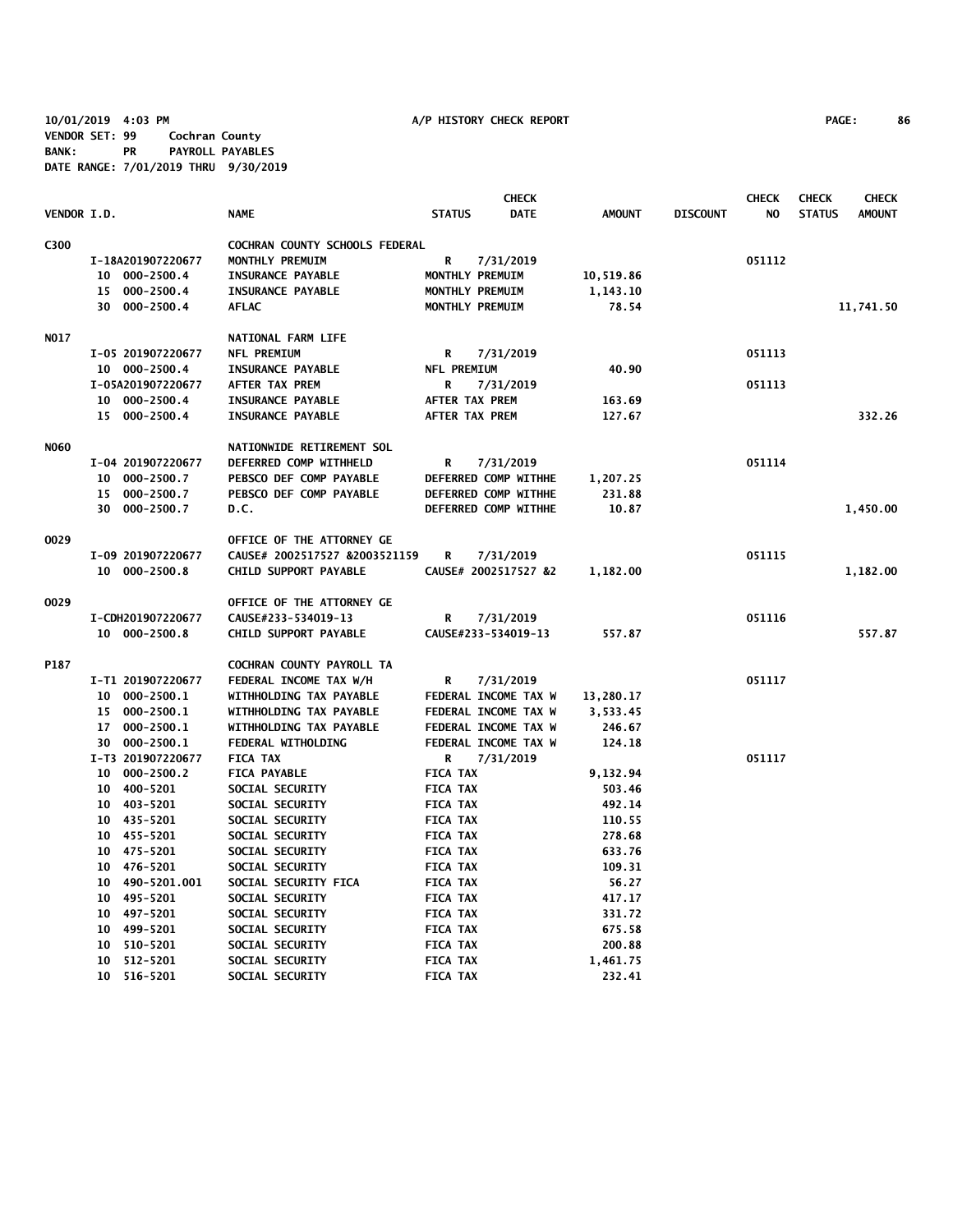|                    |                 |                   |                            |                     | <b>CHECK</b> |               |                 | <b>CHECK</b> | <b>CHECK</b>  | <b>CHECK</b>  |
|--------------------|-----------------|-------------------|----------------------------|---------------------|--------------|---------------|-----------------|--------------|---------------|---------------|
| <b>VENDOR I.D.</b> |                 |                   | <b>NAME</b>                | <b>STATUS</b>       | <b>DATE</b>  | <b>AMOUNT</b> | <b>DISCOUNT</b> | NO           | <b>STATUS</b> | <b>AMOUNT</b> |
| P187               |                 |                   | COCHRAN COUNTY PAYROLLCONT |                     |              |               |                 |              |               |               |
|                    |                 | I-T3 201907220677 | <b>FICA TAX</b>            | R                   | 7/31/2019    |               |                 | 051117       |               |               |
|                    |                 | 10 550-5201       | SOCIAL SECURITY            | <b>FICA TAX</b>     |              | 200.95        |                 |              |               |               |
|                    | 10 <sub>1</sub> | 560-5201          | SOCIAL SECURITY            | <b>FICA TAX</b>     |              | 2,687.84      |                 |              |               |               |
|                    |                 | 10 650-5201       | SOCIAL SECURITY            | <b>FICA TAX</b>     |              | 213.62        |                 |              |               |               |
|                    | 10              | 652-5201          | SOCIAL SECURITY            | <b>FICA TAX</b>     |              | 10.93         |                 |              |               |               |
|                    | 10              | 660-5201          | SOCIAL SECURITY            | <b>FICA TAX</b>     |              | 154.47        |                 |              |               |               |
|                    | 10              | 662-5201          | SOCIAL SECURITY            | <b>FICA TAX</b>     |              | 206.11        |                 |              |               |               |
|                    | 10              | 665-5201          | SOCIAL SECURITY            | <b>FICA TAX</b>     |              | 155.34        |                 |              |               |               |
|                    | 15              | $000 - 2500.2$    | <b>FICA PAYABLE</b>        | <b>FICA TAX</b>     |              | 2,954.58      |                 |              |               |               |
|                    | 15              | 610-5201          | SOCIAL SECURITY            | <b>FICA TAX</b>     |              | 1,070.72      |                 |              |               |               |
|                    | 15              | 621-5201          | SOCIAL SECURITY            | <b>FICA TAX</b>     |              | 447.38        |                 |              |               |               |
|                    | 15              | 622-5201          | SOCIAL SECURITY            | <b>FICA TAX</b>     |              | 508.89        |                 |              |               |               |
|                    |                 | 15 623-5201       | SOCIAL SECURITY            | <b>FICA TAX</b>     |              | 461.15        |                 |              |               |               |
|                    | 15              | 624-5201          | SOCIAL SECURITY            | <b>FICA TAX</b>     |              | 466.44        |                 |              |               |               |
|                    | 17              | $000 - 2500.2$    | <b>FICA PAYABLE</b>        | <b>FICA TAX</b>     |              | 220.60        |                 |              |               |               |
|                    | 17              | 573-5201          | SOCIAL SECURITY            | <b>FICA TAX</b>     |              | 220.60        |                 |              |               |               |
|                    | 30              | $000 - 2500.2$    | <b>FICA</b>                | <b>FICA TAX</b>     |              | 66.20         |                 |              |               |               |
|                    |                 | 30 518-5201       | SOCIAL SECURITY            | <b>FICA TAX</b>     |              | 66.20         |                 |              |               |               |
|                    |                 | I-T4 201907220677 | MEDICARE TAX               | R                   | 7/31/2019    |               |                 | 051117       |               |               |
|                    | 10              | $000 - 2500.2$    | <b>FICA PAYABLE</b>        | MEDICARE TAX        |              | 2,135.94      |                 |              |               |               |
|                    | 10              | 400-5201          | SOCIAL SECURITY            | <b>MEDICARE TAX</b> |              | 117.74        |                 |              |               |               |
|                    | 10              | 403-5201          | SOCIAL SECURITY            | MEDICARE TAX        |              | 115.10        |                 |              |               |               |
|                    |                 | 10 435-5201       | SOCIAL SECURITY            | MEDICARE TAX        |              | 25.86         |                 |              |               |               |
|                    |                 | 10 455-5201       | SOCIAL SECURITY            | MEDICARE TAX        |              | 65.17         |                 |              |               |               |
|                    | 10              | 475-5201          | SOCIAL SECURITY            | MEDICARE TAX        |              | 148.22        |                 |              |               |               |
|                    |                 | 10 476-5201       | SOCIAL SECURITY            | MEDICARE TAX        |              | 25.57         |                 |              |               |               |
|                    | 10              | 490-5201.001      | SOCIAL SECURITY FICA       | MEDICARE TAX        |              | 13.16         |                 |              |               |               |
|                    | 10 <sub>1</sub> | 495-5201          | SOCIAL SECURITY            | MEDICARE TAX        |              | 97.57         |                 |              |               |               |
|                    | 10              | 497-5201          | SOCIAL SECURITY            | MEDICARE TAX        |              | 77.58         |                 |              |               |               |
|                    | 10              | 499-5201          | SOCIAL SECURITY            | MEDICARE TAX        |              | 157.99        |                 |              |               |               |
|                    | 10              | 510-5201          | SOCIAL SECURITY            | MEDICARE TAX        |              | 46.98         |                 |              |               |               |
|                    | 10              | 512-5201          | SOCIAL SECURITY            | MEDICARE TAX        |              | 341.86        |                 |              |               |               |
|                    | 10              | 516-5201          | SOCIAL SECURITY            | MEDICARE TAX        |              | 54.36         |                 |              |               |               |
|                    | 10              | 550-5201          | SOCIAL SECURITY            | MEDICARE TAX        |              | 47.00         |                 |              |               |               |
|                    | 10              | 560-5201          | SOCIAL SECURITY            | MEDICARE TAX        |              | 628.60        |                 |              |               |               |
|                    | 10              | 650-5201          | SOCIAL SECURITY            | MEDICARE TAX        |              | 49.97         |                 |              |               |               |
|                    | 10              | 652-5201          | SOCIAL SECURITY            | MEDICARE TAX        |              | 2.56          |                 |              |               |               |
|                    | 10              | 660-5201          | SOCIAL SECURITY            | MEDICARE TAX        |              | 36.13         |                 |              |               |               |
|                    | 10              | 662-5201          | SOCIAL SECURITY            | MEDICARE TAX        |              | 48.20         |                 |              |               |               |
|                    | 10              | 665-5201          | SOCIAL SECURITY            | MEDICARE TAX        |              | 36.33         |                 |              |               |               |
|                    | 15              | $000 - 2500.2$    | <b>FICA PAYABLE</b>        | MEDICARE TAX        |              | 690.99        |                 |              |               |               |
|                    | 15              | 610-5201          | SOCIAL SECURITY            | MEDICARE TAX        |              | 250.41        |                 |              |               |               |
|                    | 15              | 621-5201          | SOCIAL SECURITY            | MEDICARE TAX        |              | 104.63        |                 |              |               |               |
|                    | 15              | 622-5201          | SOCIAL SECURITY            | MEDICARE TAX        |              | 119.01        |                 |              |               |               |
|                    | 15              | 623-5201          | SOCIAL SECURITY            | MEDICARE TAX        |              | 107.85        |                 |              |               |               |
|                    | 15              | 624-5201          | SOCIAL SECURITY            | MEDICARE TAX        |              | 109.09        |                 |              |               |               |
|                    | 17              | $000 - 2500.2$    | <b>FICA PAYABLE</b>        | <b>MEDICARE TAX</b> |              | 51.59         |                 |              |               |               |
|                    |                 |                   |                            |                     |              |               |                 |              |               |               |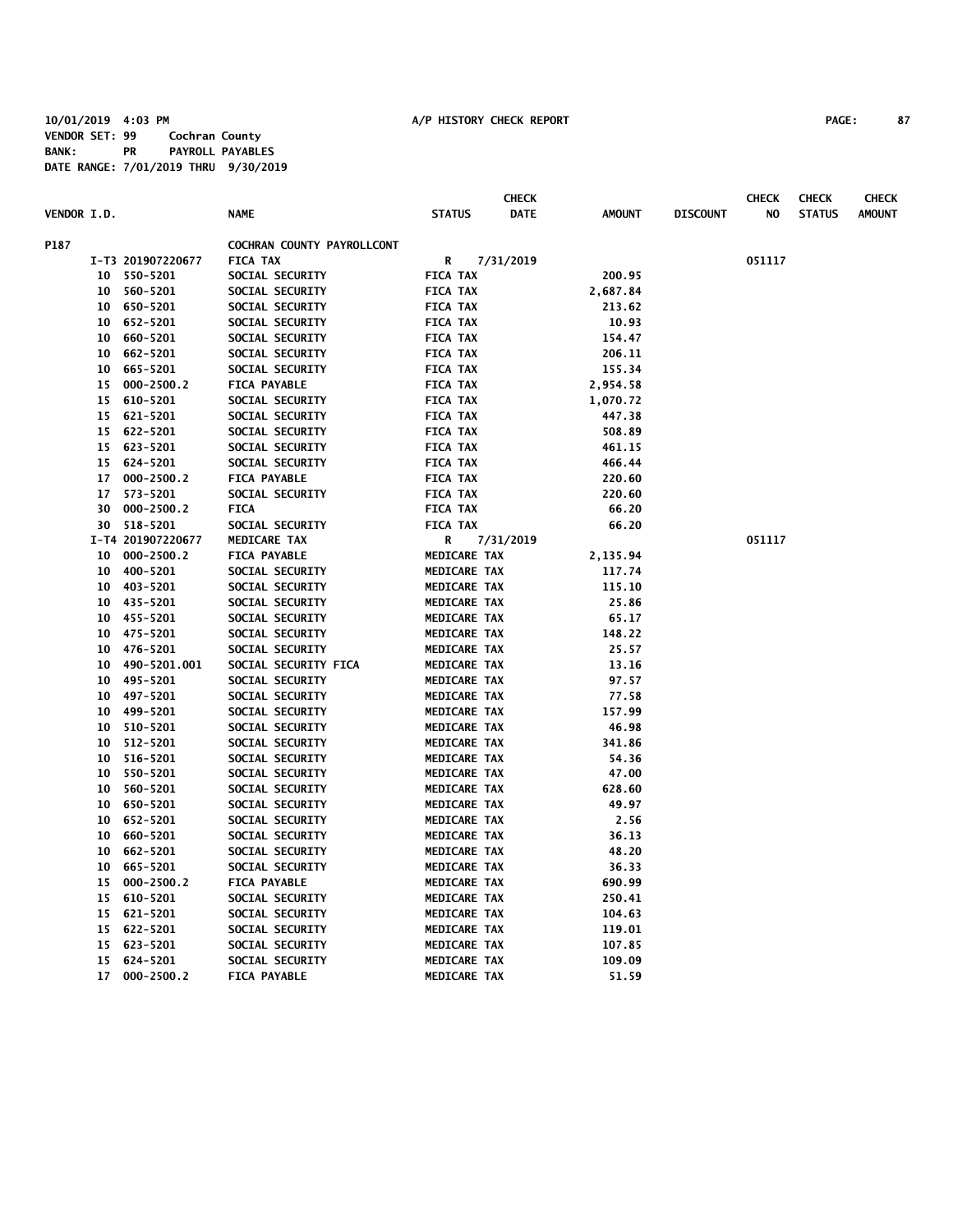**10/01/2019 4:03 PM A/P HISTORY CHECK REPORT PAGE: 88 VENDOR SET: 99 Cochran County BANK: PR PAYROLL PAYABLES DATE RANGE: 7/01/2019 THRU 9/30/2019**

|                    |         |                   |                               |                          | <b>CHECK</b>                |               |                 | <b>CHECK</b> | <b>CHECK</b>  | <b>CHECK</b>  |
|--------------------|---------|-------------------|-------------------------------|--------------------------|-----------------------------|---------------|-----------------|--------------|---------------|---------------|
| <b>VENDOR I.D.</b> |         |                   | <b>NAME</b>                   | <b>STATUS</b>            | <b>DATE</b>                 | <b>AMOUNT</b> | <b>DISCOUNT</b> | NO.          | <b>STATUS</b> | <b>AMOUNT</b> |
| P187               |         |                   | COCHRAN COUNTY PAYROLLCONT    |                          |                             |               |                 |              |               |               |
|                    |         | I-T4 201907220677 | <b>MEDICARE TAX</b>           | R                        | 7/31/2019                   |               |                 | 051117       |               |               |
|                    |         | 17 573-5201       | SOCIAL SECURITY               | MEDICARE TAX             |                             | 51.59         |                 |              |               |               |
|                    |         | 30 000-2500.2     | <b>FICA</b>                   | MEDICARE TAX             |                             | 15.48         |                 |              |               |               |
|                    |         | 30 518-5201       | SOCIAL SECURITY               | MEDICARE TAX             |                             | 15.47         |                 |              |               | 47,721.11     |
| T218               |         |                   | TEXAS ASS'N OF COUNTIES       |                          |                             |               |                 |              |               |               |
|                    |         | I-11 201907220677 | <b>EMPLOYEE PREMIUMS</b>      | R                        | 7/31/2019                   |               |                 | 051118       |               |               |
|                    |         | 10 400-5202       | <b>GROUP INSURANCE</b>        | <b>EMPLOYEE PREMIUMS</b> |                             | 749.27        |                 |              |               |               |
|                    |         | 10 403-5202       | <b>GROUP INSURANCE</b>        | <b>EMPLOYEE PREMIUMS</b> |                             | 1,737.60      |                 |              |               |               |
|                    |         | 10 455-5202       | <b>GROUP INSURANCE</b>        | <b>EMPLOYEE PREMIUMS</b> |                             | 868.80        |                 |              |               |               |
|                    |         | 10 475-5202       | <b>GROUP INSURANCE</b>        | <b>EMPLOYEE PREMIUMS</b> |                             | 1,737.60      |                 |              |               |               |
|                    |         | 10 495-5202       | <b>GROUP INSURANCE</b>        | <b>EMPLOYEE PREMIUMS</b> |                             | 1,737.60      |                 |              |               |               |
|                    |         | 10 497-5202       | <b>GROUP INSURANCE</b>        | <b>EMPLOYEE PREMIUMS</b> |                             | 868.80        |                 |              |               |               |
|                    |         | 10 499-5202       | <b>GROUP INSURANCE</b>        | <b>EMPLOYEE PREMIUMS</b> |                             | 2,606.40      |                 |              |               |               |
|                    |         | 10 510-5202       | <b>GROUP INSURANCE</b>        | <b>EMPLOYEE PREMIUMS</b> |                             | 868.80        |                 |              |               |               |
|                    |         | 10 512-5202       | <b>GROUP INSURANCE</b>        | <b>EMPLOYEE PREMIUMS</b> |                             | 3,475.20      |                 |              |               |               |
|                    |         | 10 516-5202       | GROUP INSURANCE [50%]         | <b>EMPLOYEE PREMIUMS</b> |                             | 890.63        |                 |              |               |               |
|                    |         | 10 550-5202       | <b>GROUP INSURANCE</b>        | <b>EMPLOYEE PREMIUMS</b> |                             | 868.80        |                 |              |               |               |
|                    |         | 10 560-5202       | <b>GROUP INSURANCE</b>        | <b>EMPLOYEE PREMIUMS</b> |                             | 8,688.00      |                 |              |               |               |
|                    |         | 10 650-5202       | <b>GROUP INSURANCE</b>        | <b>EMPLOYEE PREMIUMS</b> |                             | 910.47        |                 |              |               |               |
|                    |         | 10 652-5202       | <b>GROUP INSURANCE</b>        | <b>EMPLOYEE PREMIUMS</b> |                             | 41.67         |                 |              |               |               |
|                    |         | 10 660-5202       | GROUP INSURANCE [35%]         | <b>EMPLOYEE PREMIUMS</b> |                             | 592.87        |                 |              |               |               |
|                    |         | 10 662-5202       | <b>GROUP INSURANCE</b>        | <b>EMPLOYEE PREMIUMS</b> |                             | 785.46        |                 |              |               |               |
|                    |         | 10 665-5202       | <b>GROUP INSURANCE</b>        | <b>EMPLOYEE PREMIUMS</b> |                             | 868.80        |                 |              |               |               |
|                    |         | 15 610-5202       | <b>GROUP INSURANCE</b>        | <b>EMPLOYEE PREMIUMS</b> |                             | 3,594.73      |                 |              |               |               |
|                    |         | 15 621-5202       | <b>GROUP INSURANCE</b>        | <b>EMPLOYEE PREMIUMS</b> |                             | 1,737.60      |                 |              |               |               |
|                    |         | 15 622-5202       | <b>GROUP INSURANCE</b>        | <b>EMPLOYEE PREMIUMS</b> |                             | 1,737.60      |                 |              |               |               |
|                    |         | 15 623-5202       | <b>GROUP INSURANCE</b>        | <b>EMPLOYEE PREMIUMS</b> |                             | 1,737.60      |                 |              |               |               |
|                    |         | 15 624-5202       | <b>GROUP INSURANCE</b>        | <b>EMPLOYEE PREMIUMS</b> |                             | 1,737.60      |                 |              |               |               |
|                    |         | 17 573-5202       | <b>GROUP HEALTH INSURANCE</b> | <b>EMPLOYEE PREMIUMS</b> |                             | 868.80        |                 |              |               |               |
|                    |         | 30 518-5202       | GROUP INSURANCE [15%]         | <b>EMPLOYEE PREMIUMS</b> |                             | 254.10        |                 |              |               |               |
|                    |         | I-12 201907220677 | <b>GROUP LIFE INSURANCE</b>   | R                        | 7/31/2019                   |               |                 | 051118       |               |               |
|                    |         | 10 400-5202       | <b>GROUP INSURANCE</b>        |                          | GROUP LIFE INSURANCE        | 2.94          |                 |              |               |               |
|                    |         | 10 403-5202       | <b>GROUP INSURANCE</b>        |                          | GROUP LIFE INSURANCE        | 6.82          |                 |              |               |               |
|                    |         | 10 455-5202       | <b>GROUP INSURANCE</b>        |                          | GROUP LIFE INSURANCE        | 3.41          |                 |              |               |               |
|                    |         | 10 475-5202       | <b>GROUP INSURANCE</b>        |                          | GROUP LIFE INSURANCE        | 6.82          |                 |              |               |               |
|                    |         | 10 495-5202       | <b>GROUP INSURANCE</b>        |                          | GROUP LIFE INSURANCE        | 6.82          |                 |              |               |               |
|                    |         | 10 497-5202       | <b>GROUP INSURANCE</b>        |                          | GROUP LIFE INSURANCE        | 3.41          |                 |              |               |               |
|                    |         | 10 499-5202       | <b>GROUP INSURANCE</b>        |                          | GROUP LIFE INSURANCE        | 10.23         |                 |              |               |               |
|                    |         | 10 510-5202       | <b>GROUP INSURANCE</b>        |                          | GROUP LIFE INSURANCE        | 3.41          |                 |              |               |               |
|                    |         | 10 512-5202       | <b>GROUP INSURANCE</b>        |                          | GROUP LIFE INSURANCE        | 13.64         |                 |              |               |               |
|                    |         | 10 516-5202       | GROUP INSURANCE [50%]         |                          | GROUP LIFE INSURANCE        | 3.51          |                 |              |               |               |
|                    |         | 10 550-5202       | <b>GROUP INSURANCE</b>        |                          | GROUP LIFE INSURANCE        | 3.41          |                 |              |               |               |
|                    |         | 10 560-5202       | <b>GROUP INSURANCE</b>        |                          | GROUP LIFE INSURANCE        | 34.10         |                 |              |               |               |
|                    | 10      | 650-5202          | <b>GROUP INSURANCE</b>        |                          | GROUP LIFE INSURANCE        | 3.57          |                 |              |               |               |
|                    |         | 10 652-5202       | <b>GROUP INSURANCE</b>        |                          | GROUP LIFE INSURANCE        | 0.16          |                 |              |               |               |
|                    | $10-10$ | 660-5202          | GROUP INSURANCE [35%]         |                          | <b>GROUP LIFE INSURANCE</b> | 2.32          |                 |              |               |               |
|                    |         |                   |                               |                          |                             |               |                 |              |               |               |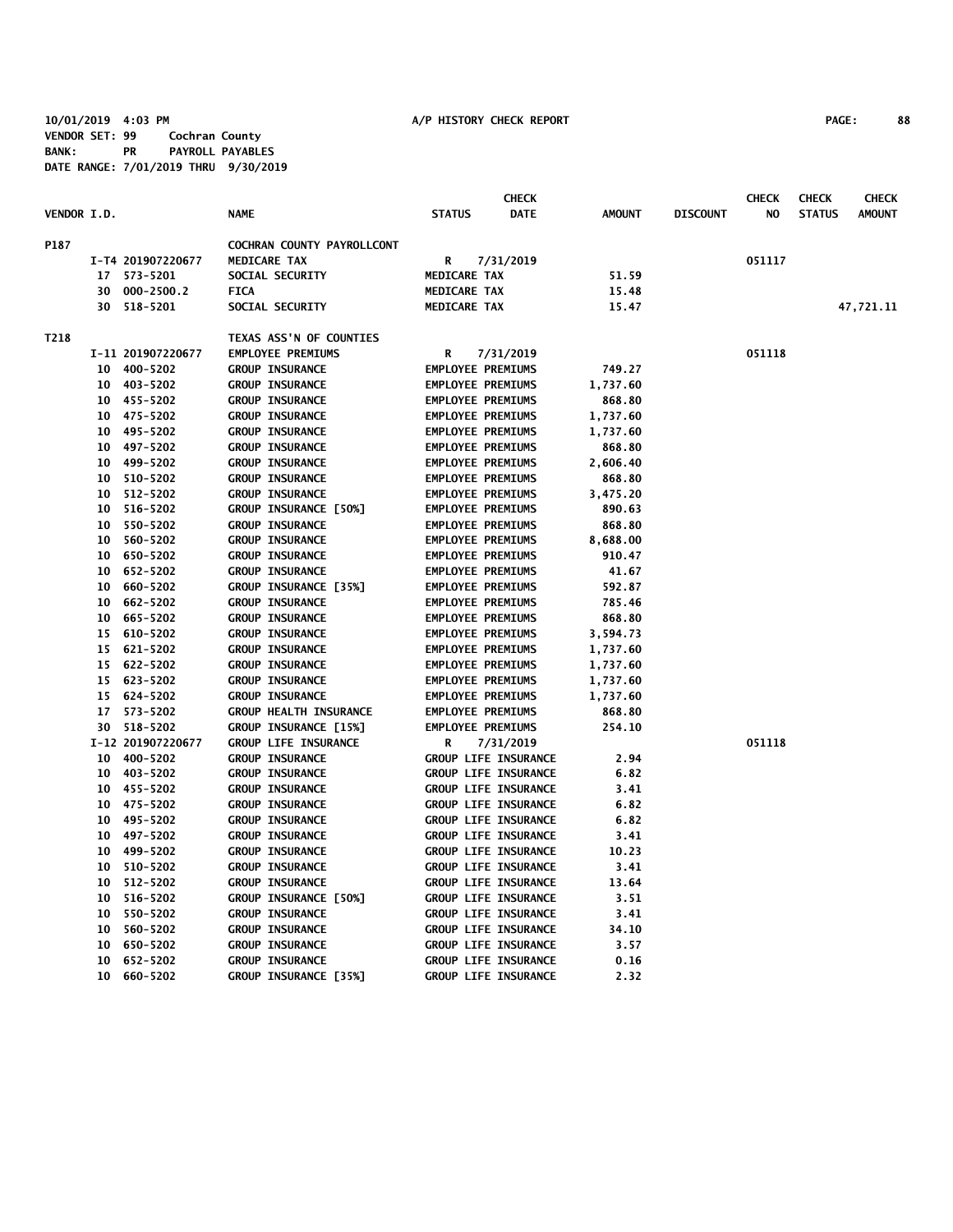|                    |                    |                                 | <b>CHECK</b>                 |               |                 | <b>CHECK</b> | <b>CHECK</b>  | <b>CHECK</b>  |
|--------------------|--------------------|---------------------------------|------------------------------|---------------|-----------------|--------------|---------------|---------------|
| <b>VENDOR I.D.</b> |                    | <b>NAME</b>                     | <b>DATE</b><br><b>STATUS</b> | <b>AMOUNT</b> | <b>DISCOUNT</b> | NO.          | <b>STATUS</b> | <b>AMOUNT</b> |
| T218               |                    | TEXAS ASS'N OF COUNTIECONT      |                              |               |                 |              |               |               |
|                    | I-12 201907220677  | <b>GROUP LIFE INSURANCE</b>     | R<br>7/31/2019               |               |                 | 051118       |               |               |
|                    | 10 662-5202        | <b>GROUP INSURANCE</b>          | GROUP LIFE INSURANCE         | 3.09          |                 |              |               |               |
|                    | 10 665-5202        | <b>GROUP INSURANCE</b>          | <b>GROUP LIFE INSURANCE</b>  | 3.41          |                 |              |               |               |
|                    | 15 610-5202        | <b>GROUP INSURANCE</b>          | <b>GROUP LIFE INSURANCE</b>  | 14.11         |                 |              |               |               |
|                    | 15 621-5202        | <b>GROUP INSURANCE</b>          | <b>GROUP LIFE INSURANCE</b>  | 6.82          |                 |              |               |               |
|                    | 15 622-5202        | <b>GROUP INSURANCE</b>          | <b>GROUP LIFE INSURANCE</b>  | 6.82          |                 |              |               |               |
|                    | 15 623-5202        | <b>GROUP INSURANCE</b>          | <b>GROUP LIFE INSURANCE</b>  | 6.82          |                 |              |               |               |
|                    | 15 624-5202        | <b>GROUP INSURANCE</b>          | <b>GROUP LIFE INSURANCE</b>  | 5.63          |                 |              |               |               |
|                    | 17 573-5202        | <b>GROUP HEALTH INSURANCE</b>   | <b>GROUP LIFE INSURANCE</b>  | 3.41          |                 |              |               |               |
|                    | 30 518-5202        | GROUP INSURANCE [15%]           | <b>GROUP LIFE INSURANCE</b>  | 0.99          |                 |              |               |               |
|                    | I-15 201907220677  | DEPENDENT HEALTH PREM WITHHELD  | R<br>7/31/2019               |               |                 | 051118       |               |               |
|                    | 10 000-2500.4      | <b>INSURANCE PAYABLE</b>        | DEPENDENT HEALTH PRE         | 2,220.70      |                 |              |               | 42,341.17     |
| C253               |                    | <b>COCHRAN COUNTY MONEY MKT</b> |                              |               |                 |              |               |               |
|                    | I-201907220678     | NON-DEP SUPP DEATH              | R<br>7/31/2019               |               |                 | 051119       |               |               |
|                    | 10 409-5207        | SUPPLEMENTAL DEATH BENEFITS     | SUPP DEATH JULY 2019         | 1,294.48      |                 |              |               | 1,294.48      |
| A067               |                    | AMERICAN FAMILY LIFE ASSURANCE  |                              |               |                 |              |               |               |
|                    | I-08 201908260679  | MONTHLY PREMIUM                 | R<br>8/31/2019               |               |                 | 051254       |               |               |
|                    | 10 000-2500.4      | <b>INSURANCE PAYABLE</b>        | MONTHLY PREMIUM              | 596.96        |                 |              |               |               |
|                    | 15 000-2500.4      | <b>INSURANCE PAYABLE</b>        | MONTHLY PREMIUM              | 184.94        |                 |              |               |               |
|                    | 30 000-2500.4      | <b>AFLAC</b>                    | MONTHLY PREMIUM              | 12.44         |                 |              |               | 794.34        |
| C091               |                    | <b>HUMANA</b>                   |                              |               |                 |              |               |               |
|                    | I-17A201908260679  | VISION MONTHLY PREMIUM          | R<br>8/31/2019               |               |                 | 051255       |               |               |
|                    | 10 000-2500.4      | <b>INSURANCE PAYABLE</b>        | VISION MONTHLY PREMI         | 40.46         |                 |              |               | 40.46         |
| C <sub>253</sub>   |                    | COCHRAN COUNTY MONEY MKT        |                              |               |                 |              |               |               |
|                    | I-01 201908260679  | RETIREMENT CONTRIBUTIONS        | R<br>8/31/2019               |               |                 | 051256       |               |               |
|                    | 10 000-2500.3      | <b>TCDRS PAYABLE</b>            | RETIREMENT CONTRIBUT         | 9,146.96      |                 |              |               |               |
|                    | 10 400-5203        | <b>RETIREMENT</b>               | RETIREMENT CONTRIBUT         | 1,055.64      |                 |              |               |               |
|                    | 10 403-5203        | <b>RETIREMENT</b>               | RETIREMENT CONTRIBUT         | 1,116.08      |                 |              |               |               |
|                    | 10 435-5203        | <b>RETIREMENT</b>               | RETIREMENT CONTRIBUT         | 231.80        |                 |              |               |               |
|                    | 10 455-5203        | <b>RETIREMENT</b>               | RETIREMENT CONTRIBUT         | 513.64        |                 |              |               |               |
|                    | 475-5203<br>10     | <b>RETIREMENT</b>               | RETIREMENT CONTRIBUT         | 1,322.19      |                 |              |               |               |
|                    | 476-5203<br>10     | <b>RETIREMENT</b>               | RETIREMENT CONTRIBUT         | 229.20        |                 |              |               |               |
|                    | 490-5203.001<br>10 | <b>RETIREMENT</b>               | RETIREMENT CONTRIBUT         | 120.16        |                 |              |               |               |
|                    | 495-5203<br>10     | <b>RETIREMENT</b>               | RETIREMENT CONTRIBUT         | 961.92        |                 |              |               |               |
|                    | 497-5203<br>10     | <b>RETIREMENT</b>               | RETIREMENT CONTRIBUT         | 695.53        |                 |              |               |               |
|                    | 499-5203<br>10     | <b>RETIREMENT</b>               | RETIREMENT CONTRIBUT         | 1,430.73      |                 |              |               |               |
|                    | 10 510-5203        | <b>RETIREMENT</b>               | RETIREMENT CONTRIBUT         | 390.00        |                 |              |               |               |
|                    | 512-5203<br>10     | <b>RETIREMENT</b>               | RETIREMENT CONTRIBUT         | 1,633.70      |                 |              |               |               |
|                    | 516-5203<br>10     | <b>RETIREMENT</b>               | RETIREMENT CONTRIBUT         | 476.06        |                 |              |               |               |
|                    | 550-5203<br>10     | <b>RETIREMENT</b>               | RETIREMENT CONTRIBUT         | 421.34        |                 |              |               |               |
|                    | 560-5203<br>10     | <b>RETIREMENT</b>               | RETIREMENT CONTRIBUT         | 4,814.81      |                 |              |               |               |
|                    | 650-5203<br>10     | <b>RETIREMENT</b>               | RETIREMENT CONTRIBUT         | 476.59        |                 |              |               |               |
|                    | 652-5203<br>10     | <b>RETIREMENT</b>               | RETIREMENT CONTRIBUT         | 22.92         |                 |              |               |               |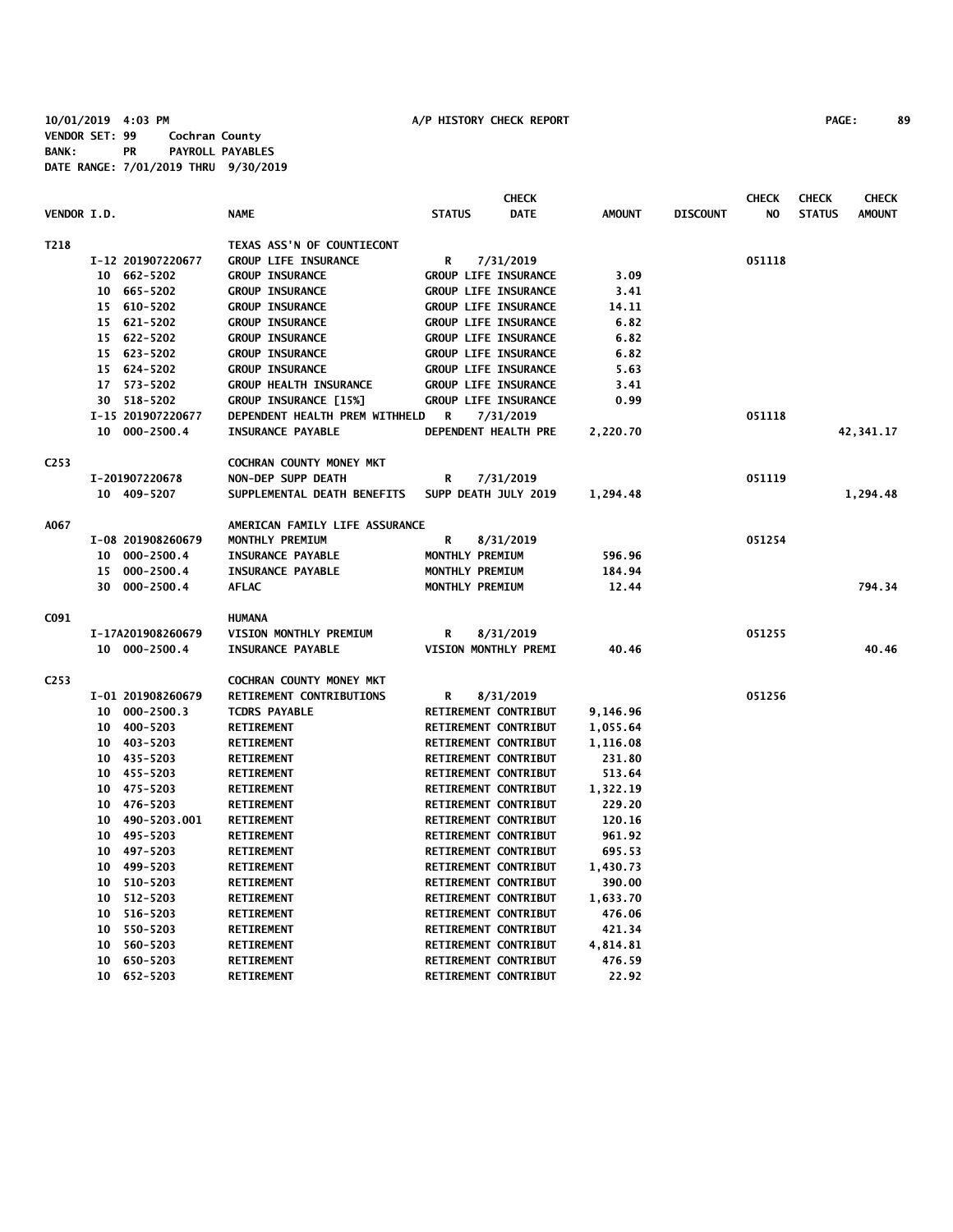|                    |    |                   |                                |                             | <b>CHECK</b> |               |                 | <b>CHECK</b>   | <b>CHECK</b>  | <b>CHECK</b>  |
|--------------------|----|-------------------|--------------------------------|-----------------------------|--------------|---------------|-----------------|----------------|---------------|---------------|
| <b>VENDOR I.D.</b> |    |                   | <b>NAME</b>                    | <b>STATUS</b>               | <b>DATE</b>  | <b>AMOUNT</b> | <b>DISCOUNT</b> | N <sub>O</sub> | <b>STATUS</b> | <b>AMOUNT</b> |
| C <sub>253</sub>   |    |                   | COCHRAN COUNTY MONEY MCONT     |                             |              |               |                 |                |               |               |
|                    |    | I-01 201908260679 | RETIREMENT CONTRIBUTIONS       | R                           | 8/31/2019    |               |                 | 051256         |               |               |
|                    |    | 10 660-5203       | <b>RETIREMENT</b>              | RETIREMENT CONTRIBUT        |              | 315.94        |                 |                |               |               |
|                    |    | 10 662-5203       | RETIREMENT                     | <b>RETIREMENT CONTRIBUT</b> |              | 432.16        |                 |                |               |               |
|                    |    | 10 665-5203       | <b>RETIREMENT</b>              | RETIREMENT CONTRIBUT        |              | 326.88        |                 |                |               |               |
|                    |    | 15 000-2500.3     | <b>TCDRS PAYABLE</b>           | RETIREMENT CONTRIBUT        |              | 3,323.68      |                 |                |               |               |
|                    |    | 15 610-5203       | <b>RETIREMENT</b>              | RETIREMENT CONTRIBUT        |              | 2,245.03      |                 |                |               |               |
|                    |    | 15 621-5203       | <b>RETIREMENT</b>              | RETIREMENT CONTRIBUT        |              | 951.20        |                 |                |               |               |
|                    |    | 15 622-5203       | <b>RETIREMENT</b>              | RETIREMENT CONTRIBUT        |              | 1,021.63      |                 |                |               |               |
|                    |    | 15 623-5203       | <b>RETIREMENT</b>              | RETIREMENT CONTRIBUT        |              | 972.84        |                 |                |               |               |
|                    |    | 15 624-5203       | <b>RETIREMENT</b>              | RETIREMENT CONTRIBUT        |              | 981.86        |                 |                |               |               |
|                    |    | 17 000-2500.3     | <b>TCDRS PAYABLE</b>           | RETIREMENT CONTRIBUT        |              | 252.71        |                 |                |               |               |
|                    |    | 17 573-5203       | <b>RETIREMENT</b>              | RETIREMENT CONTRIBUT        |              | 469.32        |                 |                |               |               |
|                    | 30 | 000-2500.3        | <b>TCDRS</b>                   | RETIREMENT CONTRIBUT        |              | 72.91         |                 |                |               |               |
|                    |    | 30 518-5203       | <b>RETIREMENT</b>              | RETIREMENT CONTRIBUT        |              | 135.41        |                 |                |               | 36,560.84     |
| C300               |    |                   | COCHRAN COUNTY SCHOOLS FEDERAL |                             |              |               |                 |                |               |               |
|                    |    | I-18A201908260679 | MONTHLY PREMUIM                | R                           | 8/31/2019    |               |                 | 051257         |               |               |
|                    |    | 10 000-2500.4     | <b>INSURANCE PAYABLE</b>       | MONTHLY PREMUIM             |              | 10,619.92     |                 |                |               |               |
|                    |    | 15 000-2500.4     | <b>INSURANCE PAYABLE</b>       | MONTHLY PREMUIM             |              | 1,143.10      |                 |                |               |               |
|                    |    | 30 000-2500.4     | <b>AFLAC</b>                   | MONTHLY PREMUIM             |              | 78.48         |                 |                |               | 11,841.50     |
| <b>NO17</b>        |    |                   | NATIONAL FARM LIFE             |                             |              |               |                 |                |               |               |
|                    |    | I-05 201908260679 | <b>NFL PREMIUM</b>             | R                           | 8/31/2019    |               |                 | 051258         |               |               |
|                    |    | 10 000-2500.4     | <b>INSURANCE PAYABLE</b>       | <b>NFL PREMIUM</b>          |              | 40.90         |                 |                |               |               |
|                    |    | I-05A201908260679 | <b>AFTER TAX PREM</b>          | R                           | 8/31/2019    |               |                 | 051258         |               |               |
|                    |    | 10 000-2500.4     | <b>INSURANCE PAYABLE</b>       | <b>AFTER TAX PREM</b>       |              | 163.69        |                 |                |               |               |
|                    |    | 15 000-2500.4     | <b>INSURANCE PAYABLE</b>       | <b>AFTER TAX PREM</b>       |              | 127.67        |                 |                |               | 332.26        |
| <b>NO60</b>        |    |                   | NATIONWIDE RETIREMENT SOL      |                             |              |               |                 |                |               |               |
|                    |    | I-04 201908260679 | DEFERRED COMP WITHHELD         | R                           | 8/31/2019    |               |                 | 051259         |               |               |
|                    |    | 10 000-2500.7     | PEBSCO DEF COMP PAYABLE        | DEFERRED COMP WITHHE        |              | 1,262.25      |                 |                |               |               |
|                    |    | 15 000-2500.7     | PEBSCO DEF COMP PAYABLE        | DEFERRED COMP WITHHE        |              | 251.88        |                 |                |               |               |
|                    |    | 30 000-2500.7     | D.C.                           | DEFERRED COMP WITHHE        |              | 10.87         |                 |                |               | 1,525.00      |
| 0029               |    |                   | OFFICE OF THE ATTORNEY GE      |                             |              |               |                 |                |               |               |
|                    |    | I-09 201908260679 | CAUSE# 2002517527 &2003521159  | R                           | 8/31/2019    |               |                 | 051260         |               |               |
|                    |    | 10 000-2500.8     | CHILD SUPPORT PAYABLE          | CAUSE# 2002517527 &2        |              | 1,182.00      |                 |                |               | 1,182.00      |
| 0029               |    |                   | OFFICE OF THE ATTORNEY GE      |                             |              |               |                 |                |               |               |
|                    |    | I-CDH201908260679 | CAUSE#233-534019-13            | R                           | 8/31/2019    |               |                 | 051261         |               |               |
|                    |    | 10 000-2500.8     | CHILD SUPPORT PAYABLE          | CAUSE#233-534019-13         |              | 557.87        |                 |                |               | 557.87        |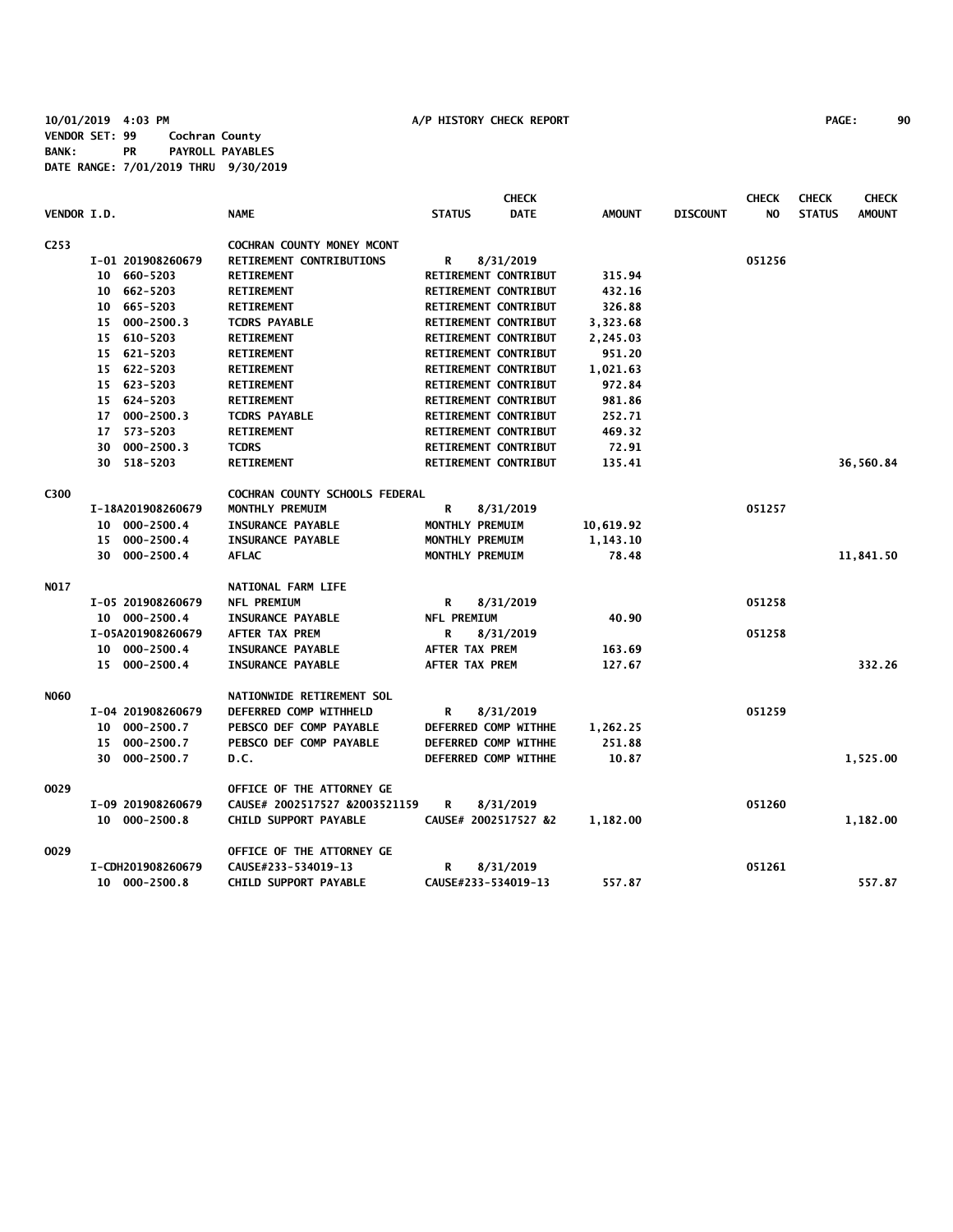|                    |                 |                   |                           |                 | <b>CHECK</b>         |               |                 | <b>CHECK</b> | <b>CHECK</b>  | <b>CHECK</b>  |
|--------------------|-----------------|-------------------|---------------------------|-----------------|----------------------|---------------|-----------------|--------------|---------------|---------------|
| <b>VENDOR I.D.</b> |                 |                   | <b>NAME</b>               | <b>STATUS</b>   | <b>DATE</b>          | <b>AMOUNT</b> | <b>DISCOUNT</b> | NO           | <b>STATUS</b> | <b>AMOUNT</b> |
| P187               |                 |                   | COCHRAN COUNTY PAYROLL TA |                 |                      |               |                 |              |               |               |
|                    |                 | I-T1 201908260679 | FEDERAL INCOME TAX W/H    | R               | 8/31/2019            |               |                 | 051262       |               |               |
|                    |                 | 10 000-2500.1     | WITHHOLDING TAX PAYABLE   |                 | FEDERAL INCOME TAX W | 10,111.52     |                 |              |               |               |
|                    |                 | 15 000-2500.1     | WITHHOLDING TAX PAYABLE   |                 | FEDERAL INCOME TAX W | 3,498.55      |                 |              |               |               |
|                    |                 | 17 000-2500.1     | WITHHOLDING TAX PAYABLE   |                 | FEDERAL INCOME TAX W | 252.48        |                 |              |               |               |
|                    |                 | 30 000-2500.1     | FEDERAL WITHOLDING        |                 | FEDERAL INCOME TAX W | 121.49        |                 |              |               |               |
|                    |                 | I-T3 201908260679 | <b>FICA TAX</b>           | R               | 8/31/2019            |               |                 | 051262       |               |               |
|                    | 10              | $000 - 2500.2$    | <b>FICA PAYABLE</b>       | <b>FICA TAX</b> |                      | 7,963.93      |                 |              |               |               |
|                    | 10              | 400-5201          | SOCIAL SECURITY           | <b>FICA TAX</b> |                      | 503.46        |                 |              |               |               |
|                    | 10              | 403-5201          | SOCIAL SECURITY           | <b>FICA TAX</b> |                      | 454.32        |                 |              |               |               |
|                    | 10              | 435-5201          | SOCIAL SECURITY           | <b>FICA TAX</b> |                      | 110.55        |                 |              |               |               |
|                    |                 | 10 455-5201       | SOCIAL SECURITY           | <b>FICA TAX</b> |                      | 259.23        |                 |              |               |               |
|                    |                 | 10 475-5201       | SOCIAL SECURITY           | <b>FICA TAX</b> |                      | 630.58        |                 |              |               |               |
|                    | 10              | 476-5201          | SOCIAL SECURITY           | <b>FICA TAX</b> |                      | 109.31        |                 |              |               |               |
|                    | 10              | 490-5201.001      | SOCIAL SECURITY FICA      | <b>FICA TAX</b> |                      | 57.31         |                 |              |               |               |
|                    | 10              | 495-5201          | SOCIAL SECURITY           | <b>FICA TAX</b> |                      | 417.17        |                 |              |               |               |
|                    |                 | 10 497-5201       | SOCIAL SECURITY           | <b>FICA TAX</b> |                      | 331.72        |                 |              |               |               |
|                    | 10              | 499-5201          | SOCIAL SECURITY           | <b>FICA TAX</b> |                      | 675.58        |                 |              |               |               |
|                    |                 | 10 510-5201       | SOCIAL SECURITY           | <b>FICA TAX</b> |                      | 186.00        |                 |              |               |               |
|                    | 10              | 512-5201          | SOCIAL SECURITY           | <b>FICA TAX</b> |                      | 772.11        |                 |              |               |               |
|                    | 10              | 516-5201          | SOCIAL SECURITY           | <b>FICA TAX</b> |                      | 227.45        |                 |              |               |               |
|                    | 10              | 550-5201          | SOCIAL SECURITY           | <b>FICA TAX</b> |                      | 200.95        |                 |              |               |               |
|                    | 10              | 560-5201          | SOCIAL SECURITY           | <b>FICA TAX</b> |                      | 2,257.09      |                 |              |               |               |
|                    |                 | 10 650-5201       | SOCIAL SECURITY           | <b>FICA TAX</b> |                      | 227.30        |                 |              |               |               |
|                    |                 | 10 652-5201       | SOCIAL SECURITY           | <b>FICA TAX</b> |                      | 10.93         |                 |              |               |               |
|                    | 10 <sub>1</sub> | 660-5201          | SOCIAL SECURITY           | <b>FICA TAX</b> |                      | 151.05        |                 |              |               |               |
|                    | 10              | 662-5201          | SOCIAL SECURITY           | <b>FICA TAX</b> |                      | 225.95        |                 |              |               |               |
|                    |                 | 10 665-5201       | SOCIAL SECURITY           | <b>FICA TAX</b> |                      | 155.89        |                 |              |               |               |
|                    |                 | 15 000-2500.2     | <b>FICA PAYABLE</b>       | <b>FICA TAX</b> |                      | 2,932.38      |                 |              |               |               |
|                    |                 | 15 610-5201       | SOCIAL SECURITY           | <b>FICA TAX</b> |                      | 1,070.72      |                 |              |               |               |
|                    |                 | 15 621-5201       | SOCIAL SECURITY           | <b>FICA TAX</b> |                      | 450.10        |                 |              |               |               |
|                    | 15              | 622-5201          | SOCIAL SECURITY           | <b>FICA TAX</b> |                      | 483.97        |                 |              |               |               |
|                    | 15              | 623-5201          | SOCIAL SECURITY           | <b>FICA TAX</b> |                      | 461.15        |                 |              |               |               |
|                    | 15              | 624-5201          | SOCIAL SECURITY           | <b>FICA TAX</b> |                      | 466.44        |                 |              |               |               |
|                    | 17              | $000 - 2500.2$    | <b>FICA PAYABLE</b>       | <b>FICA TAX</b> |                      | 223.83        |                 |              |               |               |
|                    | 17              | 573-5201          | SOCIAL SECURITY           | <b>FICA TAX</b> |                      | 223.83        |                 |              |               |               |
|                    | 30              | $000 - 2500.2$    | <b>FICA</b>               | <b>FICA TAX</b> |                      | 64.73         |                 |              |               |               |
|                    |                 | 30 518-5201       | SOCIAL SECURITY           | <b>FICA TAX</b> |                      | 64.71         |                 |              |               |               |
|                    |                 | I-T4 201908260679 | MEDICARE TAX              | R               | 8/31/2019            |               |                 | 051262       |               |               |
|                    | $10-10$         | $000 - 2500.2$    | <b>FICA PAYABLE</b>       | MEDICARE TAX    |                      | 1,862.54      |                 |              |               |               |
|                    | 10              | 400-5201          | SOCIAL SECURITY           | MEDICARE TAX    |                      | 117.74        |                 |              |               |               |
|                    | $10-10$         | 403-5201          | SOCIAL SECURITY           | MEDICARE TAX    |                      | 106.25        |                 |              |               |               |
|                    |                 | 10 435-5201       | SOCIAL SECURITY           | MEDICARE TAX    |                      | 25.86         |                 |              |               |               |
|                    |                 | 10 455-5201       | SOCIAL SECURITY           | MEDICARE TAX    |                      | 60.63         |                 |              |               |               |
|                    | 10              | 475-5201          | SOCIAL SECURITY           | MEDICARE TAX    |                      | 147.47        |                 |              |               |               |
|                    | 10              | 476-5201          | SOCIAL SECURITY           | MEDICARE TAX    |                      | 25.57         |                 |              |               |               |
|                    | 10              | 490-5201.001      | SOCIAL SECURITY FICA      | MEDICARE TAX    |                      | 13.40         |                 |              |               |               |
|                    | 10              | 495-5201          | SOCIAL SECURITY           | MEDICARE TAX    |                      | 97.57         |                 |              |               |               |
|                    |                 |                   |                           |                 |                      |               |                 |              |               |               |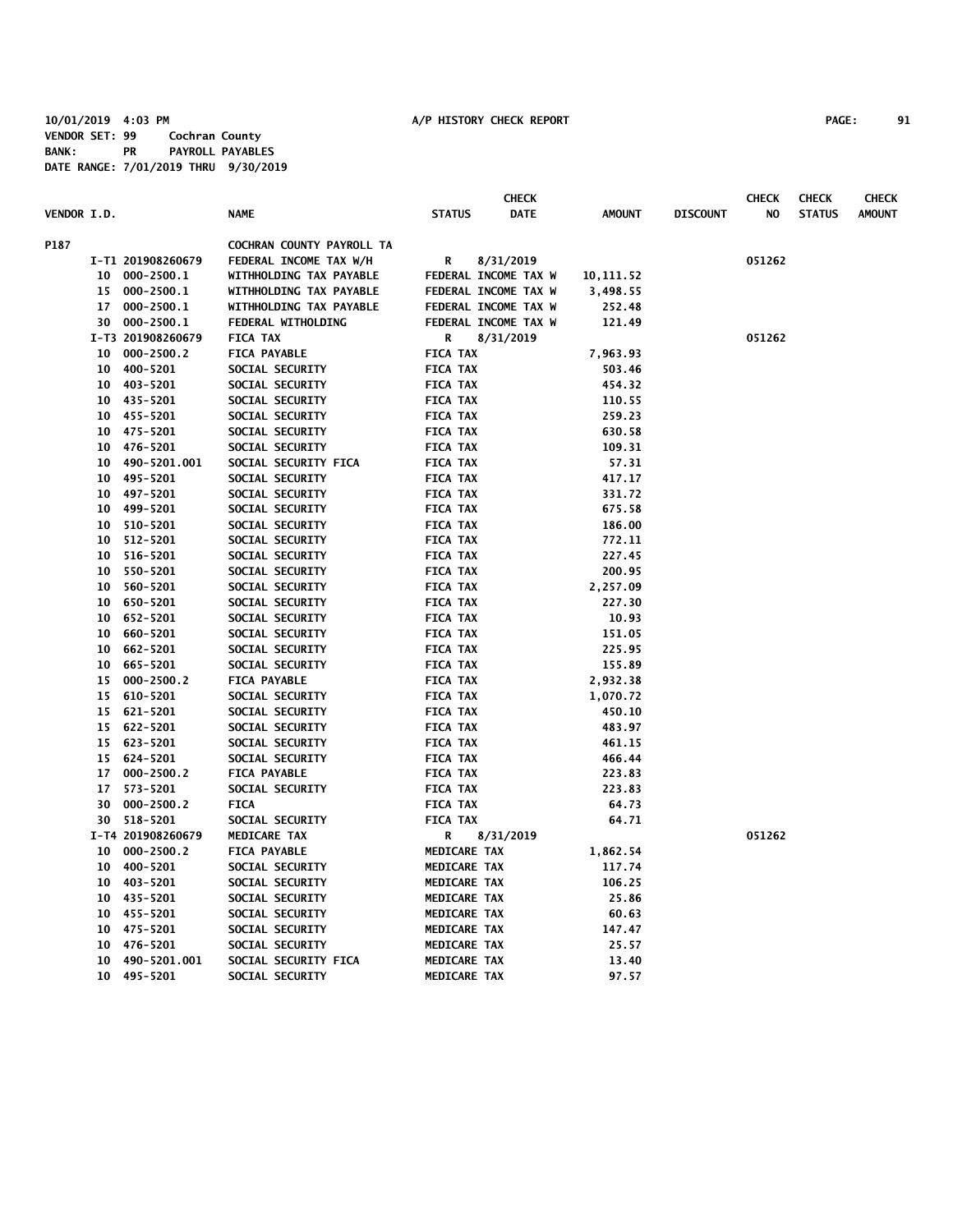|             |    |                   |                            |                          | <b>CHECK</b> |               |                 | <b>CHECK</b> | <b>CHECK</b>  | <b>CHECK</b>  |
|-------------|----|-------------------|----------------------------|--------------------------|--------------|---------------|-----------------|--------------|---------------|---------------|
| VENDOR I.D. |    |                   | <b>NAME</b>                | <b>STATUS</b>            | <b>DATE</b>  | <b>AMOUNT</b> | <b>DISCOUNT</b> | NO           | <b>STATUS</b> | <b>AMOUNT</b> |
| P187        |    |                   | COCHRAN COUNTY PAYROLLCONT |                          |              |               |                 |              |               |               |
|             |    | I-T4 201908260679 | <b>MEDICARE TAX</b>        | R                        | 8/31/2019    |               |                 | 051262       |               |               |
|             | 10 | 497-5201          | SOCIAL SECURITY            | MEDICARE TAX             |              | 77.58         |                 |              |               |               |
|             | 10 | 499-5201          | SOCIAL SECURITY            | MEDICARE TAX             |              | 157.99        |                 |              |               |               |
|             | 10 | 510-5201          | SOCIAL SECURITY            | MEDICARE TAX             |              | 43.50         |                 |              |               |               |
|             | 10 | 512-5201          | SOCIAL SECURITY            | MEDICARE TAX             |              | 180.57        |                 |              |               |               |
|             | 10 | 516-5201          | SOCIAL SECURITY            | MEDICARE TAX             |              | 53.19         |                 |              |               |               |
|             | 10 | 550-5201          | SOCIAL SECURITY            | MEDICARE TAX             |              | 47.00         |                 |              |               |               |
|             | 10 | 560-5201          | SOCIAL SECURITY            | MEDICARE TAX             |              | 527.87        |                 |              |               |               |
|             | 10 | 650-5201          | SOCIAL SECURITY            | MEDICARE TAX             |              | 53.16         |                 |              |               |               |
|             | 10 | 652-5201          | SOCIAL SECURITY            | MEDICARE TAX             |              | 2.56          |                 |              |               |               |
|             | 10 | 660-5201          | SOCIAL SECURITY            | MEDICARE TAX             |              | 35.33         |                 |              |               |               |
|             | 10 | 662-5201          | SOCIAL SECURITY            | MEDICARE TAX             |              | 52.84         |                 |              |               |               |
|             | 10 | 665-5201          | SOCIAL SECURITY            | MEDICARE TAX             |              | 36.46         |                 |              |               |               |
|             | 15 | 000-2500.2        | <b>FICA PAYABLE</b>        | MEDICARE TAX             |              | 685.81        |                 |              |               |               |
|             | 15 | 610-5201          | SOCIAL SECURITY            | MEDICARE TAX             |              | 250.41        |                 |              |               |               |
|             |    | 15 621-5201       | SOCIAL SECURITY            | MEDICARE TAX             |              | 105.27        |                 |              |               |               |
|             |    | 15 622-5201       | SOCIAL SECURITY            | MEDICARE TAX             |              | 113.19        |                 |              |               |               |
|             |    | 15 623-5201       | SOCIAL SECURITY            | MEDICARE TAX             |              | 107.85        |                 |              |               |               |
|             |    | 15 624-5201       | SOCIAL SECURITY            | MEDICARE TAX             |              | 109.09        |                 |              |               |               |
|             | 17 | $000 - 2500.2$    | <b>FICA PAYABLE</b>        | <b>MEDICARE TAX</b>      |              | 52.35         |                 |              |               |               |
|             | 17 | 573-5201          | SOCIAL SECURITY            | MEDICARE TAX             |              | 52.35         |                 |              |               |               |
|             | 30 | $000 - 2500.2$    | <b>FICA</b>                | MEDICARE TAX             |              | 15.14         |                 |              |               |               |
|             | 30 | 518-5201          | SOCIAL SECURITY            | <b>MEDICARE TAX</b>      |              | 15.14         |                 |              |               | 41,585.46     |
| T218        |    |                   | TEXAS ASS'N OF COUNTIES    |                          |              |               |                 |              |               |               |
|             |    | I-11 201908260679 | <b>EMPLOYEE PREMIUMS</b>   | R                        | 8/31/2019    |               |                 | 051263       |               |               |
|             | 10 | 400-5202          | <b>GROUP INSURANCE</b>     | <b>EMPLOYEE PREMIUMS</b> |              | 749.27        |                 |              |               |               |
|             |    | 10 403-5202       | <b>GROUP INSURANCE</b>     | <b>EMPLOYEE PREMIUMS</b> |              | 1,737.60      |                 |              |               |               |
|             | 10 | 455-5202          | <b>GROUP INSURANCE</b>     | <b>EMPLOYEE PREMIUMS</b> |              | 868.80        |                 |              |               |               |
|             | 10 | 475-5202          | <b>GROUP INSURANCE</b>     | <b>EMPLOYEE PREMIUMS</b> |              | 1,737.60      |                 |              |               |               |
|             | 10 | 495-5202          | <b>GROUP INSURANCE</b>     | <b>EMPLOYEE PREMIUMS</b> |              | 1,737.60      |                 |              |               |               |
|             | 10 | 497-5202          | <b>GROUP INSURANCE</b>     | <b>EMPLOYEE PREMIUMS</b> |              | 868.80        |                 |              |               |               |
|             | 10 | 499-5202          | <b>GROUP INSURANCE</b>     | <b>EMPLOYEE PREMIUMS</b> |              | 2,606.40      |                 |              |               |               |
|             | 10 | 510-5202          | <b>GROUP INSURANCE</b>     | <b>EMPLOYEE PREMIUMS</b> |              | 868.80        |                 |              |               |               |
|             | 10 | 512-5202          | <b>GROUP INSURANCE</b>     | <b>EMPLOYEE PREMIUMS</b> |              | 3,475.20      |                 |              |               |               |
|             | 10 | 516-5202          | GROUP INSURANCE [50%]      | <b>EMPLOYEE PREMIUMS</b> |              | 891.01        |                 |              |               |               |
|             | 10 | 550-5202          | <b>GROUP INSURANCE</b>     | <b>EMPLOYEE PREMIUMS</b> |              | 868.80        |                 |              |               |               |
|             | 10 | 560-5202          | <b>GROUP INSURANCE</b>     | <b>EMPLOYEE PREMIUMS</b> |              | 7,819.20      |                 |              |               |               |
|             | 10 | 650-5202          | <b>GROUP INSURANCE</b>     | <b>EMPLOYEE PREMIUMS</b> |              | 910.47        |                 |              |               |               |
|             | 10 | 652-5202          | <b>GROUP INSURANCE</b>     | <b>EMPLOYEE PREMIUMS</b> |              | 41.67         |                 |              |               |               |
|             | 10 | 660-5202          | GROUP INSURANCE [35%]      | <b>EMPLOYEE PREMIUMS</b> |              | 592.61        |                 |              |               |               |
|             | 10 | 662-5202          | <b>GROUP INSURANCE</b>     | <b>EMPLOYEE PREMIUMS</b> |              | 785.46        |                 |              |               |               |
|             | 10 | 665-5202          | <b>GROUP INSURANCE</b>     | <b>EMPLOYEE PREMIUMS</b> |              | 868.80        |                 |              |               |               |
|             |    | 15 610-5202       | <b>GROUP INSURANCE</b>     | <b>EMPLOYEE PREMIUMS</b> |              | 3,594.73      |                 |              |               |               |
|             |    | 15 621-5202       | <b>GROUP INSURANCE</b>     | <b>EMPLOYEE PREMIUMS</b> |              | 1,737.60      |                 |              |               |               |
|             |    | 15 622-5202       | <b>GROUP INSURANCE</b>     | <b>EMPLOYEE PREMIUMS</b> |              | 1,737.60      |                 |              |               |               |
|             |    | 15 623-5202       | <b>GROUP INSURANCE</b>     | <b>EMPLOYEE PREMIUMS</b> |              | 1,737.60      |                 |              |               |               |
|             |    |                   |                            |                          |              |               |                 |              |               |               |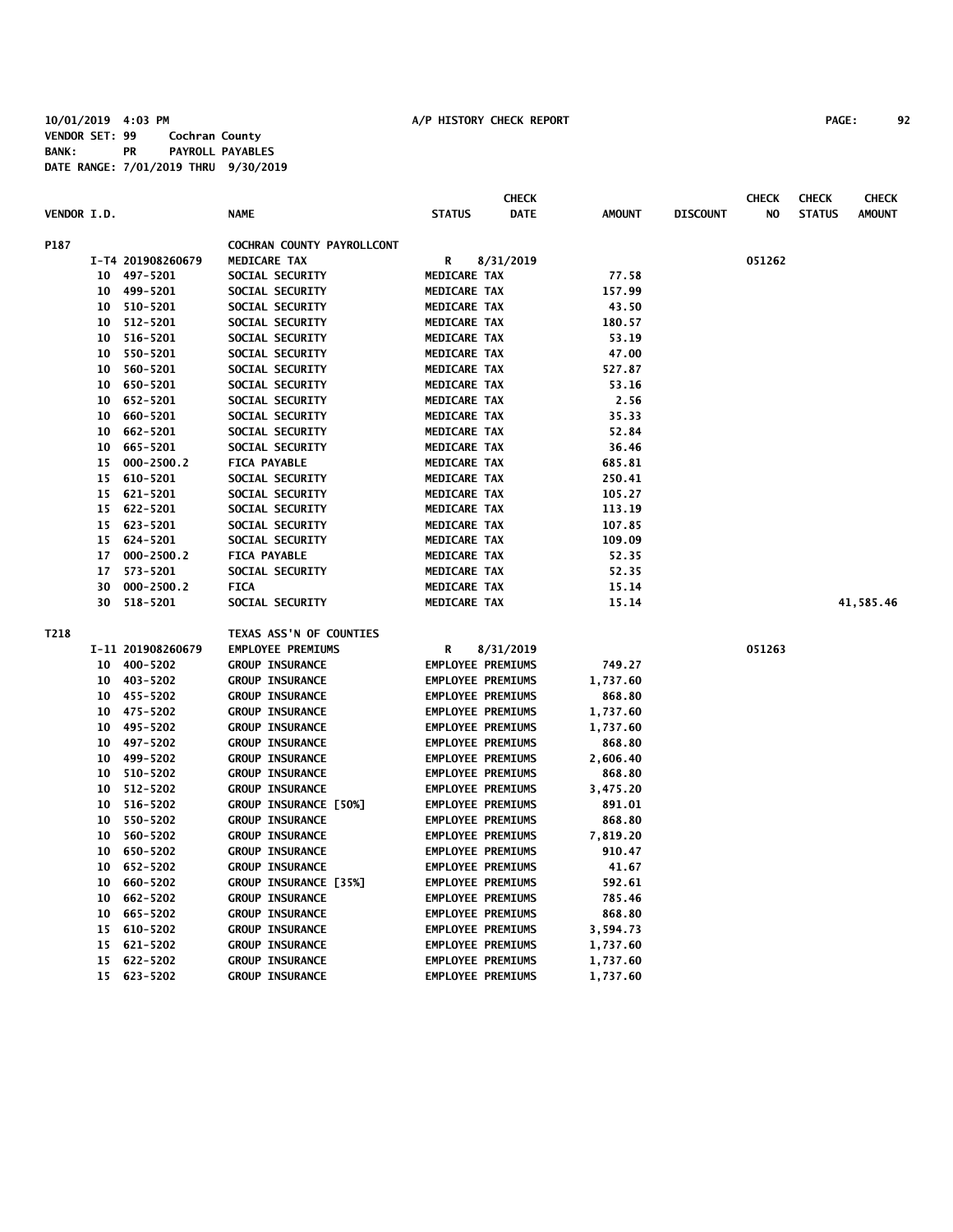| VENDOR I.D.      |                   | <b>NAME</b>                    | <b>STATUS</b>               | <b>CHECK</b><br><b>DATE</b> | <b>AMOUNT</b> | <b>DISCOUNT</b> | <b>CHECK</b><br>NO | <b>CHECK</b><br><b>STATUS</b> | <b>CHECK</b><br><b>AMOUNT</b> |
|------------------|-------------------|--------------------------------|-----------------------------|-----------------------------|---------------|-----------------|--------------------|-------------------------------|-------------------------------|
|                  |                   |                                |                             |                             |               |                 |                    |                               |                               |
| T218             |                   | TEXAS ASS'N OF COUNTIECONT     |                             |                             |               |                 |                    |                               |                               |
|                  | I-11 201908260679 | <b>EMPLOYEE PREMIUMS</b>       | R                           | 8/31/2019                   |               |                 | 051263             |                               |                               |
|                  | 15 624-5202       | <b>GROUP INSURANCE</b>         | <b>EMPLOYEE PREMIUMS</b>    |                             | 1,737.60      |                 |                    |                               |                               |
|                  | 17 573-5202       | <b>GROUP HEALTH INSURANCE</b>  | <b>EMPLOYEE PREMIUMS</b>    |                             | 868.80        |                 |                    |                               |                               |
|                  | 30 518-5202       | GROUP INSURANCE [15%]          | <b>EMPLOYEE PREMIUMS</b>    |                             | 253.98        |                 |                    |                               |                               |
|                  | I-12 201908260679 | <b>GROUP LIFE INSURANCE</b>    | R                           | 8/31/2019                   |               |                 | 051263             |                               |                               |
| 10               | 400-5202          | <b>GROUP INSURANCE</b>         | GROUP LIFE INSURANCE        |                             | 6.35          |                 |                    |                               |                               |
|                  | 10 403-5202       | <b>GROUP INSURANCE</b>         | <b>GROUP LIFE INSURANCE</b> |                             | 6.82          |                 |                    |                               |                               |
|                  | 10 455-5202       | <b>GROUP INSURANCE</b>         | <b>GROUP LIFE INSURANCE</b> |                             | 3.41          |                 |                    |                               |                               |
|                  | 10 475-5202       | <b>GROUP INSURANCE</b>         | GROUP LIFE INSURANCE        |                             | 6.82          |                 |                    |                               |                               |
|                  | 10 495-5202       | <b>GROUP INSURANCE</b>         | <b>GROUP LIFE INSURANCE</b> |                             | 6.82          |                 |                    |                               |                               |
|                  | 10 497-5202       | <b>GROUP INSURANCE</b>         | <b>GROUP LIFE INSURANCE</b> |                             | 3.41          |                 |                    |                               |                               |
| 10               | 499-5202          | <b>GROUP INSURANCE</b>         | <b>GROUP LIFE INSURANCE</b> |                             | 10.23         |                 |                    |                               |                               |
|                  | 10 510-5202       | <b>GROUP INSURANCE</b>         | <b>GROUP LIFE INSURANCE</b> |                             | 3.41          |                 |                    |                               |                               |
| 10               | 512-5202          | <b>GROUP INSURANCE</b>         | <b>GROUP LIFE INSURANCE</b> |                             | 13.64         |                 |                    |                               |                               |
| 10               | 516-5202          | GROUP INSURANCE [50%]          | <b>GROUP LIFE INSURANCE</b> |                             | 3.51          |                 |                    |                               |                               |
|                  | 10 550-5202       | <b>GROUP INSURANCE</b>         | <b>GROUP LIFE INSURANCE</b> |                             | 3.41          |                 |                    |                               |                               |
| 10               | 560-5202          | <b>GROUP INSURANCE</b>         | <b>GROUP LIFE INSURANCE</b> |                             | 30.69         |                 |                    |                               |                               |
|                  | 10 650-5202       | <b>GROUP INSURANCE</b>         | <b>GROUP LIFE INSURANCE</b> |                             | 3.57          |                 |                    |                               |                               |
|                  | 10 652-5202       | <b>GROUP INSURANCE</b>         | GROUP LIFE INSURANCE        |                             | 0.16          |                 |                    |                               |                               |
|                  | 10 660-5202       | GROUP INSURANCE [35%]          | <b>GROUP LIFE INSURANCE</b> |                             | 2.32          |                 |                    |                               |                               |
|                  | 10 662-5202       | <b>GROUP INSURANCE</b>         | <b>GROUP LIFE INSURANCE</b> |                             | 3.09          |                 |                    |                               |                               |
|                  | 10 665-5202       | <b>GROUP INSURANCE</b>         | GROUP LIFE INSURANCE        |                             | 3.41          |                 |                    |                               |                               |
| 15               | 610-5202          | <b>GROUP INSURANCE</b>         | <b>GROUP LIFE INSURANCE</b> |                             | 14.11         |                 |                    |                               |                               |
|                  | 15 621-5202       | <b>GROUP INSURANCE</b>         | <b>GROUP LIFE INSURANCE</b> |                             | 6.82          |                 |                    |                               |                               |
|                  | 15 622-5202       | <b>GROUP INSURANCE</b>         | <b>GROUP LIFE INSURANCE</b> |                             | 6.82          |                 |                    |                               |                               |
|                  | 15 623-5202       | <b>GROUP INSURANCE</b>         | <b>GROUP LIFE INSURANCE</b> |                             | 6.82          |                 |                    |                               |                               |
|                  | 15 624-5202       | <b>GROUP INSURANCE</b>         | <b>GROUP LIFE INSURANCE</b> |                             | 5.63          |                 |                    |                               |                               |
|                  | 17 573-5202       | <b>GROUP HEALTH INSURANCE</b>  | <b>GROUP LIFE INSURANCE</b> |                             | 3.41          |                 |                    |                               |                               |
|                  | 30 518-5202       | GROUP INSURANCE [15%]          | <b>GROUP LIFE INSURANCE</b> |                             | 0.99          |                 |                    |                               |                               |
|                  | I-15 201908260679 | DEPENDENT HEALTH PREM WITHHELD | R                           | 8/31/2019                   |               |                 | 051263             |                               |                               |
|                  | 10 000-2500.4     | <b>INSURANCE PAYABLE</b>       | DEPENDENT HEALTH PRE        |                             | 2,220.70      |                 |                    |                               | 41,472.37                     |
|                  |                   |                                |                             |                             |               |                 |                    |                               |                               |
| C <sub>253</sub> |                   | COCHRAN COUNTY MONEY MKT       |                             |                             |               |                 |                    |                               |                               |
|                  | I-201908260680    | NON-DPT SUPP DEATH             | R                           | 8/31/2019                   |               |                 | 051264             |                               |                               |
|                  | 10 409-5207       | SUPPLEMENTAL DEATH BENEFITS    | NON-DPT SUPP DEATH A        |                             | 1,169.94      |                 |                    |                               | 1,169.94                      |
|                  |                   |                                |                             |                             |               |                 |                    |                               |                               |
| A067             |                   | AMERICAN FAMILY LIFE ASSURANCE |                             |                             |               |                 |                    |                               |                               |
|                  | I-08 201909240681 | MONTHLY PREMIUM                | R                           | 9/30/2019                   |               |                 | 051375             |                               |                               |
| 10               | $000 - 2500.4$    | <b>INSURANCE PAYABLE</b>       | MONTHLY PREMIUM             |                             | 592.84        |                 |                    |                               |                               |
| 15               | 000-2500.4        | <b>INSURANCE PAYABLE</b>       | MONTHLY PREMIUM             |                             | 184.94        |                 |                    |                               |                               |
| 30               | $000 - 2500.4$    | <b>AFLAC</b>                   | MONTHLY PREMIUM             |                             | 11.76         |                 |                    |                               | 789.54                        |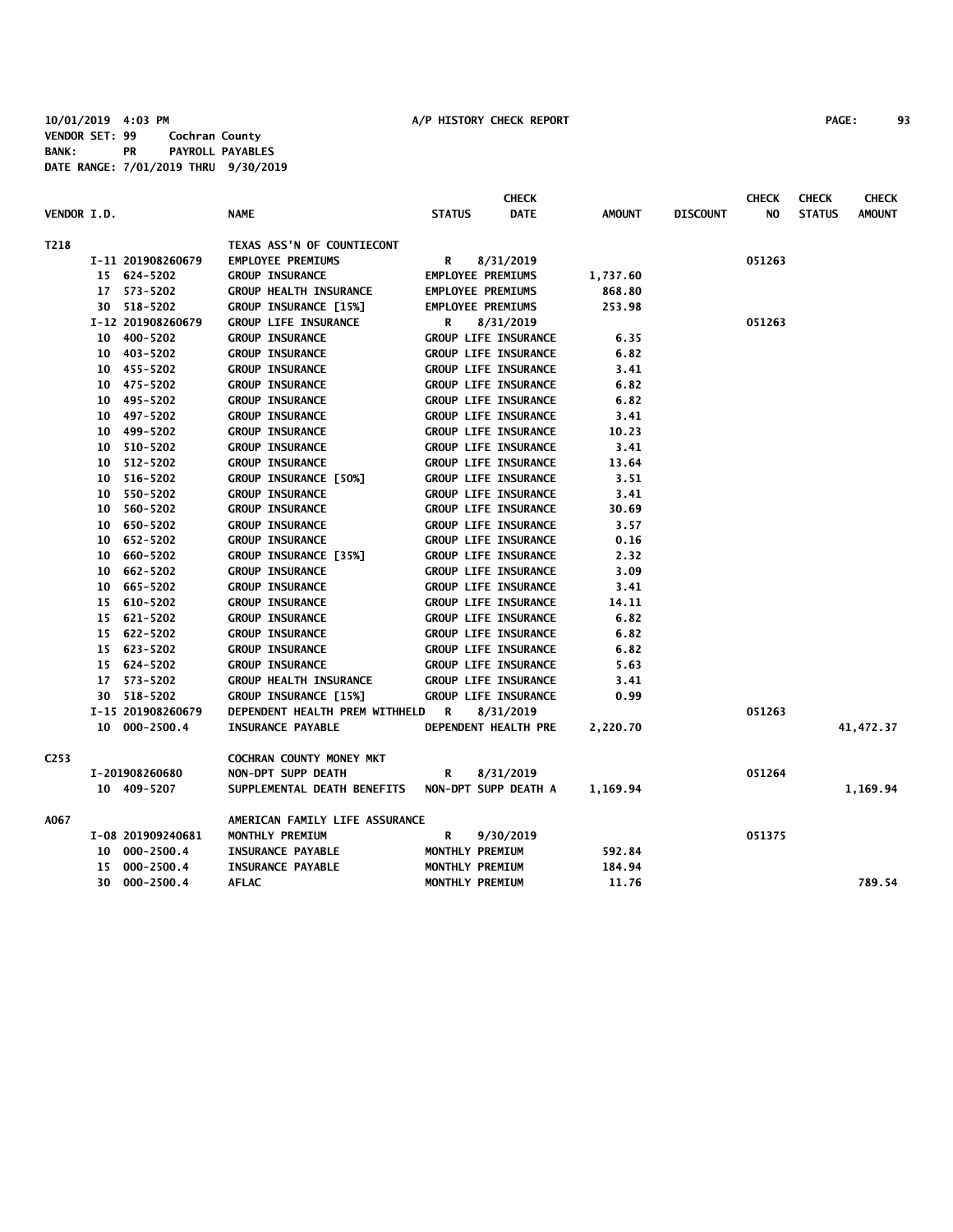**10/01/2019 4:03 PM A/P HISTORY CHECK REPORT PAGE: 94 VENDOR SET: 99 Cochran County BANK: PR PAYROLL PAYABLES DATE RANGE: 7/01/2019 THRU 9/30/2019**

|                    |                 |                   |                                |                 | <b>CHECK</b>                |               |                 | <b>CHECK</b> | <b>CHECK</b>  | <b>CHECK</b>  |
|--------------------|-----------------|-------------------|--------------------------------|-----------------|-----------------------------|---------------|-----------------|--------------|---------------|---------------|
| <b>VENDOR I.D.</b> |                 |                   | <b>NAME</b>                    | <b>STATUS</b>   | <b>DATE</b>                 | <b>AMOUNT</b> | <b>DISCOUNT</b> | NO           | <b>STATUS</b> | <b>AMOUNT</b> |
| C091               |                 |                   | <b>HUMANA</b>                  |                 |                             |               |                 |              |               |               |
|                    |                 | I-17A201909240681 | VISION MONTHLY PREMIUM         | R               | 9/30/2019                   |               |                 | 051376       |               |               |
|                    |                 | 10 000-2500.4     | <b>INSURANCE PAYABLE</b>       |                 | VISION MONTHLY PREMI        | 40.46         |                 |              |               | 40.46         |
| C253               |                 |                   | COCHRAN COUNTY MONEY MKT       |                 |                             |               |                 |              |               |               |
|                    |                 | I-01 201909240681 | RETIREMENT CONTRIBUTIONS       | R               | 9/30/2019                   |               |                 | 051377       |               |               |
|                    |                 | 10 000-2500.3     | <b>TCDRS PAYABLE</b>           |                 | RETIREMENT CONTRIBUT        | 8,826.23      |                 |              |               |               |
|                    |                 | 10 400-5203       | <b>RETIREMENT</b>              |                 | RETIREMENT CONTRIBUT        | 1,055.64      |                 |              |               |               |
|                    | 10              | 403-5203          | <b>RETIREMENT</b>              |                 | RETIREMENT CONTRIBUT        | 1,119.72      |                 |              |               |               |
|                    |                 | 10 435-5203       | <b>RETIREMENT</b>              |                 | RETIREMENT CONTRIBUT        | 231.80        |                 |              |               |               |
|                    |                 | 10 455-5203       | <b>RETIREMENT</b>              |                 | RETIREMENT CONTRIBUT        | 513.64        |                 |              |               |               |
|                    |                 | 10 475-5203       | <b>RETIREMENT</b>              |                 | RETIREMENT CONTRIBUT        | 1,326.01      |                 |              |               |               |
|                    |                 | 10 476-5203       | <b>RETIREMENT</b>              |                 | RETIREMENT CONTRIBUT        | 229.20        |                 |              |               |               |
|                    |                 | 10 490-5203.001   | <b>RETIREMENT</b>              |                 | RETIREMENT CONTRIBUT        | 127.23        |                 |              |               |               |
|                    | 10              | 495-5203          | <b>RETIREMENT</b>              |                 | RETIREMENT CONTRIBUT        | 670.78        |                 |              |               |               |
|                    | 10              | 497-5203          | <b>RETIREMENT</b>              |                 | RETIREMENT CONTRIBUT        | 668.33        |                 |              |               |               |
|                    | 10              | 499-5203          | <b>RETIREMENT</b>              |                 | RETIREMENT CONTRIBUT        | 1,431.98      |                 |              |               |               |
|                    | 10              | 510-5203          | <b>RETIREMENT</b>              |                 | RETIREMENT CONTRIBUT        | 390.00        |                 |              |               |               |
|                    | 10              | 512-5203          | <b>RETIREMENT</b>              |                 | RETIREMENT CONTRIBUT        | 1,616.72      |                 |              |               |               |
|                    | 10              | 516-5203          | <b>RETIREMENT</b>              |                 | RETIREMENT CONTRIBUT        | 476.06        |                 |              |               |               |
|                    | 10              | 550-5203          | <b>RETIREMENT</b>              |                 | RETIREMENT CONTRIBUT        | 421.34        |                 |              |               |               |
|                    | 10              | 560-5203          | <b>RETIREMENT</b>              |                 | RETIREMENT CONTRIBUT        | 4,545.02      |                 |              |               |               |
|                    | 10              | 650-5203          | <b>RETIREMENT</b>              |                 | RETIREMENT CONTRIBUT        | 471.62        |                 |              |               |               |
|                    |                 | 10 652-5203       | <b>RETIREMENT</b>              |                 | <b>RETIREMENT CONTRIBUT</b> | 22.92         |                 |              |               |               |
|                    |                 | 10 660-5203       | <b>RETIREMENT</b>              |                 | RETIREMENT CONTRIBUT        | 315.94        |                 |              |               |               |
|                    | 10 <sub>1</sub> | 662-5203          | <b>RETIREMENT</b>              |                 | RETIREMENT CONTRIBUT        | 432.16        |                 |              |               |               |
|                    |                 | 10 665-5203       | <b>RETIREMENT</b>              |                 | RETIREMENT CONTRIBUT        | 325.47        |                 |              |               |               |
|                    |                 | 15 000-2500.3     | <b>TCDRS PAYABLE</b>           |                 | RETIREMENT CONTRIBUT        | 3,266.04      |                 |              |               |               |
|                    |                 | 15 610-5203       | <b>RETIREMENT</b>              |                 | RETIREMENT CONTRIBUT        | 2,245.03      |                 |              |               |               |
|                    |                 | 15 621-5203       | <b>RETIREMENT</b>              |                 | RETIREMENT CONTRIBUT        | 949.11        |                 |              |               |               |
|                    |                 | 15 622-5203       | <b>RETIREMENT</b>              |                 | RETIREMENT CONTRIBUT        | 916.68        |                 |              |               |               |
|                    |                 | 15 623-5203       | <b>RETIREMENT</b>              |                 | RETIREMENT CONTRIBUT        | 972.84        |                 |              |               |               |
|                    |                 | 15 624-5203       | <b>RETIREMENT</b>              |                 | RETIREMENT CONTRIBUT        | 981.86        |                 |              |               |               |
|                    | 17              | $000 - 2500.3$    | <b>TCDRS PAYABLE</b>           |                 | RETIREMENT CONTRIBUT        | 249.78        |                 |              |               |               |
|                    | 17              | 573-5203          | <b>RETIREMENT</b>              |                 | RETIREMENT CONTRIBUT        | 463.88        |                 |              |               |               |
|                    | 30              | $000 - 2500.3$    | <b>TCDRS</b>                   |                 | RETIREMENT CONTRIBUT        | 72.91         |                 |              |               |               |
|                    | 30              | 518-5203          | <b>RETIREMENT</b>              |                 | <b>RETIREMENT CONTRIBUT</b> | 135.41        |                 |              |               | 35,471.35     |
|                    |                 |                   |                                |                 |                             |               |                 |              |               |               |
| C300               |                 |                   | COCHRAN COUNTY SCHOOLS FEDERAL |                 |                             |               |                 |              |               |               |
|                    |                 | I-18A201909240681 | MONTHLY PREMUIM                | R               | 9/30/2019                   |               |                 | 051378       |               |               |
|                    |                 | 10 000-2500.4     | <b>INSURANCE PAYABLE</b>       | MONTHLY PREMUIM |                             | 10,765.25     |                 |              |               |               |
|                    | 15              | $000 - 2500.4$    | <b>INSURANCE PAYABLE</b>       | MONTHLY PREMUIM |                             | 1,143.10      |                 |              |               |               |
|                    | 30              | $000 - 2500.4$    | <b>AFLAC</b>                   | MONTHLY PREMUIM |                             | 78.48         |                 |              |               | 11,986.83     |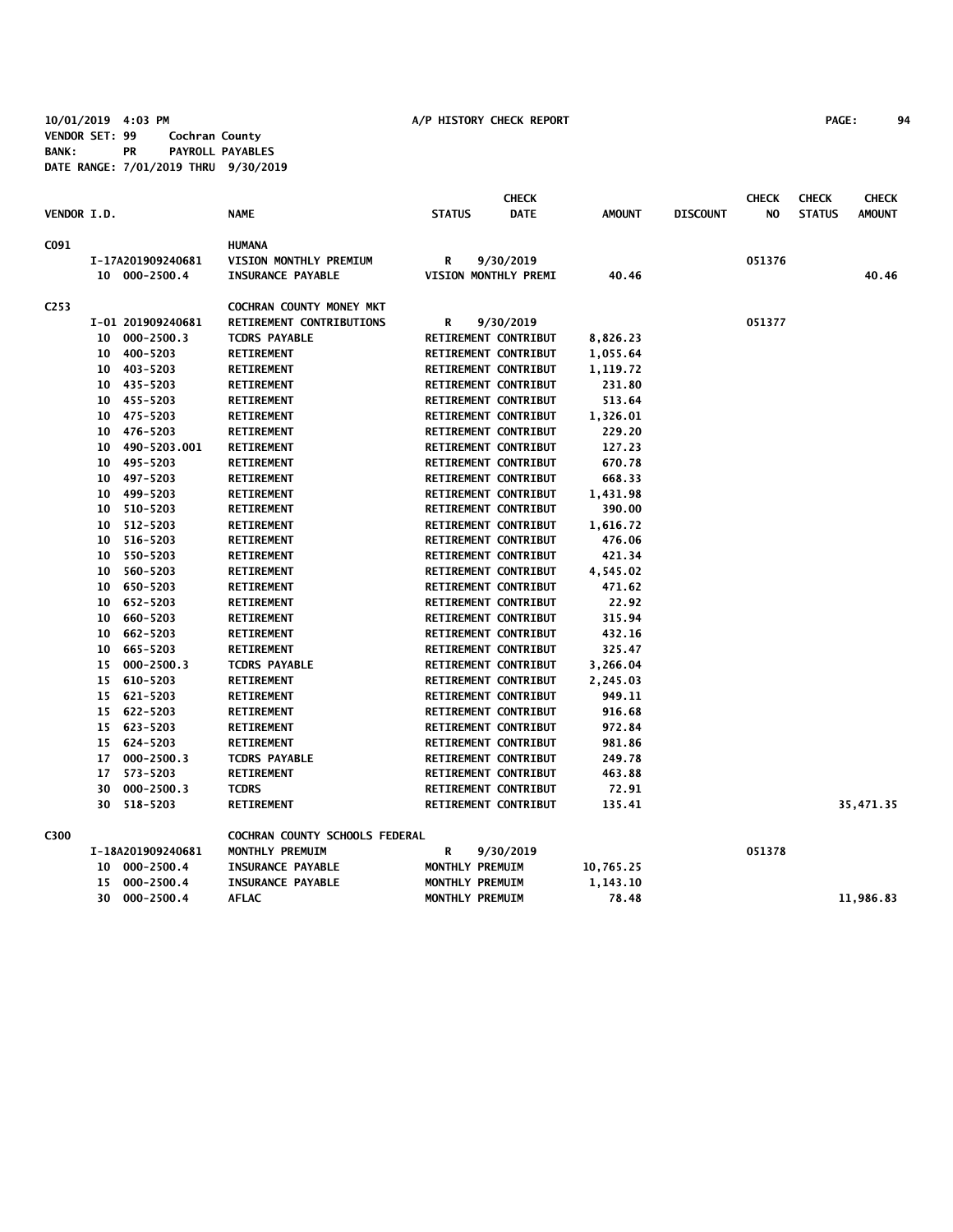**10/01/2019 4:03 PM A/P HISTORY CHECK REPORT PAGE: 95 VENDOR SET: 99 Cochran County BANK: PR PAYROLL PAYABLES DATE RANGE: 7/01/2019 THRU 9/30/2019**

|                    |                   |                               |                      | <b>CHECK</b> |               |                 | <b>CHECK</b> | <b>CHECK</b>  | <b>CHECK</b>  |
|--------------------|-------------------|-------------------------------|----------------------|--------------|---------------|-----------------|--------------|---------------|---------------|
| <b>VENDOR I.D.</b> |                   | <b>NAME</b>                   | <b>STATUS</b>        | <b>DATE</b>  | <b>AMOUNT</b> | <b>DISCOUNT</b> | NO.          | <b>STATUS</b> | <b>AMOUNT</b> |
| NO17               |                   | <b>NATIONAL FARM LIFE</b>     |                      |              |               |                 |              |               |               |
|                    | I-05 201909240681 | <b>NFL PREMIUM</b>            | R                    | 9/30/2019    |               |                 | 051379       |               |               |
|                    | 10 000-2500.4     | <b>INSURANCE PAYABLE</b>      | NFL PREMIUM          |              | 40.90         |                 |              |               |               |
|                    | I-05A201909240681 | AFTER TAX PREM                | R                    | 9/30/2019    |               |                 | 051379       |               |               |
|                    | 10 000-2500.4     | <b>INSURANCE PAYABLE</b>      | AFTER TAX PREM       |              | 114.21        |                 |              |               |               |
|                    | 15 000-2500.4     | <b>INSURANCE PAYABLE</b>      | AFTER TAX PREM       |              | 127.67        |                 |              |               | 282.78        |
| <b>NO60</b>        |                   | NATIONWIDE RETIREMENT SOL     |                      |              |               |                 |              |               |               |
|                    | I-04 201909240681 | DEFERRED COMP WITHHELD        | R                    | 9/30/2019    |               |                 | 051380       |               |               |
|                    | 10 000-2500.7     | PEBSCO DEF COMP PAYABLE       | DEFERRED COMP WITHHE |              | 1,262.25      |                 |              |               |               |
|                    | 15 000-2500.7     | PEBSCO DEF COMP PAYABLE       | DEFERRED COMP WITHHE |              | 251.88        |                 |              |               |               |
|                    | 30 000-2500.7     | D.C.                          | DEFERRED COMP WITHHE |              | 10.87         |                 |              |               | 1,525.00      |
| 0029               |                   | OFFICE OF THE ATTORNEY GE     |                      |              |               |                 |              |               |               |
|                    | I-09 201909240681 | CAUSE# 2002517527 &2003521159 | R                    | 9/30/2019    |               |                 | 051381       |               |               |
|                    | 10 000-2500.8     | CHILD SUPPORT PAYABLE         | CAUSE# 2002517527 &2 |              | 1,182.00      |                 |              |               | 1,182.00      |
| 0029               |                   | OFFICE OF THE ATTORNEY GE     |                      |              |               |                 |              |               |               |
|                    | I-CDH201909240681 | CAUSE#233-534019-13           | R                    | 9/30/2019    |               |                 | 051382       |               |               |
|                    | 10 000-2500.8     | CHILD SUPPORT PAYABLE         | CAUSE#233-534019-13  |              | 557.87        |                 |              |               | 557.87        |
| P187               |                   | COCHRAN COUNTY PAYROLL TA     |                      |              |               |                 |              |               |               |
|                    | I-T1 201909240681 | FEDERAL INCOME TAX W/H        | R                    | 9/30/2019    |               |                 | 051383       |               |               |
|                    | 10 000-2500.1     | WITHHOLDING TAX PAYABLE       | FEDERAL INCOME TAX W |              | 9,722.24      |                 |              |               |               |
|                    | 15 000-2500.1     | WITHHOLDING TAX PAYABLE       | FEDERAL INCOME TAX W |              | 3,453.34      |                 |              |               |               |
|                    | 17 000-2500.1     | WITHHOLDING TAX PAYABLE       | FEDERAL INCOME TAX W |              | 247.81        |                 |              |               |               |
|                    | 30 000-2500.1     | FEDERAL WITHOLDING            | FEDERAL INCOME TAX W |              | 122.09        |                 |              |               |               |
|                    | I-T3 201909240681 | <b>FICA TAX</b>               | R                    | 9/30/2019    |               |                 | 051383       |               |               |
|                    | 10 000-2500.2     | <b>FICA PAYABLE</b>           | <b>FICA TAX</b>      |              | 7,704.89      |                 |              |               |               |
|                    | 10 400-5201       | SOCIAL SECURITY               | <b>FICA TAX</b>      |              | 503.46        |                 |              |               |               |
|                    | 10 403-5201       | SOCIAL SECURITY               | <b>FICA TAX</b>      |              | 454.28        |                 |              |               |               |
|                    | 10 435-5201       | <b>SOCIAL SECURITY</b>        | <b>FICA TAX</b>      |              | 110.55        |                 |              |               |               |
|                    | 455-5201<br>10    | SOCIAL SECURITY               | <b>FICA TAX</b>      |              | 266.05        |                 |              |               |               |
|                    | 10 475-5201       | SOCIAL SECURITY               | <b>FICA TAX</b>      |              | 632.40        |                 |              |               |               |
|                    | 10 476-5201       | SOCIAL SECURITY               | <b>FICA TAX</b>      |              | 109.31        |                 |              |               |               |
|                    | 10 490-5201.001   | SOCIAL SECURITY FICA          | <b>FICA TAX</b>      |              | 60.68         |                 |              |               |               |
|                    | 10 495-5201       | SOCIAL SECURITY               | <b>FICA TAX</b>      |              | 317.53        |                 |              |               |               |
|                    | 10 497-5201       | SOCIAL SECURITY               | <b>FICA TAX</b>      |              | 318.74        |                 |              |               |               |
|                    | 10 499-5201       | SOCIAL SECURITY               | <b>FICA TAX</b>      |              | 676.18        |                 |              |               |               |
|                    | 510-5201<br>10    | SOCIAL SECURITY               | <b>FICA TAX</b>      |              | 186.00        |                 |              |               |               |
|                    | 512-5201<br>10    | SOCIAL SECURITY               | <b>FICA TAX</b>      |              | 764.01        |                 |              |               |               |
|                    | 10<br>516-5201    | SOCIAL SECURITY               | <b>FICA TAX</b>      |              | 228.56        |                 |              |               |               |
|                    | 10<br>550-5201    | SOCIAL SECURITY               | <b>FICA TAX</b>      |              | 200.95        |                 |              |               |               |
|                    | 10<br>560-5201    | SOCIAL SECURITY               | <b>FICA TAX</b>      |              | 2,127.24      |                 |              |               |               |
|                    | 10 650-5201       | SOCIAL SECURITY               | <b>FICA TAX</b>      |              | 224.92        |                 |              |               |               |
|                    | 652-5201<br>10    | SOCIAL SECURITY               | <b>FICA TAX</b>      |              | 10.93         |                 |              |               |               |
|                    | 10 660-5201       | SOCIAL SECURITY               | <b>FICA TAX</b>      |              | 151.77        |                 |              |               |               |
|                    | 10 662-5201       | <b>SOCIAL SECURITY</b>        | <b>FICA TAX</b>      |              | 206.11        |                 |              |               |               |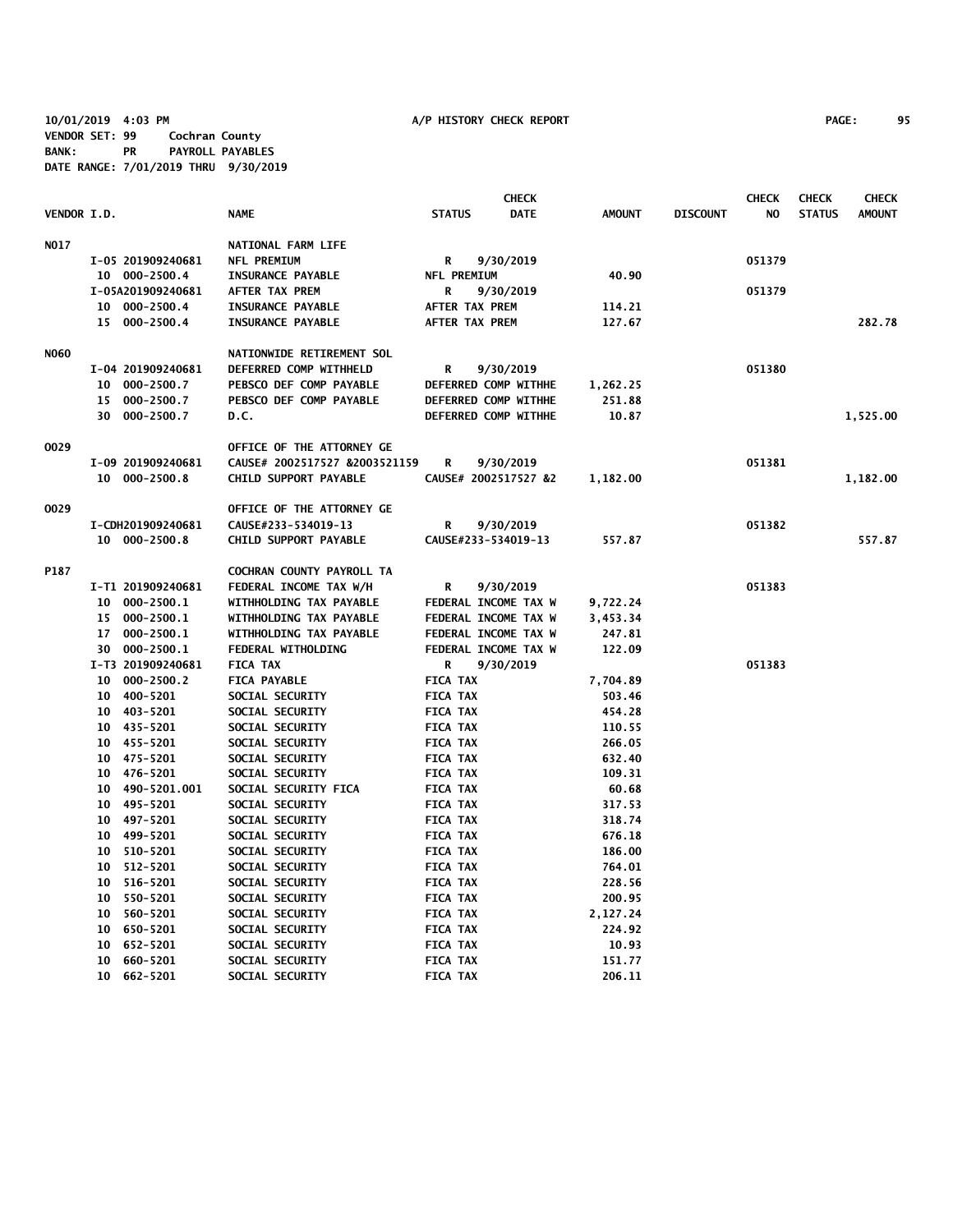|                    |                 |                   |                            |                     | <b>CHECK</b> |               |                 | <b>CHECK</b> | <b>CHECK</b>  | <b>CHECK</b>  |
|--------------------|-----------------|-------------------|----------------------------|---------------------|--------------|---------------|-----------------|--------------|---------------|---------------|
| <b>VENDOR I.D.</b> |                 |                   | <b>NAME</b>                | <b>STATUS</b>       | <b>DATE</b>  | <b>AMOUNT</b> | <b>DISCOUNT</b> | NO           | <b>STATUS</b> | <b>AMOUNT</b> |
| P187               |                 |                   | COCHRAN COUNTY PAYROLLCONT |                     |              |               |                 |              |               |               |
|                    |                 | I-T3 201909240681 | <b>FICA TAX</b>            | R                   | 9/30/2019    |               |                 | 051383       |               |               |
|                    |                 | 10 665-5201       | SOCIAL SECURITY            | <b>FICA TAX</b>     |              | 155.22        |                 |              |               |               |
|                    |                 | 15 000-2500.2     | <b>FICA PAYABLE</b>        | <b>FICA TAX</b>     |              | 2,881.33      |                 |              |               |               |
|                    |                 | 15 610-5201       | SOCIAL SECURITY            | <b>FICA TAX</b>     |              | 1,070.72      |                 |              |               |               |
|                    |                 | 15 621-5201       | SOCIAL SECURITY            | <b>FICA TAX</b>     |              | 449.10        |                 |              |               |               |
|                    |                 | 15 622-5201       | SOCIAL SECURITY            | <b>FICA TAX</b>     |              | 433.92        |                 |              |               |               |
|                    |                 | 15 623-5201       | SOCIAL SECURITY            | <b>FICA TAX</b>     |              | 461.15        |                 |              |               |               |
|                    |                 | 15 624-5201       | SOCIAL SECURITY            | <b>FICA TAX</b>     |              | 466.44        |                 |              |               |               |
|                    | 17              | $000 - 2500.2$    | <b>FICA PAYABLE</b>        | <b>FICA TAX</b>     |              | 221.23        |                 |              |               |               |
|                    | 17              | 573-5201          | SOCIAL SECURITY            | <b>FICA TAX</b>     |              | 221.23        |                 |              |               |               |
|                    |                 | 30 000-2500.2     | <b>FICA</b>                | <b>FICA TAX</b>     |              | 65.04         |                 |              |               |               |
|                    |                 | 30 518-5201       | SOCIAL SECURITY            | <b>FICA TAX</b>     |              | 65.04         |                 |              |               |               |
|                    |                 | I-T4 201909240681 | MEDICARE TAX               | R                   | 9/30/2019    |               |                 | 051383       |               |               |
|                    |                 | 10 000-2500.2     | <b>FICA PAYABLE</b>        | MEDICARE TAX        |              | 1,801.97      |                 |              |               |               |
|                    |                 | 10 400-5201       | SOCIAL SECURITY            | MEDICARE TAX        |              | 117.74        |                 |              |               |               |
|                    |                 | 10 403-5201       | SOCIAL SECURITY            | MEDICARE TAX        |              | 106.24        |                 |              |               |               |
|                    |                 | 10 435-5201       | SOCIAL SECURITY            | MEDICARE TAX        |              | 25.86         |                 |              |               |               |
|                    |                 | 10 455-5201       | SOCIAL SECURITY            | MEDICARE TAX        |              | 62.22         |                 |              |               |               |
|                    |                 | 10 475-5201       | SOCIAL SECURITY            | MEDICARE TAX        |              | 147.90        |                 |              |               |               |
|                    | 10              | 476-5201          | SOCIAL SECURITY            | MEDICARE TAX        |              | 25.57         |                 |              |               |               |
|                    | 10              | 490-5201.001      | SOCIAL SECURITY FICA       | MEDICARE TAX        |              | 14.19         |                 |              |               |               |
|                    |                 | 10 495-5201       | SOCIAL SECURITY            | MEDICARE TAX        |              | 74.27         |                 |              |               |               |
|                    |                 | 10 497-5201       | SOCIAL SECURITY            | MEDICARE TAX        |              | 74.55         |                 |              |               |               |
|                    |                 | 10 499-5201       | SOCIAL SECURITY            | MEDICARE TAX        |              | 158.13        |                 |              |               |               |
|                    |                 | 10 510-5201       | SOCIAL SECURITY            | MEDICARE TAX        |              | 43.50         |                 |              |               |               |
|                    | 10              | 512-5201          | SOCIAL SECURITY            | MEDICARE TAX        |              | 178.68        |                 |              |               |               |
|                    | 10              | 516-5201          | SOCIAL SECURITY            | MEDICARE TAX        |              | 53.46         |                 |              |               |               |
|                    | 10              | 550-5201          | SOCIAL SECURITY            | MEDICARE TAX        |              | 47.00         |                 |              |               |               |
|                    | 10 <sub>1</sub> | 560-5201          | SOCIAL SECURITY            | MEDICARE TAX        |              | 497.50        |                 |              |               |               |
|                    | 10              | 650-5201          | SOCIAL SECURITY            | MEDICARE TAX        |              | 52.61         |                 |              |               |               |
|                    | 10              | 652-5201          | SOCIAL SECURITY            | MEDICARE TAX        |              | 2.56          |                 |              |               |               |
|                    | 10              | 660-5201          | SOCIAL SECURITY            | MEDICARE TAX        |              | 35.49         |                 |              |               |               |
|                    | 10              | 662-5201          | SOCIAL SECURITY            | MEDICARE TAX        |              | 48.20         |                 |              |               |               |
|                    | 10              | 665-5201          | SOCIAL SECURITY            | MEDICARE TAX        |              | 36.30         |                 |              |               |               |
|                    | 15              | $000 - 2500.2$    | <b>FICA PAYABLE</b>        | MEDICARE TAX        |              | 673.86        |                 |              |               |               |
|                    |                 | 15 610-5201       | SOCIAL SECURITY            | <b>MEDICARE TAX</b> |              | 250.41        |                 |              |               |               |
|                    |                 | 15 621-5201       | SOCIAL SECURITY            | <b>MEDICARE TAX</b> |              | 105.03        |                 |              |               |               |
|                    |                 | 15 622-5201       | SOCIAL SECURITY            | <b>MEDICARE TAX</b> |              | 101.48        |                 |              |               |               |
|                    |                 | 15 623-5201       | SOCIAL SECURITY            | MEDICARE TAX        |              | 107.85        |                 |              |               |               |
|                    |                 | 15 624-5201       | SOCIAL SECURITY            | <b>MEDICARE TAX</b> |              | 109.09        |                 |              |               |               |
|                    | 17              | $000 - 2500.2$    | <b>FICA PAYABLE</b>        | <b>MEDICARE TAX</b> |              | 51.74         |                 |              |               |               |
|                    | 17              | 573-5201          | SOCIAL SECURITY            | <b>MEDICARE TAX</b> |              | 51.74         |                 |              |               |               |
|                    | 30              | $000 - 2500.2$    | <b>FICA</b>                | <b>MEDICARE TAX</b> |              | 15.21         |                 |              |               |               |
|                    | 30              | 518-5201          | SOCIAL SECURITY            | <b>MEDICARE TAX</b> |              | 15.21         |                 |              |               | 40,376.02     |
|                    |                 |                   |                            |                     |              |               |                 |              |               |               |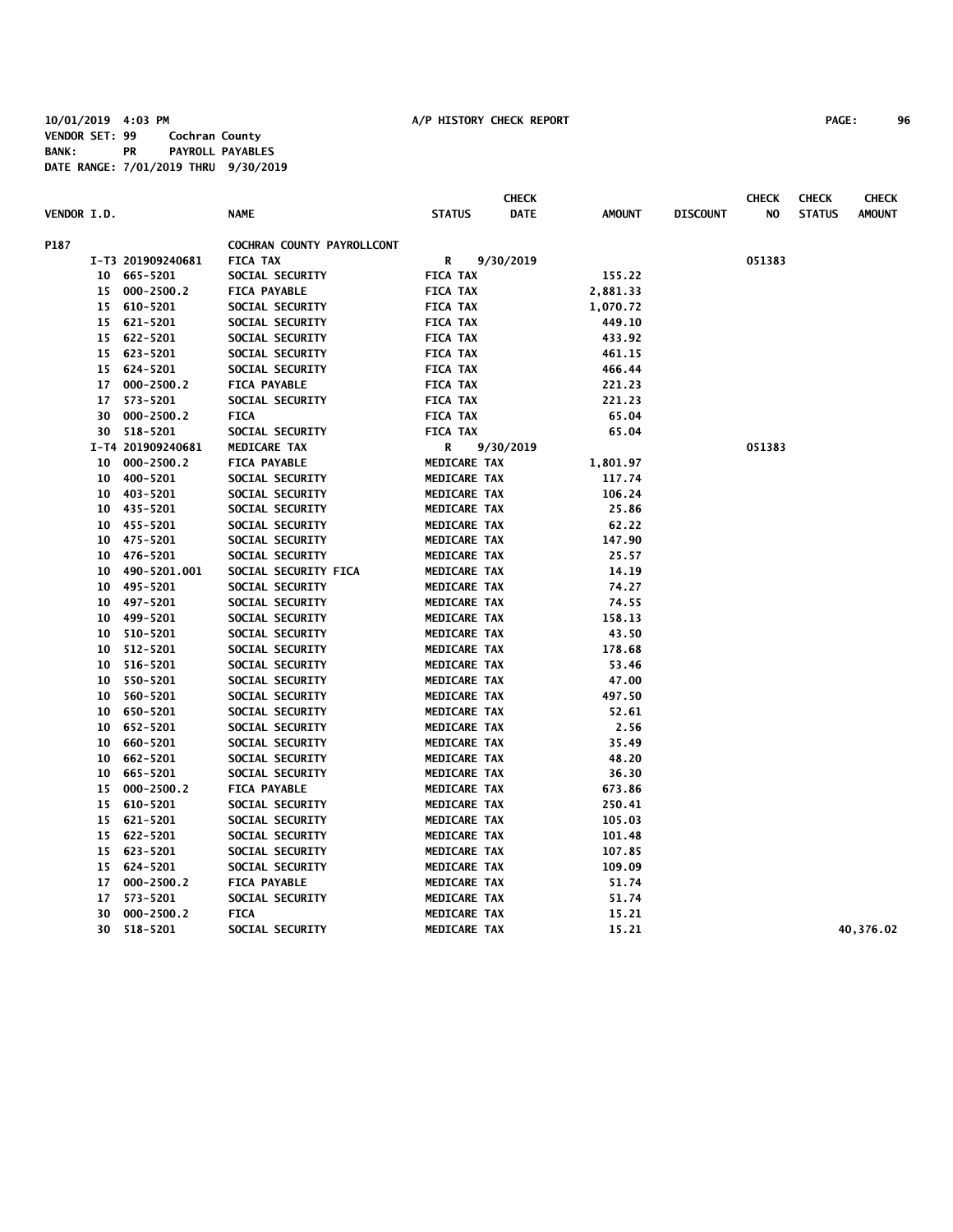|                    |                 |                   |                               |                          | <b>CHECK</b>                |               |                 | <b>CHECK</b> | <b>CHECK</b>  | <b>CHECK</b>  |
|--------------------|-----------------|-------------------|-------------------------------|--------------------------|-----------------------------|---------------|-----------------|--------------|---------------|---------------|
| <b>VENDOR I.D.</b> |                 |                   | <b>NAME</b>                   | <b>STATUS</b>            | <b>DATE</b>                 | <b>AMOUNT</b> | <b>DISCOUNT</b> | NO.          | <b>STATUS</b> | <b>AMOUNT</b> |
| T218               |                 |                   | TEXAS ASS'N OF COUNTIES       |                          |                             |               |                 |              |               |               |
|                    |                 | I-11 201909240681 | <b>EMPLOYEE PREMIUMS</b>      | R                        | 9/30/2019                   |               |                 | 051384       |               |               |
|                    |                 | 10 400-5202       | <b>GROUP INSURANCE</b>        | <b>EMPLOYEE PREMIUMS</b> |                             | 771.75        |                 |              |               |               |
|                    |                 | 10 403-5202       | <b>GROUP INSURANCE</b>        | <b>EMPLOYEE PREMIUMS</b> |                             | 1,789.72      |                 |              |               |               |
|                    |                 | 10 455-5202       | <b>GROUP INSURANCE</b>        | <b>EMPLOYEE PREMIUMS</b> |                             | 894.86        |                 |              |               |               |
|                    |                 | 10 475-5202       | <b>GROUP INSURANCE</b>        | <b>EMPLOYEE PREMIUMS</b> |                             | 1,789.72      |                 |              |               |               |
|                    |                 | 10 495-5202       | <b>GROUP INSURANCE</b>        | <b>EMPLOYEE PREMIUMS</b> |                             | 894.86        |                 |              |               |               |
|                    |                 | 10 497-5202       | <b>GROUP INSURANCE</b>        | <b>EMPLOYEE PREMIUMS</b> |                             | 894.86        |                 |              |               |               |
|                    |                 | 10 499-5202       | <b>GROUP INSURANCE</b>        | <b>EMPLOYEE PREMIUMS</b> |                             | 2,684.58      |                 |              |               |               |
|                    |                 | 10 510-5202       | <b>GROUP INSURANCE</b>        | <b>EMPLOYEE PREMIUMS</b> |                             | 894.86        |                 |              |               |               |
|                    |                 | 10 512-5202       | <b>GROUP INSURANCE</b>        | <b>EMPLOYEE PREMIUMS</b> |                             | 4,474.30      |                 |              |               |               |
|                    | 10 <sub>1</sub> | 516-5202          | GROUP INSURANCE [50%]         | <b>EMPLOYEE PREMIUMS</b> |                             | 917.75        |                 |              |               |               |
|                    |                 | 10 550-5202       | <b>GROUP INSURANCE</b>        | <b>EMPLOYEE PREMIUMS</b> |                             | 894.86        |                 |              |               |               |
|                    |                 | 10 560-5202       | <b>GROUP INSURANCE</b>        | <b>EMPLOYEE PREMIUMS</b> |                             | 8,053.74      |                 |              |               |               |
|                    |                 | 10 650-5202       | <b>GROUP INSURANCE</b>        | <b>EMPLOYEE PREMIUMS</b> |                             | 937.78        |                 |              |               |               |
|                    | $10-10$         | 652-5202          | <b>GROUP INSURANCE</b>        | <b>EMPLOYEE PREMIUMS</b> |                             | 42.92         |                 |              |               |               |
|                    | 10              | 660-5202          | GROUP INSURANCE [35%]         | <b>EMPLOYEE PREMIUMS</b> |                             | 610.38        |                 |              |               |               |
|                    | 10              | 662-5202          | <b>GROUP INSURANCE</b>        | <b>EMPLOYEE PREMIUMS</b> |                             | 809.02        |                 |              |               |               |
|                    | 10              | 665-5202          | <b>GROUP INSURANCE</b>        | <b>EMPLOYEE PREMIUMS</b> |                             | 894.86        |                 |              |               |               |
|                    |                 | 15 610-5202       | <b>GROUP INSURANCE</b>        | <b>EMPLOYEE PREMIUMS</b> |                             | 3,702.55      |                 |              |               |               |
|                    |                 | 15 621-5202       | <b>GROUP INSURANCE</b>        | <b>EMPLOYEE PREMIUMS</b> |                             | 1,789.72      |                 |              |               |               |
|                    |                 | 15 622-5202       | <b>GROUP INSURANCE</b>        | <b>EMPLOYEE PREMIUMS</b> |                             | 1,789.72      |                 |              |               |               |
|                    |                 | 15 623-5202       | <b>GROUP INSURANCE</b>        | <b>EMPLOYEE PREMIUMS</b> |                             | 1,789.72      |                 |              |               |               |
|                    |                 | 15 624-5202       | <b>GROUP INSURANCE</b>        | <b>EMPLOYEE PREMIUMS</b> |                             | 1,789.72      |                 |              |               |               |
|                    |                 | 17 573-5202       | <b>GROUP HEALTH INSURANCE</b> | <b>EMPLOYEE PREMIUMS</b> |                             | 894.86        |                 |              |               |               |
|                    |                 | 30 518-5202       | GROUP INSURANCE [15%]         | <b>EMPLOYEE PREMIUMS</b> |                             | 261.59        |                 |              |               |               |
|                    |                 | I-12 201909240681 | <b>GROUP LIFE INSURANCE</b>   | R                        | 9/30/2019                   |               |                 | 051384       |               |               |
|                    |                 | 10 400-5202       | <b>GROUP INSURANCE</b>        |                          | <b>GROUP LIFE INSURANCE</b> | 6.35          |                 |              |               |               |
|                    |                 | 10 403-5202       | <b>GROUP INSURANCE</b>        |                          | <b>GROUP LIFE INSURANCE</b> | 6.82          |                 |              |               |               |
|                    |                 | 10 455-5202       | <b>GROUP INSURANCE</b>        |                          | GROUP LIFE INSURANCE        | 3.41          |                 |              |               |               |
|                    |                 | 10 475-5202       | <b>GROUP INSURANCE</b>        |                          | <b>GROUP LIFE INSURANCE</b> | 6.82          |                 |              |               |               |
|                    |                 | 10 495-5202       | <b>GROUP INSURANCE</b>        |                          | GROUP LIFE INSURANCE        | 3.41          |                 |              |               |               |
|                    | 10              | 497-5202          | <b>GROUP INSURANCE</b>        |                          | <b>GROUP LIFE INSURANCE</b> | 3.41          |                 |              |               |               |
|                    | 10              | 499-5202          | <b>GROUP INSURANCE</b>        |                          | <b>GROUP LIFE INSURANCE</b> | 10.23         |                 |              |               |               |
|                    |                 | 10 510-5202       | <b>GROUP INSURANCE</b>        |                          | <b>GROUP LIFE INSURANCE</b> | 3.41          |                 |              |               |               |
|                    |                 | 10 512-5202       | <b>GROUP INSURANCE</b>        |                          | GROUP LIFE INSURANCE        | 17.05         |                 |              |               |               |
|                    |                 | 10 516-5202       | GROUP INSURANCE [50%]         |                          | GROUP LIFE INSURANCE        | 3.51          |                 |              |               |               |
|                    |                 | 10 550-5202       | <b>GROUP INSURANCE</b>        |                          | GROUP LIFE INSURANCE        | 3.41          |                 |              |               |               |
|                    |                 | 10 560-5202       | <b>GROUP INSURANCE</b>        |                          | GROUP LIFE INSURANCE        | 30.69         |                 |              |               |               |
|                    |                 | 10 650-5202       | <b>GROUP INSURANCE</b>        |                          | <b>GROUP LIFE INSURANCE</b> | 3.57          |                 |              |               |               |
|                    | $10-10$         | 652-5202          | <b>GROUP INSURANCE</b>        |                          | GROUP LIFE INSURANCE        | 0.16          |                 |              |               |               |
|                    | 10              | 660-5202          | GROUP INSURANCE [35%]         |                          | <b>GROUP LIFE INSURANCE</b> | 2.32          |                 |              |               |               |
|                    |                 | 10 662-5202       | <b>GROUP INSURANCE</b>        |                          | <b>GROUP LIFE INSURANCE</b> | 3.09          |                 |              |               |               |
|                    |                 | 10 665-5202       | <b>GROUP INSURANCE</b>        |                          | GROUP LIFE INSURANCE        | 3.41          |                 |              |               |               |
|                    |                 | 15 610-5202       | <b>GROUP INSURANCE</b>        |                          | GROUP LIFE INSURANCE        | 14.11         |                 |              |               |               |
|                    |                 | 15 621-5202       | <b>GROUP INSURANCE</b>        |                          | GROUP LIFE INSURANCE        | 6.82          |                 |              |               |               |
|                    |                 | 15 622-5202       | <b>GROUP INSURANCE</b>        |                          | GROUP LIFE INSURANCE        | 6.82          |                 |              |               |               |
|                    |                 | 15 623-5202       | <b>GROUP INSURANCE</b>        |                          | <b>GROUP LIFE INSURANCE</b> | 6.82          |                 |              |               |               |
|                    |                 |                   |                               |                          |                             |               |                 |              |               |               |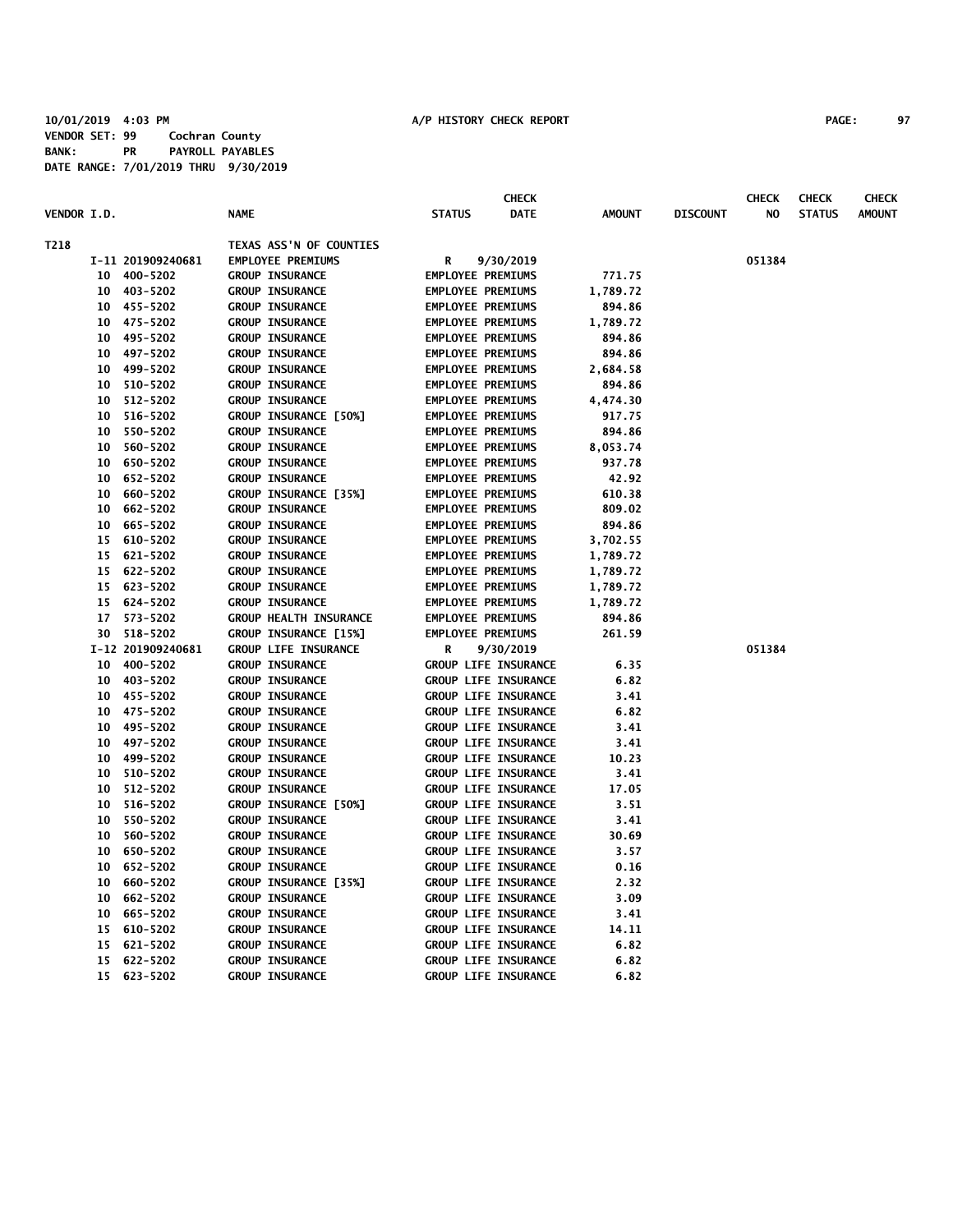**10/01/2019 4:03 PM A/P HISTORY CHECK REPORT PAGE: 98 VENDOR SET: 99 Cochran County BANK: PR PAYROLL PAYABLES DATE RANGE: 7/01/2019 THRU 9/30/2019**

| VENDOR I.D.      |                   | <b>NAME</b>                     | <b>STATUS</b> | <b>CHECK</b><br><b>DATE</b> | <b>AMOUNT</b> | <b>DISCOUNT</b> | <b>CHECK</b><br>NO. | <b>CHECK</b><br><b>STATUS</b> | <b>CHECK</b><br><b>AMOUNT</b> |
|------------------|-------------------|---------------------------------|---------------|-----------------------------|---------------|-----------------|---------------------|-------------------------------|-------------------------------|
| T218             |                   | TEXAS ASS'N OF COUNTIECONT      |               |                             |               |                 |                     |                               |                               |
|                  | I-12 201909240681 | <b>GROUP LIFE INSURANCE</b>     | R             | 9/30/2019                   |               |                 | 051384              |                               |                               |
|                  | 15 624-5202       | <b>GROUP INSURANCE</b>          |               | <b>GROUP LIFE INSURANCE</b> | 5.63          |                 |                     |                               |                               |
|                  | 17 573-5202       | <b>GROUP HEALTH INSURANCE</b>   |               | <b>GROUP LIFE INSURANCE</b> | 3.41          |                 |                     |                               |                               |
|                  | 30 518-5202       | GROUP INSURANCE [15%]           |               | <b>GROUP LIFE INSURANCE</b> | 0.99          |                 |                     |                               |                               |
|                  | I-15 201909240681 | DEPENDENT HEALTH PREM WITHHELD  | R             | 9/30/2019                   |               |                 | 051384              |                               |                               |
|                  | 10 000-2500.4     | <b>INSURANCE PAYABLE</b>        |               | DEPENDENT HEALTH PRE        | 1,635.82      |                 |                     |                               | 42,060.19                     |
| C <sub>253</sub> |                   | <b>COCHRAN COUNTY MONEY MKT</b> |               |                             |               |                 |                     |                               |                               |
|                  | I-201909240682    | NON-DEPT SUPP DEATH             | R             | 9/30/2019                   |               |                 | 051385              |                               |                               |
|                  | 10 409-5207       | SUPPLEMENTAL DEATH BENEFITS     |               | NON-DEPT SUPP DEATH         | 1.135.08      |                 |                     |                               | 1.135.08                      |

| * * $TOTALS$ * *       | N <sub>O</sub>                              | INVOICE AMOUNT       | <b>DISCOUNTS</b> | <b>CHECK AMOUNT</b> |
|------------------------|---------------------------------------------|----------------------|------------------|---------------------|
| <b>REGULAR CHECKS:</b> | 33                                          | 420,370.61           | 0.00             | 420,370.61          |
| <b>HAND CHECKS:</b>    | 0                                           | 0.00                 | 0.00             | 0.00                |
| <b>DRAFTS:</b>         | 0                                           | 0.00                 | 0.00             | 0.00                |
| EFT:                   | 0                                           | 0.00                 | 0.00             | 0.00                |
| <b>NON CHECKS:</b>     | 0                                           | 0.00                 | 0.00             | 0.00                |
| <b>VOID CHECKS:</b>    | <b>0 VOID DEBITS</b><br><b>VOID CREDITS</b> | 0.00<br>0.00<br>0.00 | 0.00             |                     |

**TOTAL ERRORS: 0**

|    | G/L ACCOUNT    | <b>NAME</b>                  | <b>AMOUNT</b> |
|----|----------------|------------------------------|---------------|
| 10 | $000 - 2500.1$ | WITHHOLDING TAX PAYABLE      | 33, 113.93    |
| 10 | $000 - 2500.2$ | <b>FICA PAYABLE</b>          | 30,602.21     |
| 10 | $000 - 2500.3$ | <b>TCDRS PAYABLE</b>         | 28,459.59     |
| 10 | $000 - 2500.4$ | <b>INSURANCE PAYABLE</b>     | 40,449.18     |
|    | $000 - 2500.7$ | PEBSCO DEF COMP PAYABLE      |               |
| 10 |                |                              | 3,731.75      |
| 10 | $000 - 2500.8$ | <b>CHILD SUPPORT PAYABLE</b> | 5,219.61      |
| 10 | 400-5201       | SOCIAL SECURITY              | 1,863.60      |
| 10 | 400-5202       | <b>GROUP INSURANCE</b>       | 2,285.93      |
| 10 | $400 - 5203$   | <b>RETIREMENT</b>            | 3,166.92      |
| 10 | $403 - 5201$   | SOCIAL SECURITY              | 1,728.33      |
| 10 | 403-5202       | <b>GROUP INSURANCE</b>       | 5,285.38      |
| 10 | 403-5203       | <b>RETIREMENT</b>            | 3,431.20      |
| 10 | 409-5207       | SUPPLEMENTAL DEATH BENEFITS  | 3,599.50      |
| 10 | 435-5201       | SOCIAL SECURITY              | 409.23        |
| 10 | 435-5203       | <b>RETIREMENT</b>            | 695.40        |
| 10 | 455-5201       | SOCIAL SECURITY              | 991.98        |
| 10 | 455-5202       | <b>GROUP INSURANCE</b>       | 2.642.69      |
|    |                |                              |               |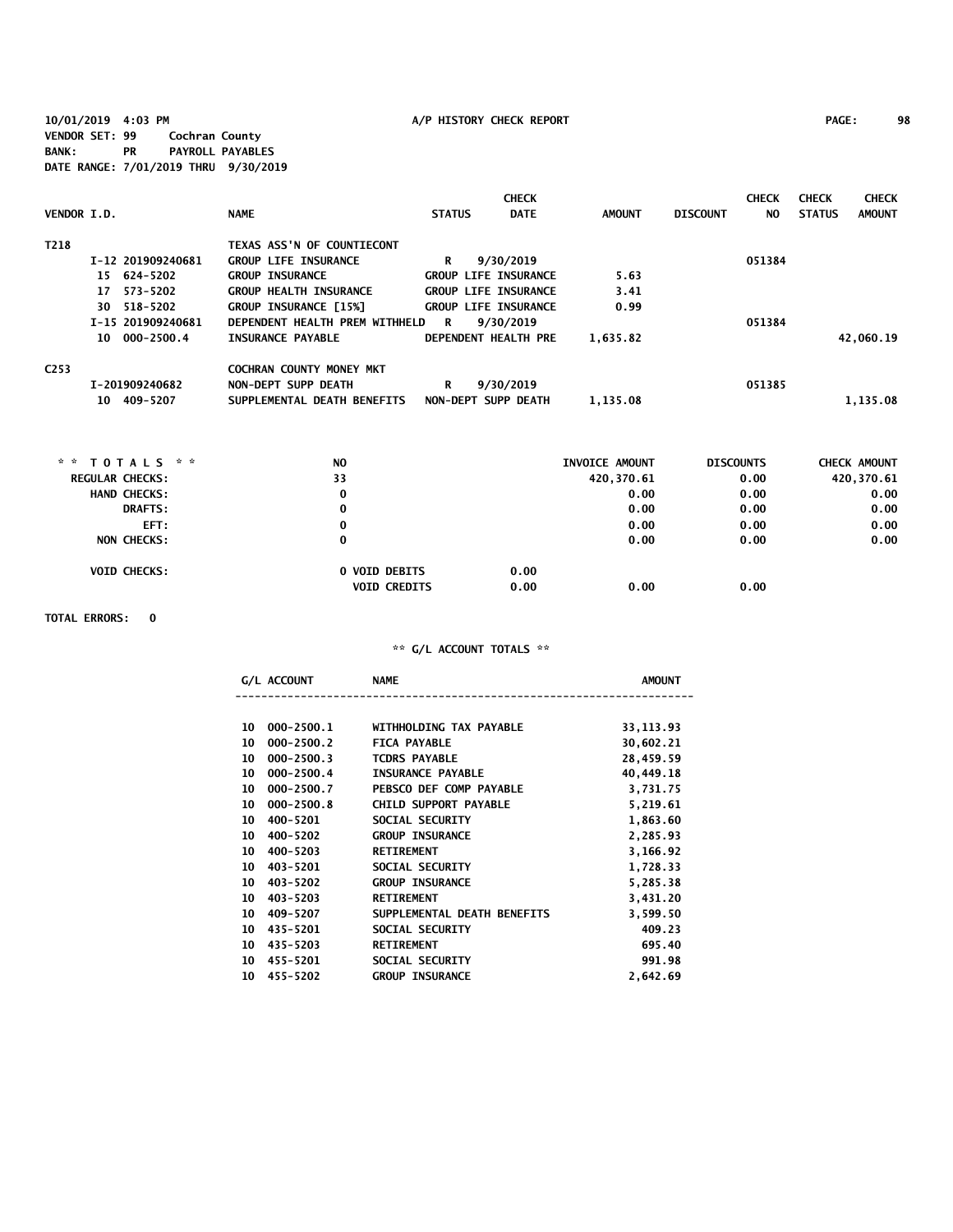**10/01/2019 4:03 PM A/P HISTORY CHECK REPORT PAGE: 99 VENDOR SET: 99 Cochran County BANK: PR PAYROLL PAYABLES DATE RANGE: 7/01/2019 THRU 9/30/2019**

|    | G/L ACCOUNT     | <b>NAME</b>            | <b>AMOUNT</b> |
|----|-----------------|------------------------|---------------|
|    |                 |                        |               |
|    | 10 455-5203     | <b>RETIREMENT</b>      | 1,611.61      |
| 10 | 475-5201        | SOCIAL SECURITY        | 2,340.33      |
| 10 | 475-5202        | <b>GROUP INSURANCE</b> | 5,285.38      |
| 10 | 475-5203        | <b>RETIREMENT</b>      | 3,977.07      |
| 10 | 476-5201        | SOCIAL SECURITY        | 404.64        |
|    | 10 476-5203     | <b>RETIREMENT</b>      | 687.60        |
|    | 10 490-5201.001 | SOCIAL SECURITY FICA   | 215.01        |
|    | 10 490-5203.001 | <b>RETIREMENT</b>      | 365.38        |
|    | 10 495-5201     | SOCIAL SECURITY        | 1,421.28      |
|    | 10 495-5202     | <b>GROUP INSURANCE</b> | 4,387.11      |
| 10 | 495-5203        | <b>RETIREMENT</b>      | 2,594.62      |
| 10 | 497-5201        | SOCIAL SECURITY        | 1,211.89      |
| 10 | 497-5202        | <b>GROUP INSURANCE</b> | 2,642.69      |
| 10 | 497-5203        | <b>RETIREMENT</b>      | 2,059.39      |
| 10 | 499-5201        | SOCIAL SECURITY        | 2,501.45      |
| 10 | 499-5202        | <b>GROUP INSURANCE</b> | 7,928.07      |
| 10 | 499-5203        | <b>RETIREMENT</b>      | 4,293.44      |
| 10 | 510-5201        | SOCIAL SECURITY        | 706.86        |
| 10 | 510-5202        | <b>GROUP INSURANCE</b> | 2,642.69      |
| 10 | 510-5203        | <b>RETIREMENT</b>      | 1,170.00      |
| 10 | 512-5201        | SOCIAL SECURITY        | 3,698.98      |
| 10 | 512-5202        | <b>GROUP INSURANCE</b> | 11,469.03     |
| 10 | 512-5203        | <b>RETIREMENT</b>      | 6,330.14      |
| 10 | 516-5201        | SOCIAL SECURITY        | 849.43        |
| 10 | 516-5202        | GROUP INSURANCE [50%]  | 2,709.92      |
| 10 | 516-5203        | <b>RETIREMENT</b>      | 1,436.16      |
| 10 | 550-5201        | SOCIAL SECURITY        | 743.85        |
| 10 | 550-5202        | <b>GROUP INSURANCE</b> | 2,642.69      |
| 10 | 550-5203        | <b>RETIREMENT</b>      | 1,264.02      |
| 10 | 560-5201        | SOCIAL SECURITY        | 8,726.14      |
| 10 | 560-5202        | <b>GROUP INSURANCE</b> | 24,656.42     |
| 10 | 560-5203        | <b>RETIREMENT</b>      | 15,077.85     |
| 10 | 650-5201        | SOCIAL SECURITY        | 821.58        |
|    | 10 650-5202     | <b>GROUP INSURANCE</b> | 2,769.43      |
| 10 | 650-5203        | <b>RETIREMENT</b>      | 1,396.14      |
| 10 | 652-5201        | SOCIAL SECURITY        | 40.47         |
| 10 | 652-5202        | <b>GROUP INSURANCE</b> | 126.74        |
| 10 | 652-5203        | <b>RETIREMENT</b>      | 68.76         |
| 10 | 660-5201        | SOCIAL SECURITY        | 564.24        |
| 10 | 660-5202        | GROUP INSURANCE [35%]  | 1,802.82      |
| 10 | 660-5203        | <b>RETIREMENT</b>      | 953.40        |
| 10 | 662-5201        | SOCIAL SECURITY        | 787.41        |
| 10 | 662-5202        | <b>GROUP INSURANCE</b> | 2,389.21      |
| 10 | 662-5203        | <b>RETIREMENT</b>      | 1,296.48      |
| 10 | 665-5201        | SOCIAL SECURITY        | 575.54        |
| 10 | 665-5202        | <b>GROUP INSURANCE</b> | 2,642.69      |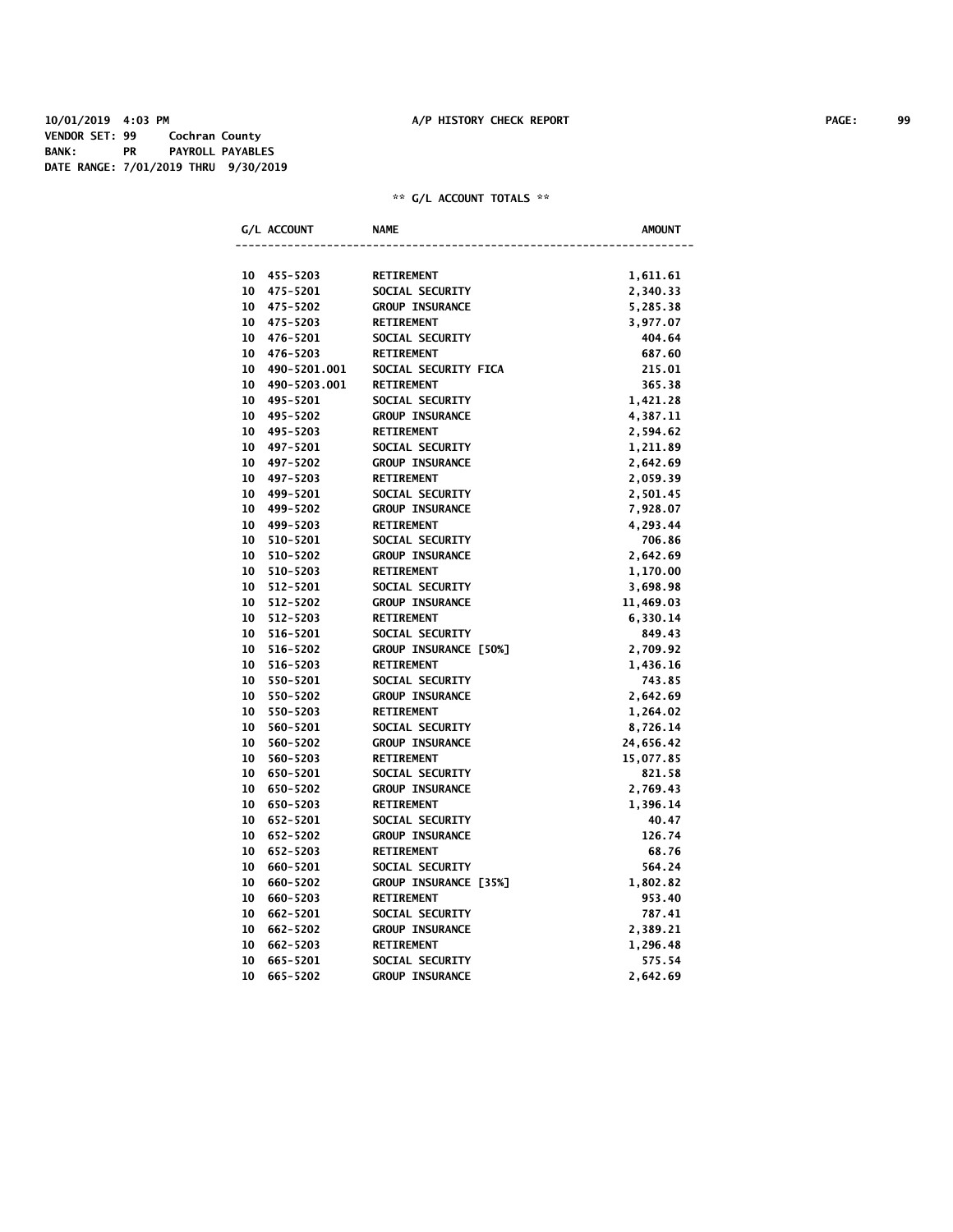|    | G/L ACCOUNT    | <b>NAME</b>                             | <b>AMOUNT</b> |
|----|----------------|-----------------------------------------|---------------|
|    |                |                                         |               |
|    | 10 665-5203    | <b>RETIREMENT</b><br>*** FUND TOTAL *** | 978.05        |
|    |                |                                         | 312,940.53    |
| 15 | $000 - 2500.1$ | WITHHOLDING TAX PAYABLE                 | 10,485.34     |
| 15 | $000 - 2500.2$ | <b>FICA PAYABLE</b>                     | 10,818.95     |
| 15 | $000 - 2500.3$ | <b>TCDRS PAYABLE</b>                    | 9,938.47      |
| 15 | $000 - 2500.4$ | <b>INSURANCE PAYABLE</b>                | 4,367.13      |
|    | 15 000-2500.7  | PEBSCO DEF COMP PAYABLE                 | 735.64        |
|    | 15 610-5201    | SOCIAL SECURITY                         | 3,963.39      |
|    | 15 610-5202    | <b>GROUP INSURANCE</b>                  | 10,934.34     |
|    | 15 610-5203    | <b>RETIREMENT</b>                       | 6,735.09      |
|    | 15 621-5201    | SOCIAL SECURITY                         | 1,661.51      |
|    | 15 621-5202    | <b>GROUP INSURANCE</b>                  | 5,285.38      |
|    | 15 621-5203    | <b>RETIREMENT</b>                       | 2,845.81      |
|    | 15 622-5201    | SOCIAL SECURITY                         | 1,760.46      |
|    | 15 622-5202    | <b>GROUP INSURANCE</b>                  | 5,285.38      |
|    | 15 622-5203    | <b>RETIREMENT</b>                       | 3,012.20      |
|    | 15 623-5201    | SOCIAL SECURITY                         | 1,707.00      |
|    | 15 623-5202    | <b>GROUP INSURANCE</b>                  | 5,285.38      |
|    | 15 623-5203    | <b>RETIREMENT</b>                       | 2,918.52      |
|    | 15 624-5201    | SOCIAL SECURITY                         | 1,726.59      |
|    | 15 624-5202    | <b>GROUP INSURANCE</b>                  | 5,281.81      |
|    | 15 624-5203    | <b>RETIREMENT</b>                       | 2,945.58      |
|    |                | *** FUND TOTAL ***                      | 97,693.97     |
|    |                |                                         |               |
| 17 | $000 - 2500.1$ | WITHHOLDING TAX PAYABLE                 | 746.96        |
| 17 | $000 - 2500.2$ | <b>FICA PAYABLE</b>                     | 821.34        |
| 17 | $000 - 2500.3$ | <b>TCDRS PAYABLE</b>                    | 751.56        |
| 17 | 573-5201       | SOCIAL SECURITY                         | 821.34        |
|    | 17 573-5202    | <b>GROUP HEALTH INSURANCE</b>           | 2,642.69      |
| 17 | 573-5203       | <b>RETIREMENT</b>                       | 1,395.75      |
|    |                | *** FUND TOTAL ***                      | 7,179.64      |
|    | 30 000-2500.1  | FEDERAL WITHOLDING                      | 367.76        |
|    | 30 000-2500.2  | <b>FICA</b>                             | 241.80        |
| 30 | $000 - 2500.3$ | <b>TCDRS</b>                            | 220.02        |
|    | 30 000-2500.4  | <b>AFLAC</b>                            | 271.24        |
| 30 | $000 - 2500.7$ | D.C.                                    | 32.61         |
| 30 | 518-5201       | SOCIAL SECURITY                         | 241.77        |
| 30 | 518-5202       | GROUP INSURANCE [15%]                   | 772.64        |
| 30 | 518-5203       | <b>RETIREMENT</b>                       | 408.63        |
|    |                | *** FUND TOTAL ***                      | 2,556.47      |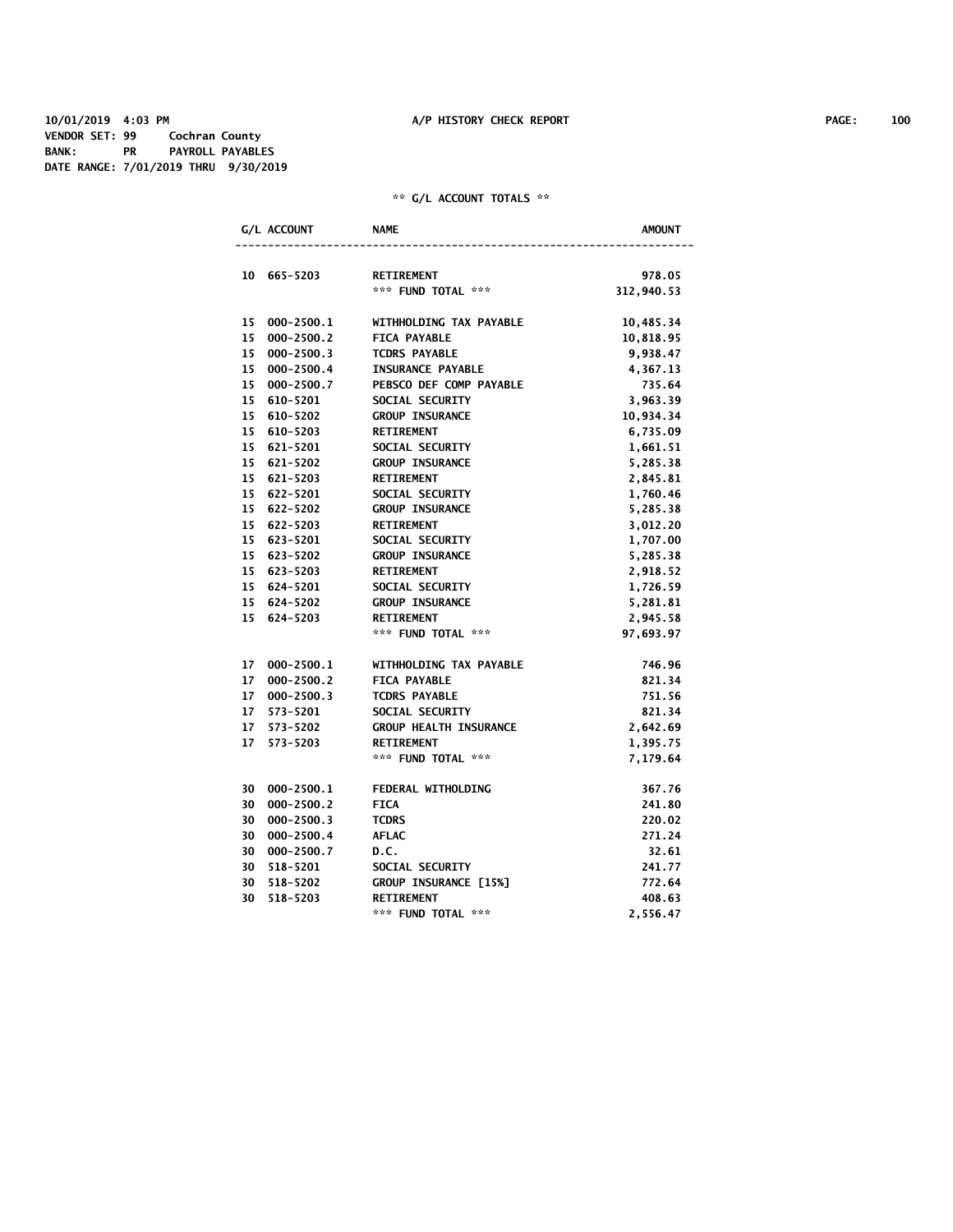**10/01/2019 4:03 PM A/P HISTORY CHECK REPORT PAGE: 101 VENDOR SET: 99 Cochran County BANK: PR PAYROLL PAYABLES DATE RANGE: 7/01/2019 THRU 9/30/2019**

| VENDOR I.D.           | <b>NAME</b>     |                |           | <b>STATUS</b> | <b>CHECK</b><br><b>DATE</b> | <b>AMOUNT</b>                | <b>DISCOUNT</b>  | <b>CHECK</b><br>NO. | <b>CHECK</b><br><b>STATUS</b> | <b>CHECK</b><br><b>AMOUNT</b>     |
|-----------------------|-----------------|----------------|-----------|---------------|-----------------------------|------------------------------|------------------|---------------------|-------------------------------|-----------------------------------|
| <b>VENDOR SET: 99</b> | <b>BANK: PR</b> | <b>TOTALS:</b> | NO.<br>33 |               |                             | INVOICE AMOUNT<br>420,370.61 | <b>DISCOUNTS</b> | 0.00                |                               | <b>CHECK AMOUNT</b><br>420,370.61 |
| <b>BANK: PR</b>       | <b>TOTALS:</b>  |                | 33        |               |                             | 420,370.61                   |                  | 0.00                |                               | 420,370.61                        |
| <b>REPORT TOTALS:</b> |                 |                | 378       |               |                             | 920,578.79                   |                  | 0.00                |                               | 920,578.79                        |